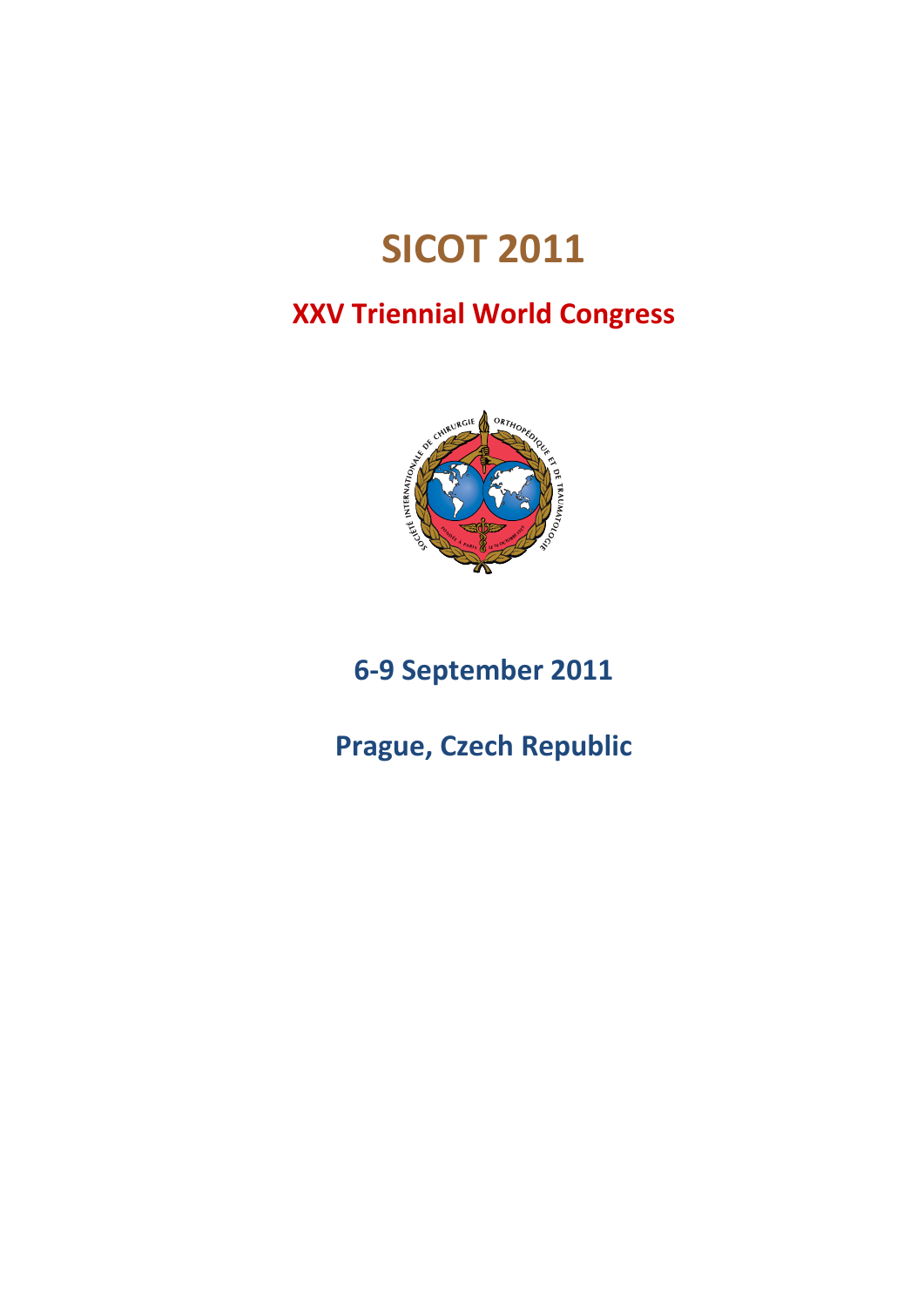|             | <b>Forum Hall</b>                                                                                      |                                                                                                                  | Meeting Hall I Meeting Hall IV Meeting Hall V Panorama Hall                                                           |                                                                                                                                                 |                                                                            | Terrace I                                                     |
|-------------|--------------------------------------------------------------------------------------------------------|------------------------------------------------------------------------------------------------------------------|-----------------------------------------------------------------------------------------------------------------------|-------------------------------------------------------------------------------------------------------------------------------------------------|----------------------------------------------------------------------------|---------------------------------------------------------------|
| 08:30-12:00 |                                                                                                        |                                                                                                                  |                                                                                                                       |                                                                                                                                                 |                                                                            |                                                               |
| 12:00-13:30 |                                                                                                        |                                                                                                                  |                                                                                                                       | <b>Lunch break</b>                                                                                                                              |                                                                            |                                                               |
| 13:30-15:00 | Symposium<br><b>SICOT Trauma</b><br>Committee:<br><b>Fractures</b><br><b>Around the</b><br><b>Knee</b> | Lecture &<br><b>Free Papers</b><br><b>Hip</b><br><b>THA Outcome</b>                                              | Lecture &<br><b>Free Papers</b><br><b>Shoulder</b><br><b>Miscellaneous</b>                                            | <b>Free Papers</b><br><b>Trauma</b><br><b>Humerus</b>                                                                                           | <b>Free Papers</b><br><b>Spine</b><br>Arthroplasty<br>&<br><b>Trauma</b>   | <b>Free Papers</b><br><b>Trauma</b><br>Pelvis &<br>Acetabulum |
| 15:00-15:30 |                                                                                                        |                                                                                                                  |                                                                                                                       | Coffee break                                                                                                                                    |                                                                            |                                                               |
| 15:30-16:00 |                                                                                                        | <b>Plenary Lecture</b><br>James Wright<br>(Canada)                                                               |                                                                                                                       |                                                                                                                                                 |                                                                            |                                                               |
| 16:00-17:30 |                                                                                                        | Lecture &<br><b>Free Papers</b><br><b>Hip</b><br>Periprosthetic<br><b>Fractures &amp;</b><br><b>Dislocations</b> | Instructional<br>Course<br><b>Revision of</b><br><b>Total Knee</b><br>Arthroplasty:<br>Principles &<br><b>Results</b> | Lectures &<br><b>Free Papers</b><br><b>SICOT Trauma</b><br><b>Committee</b><br><b>Fractures</b><br>Around the<br>Knee I:<br><b>Distal Femur</b> | <b>Free Papers</b><br><b>Spine</b><br><b>Vertebroplasty Proximal Femur</b> | <b>Free Papers</b><br><b>Trauma</b>                           |
| 18:00-19:30 | <b>Opening</b><br><b>Ceremony</b>                                                                      |                                                                                                                  |                                                                                                                       |                                                                                                                                                 |                                                                            |                                                               |
| 19:30-21:30 | <b>Welcome</b><br><b>Reception</b>                                                                     |                                                                                                                  |                                                                                                                       |                                                                                                                                                 |                                                                            |                                                               |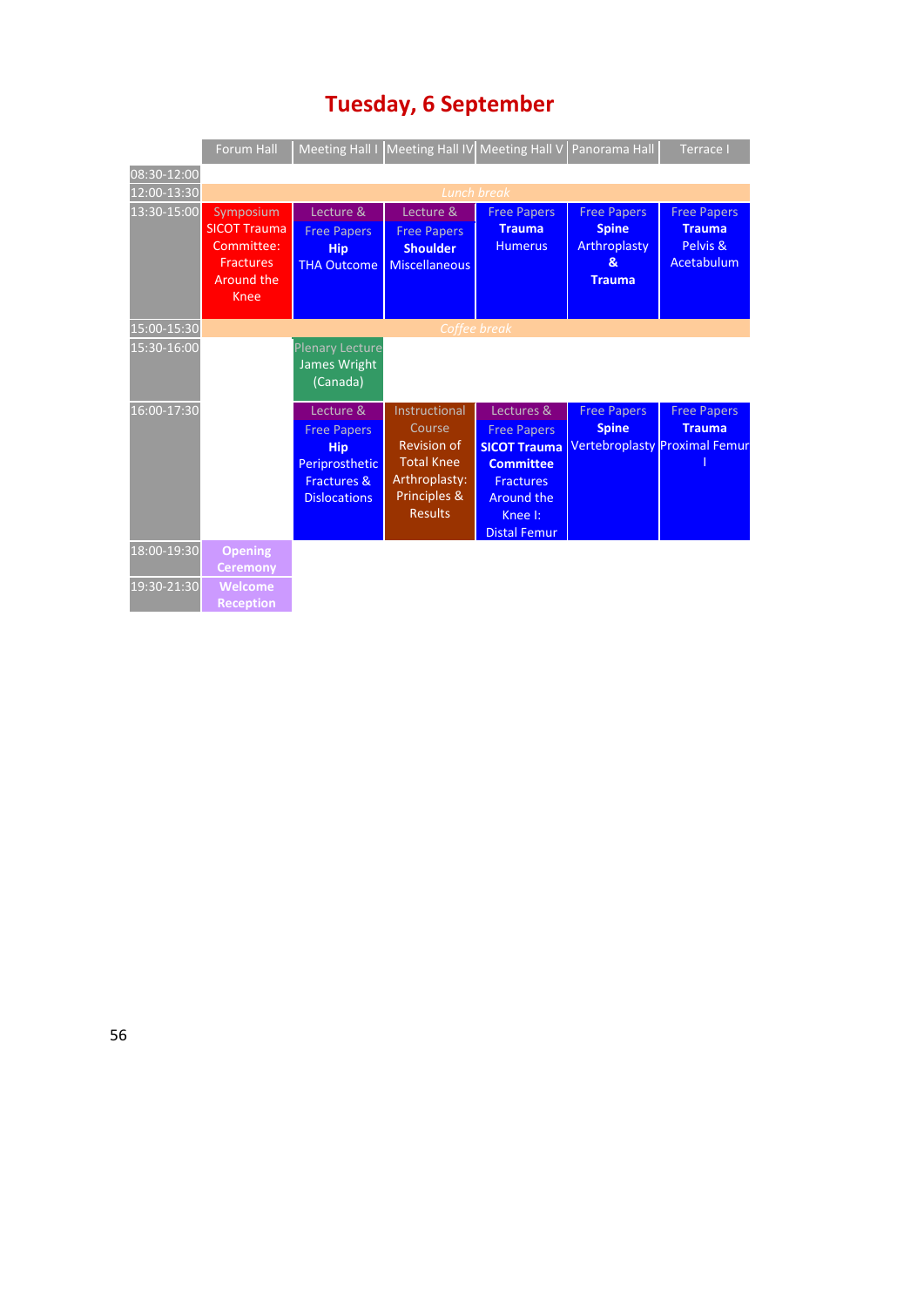|             | Club A                                                  | ClubB                                               | Club <sub>C</sub>                       | Club D                                         | ClubE                                                                                   | Club <sub>H</sub>        |
|-------------|---------------------------------------------------------|-----------------------------------------------------|-----------------------------------------|------------------------------------------------|-----------------------------------------------------------------------------------------|--------------------------|
| 08:30-12:00 |                                                         |                                                     |                                         |                                                |                                                                                         |                          |
| 12:00-13:30 |                                                         |                                                     | <b>Lunch break</b>                      |                                                |                                                                                         |                          |
| 13:30-15:00 | Symposium                                               | Lecture &                                           | <b>Free Papers</b>                      | Lecture &                                      |                                                                                         |                          |
|             | <b>TB Spine:</b><br>Current<br>Evidence for             | <b>Free Papers</b><br><b>Tumours</b><br>Reconstruc- | <b>Research</b><br>Animal &<br>In Vitro | <b>Free Papers</b><br><b>Spine</b><br>Cervical | <b>SICOT Diploma</b>                                                                    |                          |
|             | <b>Treatment</b><br><b>Strategies</b>                   | tions                                               |                                         | Decompression<br>& Fusion<br><b>Techniques</b> | <b>Examination</b><br><b>Oral Part</b>                                                  | Educational<br>Day       |
| 15:00-15:30 |                                                         |                                                     | Coffee break                            |                                                |                                                                                         | The Hip                  |
| 15:30-16:00 |                                                         |                                                     |                                         |                                                |                                                                                         | (from 08:00 to<br>17:00) |
| 16:00-17:30 | Lecture &                                               | Lecture &                                           | <b>Free Papers</b>                      | Lecture &                                      | Symposium                                                                               |                          |
|             | <b>Free Papers</b>                                      | <b>Free Papers</b>                                  | <b>Research</b>                         | <b>Free Papers</b>                             | <b>How to Use</b>                                                                       |                          |
|             | <b>Spine</b><br><b>Infectious</b><br><b>Spondylitis</b> | <b>Tumours</b><br><b>Miscellaneous</b>              | <b>Clinical I</b>                       | <b>Thrombopro-</b><br>phylaxis                 | Orthopaedic<br><b>Databases</b><br>Effectively<br><b>During</b><br>Literature<br>Search |                          |
|             |                                                         |                                                     |                                         |                                                |                                                                                         |                          |
| 18:00-19:30 |                                                         |                                                     |                                         |                                                |                                                                                         |                          |
| 19:30-21:30 |                                                         |                                                     |                                         |                                                |                                                                                         |                          |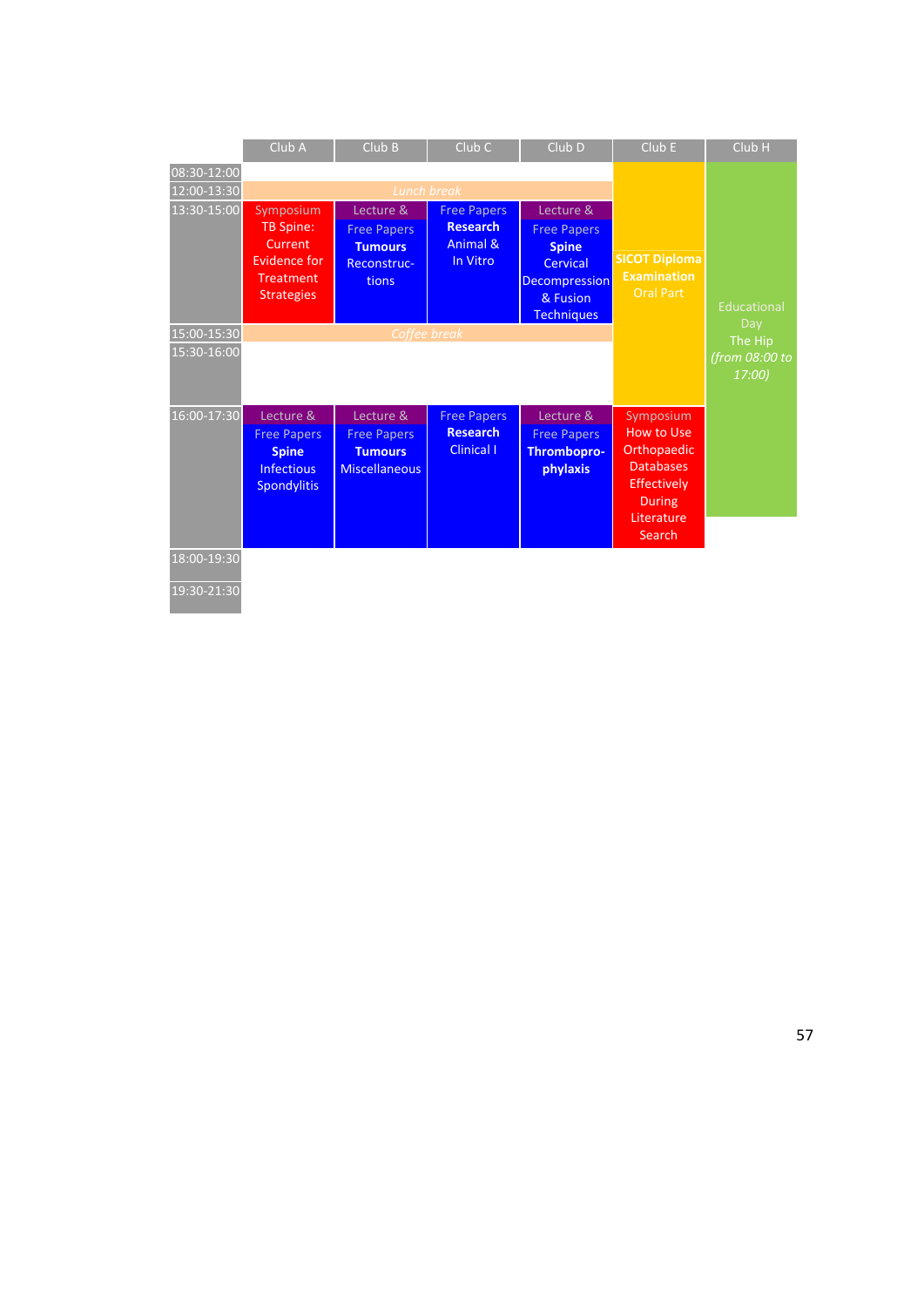### **Forum Hall**

| $13:30 - 15:00$ | Symposium                                                                                                                                  |  |  |  |
|-----------------|--------------------------------------------------------------------------------------------------------------------------------------------|--|--|--|
|                 | <b>SICOT Trauma Committee: Fractures Around the Knee</b>                                                                                   |  |  |  |
|                 | Moderators:<br>Vilmos VECSEI (AUSTRIA) & James WADDELL (CANADA)                                                                            |  |  |  |
|                 | <b>FRACTURE AROUND THE KNEE - INTRODUCTION</b><br>Vilmos VECSEI (AUSTRIA)                                                                  |  |  |  |
|                 | PERIPROSTHETIC FRACTURES - DIAGNOSTIC AND CURRENT CONCEPTS<br>James WADDELL (CANADA)                                                       |  |  |  |
|                 | <b>OPTION IN THE TREATMENT OF DISTAL FEMORAL FRACTURES</b><br>Dariush GOURAN SAVADKOOHI (IRAN)                                             |  |  |  |
| 30297           | <b>EXPERIENCE WITH 95° ANGLED BLADE PLATE IN THE TREATMENT OF DISTAL FEMORAL</b><br><b>FRACTURES</b><br>Jan BARTONICEK (CZECH REPUBLIC)    |  |  |  |
|                 | <b>PATELLA FRACTURE TREATMENT OPTIONS: FROM ARTHROSCOPY VIA SCREWS AND WIRE UNTIL</b><br><b>RESECTION</b><br>John KEATING (UNITED KINGDOM) |  |  |  |
|                 | <b>TIBIA PLATEAU</b><br>Reinhard SCHNETTLER (GERMANY)                                                                                      |  |  |  |
| $18:00 - 19:30$ | <b>Social Event</b>                                                                                                                        |  |  |  |
|                 | <b>Opening Ceremony</b>                                                                                                                    |  |  |  |
| 19:30 - 21:30   | <b>Social Event</b>                                                                                                                        |  |  |  |
|                 | <b>Welcome Reception</b>                                                                                                                   |  |  |  |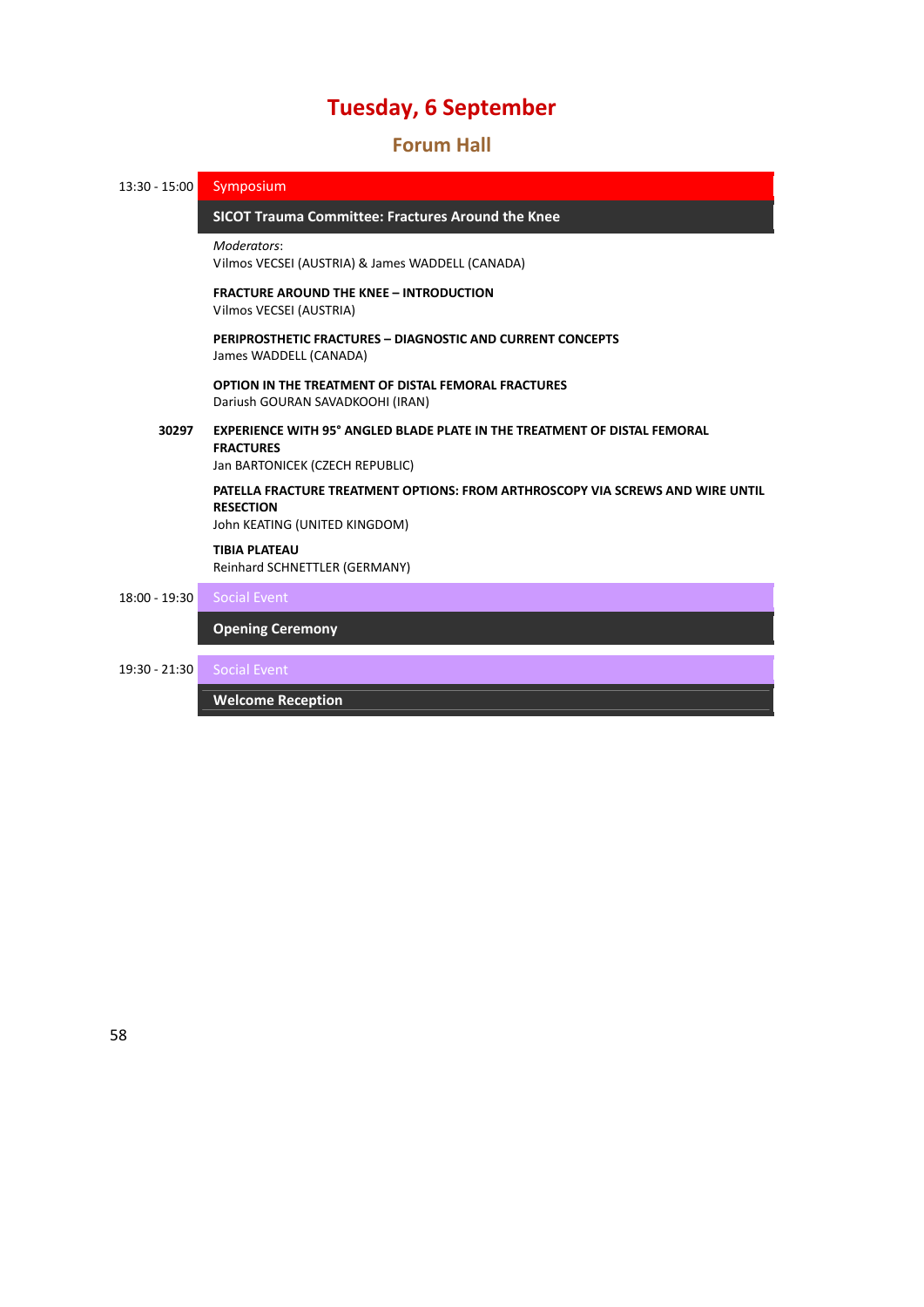1B**Meeting Hall I**

| 13:30 - 15:00 | Lecture                                                                                                                                                                                                                                                                                                                                                   | <b>Free Papers</b>                                                                                                                                                                                                   |  |
|---------------|-----------------------------------------------------------------------------------------------------------------------------------------------------------------------------------------------------------------------------------------------------------------------------------------------------------------------------------------------------------|----------------------------------------------------------------------------------------------------------------------------------------------------------------------------------------------------------------------|--|
|               | <b>Hip - THA Outcome</b>                                                                                                                                                                                                                                                                                                                                  |                                                                                                                                                                                                                      |  |
|               | Moderators:                                                                                                                                                                                                                                                                                                                                               | Henri JUDET (FRANCE) & Henrik MALCHAU (UNITED STATES)                                                                                                                                                                |  |
|               | <b>RELEVANT OUTCOME ASSESSMENT IN THR</b><br>Henrik MALCHAU (UNITED STATES)                                                                                                                                                                                                                                                                               |                                                                                                                                                                                                                      |  |
| 28865         | FOLLOW-UP PROGRAMME FOR MEASURING PATIENT-REPORTED OUTCOMES IN THE SWEDISH<br>TOTAL HIP ARTHROPLASTY POPULATION<br>Ola ROLFSON, Johan KÄRRHOLM, Leif E. DAHLBERG, Goran GARELLICK (SWEDEN)                                                                                                                                                                |                                                                                                                                                                                                                      |  |
| 28560         | CLINICAL AND RADIOGRAPHICAL RESULTS OF 179 THRUST PLATE HIP PROSTHESES - 5-14 YEARS<br><b>FOLLOW-UP STUDY</b><br>Yuji YASUNAGA, Takuma YAMASAKI, Keiichiro YAMASAKI, Toshihiro MATSUO, Mitsuo OCHI (JAPAN)                                                                                                                                                |                                                                                                                                                                                                                      |  |
| 29247         | RESULTS OF A BONE PRESERVING CEMENTLESS STRAIGHT HIP STEM - A PROSPECTIVE STUDY<br>WITH A MINIMUM FOLLOW-UP OF 5 YEARS<br>Didier MAINARD <sup>1</sup> , Julien MAYER <sup>1</sup> , Didier GUIGNAND <sup>1</sup> , Francois DAUBRESSE <sup>2</sup> , Jean-Manuel<br>POIRECUITTE <sup>1</sup> , Laurent GALOIS <sup>1</sup><br>$1$ (FRANCE), $2$ (BELGIUM) |                                                                                                                                                                                                                      |  |
| 29109         | DO NOT IMPLANT! UNEXPECTED HIGH LOOSENING RATE OF AL2O3-FREE NON-CEMENTED<br>TITANIUM TRIAL-HIP-STEMS. A RANDOMIZED, PROSPECTIVE STUDY OF A NEW SURFACE<br><b>TECHNOLOGY IN THR</b><br>Lukas Dominik BURGER, Michael Tobias HIRSCHMANN, Faik Kamel AFIFI, Lena FRIEDRICH, Carsten<br>HELFRICH, Niklaus Felix FRIEDERICH (SWITZERLAND)                     |                                                                                                                                                                                                                      |  |
| 29508         | <b>RESULTS OF CEMENTLESS THA IN INDICATIONS FOR NARROW FEMORAL CAVITIES</b><br>Steffen KOHLER (GERMANY)                                                                                                                                                                                                                                                   |                                                                                                                                                                                                                      |  |
| 29113         | $1$ (GERMANY), $2$ (UNITED STATES)                                                                                                                                                                                                                                                                                                                        | IS OSTEONECROSIS A PREDICTOR OF POOR OUTCOMES IN PRIMARY TOTAL HIP ARTHROPLASTY?<br>Henning R. JOHANSSON <sup>1</sup> , Michael G. ZYWIEL <sup>2</sup> , David R. MARKER <sup>2</sup> , Michael A. MONT <sup>1</sup> |  |
| 28661         | Manouchehr VAHID FARAHMANDI (IRAN)                                                                                                                                                                                                                                                                                                                        | THE INFLUENCE OF DEMOGRAPHIC FACTORS, SURGICAL APPROACHES AND IMPLANT DESIGN<br>ON LONG-TERM OUTCOME OF TOTAL HIP REPLACEMENT                                                                                        |  |
| 28774         | <b>MODEL</b>                                                                                                                                                                                                                                                                                                                                              | JOINT REPLACEMENT REVIEWS CONDUCTED BY PHYSIOTHERAPISTS - A SAFE AND EFFECTIVE<br>Bernarda CAVKA, Andrew BUCKNILL, Arlee HATFIELD, Belinda CAREY (AUSTRALIA)                                                         |  |
| 28763         |                                                                                                                                                                                                                                                                                                                                                           | RETURN TO WORK AFTER TOTAL HIP REPLACEMENT. WHAT SHOULD WE TELL PATIENTS?<br>Gareth TURNBULL, Jonathan COWIE, Andrew KER, Steffen BREUSCH (UNITED KINGDOM)                                                           |  |

15:00 ‐ 15:30 *Coffee break*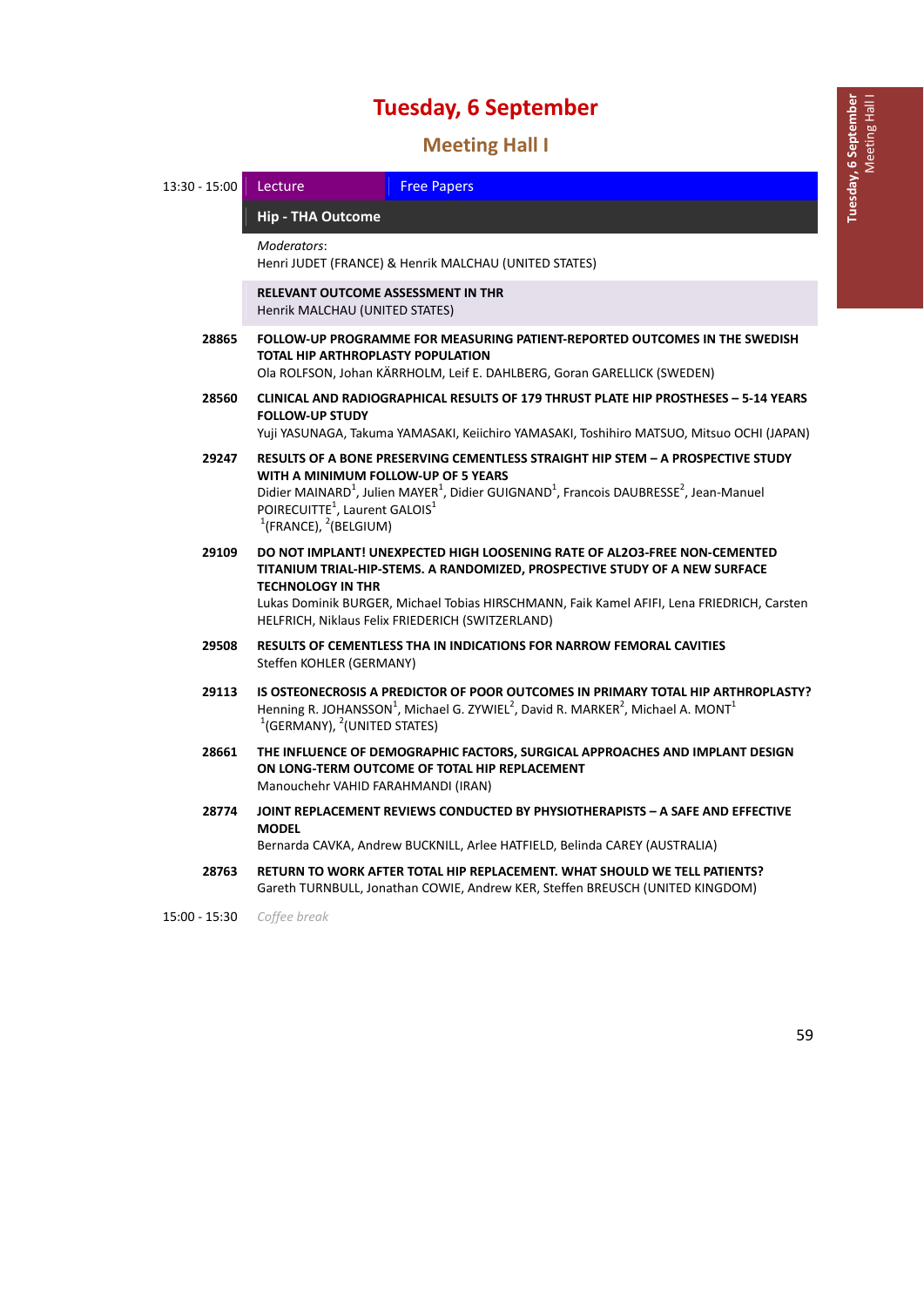| 15:30 - 16:00   | <b>Plenary Lecture</b>                                                                                                                                                                                                                                                             |  |  |  |
|-----------------|------------------------------------------------------------------------------------------------------------------------------------------------------------------------------------------------------------------------------------------------------------------------------------|--|--|--|
|                 | <b>James WRIGHT (CANADA)</b>                                                                                                                                                                                                                                                       |  |  |  |
| 30657           | <b>EVIDENCE-BASED ORTHOPAEDICS: WHAT DOES THAT ACTUALLY MEAN?</b><br>James WRIGHT (CANADA)                                                                                                                                                                                         |  |  |  |
| $16:00 - 17:30$ | Lecture<br><b>Free Papers</b>                                                                                                                                                                                                                                                      |  |  |  |
|                 | Hip - Periprosthetic Fractures & Dislocations                                                                                                                                                                                                                                      |  |  |  |
|                 | Moderators:<br>Daniel BERRY (UNITED STATES) & Jacques CATON (FRANCE)                                                                                                                                                                                                               |  |  |  |
| 30310           | TREATMENT OF PERIPROSTHETIC FEMUR FRACTURES ASSOCIATED WITH REVISION TOTAL HIP<br><b>ARTHROPLASTY</b><br>Daniel BERRY, Matthew ABDEL, David LEWALLEN (UNITED STATES)                                                                                                               |  |  |  |
| 29604           | AN ANALYSIS OF THE FAILURE RATES OF LOCKING PLATE FIXATION OF PERIPROSTHETIC                                                                                                                                                                                                       |  |  |  |
|                 | <b>FRACTURES OF THE HIP</b><br>Simon GRAHAM, Adam PECKHAM-COOPER, James JOEL, Tom GOFF, Eleftherios TSIRIDIS (UNITED<br>KINGDOM)                                                                                                                                                   |  |  |  |
| 29881           | IS MOVEMENT RESTRICTIONS AFTER HEMIARTHROPLASTY TREATMENT OF FEMORAL NECK<br><b>FRACTURES NECESSARY?</b><br>Cecilia ROGMARK, Inger NILSSON, Louise DAHLQVIST, Cecilia ARVIDSSON, Olof LEONARDSSON,<br>Kristina ÅKESSON (SWEDEN)                                                    |  |  |  |
| 28733           | REDUCED OPERATING RISKS WITHOUT COMPROMISED COMPONENT STABILITY WHEN<br>TREATING SELECTED B2 PERIPROSTHETIC FEMORAL FRACTURES BY INTERNAL FIXATION WITH<br>STEM RETENTION RATHER THAN STEM REVISION<br>Donald HOWIE, Saleem HUSSENBOCUS, Tania CARBONE, Bogdan SOLOMON (AUSTRALIA) |  |  |  |
| 30227           | INCIDENCE OF IMPLANT FRACTURES AT TOTAL HIP ARTHROPLASTY: A COMPREHENSIVE<br>LITERATURE REVIEW INCLUDING ARTHROPLASTY REGISTER DATA<br>Reinhard SCHUH, Wolfram PAWELKA, Gerold LABEK (AUSTRIA)                                                                                     |  |  |  |
| 28859           | THE RISK OF DISLOCATION AFTER TOTAL HIP ARTHROPLASTY IS DECREASED WITH DOUBLE<br><b>MOBILITY LINERS IN PATIENTS WITH FEMORAL NECK FRACTURES</b><br>Philippe HERNIGOU, Alexandre POIGNARD, Charles Henri FLOUZAT LACHANIETTE (FRANCE)                                               |  |  |  |
| 28167           | DOES THE DOUBLE MOBILITY CUP HAVE A LOW RISK OF DISLOCATION?<br>Ana TORRES <sup>1</sup> , Jean Michel LAFFOSSE <sup>2</sup> , Antonio MEROÑO <sup>1</sup> , Antonio MURCIA <sup>1</sup> , Jean PUGET <sup>2</sup><br>$(3$ PAIN), $(2)$ FRANCE)                                     |  |  |  |
| 29482           | LOW DISLOCATION RATES IN TOTAL HIP REPLACEMENT WITH THE USE OF A SMALL DIAMETER<br>(22MM) FEMORAL HEAD IMPLANTED USING A POSTERIOR APPROACH<br>Ravi BADGE, Amit SHAH, David SOCHART (UNITED KINGDOM)                                                                               |  |  |  |
| 27813           | LEG LENGTH DISCREPANCY AFTER TOTAL HIP REPLACEMENT - TYPE AND RELATION TO<br><b>FUNCTIONAL OUTCOME</b><br>Saurabh JAIN (INDIA)                                                                                                                                                     |  |  |  |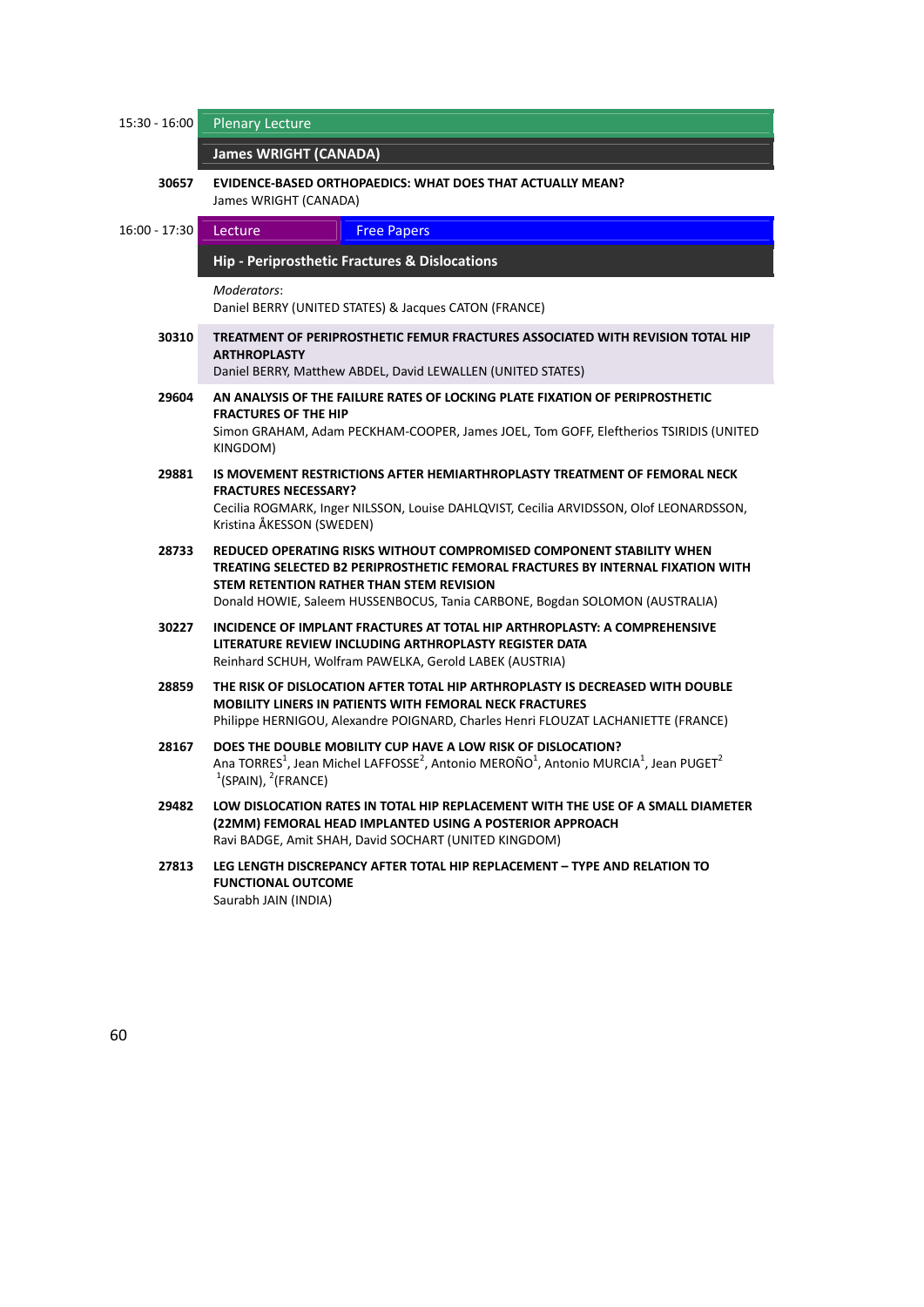### **Meeting Hall IV**

| 13:30 - 15:00 | Lecture                                                                                                                                                                                                                | <b>Free Papers</b>                                                                                                                                                                                                   |  |  |
|---------------|------------------------------------------------------------------------------------------------------------------------------------------------------------------------------------------------------------------------|----------------------------------------------------------------------------------------------------------------------------------------------------------------------------------------------------------------------|--|--|
|               | <b>Shoulder - Miscellaneous</b>                                                                                                                                                                                        |                                                                                                                                                                                                                      |  |  |
|               | Moderators:<br>Osvandre LECH (BRAZIL) & Libor PASA (CZECH REPUBLIC)                                                                                                                                                    |                                                                                                                                                                                                                      |  |  |
| 30294         | <b>CURRENT STATUS AND TRENDS WITH THE REVERSE TOTAL SHOULDER ARTHROPLASTY</b><br>- THE THIRD GENERATION GRAMMONT PROSTHESIS<br>Marius SCARLAT, Emmanuel BAULOT, Pierre TROUILLOUD (FRANCE)                             |                                                                                                                                                                                                                      |  |  |
| 30212         | THE SURGICAL MANAGEMENT OF SYMPTOMATIC OS ACROMIALE<br>Deepak PATEL, Lava PATEL (UNITED STATES)                                                                                                                        |                                                                                                                                                                                                                      |  |  |
| 29383         | <b>MANAGEMENT OF GRADE III ACROMIOCLAVICULAR JOINT DISLOCATION USING ARTHROSCOPIC</b><br><b>TIGHT ROPE FIXATION</b><br>John DABIS, Jagannath CHAKRAVARTHY, Socrates KALOGRIANITIS (UNITED KINGDOM)                     |                                                                                                                                                                                                                      |  |  |
| 29038         | ACCURACY OF THE ACROMIOCLAVICULAR JOINT INJECTIONS UNDER IMAGE INTENSIFIER<br>Mohammad SIDDIQUI, Arif RAZAK, Nimra AKHTAR, Tamas BARABAS, Gunter SCHMITGEN (UNITED<br>KINGDOM)                                         |                                                                                                                                                                                                                      |  |  |
| 29649         | BOSWORTH PROCEDURE VS ROCKWOOD PROCEDURE IN ACUTE ACROMIOCLAVICULAR JOINT<br><b>DISLOCATIONS</b><br>Gaurav RUSTAGI, V.K. GAUTAM (INDIA)                                                                                |                                                                                                                                                                                                                      |  |  |
| 28547         | SUBACROMIAL DECOMPRESSION WITH OR WITHOUT ROTATOR CUFF REPAIR - A RANDOMIZED<br><b>CONTROLLED TRIAL</b><br>Odak SAURABH, Eric POWELL, David TEMPERLEY, John HAINES, Ian TRAIL (UNITED KINGDOM)                         |                                                                                                                                                                                                                      |  |  |
| 29704         | ONCOSURGICAL RESULTS OF LIMB-PRESERVING TUMOR RESECTION IN THE SHOULDER REGION<br>IN PRIMARY TUMORS AND METASTASES<br>Claudia DRUSCHEL, Ingo MELCHER, Norbert HAAS, Alexander DISCH, Klaus-Dieter SCHASER<br>(GERMANY) |                                                                                                                                                                                                                      |  |  |
| 30075         |                                                                                                                                                                                                                        | INERTIA-BASED FLAPPING AND CLAPPING TEST: A PROMISING TOOL FOR FUNCTION<br>ASSESSMENT IN PATIENTS WITH SHOULDER COMPLAINTS<br>B. GRIMM, G.F. VLES, Rachel SENDEN, I.C. HEYLIGERS, S. SAMIJO, D.F. VLES (NETHERLANDS) |  |  |
| 28155         | OF 90 CASES<br>Dhyan PATEL (INDIA)                                                                                                                                                                                     | ROLE OF SUPRASCAPULAR NERVE BLOCK IN CHRONIC SHOULDER PAIN. A COMPARATIVE STUDY                                                                                                                                      |  |  |
| 15:00 - 15:30 | Coffee break                                                                                                                                                                                                           |                                                                                                                                                                                                                      |  |  |
| 15:30 - 16:00 | Plenary Lecture (in Meeting Hall I)                                                                                                                                                                                    |                                                                                                                                                                                                                      |  |  |
|               | <b>James WRIGHT (CANADA)</b>                                                                                                                                                                                           |                                                                                                                                                                                                                      |  |  |

**30657 EVIDENCE‐BASED ORTHOPAEDICS: WHAT DOES THAT ACTUALLY MEAN?** James WRIGHT (CANADA)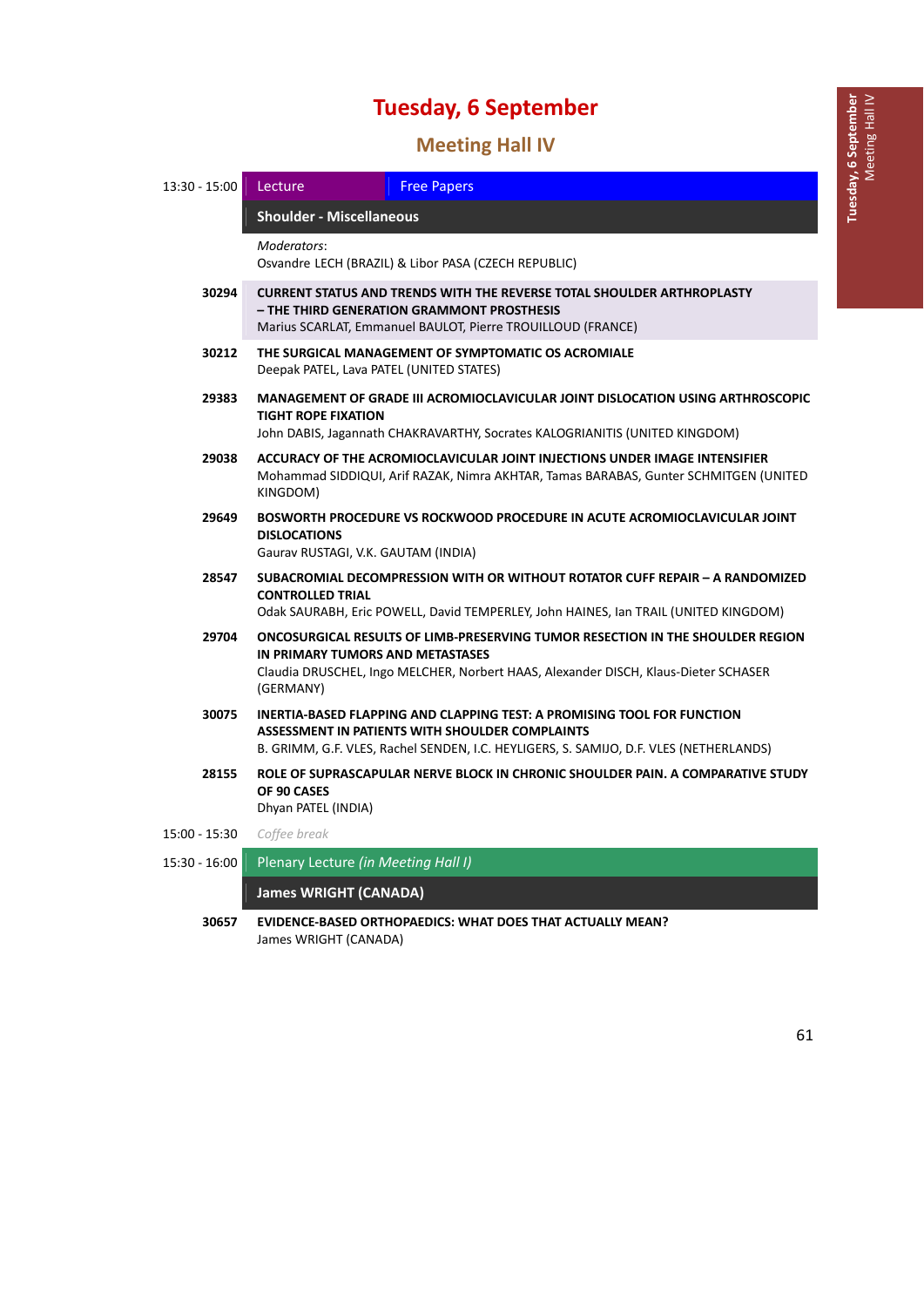### 16:00 ‐ 17:30 Instructional Course

### 64B**Revision of Total Knee Arthroplasty: Principles & Results** *̶ Instructional Course*

*Moderator*: Urs MUNZINGER (SWITZERLAND)

**REMOVAL OF A WELL FIXED TKA** Rudolf ASCHERL (GERMANY)

**IMPLANTING THE REVISION TKA** Urs MUNZINGER (SWITZERLAND)

**MANAGING BONE LOSS** Thorsten GEHRKE (GERMANY)

**MANAGING SOFT TISSUE DEFECTS** Volkmar HEPPERT (GERMANY)

**WHAT WOULD YOU DO? – CASES**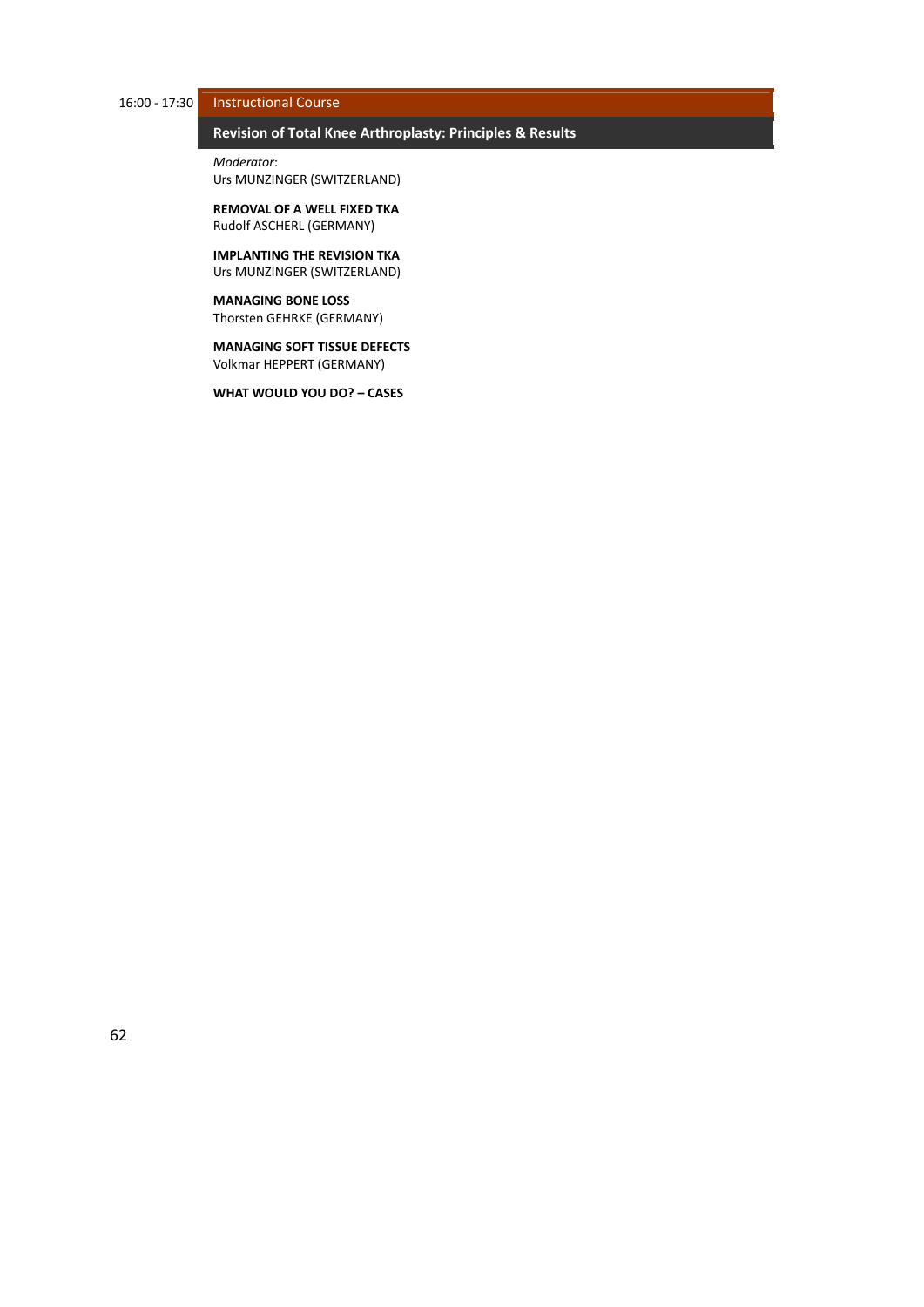## 13B**Meeting Hall V**

| $13:30 - 15:00$ | <b>Free Papers</b>                                                                                                                                                                                                                                                   |  |  |  |
|-----------------|----------------------------------------------------------------------------------------------------------------------------------------------------------------------------------------------------------------------------------------------------------------------|--|--|--|
|                 | <b>Trauma - Humerus</b>                                                                                                                                                                                                                                              |  |  |  |
|                 | Moderators:<br>Vojtech HAVLAS (CZECH REPUBLIC) & Hatem SAID (EGYPT)                                                                                                                                                                                                  |  |  |  |
| 30064           | IS THE MINIMALLY INVASIVE PLATE OSTEOSYNTHESIS (MIPO) BY ANTERIOR APPROACH THE BEST<br><b>OPTION FOR DISTAL THIRD HUMERAL FRACTURES?</b><br>Paul Dan SIRBU, Razvan ASAFTEI, Tudor PETREUS, Eugen CARATA, Vladimir POROCH, Grigore<br>BEREA, Paul Dan BOTEZ (ROMANIA) |  |  |  |
| 27018           | EARLY EXPERIENCE OF THE IMPACTION METHOD IN COMBINATION WITH A LOCKING PLATE FOR<br>THE PROXIMAL HUMERAL FRACTURES IN OLDER ADULTS<br>Jiro NAMBA, Tatsuji FUJIWARA, Ko TEMPORIN, Koji YAMAMOTO (JAPAN)                                                               |  |  |  |
| 28396           | CAN WE STILL RELY ON RUSH NAILS FOR FRACTURES OF THE HUMERAL DIAPHYSIS?<br>Yogesh Sharad SALPHALE, Wasudeo GADEGONE (INDIA)                                                                                                                                          |  |  |  |
| 28437           | REVISION WITH PLATES OF HUMERUS NONUNIONS SECONDARY TO INTRAMEDULLARY NAILING<br>Christian ALLENDE, Damian BUSTOS, Pablo BRUNO (ARGENTINA)                                                                                                                           |  |  |  |
| 28202           | TREATMENT OF HUMERAL SHAFT NON-UNIONS AFTER INTRAMEDULLARY AND INTERLOCKED<br><b>INTRAMEDULLARY NAILING</b><br>Asen BALTOV, Nedelcho TZACHEV, Borislav ZLATEV, Andrey IOTOV (BULGARIA)                                                                               |  |  |  |
| 15:00 - 15:30   | Coffee break                                                                                                                                                                                                                                                         |  |  |  |
| $15:30 - 16:00$ | Plenary Lecture (in Meeting Hall I)                                                                                                                                                                                                                                  |  |  |  |
|                 | <b>James WRIGHT (CANADA)</b>                                                                                                                                                                                                                                         |  |  |  |
| 30657           | <b>EVIDENCE-BASED ORTHOPAEDICS: WHAT DOES THAT ACTUALLY MEAN?</b><br>James WRIGHT (CANADA)                                                                                                                                                                           |  |  |  |
| $16:00 - 17:30$ | Lectures<br><b>Free Papers</b>                                                                                                                                                                                                                                       |  |  |  |
|                 | SICOT Trauma Committee - Fractures Around the Knee I:<br><b>Distal Femur</b>                                                                                                                                                                                         |  |  |  |
|                 | Moderators:<br>Peter BIBERTHALER (GERMANY) & Hitendra DOSHI (SINGAPORE)                                                                                                                                                                                              |  |  |  |
|                 | <b>PRO-POLYAXIAL LOCKING PLATE</b><br>Peter BIBERTHALER (GERMANY)                                                                                                                                                                                                    |  |  |  |
|                 | <b>PRO-NAIL</b><br>Andreas RUECKER (GERMANY)                                                                                                                                                                                                                         |  |  |  |
| 28759           | PROSPECTIVE EVALUATION OF LOCKING PLATE CONSTRUCT FOR OSTEOSYNTHESIS OF COMPLEX<br><b>INTRA-ARTICULAR DISTAL FEMORAL FRACTURES</b><br>Vivek TRIKHA (INDIA)                                                                                                           |  |  |  |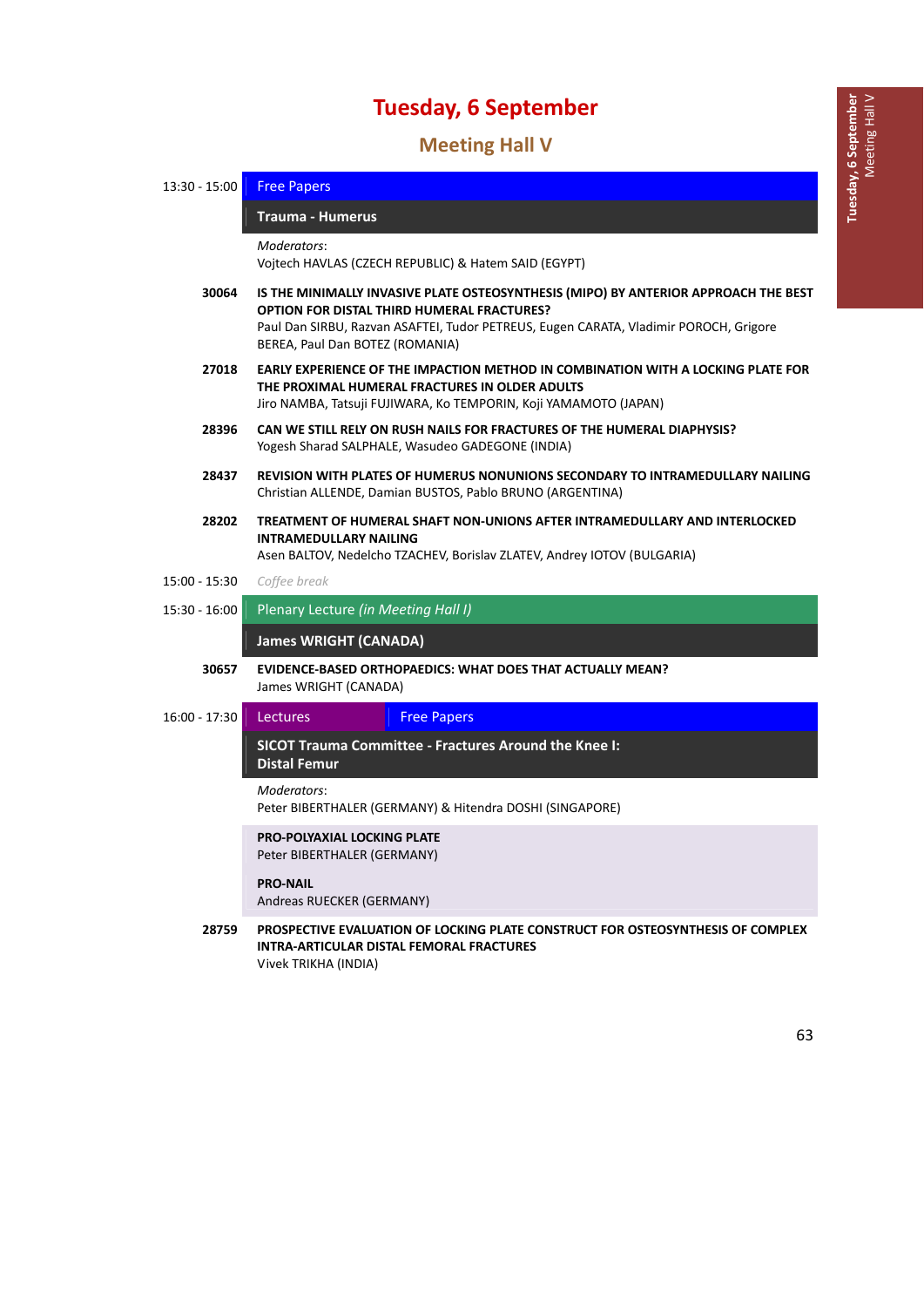- **28491 OPEN REDUCTION AND INTERNAL FIXATION OF SUPRACONDYLAR FRACTURES OF THE FEMUR BY THE LOCKING COMPRESSION PLATE** Nehad EL MAHBOUB, Waleed ARAFAT, Mohamed AWAD (EGYPT)
- **28861 HOFFA FRACTURES – HOW UNCOMMON ARE THEY?** Marta GOMES (PORTUGAL)
- **28431 MIPO TECHNIQUE FOR DISTAL FEMUR FRACTURES IN THE ELDERLY – A RETROSPECTIVE STUDY** Hitendra DOSHI, Wenxian PNG, Vaarun BURGULA, Diarmuid MURPHY (SINGAPORE)
- **29451 TREATMENT OF THE PATIENTS WITH COMLEX SEGMENTAL (C2) AND COMPLEX ALLORHYTHMIC (C3) FRACTURES OF SHIN BONE** Anton SELITSKIY, Oleg KEZLYA (BELARUS)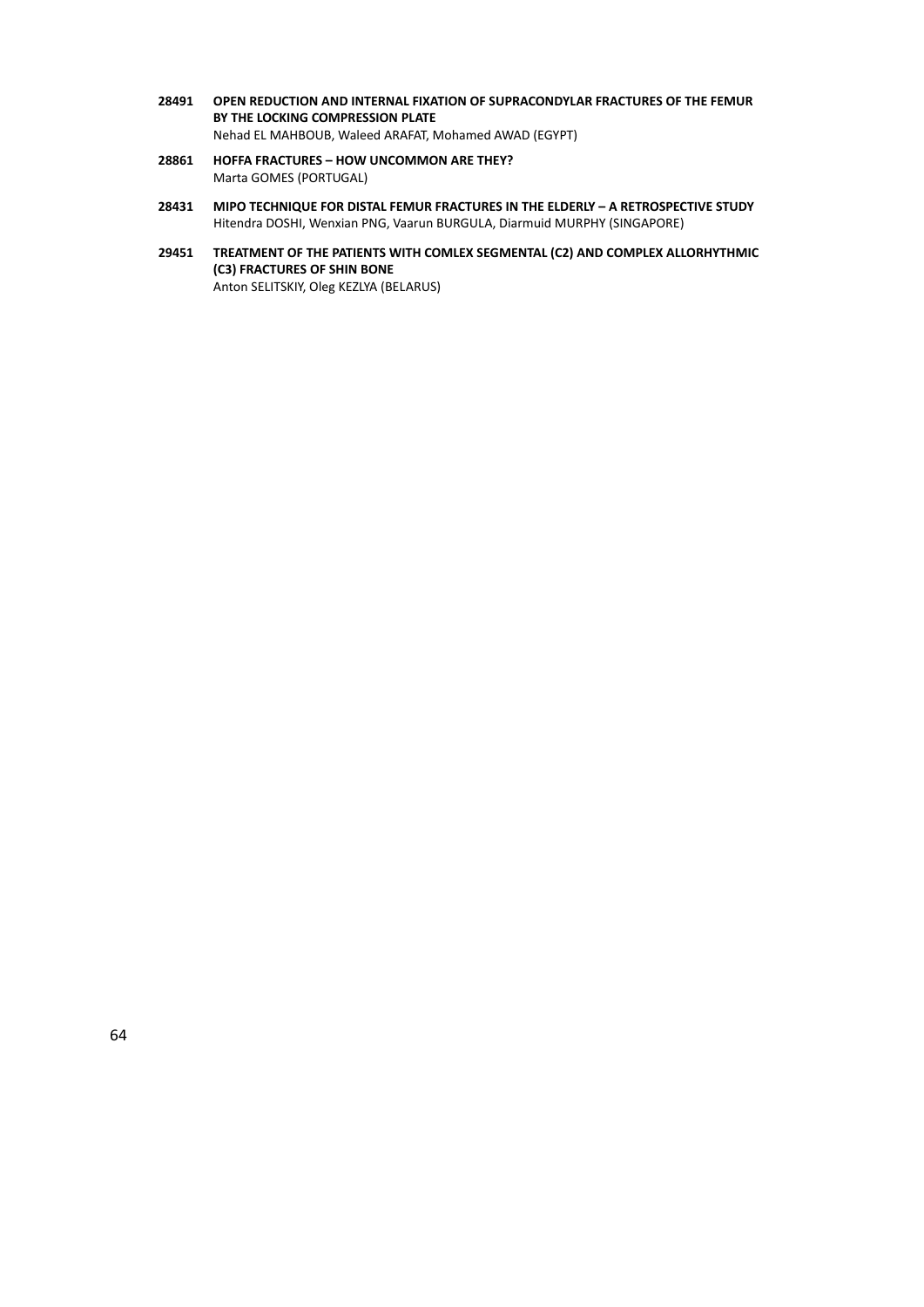14B**Panorama Hall**

### 13:30 - 15:00 Free Papers

#### 67B**Spine ‐ Arthroplasty & Trauma** *̶ Free Papers*

*Moderators*:

Richard CHALOUPKA (CZECH REPUBLIC) & Jie ZHAO (CHINA)

- **29653 DOES CERVICAL DISC ARTHROPLASTY REDUCE ADJACENT SEGMENT DISEASE AND OTHER COMPLICATIONS IN COMPARISON TO ANTERIOR CERVICAL DISCECTOMY AND FUSION? A META‐ANALYSIS OF RANDOMIZED CONTROLLED TRIALS** Dino SAMARTZIS<sup>1</sup>, Patrick VAVKEN<sup>2</sup>, Hitesh MODI<sup>1</sup>, Kenneth CHEUNG<sup>1</sup>, Keith LUK<sup>1</sup>  $1$ (HONG KONG),  $2$ (UNITED STATES)
- **29100 MAGNETIC RESONANCE IMAGING CLARITY OF CERVICAL DISC ARTHROPLASTY USING TITANIUM DEVICES AND PEEK DEVICES: A PROSPECTIVE, BLINDED RANDOMISED STUDY** Sandesh LAKKOL, Raju PEDDADA, Chandra BHATIA, Razvan TARANU, Guru REDDY, Friesem TAI (UNITED KINGDOM)

**29616 ATLANTOAXIAL FIXATION WITH HARMS TECHNIQUE IN AXIAL DENS ABNORMALITIES – PRELIMINARY REPORT** Karol ROGAS, Michal KEDZIERSKI, Konrad DOBIECKI, Andrzej BOHATYREWICZ, Radoslaw NADZIKIEWICZ (POLAND)

- **29583 MANAGEMENT OF ATLANTOAXIAL INSTABILITY WITH C1/2 FUSION USING THE HARMS TECHNIQUE AND INTRAOPERATIVE ISO‐C‐3D‐IMAGING** Claudia DRUSCHEL, Klaus‐Dieter SCHASER, Mario CABRAJA, Alexander DISCH, Norbert HAAS, Stefan KROPPENSTEDT (GERMANY)
- **29717 SURGICAL MANAGEMENT AND CLINICAL OUTCOMES OF CERVICOTHORACIC INSTABILITIES IN TUMORS AND FRACTURES** Claudia DRUSCHEL, Ingo MELCHER, Norbert HAAS, Alexander DISCH, Klaus‐Dieter SCHASER (GERMANY)
- **29668 MODIFICATION OF SHORT‐SEGMENT FIXATION WITH PEDICLE SCREWS IN FRACTURE SITE WITHOUT FUSION FOR THORACOLUMBAR FRACTURES** Zdeslav MILINKOVIC, Stanko MILICKOVIC, Oleg KRNETA, Draza DOZIC (SERBIA)
- **29288 LONG‐TERM FOLLOW‐UP OF LUMBAR TOTAL DISC REPLACEMENT** Thomas TAMPERE, Dimitri VERBRUGGEN, Gwen SYS, Thierry PARLEVLIET, Bart POFFYN, Dirk UYTTENDAELE (BELGIUM)
- **29345 PROTEOMIC ANALYSIS POST ACUTE SPINAL CORD INJURY IN HUMAN** Kayode ODUWOLE, Alan LANG, Kingsley CHUKWUYERENWA, Damian MCCORMACK, Ashley POYNTON (IRELAND)
- **29565 LUMBILIAC FIXATION IN PELVIC RING FRACTURES** Jiri SKALA‐ROSENBAUM, Valer DZUPA, Pavel DOUSA, Martin KRBEC (CZECH REPUBLIC)

15:00 ‐ 15:30 *Coffee break*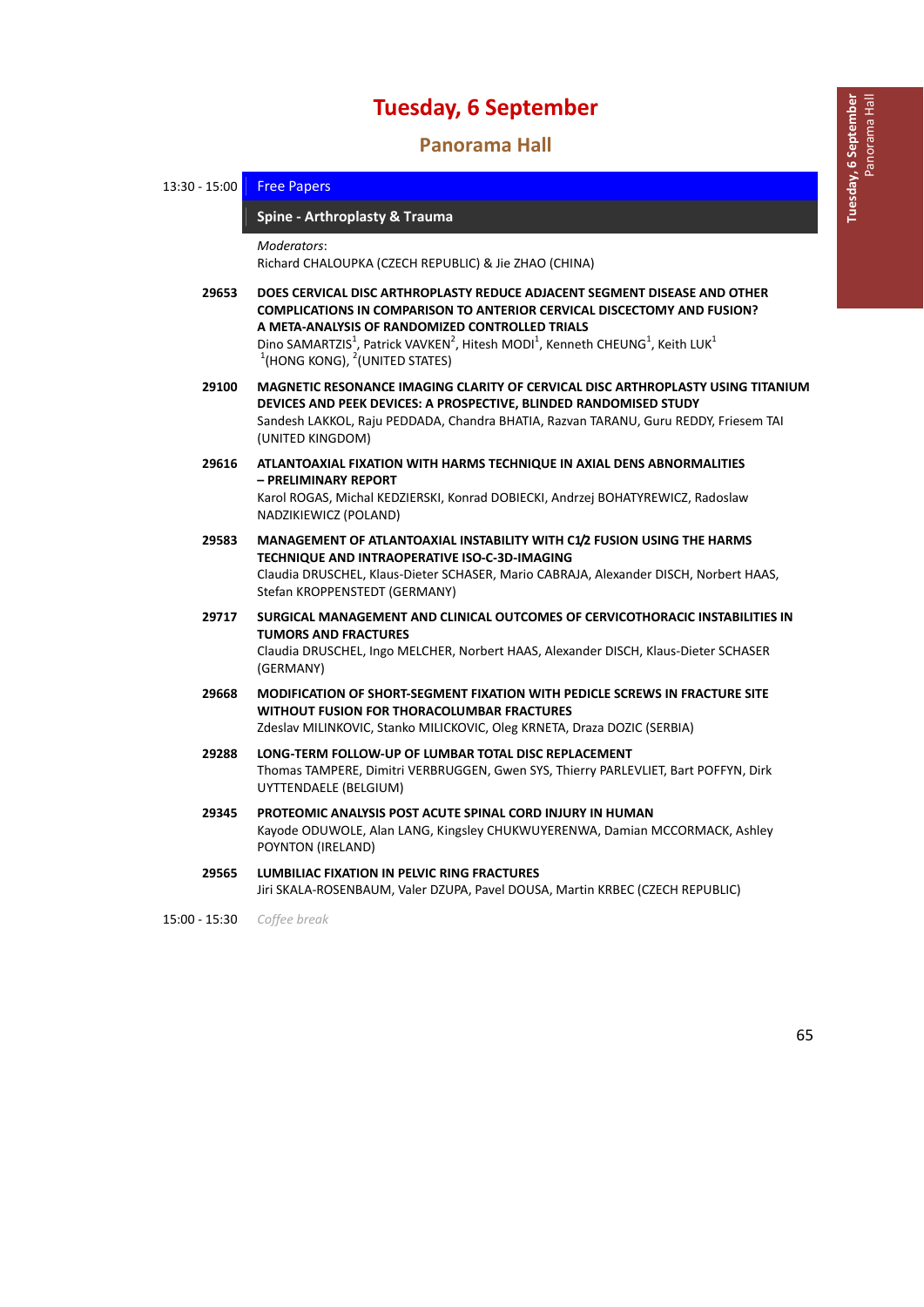15:30 ‐ 16:00 Plenary Lecture *(in Meeting Hall I)*

### *James WRIGHT (CANADA)*

**30657 EVIDENCE‐BASED ORTHOPAEDICS: WHAT DOES THAT ACTUALLY MEAN?** James WRIGHT (CANADA)

### 16:00 - 17:30 **Free Papers**

#### 68B**Spine ‐ Vertebroplasty** *̶ Free Papers*

*Moderators*:

Cody BÜNGER (DENMARK) & Wichien LAOHACHAROENSOMBAT (THAILAND)

- **29677 VERTEBROPLASTY TECHNIQUE OPTIMIZATION EXPERIENCE** Nikolay CHUMAK, Andrey BABKIN, Alexander BELETSKY (BELARUS)
- **30120 PREVENTION OF DEVASTATING COMPLICATIONS FOLLOWING VERTEBROPLASTY, A TECHNICAL NOTE**

Sandesh LAKKOL, Shailesh HADGAONKAR, Chandra BHATIA, Manoj KRISHNA (UNITED KINGDOM)

- **27311 DIFFERENTIATED APPROACH TO KYPHO‐ AND VERTEBROPLASTY IN SPINE FRACTURES** Alexander TOMA, Svetlana GRAMMA, Anna ANISIMOVA, Ilya TOMA (RUSSIA)
- **27258 KYPHO‐IORT: TECHNICAL FEASIBILITY OF A NOVEL COMBINED KYPHOPLASTY AND INTRAOPERATIVE RADIATION FOR SPINAL METASTASES** René SCHMIDT, Udo OBERTACKE (GERMANY)
- **29145 NEUROLOGICAL FUNCTION AND SURVIVAL OUTCOME OF SURGICALLY TREATED SPINAL MULTIPLE MYELOMA PATIENTS** Miao WANG, Cody BÜNGER, Haisheng LI, Kristian HØY, Bent NIEDERMANN, Peter HELMIG, Yu WANG, Katrin SCHÄTTIGER, Ebbe Stender HANSEN (DENMARK)
- **28546 UNIPEDICULAR VERSUS BIPEDICULAR BALOON KYPHOPLASTY FOR THE TREATMENT OF MULTIPLE MYELOMA LESIONS** Saurabh SINGH<sup>1</sup>, Andrea LA MAIDA<sup>2</sup>  $1$ (INDIA),  $2$ (ITALY)
- **30235 DOES EVERY RESPONSIBLE VERTEBRA OF OSTEOPOROTIC VERTEBRAL COMPRESSION FRACTURE NEED TO BE AUGMENTATED?** Jia ZHANG (CHINA)
- **28190 CLINICAL OUTCOMES OF VERTEBROPLASTY COMBINED WITH POSTERIOR INSTRUMENTATION FOR OSTEOPOROTIC VERTEBRAL COLLAPSE – A RETROSPECTIVE ANALYSIS OF 100 CASES** Itaru ODA, Masanori FUJIYA, Eihiro MUROTA (JAPAN)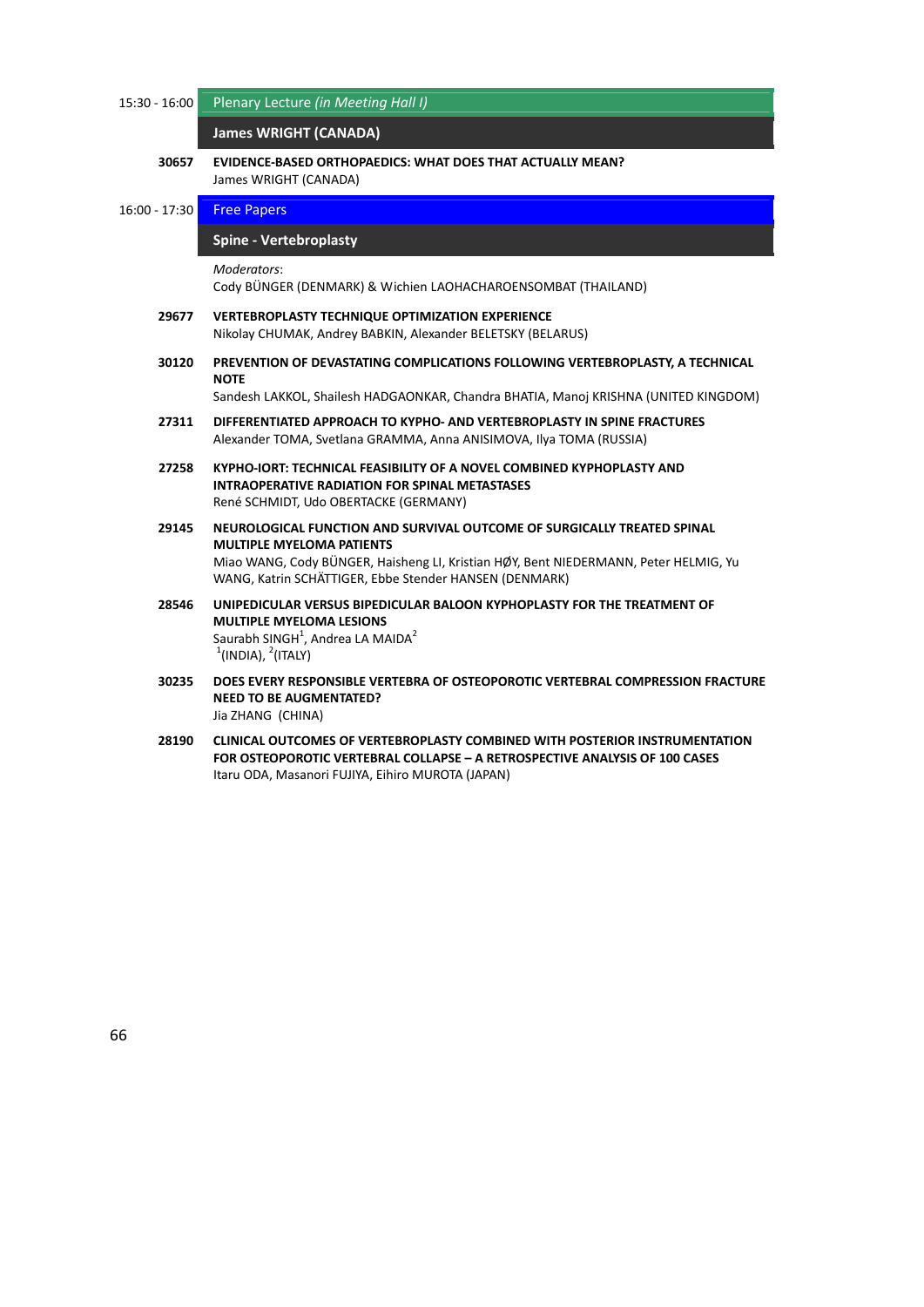15B**Terrace I**

| 13:30 - 15:00 | <b>Free Papers</b>                                                                                                                                                                                                                                    |  |  |  |
|---------------|-------------------------------------------------------------------------------------------------------------------------------------------------------------------------------------------------------------------------------------------------------|--|--|--|
|               | Trauma - Pelvis & Acetabulum                                                                                                                                                                                                                          |  |  |  |
|               | Moderators:<br>Osama FAROUK (EGYPT) & Gershon VOLPIN (ISRAEL)                                                                                                                                                                                         |  |  |  |
| 28241         | <b>MINIMALLY INVASIVE FIXATION OF PELVIC RING DISRUPTIONS</b><br>Osama FAROUK, Mahmoud BADRAN (EGYPT)                                                                                                                                                 |  |  |  |
| 28233         | SINGLE PIN SUPRA-ACETABULAR PELVIC EXTERNAL FIXATOR TOGETHER WITH PERCUTANEOUS<br><b>ILIOSACRAL SCREWS IN TREATMENT OF UNSTABLE PELVIC RING DISRUPTIONS WITH RUPTURE</b><br><b>LOWER URINARY TRACT</b><br>Mahmoud Yousef BADRAN, Osama FAROUK (EGYPT) |  |  |  |
| 27535         | LATE INTERNAL FIXATION OF VERTICALLY UNSTABLE PELVIC FRACTURES<br>Osama FAROUK, Yaser KHALIFA (EGYPT)                                                                                                                                                 |  |  |  |
| 29182         | VESICO-CUTANEOUS FISTULA FOLLOWING PUBIC RAMI FRACTURE - A CASE REPORT<br>Ashok MARUDANAYAGAM, Chandrasekhar DHANNANA, Sadai APPAN (UNITED KINGDOM)                                                                                                   |  |  |  |
| 27905         | <b>FUNCTIONAL OUTCOME SCORES OF PERCUTANEOUS SI SCREW FIXATION OF TILE TYPE C</b><br><b>FRACTURES USING THE MAJEED AND IOWA PELVIC SCORES</b><br>Ingrid RADOVANOVIC, Syah BAHARI, Joseph QUEALLY, John MCELWAIN (IRELAND)                             |  |  |  |
| 29926         | SELECTION OF SURGICAL METHOD FOR TRANSACETABULAR FRACTURES - A DIFFERENTIAL<br><b>APPROACH</b><br>Victor VOLOSHIN, Vladimir ZUBIKOV, Dmitriy MARTYNENKO, Anatoliy GALKIN, Lev SHERMAN,<br>Saravanan ARUMUGAM (RUSSIA)                                 |  |  |  |
| 27625         | TRICORTICAL ILIAC CREST GRAFT IN RECONSTRUCTION OF COMMINUTED POSTERIOR WALL<br><b>ACETABULUM FRACTURE</b><br>Sujit Kumar TRIPATHY, Ramesh Kumar SEN, Sameer AGGARWAL (INDIA)                                                                         |  |  |  |
| 28230         | THE MODIFIED STOPPA APPROACH FOR ACETABULAR FRACTURES: WHAT IS POSSIBLE AND<br><b>WHAT IS IMPOSSIBLE?</b><br>Osama FAROUK, Ayman KAMAL, Mohammed REFAIE, Mahmoud BADRAN, Mina DAWOOD<br>(EGYPT)                                                       |  |  |  |
| 28490         | LONG-TERM RESULTS OF SURGICAL TREATMENT OF COMPLEX FRACTURES OF THE ACETABULUM<br>Alyaksandr MURZICH, Alexander BELETSKY, Andrey VORONOVICH (BELARUS)                                                                                                 |  |  |  |
| 15:00 - 15:30 | Coffee break                                                                                                                                                                                                                                          |  |  |  |
| 15:30 - 16:00 | Plenary Lecture (in Meeting Hall I)                                                                                                                                                                                                                   |  |  |  |

**James WRIGHT (CANADA)** 

**30657 EVIDENCE‐BASED ORTHOPAEDICS: WHAT DOES THAT ACTUALLY MEAN?** James WRIGHT (CANADA)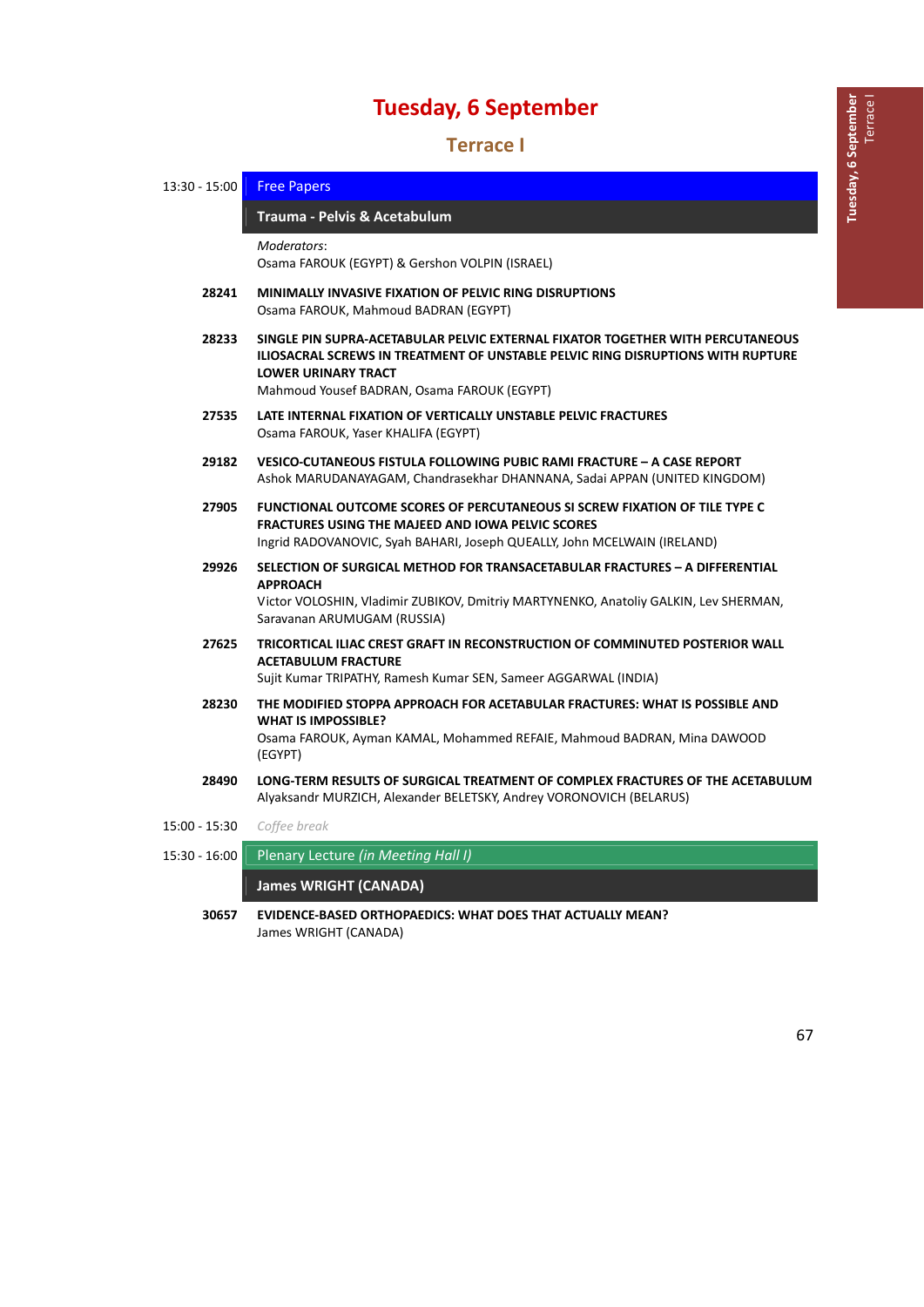16:00 - 17:30 Free Papers

#### 70B**Trauma ‐ Proximal Femur I** *̶ Free Papers*

*Moderators*:

Andrzej BOHATYREWICZ (POLAND) & Horia‐Bogdan ORBAN (ROMANIA)

- **28393 SHORT PROXIMAL FEMORAL NAIL FIXATION FOR TROCHANTERIC FRACTURES** Wasudeo GADEGONE, Yogesh SALPHALE (INDIA)
- **28391 VALGUS INTERTROCHANTERIC OSTEOTOMY COMBINED WITH FIBULAR GRAFTING FOR NEGLECTED FEMORAL NECK FRACTURES IN YOUNG ADULTS** Wasudeo GADEGONE, Yogesh SALPHALE (INDIA)
- **28110 FEMORAL NECK COLLAPSE AFTER INTERNAL FIXATION OF INTRACAPSULAR HIP FRACTURES** Asif KHAN, Martyn PARKER (UNITED KINGDOM)
- **28195 OSTEOSYNTHESIS AND PRIMARY VALGUS OSTEOTOMY IN UNSTABLE INTRACAPSULAR FEMORAL NECK FRACTURES IN YOUNG ADULTS** Sunil KINI (SINGAPORE)
- **27180 A COMPARATIVE STUDY OF THE INTERNAL FIXATION OF INTERTROCHANTERIC FRACTURES USING SLIDING HIP SCREW WITH PLATE AND PROXIMAL FEMORAL NAIL** Shreenath KULKARNI, Govind KULKARNI, Sunil KULKARNI, Milind KULKARNI (INDIA)
- **30094 OPERATIVE POSTPONEMENT DUE TO ACUTE MEDICAL PATHOLOGY IN PROXIMAL FEMORAL FRACTURES** Roger WALTON, James WIDNALL, John SAYER, Mark AMBROSE, Charles Vincent JARAMILLO (UNITED KINGDOM)
- **29347 MORTALITY IN SURGICAL TREATED HIP FRACTURES: WHAT ARE THE PREDICTORS?** Sofia FERNANDES, José FERREIRA, Tiago BARBOSA, Rui CERQUEIRA, Vitor CAETANO (PORTUGAL)
- **29041 THE IMPORTANCE OF TIP‐APEX DISTANCE (TAD) IN SLIDING HIP SCREW FIXATION OF PROXIMAL FEMORAL FRACTURES**

Nickil AGNI, Emma SELLERS, Riem JOHNSON, Andrew GRAY (UNITED KINGDOM)

**28866 TRAUMATIC DISLOCATION AND FRACTURE DISLOCATION OF HIP – A RETROSPECTIVE STUDY OF 209 CASES**

Sandeep KASHYAP, Ramesh SEN (INDIA)

**28556 VALGUS INTERTROCHANTERIC OSTEOTOMY FOR NON‐UNION NECK OF FEMUR** Thilak JEPEGNANAM, Viju VARGHESE, Anil OOMMEN, Palapattu BOOPALAN, Vijay TITUS (INDIA)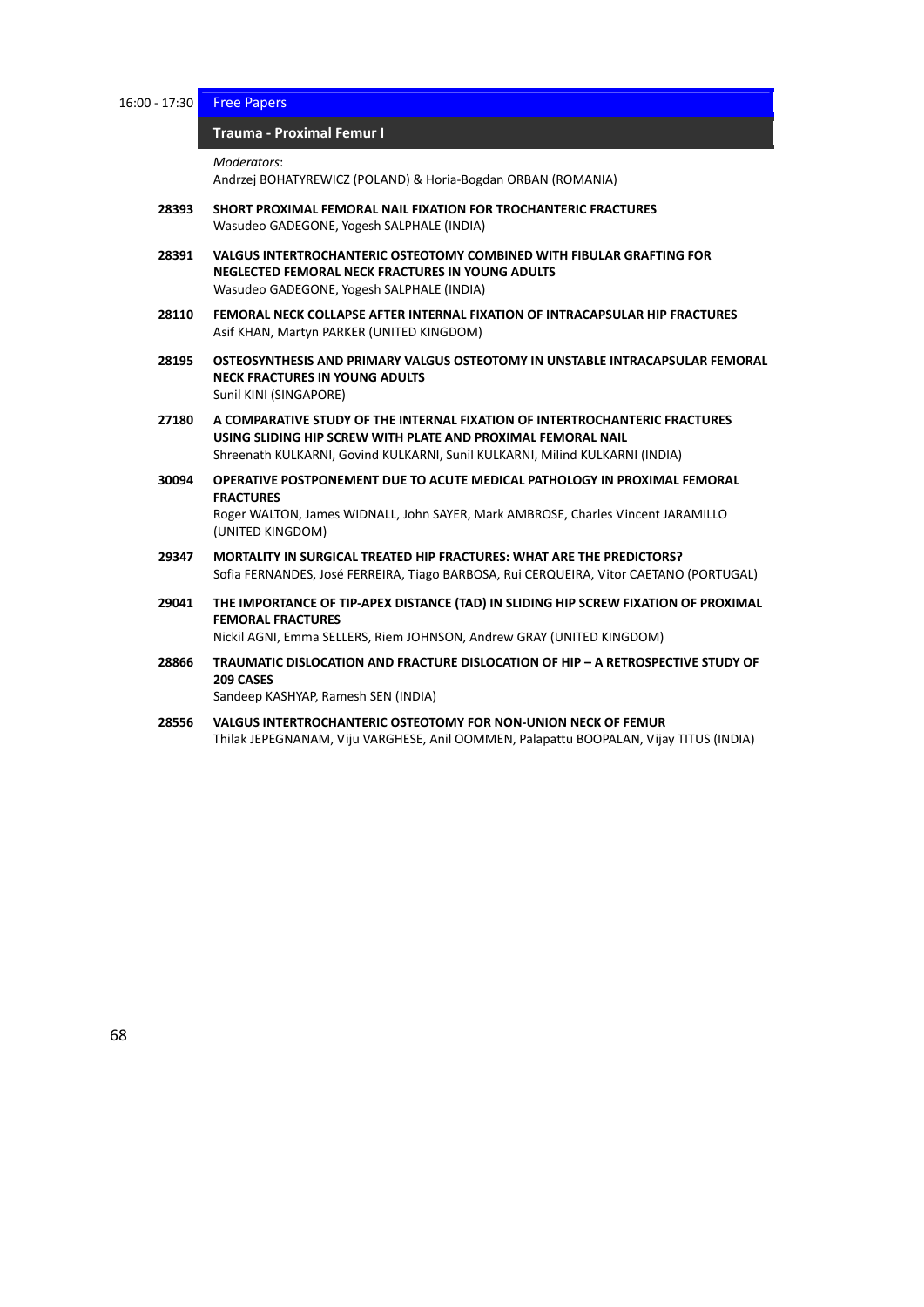### 16B**Club A**

71B**TB Spine: Current Evidence for Treatment Strategies** *̶ Symposium*

13:30 - 15:00 Symposium

*Moderator*:

|                 | Anil JAIN (INDIA)                                                                                            |                                                                                                                   |  |  |  |
|-----------------|--------------------------------------------------------------------------------------------------------------|-------------------------------------------------------------------------------------------------------------------|--|--|--|
|                 | <b>DIAGNOSIS BEFORE A CLINICAL DEFORMITY</b><br>Sudhir KUMAR (INDIA)                                         |                                                                                                                   |  |  |  |
|                 | TB SPINE IN ADULTS - TREATMENT PRINCIPLES<br>Sudhir KUMAR (INDIA)                                            |                                                                                                                   |  |  |  |
|                 | TB SPINE IN CHILDREN<br>Anil JAIN (INDIA)                                                                    |                                                                                                                   |  |  |  |
|                 | PRINCIPLES OF DEFORMITY CORRECTION IN TB SPINE<br>Shanmuganathan RAJASEKARAN (INDIA)                         |                                                                                                                   |  |  |  |
|                 | Anil JAIN (INDIA)                                                                                            | THERAPEUTICALLY REFRACTORY DISEASE - TREATMENT PRINCIPLES                                                         |  |  |  |
|                 | <b>HIV ASSOCIATED TB SPINE</b><br>Shanmuganathan RAJASEKARAN (INDIA)                                         |                                                                                                                   |  |  |  |
|                 | <b>DISCUSSION</b>                                                                                            |                                                                                                                   |  |  |  |
| $15:00 - 15:30$ | Coffee break                                                                                                 |                                                                                                                   |  |  |  |
| $15:30 - 16:00$ | Plenary Lecture (in Meeting Hall I)                                                                          |                                                                                                                   |  |  |  |
|                 | <b>James WRIGHT (CANADA)</b>                                                                                 |                                                                                                                   |  |  |  |
| 30657           | James WRIGHT (CANADA)                                                                                        | EVIDENCE-BASED ORTHOPAEDICS: WHAT DOES THAT ACTUALLY MEAN?                                                        |  |  |  |
| $16:00 - 17:30$ | Lecture                                                                                                      | <b>Free Papers</b>                                                                                                |  |  |  |
|                 | <b>Spine - Infectious Spondylitis</b>                                                                        |                                                                                                                   |  |  |  |
|                 | Moderators:<br>Mohammad EL-SHARKAWI (EGYPT) & Shanmuganathan RAJASEKARAN (INDIA)                             |                                                                                                                   |  |  |  |
|                 | THERAPEUTICALLY REFRACTORY CASES OF TB SPINE - PRINCIPLES OF TREATMENT<br>Shanmuganathan RAJASEKARAN (INDIA) |                                                                                                                   |  |  |  |
| 29456           | <b>MR EVALUATION OF TUBERCULAR SPINE</b>                                                                     | Anil JAIN, Ravi SREENIVASAN, Sudhir KUMAR (INDIA)                                                                 |  |  |  |
| 28420           |                                                                                                              | <b>KYPHOSIS IN SPINAL TUBERCULOSIS - PREVENTION AND CORRECTION</b><br>Anil JAIN, Ish DHAMMI, Saurabh JAIN (INDIA) |  |  |  |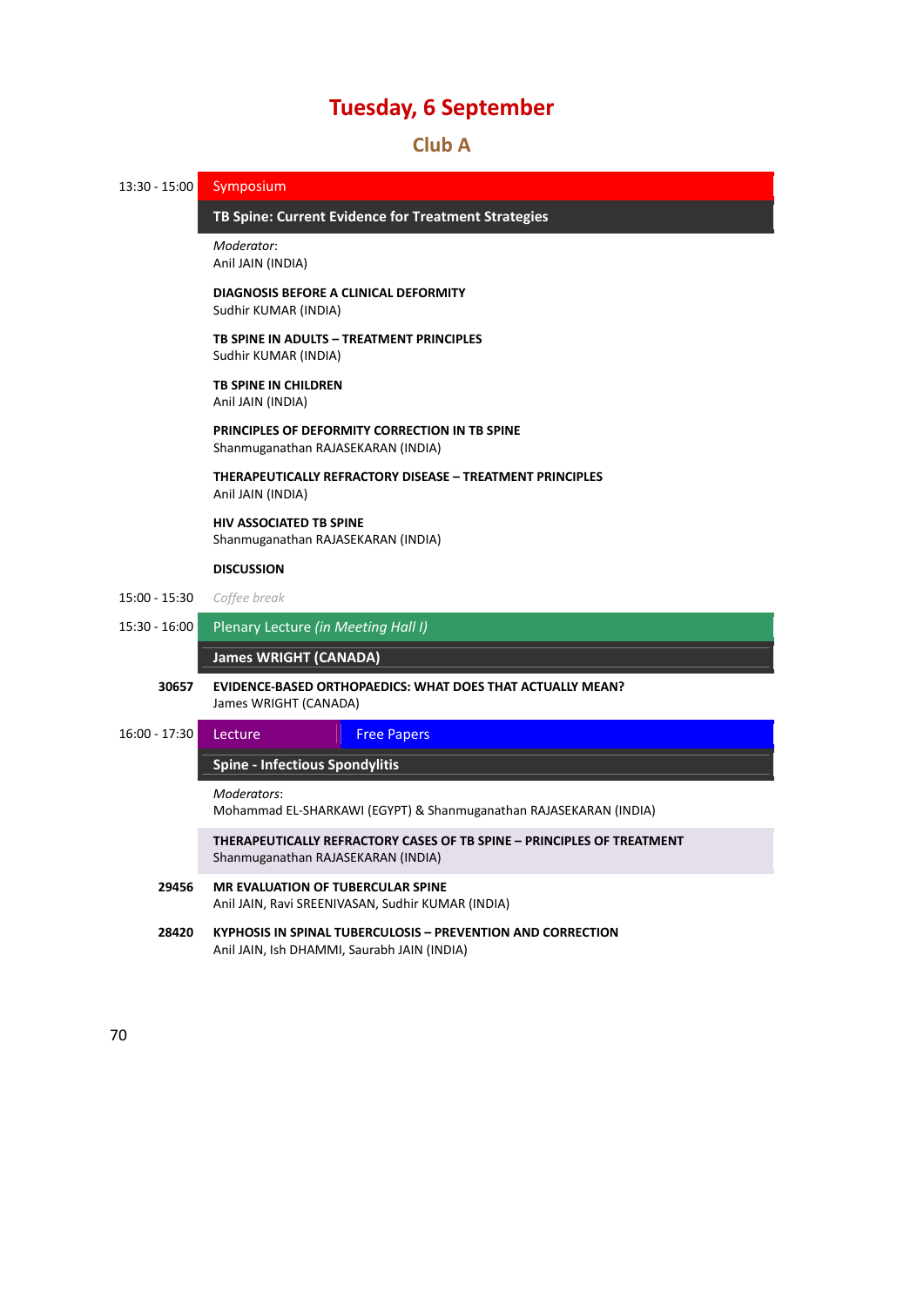**29279 TRANSFORAMINAL LUMBAR INTERBODY FUSION FOR TUBERCULOUS SPONDYLODISCITIS OF THE LUMBOSACRAL SPINE**

Mohammad EL‐SHARKAWI, Wael KOPTAN, Yasser ELMILIGUI (EGYPT)

- **27352 TREATMENT OF ACUTE TUBERCULOUS SPONDYLITIS BY THE SPINAL SHORTENING OSTEOTOMY: TECHNICAL NOTES AND CASE ILLUSTRATIONS** Pongsthorn CHANPLAKORN, Niramol CHANPLAKORN, Chaiwat KRAIWATTANAPONG, Wiwat WAJANAVISIT, Wichien LAOHACHAROENSOMBAT (THAILAND)
- **29567 POSTOPERATIVE INFECTIOUS COMPLICATIONS: 10‐YEAR SINGLE‐CENTER STUDY** Valer DZUPA, Jiri SKALA‐ROSENBAUM, Radek BARTOSKA, Jiri ZAHORKA, Martin KRBEC (CZECH REPUBLIC)
- **29341 DIFFERENCES BETWEEN BIOFILM CHARACTERISTICS OF MRSA AND MSSA CAUSING ORTHOPAEDIC IMPLANT INFECTION** Kayode ODUWOLE, Olufunso ONAYEMI, Hayden HAMMERTON, Damian MCCORMACK (IRELAND)
- **28934 CAN INFECTION FOLLOWING SCOLIOSIS INSTRUMENTATION SURGERY BE A 'NEVER EVENT'?: DRAMATIC REDUCTION IN INFECTION RATES AT ONE INSTITUTION AFTER IMPLEMENTATION OF A MULTIMODAL PREVENTION PROTOCOL** Joshua HYMAN, Michael HORAN, Brendan WILLIAMS, William MACKENZIE, Hiroko MATSUMOTO, Lisa SAIMAN, Lisa COVINGTON, Michael VITALE (UNITED STATES)
- **29530 POSTEROLATERAL DEBRIDEMENT AND ANTERIOR RECONSTRUCTION BY LIMITED SPINAL SHORTENING IN THORACIC SPINE INFECTIONS** Mohamed ABDEL‐WANIS (EGYPT)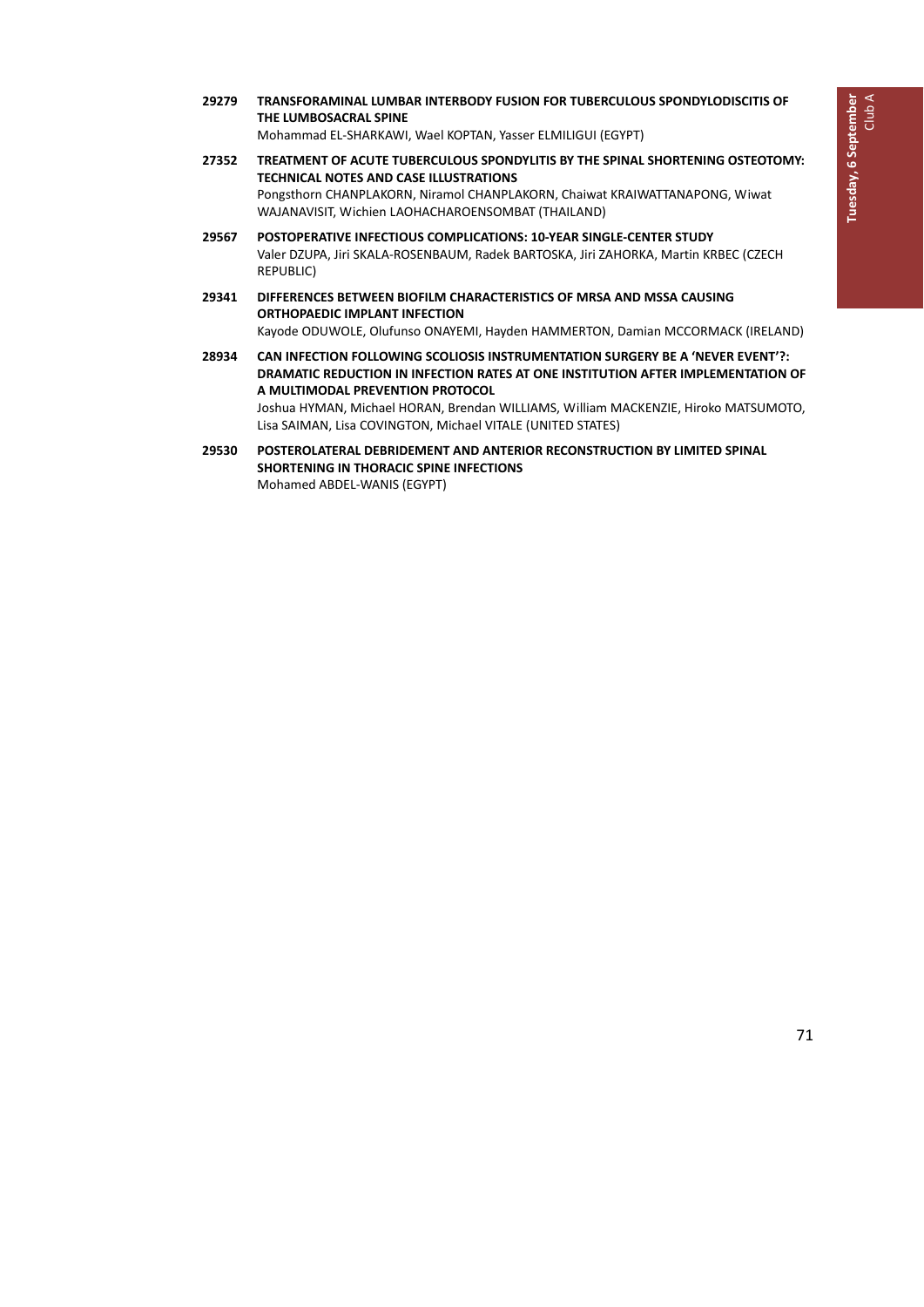### 17B**Club B**

| $13:30 - 15:00$ | Lecture<br><b>Free Papers</b>                                                                                                                                                                                                                                                             |                                                                          |  |
|-----------------|-------------------------------------------------------------------------------------------------------------------------------------------------------------------------------------------------------------------------------------------------------------------------------------------|--------------------------------------------------------------------------|--|
|                 | <b>Tumours - Reconstructions</b>                                                                                                                                                                                                                                                          |                                                                          |  |
|                 | Moderators:                                                                                                                                                                                                                                                                               |                                                                          |  |
|                 | John DORMANS (UNITED STATES) & Dominique POITOUT (FRANCE)                                                                                                                                                                                                                                 |                                                                          |  |
| 30263           | <b>MASSIVE OSTEOCHONDRAL ALLOGRAFTS IN LIMB SALVAGE SURGERY</b><br>Dominique POITOUT, P. TROPIANO, R. VOLPI, P. MAMAN, P. PARIS, A. MERGER, X. COPIN (FRANCE)                                                                                                                             |                                                                          |  |
| 29010           | <b>HEMICORTICAL RESECTION AND RECONSTRUCTION WITH RECYCLED BONE FOR PAROSTEAL</b><br><b>OSTEOSARCOMA</b><br>Hirohisa KATAGIRI, Mitsuru TAKAHASHI, Hideki MURATA, Hideshi SUGIURA, Yoshihiro NISHIDA,<br>Yoshihisa YAMADA, Takayoshi SUZUKI, Tatsuya TAKAGI (JAPAN)                        |                                                                          |  |
| 28882           | FUNCTIONAL OUTCOME AND COMPLICATIONS AFTER RECONSTRUCTION WITH AN EXPANDABLE<br><b>ENDOPROSTHESIS IN CHILDREN WITH OSSEOUS SARCOMAS</b><br>John DORMANS, Juan PRETELL, Lauren TOMLINSON, Ali AL-OMARI (UNITED STATES)                                                                     |                                                                          |  |
| 29219           | <b>MALIGNANT AND AGGRESSIVE BONE TUMOURS AROUND KNEE: TREATED WITH INNOVATIVE</b><br><b>ROTATION-PLASTY</b><br>Zile Singh KUNDU, Sukhbir Singh SANGWAN (INDIA)                                                                                                                            |                                                                          |  |
| 29359           | RESECTION AND ARTHRODESIS USING EXTRA LONG INTRA-MEDULLARY NAIL FOR GIANT CELL<br><b>TUMORS AROUND KNEE</b><br>Sukhbir Singh SANGWAN, Zile Singh KUNDU, Vinay GUPTA (INDIA)                                                                                                               |                                                                          |  |
| 29742           | PROSTHESIS SURVIVAL AND FUNCTIONAL OUTCOME AFTER ENDOPROSTHETIC<br>RECONSTRUCTION OF THE LOWER EXTREMITY WITH THE MUTARS PROSTHESIS<br>Rachid MAHDAD, Celine KARIJODIKORO, Christiaan KEURENTJES, Michiel SANDE VAN DE, Anthonie<br>TAMINIAU, Rob NELISSEN, Sander DIJKSTRA (NETHERLANDS) |                                                                          |  |
| 29644           | PROGNOSTIC FACTORS IN THE MANAGEMENT OF OSTEOSARCOMA: A CLINICAL STUDY<br>Shishir RASTOGI, Himanshu GUPTA, Shah KHAN, Ashok KUMAR (INDIA)                                                                                                                                                 |                                                                          |  |
| 29826           | Narender MAGU, Rajesh ROHILLA, Roop NIL (INDIA)                                                                                                                                                                                                                                           | PAUWELS OSTEOTOMY IN THE MANAGEMENT OF PATHOLOGIC FEMORAL NECK FRACTURES |  |
| 29148           | <b>CT-GUIDED PERCUTANEOUS REMOVAL OF OSTEOID OSTEOMA</b><br>Roberto VÉLEZ (SPAIN)                                                                                                                                                                                                         |                                                                          |  |
| 29142           | <b>98 BENIGN TUMORS OF THE PERIPHERAL NERVE</b><br>Alain DURANDEAU (FRANCE)                                                                                                                                                                                                               |                                                                          |  |
| 15:00 - 15:30   | Coffee break                                                                                                                                                                                                                                                                              |                                                                          |  |
| $15:30 - 16:00$ | Plenary Lecture (in Meeting Hall I)                                                                                                                                                                                                                                                       |                                                                          |  |
|                 | <b>James WRIGHT (CANADA)</b>                                                                                                                                                                                                                                                              |                                                                          |  |
| 30657           | <b>EVIDENCE-BASED ORTHOPAEDICS: WHAT DOES THAT ACTUALLY MEAN?</b><br>James WRIGHT (CANADA)                                                                                                                                                                                                |                                                                          |  |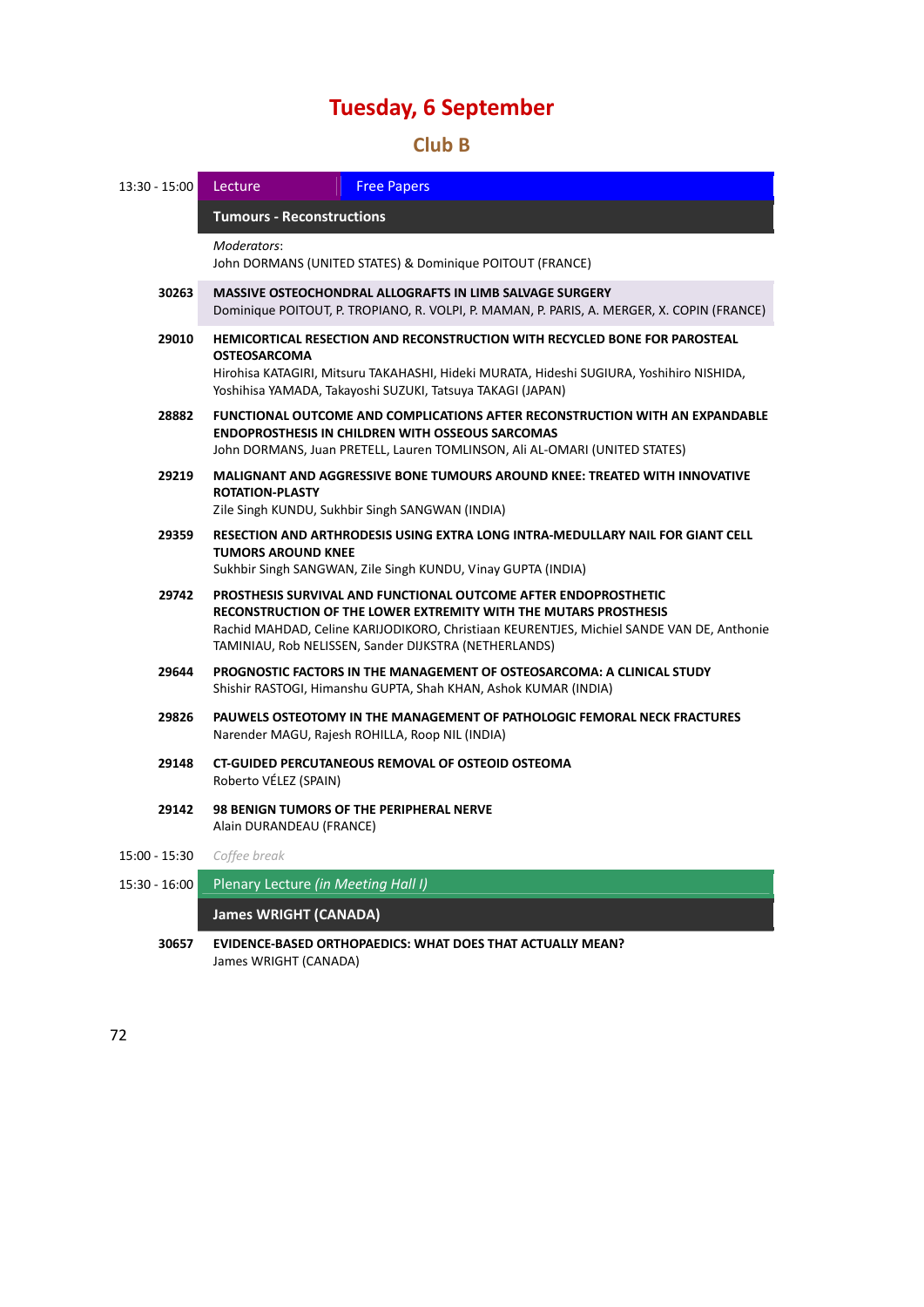#### 74B**Tumours ‐ Miscellaneous** *̶ Lecture / Free Papers*

*Moderators*:

Wei GUO (CHINA) & Zdenek MATEJOVSKY (CZECH REPUBLIC)

**MODULAR HEMIPELVIC PROSTHETIC RECONSTRUCTION AFTER RESECTION OF THE PERIACETABULAR TUMORS** Wei GUO (CHINA)

- **28474 EN BLOC EXCISION AND AUTOGENOUS FIBULAR RECONSTRUCTION FOR AGGRESSIVE GIANT CELL TUMOR OF DISTAL RADIUS: A REPORT OF 12 CASES AND REVIEW OF LITERATURE** Vikas BACHHAL, Mandeep DHILLON, Kamal BALI (INDIA)
- **29673 RHABDOMYOSARCOMA IN ADULTHOOD – A RETROSPECTIVE SINGLE‐CENTRE ANALYSIS OF 29 CASES**

Philipp T. FUNOVICS, Martin DOMINKUS, Joannis PANOTOPOULOS, Gabriele AMANN, Reinhard WINDHAGER (AUSTRIA)

- **29217 FIBULA AS A BIOLOGICAL IMPLANT: OUR EXPERIENCE OF ITS DIFFERENT UTILITIES** Zile Singh KUNDU, Sukhbir Singh SANGWAN (INDIA)
- **30171 USE OF FIBULAR GRAFTS IN DIFFERENT ANATOMIC LOCATIONS AFTER TUMOUR RESECTIONS** Zdenek MATEJOVSKY, Roman KUFA, Jan LESEN, Lukas FRAJER, Ivo KOFRANEK, Jana MATEJOVSKA, Zdenek MATEJOVSKY (CZECH REPUBLIC)
- **29818 MORPHOLOGICAL DIAGNOSTICS OF LOW GRADE CHONDROSARCOMA** Gennady BERCHENKO, Olga SHUGAEVA (RUSSIA)
- **27454 REHABILITATION OF PATIENTS WITH PRIMARY TUMORS AND TUMOR‐LIKE LESION OF THE TIBIA USING TRANSOSSEOUS OSTEOSYNTHESIS** Dmitriy BORZUNOV, Pavel BALAEV (RUSSIA)
- **28743 SSXS REGULATE SARCOMA INVASION VIA RAC1‐MYOSIN PATHWAY AND MMP‐1** Kazuyuki ITOH, Kiyoko YOSHIOKA, Norifumi NAKA (JAPAN)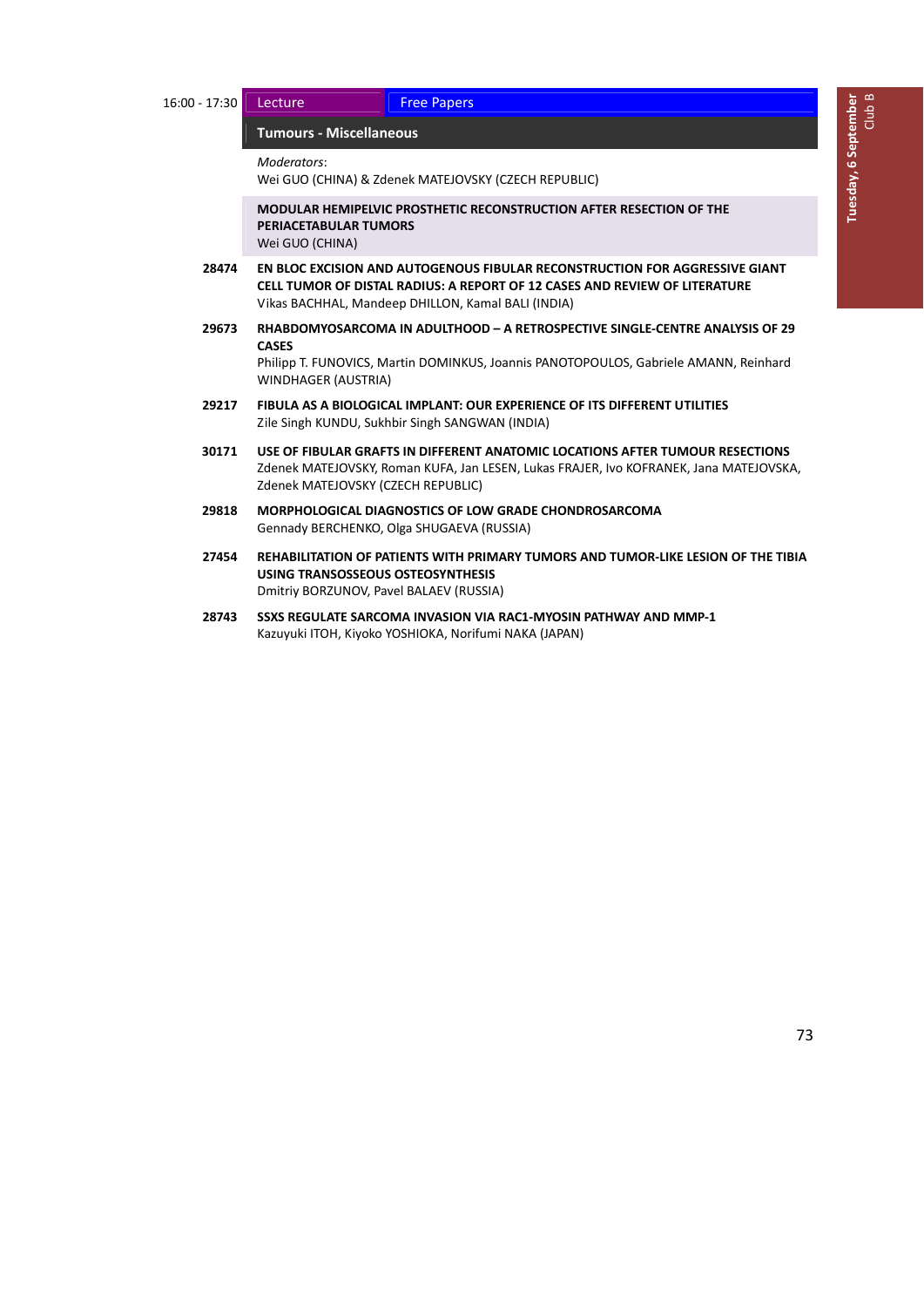### 18B**Club C**

| $13:30 - 15:00$ | <b>Free Papers</b>                                                                                                                                                                                                                                                                                                                                                                          |
|-----------------|---------------------------------------------------------------------------------------------------------------------------------------------------------------------------------------------------------------------------------------------------------------------------------------------------------------------------------------------------------------------------------------------|
|                 | Research - Animal & In Vitro                                                                                                                                                                                                                                                                                                                                                                |
|                 | Moderators:<br>Johannes REICHERT (GERMANY) & Eduard STASTNY (CZECH REPUBLIC)                                                                                                                                                                                                                                                                                                                |
| 29126           | RECONSTRUCTION OF A CRITICAL SIZED BONE DEFECT IN THE OVINE TIBIA BY SCAFFOLD-BASED<br><b>BONE ENGINEERING</b><br>Johannes REICHERT <sup>1</sup> , Amaia CIPITRIA <sup>1</sup> , Devakar EPARI <sup>2</sup> , Siamak SAIFZADEH <sup>2</sup> , Michael SCHÜTZ <sup>2</sup> ,<br>Georg DUDA <sup>1</sup> , Dietmar HUTMACHER <sup>2</sup><br><sup>1</sup> (GERMANY), <sup>2</sup> (AUSTRALIA) |
| 27803           | NEW BIODEGRADABLE NERVE CONDUIT, CROSSLINKED URETHANE-DOPED POLYESTER<br><b>ELASTOMERS (CUPES), IN RATS</b><br>Siu Leung YIP <sup>1</sup> , Wai Man CHOY <sup>1</sup> , Jian YANG <sup>2</sup> , Wing-Yuk IP <sup>1</sup><br>$1$ (HONG KONG), $2$ (UNITED STATES)                                                                                                                           |
| 28421           | EFFECTS OF CONTINUOUS AND PULSATILE PARATHYROID HORMONE (PTH) TREATMENTS ON<br>OSTEOGENIC DIFFERENTIATION OF HUMAN FRACTURE HEMATOMA-DERIVED CELLS IN VITRO<br>Yoshihiro DOGAKI, Sang Yang LEE, Takahiro NIIKURA, Akihiro KOH, Takaaki KOGA, Masahiro<br>KUROSAKA (JAPAN)                                                                                                                   |
| 28264           | THE BIOCHEMICAL EFFECTS OF TOBACCO SMOKE ON FRACTURE HEALING: AN IN-VITRO MODEL<br>Andrew SLOAN, Mohammad MAQSOOD (UNITED KINGDOM)                                                                                                                                                                                                                                                          |
| 29433           | <b>MEROPENEM LOADED ACRYLIC BONE CEMENT - AN IN-VITRO STUDY</b><br>Sumant SAMUEL, Binu MATTHEW, Chittaranjan SAMUEL, Balaji VEERARAGHAVAN, Denise<br>FLEMING, John ANTONY JUDE PRAKASH (INDIA)                                                                                                                                                                                              |
| 27588           | FUNCTIONAL ANALYSIS OF LINEAR UBIQUITIN CHAIN-ASSEMBLY COMPLEX (LUBAC) IN LM8<br><b>MURINE OSTEOSARCOMA LUNG METASTASIS MODEL</b><br>Masato TOMONAGA, Fuminori TOKUNAGA, Akira MYOUI, Kazuhiro IWAI, Hideki YOSHIKAWA,<br>Nobuyuki HASHIMOTO (JAPAN)                                                                                                                                        |
| 30139           | <b>HAMSTRING HARVESTING: PREDICTION OF PREMATURE CUT ON A CADAVER STUDY</b><br>Nicolas REINA, Jean Michel LAFFOSSE, Philippe CHIRON (FRANCE)                                                                                                                                                                                                                                                |
| 28717           | CRYOIMMUNOLOGICAL ANTI-TUMOUR EFFECTS ARE ENHANCED BY DENDRITIC CELLS PULSED<br>WITH A TUMOUR LYSATE IN MURINE OSTEOSARCOMA<br>Masanori KAWANO, Ichiro ITONAGA, Tatsuya IWASAKI, Hiroshi TSUMURA (JAPAN)                                                                                                                                                                                    |
| 30230           | ANALYSIS OF CORTICALIZATION USING PIXEL VALUE RATIO (PVR) AND CALLUS PATHWAY<br>– A GUIDE TO FIXATOR REMOVAL IN TIBIA LENGTHENING USING ILIZAROV RING FIXATOR USING<br>A NOVEL SCORING SYSTEM<br>Ashok SHYAM <sup>1</sup> , Hae-Ryong SONG <sup>2</sup><br>$1$ (INDIA), $2$ (SOUTH KOREA)                                                                                                   |
| 28444           | GENE EXPRESSION OF RAD (RAS ASSOCIATED WITH DIABETES) IS UPREGULATED IN<br><b>EXPERIMENTAL NONUNIONS COMPARED TO STANDARD HEALING FRACTURES</b><br>Yoshihiro DOGAKI, Takahiro NIIKURA, Sang Yang LEE, Akihiro KOH, Takaaki KOGA, Masahiro<br>KUROSAKA (JAPAN)                                                                                                                               |
| 74              |                                                                                                                                                                                                                                                                                                                                                                                             |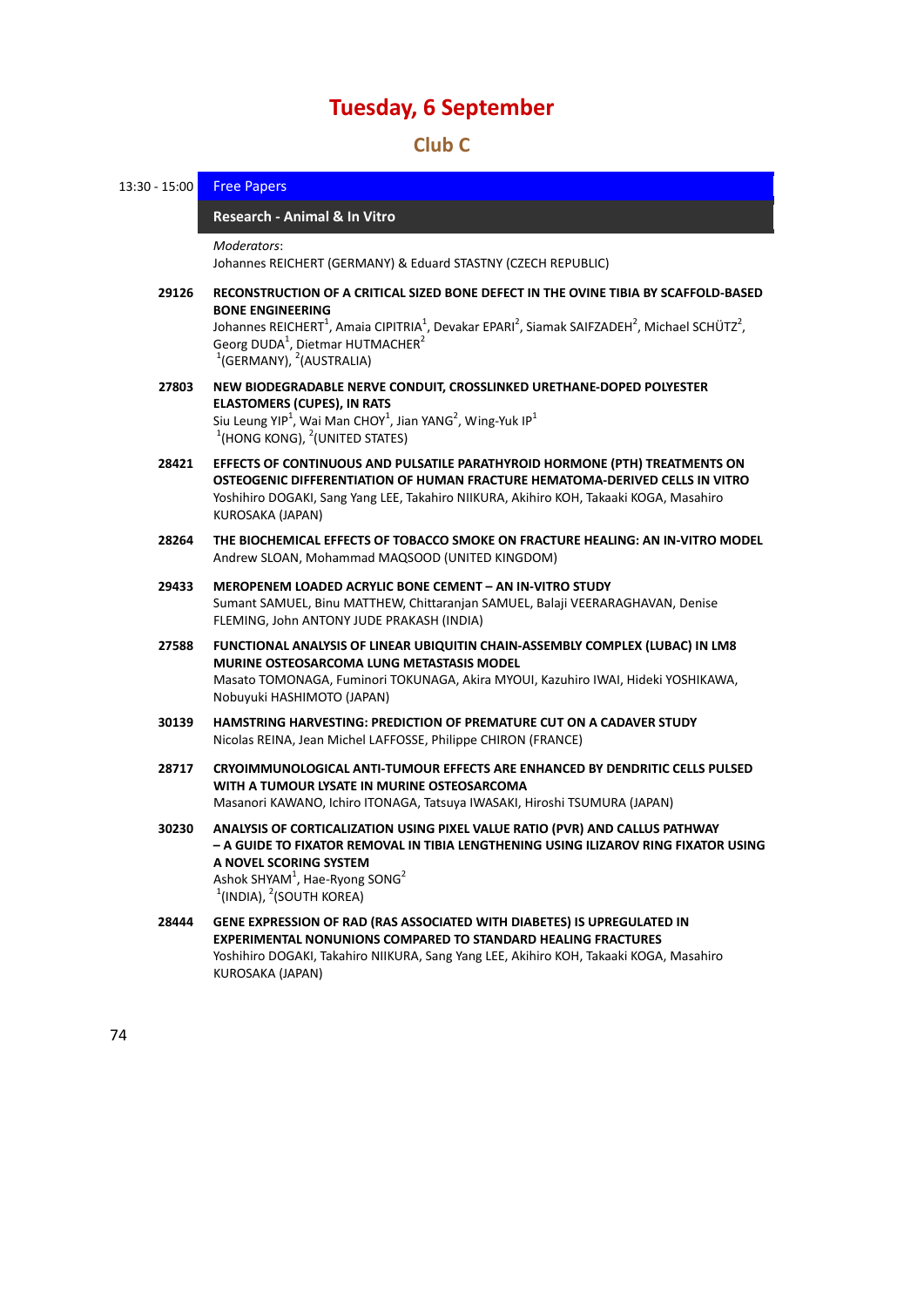- 15:00 ‐ 15:30 *Coffee break*
- 15:30 ‐ 16:00 Plenary Lecture *(in Meeting Hall I)*

**James WRIGHT (CANADA)** 

- **30657 EVIDENCE‐BASED ORTHOPAEDICS: WHAT DOES THAT ACTUALLY MEAN?** James WRIGHT (CANADA)
- 16:00 17:30 **Free Papers**

76B**Research ‐ Clinical I** *̶ Free Papers*

*Moderators*:

Jiri GALLO (CZECH REPUBLIC) & José GUIMARAES CONSCIENCIA (PORTUGAL)

- **29806 CLINICAL FEATURES OF ARTICULAR EBURNATION OF THE KNEE IN OSTEOARTHRITIS PATIENTS** Kentaro ISE, Yasuhiro AOKI, Masahiko MIYATA, Takashi MAKIO, Yasutaka AMANO, Kojiro MOTOHARA, Isaya HIGASHI, Chikage TABUCHI (JAPAN)
- **29890 TREATMENT OF LATERAL EPICONDYLITIS – COMPARATIVE STUDY BETWEEN AUTOLOGOUS BLOOD INJECTION AND LOCAL CORTICOSTEROID INJECTION** Sanjiv GAUR, Ashish GOHIYA, Sunil SINSINWAR, Anoop MEHROTRA (INDIA)
- **29972 EVALUATING A NEW FINGER JOINT IMPLANT USING A NOVEL FINGER JOINT MOTION SIMULATOR**

Wing‐Yuk IP, Shiu‐Ping CHOW, Kwok‐Wai LAW (HONG KONG)

- **30111 HOW IMPORTANT IS MORPHOMETRIC ANALYSIS OF SACRAL HIATUS IN CAUDAL BLOCK?** Aditya AGGARWAL, A. AGGARWAL, K. HARJIT, D. SAHNI (INDIA)
- **29762 THE NORMAL PROXIMAL ULNAR ANATOMY INFLUENCES ELBOW RANGE OF MOTION** Fanny CANET, Dominique ROULEAU, Julien CHAPLEAU, Yvan PETIT, Emilie SANDMAN, Kenneth FABER, George ATWHAL (CANADA)
- **29289 EFFECT OF KNEE FLEXION CONTRACTURE ON SAGITTAL SPINAL ALIGNMENT AND SPINAL RANGE OF MOTION** Shinya YANAGISAWA, Naoki SATO, Astushi YAMAMOTO, Masaki SHIMIZU, Saito KENICHI, Takagishi KENJI (JAPAN)
- **29646 ROLE OF MESH IN ORTHOPAEDIC ONCOLOGICAL RECONSTRUCTION: A CLINICAL STUDY** Shishir RASTOGI, Ashok KUMAR, Himanshu GUPTA, Shah KHAN (INDIA)
- **30010 A NOVEL ULTRASOUND SYSTEM FOR AUTOMATED 3D SURFACE ANALYSIS OF LONG BONES** Frederic BLUDAU<sup>1</sup>, Dzmitry HLINDZICH<sup>1</sup>, Pavel KRASOPEVTSEV<sup>1</sup>, Aleh SAKALOUSKI<sup>2</sup>, Daniel REXIN<sup>1</sup>, Udo OBERTACKE<sup>1</sup>, Aleh KRYVANOS<sup>1</sup>, Markus L. SCHWARZ<sup>1</sup>  $1$ (GERMANY),  $2$ (BELARUS)
- **30207 THE EFFECT OF ELBOW AND HAND POSITIONS ON THE RADIO‐CAPITELLUM RATIO (RCR) – PRELIMINARY STUDY** Emilie SANDMAN, Fanny CANET, Yvan PETIT, Yves LAFLAMME, Dominique ROULEAU (CANADA)

75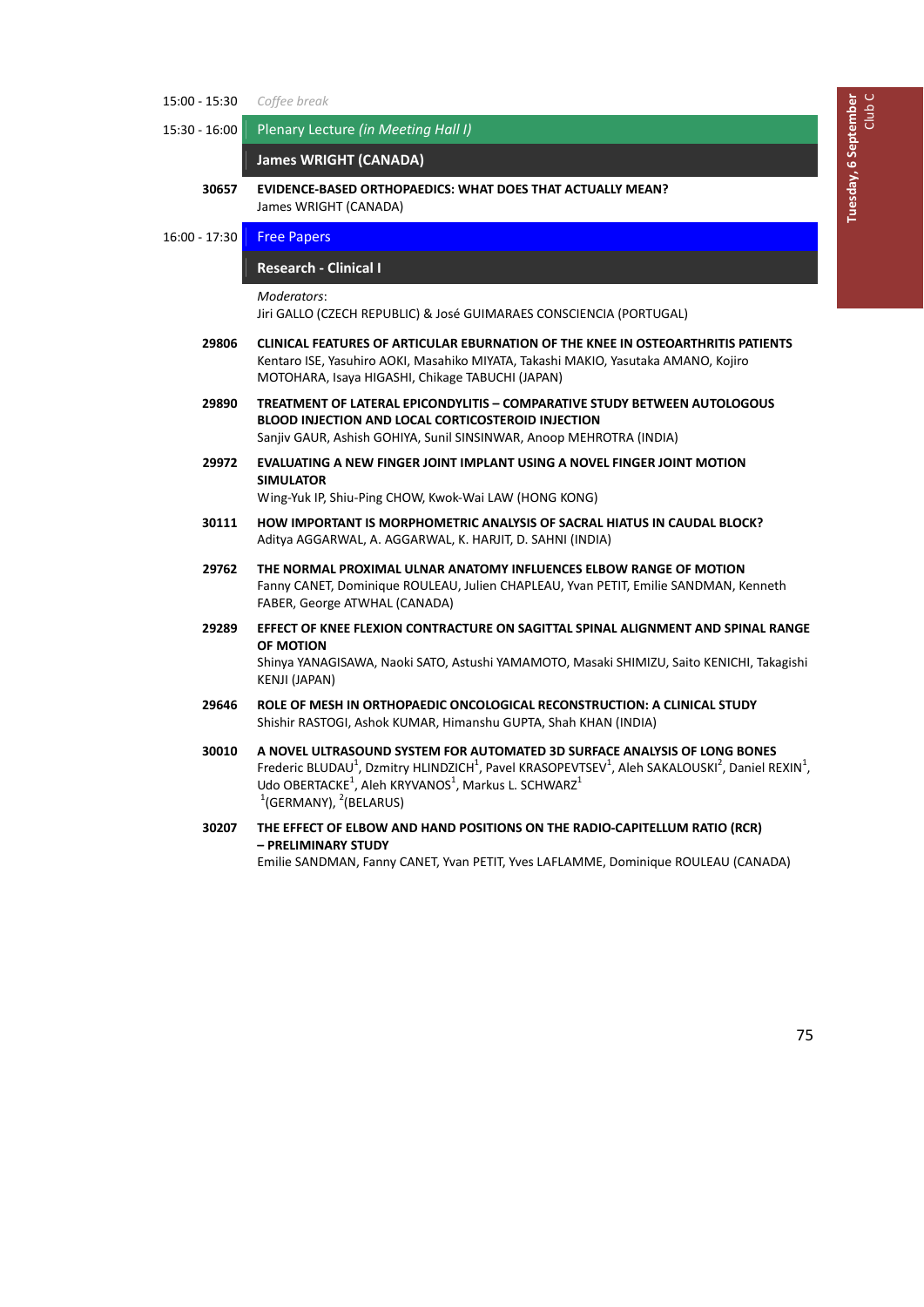### 19B**Club D**

| 13:30 - 15:00 | Lecture                                                                                                                                                                                                                                                | <b>Free Papers</b>                                                                                                                                                                                                                                    |  |  |  |
|---------------|--------------------------------------------------------------------------------------------------------------------------------------------------------------------------------------------------------------------------------------------------------|-------------------------------------------------------------------------------------------------------------------------------------------------------------------------------------------------------------------------------------------------------|--|--|--|
|               | <b>Spine - Cervical Decompression &amp; Fusion Techniques</b>                                                                                                                                                                                          |                                                                                                                                                                                                                                                       |  |  |  |
|               | Moderators:                                                                                                                                                                                                                                            | Chunde LI (CHINA) & Shanmuganathan RAJASEKARAN (INDIA)                                                                                                                                                                                                |  |  |  |
|               | Chunde LI (CHINA)                                                                                                                                                                                                                                      | A NEW CLASSIFICATION FOR OSTEOPOROSIS-RELATED KYPHOSIS                                                                                                                                                                                                |  |  |  |
| 28468         | C2-C7 POSTERIOR FIXATION RECOMMENDED IN CERVICAL MYELOPATHY WITH LOCAL KYPHOSIS<br>Takashi CHIKAWA, Risa HAMAGUCHI, Masaru NAKAMURA, Shunji NAKANO, Tateaki SHIMAKAWA<br>(JAPAN)                                                                       |                                                                                                                                                                                                                                                       |  |  |  |
| 29398         | <b>CRANIO-VERTEBRAL REGION HEREDITARY AND ACQUIRED PATHOLOGY DIAGNOSIS AND</b><br><b>TREATMENT</b><br>Darya TESAKOVA, Oleg DULUB, Alexander BELETSKY, Andrey BABKIN, Inessa IL'YASEVICH, Irina<br>BYSTRYMOVICH (BELARUS)                               |                                                                                                                                                                                                                                                       |  |  |  |
| 29852         | PRE-OPERATIVE PATIENT CHARACTERISTICS; DO THEY INFLUENCE ON CLINICAL OUTCOMES<br><b>FOLLOWING CERVICAL DISC REPLACEMENT SURGERY</b><br>Sandesh LAKKOL, Razvan TARANU, Shree ARANGANATHAN, Guru REDDY, Chandra BHATIA, Tail<br>FRIESEM (UNITED KINGDOM) |                                                                                                                                                                                                                                                       |  |  |  |
| 29040         | CERVICAL HEMILAMINOPLASTY FOR CERVICAL MYELOPATHY<br>Kazuhito SHINOHARA, Tatuya TAMURA, Toru KOBAYASHI (JAPAN)                                                                                                                                         |                                                                                                                                                                                                                                                       |  |  |  |
| 29871         | <b>YEAR</b><br>FRIESEM (UNITED KINGDOM)                                                                                                                                                                                                                | PEEK ON PEEK CERVICAL DISC REPLACEMENT: CLINICAL AND RADIOLOGICAL OUTCOMES AT ONE<br>Sandesh LAKKOL, Shreedhar ARANGANATHAN, Jitinder KANG, Kiran LINGUTLA, Guru REDDY, Tai                                                                           |  |  |  |
| 29954         | <b>FIXATIONS</b>                                                                                                                                                                                                                                       | INTRAOPERATIVE ISO-C C-ARM BASED NAVIGATION IN CHALLENGING CERVICAL SPINE<br>Shanmuganathan RAJASEKARAN, Rishi M. KANNA, Ajoy P. SHETTY (INDIA)                                                                                                       |  |  |  |
| 27598         |                                                                                                                                                                                                                                                        | ANTERIOR CERVICAL DISCECTOMY AND FUSION (ACDF) WITH AUTOGRAFT AND PLATING IN<br>CERVICAL SPODYLOMYELOPATHY: A LONG-TERM STUDY<br>Vishal KUMAR, Raj BAHADUR (INDIA)                                                                                    |  |  |  |
| 28700         |                                                                                                                                                                                                                                                        | LAMINOPLASTY VERSUS LAMINECTOMY AND FUSION FOR MULTILEVEL CERVICAL SPONDYLOSIS<br>Woo Chul KIM, Kyu Yeol LEE, Hyeon Jun KIM (SOUTH KOREA)                                                                                                             |  |  |  |
| 29732         | AHUJA (UNITED KINGDOM)                                                                                                                                                                                                                                 | A 3-D MOTION ANALYSIS STUDY COMPARING THE EFFECTIVENESS OF CERVICAL SPINE<br>ORTHOSES IN RESTRICTING CERVICAL SPINE MOVEMENT DURING ACTIVITIES OF DAILY LIVING<br>Nicholas EVANS, Georgina HOOPER, Rachel EDWARDS, Gemma WHATLING, Cathy HOLT, Sashin |  |  |  |
| 15:00 - 15:30 | Coffee break                                                                                                                                                                                                                                           |                                                                                                                                                                                                                                                       |  |  |  |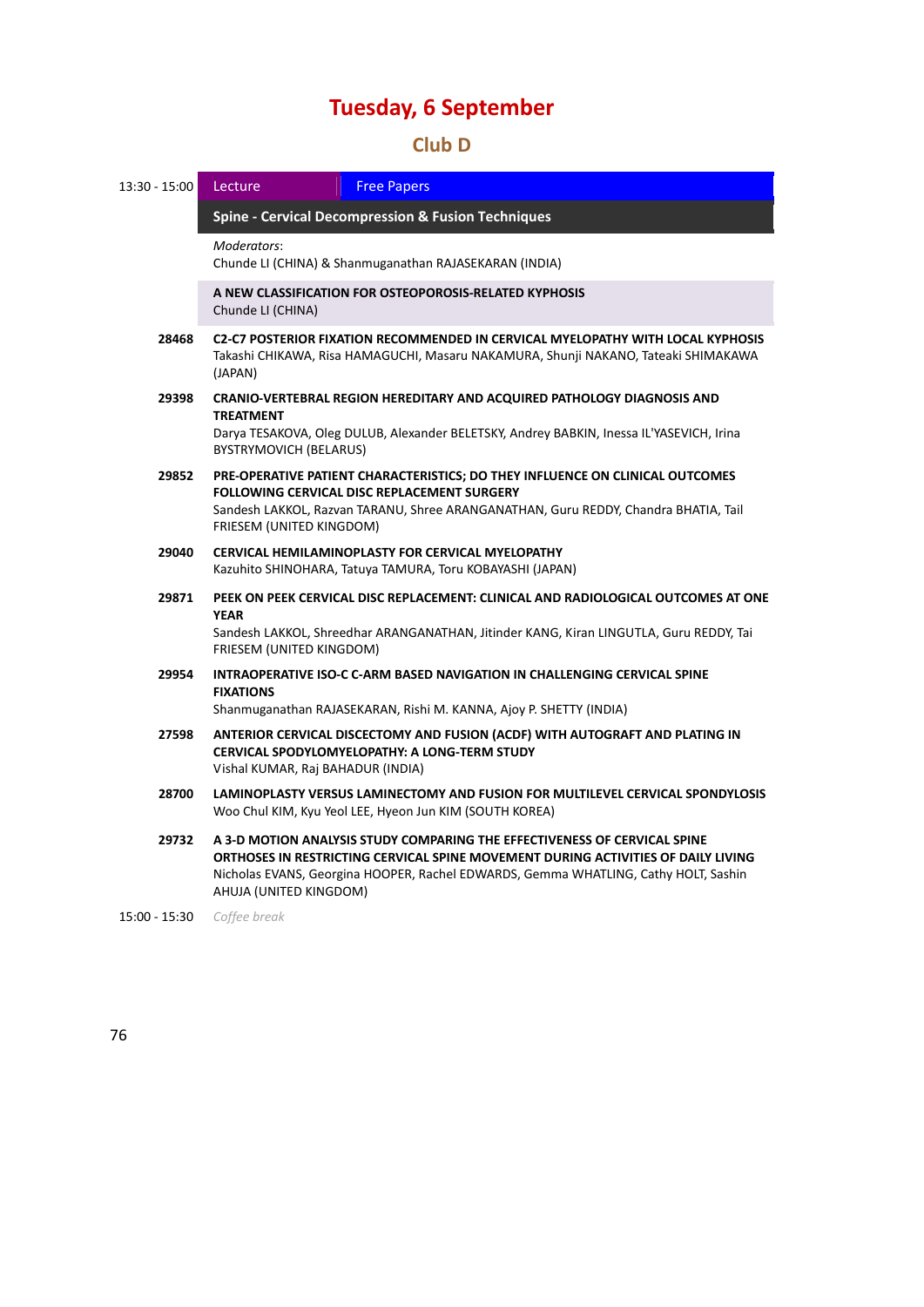| 15:30 - 16:00 | Plenary Lecture (in Meeting Hall I)                                                                                                                                                                                                                                                               |                                                                                                                                                                                                                                                                                  |  |  |  |  |
|---------------|---------------------------------------------------------------------------------------------------------------------------------------------------------------------------------------------------------------------------------------------------------------------------------------------------|----------------------------------------------------------------------------------------------------------------------------------------------------------------------------------------------------------------------------------------------------------------------------------|--|--|--|--|
|               | <b>James WRIGHT (CANADA)</b>                                                                                                                                                                                                                                                                      |                                                                                                                                                                                                                                                                                  |  |  |  |  |
| 30657         | James WRIGHT (CANADA)                                                                                                                                                                                                                                                                             | <b>EVIDENCE-BASED ORTHOPAEDICS: WHAT DOES THAT ACTUALLY MEAN?</b>                                                                                                                                                                                                                |  |  |  |  |
| 16:00 - 17:30 | Lecture                                                                                                                                                                                                                                                                                           | <b>Free Papers</b>                                                                                                                                                                                                                                                               |  |  |  |  |
|               | Thromboprophylaxis                                                                                                                                                                                                                                                                                |                                                                                                                                                                                                                                                                                  |  |  |  |  |
|               | Moderators:                                                                                                                                                                                                                                                                                       | Philippe DELINCE (BELGIUM) & Fred OTSYENO (KENYA)                                                                                                                                                                                                                                |  |  |  |  |
| 30267         | A RANDOMISED CONTROLLED TRIAL OF INTERMITTENT PNEUMATIC COMPRESSION (IPC)<br><b>VERSUS LOW MOLECULAR WEIGHT HEPARIN IN THE PREVENTION OF VENOUS</b><br>THROMBOEMBOLISM (VTE) IN PATIENTS UNDERGOING ELECTIVE HIP AND KNEE SURGERY<br>Philippe DELINCE, N. FARBOD, B. ALLEMON, D. GHAFIL (BELGIUM) |                                                                                                                                                                                                                                                                                  |  |  |  |  |
| 30141         | <b>FEMORAL FRACTURES</b><br>KINGDOM)                                                                                                                                                                                                                                                              | VENOUS THROMBOEMBOLISM AFTER TOTAL HIP AND KNEE ARTHROPLASTY AND PROXIMAL<br>Vishwanath MULA, Neil MAITRA, Mahbub ALAM, Silvakolundu SURESH, Mark LOEFFLER (UNITED                                                                                                               |  |  |  |  |
| 28928         | <b>FAILURE, SUCCESS AND CONTROVERSY</b>                                                                                                                                                                                                                                                           | <b>IMPLEMENTING NICE GUIDELINES ON RISK ASSESSMENT FOR VENOUS THROMBOEMBOLISM:</b><br>Dushan THAVARAJAH, Martin WETHERILL (UNITED KINGDOM)                                                                                                                                       |  |  |  |  |
| 29598         |                                                                                                                                                                                                                                                                                                   | PROXIMAL INDENTATION IS A CLINICAL SIGN FOR INCREASED RISK OF DVT. ATTENTION TO ANTI-<br><b>EMBOLISM STOCKING SIZING REDUCES THIS RISK</b><br>Alice THOMPSON, Sophie WALTER, Luke BRUNTON, Sanchit MEHENDALE, Alison SMITH, Greg<br>PICKERING, Gordon BANNISTER (UNITED KINGDOM) |  |  |  |  |
| 28797         | KUROSAKA (JAPAN)                                                                                                                                                                                                                                                                                  | INCIDENCE OF VENOUS THROMBOEMBOLISM IN FRACTURES AROUND KNEE AND BELOW KNEE<br>UNDER PHYSICAL AND MECHANICAL PROPHYLAXIS WITHOUT DRUG ADMINISTRATION<br>Takahiro NIIKURA, Sang Yang LEE, Akihiro KOH, Takaaki KOGA, Yoshihiro DOGAKI, Masahiro                                   |  |  |  |  |
| 28796         | KUROSAKA (JAPAN)                                                                                                                                                                                                                                                                                  | INCIDENCE OF VENOUS THROMBOEMBOLISM IN PELVIC FRACTURES UNDER PHYSICAL AND<br>MECHANICAL PROPHYLAXIS WITHOUT DRUG ADMINISTRATION<br>Takahiro NIIKURA, Sang Yang LEE, Akihiro KOH, Takaaki KOGA, Yoshihiro DOGAKI, Masahiro                                                       |  |  |  |  |
| 29400         |                                                                                                                                                                                                                                                                                                   | ACUTE PULMONARY EMBOLISM AS A RESULT OF LOWER LIMB EXSANGUINATION AND<br>TOURNIQUET INFLATION. A CASE REPORT AND LITERATURE REVIEW<br>Konrad Sebastian WRONKA, Jonathan DAVIES (UNITED KINGDOM)                                                                                  |  |  |  |  |
| 28051         | <b>ORTHOPAEDIC PATIENTS?</b><br>Jim GRAY (UNITED KINGDOM)                                                                                                                                                                                                                                         | ARE WE COMPLETING VENOUS THROMBOEMBOLISM RISK ASSESSMENT PROFORMAS IN<br>Nawfal AL-HADITHY, Madhavan PAPANNA, Simon MORDECAI, Syed HAQUE, Mohammed JESRY,                                                                                                                        |  |  |  |  |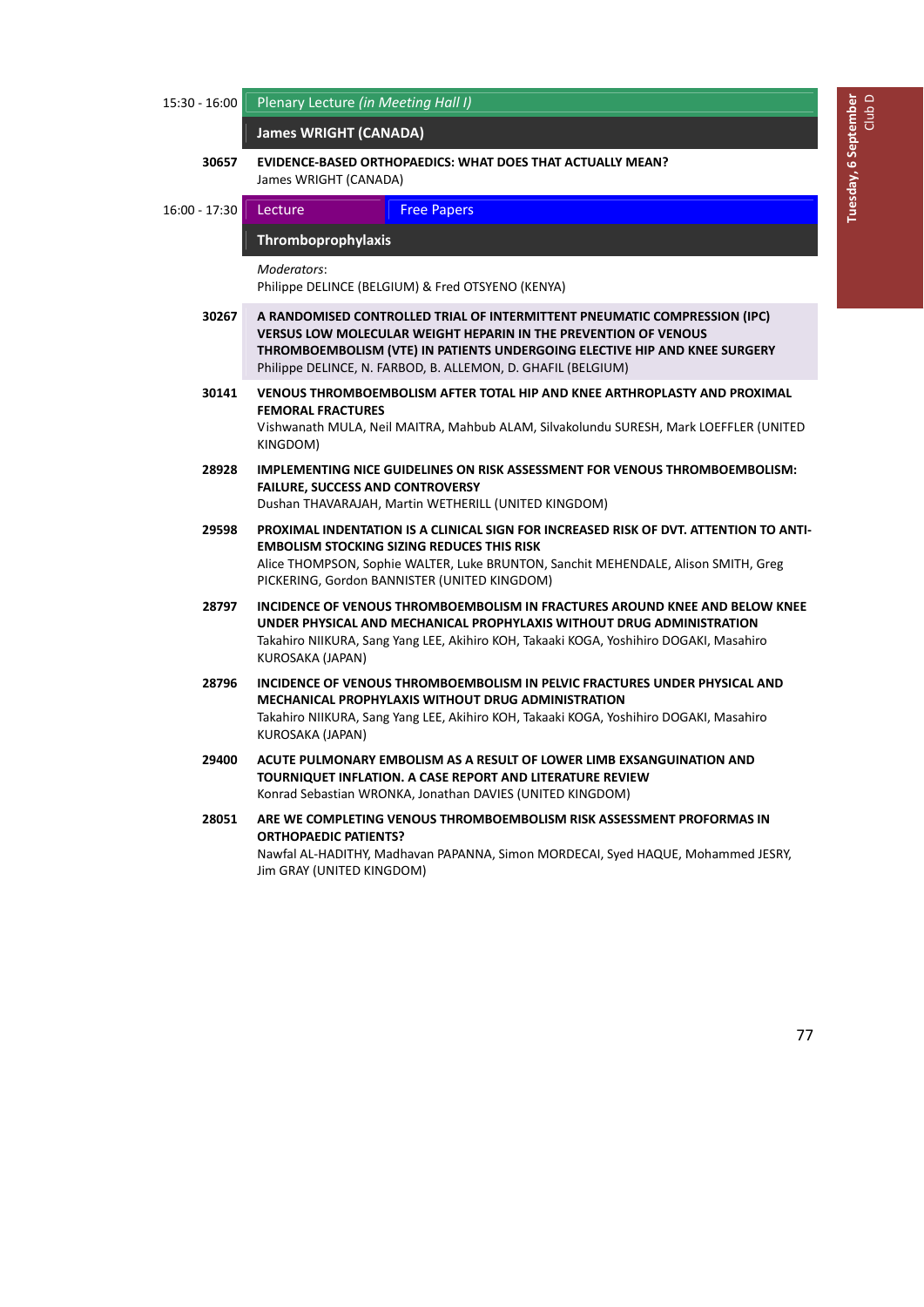### 20B**Club E**

16:00 - 17:30 Symposium

79B**How to Use Orthopaedic Databases Effectively During Literature Search** *̶ Symposium*

*Moderator*: Fatih KUCUKDURMAZ (TURKEY)

### **PUBMED DATABASE**

Fatih KUCUKDURMAZ (TURKEY)

### **COCHRANE DATABASE**

Mohammad SUKEIK (UNITED KINGDOM)

### **EMBASE DATABASE**

Hakan KIVILCIM (TURKEY)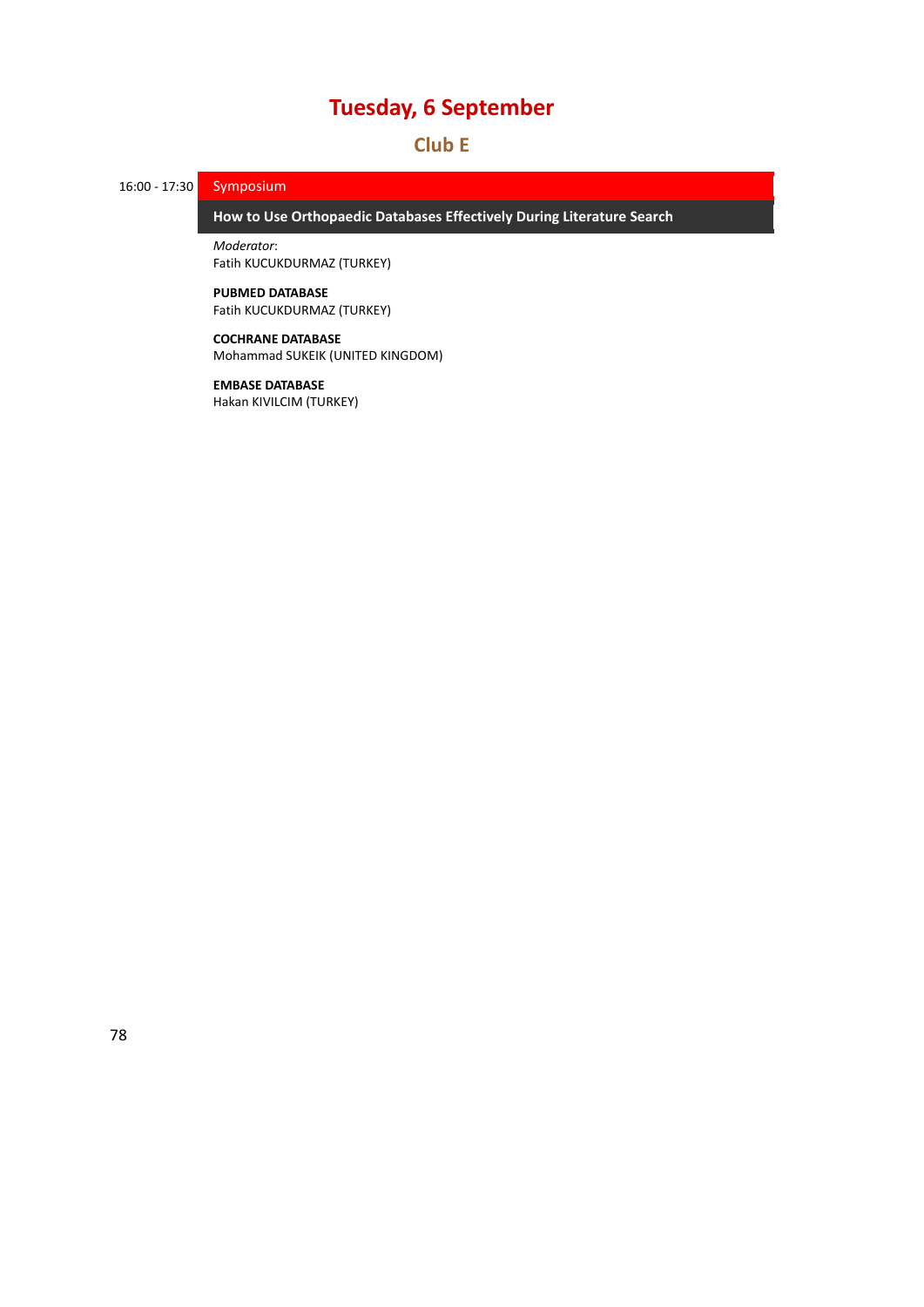21B**Club H**

08:00 - 09:40 Educational Day

### 80B**The Hip** *̶ Educational Day*

*Moderator*: Vikas KHANDUJA (UNITED KINGDOM)

**INTRODUCTION & WELCOME** Vikas KHANDUJA (UNITED KINGDOM)

**SICOT YSC & ITS ACTIVITIES** Hatem SAID (EGYPT)

**APPLIED ANATOMY OF THE HIP** Vishy MAHADEVAN (UNITED KINGDOM)

**SURGICAL EXPOSURES TO THE HIP** Vishy MAHADEVAN (UNITED KINGDOM)

**BASIC BIOMECHANICS OF THE HIP JOINT** Emmanuel AUDENAERT (BELGIUM)

- 09:40 ‐ 10:20 *Coffee break*
- 10:20 ‐ 12:00 Educational Day

**The Hip** *̶ Educational Day*

### **ACETABULAR FRACTURES & DISLOCATIONS**

Valer DZUPA, J. SKALA (CZECH REPUBLIC)

#### **NECK OF FEMUR FRACTURES** Fatih KUCUKDURMAZ (TURKEY)

**TROCHANTERIC & SUBTROCHANTERIC FRACTURES** Hatem SAID (EGYPT)

**ARTHRODESIS OF THE HIP** Josef VCELAK (CZECH REPUBLIC)

### **ARTHROSCOPY OF THE HIP**

Vikas KHANDUJA (UNITED KINGDOM)

- 12:00 ‐ 13:00 *Lunch break*
- 13:00 ‐ 14:40 Educational Day

#### **The Hip** *̶ Educational Day*

**OSTEOTOMIES AROUND THE HIP** Khaled EMARA (EGYPT)

**PRIMARY THR & DIFFICULT PRIMARY THR** Mandeep DHILLON (INDIA)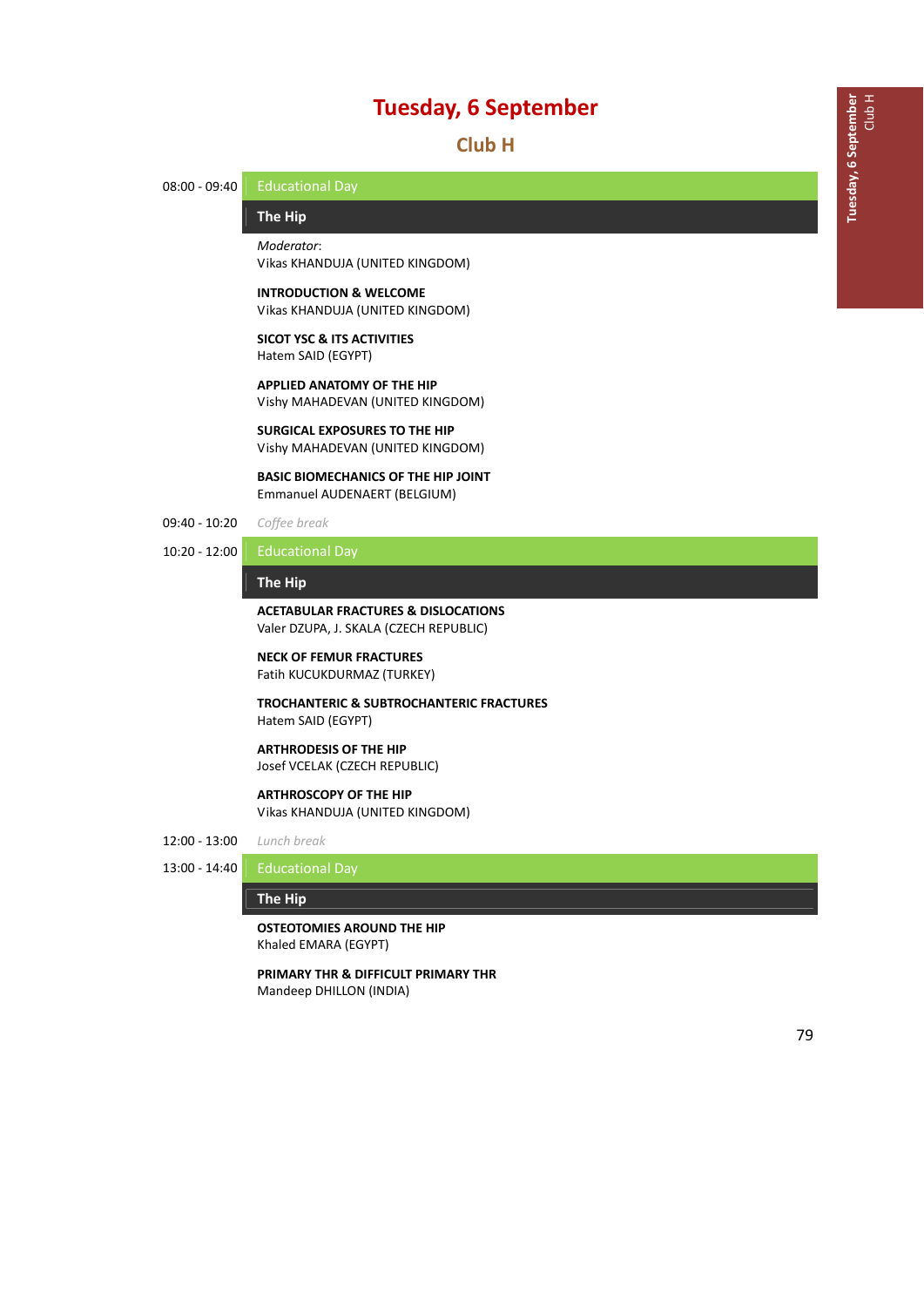**THR – FIXATION** Tomas TRC (CZECH REPUBLIC)

**THR – BEARINGS**

Hitendra DOSHI (SINGAPORE)

**THR – COMPLICATIONS & PITFALLS** Jacob MUNRO (NEW ZEALAND)

14:40 ‐ 15:20 *Coffee break*

15:20 - 17:00 Educational Day

### **The Hip** *̶ Educational Day*

### **30300 RECONSTRUCTION OF THE ACETABULUM IN REVISION THA** Maher HALAWA (UNITED KINGDOM)

**OSTEONECROSIS OF THE HIP** Vijay SHETTY (INDIA)

**RESURFACING ARTHROPLASTY OF THE HIP** Peter YAU (HONG KONG)

**EXCISION ARTHROPLASTY OF THE HIP** Vratislav RYBKA (CZECH REPUBLIC)

**CLOSING REMARKS & COURSE EVALUATION** Vikas KHANDUJA (UNITED KINGDOM)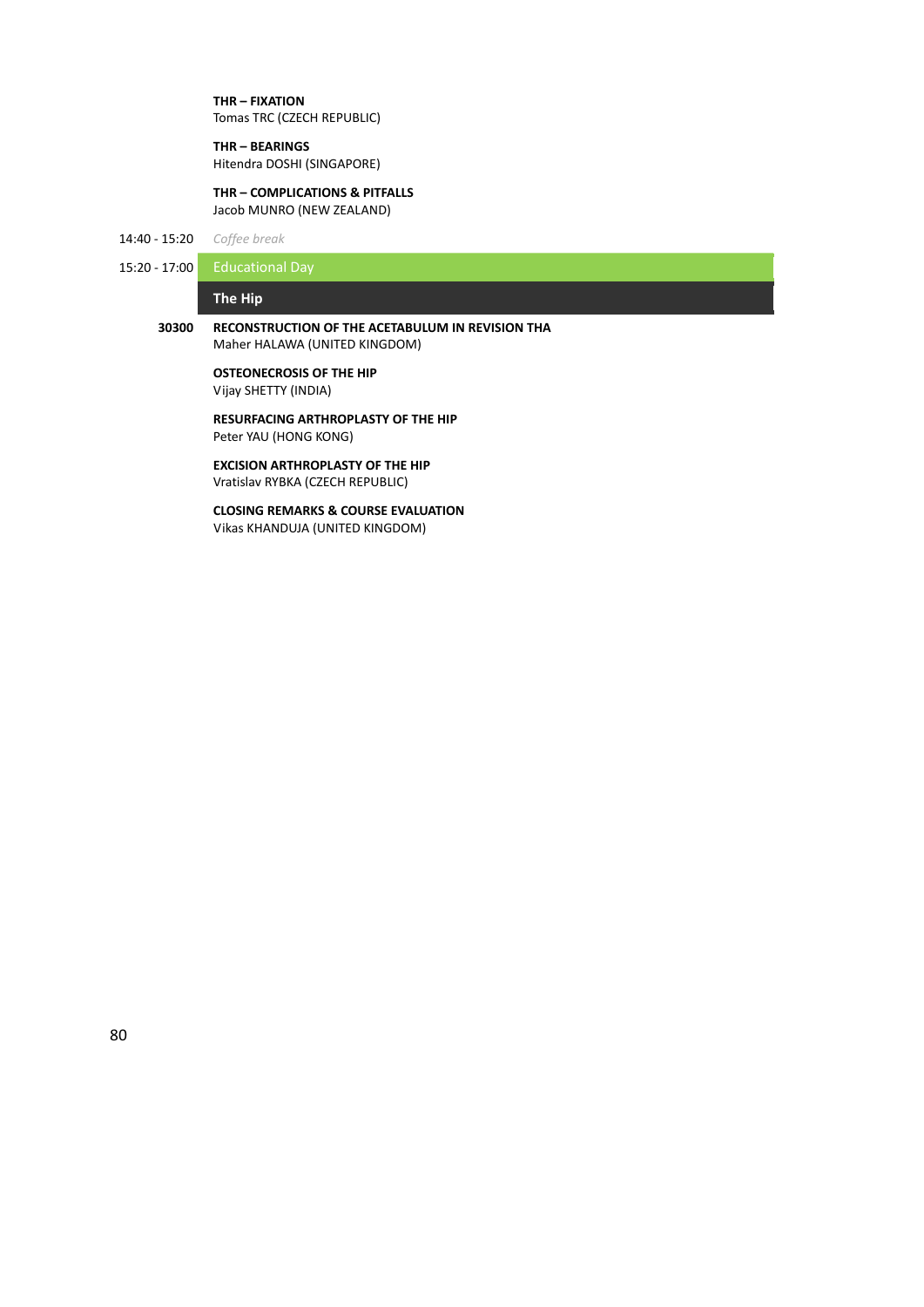# 217B**Wednesday, 7 September**

|                            | Forum Hall                                                             | <b>Meeting Hall I</b>                                                                                                                        | <b>Meeting Hall IV</b>                                                                        | <b>Meeting Hall V</b>                                            | Panorama Hall                                                | Terrace I                                                            |
|----------------------------|------------------------------------------------------------------------|----------------------------------------------------------------------------------------------------------------------------------------------|-----------------------------------------------------------------------------------------------|------------------------------------------------------------------|--------------------------------------------------------------|----------------------------------------------------------------------|
| 08:00-08:55                | <b>IHS</b><br>Symposium<br><b>Bearing</b><br>Couples                   | Instructional<br>Course<br>Damage<br>Control in                                                                                              | <b>IFPOS/SICOT</b><br>Lecture &<br><b>Free Papers</b><br><b>Paediatrics</b>                   | Instructional<br>Course<br>Management<br>of Rotator Cuff         | <b>SRS</b><br>Symposium<br>Juvenile<br>Deformities,          | Instructional<br>Course<br><b>DVT Prevention</b><br>in Orthopaedics  |
| 08:55-09:30                | <b>IHS</b><br>Symposium<br>Joint                                       | Polytrauma-<br>tized Patients                                                                                                                | <b>Upper Extre-</b><br>mity / Limb<br>Lengthening                                             | Pathology                                                        | <b>Growing Spine</b>                                         |                                                                      |
| 09:30-10:00                | Preservation                                                           |                                                                                                                                              |                                                                                               | Coffee break                                                     |                                                              |                                                                      |
| 10:00-10:30                | Presidential<br>Lecture<br>Cody Bünger<br>(Denmark)                    |                                                                                                                                              |                                                                                               |                                                                  |                                                              |                                                                      |
| 10:30-10:50                | Coffee break                                                           | Lectures &                                                                                                                                   | <b>IFPOS/SICOT</b>                                                                            | <b>Free Papers</b>                                               | <b>SRS</b>                                                   | <b>EFOST</b>                                                         |
| 10:50-11:45                | <b>IHS</b><br>Symposium<br><b>Complications</b><br>of THA              | <b>Free Papers</b><br><b>SICOT Trauma</b><br><b>Committee</b><br><b>Fractures</b><br><b>Around the</b>                                       | <b>Free Papers</b><br><b>Paediatrics</b><br>Neuromus-<br>cular / Knee /<br><b>Infections</b>  | <b>Paediatrics</b><br>&<br><b>Trauma</b><br><b>Miscellaneous</b> | Symposium<br>Adolescent<br>Idiopathic<br><b>Scoliosis</b>    | Symposium<br>Elbow &<br><b>Hip Related</b><br><b>Sports Injuries</b> |
| 11:45-12:00                | <b>IHS</b><br>Symposium<br><b>Issues in</b><br><b>Revision THA</b>     | Knee II:<br>Patella                                                                                                                          |                                                                                               |                                                                  |                                                              |                                                                      |
| 12:00-12:30<br>12:30-13:30 | <b>Lunch break</b>                                                     | <b>Lunch break</b>                                                                                                                           | Industry<br>Symposium<br><b>Ceramtec</b>                                                      | Industry<br>Symposium<br><b>KCI</b>                              | Lunch break                                                  | Industry<br>Symposium<br><b>BIOMET</b>                               |
| 14:00-15:30                | Lecture &                                                              | Lectures &                                                                                                                                   |                                                                                               |                                                                  | <b>SRS</b>                                                   | <b>ESSKA</b>                                                         |
|                            | <b>Free Papers</b><br><b>Hip</b><br><b>Complex</b><br><b>Dysplasia</b> | <b>Free Papers</b><br><b>SICOT Trauma</b><br><b>Committee</b><br><b>Fractures</b><br><b>Around the</b><br>Knee III:<br><b>Proximal Tibia</b> | <b>IFPOS/SICOT</b><br><b>Free Papers</b><br><b>Paediatrics</b><br>Spine / DDH /<br><b>Hip</b> | <b>Free Papers</b><br><b>Osteonecrosis</b>                       | Symposium<br><b>Adult Spine</b><br>Deformity                 | Symposium<br><b>Athlete's Ankle</b>                                  |
| 15:30-16:00                |                                                                        |                                                                                                                                              |                                                                                               | Coffee break                                                     |                                                              |                                                                      |
|                            | 16:00-16:30 Plenary Lecture<br>Pierre<br>Hoffmeyer<br>(Switzerland)    |                                                                                                                                              |                                                                                               |                                                                  |                                                              |                                                                      |
| 16:30-18:00                | Lecture &                                                              | <b>Free Papers</b>                                                                                                                           | <b>IFPOS/SICOT</b>                                                                            | <b>CSOT</b>                                                      | <b>SRS</b>                                                   | <b>ESSKA</b>                                                         |
|                            | <b>Free Papers</b><br><b>Hip</b><br>Positioning of<br>Implant          | <b>Trauma</b><br><b>Shaft of Tibia</b>                                                                                                       | Lecture &<br><b>Free Papers</b><br><b>Paediatrics</b><br>Hip / Perthes /<br><b>Fractures</b>  | Symposium<br><b>Czech</b><br>Orthopaedics &<br>Traumatology      | Symposium<br><b>Kyphosis &amp;</b><br>Spondylolis-<br>thesis | Symposium<br>Hip<br>Arthroscopy                                      |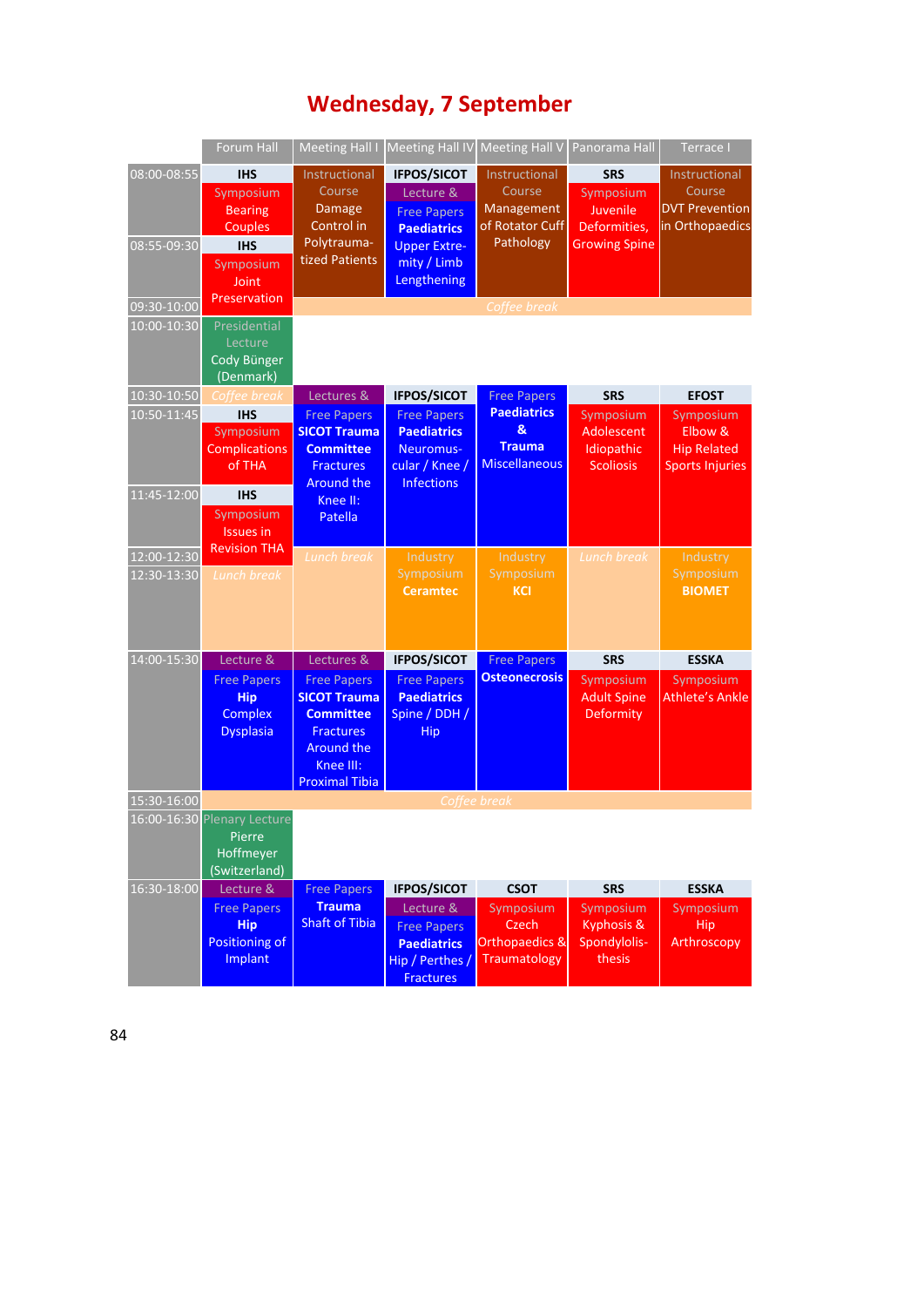|                                           | Club A                                                                | Club B                                                                   | Club <sub>C</sub>                                                                                           | Club <sub>D</sub>                                               | Club E                                                                                       | Club H                                                                                                                                            |
|-------------------------------------------|-----------------------------------------------------------------------|--------------------------------------------------------------------------|-------------------------------------------------------------------------------------------------------------|-----------------------------------------------------------------|----------------------------------------------------------------------------------------------|---------------------------------------------------------------------------------------------------------------------------------------------------|
| 08:00-08:45<br>08:45-09:30<br>09:30-10:00 | Instructional<br>Course<br><b>Basics of</b><br>Modern<br>Rheumatology | <b>Free Papers</b><br><b>Foot &amp; Ankle</b><br><b>Hallux Valgus</b>    | <b>Free Papers</b><br><b>Biomaterials</b><br>Coffee break                                                   | <b>Free Papers</b><br><b>Hand</b><br>Scaphoid &<br><b>Wrist</b> | Instructional<br>Course<br><b>Natural</b><br>Disasters &<br><b>Mass Casualties</b>           | <b>CAOS</b><br>Symposium<br><b>Science</b><br><b>CAOS</b><br>Symposium<br><b>Clinical Appli-</b><br>cations in Knee<br>Replacement                |
| 10:00-10:30                               |                                                                       |                                                                          |                                                                                                             |                                                                 |                                                                                              |                                                                                                                                                   |
| 10:30-11:15<br>11:15-12:00                | Lectures &<br><b>Free Papers</b><br><b>Trauma</b><br>Elbow            | <b>Free Papers</b><br><b>Foot &amp; Ankle</b><br><b>Miscellaneous I</b>  | <b>Free Papers</b><br><b>Research</b><br><b>Clinical II</b>                                                 | <b>Free Papers</b><br><b>Trauma</b><br><b>Distal Radius</b>     | <b>DGU</b><br>Symposium<br><b>Trauma</b><br>Prevention<br>- Road Traffic<br><b>Accidents</b> | <b>CAOS</b><br>Symposium<br><b>Clinical</b><br><b>Applications in</b><br>Other<br><b>Indications</b><br><b>CAOS</b><br>Symposium<br><b>Future</b> |
| 12:00-14:00<br>12:30-13:30<br>13:30-14:00 | Industry<br>Symposium<br><b>BIOMET</b>                                |                                                                          | <b>Lunch break</b><br><b>General</b><br><b>Assembly</b><br>of SICOT<br><b>Members</b><br><b>Lunch break</b> |                                                                 | Industry<br>Symposium<br><b>Synthes</b>                                                      | Industry<br>Symposium<br><b>Aesculap</b>                                                                                                          |
| 14:00-15:30                               | <b>Free Papers</b><br><b>Elbow</b><br><b>Wrist</b>                    | <b>Free Papers</b><br><b>Foot &amp; Ankle</b><br><b>Miscellaneous II</b> | Symposium<br><b>Hip</b><br>Arthroscopy                                                                      | <b>Free Papers</b><br><b>Hand</b><br><b>Soft Tissues</b>        | <b>Free Papers</b><br><b>Road Trauma</b>                                                     | <b>Free Papers</b><br><b>Navigation</b>                                                                                                           |
| 15:30-16:00                               |                                                                       |                                                                          |                                                                                                             | Coffee break                                                    |                                                                                              |                                                                                                                                                   |
| $16:00 - 16:30$                           |                                                                       |                                                                          |                                                                                                             |                                                                 |                                                                                              |                                                                                                                                                   |
| 16:30-18:00                               | <b>EFORT</b><br>Symposium<br>European<br>Arthroplasty<br>Register     | <b>Free Papers</b><br><b>Trauma</b><br>Foot                              | <b>Free Papers</b><br><b>Research</b><br><b>Cells</b>                                                       | <b>Free Papers</b><br><b>Hand</b><br><b>Miscellaneous</b>       | Symposium<br><b>Natural</b><br>Disasters:<br>Amputation:<br>When, How<br>& After             | <b>Free Papers</b><br><b>Spine</b><br>Cervical                                                                                                    |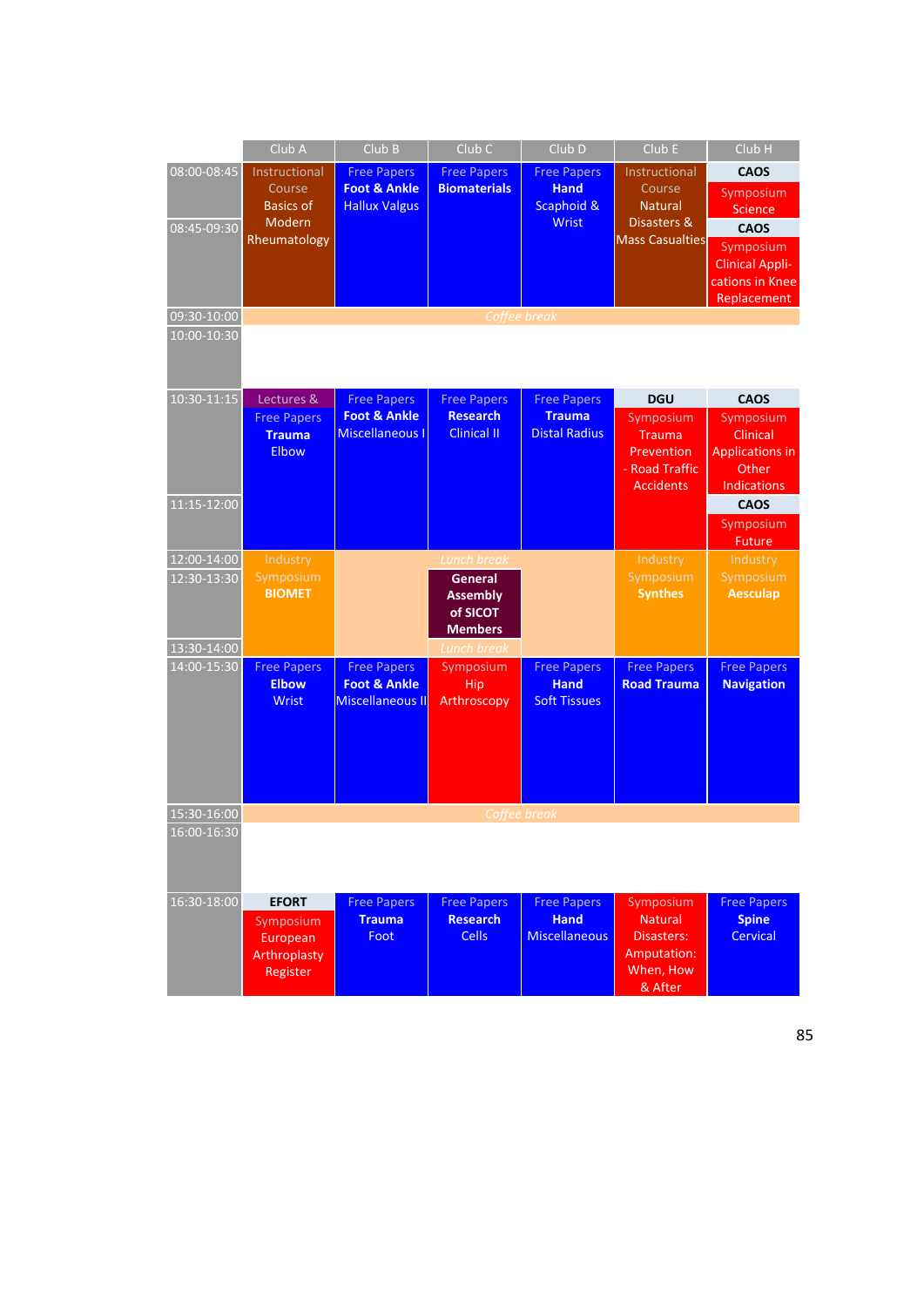### **Wednesday, 7 September**

### **Forum Hall**

### 08:00 - 08:55 Symposium

81B**International Hip Society (IHS): Bearing Couples** 

*Moderator*: Laurent SEDEL (FRANCE)

### **WELCOME**

Miguel CABANELA (UNITED STATES)

#### **HIGHLY CROSS‐LINKED POLYETHYLENE** Harry RUBASH (UNITED STATES)

**CERAMIC‐CERAMIC** Laurent SEDEL (FRANCE)

#### **METAL‐METAL**

Adolph LOMBARDI (UNITED KINGDOM)

### **CURRENT USE OF COUPLES – THE FUTURE** William MALONEY (UNITED STATES)

### **DISCUSSION Q&A**

### 08:55 - 10:00 Symposium

82B**International Hip Society (IHS):** *Joint Preservation* 

*Moderator*: Reinhold GANZ (SWITZERLAND)

### **EPIDEMIOLOGY OF FAI IN NORTH AMERICA**

John CLOHISY (UNITED STATES)

### **PREVALENCE/ASSOCIATION OF FAI WITH OA IN YOUNG ADULTS** Michael LEUNIG (SWITZERLAND)

**WHAT CAN STILL BE MISSED ON CONVENTIONAL RADIOGRAPHS OF THE HIP?** Martin BECK (SWITZERLAND)

### **CAN 3D COMPUTED HIP MOTION CONTRIBUTE TO BETTER UNDERSTANDING OF HIP PATHOPHYSIOLOGY?**

Klaus SIEBENROCK (SWITZERLAND)

**RESULT OF OPEN DISLOCATION FOR FAI IN ATHLETES UNDER 21** Robert TROUSDALE (UNITED STATES)

**PROSPECTIVE MULTICENTER STUDY OF DEMOGRAPHICS, EARLY RESULTS AND COMPLICATIONS OF PERIACETABULAR OSTEOTOMY: THE ANCHOR EXPERIENCE** Michael MILLIS (UNITED STATES)

### **DISCUSSION Q&A**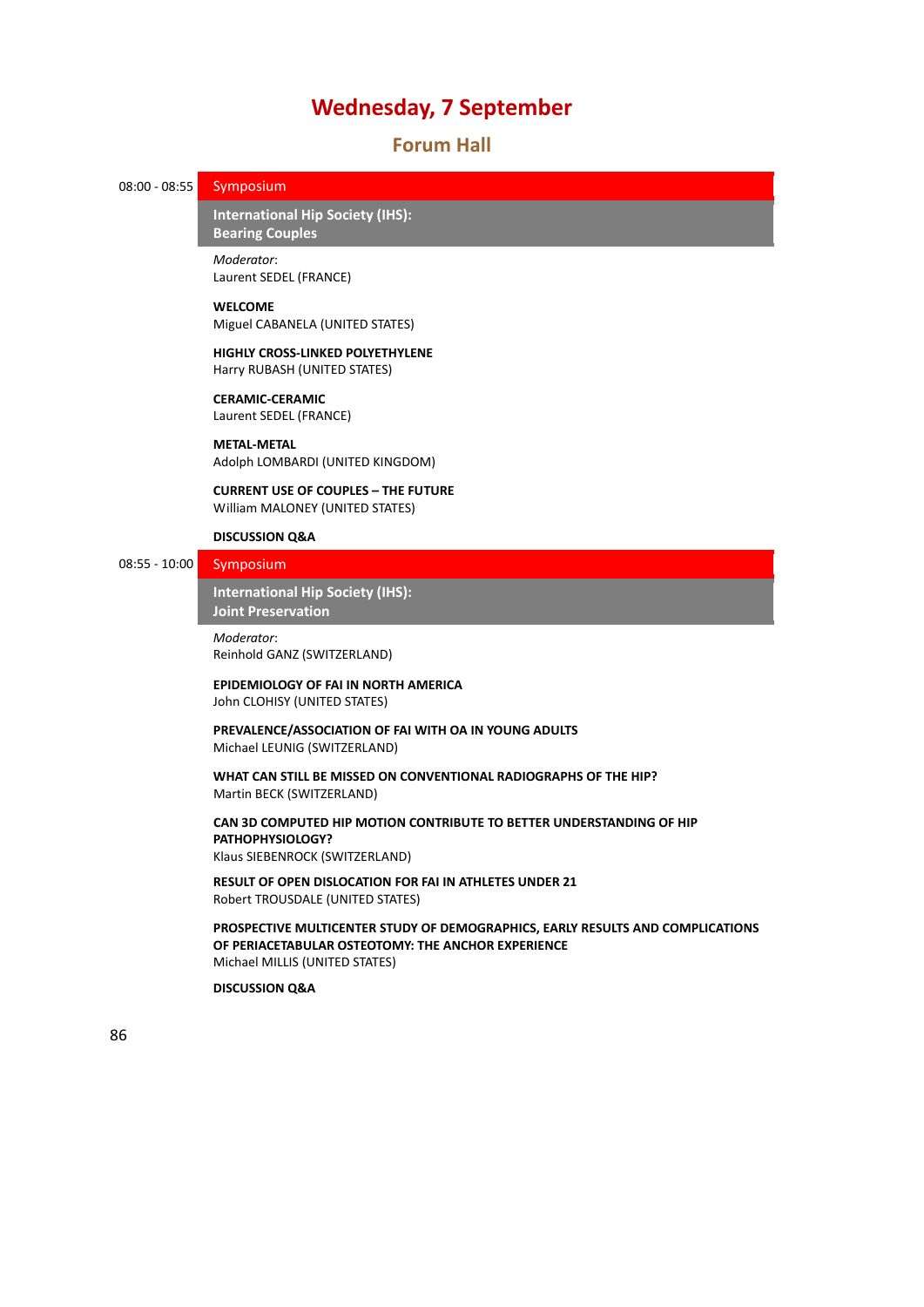### 10:00 ‐ 10:30 Presidential Lecture

### 83B**Cody BÜNGER (DENMARK)** *̶ Presidential Lecture*

### **GLOBAL CHALLENGES IN ORTHOPAEDICS: THE NEW ROLES OF SICOT** Cody BÜNGER (DENMARK)

*with guest speaker, Dieter KOCH, Member of the European Parliament*

### 10:30 ‐ 10:50 *Coffee break*

### 10:50 ‐ 11:45 Symposium

### 84B**International Hip Society (IHS): Complications of THA**

*Moderator*: Henrik MALCHAU (UNITED STATES)

### **DISLOCATION** Peter DEVANE (NEW ZEALAND)

**WEAR‐OSTEOLYSIS** Steven MACDONALD (CANADA)

### **PERIPROSTHETIC FRACTURE** Daniel BERRY (UNITED STATES)

**INFECTION** Moussa HAMADOUCHE (FRANCE)

**ABDUCTOR INSUFFICIENCY** Miguel CABANELA (UNITED STATES)

### **DISCUSSION Q&A**

### 11:45 ‐ 12:30 Symposium

85B**International Hip Society (IHS): Issues** in Revision THA

*Moderator*: Miguel CABANELA (UNITED STATES)

### **ACETABULAR AUGMENTS**

David LEWALLEN (UNITED STATES)

### **FAILED CERAMIC**

Laurent SEDEL (FRANCE)

**FAILED RESURFACING AND METAL‐METAL** Paul BEAULE (CANADA)

**MODULAR FEMORAL COMPONENTS** Carsten PERKA (GERMANY)

#### **DISCUSSION Q&A**

12:30 ‐ 14:00 *Lunch break*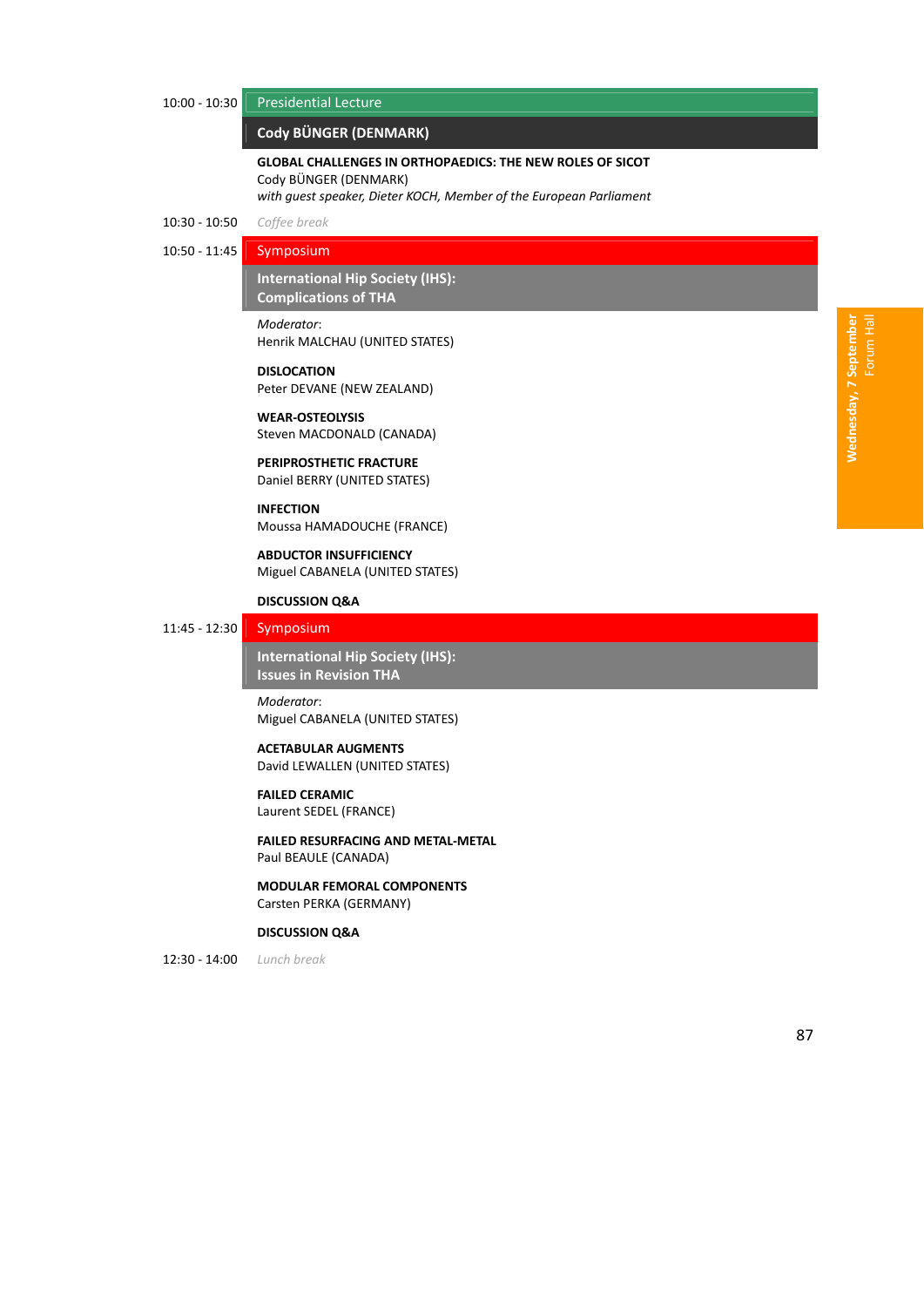| 14:00 - 15:30 | Lecture<br><b>Free Papers</b>                                                                                                                                                                                                                                                                                                                             |  |  |  |  |
|---------------|-----------------------------------------------------------------------------------------------------------------------------------------------------------------------------------------------------------------------------------------------------------------------------------------------------------------------------------------------------------|--|--|--|--|
|               | Hip - Complex Dysplasia                                                                                                                                                                                                                                                                                                                                   |  |  |  |  |
|               | Moderators:<br>Luis LOPEZ-DURAN STERN (SPAIN) & Yixin ZHOU (CHINA)                                                                                                                                                                                                                                                                                        |  |  |  |  |
|               | TOTAL HIP REPLACEMENT FOR A CONGENITAL HIGH RIDING HIP<br>Yixin ZHOU (CHINA)                                                                                                                                                                                                                                                                              |  |  |  |  |
| 28006         | TOTAL HIP ARTHROPLASTY IN DEVELOPMENTAL DYSPLASTIC HIP, 5 YEARS EXPERIENCE<br>Dariush GOURAN SAVADKOOHI, Babak SIAVASHI, Mohammad GOURAN SAVADKOOHI,<br>Mohammadreza GOLBAKHSH (IRAN)                                                                                                                                                                     |  |  |  |  |
| 29479         | EARLY INDEPENDENT OUTCOME OF CUSTOM MADE STEMS FOR DYSPLASTIC FEMURS IN THE<br>YOUNG PATIENT<br>Ravindra BADGE, Amit SHAH, Ram MOHAN (UNITED KINGDOM)                                                                                                                                                                                                     |  |  |  |  |
| 28497         | RESULTS OF PRIMARY TOTAL HIP ARTHROPLASTY FOR SEVERE DYSPLASTIC OSTEOARTHRITIS<br>Asparouh ASPAROUHOV, Yordan VALESHKOV, Svilen TODOROV (BULGARIA)                                                                                                                                                                                                        |  |  |  |  |
| 28234         | TOTAL HIP ARTHROPLASTY AFTER PREVIOUS ACETABULUM FRACTURE FIXATION<br>Dariush GOURAN SAVADKOOHI, Babak SIAVASHI, Mohammad GOURAN SAVADKOOHI (IRAN)                                                                                                                                                                                                        |  |  |  |  |
| 28347         | FIXATION OF PRESS-FIT CUPS IN THE PRESENCE OF ACETABULAR DEFECTS - DESIGN VS PRIMARY<br><b>STABILITY</b><br>Wolfgang HUBER <sup>1</sup> , Philip NOBLE <sup>2</sup><br>$1$ (AUSTRIA), $2$ (UNITED STATES)                                                                                                                                                 |  |  |  |  |
| 28168         | <b>RESULTS OF THR IN ARTRHODESED HIPS</b><br>Ana TORRES, Mariano FERNANDEZ-FAIREN, Antonio MURCIA ASENSIO, Antonio MEROÑO, Antonio<br>MURCIA MAZON (SPAIN)                                                                                                                                                                                                |  |  |  |  |
| 29095         | TOTAL HIP ARTHROPLASTY IN ANKYLOSED HIP: A SURGICAL CHALLENGE: RETROSPECTIVE STUDY<br>Chandra YADAV <sup>1</sup> , Ashok KUMAR <sup>2</sup> , Shah KHAN <sup>1</sup> , Shishir RASTOGI <sup>1</sup><br>$1$ (INDIA), $2$ (UNITED ARAB EMIRATES)                                                                                                            |  |  |  |  |
| 27471         | A 15-YEAR COMPARISON OF CEMENTLESS TOTAL HIP ARTHROPLASTY PLACED AT ANATOMICAL<br>HIP CENTER WITH BULK BONE GRAFTING OR HIGH HIP CENTER FOR DEVELOPMENTAL<br><b>DYSPLASIA OF THE HIP</b><br>Takashi MURAYAMA, Hideo OHNISHI, Toshiharu MORI, Nariaki NAKURA, Satoshi OKABE, Hiroshi<br>TSURUKAMI, Soshi UCHIDA, Akinori SAKAI, Toshitaka NAKAMURA (JAPAN) |  |  |  |  |
| 28297         | <b>COMPLEX PRIMARY HIP REPLACEMENT IN POST TUBERCULOSIS ARTHRITIS</b><br>Prabhat Kumar SINGH, Mrinal SHARMA, Yatinder KHARBANDA, Rajiv RAMAN, Gaurav SHARMA<br>(INDIA)                                                                                                                                                                                    |  |  |  |  |
| 15:30 - 16:00 | Coffee break                                                                                                                                                                                                                                                                                                                                              |  |  |  |  |
| 16:00 - 16:30 | <b>Plenary Lecture</b>                                                                                                                                                                                                                                                                                                                                    |  |  |  |  |
|               | Pierre HOFFMEYER (SWITZERLAND)                                                                                                                                                                                                                                                                                                                            |  |  |  |  |
|               | POLYTRAUMA: AN EVOLVING SPECTRUM                                                                                                                                                                                                                                                                                                                          |  |  |  |  |

Pierre HOFFMEYER (SWITZERLAND)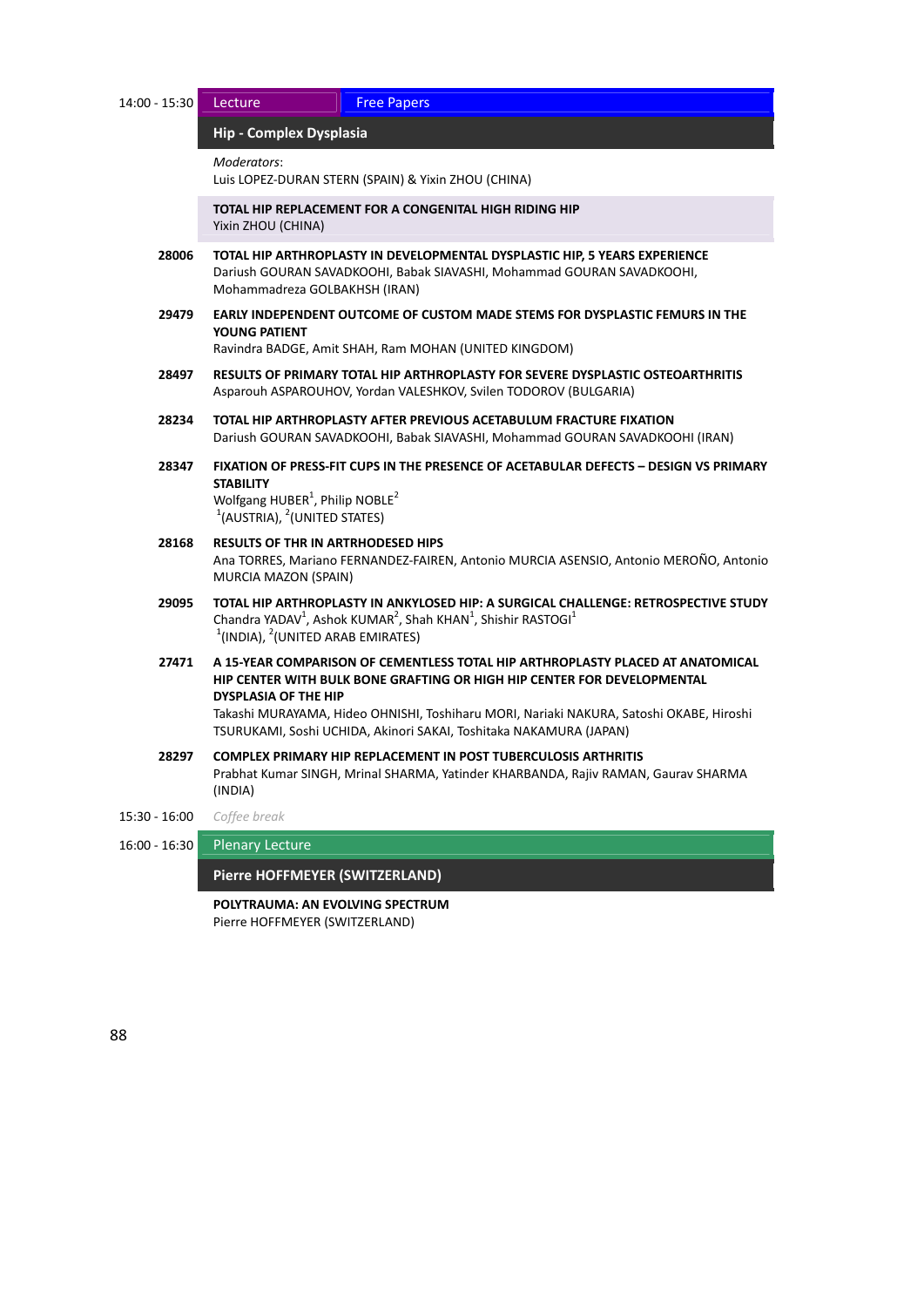#### 8B**Hip ‐ Positioning of Implant** *̶ Lecture / Free Papers*

*Moderators*:

Felix GIL‐ORBEZO (MEXICO) & Stuart GOODMAN (UNITED STATES)

### **REVISION JOINT REPLACEMENT AND OSTEOLYSIS**

Stuart GOODMAN (UNITED STATES)

- **29544 IMAGE‐FREE COMPUTER‐ASSISTED CAP POSITIONING IN HIP RESURFACING – A RANDOMIZED PROSPECTIVE STUDY** Maik STIEHLER, Stephan KIRSCHNER, Jens GORONZY, Frank KRUMMENAUER, Klaus‐Peter GÜNTHER (GERMANY)
- **28782 THE OPERATING TABLE PLANE – TRUSTY GUIDANCE FOR PROPER CUP PLACEMENT IN TOTAL HIP ARTHROPLASTY?** Florian RADETZKI<sup>1</sup>, Thomas MENDEL<sup>1</sup>, Hansrudi NOSER<sup>2</sup>, Karsten STOCK<sup>1</sup>, David WOHLRAB<sup>1</sup>  $1$ (GERMANY),  $2$ (SWITZERLAND)
- **28270 USE OF AN ULTRASOUND BASED NAVIGATION SYSTEM FOR AN ACCURATE ACETABULAR POSITIONING IN TOTAL HIP ARTHROPLASTY. A PROSPECTIVE, RANDOMIZED, CONTROLLED STUDY**

Georgi WASSILEW, Carsten PERKA, Viktor JANZ, Olaf HASART (GERMANY)

**30028 EVALUATION OF ACETABULAR CUP ORIENTATION IN TOTAL HIP REPLACEMENT – COMPARISON OF FREEHAND VS MECHANICAL JIG ASSISTED VS NAVIGATION ASSISTED CUP PLACEMENT: AN INDIAN EXPERIENCE**

Ajith Kumar SHETTY, Shantharam SHETTY, Kanthi KIRAN, Abhishek KINI (INDIA)

- **29992 UTILITY OF JOINT REGISTRY DATA IN IMPROVING ACETABULAR CUP POSITIONING IN TOTAL HIP REPLACEMENT** Henrik MALCHAU, Young‐Min KWON, Mark CALLANAN, Charles BRAGDON, Jennifer VAN WARMERDAM, Ravi BASHYAL (UNITED STATES)
- **29633 A NEW ACCURATE METHOD OF MEASURING ACETABULAR CUP ANTEVERSION ON SIMULATED RADIOGRAPHS**

Vikas BACHHAL, Ramesh Kumar SEN, Sarvdeep DHATT, Sushil RANGDAL, Uttam SAINI (INDIA)

- **28295 ULTRASOUND BASED COMPUTER NAVIGATION OF THE ACETABULAR COMPONENT: A FEASIBILITY STUDY** Viktor JANZ, Carsten PERKA, Georgi WASSILEW (GERMANY)
- **27260 PROXIMAL FEMORAL ANATOMY IN TOTAL HIP ARTHROPLASTY: A TRI‐PLANAR COMPUTERIZED TOMOGRAPHIC ASSESSMENT** Adeel MEMON (IRELAND)
- **29059 DOUBLE ACETABULAR WALL: A MISLEADING POINT FOR HIP ARTHROPLASTY** Firooz MADADI (IRAN)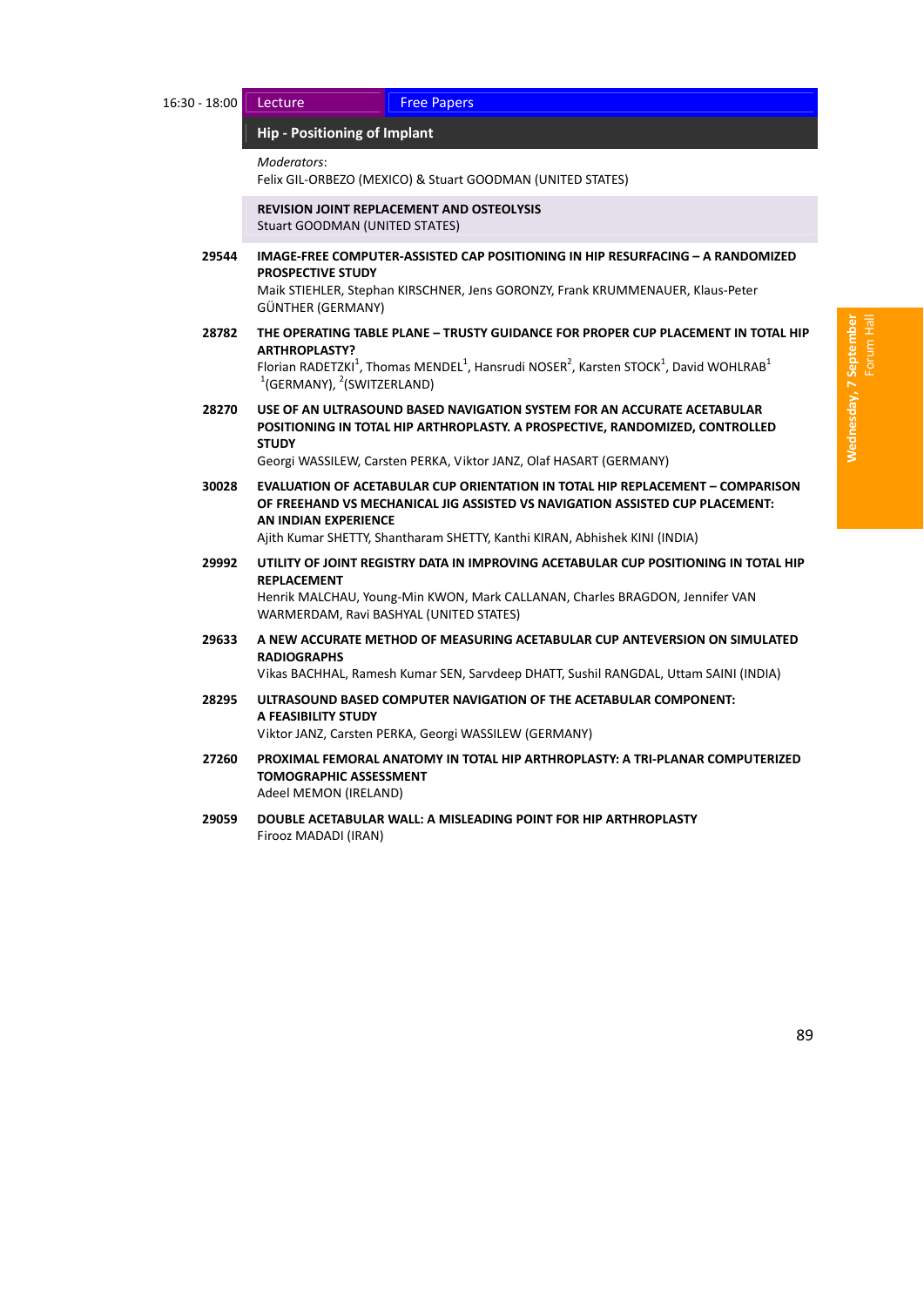### **Wednesday, 7 September**

### 23B**Meeting Hall I**



90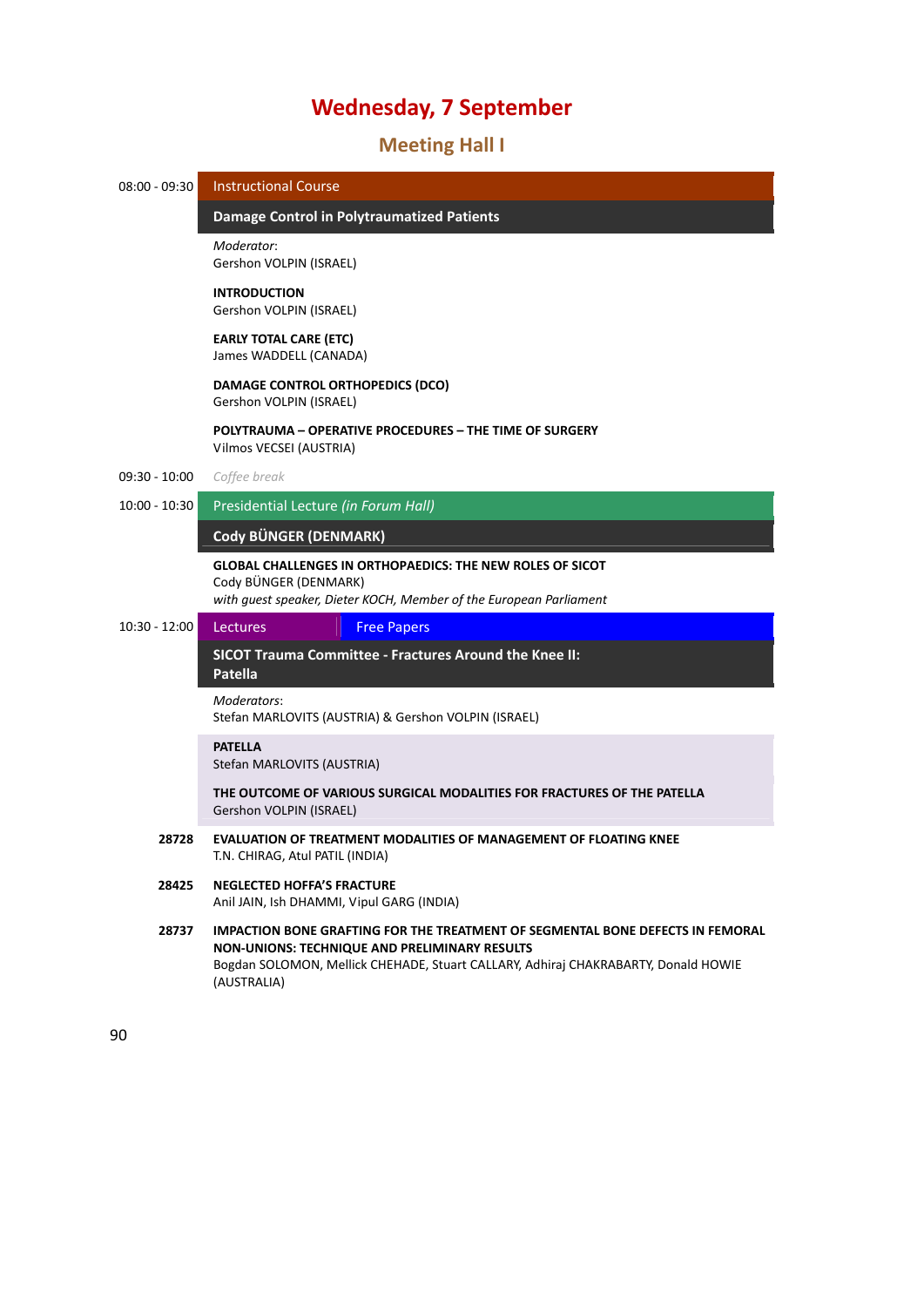- **27115 MANAGEMENT OF PROXIMAL THIRD TIBIAL FRACTURES BY INTERLOCK NAIL AND POLLER SCREW ALONG WITH POSSIBLE EXTENDED IMPLICATIONS OF POLLER SCREW** Shreenath KULKARNI, Sunil KULKARNI, Govind KULKARNI, Milind KULKARNI, Vidisha KULKARNI (INDIA)
- **29702 EXTRA‐ARTICULAR PROXIMAL THIRD TIBIAL FRACTURES: INTRAMEDULLARY NAILING VERSUS PLATING – AN ANALYSIS OF 60 CASES**

Ratna JOHARI, Sunil KULKARNI, Shalin MAHESHWARI (INDIA)

12:00 ‐ 14:00 *Lunch break*

14:00 - 15:30 Lectures Free Papers

91B**SICOT Trauma Committee ‐ Fractures Around the Knee III: Proximal Tibia** *– Lectures / Free Papers*

#### *Moderators*:

Thami BENZAKOUR (MOROCCO) & John KEATING (UNITED KINGDOM)

**TIBIAL PLATEAU FRACTURES – SURGERY AND RESULTS** Thami BENZAKOUR (MOROCCO)

**ARTHROSCOPIC ASSISTED PERCUTANEOUS FIXATION OF FRACTURES OF THE TIBIAL PLATEAU** Volpin GERSHON (ISRAEL)

- **28469 OPEN REDUCTION AND INTERNAL FIXATION OF ISOLATED PCL FOSSA AVULSION FRACTURES: AN INDIAN EXPERIENCE WITH 42 PATIENTS** Kamal BALI, Sharad PRABHAKAR, Uttam SAINI, Mandeep DHILLON (INDIA)
- **28285 THE RISK OF INJURY TO THE ANTERIOR TIBIAL ARTERY IN THE POSTEROLATERAL APPROACH TO THE TIBIAL PLATEAU. A CADAVER STUDY** Surjit LIDDER<sup>1</sup>, Nima HEIDARI<sup>2</sup>, Wolfgang GRECHENIG<sup>2</sup>, Hans CLEMENTS<sup>2</sup>, Norbert TESCH<sup>2</sup>, Annelie WEINBERG $2$  $1$ (UNITED KINGDOM),  $2$ (AUSTRIA)
- **28735 TREATMENT OF TIBIAL PLATEAU FRACTURE – COMPARISION OF ARTHROSCOPICALLY ASSISTED**

**FIXATION WITH DIRECT PERCUTANEOUS FIXATION** Sanjib Kumar BEHERA, Rahul PARTHIPURAM, Satyanarayana S. DASARI, Raivi Shanker Reddy GADE (INDIA)

- **27192 MANAGEMENT OF COMPLEX INTRA‐ARTICULAR PROXIMAL TIBIA FRACTURES – IS LOCKING COMPRESSION PLATE (LCP) THE ANSWER?** Shreenath KULKARNI, Sunil KULKARNI, Govind KULKARNI (INDIA)
- **27850 NEW COMBINED TECHNOLOGIES FOR TREATMENT OF PATIENTS WITH CLOSED TIBIAL PLATEAU FRACTURES**

Anatoly KARASEV, Evgeny KARASEV, Tatyana KARASEVA (RUSSIA)

- **27814 ROLE OF FIBULA IN MANAGEMENT OF TIBIAL PLATEAU FRACTURE AND ITS FUNCTIONAL OUTCOMES** Saurabh JAIN (INDIA)
- 15:30 ‐ 16:00 *Coffee break*

16:00 ‐ 16:30 Plenary Lecture *(in Forum Hall)*

#### **Pierre HOFFMEYER (SWITZERLAND)**

**POLYTRAUMA: AN EVOLVING SPECTRUM** Pierre HOFFMEYER (SWITZERLAND)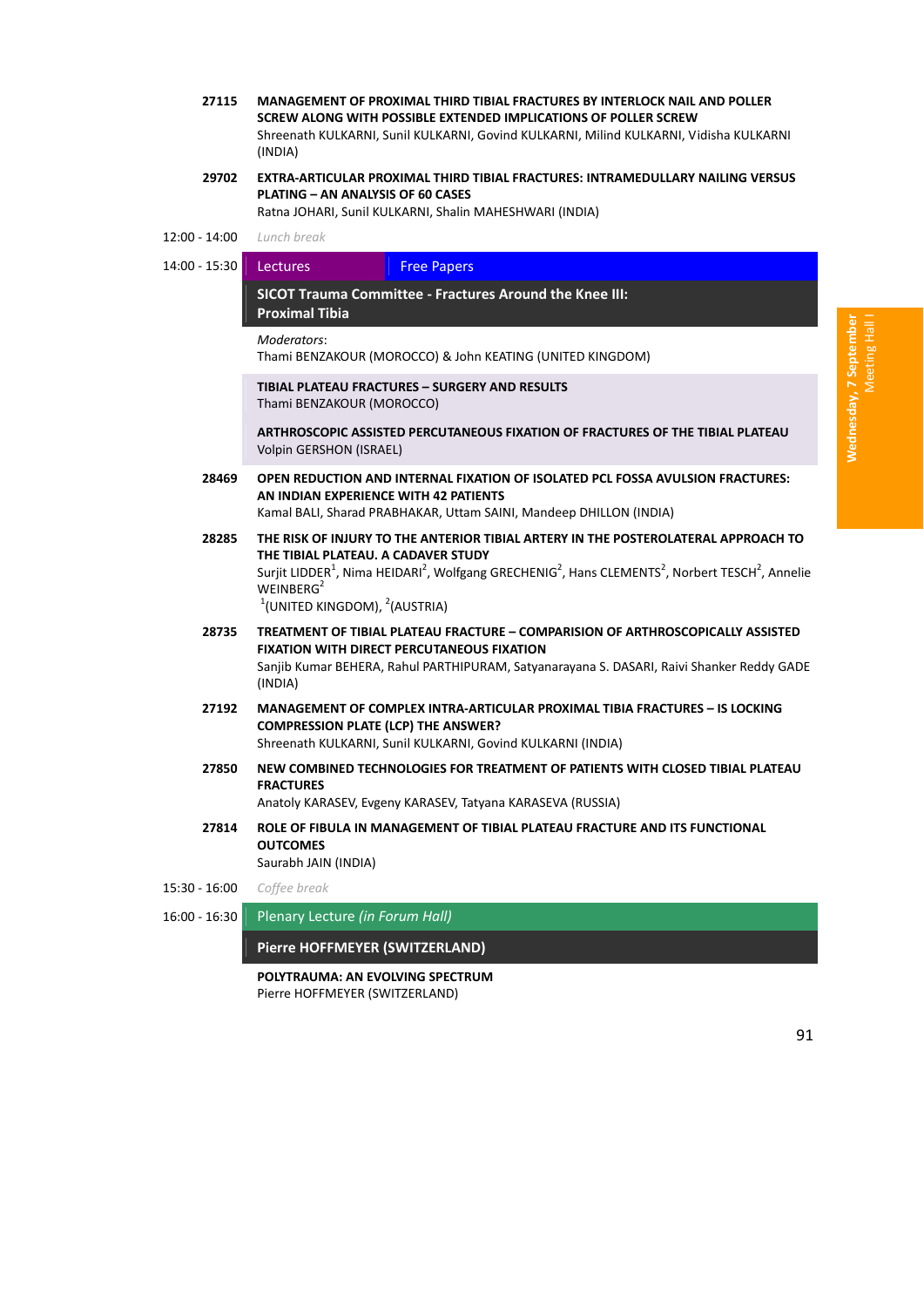16:30 ‐ 18:00 Free Papers

### 92B**Trauma ‐ Shaft of Tibia** *̶ Free Papers*

*Moderators*:

Werner KNOPP (GERMANY) & Galal Zaki SAID (EGYPT)

- **28220 MANAGEMENT OF OPEN GRADE III TIBIAL FRACTURES WITH UNREAMED INTERLOCKING NAIL** Rajnish GARG, Daljit SINGH (INDIA)
- **29475 OPEN TIBIA FRACTURES IN SOKOTO, NIGERIA: A REVIEW OF 71 CASES** Muhammad OBOIRIEN, Salisu ISMAIL (NIGERIA)
- **28470 OPERATIVE MANAGEMENT OF TYPE II AND TYPE IIIA OPEN TIBIAL FRACTURES PRESENTING FROM 6 TO 24 HOURS AFTER INJURY: AN INDIAN EXPERIENCE** Sandeep PATEL, Mandeep DHILLON, Kamal BALI (INDIA)
- **28821 EPIDEMIOLOGICAL ANALYSIS OF 323 OPEN TIBIAL DIAPHYSEAL FRACTURE OUTCOMES – A 10‐YEAR EXPERIENCE** Weiliang CHUA, Diarmuid MURPHY, Hitendra DOSHI, Fareed KAGDA, Joseph THAMBIAH (SINGAPORE)
- **27941 DETERMINANTS OF QUALITY OF LIFE AFTER OPEN TIBIAL SHAFT FRACTURES: FINDINGS OF A MULTICENTER STUDY**

Werner KNOPP, Klaus‐Michael STÜRMER, Joachim KUGLER (GERMANY)

**28974 CLINICAL OUTCOMES OF DEFINITIVE FIXATION AND SOFT TISSUE COVERAGE IN OPEN GRADE III TIBIA SHAFT FRACTURES** Vaarun BURGULA MAITRA, Vinodh Kumar PANNIRSELVAM, Hitendra DOSHI, Diarmuid MURPHY

(SINGAPORE)

**27712 MINIMAL FIXATIONS FOR TREATMENT OF CLOSED SEGMENTAL FRACTURES OF TIBIAL SHAFT IN ADULTS**

Ayyoub AL‐DOLAYMI, Mohanad HASAN, Rami AHMED, Dawood AL‐OBAIDI (IRAQ)

- **29018 COMPARATIVE STUDY OF ILIZAROV METHOD OF EXTERNAL FIXATION AND UNREAMED INTERLOCKING NAILING IN COMPOUND FRACTURES OF TIBIA** Abhishek BANSAL, Omprakash MEENA, M.K. Siddaliga SWAMY (INDIA)
- **27154 TREATMENT OF INFECTED NON UNION TIBIA {ROSENS TYPE 2} BY INDIGENOUSLY DEVELOPED ANTIBIOTIC COATED NAIL, ANTIBIOTIC COATED BEADS AND ILIZAROV RING FIXATOR – A STUDY OF 200 CASES**

Shreenath KULKARNI, Govind KULKARNI, Ruta KULKARNI, Sunil KULKARNI (INDIA)

**28356 A RANDOMIZED PILOT TRIAL OF INTRAMEDULLARY NAILING VERSUS 'LOCKING‐PLATE' FIXATION FOR EXTRA‐ARTICULAR FRACTURES OF THE DISTAL TIBIA** Cyril MAUFFREY, Katie MCGUINNESS, Nick PARSONS, Juul ACHTEN, Matt COSTA (UNITED KINGDOM)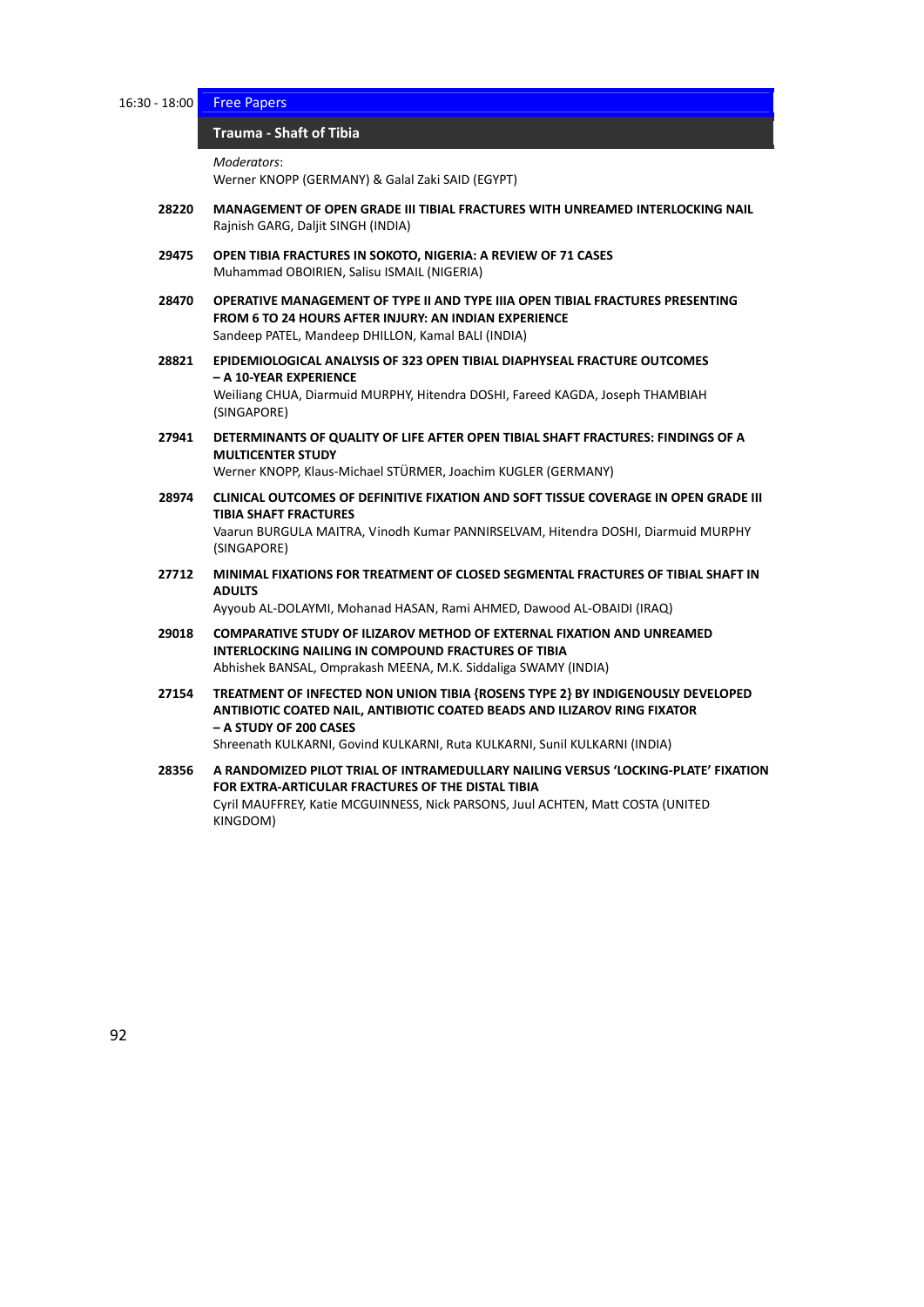# **Wednesday, 7 September**

## 24B**Meeting Hall IV**

| 08:00 - 09:30 | Lecture                                                                                                                                                                                                          | <b>Free Papers</b>                                                                                                                                                     |  |  |  |
|---------------|------------------------------------------------------------------------------------------------------------------------------------------------------------------------------------------------------------------|------------------------------------------------------------------------------------------------------------------------------------------------------------------------|--|--|--|
|               | International Federation of Paediatric Orthopaedic Societies (IFPOS) / SICOT:<br>Paediatrics - Upper Extremity / Limb Lengthening                                                                                |                                                                                                                                                                        |  |  |  |
|               | Chairman:<br>Jiri CHOMIAK (CZECH REPUBLIC)                                                                                                                                                                       |                                                                                                                                                                        |  |  |  |
|               | Moderators:<br>(EGYPT)                                                                                                                                                                                           | Jacques CATON (FRANCE), Khaled EMARA (EGYPT), Franz GRILL (AUSTRIA) & Gamal HOSNY                                                                                      |  |  |  |
| 30262         | LIMB LENGTHENING OF THE LOWER LIMBS IN SHORT STATURE PEOPLE, TEENAGERS AND<br><b>YOUNG ADULTS</b><br>Jacques CATON (FRANCE)                                                                                      |                                                                                                                                                                        |  |  |  |
| 29215         | TO EVALUATE THE FUNCTIONAL RESULTS OF SURGICAL RECONSTRUCTION OF UPPER EXTREMITY<br><b>IN TETRAPLEGICS</b><br>Sukhbir Singh SANGWAN, Zile Singh KUNDU, Rakesh GOEL, Mukul MOHINDRA (INDIA)                       |                                                                                                                                                                        |  |  |  |
| 28239         | <b>ONE BONE FOREARM - A RECONSTRUCTIVE PROCEDURE FOR RADIO-ULNAR DEFECTS</b><br>Sanjay KESHKAR, Ratnesh KUMAR (INDIA)                                                                                            |                                                                                                                                                                        |  |  |  |
| 29369         | OPTIMAL LOCATION OF MEDIAL HINGE FOR CLOSED WEDGE OSTEOTOMY OF CUBITUS VARUS<br>TO MINIMIZE LATERAL CONDYLAR PROMINENCE<br>Banchong MAHAISAVARIYA, Kriskrai SITHISERIPRATEEP, Nattapon CHANTARAPANICH (THAILAND) |                                                                                                                                                                        |  |  |  |
| 29340         | DOME OSTEOTOMY STABILISED WITH JESS FOR CORRECTION OF CUBITUS VARUS DEFORMITY<br>Vikas BACHHAL, Sammunder SINGH, Sameer AGGARWAL, Mandeep DHILLON (INDIA)                                                        |                                                                                                                                                                        |  |  |  |
| 27394         | <b>WITH 14 CHILDREN</b>                                                                                                                                                                                          | MODIFIED STEP CUT OSTEOTOMY FOR POST TRAUMATIC CUBITUS VARUS: OUR EXPERIENCE<br>Kamal BALI, Pebam SUDESH, Vibhu KRISHNAN (INDIA)                                       |  |  |  |
| 29692         |                                                                                                                                                                                                                  | LIMB LENGTHENING WITH A SUBMUSCULAR PLATE<br>Ratna JOHARI, Ruta KULKARNI, Nishant SINGH (INDIA)                                                                        |  |  |  |
| 29046         | <b>USING EXTERNAL FIXATION</b><br>Gamal HOSNY (EGYPT)                                                                                                                                                            | THE AIM OF THIS STUDY IS TO EVALUATE CASES TREATED WITH GRADUAL FOOT LENGTHENING                                                                                       |  |  |  |
| 29280         | STRAIN AND INTERLEUKIN-1B<br><b>WINDHAGER (AUSTRIA)</b>                                                                                                                                                          | RESPONSE OF CHONDRO-PROGENITOR CELLS FROM THE HUMAN PHYSIS TO MECHANICAL<br>Karin PICHLER, Tanja KRAUS, Sonja WALZER, Robert EBERL, Annelie-Martina WEINBERG, Reinhard |  |  |  |
| 29381         | <b>OSTEOGENESIS</b>                                                                                                                                                                                              | <b>CORRECTION OF SEVERE BLOUNTS DISEASE IN OLDER CHILDREN WITH DISTRACTION</b><br>Aik SAW, Wan Hee LEONG, Yeok Pin CHUA, Poh Chen LEE (MALAYSIA)                       |  |  |  |
| 29831         | Noriko URANO, Toshio FUJII (JAPAN)                                                                                                                                                                               | LIMB RECONSTRUCTION FOR CHILDREN WITH CONGENITAL TIBIAL HEMIMELIA                                                                                                      |  |  |  |

09:30 ‐ 10:00 *Coffee break*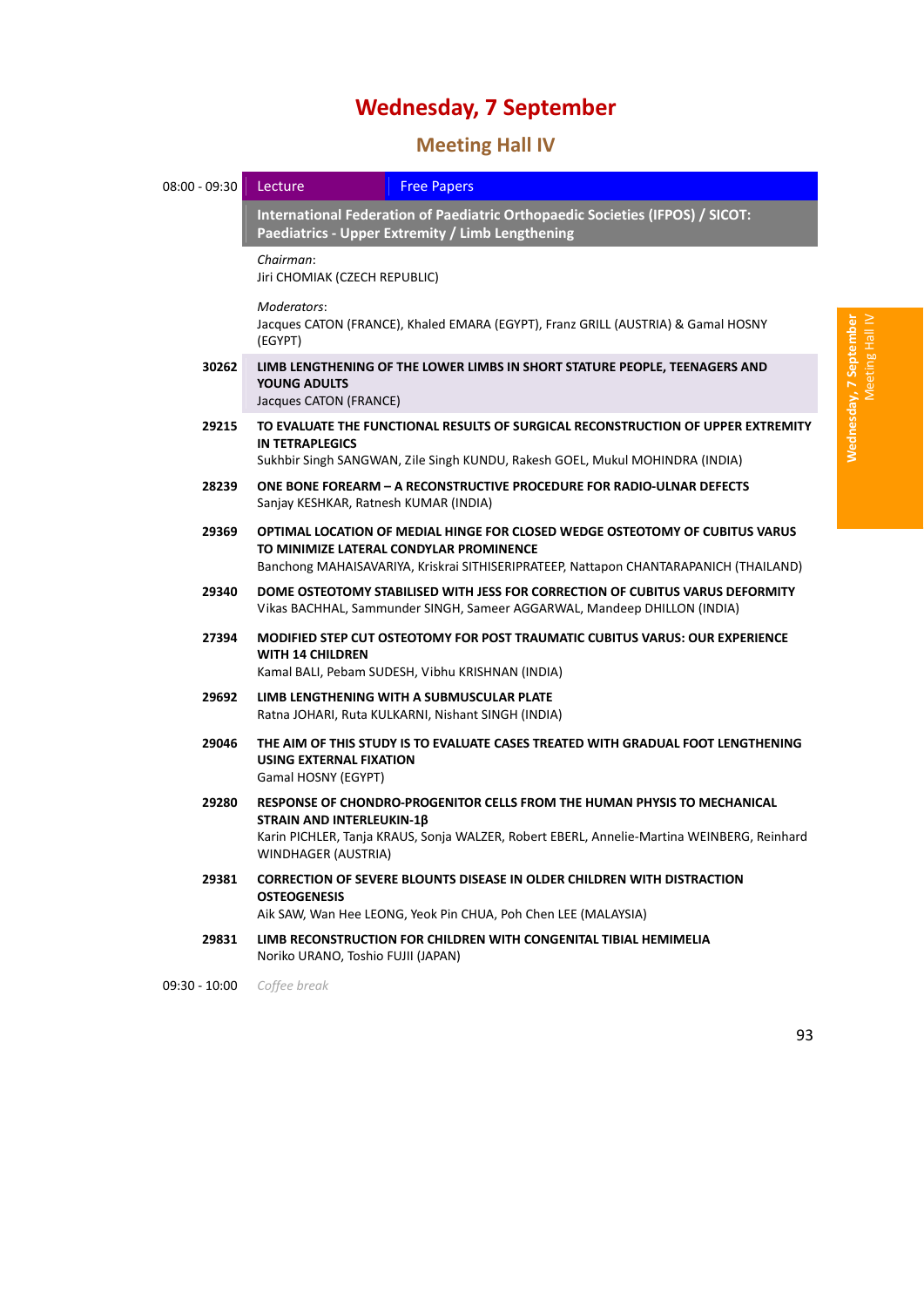| $10:00 - 10:30$ | Presidential Lecture (in Forum Hall)                                                                                                                                                                                                                                                                                                 |
|-----------------|--------------------------------------------------------------------------------------------------------------------------------------------------------------------------------------------------------------------------------------------------------------------------------------------------------------------------------------|
|                 | Cody BÜNGER (DENMARK)                                                                                                                                                                                                                                                                                                                |
|                 | <b>GLOBAL CHALLENGES IN ORTHOPAEDICS: THE NEW ROLES OF SICOT</b><br>Cody BÜNGER (DENMARK)                                                                                                                                                                                                                                            |
|                 | with guest speaker, Dieter KOCH, Member of the European Parliament                                                                                                                                                                                                                                                                   |
| $10:30 - 12:00$ | <b>Free Papers</b>                                                                                                                                                                                                                                                                                                                   |
|                 | International Federation of Paediatric Orthopaedic Societies (IFPOS) / SICOT:<br>Paediatrics - Neuromuscular / Knee / Infections                                                                                                                                                                                                     |
|                 | Chairman:<br>Jan POUL (CZECH REPUBLIC)                                                                                                                                                                                                                                                                                               |
|                 | Moderators:<br>Patricia FUCS (BRAZIL), Franz GRILL (AUSTRIA) & Maher Ben GHACHEM (TUNISIA)                                                                                                                                                                                                                                           |
| 29879           | DEGA OSTEOTOMY: A SHORT TO MEDIUM TERM REVIEW OUTCOME OF 23 DISLOCATED HIPS IN<br><b>CHILDREN WITH NEUROMUSCULAR CONDITIONS</b><br>Margaret Woon Man FOK, Adebayo M. OWOOLA, Michael TO, Wang CHOW (HONG KONG)                                                                                                                       |
| 29304           | PROXIMAL FEMUR EXTENSION OSTEOTOMY FOR TREATMENT OF FLEXION CONTRACTURE OF<br>THE HIP                                                                                                                                                                                                                                                |
|                 | Yuehuei AN, Richard GROSS (UNITED STATES)                                                                                                                                                                                                                                                                                            |
| 29680           | IS THERE ANY BENEFIT TO USING BOTULINUM TOXIN TYPE A IN THE TREATMENT OF LOWER<br>LIMB SPASTICITY IN YOUNGER AGED CHILDREN WITH CEREBRAL PALSY?<br>Shalin MAHESHWARI <sup>1</sup> , Ashok JOHARI <sup>1</sup> , Ratna JOHARI <sup>1</sup> , Roslyn BOYD <sup>2</sup> , Siddharth VEMURI <sup>2</sup><br>$1$ (INDIA), $2$ (AUSTRALIA) |
| 28937           | DEVELOPMENT AND INITIAL VALIDATION OF THE ASSESSMENT OF CAREGIVER EXPERIENCE<br>WITH NEUROMUSCULAR DISEASE (ACEND)<br>David ROYE, Hiroko MATSUMOTO, Debra KRASINSKI, Stephen A. KLINGE, Jaime A. GOMEZ,<br>Whitney A. BOOKER, Nicholas D. COLACCHIO, David P. ROYE, Michael G. VITALE, Joshua E. HYMAN<br>(UNITED STATES)            |
| 29639           | TREATMENT OF FIXED KNEE DEFORMITY IN CEREBRAL PALSY, USING DISTAL FEMORAL<br><b>EXTENSION OSTEOTOMY WITH PATELLAR TENDON SHORTENING</b><br>Silvia RECINIELLO, Mario LAMPROPULOS, Hernan IRIARTE, Juan ZICARO (ARGENTINA)                                                                                                             |
| 29412           | BOTULINUM TOXIN A TREATMENT IN CEREBRAL PALSY. RESULTS OF SURVEY IN 46 PATIENTS<br>Albert FUJAK, Steffen KÖCKERITZ, Raimund FORST, Jürgen FORST (GERMANY)                                                                                                                                                                            |
| 28898           | CRUCIATE LIGAMENTS IN PROXIMAL FEMORAL FOCAL DEFICIENCY: ARTHROSCOPIC<br>ASSESSMENT AND CLINICAL RELEVANCE<br>Jiri CHOMIAK, Ales PODSKUBKA, Pavel DUNGL, Martin OSTADAL, Monika FRYDRYCHOVA (CZECH<br><b>REPUBLIC)</b>                                                                                                               |
| 28333           | <b>MANAGEMENT OF NEGLECTED HABITUAL DISLOCATION OF PATELLA: A CASE SERIES</b><br>Sumit BATRA, Aman GOYAL, Vinod SHARMA (INDIA)                                                                                                                                                                                                       |
| 29671           | POST SEPTIC HIP DISLOCATION IN CHILDREN WITH PRESENCE OF CAPITAL FEMORAL EPIPHYSIS<br>- A STUDY OF 21 HIPS<br>Shalin MAHESHWARI, Ashok JOHARI, Ratna JOHARI (INDIA)                                                                                                                                                                  |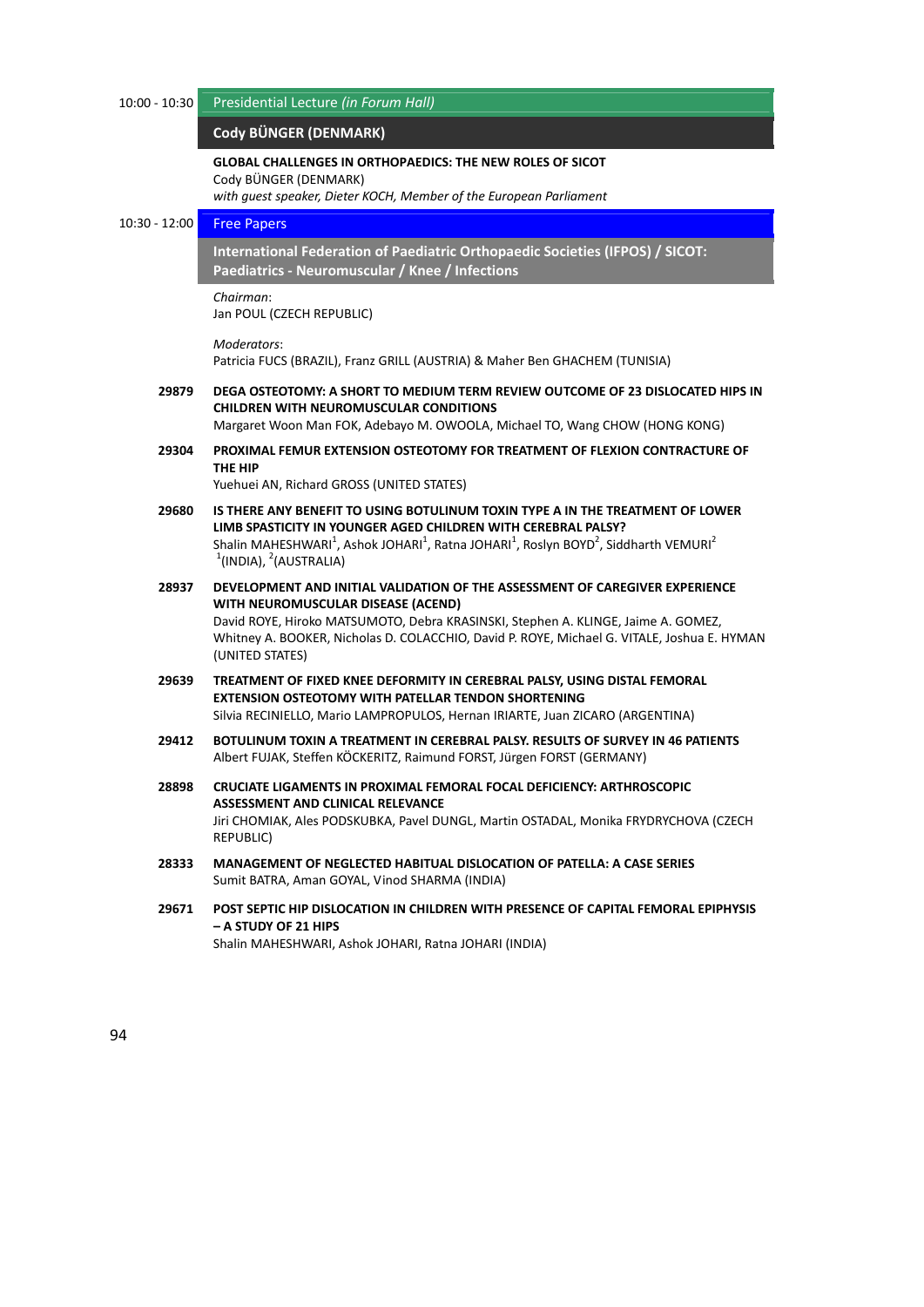# **28879 NONVASCULARISED FIBULAR GRAFTING IN POST OSTEOMYELITIC GAP NON UNION IN CHILDREN LESS THAN 10 YEARS – OUR SURGICAL EXPERIENCE**

Sudesh PEBAM, Nirmal Raj GOPINATHAN, B. Kantharajanna SHASHIDHAR, Vijay G. GONI (INDIA)

#### 12:00 ‐ 12:30 *Lunch break*

12:30 ‐ 13:30 Industry Symposium

#### 95B**Ceramtec:**

#### **Bearings in THA ‐ Pros and Cons** *̶ Industry Symposium*

*Moderators*:

Pavel DUNGL (CZECH REPUBLIC), Tomas TRC (CZECH REPUBLIC) & Karl ZWEYMÜLLER (AUSTRIA)

#### **BASICS OF TRIBOLOGY IN THA**

Rihard TREBSE (SLOVENIA)

# **COMBINATION OF BEARING MATERIALS AND SOURCES OF ERROR**

Carsten PERKA (GERMANY)

#### **IS SQUEAKING IN THA REALLY A PROBLEM?** Radovan KUBES (CZECH REPUBLIC)

**CLINICAL EXPERIENCE WITH CERAMIC BEARINGS**

Gerald PFLÜGER (AUSTRIA)

# **Q&A AND DISCUSSION**

- 13:30 ‐ 14:00 *Lunch break*
- 

# 14:00 ‐ 15:30 Free Papers

96B**International Federation of Paediatric Orthopaedic Societies (IFPOS) / SICOT: Paediatrics ‐ Spine / DDH / Hip** *̶ Free Papers*

*Chairman*: Petr CHLADEK (CZECH REPUBLIC)

*Moderators*:

David ARONSSON (UNITED STATES), Carlo MILANI (BRAZIL), Michael MILLIS (UNITED STATES) & George THOMPSON (UNITED STATES)

**29272 SINGLE STAGE VERTEBRAL COLUMN RESECTION (VCR) OF HEMIVERTEBRAE IN CHILDREN UNDER THE AGE OF 10 YEARS**

Mohammad EL‐SHARKAWI, Wael KOPTAN, Yasser ELMILIGUI (EGYPT)

- **30124 THE 4 RIB CONSTRUCT FOR KYPHOTIC EARLY ONSET SPINAL DEFORMITY** Alaa AHMAD<sup>1</sup>, Richard GROSS<sup>2</sup>  $1$ (PALESTINE),  $2$ (UNITED STATES)
- **29322 NEW ULTRASOUND SCREENING PROTOCOL FOR DETECTION OF DEVELOPMENTAL DYSPLASIA OF THE HIP (DDH) WITH BETTER COST‐BENEFIT RATIO** Jakob NARANDA, Tomaz TOMAZIC (SLOVENIA)
- **28402 GRAF TYPE IIA HIPS NEEDS MORE CONSIDERATION IN FEMALE BABIES** Hakan OMEROGLU, Remzi CAYLAK, Ulukan INAN, Nusret KOSE (TURKEY)
- **28569 DOSE AN INTERTROCHANTERIC OSTEOTOMY ACCELERATE THE REMODELING OF FEMORAL HEAD AFTER SLIPPED CAPITAL FEMORAL EPIPHYSIS?** Toshio KITANO, Keisuke NAKAGAWA, Mayuko WADA, Mitsuaki MORITA, Yoshitaka EGUCHI (JAPAN)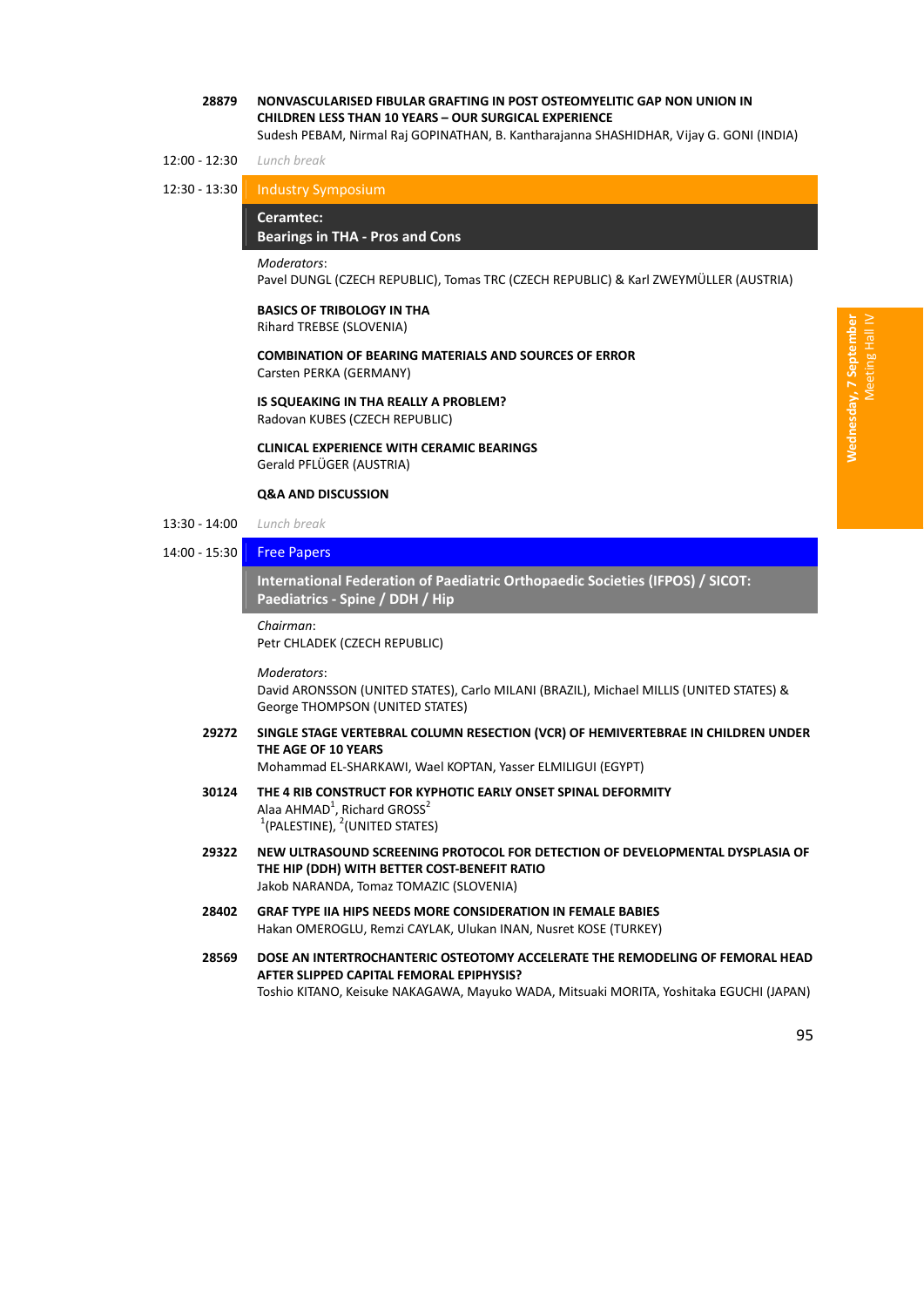| 27700           | EVALUATION OF DECISIONS OF EXPERIENCED SURGEONS REGARDING THE NEED FOR<br>SECONDARY SURGERY IN DEVELOPMENTAL DYSPLASIA OF THE HIP<br>Hakan OMEROGLU, Haluk AGUS, Ali BICIMOGLU, Yucel TUMER (TURKEY)            |  |  |  |  |  |  |
|-----------------|-----------------------------------------------------------------------------------------------------------------------------------------------------------------------------------------------------------------|--|--|--|--|--|--|
| 28472           | PEDIATRIC FEMORAL NECK FRACTURES: OUR 10 YEARS OF EXPERIENCE IN MANAGEMENT<br>Sandeep PATEL, Mandeep DHILLON, Kamal BALI (INDIA)                                                                                |  |  |  |  |  |  |
| 28290           | SALTER INNOMINATE OSTEOTOMY FOR TREATMENT OF DEVELOPMENTAL DYSPLASIA OF THE<br><b>HIP IN DIFFERENT WALKING AGED CHILDREN</b><br>Jun LI (CHINA)                                                                  |  |  |  |  |  |  |
| 30031           | RETURN TO PLAY FOLLOWING PERIACETABULAR OSTEOTOMY FOR TREATMENT OF ACETABULAR<br><b>DYSPLASIA IN YOUNG ATHLETES</b><br>Michael MILLIS, Benton HEYWORTH, Eduardo NOVAIS, Young-Jo KIM (UNITED STATES)            |  |  |  |  |  |  |
| 28871           | 3D ANALYSIS AFTER QUADRUPLE OSTEOTOMY OF PELVIS IN OLDER CHILDREN<br>Roger JAWISH, Ali KRAYAN, Joe ABI AKL (LEBANON)                                                                                            |  |  |  |  |  |  |
| 15:30 - 16:00   | Coffee break                                                                                                                                                                                                    |  |  |  |  |  |  |
| $16:00 - 16:30$ | Plenary Lecture (in Forum Hall)                                                                                                                                                                                 |  |  |  |  |  |  |
|                 | Pierre HOFFMEYER (SWITZERLAND)                                                                                                                                                                                  |  |  |  |  |  |  |
|                 | POLYTRAUMA: AN EVOLVING SPECTRUM<br>Pierre HOFFMEYER (SWITZERLAND)                                                                                                                                              |  |  |  |  |  |  |
| $16:30 - 18:00$ | <b>Free Papers</b><br>Lecture                                                                                                                                                                                   |  |  |  |  |  |  |
|                 | International Federation of Paediatric Orthopaedic Societies (IFPOS) / SICOT:<br>Paediatrics - Hip / Perthes / Fractures                                                                                        |  |  |  |  |  |  |
|                 | Chairman:<br>Jan CHARVAT (CZECH REPUBLIC)                                                                                                                                                                       |  |  |  |  |  |  |
|                 | Moderators:<br>Ashok JOHARI (INDIA), Carlo MILANI (BRAZIL) & George THOMPSON (UNITED STATES)                                                                                                                    |  |  |  |  |  |  |
| 30082           | <b>ACETABULAR RETROVERSION IN TRISOMY 21</b><br>Michael MILLIS, Wudbhav SANKAR, Jonathan SCHOENECKER, Matthew MAYFIELD, Young-Jo KIM<br>(UNITED STATES)                                                         |  |  |  |  |  |  |
| 29688           | ARTHRODIASTASIS IN LATE ONSET PERTHES' DISEASE - AN ANALYSIS OF 11 CASES<br>Ratna JOHARI, Ruta KULKARNI (INDIA)                                                                                                 |  |  |  |  |  |  |
| 28999           | DOSE THE FEMORAL INTERTROCHANTERIC OPEN WEDGE VARUS OSTEOTOMY FOR LEGG-<br><b>CALVES-PERTHES' DISEASE CHANGE LOW EXTREMITY AXIS AFTER LONG-TERM FOLLOW-UP?</b><br>Changhoon JEONG, Young Wook LIM (SOUTH KOREA) |  |  |  |  |  |  |
| 30296           | <b>EVIDENCE BASED TREATMENT OF PERTHES DISEASE</b><br>Ashokkumar JOHARI (INDIA)                                                                                                                                 |  |  |  |  |  |  |
| 30034           | DISTAL METAPHYSEAL RADIUS FRACTURES IN CHILDREN: CAN LOSS OF REDUCTION BE<br><b>PREDICTED?</b><br>Juan PRETELL, Nicholas BECK, Jordan BREWER, Keith BALDWIN, Wudbhav SANKAR, John FLYNN<br>(UNITED STATES)      |  |  |  |  |  |  |
| 29847           | TORUS/BUCKLE FRACTURE - ARE WE OVER TREATING?<br>Sandesh LAKKOL, Nick BEZZINA, Bayliss NEIL (UNITED KINGDOM)                                                                                                    |  |  |  |  |  |  |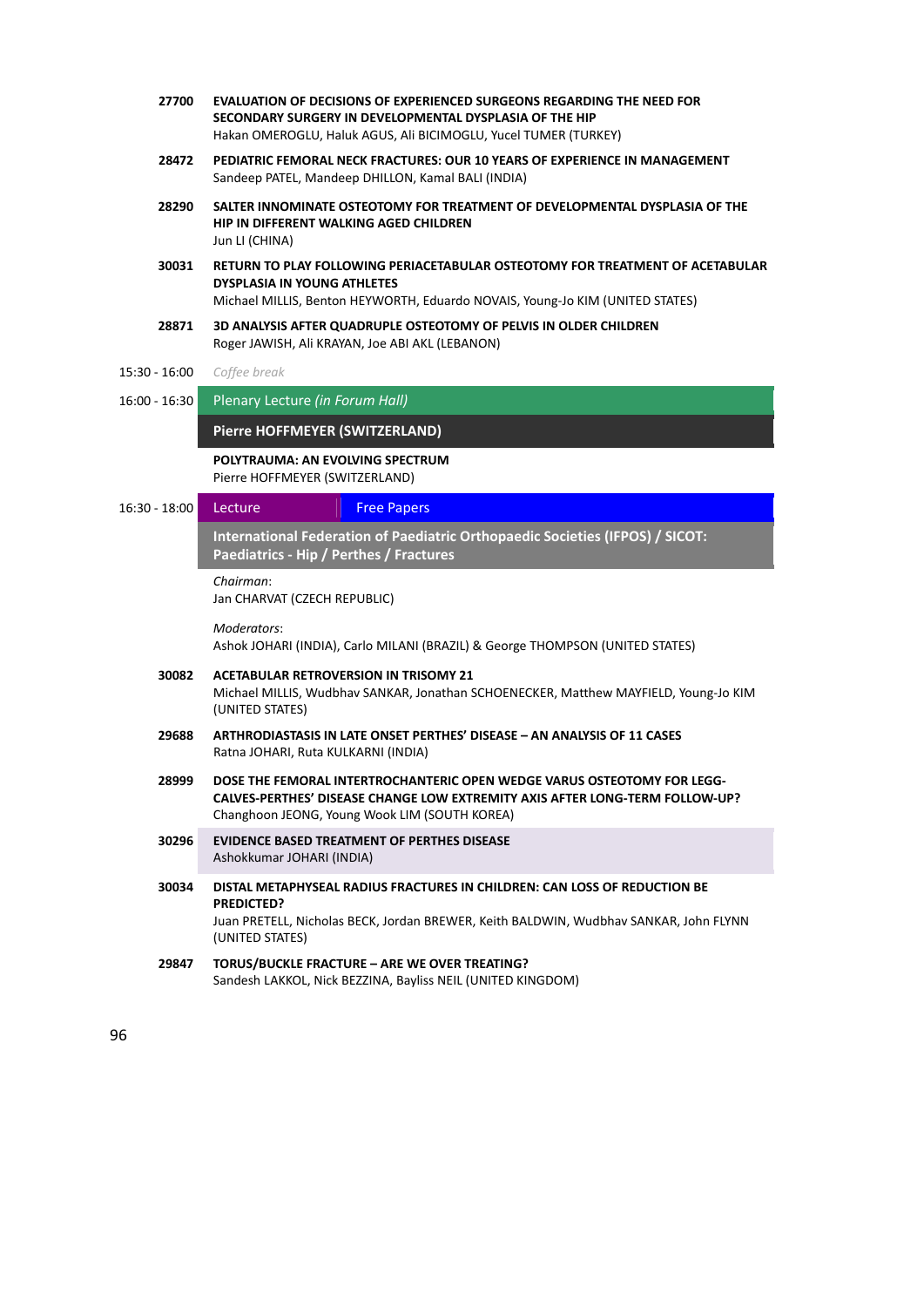- **28721 BIOLOGICAL INTERNAL FIXATION OF FEMUR SHAFT FRACTURES BY LOCKED PLATE IN CHILDREN AND ADOLESCENTS** Mazen ABULSAAD (EGYPT)
- **30175 APPLICATION OF ELASTIC STABLE INTRAMEDULLARY NAILING (ESIN) TECHNIQUE IN PEDIATRIC HUMERAL FRACTURES** Ziming ZHANG, Jing ZHANG, Qiu CHEN, Ting CHEN (CHINA)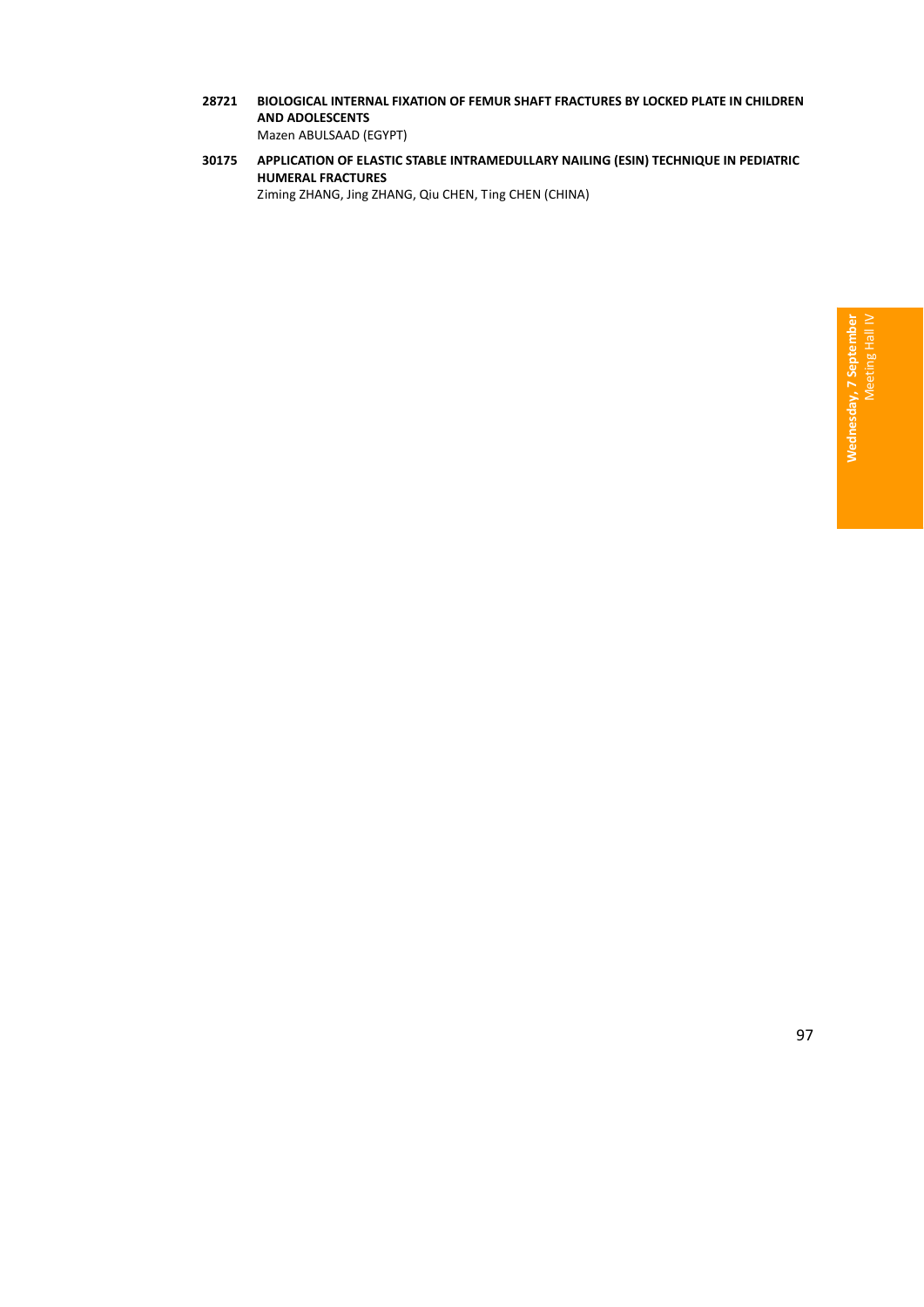# 25B**Meeting Hall V**

| $08:00 - 09:30$ | <b>Instructional Course</b>                                                                                                                                                                                |  |  |  |  |
|-----------------|------------------------------------------------------------------------------------------------------------------------------------------------------------------------------------------------------------|--|--|--|--|
|                 |                                                                                                                                                                                                            |  |  |  |  |
|                 | <b>Management of Rotator Cuff Pathology</b>                                                                                                                                                                |  |  |  |  |
|                 | Moderator:<br>Pietro RANDELLI (ITALY)                                                                                                                                                                      |  |  |  |  |
|                 | <b>CALCIFIC TENDONITIS</b><br>Vojtech HAVLAS (CZECH REPUBLIC)                                                                                                                                              |  |  |  |  |
|                 | <b>PARTIAL THICKNESS CUFF TEARS</b><br>Giuseppe MILANO (ITALY)                                                                                                                                             |  |  |  |  |
|                 | <b>FULL THICKNESS CUFF TEARS</b><br>Manos ANTONOGIANNAKIS (GREECE)                                                                                                                                         |  |  |  |  |
|                 | <b>MASSIVE CUFF TEAR</b><br>Pietro RANDELLI (ITALY)                                                                                                                                                        |  |  |  |  |
|                 | ROTATOR CUFF ARTHROPATHY, THE ROLE OF REVERSE PROSTHESIS<br>Philippe VALENTI (FRANCE)                                                                                                                      |  |  |  |  |
| $09:30 - 10:00$ | Coffee break                                                                                                                                                                                               |  |  |  |  |
| $10:00 - 10:30$ | Presidential Lecture (in Forum Hall)                                                                                                                                                                       |  |  |  |  |
|                 | Cody BÜNGER (DENMARK)                                                                                                                                                                                      |  |  |  |  |
|                 | <b>GLOBAL CHALLENGES IN ORTHOPAEDICS: THE NEW ROLES OF SICOT</b><br>Cody BÜNGER (DENMARK)<br>with guest speaker, Dieter KOCH, Member of the European Parliament                                            |  |  |  |  |
| $10:30 - 12:00$ | <b>Free Papers</b>                                                                                                                                                                                         |  |  |  |  |
|                 | Paediatrics & Trauma - Miscellaneous                                                                                                                                                                       |  |  |  |  |
|                 | Moderators:<br>Olivier DELAHAUT (BELGIUM) & Pavel SPONER (CZECH REPUBLIC)                                                                                                                                  |  |  |  |  |
| 28626           | LONG TERM FOLLOW UP OF FLEXIBLE INTRAMEDULLARY NAILING IN PAEDIATRIC FEMORAL<br><b>SHAFT FRACTURES</b>                                                                                                     |  |  |  |  |
|                 | Vikas BACHHAL, Ramparkash LOHIYA, Sushil RANGDAL, Mandeep DHILLON (INDIA)                                                                                                                                  |  |  |  |  |
| 28394           | DELAYED FIXATION OF FRACTURE NECK FEMUR IN CHILDREN: HOW MUCH DELAYED IS<br><b>DELAYED?</b><br>Shah Alam KHAN, Ashok KUMAR (INDIA)                                                                         |  |  |  |  |
| 29631           | <b>ELASTIC NAILING FOR FEMUR FRACTURES IN PRESCHOOL CHILDREN</b><br>Yasser ASSAGHIR (EGYPT)                                                                                                                |  |  |  |  |
| 28884           | DISPLACED FRACTURES OF SHAFT OF RADIUS AND ULNA IN PAEDIATRIC POPULATION<br>- OUTCOME OF SURGICAL AND CONSERVATIVE MANAGEMENT<br>Konrad Sebastian WRONKA, Jonathan DAVIES, Simon RICHARDS (UNITED KINGDOM) |  |  |  |  |

┳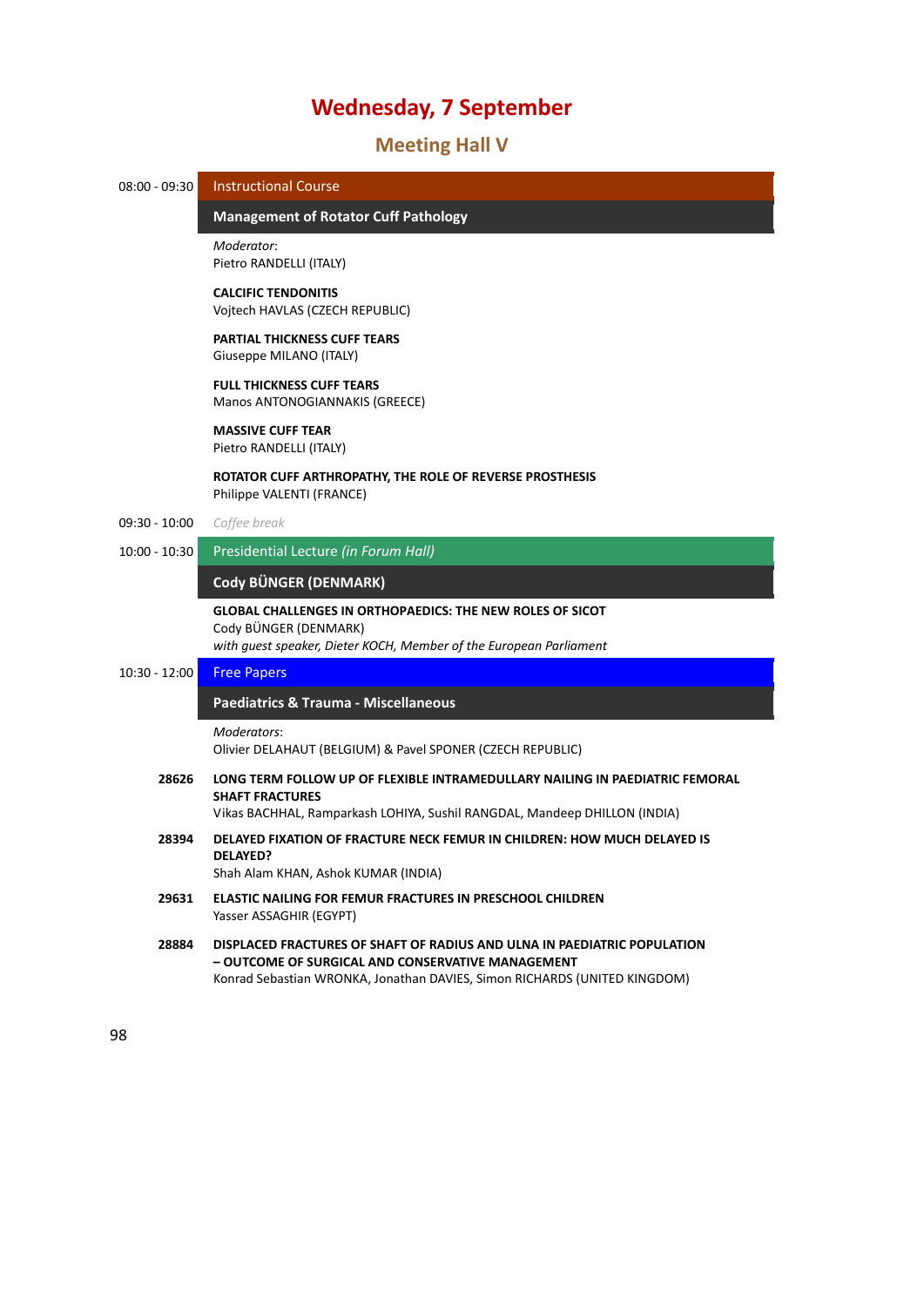**29715 KIRSCHNER WIRE FIXATION FOR COMPOUND FRACTURES OF THE ANKLE IN UNDERPRIVILEGED PATIENTS**

Bijay Narain SINGH (INDIA)

- **28248 A MULTICENTRIC STUDY OF OPERATIVE FIXATION OF TIBIAL PLATEAU FRACTURES** Protyush CHATTERJEE, Gopinath ROY, Gaur Gautam KAR (INDIA)
- **28231 DOES MODIFIED KUNTSCHER NAIL EFFECTIVELY ADDRESS TIBIAL DIAPHYSEAL FRACTURES?** Yogesh Sharad SALPHALE, Wasudeo GADEGONE (INDIA)

# 12:00 - 14:00 **Industry Symposium**

#### 10B**KCI:**

**Prevention and Treatment of Infection in Orthopedics and Trauma. What's the role of NPWT‐I?** *̶ Industry Symposium*

#### *Moderator*:

Christian WILLY (GERMANY)

**INTRODUCTION TO THE SYMPOSIUM THEME AND PROGRAM CONTENT** Christian WILLY (GERMANY)

**OVERVIEW: THE VALUE OF NPWT/INSTILLATION THERAPY IN ORTHOPEDICS AND TRAUMA** Christian WILLY (GERMANY)

**GENERAL ORTHOPEDICS: CLINICAL EXPERIENCE WITH NPWT‐I** Michael George DENNISON (UNITED KINGDOM)

**TRAUMATOLOGY: APPLICATION OF NPWT‐I IN TRAUMATOLOGY; DAILY CLINICAL EXPERIENCE** Matthias BREM (GERMANY)

**INFECTED ORTHOPEDIC IMPLANTS: THE VALUE OF NPWT‐I** Rolf BECKER (GERMANY)

#### **Q&A**

**WHAT DO WE DO UPCOMING MONDAY? – IMPLEMENTING TODAY'S LEARNINGS?** Christian WILLY (GERMANY)

### 14:00 - 15:30 **Free Papers**

#### **Osteonecrosis**

#### *Moderators*:

Petr CHLADEK (CZECH REPUBLIC) & Philippe HERNIGOU (FRANCE)

- **27438 NON TRAUMATIC CAUSES OF BILATERAL AVASCULAR OSTEONECROSIS OF THE FEMORAL HEAD: HEPATITIS C AND PEGYLATED INTERFERON THERAPY RELATIONSHIP** Juan Gabino GOMEZ MONT, Felix GIL‐ORBEZO, Cesareo TRUEBA DAVLILLO, Mario NAVARRETE ALVAREZ, Jorge CARDENAS ELIZONDO, Efrain FARIAS CISNEROS (MEXICO)
- **27064 SURVIVORSHIP OF REVISION HIP ARTHROPLASTY IN PATIENTS WITH SICKLE CELL DISEASE** Philippe HERNIGOU, Alexandre POIGNARD, Charles Henri FLOUZAT LACHANIETTE (FRANCE)
- **27635 EFFECT OF CORE DECOMPRESSION AND AUTOLOGOUS BONE MARROW MONONUCLEAR CELLS INSTILLATION IN EARLY STAGES OF OSTEONECROSIS OF FEMORAL HEAD: A RANDOMIZED CONTROL STUDY**

Sujit Kumar TRIPATHY, Ramesh Kumar SEN (INDIA)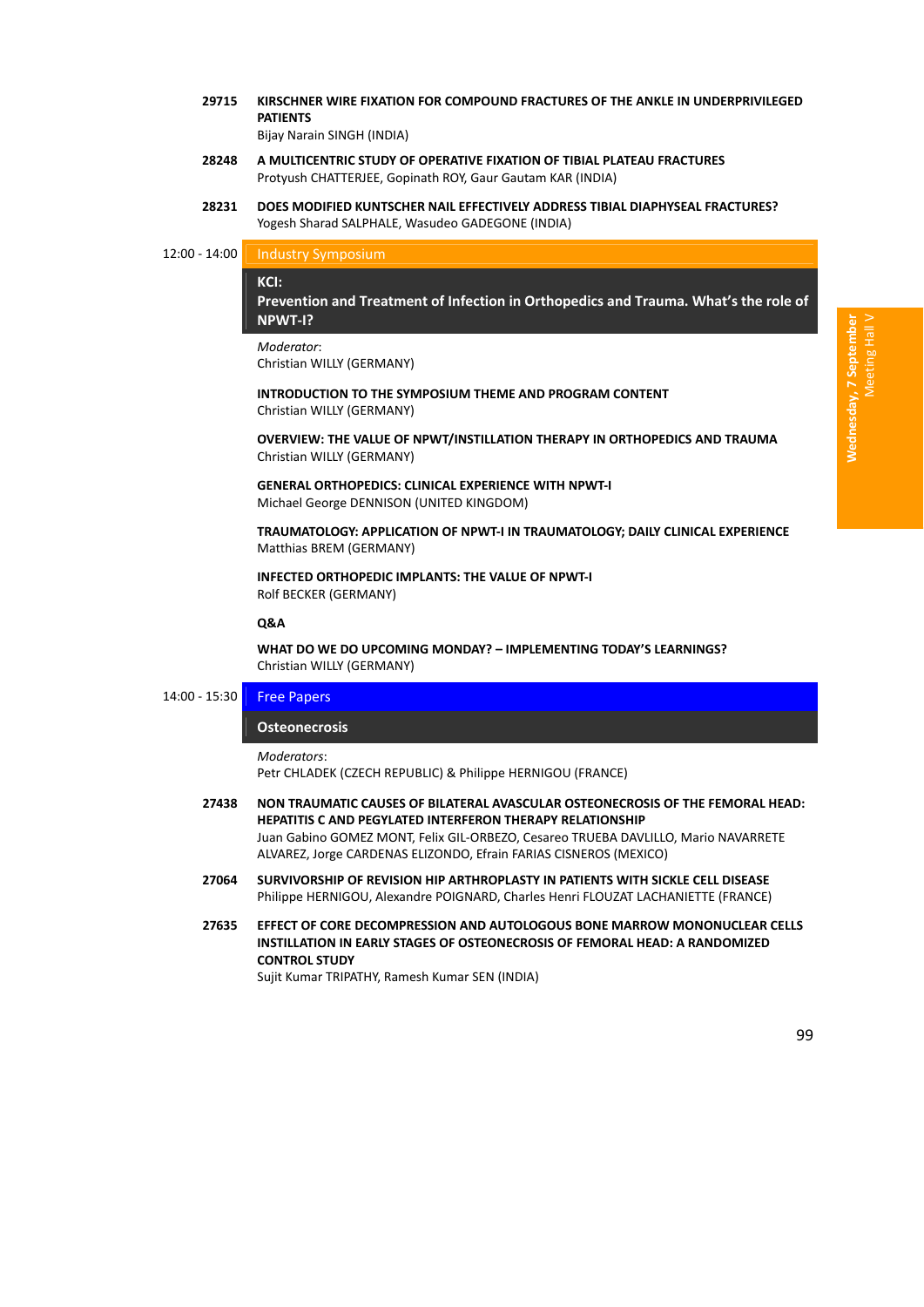- **28447 EVALUATION OF BIPOLAR HEMIARTHROPLASTY FOR THE TREATMENT OF STEROID‐INDUCED OSTEONECROSIS OF THE FEMORAL HEAD** Mitsutoshi MORIYA, Katsufumi UCHIYAMA, Naonobu TAKAHIRA, Kensuke FUKUSIMA, Takeaki YAMAMOTO, Tadashi KAWAMURA, Moritoshi ITOMAN, Masashi TAKASO (JAPAN)
- **28616 IS COMBINATION OF CORE DECOMPRESSION WITH HYPERBARIC OXYGEN BENEFICIAL FOR EARLY STAGE AVASCULAR NECROSIS OF THE FEMORAL HEAD?** Onur HAPA, Huseyin OZKAN, Senol YILDIZ, Mustafa KURKLU, Yuksel YURTTAS, Ali SEHIRLIOGLU, Mustafa BASBOZKURT (TURKEY)
- **29224 NOVEL SURGICAL PROCEDURES IN AVASCULAR NECROSIS OF FEMORAL HEAD WITH COLLAPSE OF FEMORAL HEAD – PROSPECTIVE CONSECUTIVE SERIES WITH A 10‐YEAR FOLLOW‐UP PERIOD** Yoshihiro NAKAMURA, Etsuo CHOSA, Takero SAKAMOTO, Shinji WATANABE, Tomohisa SEKIMOTO, Hiroaki HAMADA, Shotaro NOZAKI, Hiroshi IKEJIRI, Itono KAI (JAPAN)
- **30132 EFFECTS OF EXTRACORPOREAL SHOCK WAVE THERAPY (ESWT) ON REFRACTORY TO CONSERVATIVE TREATMENT PATIENT WITH OSTEONECROSIS (ON) AND OSTEOARTHRITIS (OA) OF THE KNEE**

Nong Kyoum AHN, Dong Won LEE, Kwang Am JUNG, Il Seok PARK (SOUTH KOREA)

- **29780 RARE CASE OF BILATERAL KNEE OSTEONECROSIS** Gellert SOHAR, Katalin GION, Laszlo MECS, Hristifor GALITY, Csaba GOMBAR, Kalman TOTH (HUNGARY)
- **28445 TREATMENT OF PAINFUL BONE MARROW EDEMA BY OPEN WEDGE OSTEOTOMY** Kaya MEMISOGLU, Cumhur KESEMENLI, Sefa MUEZZINOGLU, Gur AKANSEL (TURKEY)
- **30180 SURGICAL HIP DISLOCATION APPROACH IS NONARTHROPLASTY SURGICAL OPTIONS IN FEMORAL‐ACETABULAR IMPINGEMENT TREATMENT** Andrzej BEDNAREK, Andrzej ATRAS (POLAND)

#### 15:30 ‐ 16:00 *Coffee break*

16:00 ‐ 16:30 Plenary Lecture *(in Forum Hall)*

#### **Pierre HOFFMEYER (Switzerland)**

**POLYTRAUMA: AN EVOLVING SPECTRUM** Pierre HOFFMEYER (SWITZERLAND)

# 16:30 ‐ 18:00 Symposium

102B*Ceská Společnost pro Ortopedii a Traumatologii (CSOT)* **‐ (Czech Society of Orthopaedics & Traumatology): Czech Orthopaedics & Traumatology** 

#### *Moderators*:

Tomas TRC (CZECH REPUBLIC) & Oldrich CECH (CZECH REPUBLIC)

*History of Czech Orthopaedics and Traumatology*

**HISTORY OF ORTHOPAEDICS AND TRAUMATOLOGY IN CZECHOSLOVAKIA** Tomas TRC, Oldrich CECH (CZECH REPUBLIC)

#### **PROFESSOR ZAHRADNICEK**

Antonin SOSNA (CZECH REPUBLIC)

# **PROFESSOR FREJKA**

Pavel JANICEK (CZECH REPUBLIC)

100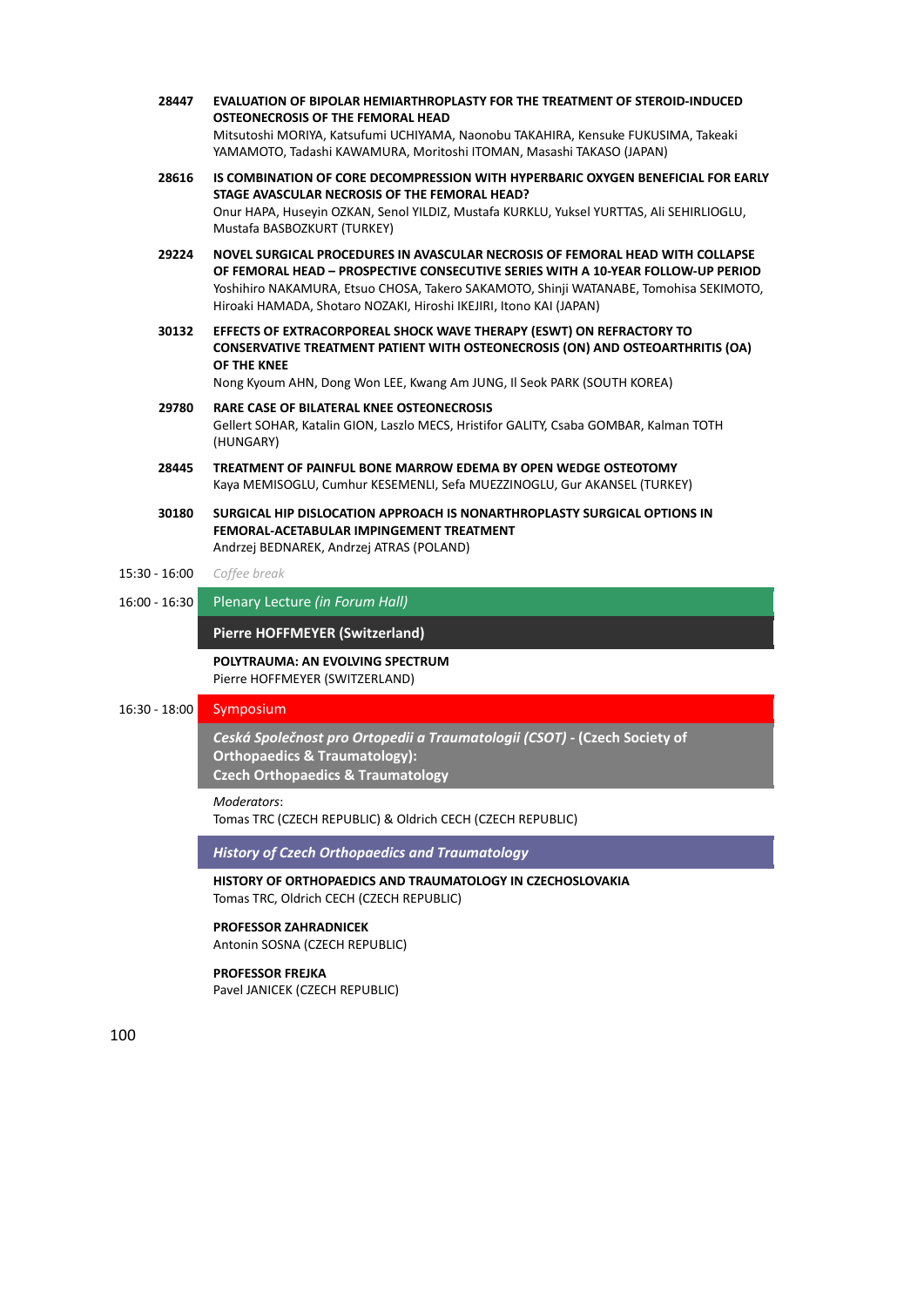### **PROFESSOR PAWLIK** Petr GALLO (CZECH REPUBLIC)

**PROFESSOR CECH**

Martin KRBEC (CZECH REPUBLIC)

*Treatment of Immature Hip Joints in the Czech Republic*

**HISTORY OF CDH MANAGEMENT IN CZECHOSLOVAKIA** Pavel DUNGL (CZECH REPUBLIC)

#### **CURRENT SUCCESSES IN TREATMENT OF CDH** Petr CHLADEK (CZECH REPUBLIC)

*Hip Arthroplasty in the Czech Republic*

#### **HISTORY OF HIP ARTHROPLASTY IN CZECHOSLOVAKIA** Tomas TRC (CZECH REPUBLIC)

**LONG‐TERM OUTCOMES OF THR BEZNOSKA** Vojtech HAVLAS (CZECH REPUBLIC)

## **30312 THE CZECH NATIONAL REGISTER OF JOINT REPLACEMENTS – STRUCTURE AND SELECTED OUTPUTS**

Pavel VAVRIK, Ivan LANDOR (CZECH REPUBLIC)

*Knee Arthroplasty in the Czech Republic*

**HISTORY OF KNEE ARTHROPLASTY IN CZECHOSLOVAKIA** Antonin SOSNA (CZECH REPUBLIC)

**REMEMBRANCE OF THE FIRST CONDYLAR KNEE REPLACEMENT IN CZECHOSLOVAKIA** Vratislav RYBKA, Frantisek DENK, Jan HACH, Tomas KRUTA (CZECH REPUBLIC)

**DISCUSSION**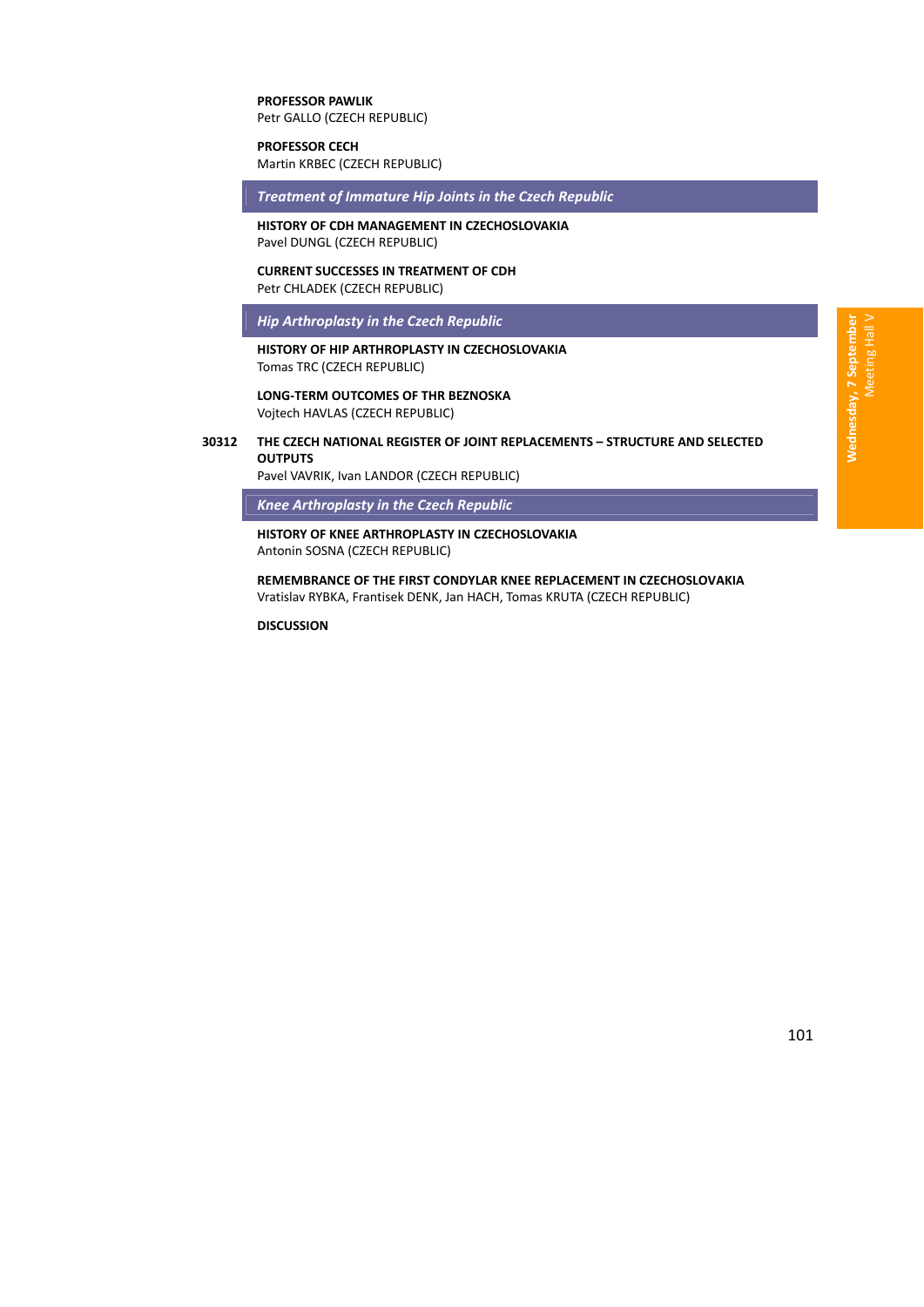# 26B**Panorama Hall**

# 08:00 - 09:30 Symposium

103B**Scoliosis Research Society (SRS): Juvenile Deformities, Growing Spine** *̶ Symposium*

*Moderator*: Richard MCCARTHY (UNITED STATES)

**INTRODUCTION OF THE CONGRESS** Ahmet ALANAY (TURKEY)

**SRS AND ITS MISSIONS** Richard MCCARTHY (UNITED STATES)

**WHY IS FUSION NOT GOOD FOR GROWING SPINE AND HOW EFFICIENT ARE THE NON‐OPERATIVE METHODS?** Kamal IBRAHIM (UNITED STATES)

**GROWTH MODULATION TECHNIQUES** Richard MCCARTHY (UNITED STATES)

**GROWTH STIMULATION TECHNIQUES** George THOMPSON (UNITED STATES)

#### **WHEN IS FUSION UNAVOIDABLE?** John DORMANS (UNITED STATES)

**COMPLICATIONS AND HOW TO AVOID THEM** Cody BÜNGER (DENMARK)

#### **DISCUSSION**

- 09:30 ‐ 10:00 *Coffee break*
- 10:00 ‐ 10:30 Presidential Lecture *(in Forum Hall)*

# **Cody BÜNGER (DENMARK)** *̶ Presidential Lecture*

# **GLOBAL CHALLENGES IN ORTHOPAEDICS: THE NEW ROLES OF SICOT** Cody BÜNGER (DENMARK)

*with guest speaker, Dieter KOCH, Member of the European Parliament*

# 10:30 ‐ 12:00 Symposium

104B**Scoliosis Research Society (SRS): Adolescent Idiopathic Scoliosis** 

### *Moderator*:

George THOMPSON (UNITED STATES)

#### **EVIDENCE FOR BRACE TREATMENT**

Richard MCCARTHY (UNITED STATES)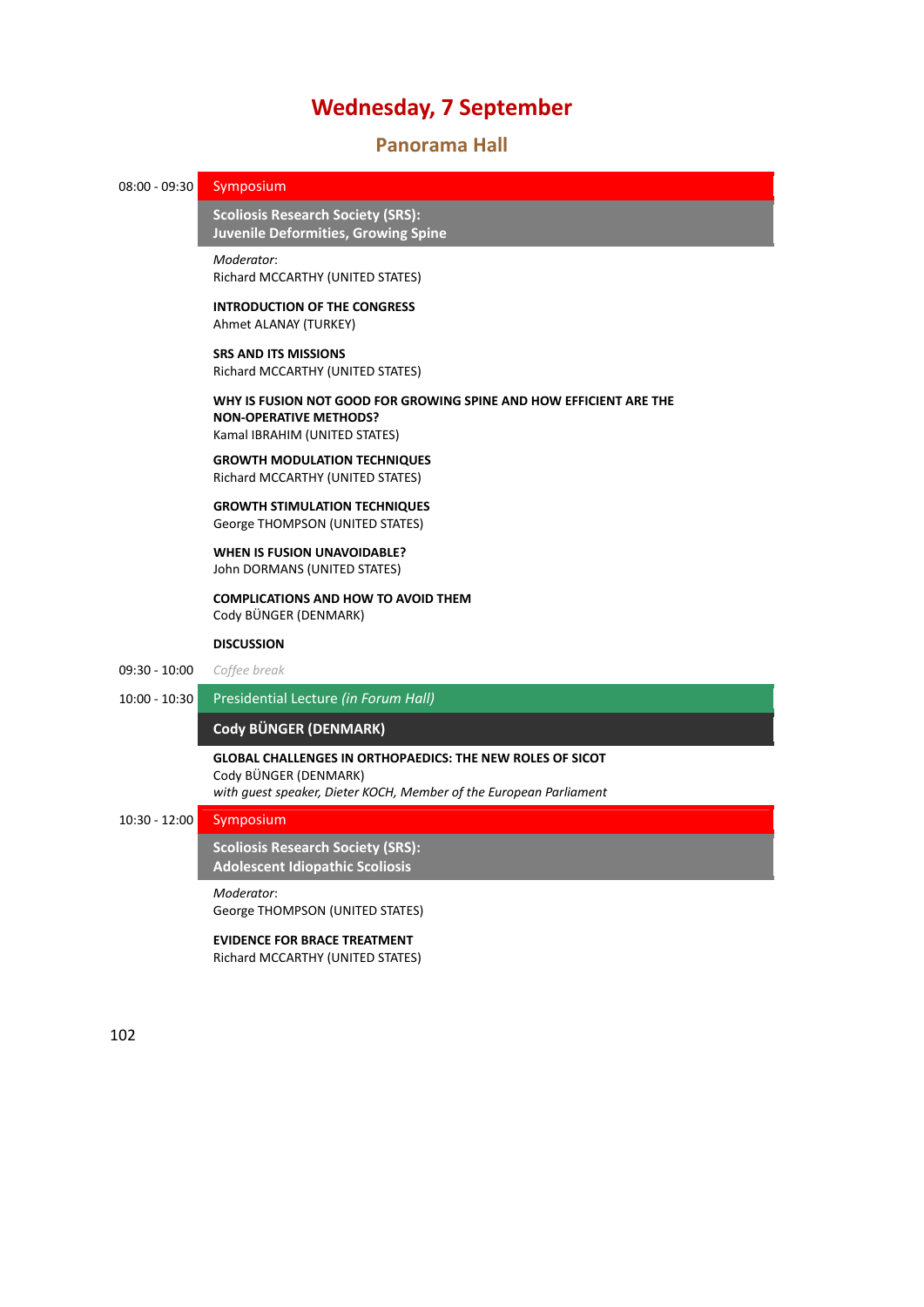#### **LENKE CLASSIFICATION AND SELECTION OF FUSION LEVELS** Kamal IBRAHIM (UNITED STATES)

#### **EVIDENCE FOR ANTERIOR VS. POSTERIOR SURGERY** Dietrich SCHLENZKA (FINLAND)

**EVIDENCE FOR HYBRID VS. PEDICLE SCREW SYSTEMS** Rune HEDLUND (SWEDEN)

**SURGERY FOR NEGLECTED/REVISION CASES** Azmi HAMZAOGLU (TURKEY)

#### **DISCUSSION**

#### **CASE DISCUSSIONS: IDIOPATHIC SCOLIOSIS**

12:00 ‐ 14:00 *Lunch break*

14:00 ‐ 15:30 Symposium

105B**Scoliosis Research Society (SRS): Adult Spine Deformity** 

#### *Moderator*:

Keith LUK (HONG KONG)

**CLASSIFICATION, NATURAL HISTORY AND INDICATIONS FOR SURGERY** Martin KRBEC (CZECH REPUBLIC)

# **SELECTION OF FUSION LEVELS AND APPROACH**

Kamal IBRAHIM (UNITED STATES)

**ADULT DEGENERATIVE SCOLIOSIS WITH SPINAL STENOSIS. WHEN TO INSTRUMENT AND WHEN TO NOT? INDICATIONS AND EVIDENCE**

Norbert PASUTTI (FRANCE)

# **OUTCOMES AND EVIDENCE**

Cody BÜNGER (DENMARK)

#### **EVALUATION AND MANAGEMENT OF SAGITTAL PLANE IN ADULT DEFORMITY** Rune HEDLUND (SWEDEN)

#### **DISCUSSION**

**CASE DISCUSSIONS: ADULT DEFORMITY**

15:30 ‐ 16:00 *Coffee break*

16:00 ‐ 16:30 Plenary Lecture *(in Forum Hall)*

#### **Pierre HOFFMEYER (SWITZERLAND)** *̶ Plenary Lecture*

**POLYTRAUMA: AN EVOLVING SPECTRUM** Pierre HOFFMEYER (SWITZERLAND)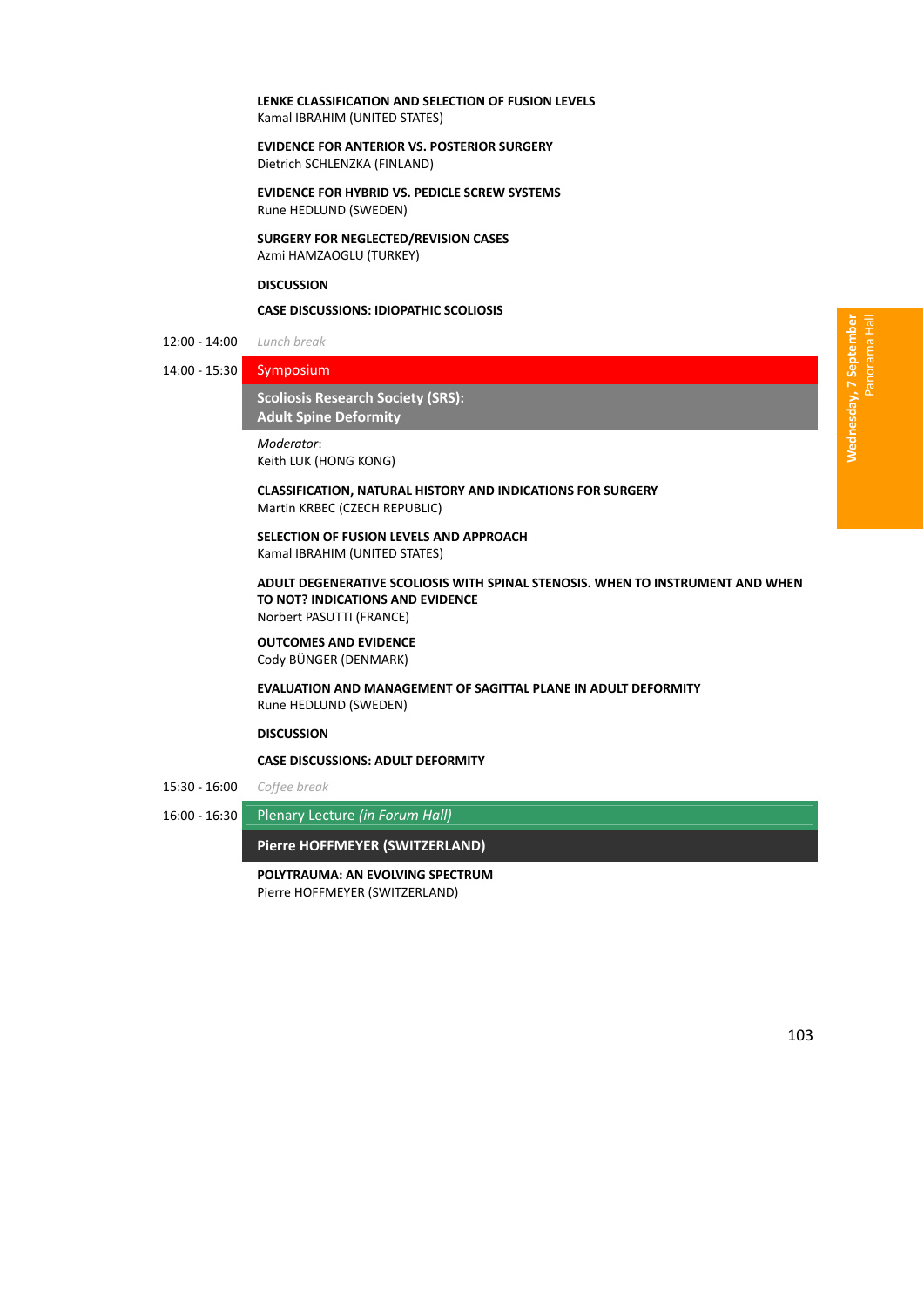16:30 ‐ 18:00 Symposium

**Scoliosis Research Society (SRS): Kyphosis & Spondylolisthesis** 

*Moderator*:

Dietrich SCHLENZKA (FINLAND)

**SCHEUERMANN'S KYPHOSIS: NON‐OPERATIVE TREATMENT? INDICATIONS AND EVIDENCE** Richard CHALOUPKA (CZECH REPUBLIC)

**INDICATIONS FOR SURGERY, PRE‐OP EVALUATION AND SELECTION OF FUSION LEVELS** George THOMPSON (UNITED STATES)

**SPONDYLOLISTHESIS: CLASSIFICATION AND NATURAL HISTORY** Martin REPKO (CZECH REPUBLIC)

#### **REPAIR VERSUS FUSION** Kamal IBRAHIM (UNITED STATES)

**HIGH GRADE SLIPS** Dietrich SCHLENZKA (FINLAND)

**DISCUSSION**

**CASE DISCUSSION**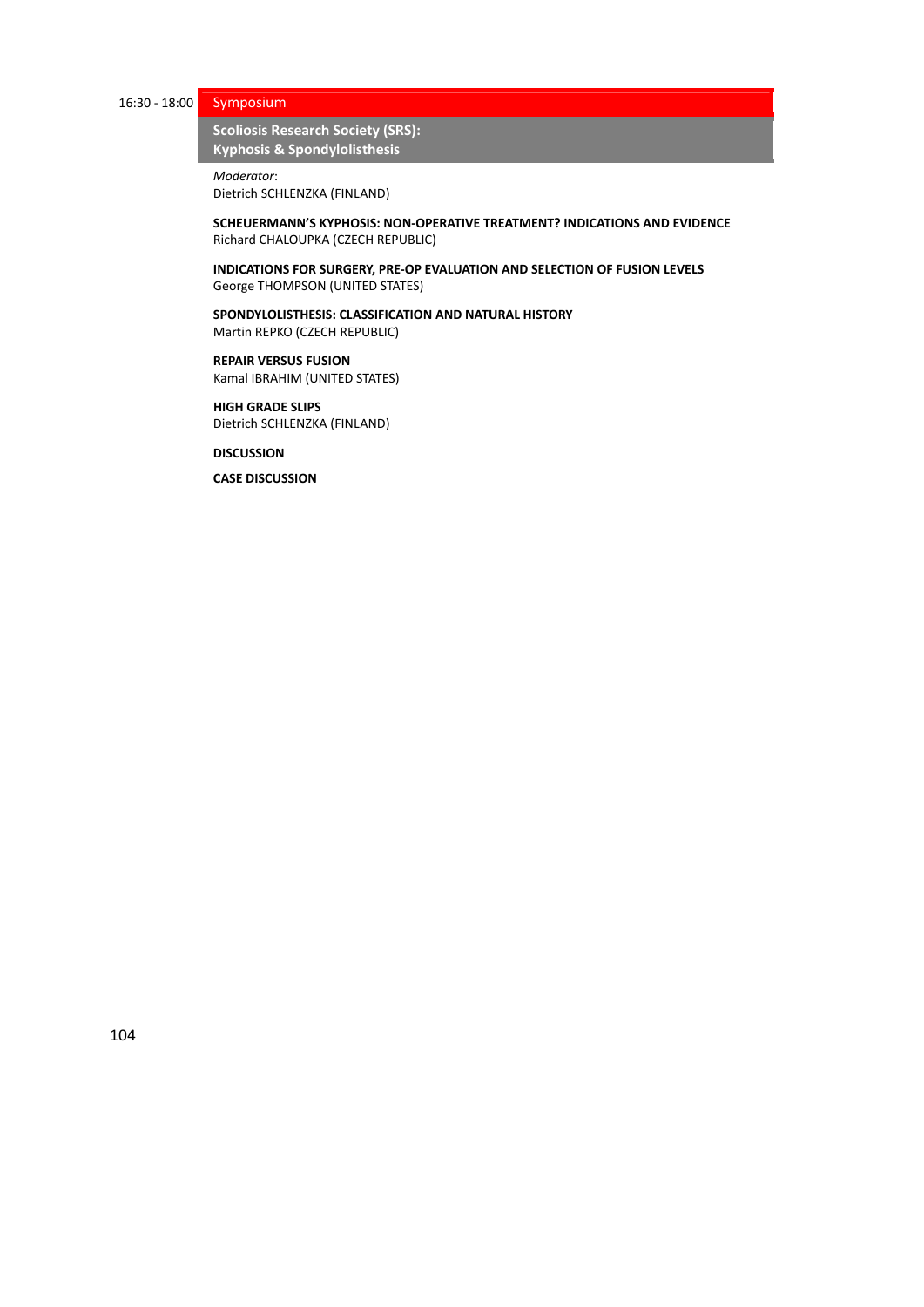27B**Terrace I**



Gregor ADAMCZYK (POLAND)

#### **OSTEOCHONDRAL LESIONS** Wojceh WIDUCHOWSKI (POLAND)

#### **EPICONDYLITIS**

Henrique JONES (PORTUGAL)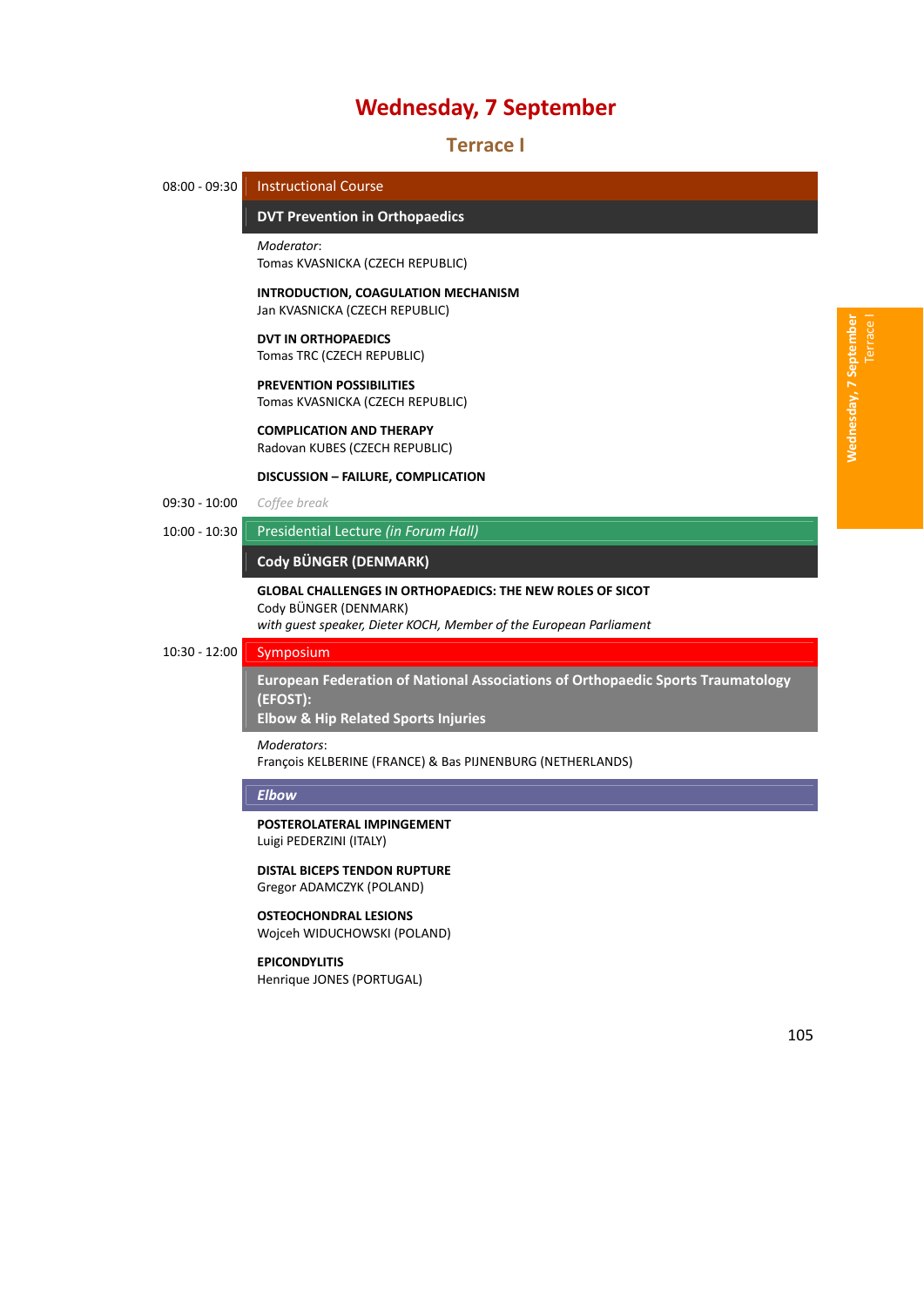#### **CHRONIC INSTABILITY** Bas PIJNENBURG (NETHERLANDS)

### *Hip*

**FEMORO ACETABULAR IMPINGEMENT** Gernot FELMET (GERMANY)

#### **ISOLATED LABRAL TEARS** Murat DEMIREL (TURKEY)

**HIP INSTABILITY**

François KELBERINE (FRANCE)

#### **GROIN PAIN**

Henrique JONES (PORTUGAL)

# 12:00 ‐ 14:00 Industry Symposium

# BIOMET:

# **Enhancing Fusion Through Design: Phoenix Ankle Arthrodesis Nail** *̶ Industry Symposium*

*Moderator*:

James RAMOS (UNITED KINGDOM)

# **PHOENIX ANKLE DESIGN RATIONALE**

James RAMOS (UNITED KINGDOM)

#### **PRACTICAL WORKSHOP** James RAMOS (UNITED KINGDOM)

# **PRELIMINARY RESULTS**

James RAMOS (UNITED KINGDOM)

# 14:00 ‐ 15:30 Symposium

10B**European Society of Sports Traumatology, Knee Surgery and Arthroscopy (ESSKA): Athlete's Ankle** 

#### *Moderator*:

C. Niek VAN DIJK (NETHERLANDS)

# **30306 ACUTE INSTABILITY IN THE ATHLETE'S ANKLE: CURRENT CONCEPTS ON DIAGNOSIS & TREATMENT**

C. Niek VAN DIJK (NETHERLANDS)

#### **SYNDESMOTIC AND MEDIAL INSTABILITY** James CALDER (UNITED KINGDOM)

**30307 CHRONIC ANKLE INSTABILITY: CURRENT STATE OF THE ART** C. Niek VAN DIJK (NETHERLANDS)

> **ACHILLES TENDINOPATHY: CURRENT INSIGHTS IN MANAGEMENT** Giuseppe LONGO (ITALY)

**ACHILLES TENDON RUPTURES: CURRENT STATE OF THE ART** James CALDER (UNITED KINGDOM)

106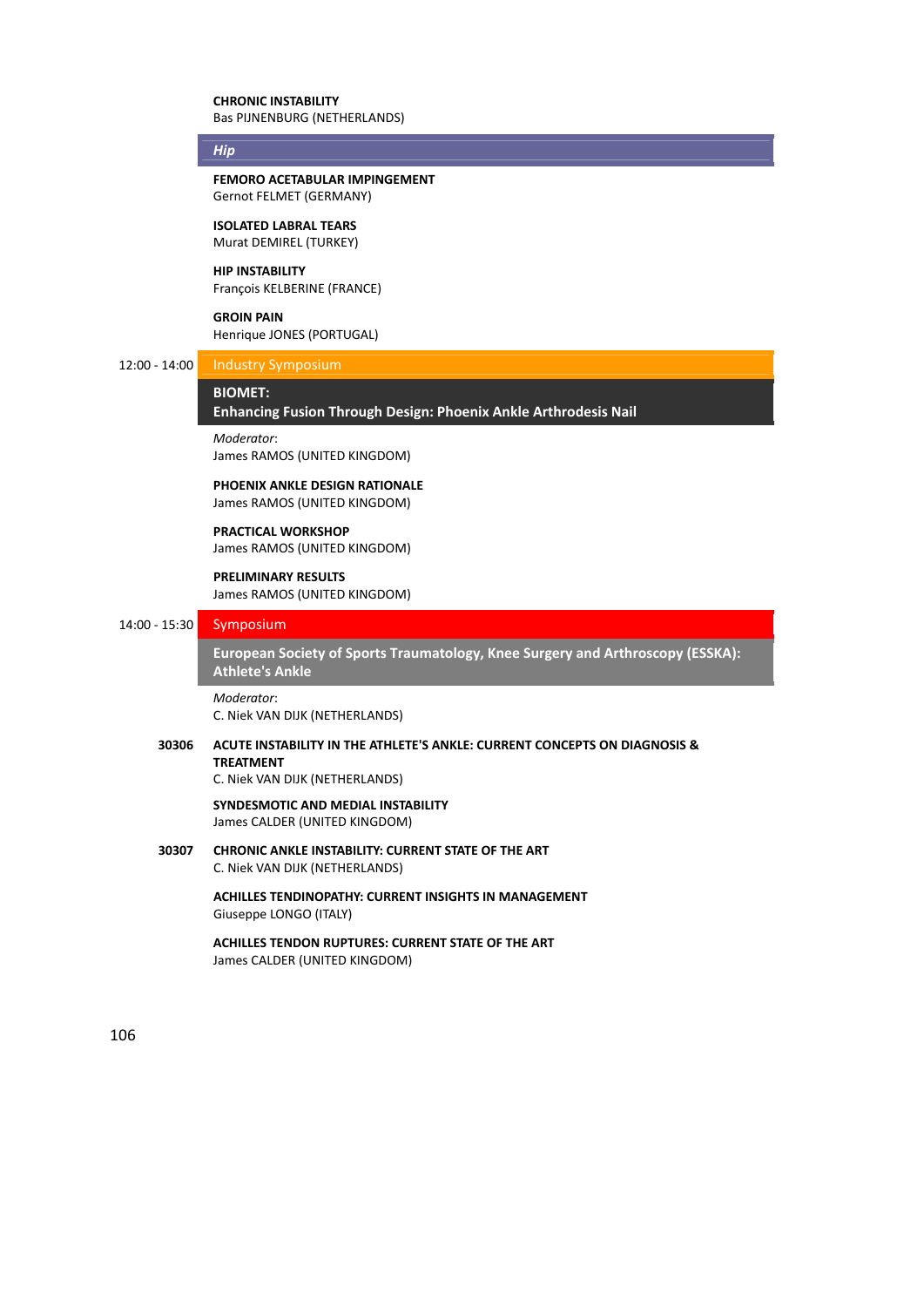## **ACHILLES TENDON RECONSTRUCTION AFTER FAILED PRIMARY TREATMENT** Giuseppe LONGO (ITALY)

#### **OCD**

Milan HANDL (CZECH REPUBLIC)

- 15:30 ‐ 16:00 *Coffee break*
- 16:00 ‐ 16:30 Plenary Lecture *(in Forum Hall)*

#### **Pierre HOFFMEYER (SWITZERLAND)**

**POLYTRAUMA: AN EVOLVING SPECTRUM** Pierre HOFFMEYER (SWITZERLAND)

# 16:30 ‐ 18:00 Symposium

1B**European Society of Sports Traumatology, Knee Surgery and Arthroscopy (ESSKA): Hip Arthroscopy ‐ Basic Concept, Current Indications & Future Perspective** *̶ Symposium*

*Moderators*:

Jacques MENETREY (SWITZERLAND) & Nicolas BONIN (FRANCE)

**ARTHROSCOPIC ANATOMY AND PORTAL PLACEMENT** Vikas KHANDUJA (UNITED KINGDOM)

**FAI: CONCEPT, PATHOLOGY AND TREATMENT OPTIONS** Nicolas BONIN (FRANCE)

**LABRAL MANAGEMENT: DEBRIDEMENT OR REPAIR** Filippo RANDELLI (ITALY)

**CHONDRAL LESIONS: WHAT CAN I DO?** Hassan SADRI (SWITZERLAND)

**THE INTERNAL AND EXTERNAL SNAPPING HIP** Filippo RANDELLI (ITALY)

**ARTHROSCOPY AND TOTAL HIP ARTHROPLASTY** Hassan SADRI (SWITZERLAND)

# **30443 ARTHROSCOPY AND HIP TRAUMATOLOGY**

Raul ZINI, M. PANASCI (ITALY)

# **FUTURE PERSPECTIVE?**

Vikas KHANDUJA (UNITED KINGDOM)

## **CONCLUSION = TRICKS AND PEARLS TO BRING HOME**

Jacques MENETREY<sup>1</sup>, Nicolas BONIN<sup>2</sup>  $1$ (SWITZERLAND),  $2$ (FRANCE)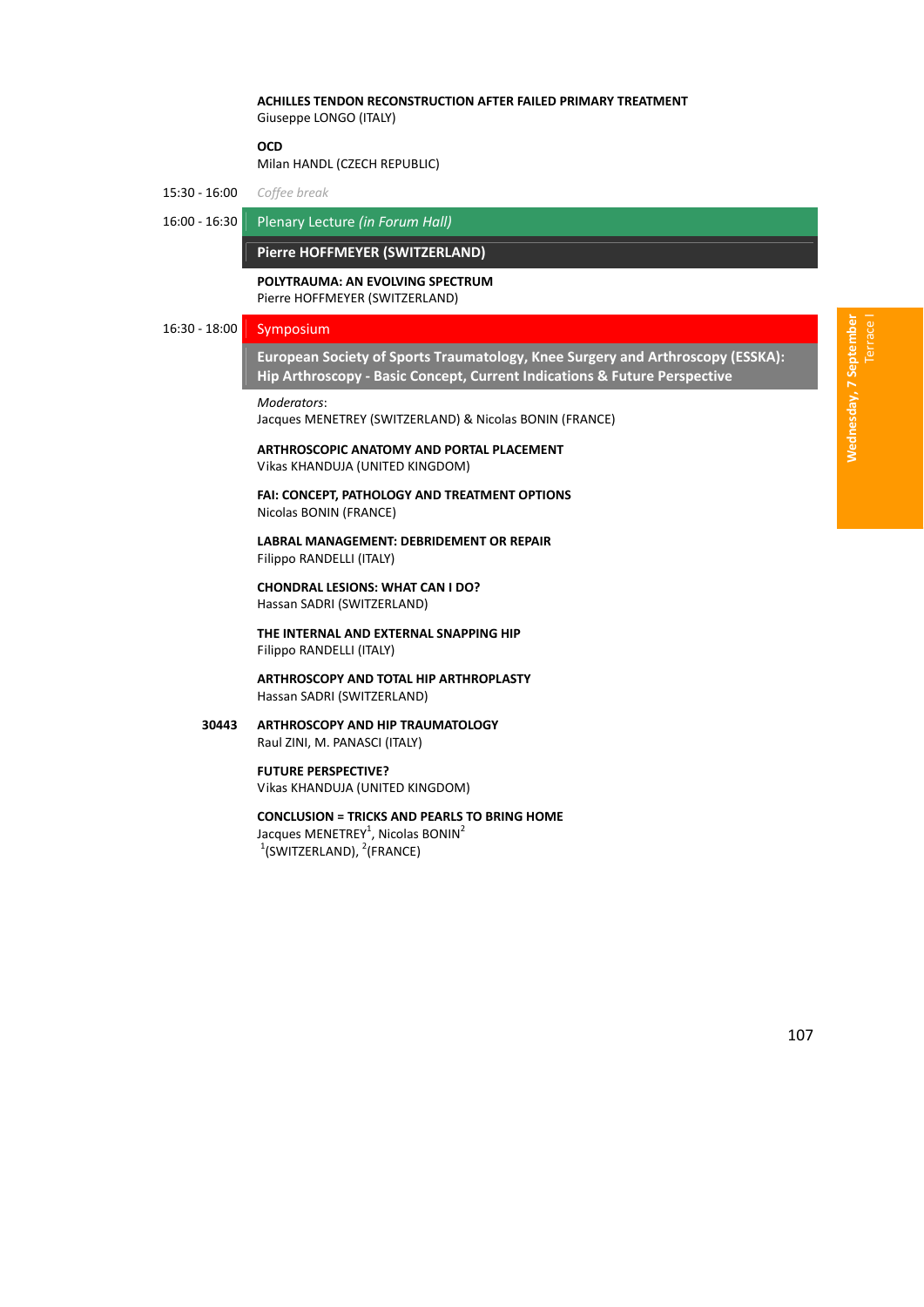28B**Club A**

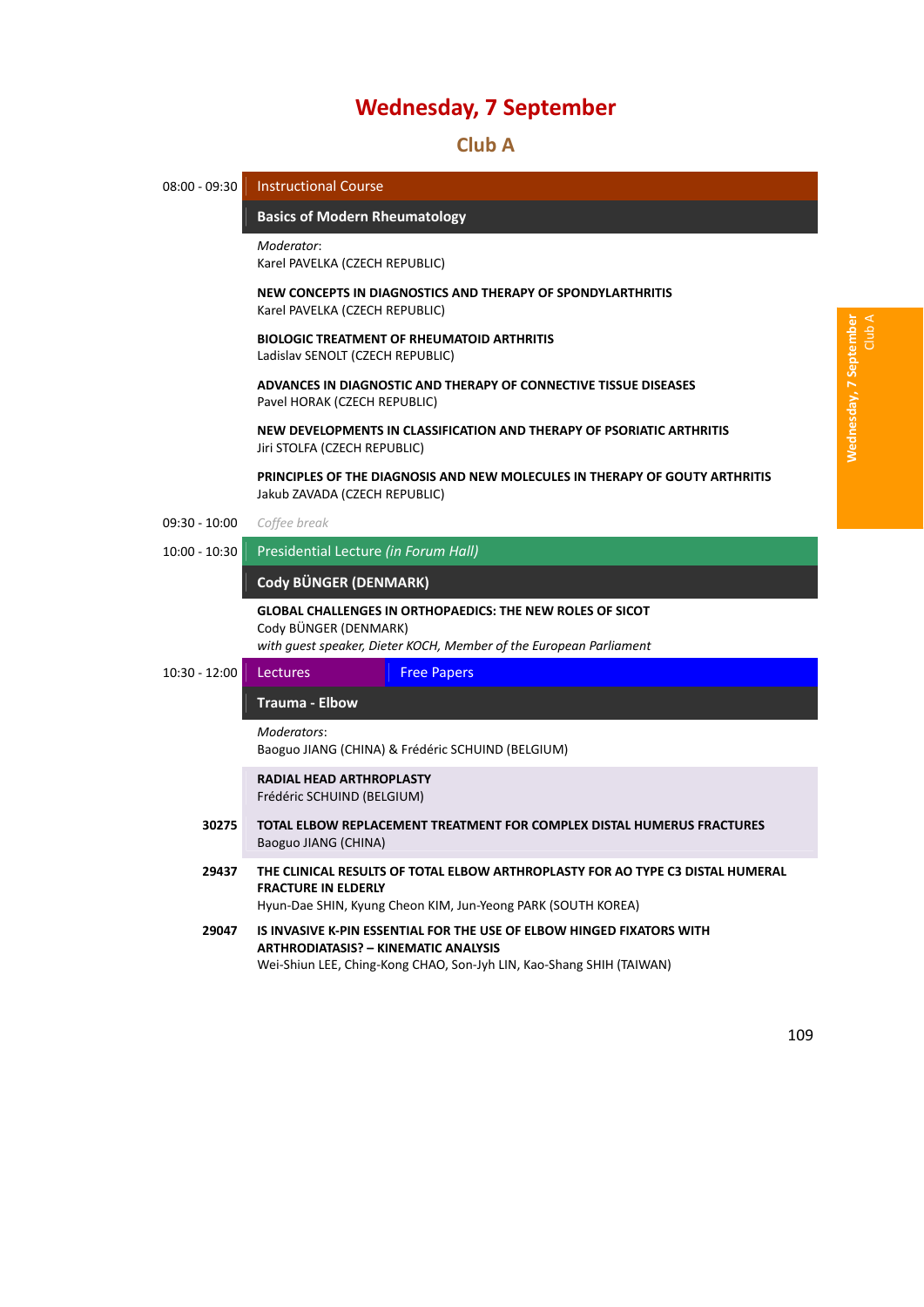- **28697 THE OPERATIVE TREATMENT USING TRANSOLECRANON APPROACH WITH DUAL LOCKING PLATE FOR UNSTABLE INTERCONDYLAR FRACTURES OF HUMERUS** Dong‐Hwan KIM, Yong‐Min KIM, Byung‐Ki CHO (SOUTH KOREA)
- **28602 ONE‐STAGE RECONSTRUCTION THE STABILITY OF ELBOW WITH BILATERAL APPROACHES IN THE TREATMENT OF ELBOW TERRIBLE TRIAD** Ming XIANG (CHINA)
- **29395 NERVE GRAFTING IN THE UPPER EXTREMITY** Georgios PAPADOPOULOS, Harilaos SAKELLARIDES (UNITED STATES)

## 12:00 - 14:00 Industry Symposium

#### BIOMET:

## **Signature: Personalised Patient Care Surgeon Designed, Patient Matched** *̶ Industry Symposium*

#### *Moderator*:

William JACKSON (UNITED KINGDOM)

### **WHAT IS SIGNATURE?** William JACKSON (UNITED KINGDOM)

**SURGICAL TECHNIQUE** William JACKSON (UNITED KINGDOM)

#### **CLINICAL RESULTS** William JACKSON (UNITED KINGDOM)

*Signature is a collaborative partnership with Materialise N.V.*

# 14:00 - 15:30 **Free Papers**

# 15B**Elbow ‐ Wrist** *̶ Free Papers*

*Moderators*:

Christian ALLENDE (ARGENTINA) & Dariush GOURAN SAVADKOOHI (IRAN)

**29787 MEDIUM TERM RESULTS (3‐5 YEARS) OF A LATERAL RESURFACING ELBOW (LRE) ARTHROPLASTY IN ARTHRITIS**

Joseph POOLEY<sup>1</sup>, Chrysi TSIOURI<sup>1</sup>, Alessandro GRECO<sup>2</sup>  $1$ (UNITED KINGDOM),  $2$ (ITALY)

- **29664 V‐OSTEOTOMY RESECTION ARTHROPLASTY FOR BONY ANKYLOSED ELBOWS – MIDTERM RESULTS** Rex CHANDRABOSE (INDIA)
- **29427 THE CLINICAL USEFULNESS OF THE MINIMAL INVASIVE ULNO‐HUMERAL ARTHROPLASTY IN MILD TO MODERATE ARTHRITIS PATIENTS IN ELBOW** Hyun‐Dae SHIN, Kyung‐Cheon KIM, Yoo‐Sun JEON (SOUTH KOREA)
- **29838 SHORT‐TERM RESULT OF MRI EVALUATION IN COSTAL OSTEOCHONDRAL AUTOGRAFT FOR OSTEOCHONDRITIS DISSECANS OF THE HUMERAL CAPITELLUM** Hiroyuki TANAKA, Kozo SHIMADA, Ryosuke NOGUCHI (JAPAN)
- **28855 A PROSPECTIVE STUDY OF STATIC WRIST EXTENSOR SPLINT FOR TREATMENT OF CHRONIC LATERAL EPICONDYLITIS** Naveen TAHASILDAR, Prasad SORAGANVI, Naresh SHETTY, Vijay GONI, B.K. SHASHIDHAR, Shakti VEL RAJAN (INDIA)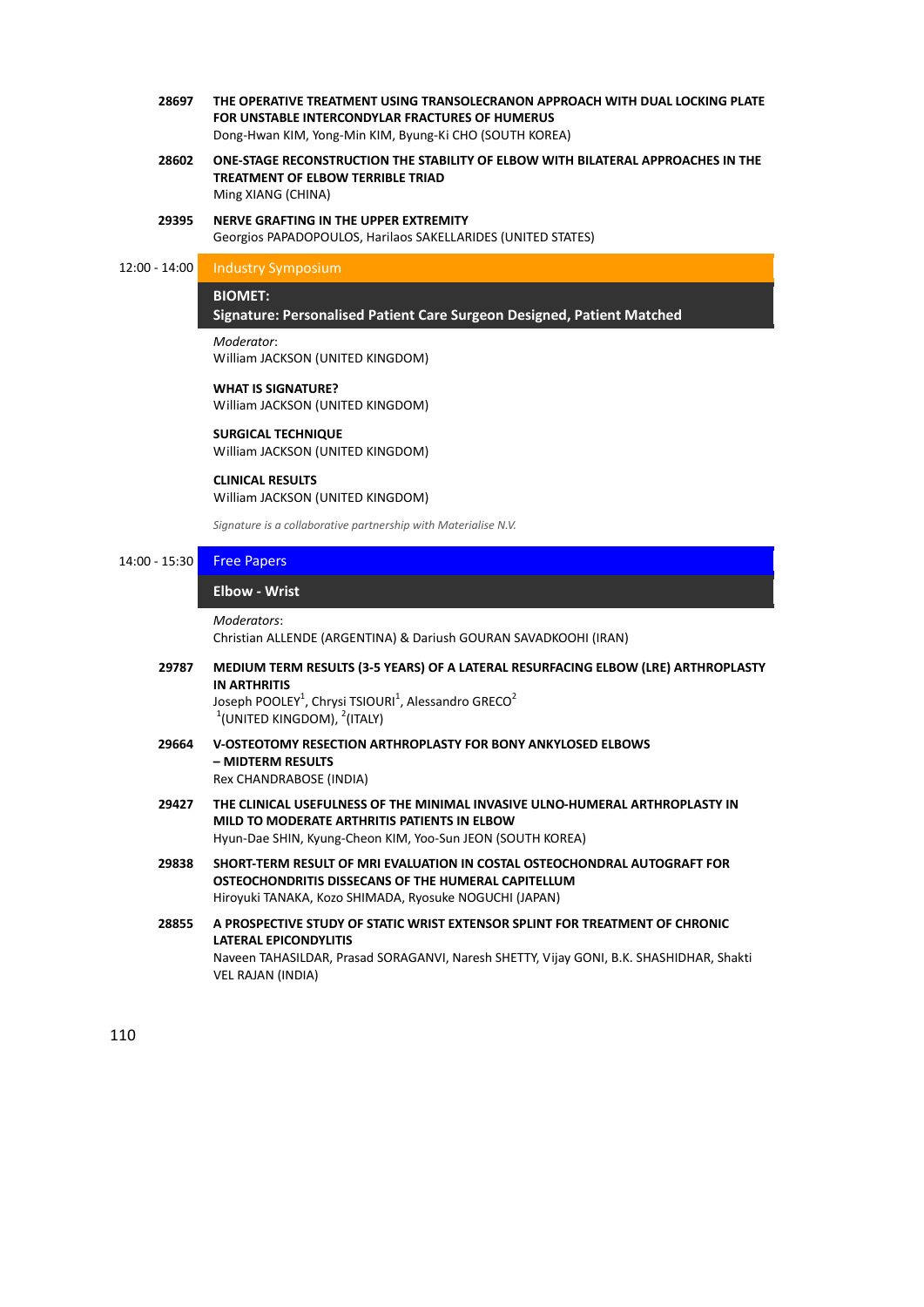**28392 A NEW CONCEPT IN THE TREATMENT OF BOTH BONE FOREARM FRACTURES IN ADULTS WITH INTRAMEDULLARY IMPLANTS**

Wasudeo GADEGONE, Yogesh SALPHALE (INDIA)

- **28465 FUNCTIONAL OUTCOME OF NEGLECTED/UNREDUCED PERILUNATE DISLOCATIONS TREATED WITH OPEN REDUCTION AND INTERNAL FIXATION: OUR EXPERIENCE WITH FOURTEEN CASES** Sharad PRABHAKAR, Mandeep DHILLON, Kamal BALI (INDIA)
- **28130 CARPUS FRACTURES‐DISLOCATIONS: SURGICAL TREATMENT, RADIOLOGIC AND FUNCTIONAL OUTCOMES**

Christian ALLENDE, Julio BAGLIARDELLI, Pablo BRUNO, Damian BUSTOS (ARGENTINA)

**28205 SURGICAL TREATMENT OF BENNETT'S FRACTURE TYPES WITH VARIOUS OSTEOSYNTHETIC MATERIALS**

Roman PAVIC, Mario MALOVIC (CROATIA)

- 15:30 ‐ 16:00 *Coffee break*
- 16:00 ‐ 16:30 Plenary Lecture *(in Forum Hall)*

#### **Pierre HOFFMEYER (SWITZERLAND)**

**POLYTRAUMA: AN EVOLVING SPECTRUM** Pierre HOFFMEYER (SWITZERLAND)

#### 16:30 - 18:00 Symposium

16B**European Federation of National Associations of Orthopaedics and Traumatology (EFORT):**

**European Arthroplasty Register** 

#### *Moderators*:

Nikolaus BÖHLER (AUSTRIA) & Gerold LABEK (AUSTRIA)

**QUALITY OF OUTCOME DATA IN SAMPLE‐BASED CLINICAL STUDIES PUBLISHED IN MEDLINE‐ LISTED JOURNALS**

# Gerold LABEK (AUSTRIA)

**OUTCOME DATA PUBLISHED IN ORTHOPAEDIC JOURNALS AND CLINICAL STUDIES PUBLISHED ON UNDERPERFORMERS IN REGISTERS** Reinhard SCHUH (AUSTRIA)

**RELEVANCE OF STANDARDIZED IMPLANT TRACKING ON SCIENTIFIC EVALUATIONS** Joachim HASSENPFLUG (GERMANY)

# **EVOLUTION OF THE BEARINGS AND FIXATIONS IN SLOVAKIAN ARTHROPLASTY REGISTER ANALYSES**

Libor NECAS (SLOVAKIA)

**LATEST EVALUATIONS FROM THE ENGLISH NATIONAL JOINT REGISTRY** Martyn PORTER (UNITED KINGDOM)

**INPUT OF EAR ON REGISTER ACTIVITIES IN EUROPE** Nikolaus BÖHLER (AUSTRIA)

# **DISCUSSION**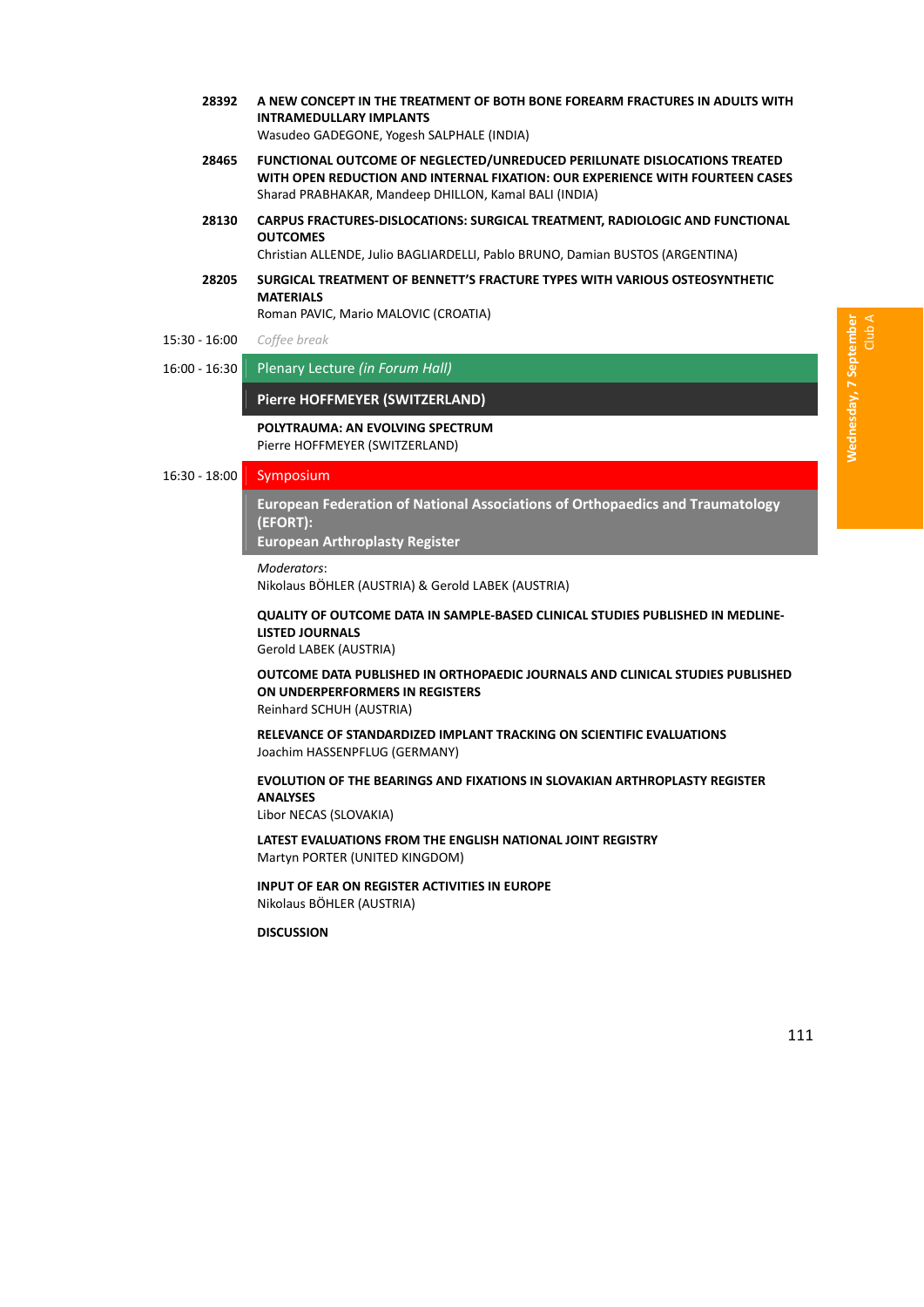# 29B**Club B**

| 08:00 - 09:30   | <b>Free Papers</b>                                                                                                                                                                                                                                      |  |  |  |  |
|-----------------|---------------------------------------------------------------------------------------------------------------------------------------------------------------------------------------------------------------------------------------------------------|--|--|--|--|
|                 | Foot & Ankle - Hallux Valgus                                                                                                                                                                                                                            |  |  |  |  |
|                 | Moderators:<br>Erdal CILA (TURKEY) & Brett COURTENAY (AUSTRALIA)                                                                                                                                                                                        |  |  |  |  |
| 29107           | <b>RESULTS OF TREATMENT OF HALLUX RIGIDUS WITH HEMIARTHROPLASTY</b><br>Miltiadis AVRAMIDIS, Michail BOZOGLOU, Christos LYRTZIS, Christos KRYSTALLIS (GREECE)                                                                                            |  |  |  |  |
| 27283           | OUTCOMES FOLLOWING CHEILECTOMY FOR HALLUX RIGIDUS<br>Sivaraman BALASUBRAMANIAM, Devendra MAHADEVAN, Melwyn PEREIRA (UNITED KINGDOM)                                                                                                                     |  |  |  |  |
| 28577           | DO WEIGHTBEARING FILMS EFFECT DECISION MAKING IN HALLUX VALGUS SURGERY?<br>Israel DUDKIEWICZ, Alon BURG, Ori HADASH, Yehezkel TYTIUN, Moshe SALAI (ISRAEL)                                                                                              |  |  |  |  |
| 29335           | THE CHEVRON OSTEOTOMY WITH LATERAL SOFT TISSUE RELEASE FOR HALLUX VALGUS<br>SURGERY IN THE ELDERLY - A PROSPECTIVE STUDY IN 80 FEET<br>Stefan HOFSTÄTTER, Reinhard SCHUH, Klemens TRIEB, Hans-Jörg TRNKA (AUSTRIA)                                      |  |  |  |  |
| 29444           | <b>SLING PROCEDURE FOR HALLUX VALGUS</b><br>Evguenni MIKHNOVICH, Alexander MARTINOVICH, Alexander VOLOTOVSKI (BELARUS)                                                                                                                                  |  |  |  |  |
| 27731           | <b>CROSSED-SCREW TECHNIQUE OF HALLUX METATARSO-PHALANGEAL JOINT ARTHRODESIS</b><br>-SCREW TECHNIQUE: SURGICAL RESULTS AND FUNCTIONAL OUTCOMES<br>Wail Awad Elkarim Mohammed AHMED, Riazuddin MOHAMMED, Anirudh GADGIL (UNITED<br>KINGDOM)               |  |  |  |  |
| 30061           | PROXIMAL CLOSING WEDGE OSTEOTOMY OF FIRST METATARSAL BONE IN HALLUX VALGUS<br>Adrian BADILA, Radu RADULESCU, Octavian NUTIU, Robert MANOLESCU, Cristian NITA, Ionut<br>JAPIE, Traian CIOBANU, Alexandru PAPUC, Dragos RADULESCU, Boris FEGHIU (ROMANIA) |  |  |  |  |
| 28520           | STABILIZATION OF THE CHEVRON PROCEDURE FOR HALLUX VALGUS DEFORMITY WITH A<br>CAPSULOPERIOSTEAL FLAP. LONG-TERM FOLLOW-UP RESULTS FOR 88 FEET OF 59 PATIENTS<br>Berk GUCLU, Alper KAYA, Burak AKAN, Murat KOKEN, Ali Kemal US (TURKEY)                   |  |  |  |  |
| 28409           | DIAGNOSIS AND TREATMENT FOR TENOSYNOVITIS OF THE FLEXOR HALLUCIS LONGUS TENDON:<br><b>APPLICATION OF HINDFOOT ENDOSCOPY</b><br>Ken INNAMI, Masato TAKAO, Fumito KOMATSU, Wataru MIYAMOTO, Takashi MATSUSITA (JAPAN)                                     |  |  |  |  |
| 09:30 - 10:00   | Coffee break                                                                                                                                                                                                                                            |  |  |  |  |
| $10:00 - 10:30$ | Presidential Lecture (in Forum Hall)                                                                                                                                                                                                                    |  |  |  |  |
|                 | Cody BÜNGER (DENMARK)                                                                                                                                                                                                                                   |  |  |  |  |
|                 | <b>GLOBAL CHALLENGES IN ORTHOPAEDICS: THE NEW ROLES OF SICOT</b><br>Cody BÜNGER (DENMARK)<br>with guest speaker, Dieter KOCH, Member of the European Parliament                                                                                         |  |  |  |  |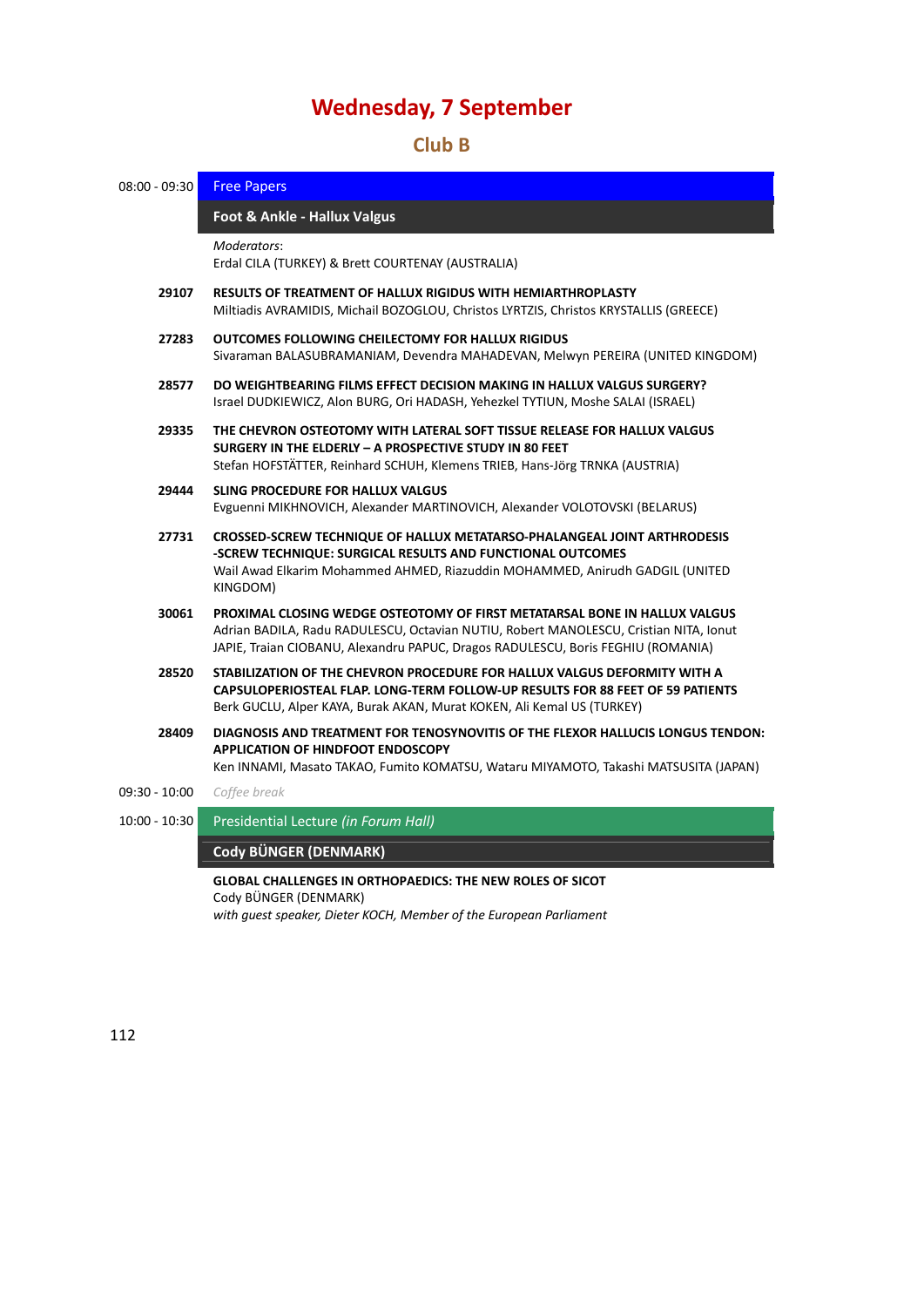#### 10:30 - 12:00 Free Papers

#### 18B**Foot & Ankle ‐ Miscellaneous I** *̶ Free Papers*

*Moderators*:

Eiji ITOI (JAPAN) & Ashok JOHARI (INDIA)

**29486 FOOT & ANKLE INJURIES IN ELITE PROFESSIONAL FOOTBALLERS: EVALUATING THE RISK INVOLVED**

Neil JAIN, David MURRAY, Steve KEMP, Tony MCEVOY (UNITED KINGDOM)

**29074 TIBIOFIBULAR SHIFTING AFTER SYDESMOTIC SCREWS – NEW RESULTS FROM A PROSPECTIVE STUDY**

Annette AHRBERG, Chritoph JOSTEN (GERMANY)

- **29964 FIXATION OF DISTAL TIBIOFIBULAR SYNDESMOSIS: A COMPARATIVE STUDY BETWEEN TIGHTROPE AND SCREW FIXATION** Gohar NAQVI, Nasir AWAN (IRELAND)
- **28593 ANKLE SYNOVIAL CHONDROMATOSIS: MANAGEMENT ENIGMA** Saurabh SINGH (INDIA)
- **27758 TRIPLE FUSION AND ILIZAROV GRADUAL CORRECTION FOR STIFF ADULT PES‐PLANO VALGUS** Hisham SHALABY (UNITED KINGDOM)
- **29193 CALCANEO‐STOP FOR TREATMENT OF FLEXIBLE PES PLANOVALGUS IN CHILDREN** Vera RESENDE, M. GOMES, Nuno TAVARES, António TORRES, Artur NETO, José BESSA DA SILVA (PORTUGAL)
- **29439 MINIMUM INVASIVE DYNAMIC SURGICAL CORRECTION OF PLANOVALGUS DEFORMITY IN YOUNG PATIENTS** Vladimir LASHKOVSKI, Alexander BELETSKY (BELARUS)
- **27757 MANAGEMENT OF THE STIFF EQUINO‐CAVO‐VARUS DEFORMITY WITH THE V‐OSTEOTOMY AND THE ILIZAROV FRAME** Hisham SHALABY (UNITED KINGDOM)
- **29571 OSTEOCHONDRAL LESIONS OF THE TALUS WITH LARGE SUBCHONDRAL CYST TREATED BY AUTOLOGOUS OSTEO‐PERIOSTEAL GRAFT TRANSPLANTATION** Qinwei GUO, Yuelin HU (CHINA)
- **28564 LOCAL TOURNIQUET PAIN CONTROL IN FOREFOOT SURGERY: A RANDOMIZED STUDY** Alon BURG, Yehezkel TYTIUN, Stiven VELKES, Barak HAVIV, Snir HELLER, Israel DUDKIEWICZ (ISRAEL)
- 12:00 ‐ 14:00 *Lunch break*
- 14:00 15:30 Free Papers

#### 19B**Foot & Ankle ‐ Miscellaneous II** *̶ Free Papers*

*Moderators*:

Thamer HAMDAN (IRAQ) & Stefan HOFSTÄTTER (AUSTRIA)

- **28090 RADIOLOGIC CHANGE OF ANKLE JOINT AFTER TOTAL KNEE ARTHROPLASTY** Bi O JEONG, Dong Beom HEO (SOUTH KOREA)
- **27534 TREATMENT OF CONGENITAL AND ACQUIRED FOOT DEFORMITIES WITH EXTERNAL FIXATION** Ghassan SALAMEH $<sup>1</sup>$ , Michael SCHMIDT $<sup>2</sup>$ </sup></sup>  $1$ (SYRIA),  $2$ (GERMANY)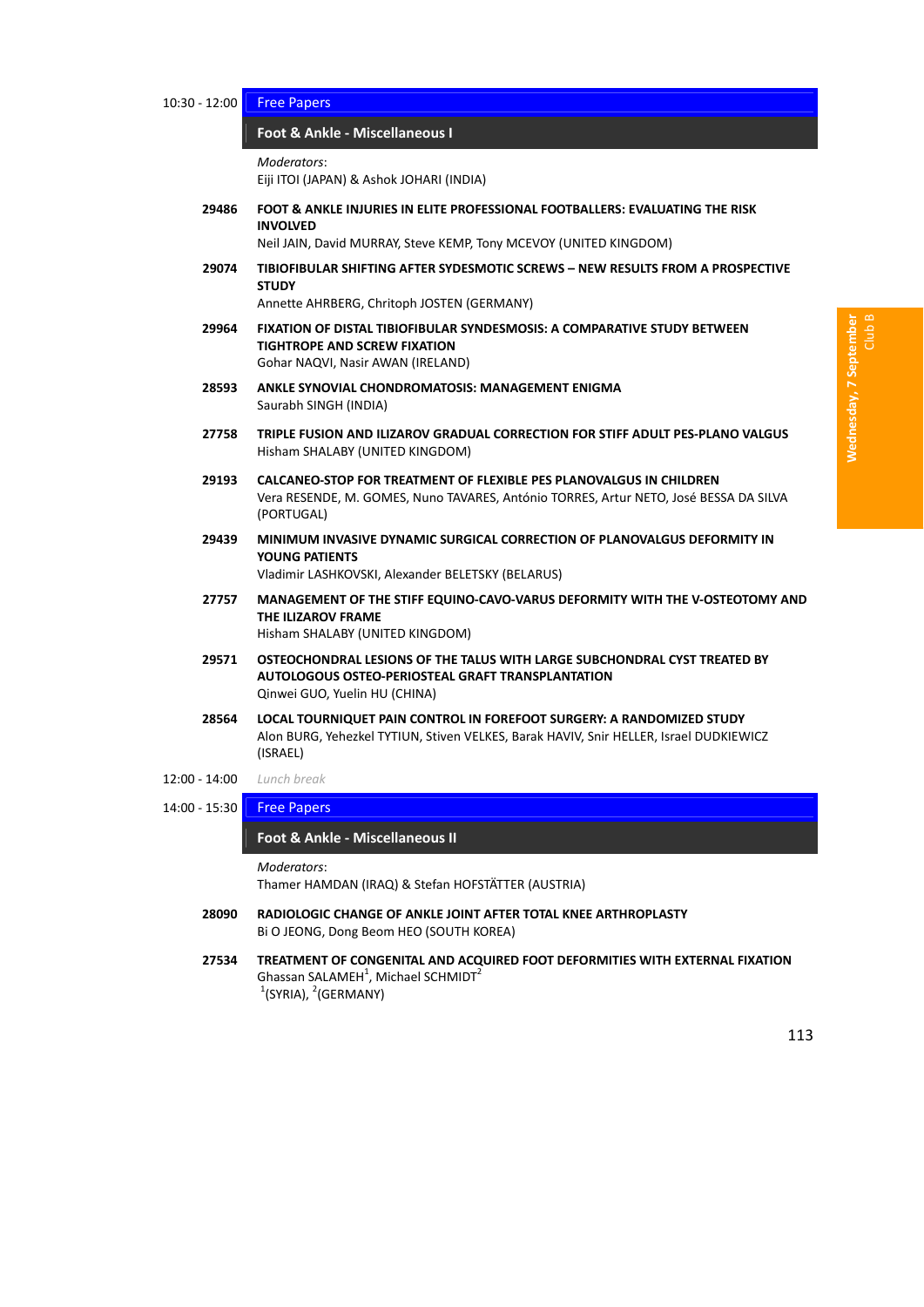- **28793 APPLICATION OF ILIZAROV APPARATUS FOR OPERATIVE TREATMENT OF PATIENTS WITH POSTTRAUMATIC FOOT DEFORMITIES** Andrey NERETIN, Gennady IVANOV (RUSSIA)
- **28765 ADDITIVE CORRECTIVE TRIPLE ARTHRODESIS WITH ALLOGENIC BONE GRAFTING THROUGH A SINGLE LATERAL INCISION**

Gareth TURNBULL, Jonathan COWIE, Nicholas OHLY, Steffen BREUSCH (UNITED KINGDOM)

- **29337 BIOTENODESIS SCREW FOR FIXATION OF FDL TRANSFER IN THE TREATMENT OF ADULT ACQUIRED FLATFOOT DEFORMITY – AN INNOVATIVE AND PROMISING TENDON FIXATION** Stefan HOFSTÄTTER, Christoph CHARWAT, Gerald PASS, Rudolf PUCHNER, Klemens TRIEB (AUSTRIA)
- **27282 EFFICACY OF STEROID INJECTIONS IN TREATING MORTON'S NEUROMA** Sivaraman BALASUBRAMANIAM, Devendra MAHADEVAN, Melwyn PEREIRA (UNITED KINGDOM)
- **29609 HISTOPATHOLOGICAL CONSIDERATION FOR THE PERONEAL SPASM IN TARSAL COALITION** Tsukasa KUMAI, Ichiro HIGASHIYAMA, Yasushi SHINOHARA, Yasuhito TANAKA, Yoshinori TAKAKURA (JAPAN)
- **28965 PLANTAR PRESSURE DURING WALKING IN SUBJECTS AFTER SURGICAL REPAIR OF ACHILLES TENDON RUPTURES** Jun SASAHARA, Masato TAKAO, Tsutomu KURATA, Yasuko HIROTA, Atsushi KOGUCHI, Yasuhito SAMEJIMA, Kenji OGURO, Takashi MATSUSHITA (JAPAN)
- **29407 INFLUENCE OF LATERALLY WEDGED FOOT ORTHOSES ON PLANTAR LOAD DISTRIBUTION: A COMPARISON STUDY** David ZACHHUBER, Stefan HOFSTÄTTER, Klemens TRIEB (AUSTRIA)
- **28370 TREATMENT OF THE FLEXIBLE FLATFOOT IN CHILDREN WITH THE MODIFIED CALCANEO‐STOP METHOD WITH BONESTAR® IMPLANT** Sandor ROTH (CROATIA)

#### 15:30 ‐ 16:00 *Coffee break*

16:00 ‐ 16:30 Plenary Lecture *(in Forum Hall)*

**Pierre HOFFMEYER (SWITZERLAND)** 

**POLYTRAUMA: AN EVOLVING SPECTRUM** Pierre HOFFMEYER (SWITZERLAND)

16:30 - 18:00 **Free Papers** 

#### 120B**Trauma ‐ Foot** *̶ Free Papers*

*Moderators*:

Gamal Ahmed HOSNY (EGYPT) & Ludek ZMOLIK (CZECH REPUBLIC)

- **27709 A SURVEY ON ANKLE FRACTURES AS BASIS FOR IMPROVING SERVICE EFFICIENCY** Steven KAHANE, Devendra MAHADEVAN, Djalil BAIOU (UNITED KINGDOM)
- **28282 FUNCTIONAL OUTCOME AFTER LOCKING PLATE FIXATION FOR DISPLACED INTRA‐ARTICULAR FRACTURES OF CALCANEUM**

Prabhat Kumar SINGH, Mrinal SHARMA, Yatinder KHARBANDA (INDIA)

**29106 PERCUTANEOUS FIXATION OF DISPLACED INTRAARTICULAR CALCANEUM FRACTURES – THE NEW WAY?** Vivek TRIKHA (INDIA)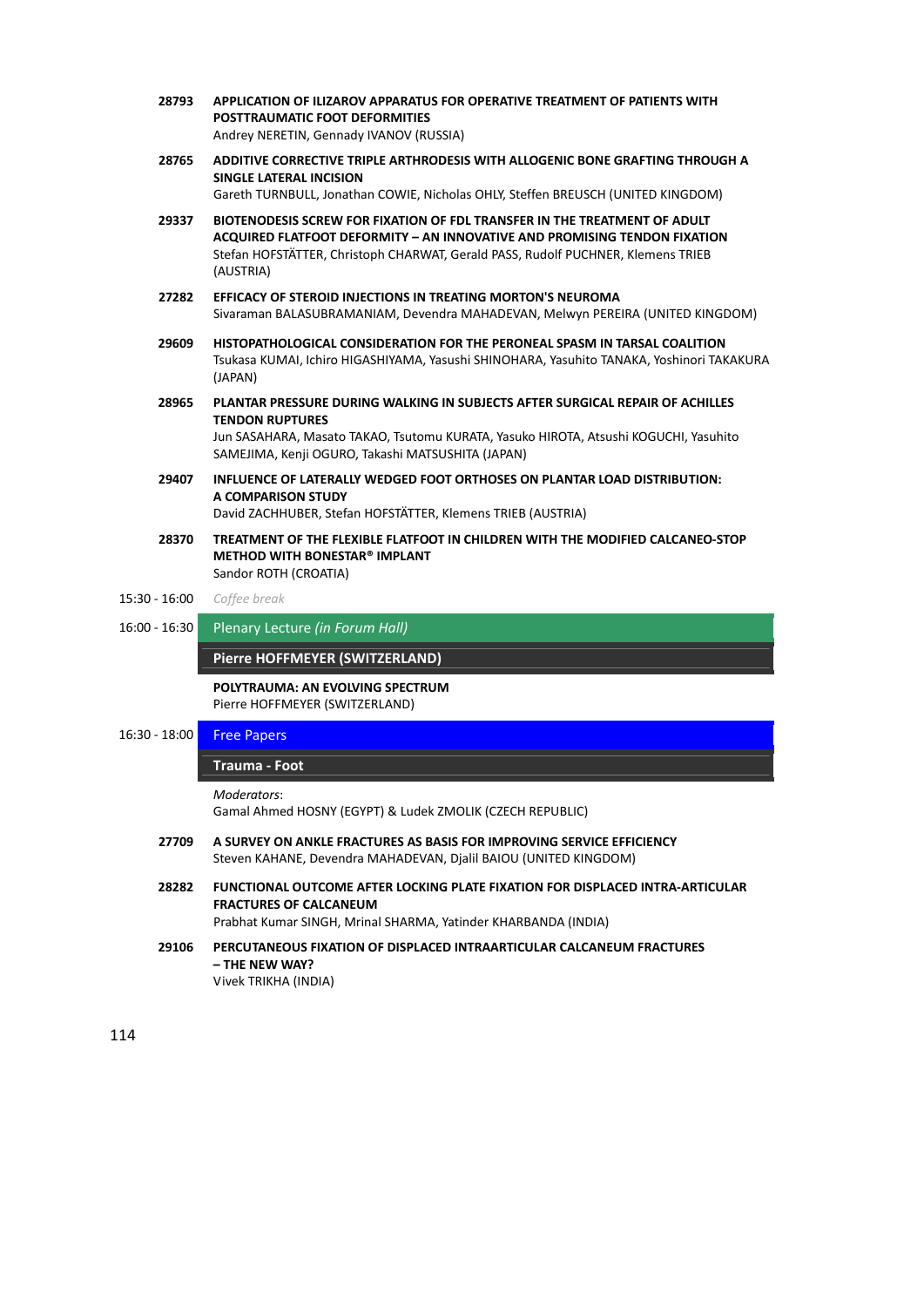- **29380 MANAGEMENT OF HIGH ENERGY CALCANEAL FRACTURES AND HINDFOOT INJURIES IN THE MILITARY POPULATION** John DABIS, Karanjit MANGAT, Al MOUNTAIN, Seyed ALI (UNITED KINGDOM)
- **27109 INTRA‐ARTICULAR JOINT DEPRESSED CALCANEUM FRACTURES TREATED BY PLATING – A STUDY OF 30 CASES BY ONLY LATERAL APPROACH** Shreenath KULKARNI, Sunil KULKARNI, Govind KULKARNI, Milind KULKARNI, Ruta KULKARNI (INDIA)
- **28747 DISPLACED INTRA‐ARTICULAR FRACTURES OF THE CALCANEUS IN ADULT PATIENTS: IS IT WORTH TO OPERATE?** Andrey VOLNA, Edgar MATTIS, Nikolay ZAGORODNIY, Timofey LANTUKH, Vladimir DIRIN, Michael PANIN (RUSSIA)
- **28958 ARE FOOT INJURIES NEGLECTED EVEN TODAY? A ONE‐YEAR PROSPECTIVE STUDY** Manuj JAIN, Mandeep DHILLON, Rajendra KANOJIA (INDIA)
- **29242 MINIMALLY INVASIVE TECHNIQUE FOR CLOSED REDUCTION AND FIXATION OF THE TARSOMETATARSAL JOINT COMPLEX (LISFRANC) INJURIES** Saleh ALHARBY (SAUDI ARABIA)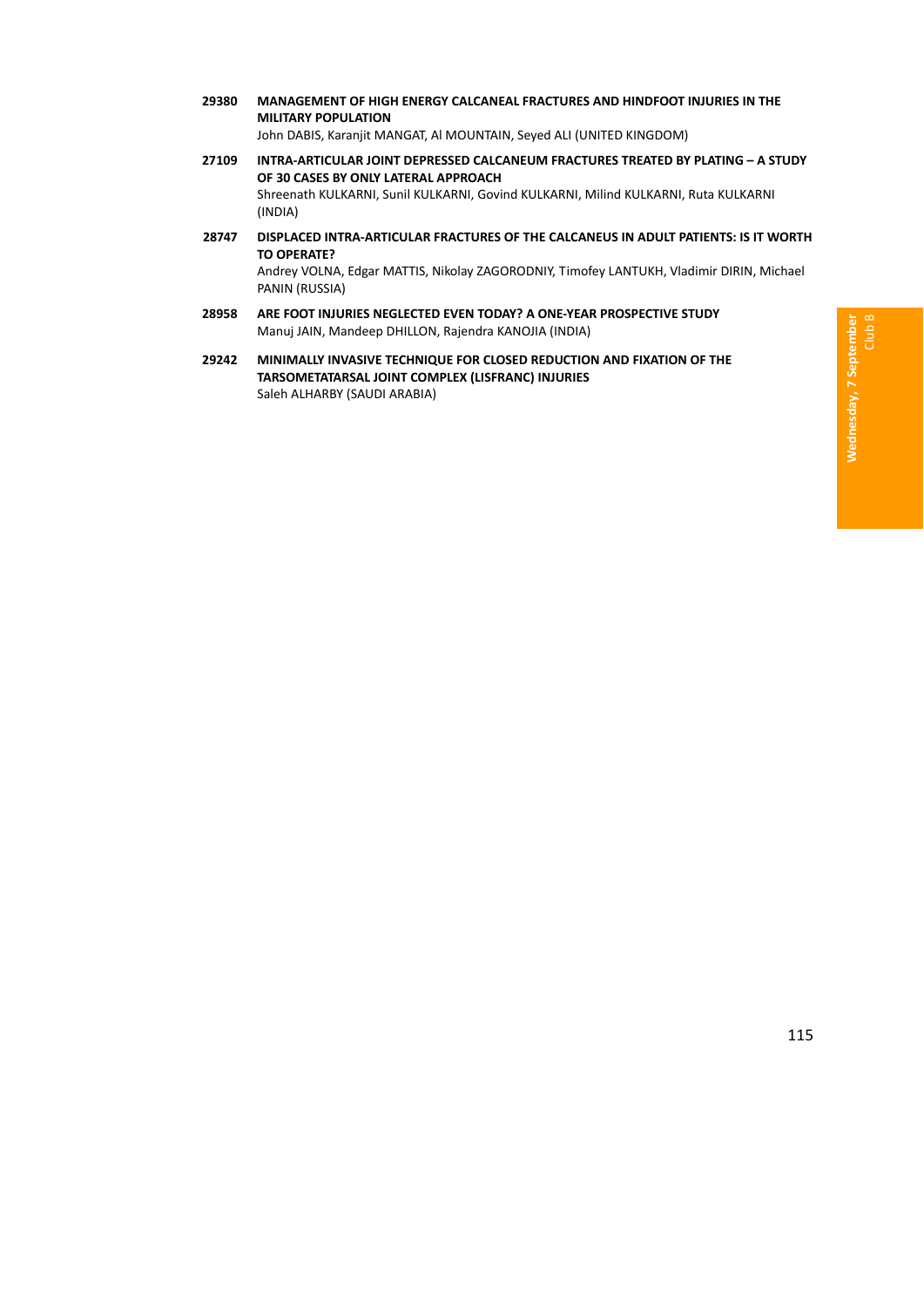# 30B**Club C**

| $08:00 - 09:30$ | <b>Free Papers</b>                                                                                                                                                                                                                                                                                                                                                    |  |  |  |  |  |
|-----------------|-----------------------------------------------------------------------------------------------------------------------------------------------------------------------------------------------------------------------------------------------------------------------------------------------------------------------------------------------------------------------|--|--|--|--|--|
|                 | <b>Biomaterials</b>                                                                                                                                                                                                                                                                                                                                                   |  |  |  |  |  |
|                 | Moderators:<br>Milan HANDL (CZECH REPUBLIC) & Kelvin YEUNG (HONG KONG)                                                                                                                                                                                                                                                                                                |  |  |  |  |  |
| 28651           | USE OF BIPHASIC CALCIUM PHOSPHATE CERAMIC AS BONE GRAFT SUBSTITUTES<br>Kanniraj MARIMUTHU, Anil KUMAR, Mahesh Chand BANSAL, Chandra Sekhar SHARMA, Rakesh<br>BHARGAVA, Sushil Subash RANGDAL (INDIA)                                                                                                                                                                  |  |  |  |  |  |
| 30215           | HYDROXYAPATITE BIOACTIVE GLASS CERAMIC COMPOSITE (CHITRA-HABG) FOR ILIAC CREST<br><b>RECONSTRUCTION</b><br>Narayana ACHARYA, Venugopal MENON, Renjit KUMAR, Harikrishna VARMA (INDIA)                                                                                                                                                                                 |  |  |  |  |  |
| 28227           | THE ROLE OF COMPOSITE BONE GRAFT IN PLACE OF AUTOGRAFTS IN BRIDGING BONE DEFECTS<br>Tanveer Singh BHUTANI, Samar BISWAS (INDIA)                                                                                                                                                                                                                                       |  |  |  |  |  |
| 28853           | EVALUATION OF BIODEGRADABLE IMPLANTS FOR FIXATION OF INTRA-ARTICULAR ELBOW<br>FRACTURES IN CHILDREN: A RECENT EXPERIENCE IN 32 PATIENTS WITH TWO-YEAR MINIMUM<br><b>FOLLOW-UP</b><br>Sushil RANGDAL, Narendra JOSHI, Vikas BACCHAL, Uttam SAINI, Daljit SINGH, Mandeep Singh<br>DHILLON (INDIA)                                                                       |  |  |  |  |  |
| 27656           | NOVEL ELASTIC TITANIUM FILLER FOR OSTEO-CHONDRAL DEFECT<br>Chiaki HAMANISHI, Ichiro TSUKAMOTO, Akira SHIBATA (JAPAN)                                                                                                                                                                                                                                                  |  |  |  |  |  |
| 29958           | A NOVEL POLYCARBONATE-URETHANE MENISCAL IMPLANT: A FUNCTIONAL EVALUATION OF<br><b>SIZING</b><br>Ron ARBEL <sup>1</sup> , Jonathan ELSNER <sup>1</sup> , Vincenzo CONDELLO <sup>2</sup> , Claudio ZORZI <sup>2</sup> , Elliott HERSHMAN <sup>3</sup> , Avi<br>SHTERLING <sup>1</sup> , Eran LINDER-GANZ <sup>1</sup><br>$1$ (ISRAEL), $2$ (ITALY), $3$ (UNITED STATES) |  |  |  |  |  |
| 28917           | LONG-TERM CLINICAL AND RADIOLOGICAL FOLLOW-UP OF COLLAGEN MENISCAL IMPLANTS<br>Thomas TAMPERE, Peter VERDONK, Jaap VAN DER MAAS, Fredrik ALMQVIST, Verdonk RENE<br>(BELGIUM)                                                                                                                                                                                          |  |  |  |  |  |
| 28106           | BIOFUNCTIONALITY ENHANCEMENT OF POLYETHERETHERKETONE (PEEK) BY PLASMA SURFACE<br><b>TREATMENT</b><br>Kelvin YEUNG, S.C. LUI, Paul CHU, Keith LUK, Kenneth CHEUNG (HONG KONG)                                                                                                                                                                                          |  |  |  |  |  |
| $09:30 - 10:00$ | Coffee break                                                                                                                                                                                                                                                                                                                                                          |  |  |  |  |  |
| $10:00 - 10:30$ | Presidential Lecture (in Forum Hall)                                                                                                                                                                                                                                                                                                                                  |  |  |  |  |  |
|                 | Cody BÜNGER (DENMARK)                                                                                                                                                                                                                                                                                                                                                 |  |  |  |  |  |
|                 | GLOBAL CHALLENGES IN ORTHOPAEDICS: THE NEW ROLES OF SICOT<br>Cody BÜNGER (DENMARK)<br>with quest speaker, Dieter KOCH, Member of the European Parliament                                                                                                                                                                                                              |  |  |  |  |  |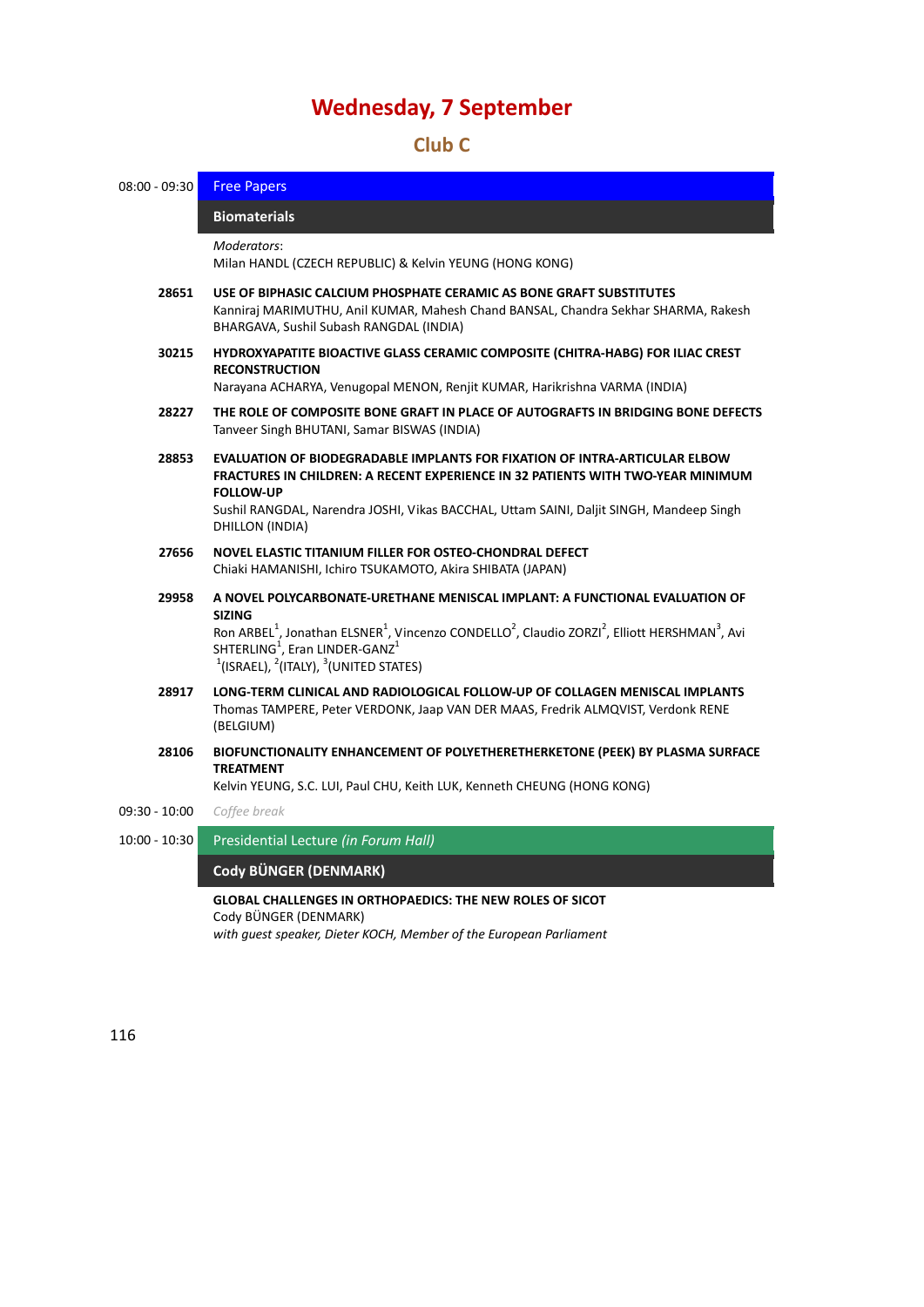#### 10:30 - 12:00 Free Papers

#### 12B**Research ‐ Clinical II** *̶ Free Papers*

*Moderators*:

Jean‐Yves JENNY (FRANCE) & Keith Dip‐Kei LUK (HONG KONG)

- **30214 DO WE NEED RADIOLOGICAL GUIDANCE FOR INTRA ARTICULAR HIP INJECTIONS?** Jagwant SINGH, Simran MARWAH, Dina Ki TANNOUS, Gareth WELLS, Raghu RAMAN, Hemant SHARMA (UNITED KINGDOM)
- **28630 EFFECT OF FEMOROACETABULAR IMPINGEMENT AND OFFSET DECREASE ON GAIT PATTERN IN THE FOLLOW UP AFTER SLIPPED CAPITAL FEMORAL EPIPHYSIS** Ruediger KRAUSPE, Christoph ZILKENS, Dietmar ROSENTHAL, Sarah PEZARO, Marcus JÄGER, Bernd BITTERSOHL, Bettina WESTHOFF (GERMANY)
- **28162 INTRA‐OPERATIVE REGISTRATION OF THE KNEE KINEMATIC DURING TOTAL KNEE REPLACEMENT** Jean‐Yves JENNY, Lionel WASSER (FRANCE)
- **28203 PRESENCE AND LOCATION OF OSTEOPHYTE FORMATION ON MAGNETIC RESONANCE IMAGING IN EARLY STAGE OF KNEE OSTEOARTHRITIS – DATA FROM THE OSTEOARTHRITIS INITIATIVE (OAI)** Masahiko SAITO, Takahisa SASHOU, Sathoshi YAMAGUCHI, Naoshi IKEGAWA, Ryuichirou AKAGI, Yuuta MURAMATSU, Shunsuke MUKOUYAMA (JAPAN)
- **28919 LONG‐TERM CLINICAL AND RADIOLOGICAL FOLLOW‐UP OF VIABLE MENISCAL ALLOGRAFTS** Thomas TAMPERE, Peter VERDONK, Jaap VAN DER MAAS, Fredrik ALMQVIST, Rene VERDONK (BELGIUM)
- **29328 DYNAMIC QUANTIFICATION OF FEMORO‐TIBIAL ROTATION IN POSTEROLATERAL BUNDLE INSUFFICIENCY: A CADAVER STUDY** Philipp AHRENS, Stephan LORENZ, Stefan HINTERWIMMER, Andreas IMHOFF, Chlodwig KIRCHHOFF (GERMANY)
- **30224 THE ANTERIOR CRUCIATE LIGAMENT RECONSTRUCTION WITH THE PERONEUS LONGUS TENDON: A CLINICAL STUDY WITH THE DONOR SITE MORBIDITY ASSESSMENT AT THE FOOT AND ANKLE**

Chayanin ANGTHONG, Bancha CHERNCHUJIT (THAILAND)

- **29535 THE EFFECT OF INTACT FIBULA IN DIAPHYSEAL TIBIA FRACTURES FIXED WITH INTRAMEDULLARY NAILS UNDER DIFFERENT LOCKING CONDITIONS – A CADAVERIC STUDY** John GALBRAITH, Hannah DAILEY, Charles DALY, Michael CRONIN, James HARTY (IRELAND)
- **28959 PATHOGENIC LEVEL ESTIMATION OF CERVICAL MYELOPATHY BASED ON DIFFUSION TENSOR IMAGING**

Keith D.K. LUK, Jiao Long CUI, Chun Yi WEN, Yong HU (HONG KONG)

- 12:00 ‐ 12:30 *Lunch break*
- 12:30 ‐ 13:30 **General Assembly of SICOT Members**
- 13:30 ‐ 14:00 *Lunch break*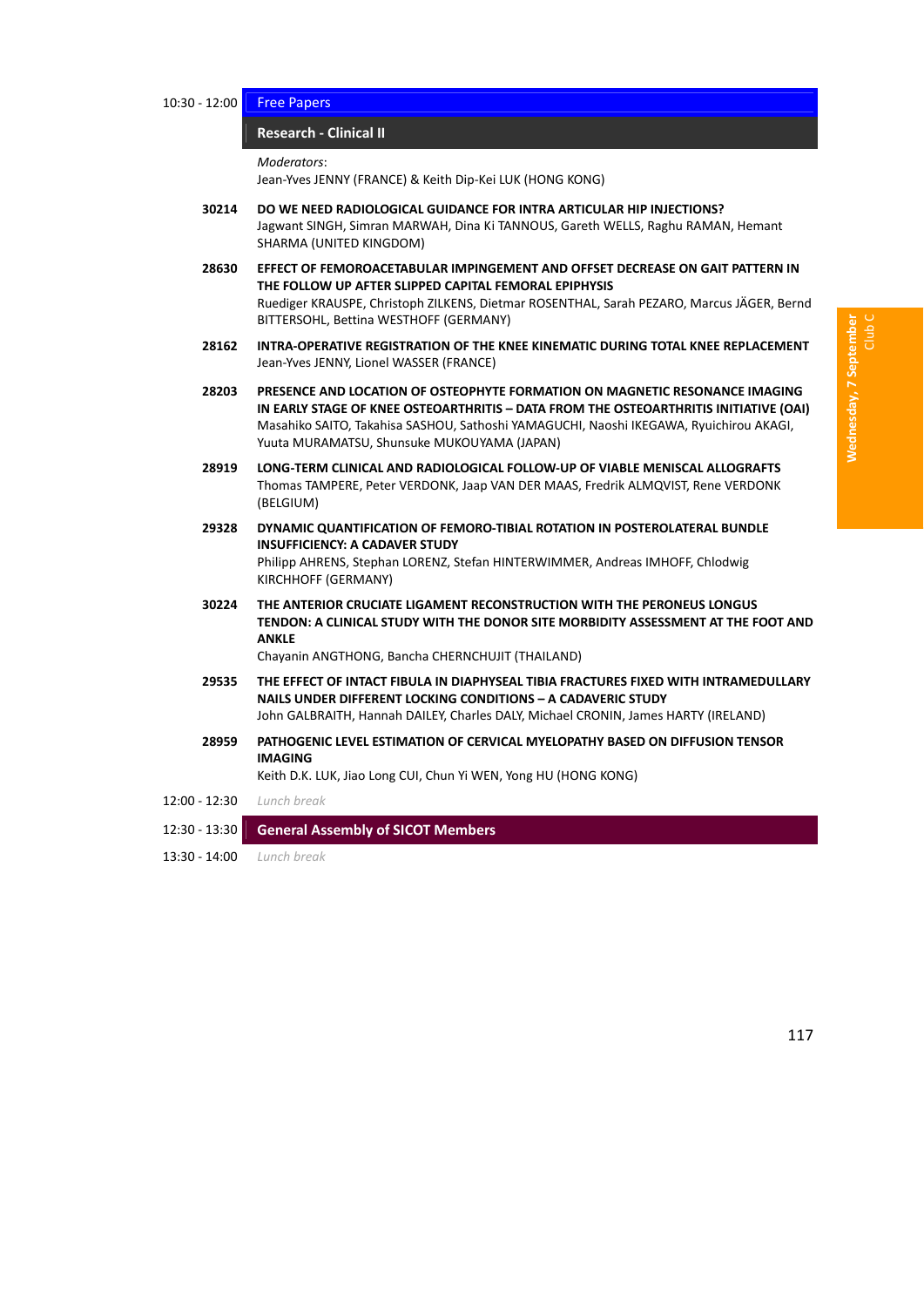14:00 ‐ 15:30 Symposium

#### **Hip Arthroscopy**

```
Moderator:
Vikas KHANDUJA (UNITED KINGDOM)
```
**HISTORY OF ARTHROSCOPIC SURGERY OF THE HIP** Richard FIELD (UNITED KINGDOM)

**GAINING ACCESS TO THE CENTRAL AND PERIPHERAL COMPARTMENTS OF THE HIP** Vikas KHANDUJA (UNITED KINGDOM)

**ARTHROSCOPIC ANATOMY OF THE HIP JOINT** Tom LUDVIGSEN (NORWAY)

**INDICATIONS FOR ARTHROSCOPIC SURGERY OF THE HIP** Tony ANDRADE (UNITED KINGDOM)

**PATHOANATOMY AND ARTHROSCOPIC MANAGEMENT OF FEMOROACETABULAR IMPINGEMENT** Michael LEUNIG (SWITZERLAND)

**ARTHROSCOPIC MANAGEMENT OF ARTICULAR CARTILAGE LESIONS IN THE HIP** Andrea FONTANA (ITALY)

#### **EXTRA‐ARTICULAR HIP ENDOSCOPY** Emmanuel AUDENAERT (BELGIUM)

**ARTHROSCOPIC MANAGEMENT OF INSTABILITY OF THE HIP** Ernest SCHILDERS (UNITED KINGDOM)

**LEARNING CURVE FOR ARTHROSCOPIC SURGERY OF THE HIP** Fares HADDAD (UNITED KINGDOM)

**REHABILITATION FOLLOWING ARTHROSCOPIC SURGERY OF THE HIP** Richard FIELD (UNITED KINGDOM)

**COMPLICATIONS FOLLOWING ARTHROSCOPIC SURGERY OF THE HIP** Athanasios PAPAVASILIOU (GREECE)

#### **DISCUSSION**

Vikas KHANDUJA (UNITED KINGDOM)

- 15:30 ‐ 16:00 *Coffee break*
- 16:00 ‐ 16:30 Plenary Lecture *(in Forum Hall)*

**Pierre HOFFMEYER (SWITZERLAND)** 

**POLYTRAUMA: AN EVOLVING SPECTRUM** Pierre HOFFMEYER (SWITZERLAND)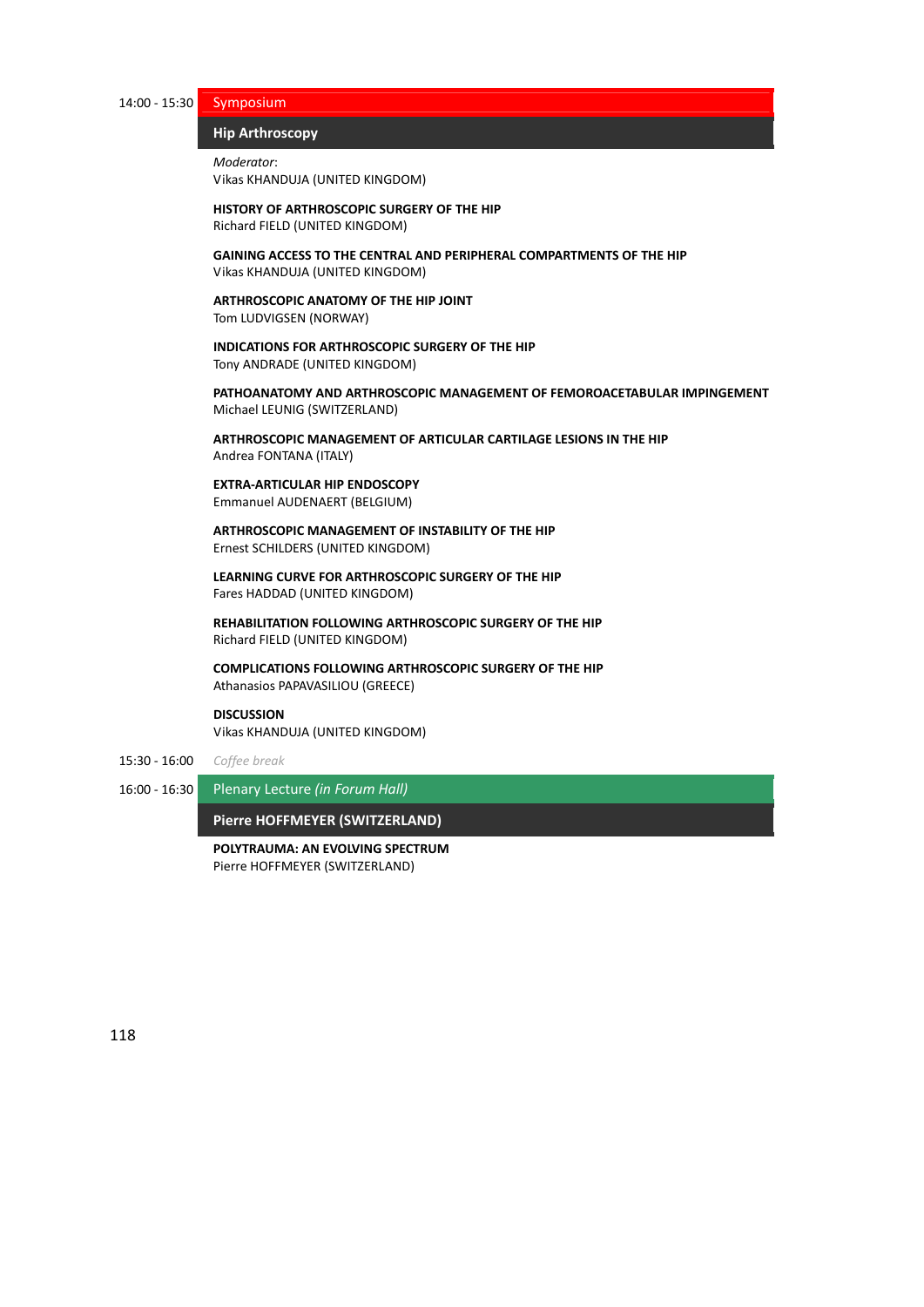#### 124B**Research ‐ Cells** *̶ Free Papers*

*Moderators*:

Petr KOS (CZECH REPUBLIC) & Ulrich NÖTH (GERMANY)

- **29987 A STUDY ON OBSERVATIONS OF IRAK‐M IN MACROPHAGES AROUND PROSTHESIS WITH ASEPTIC AND SEPTIC LOOSENING AFTER JOINT ARTHROPLASTY** Puyi SHENG, Yangchun ZHANG (CHINA)
- **28148 DOES DYNAMIC BLUNT IMPACT TESTING, HISTOPATHOLOGY AND VISUAL MACROSCOPIC ASSESSMENT CORRELATE IN HUMAN OSTEOARTHRITIC CARTILAGE?** Petr KOS<sup>1</sup>, Ferdinand VARGA<sup>1</sup>, Milan HANDL<sup>1</sup>, Jakub KAUTZNER<sup>1</sup>, Vaclav CHUDACEK<sup>1</sup>, Milan  $DRZ$ IK<sup>2</sup>, Ctibor POVYSIL<sup>1</sup>, Tomas TRC<sup>1</sup>, Evzen AMLER<sup>1</sup>  $1$ (CZECH REPUBLIC),  $2$ (SLOVAKIA)
- **29460 CHONDROGENIC POTENTIAL OF HUMAN BONE MARROW AND ADIPOSE TISSUE DERIVED MESENCHYMAL STEM CELLS** Vojtech HAVLAS, Tomas TRC, Petr LESNY, Pavla JENDELOVA, Eva SYKOVA (CZECH REPUBLIC)
- **29643 EXPRESSION OF VASCULAR ENDOTHELIAL GROWTH FACTOR AND MATRIX METALLOPROTEINASE‐1 IN BONE SARCOMAS** Shishir RASTOGI, Ramakant KUMAR, Shah KHAN, Himanshu GUPTA, Ravi MITTAL (INDIA)
- **29379 USE OF AUTOLOGICAL MESENCHYMAL STEM CELLS (MSC), AUTOLOGICAL FIBROBLASTS AND AUTOLOGICAL PLASMA RICH IN GROWTH FACTORS (PGRF) AT TREATMENT OF DEGENERATIVE DAMAGES OF TENDONS (EXPERIMENTAL RESEARCH)** Oleksandr KOSTRUB, Roman BLONSKYI, Ivan ZASADNYUK, Volodymyr ZAETS (UKRAINE)
- **29084 INTRALESIONAL AUTOLOGOUS BONE MARROW STEM CELL INJECTION IN AVASCULAR NECROSIS OF FEMORAL HEAD AND EVALUATION OF OUTCOME USING MRI, PET SCAN AND BONE SCAN – A PRELIMINARY STUDY** Shishir RASTOGI, Sukesh Rao SANKINEANI, H.L. NAG (INDIA)
- **28901 TREATMENT OF OSTEONECROSIS OF THE FEMORAL HEAD WITH A STEM CELL LOADED SCAFFOLD IN A SHEEP MODEL** Roberto VÉLEZ (SPAIN)
- **29243 THE OPPORTUNITIES OF REPARATIVE AND DISTRACTION OSTEOGENESIS OPTIMIZATION IN AUTOLOGOUS MESENCHYMAL STEM CELLS TRANSPLANTATION – THE ANALYSIS AT 5 YEARS FOLLOW‐UP PERIOD**

Elena A. SHCHEPKINA, Leonid N. SOLOMIN, Andrei J. ZARITSKY, Dmitiy G. POLYNTZEV, Rashid M. TIKHILOV (RUSSIA)

**29326 RESVERATROL SUPPRESSES MMP‐1, ‐3, AND ‐9 PRODUCTIONS AS WELL AS RANKL EXPRESSION IN RHEUMATOID ARTHRITIS (RA) FLS SUPERNATANT** Margherita BREISACH, Mathias GLEHR, Birgit LOHBERGER, Sonja WALZER, Beate RINNER, Alexander AVIAN, Reinhard WINDHAGER, Andreas LEITHNER (AUSTRIA)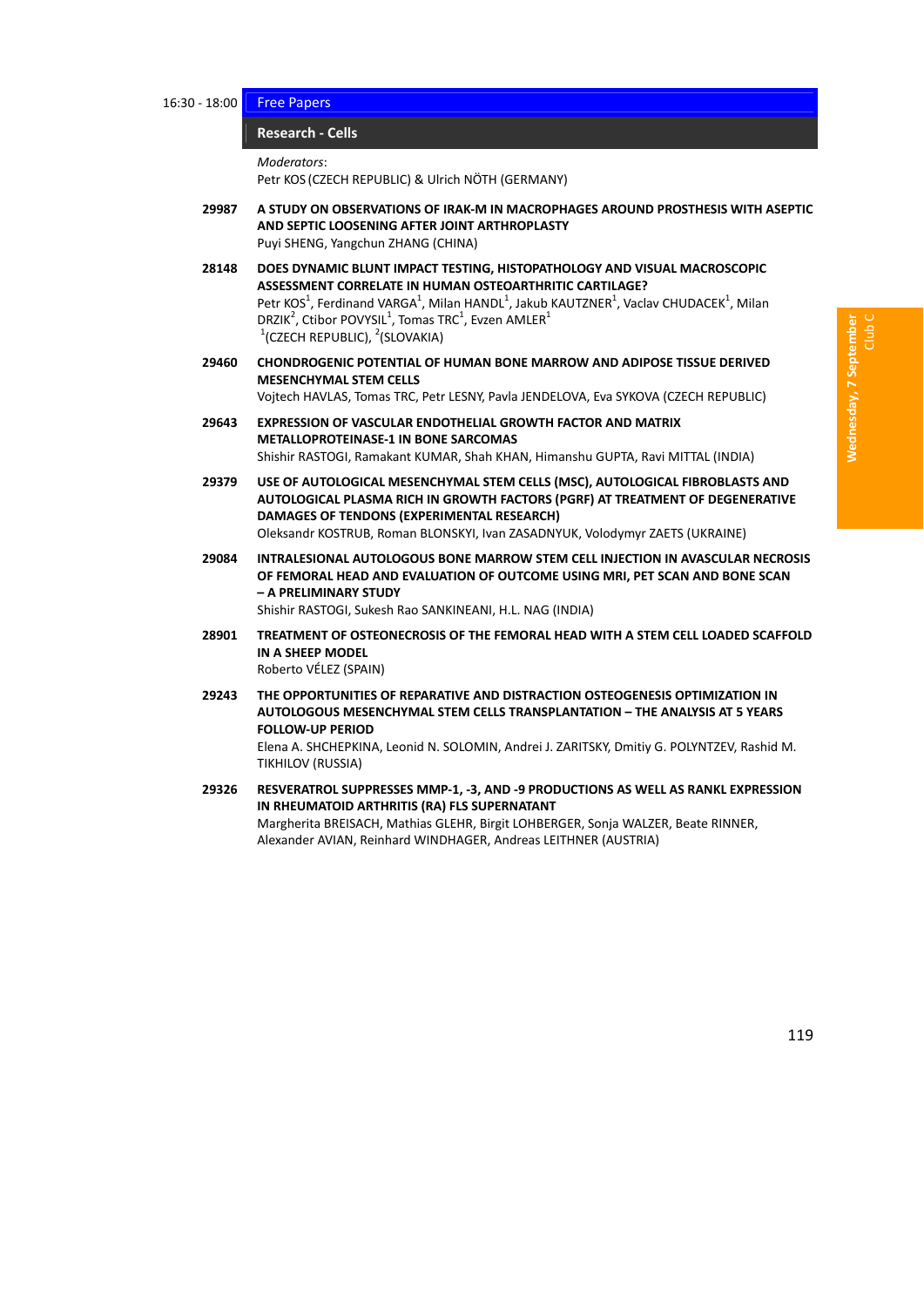# 31B**Club D**

| $08:00 - 09:30$ | <b>Free Papers</b>                                                                                                                                                                                                                                       |  |  |  |  |  |  |
|-----------------|----------------------------------------------------------------------------------------------------------------------------------------------------------------------------------------------------------------------------------------------------------|--|--|--|--|--|--|
|                 | <b>Hand - Scaphoid &amp; Wrist</b>                                                                                                                                                                                                                       |  |  |  |  |  |  |
|                 | Moderators:<br>Ian LESLIE (UNITED KINGDOM) & Frédéric SCHUIND (BELGIUM)                                                                                                                                                                                  |  |  |  |  |  |  |
| 29013           | COMPARISON OF THE POSTOPERATIVE COSTS OF VOLAR LOCKING PLATE AND K-WIRE FIXATION<br>OF ISOLATED DISTAL RADIUS FRACTURE IN ADULTS<br>Andy RIDDICK, Ben HICKEY (UNITED KINGDOM)                                                                            |  |  |  |  |  |  |
| 26986           | <b>FACTORS PREDICTING LATE COLLAPSE OF FRACTURES OF THE DISTAL RADIAL</b><br>Neritan MYDERRIZI (ALBANIA)                                                                                                                                                 |  |  |  |  |  |  |
| 29414           | <b>ULNA SHORTENING</b><br>Rajesh KAKWANI <sup>1</sup> , Lisa TOURRET <sup>2</sup> , Alan STIRRAT <sup>2</sup> , Les IRWIN <sup>2</sup><br>$1$ (UNITED STATES), $2$ (UNITED KINGDOM)                                                                      |  |  |  |  |  |  |
| 29623           | <b>EARLY RESULTS OF A RECENTLY INTRODUCED IMPLANT FOR SCAPHOID FRACTURE FIXATION:</b><br>3.0 HEADLESS COMPRESSION SCREW<br>Kiran SINGISETTI, Alan MIDDLETON (UNITED KINGDOM)                                                                             |  |  |  |  |  |  |
| 29262           | SHORT-TERM OUTCOMES OF TRAPEZIECTOMY VERSUS PYROCARBON INTERPOSITION IMPLANT<br>(PI2) ARTHROPLASTY FOR THUMB CARPALMETACARPAL OSTEOARTHRITIS - PRELIMINARY<br><b>RESULTS</b><br>Prithee JETTOO, M. MARU, L. TOURRET, L. IRWIN, M. JONES (UNITED KINGDOM) |  |  |  |  |  |  |
| 28255           | PROSPECTIVE COHORT STUDY OF 50 TRAPEZIOMETACARPAL JOINT REPLACEMENTS WITH THE<br>ROSELAND PROSTHESIS AFTER VITAMIN C PROPHYLAXIS<br>Paul ZOLLINGER, Wim TUINEBREIJER, Maarten ELLIS, Halil UNAL (NETHERLANDS)                                            |  |  |  |  |  |  |
| 28932           | A BIOMECHANICAL STUDY ON VARIATION OF COMPRESSIVE FORCE ALONG THE ACUTRAK 2<br><b>SCREW</b><br>Hari KOVILAZHIKATHU SUGATHAN, Max KILPATRICK, Tom JOYCE, John HARRISON (UNITED<br>KINGDOM)                                                                |  |  |  |  |  |  |
| 27945           | MEDIOCARPAL ARTHRODESIS BY SCREWS ALLOWING EARLY FUNCTIONAL TREATMENT<br>Werner KNOPP, Mascha LANG (GERMANY)                                                                                                                                             |  |  |  |  |  |  |
| 29945           | METHODS FOR CORRECTING THE LENGTH OF FINGERS<br>Vladimir ZAVARUKHIN, Alexey BAINDURASHVILI, Sergey GOLYANA, Anton GOVOROV (RUSSIA)                                                                                                                       |  |  |  |  |  |  |
| $09:30 - 10:00$ | Coffee break                                                                                                                                                                                                                                             |  |  |  |  |  |  |
| $10:00 - 10:30$ | Presidential Lecture (in Forum Hall)                                                                                                                                                                                                                     |  |  |  |  |  |  |
|                 | <b>Cody BÜNGER (DENMARK)</b>                                                                                                                                                                                                                             |  |  |  |  |  |  |
|                 | <b>GLOBAL CHALLENGES IN ORTHOPAEDICS: THE NEW ROLES OF SICOT</b><br>Cody BÜNGER (DENMARK)<br>with quest speaker, Dieter KOCH, Member of the European Parliament                                                                                          |  |  |  |  |  |  |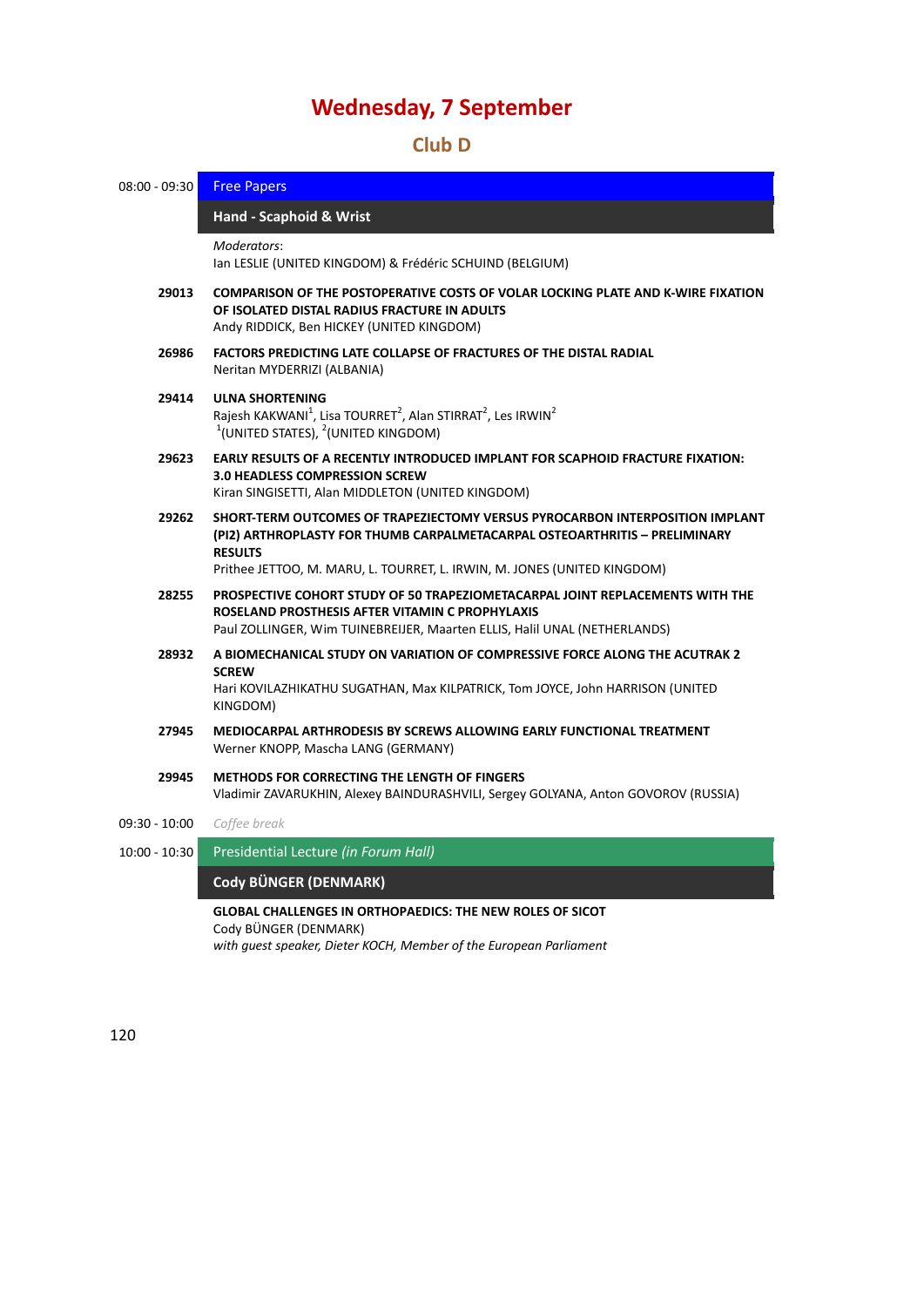#### 10:30 - 12:00 Free Papers

#### 126B**Trauma ‐ Distal Radius** *̶ Free Papers*

*Moderators*:

Werner KNOPP (GERMANY) & Frankie LEUNG (HONG KONG)

- **28346 EARLY RESULTS OF A VARIABLE‐ANGLE VOLAR LOCKING PLATE FOR DISTAL RADIUS FRACTURES: A BI‐CENTRE STUDY** Nikolas JAGODZINSKI, Talvinder SINGH, Rory NORRIS, Jonathan JONES, Dominic POWER (UNITED KINGDOM)
- **28331 ROLE OF INJECTABLE BONE GRAFT SUBSTITUTE IN FUNCTIONAL OUTCOME OF DISTAL RADIUS FRACTURES**

Sumit BATRA, Somen AGRAWAL, Vinod SHARMA (INDIA)

**28309 CLINICAL PROGRESSION OF PATIENTS IN THE FIRST YEAR TREATED WITH VOLAR LOCKING PLATE FIXATION**

Santosh BALIGA, Alan JOHNSTONE, Carol CARNEGIE (UNITED KINGDOM)

- **29726 OPERATIVE TREATMENT OF 23A3, 23C FRACTURES WITH A VOLAR LOCKING PLATE – RESULTS AFTER THREE YEARS** Mihail RASHKOV, Dian ENCHEV, Nikolay TIVCHEV (BULGARIA)
- **29121 TREATMENT OF COMMINUTED INTRAARTICULAR FRACTURES OF THE DISTAL END RADIUS BY HINGED EXTERNAL FIXATOR** Waleed ARAFAT, Nehad EL MAHBOUB (EGYPT)
- **28726 PRELIMINARY PROSPECTIVE REVIEW OF PATIENTS WITH DISTAL RADIAL VOLAR DISPLACED FRACTURE TREATMENT WITH A MINI‐OPEN TECHNIQUE** Sanjib Kumar BEHERA, Satyanarayana S. DASARI, Ramesh Reddy BHEEMIDI (INDIA)
- **28448 PERCUTANEOUS KIRSCHNER WIRES VERSUS LOCKED VOLAR PLATING IN UNSTABLE EXTRA‐ ARTICULAR DISTAL RADIUS FRACTURES** Christian ALLENDE, Ezequiel CATA (ARGENTINA)
- **27816 EVALUATION AND COMPARISON OF RADIOLOGICAL AND FUNCTIONAL OUTCOME IN EXTRA‐ ARTICULAR FRACTURES OF LOWER END RADIUS TREATED CONSERVATIVELY WITH RESPECT TO ITS POSITION OF IMMOBILIZATION** Saurabh JAIN (INDIA)
- **29543 OUTCOME ASSESSMENT FOLLOWING DISTAL RADIUS FRACTURES** Frankie LEUNG, Grace YUEN, Tak Wing LAU (HONG KONG)
- 12:00 ‐ 14:00 *Lunch break*
- 14:00 15:30 **Free Papers**

### 127B**Hand ‐ Soft Tissues** *̶ Free Papers*

*Moderators*:

Patrick HAENTJENS (BELGIUM) & Georgios PAPADOPOULOS (GREECE)

**28307 DO OLDER PATIENTS BENEFIT FROM VOLAR LOCKING PLATE FIXATION FOR DISTAL RADIUS FRACTURES?**

Santosh BALIGA, Alan JOHNSTONE, Carol CARNEGIE (UNITED KINGDOM)

**28439 FUNCTIONAL OUTCOME OF ENDOSCOPIC RELEASE AMONG PATIENTS WITH CARPAL TUNNEL SYNDROME BETWEEN 2005 TO 2009** Joyce GARCIA (PHILIPPINES)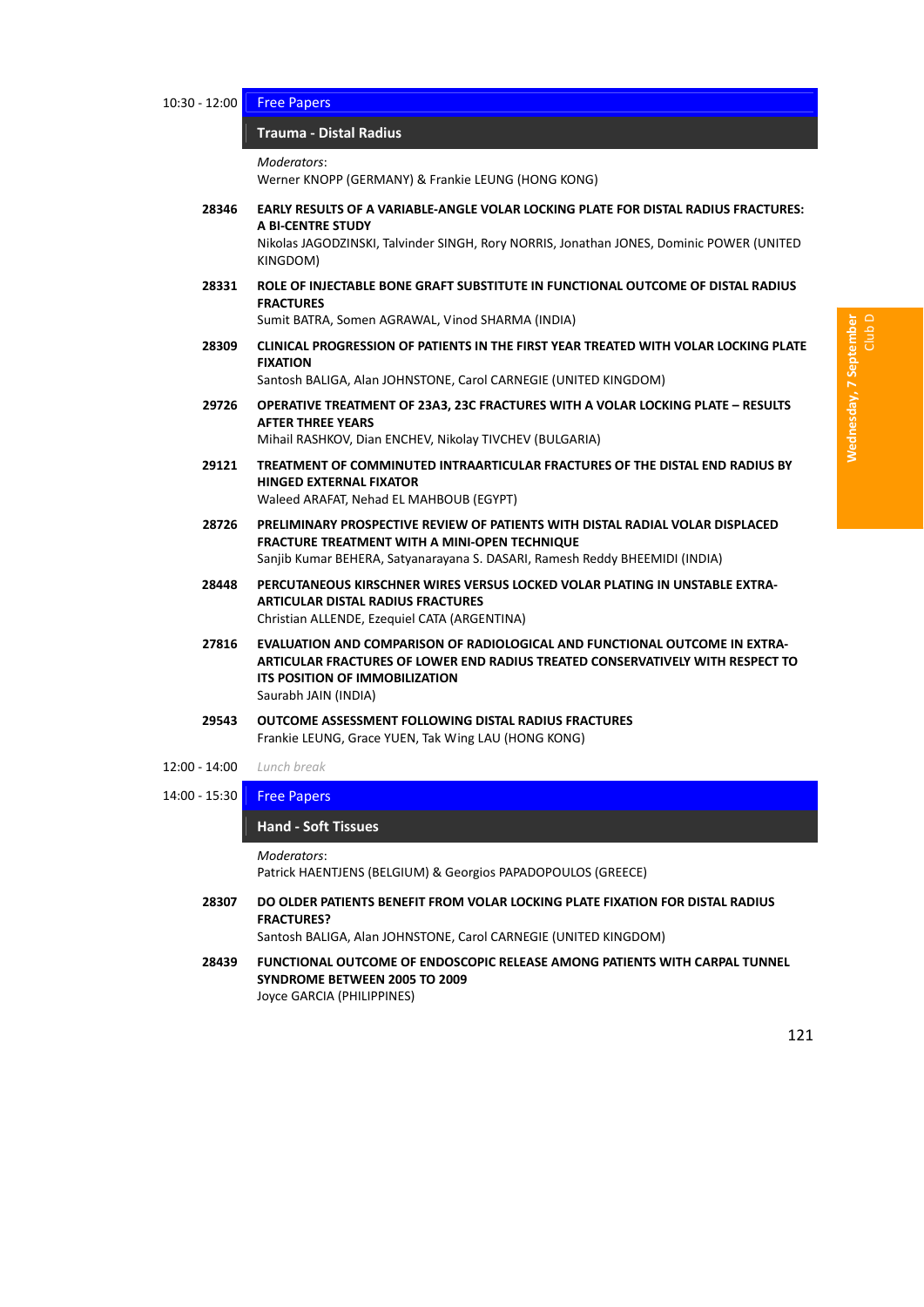- **28274 A PROSPECTIVE AUDIT OF PATIENT SATISFACTION WITH THE COMPONENT PARTS OF CARPAL TUNNEL DECOMPRESSION** Amit BIDWAI, Harry BENJAMIN‐LAING, Debbie SHAW, Tony JONES, Daniel BROWN (UNITED KINGDOM)
- **29950 ISOLATED TUBERCULOSIS TENOSYNOVITIS – A CASE SERIES** Gaurav SHARMA, Manish CHADHA (INDIA)
- **29138 FLEXOR SLIDE PROCEDURE AS TREATMENT OF SEVERE CONTRACTURE OF THE FLEXORS OF THE WRIST AND FINGERS IN TRAUMATIC HEMIPLEGIA** Georgios PAPADOPOULOS, Ioannis KANAKAKIS, Harilaos SAKELLARIDES (GREECE)
- **29684 HAND BONES TUMOURS COMPLEX TREATMENT WITH USE OF THE ILIZAROV METHOD** Evgeniy VARGANOV (RUSSIA)
- **29724 THE USE OF ILIZAROV FIXATOR FOR TREATMENT OF PATIENT WITH DEFECTS OF HAND BONES** Evgeniy VARGANOV, Artem CHUBAKOV (RUSSIA)
- **29418 HYPERTROPHIC GRANULOMA FORMATION FOLLOWING THE USE OF FLEXIGLIDE FOR MEDIAN NERVE PROTECTION IN RECURRENT CARPAL TUNNEL SYNDROME** Rajeshkumar KAKWANI, Les IRWIN (UNITED KINGDOM)
- **30037 TREATING UNSTABLE DISTAL RADIUS FRACTURES WITH VOLAR LOCKING PLATE – FUNCTIONAL AND RADIOLOGICAL OUTCOMES**

Hala KANONA, Sitaram GIRI, Krishnaiya KATAM, Paresh SONSALE (UNITED KINGDOM)

- 15:30 ‐ 16:00 *Coffee break*
- 16:00 ‐ 16:30 Plenary Lecture *(in Forum Hall)*

#### **Pierre HOFFMEYER (SWITZERLAND)** *̶ Plenary Lecture*

**POLYTRAUMA: AN EVOLVING SPECTRUM** Pierre HOFFMEYER (SWITZERLAND)

#### 16:30 ‐ 18:00 Free Papers

#### 128B**Hand ‐ Miscellaneous** *̶ Free Papers*

*Moderators*:

Giorgio BRUNELLI (ITALY) & Alexey DOLGOPOLOV (UKRAINE)

**28839 RESULTS OF LOCKED FLEXIBLE INTRAMEDULLARY NAILING OF METACARPAL FRACTURES – A CASE SERIES**

Venkatachalam SANTOSH, John HARRISON (UNITED KINGDOM)

**29691 INTERPRETATION OF NORMAL HAND AND WRIST RADIOGRAPHS BY EMERGENCY ROOM AND ORTHOPAEDIC CLINICIANS**

Ahsan AKHTAR, James DAVENPORT, Chris GEORGE, Simon PLATT (UNITED KINGDOM)

- **29436 PREOPERATIVE COMPUTERIZED MODELING IN SURGICAL TREATMENT OF WRIST PATHOLOGIES** Alexey VOLOTOVSKI, Evguenni MIKHNOVICH, Alexander MARTINOVICH (BELARUS)
- **28707 APPLICATION OF MRI IN EARLY DIAGNOSIS AND MEDICAL MANAGEMENT OF WRIST TUBERCULOSIS**

Shwetabh RAI, Mathew VARGHESE, Balu SANKARAN (INDIA)

**29949 RECONSTRUCTION OF DEFECT BONES OF UPPER EXTREMITY USING VASCULARIZED DIFFERENT BONES GRAFT IN CHILDREN** Anton GOVOROV, Sergey GOLYANA, Vladimir ZAVARUKHIN, Anatoly ORESHKOV (RUSSIA)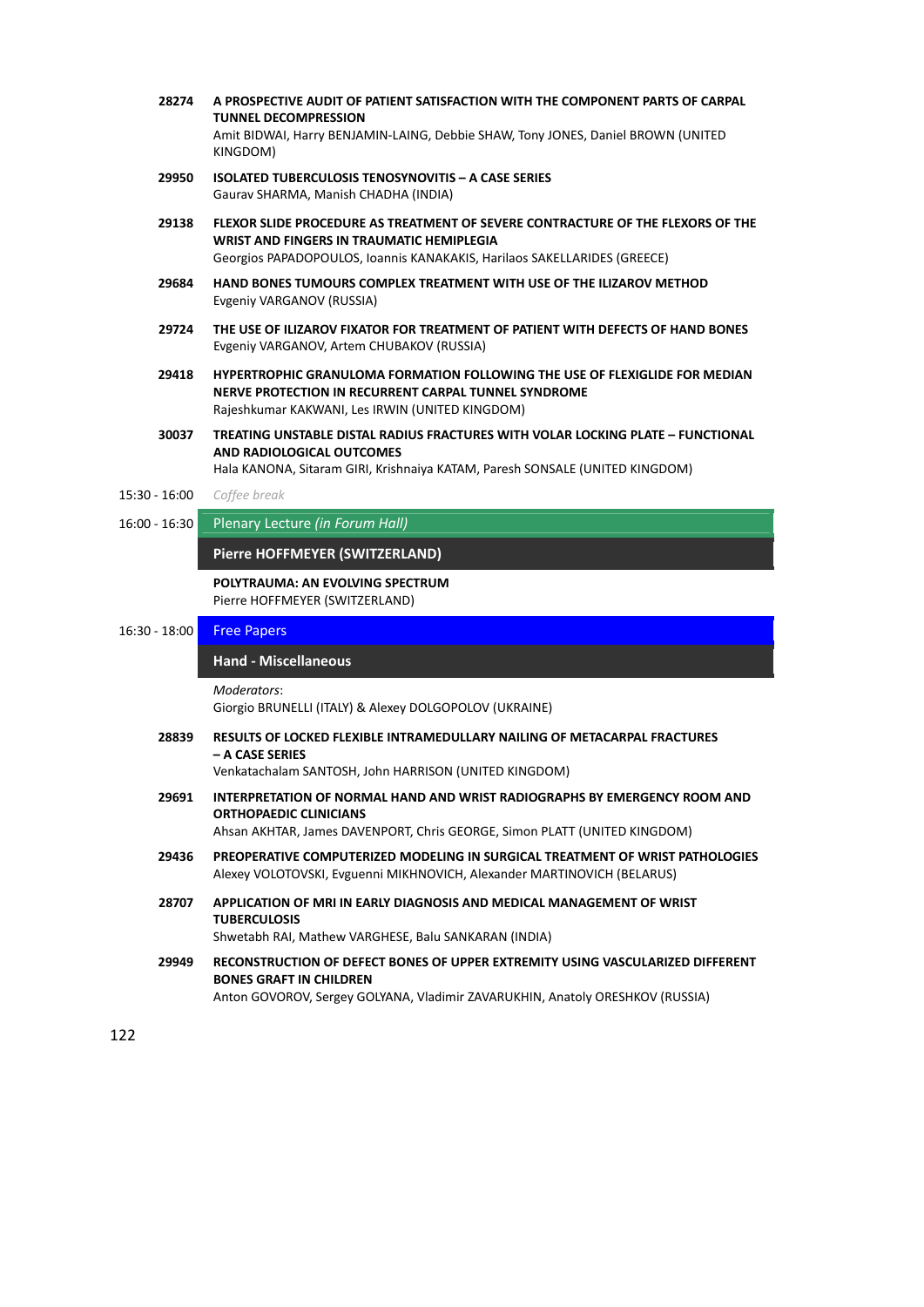- **30245 FREE AND CONSTRAINED MUSCLE GRAFTING IN PATIENTS WITH SEVERE ISCHEMIC HAND CONTRACTURE** Alexey DOLGOPOLOV, Igor KURENNOY, Sergey STRAFUN (UKRAINE)
- **29039 AMPUTATION OF THUMB IS A VERY SEVERE DISABILITY** Giorgio BRUNELLI (ITALY)
- **29979 DIABETIC HAND PROBLEMS** Wing‐Yuk IP, Amil JALIL (HONG KONG)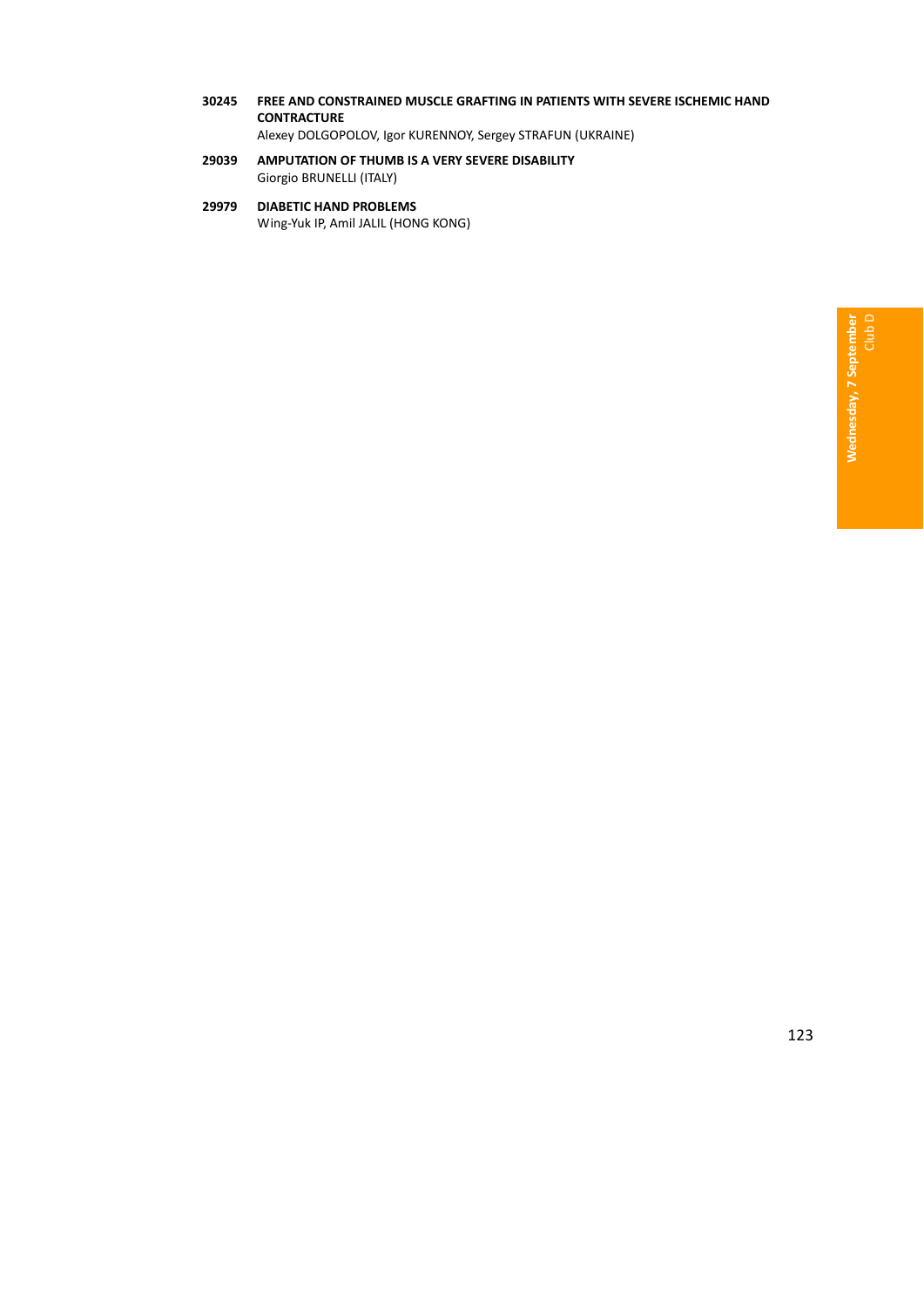# 32B**Club E**

08:00 - 09:30 Instructional Course

# 129B**Natural Disasters & Mass Casualties** *̶ Instructional Course*

*Moderator*: Nikolaj WOLFSON (UNITED STATES)

#### **INTRODUCTION**

Nikolaj WOLFSON (UNITED STATES)

#### **JAPAN, 2011**

Taikoh DOHJIMA (JAPAN)

**ORTHOPAEDIC INJURIES DURING NATURAL DISASTERS & MASS CASUALTIES: OVERVIEW** Nikolaj WOLFSON (UNITED STATES)

#### **TRIAGE: ORTHOPAEDIC PROSPECTIVE**

Moshe MICHAELSON (ISRAEL)

**INITIAL STABILIZATION: SPLINT, ETERNAL FIXATION?** Arshak MIRZOYAN (ARMENIA)

**CRUSH INJURIES** Bharat KUMAR (INDIA)

#### **AMPUTATION**

Sankaranarayanan A. SARAVANAN (RUSSIA)

### **LIMB SALVAGE**

Alexander LERNER (ISRAEL)

#### **Q & A**

- 09:30 ‐ 10:00 *Coffee break*
- 10:00 ‐ 10:30 Presidential Lecture *(in Forum Hall)*

## **Cody BÜNGER (DENMARK)** *̶ Presidential Lecture*

# **GLOBAL CHALLENGES IN ORTHOPAEDICS: THE NEW ROLES OF SICOT** Cody BÜNGER (DENMARK)

*with guest speaker, Dieter KOCH, Member of the European Parliament*

# 10:30 ‐ 12:00 Symposium

130B*Deutsche Gesellschaft für Unfallchirurgie (DGU)* **‐ (German Society for Traumatology): Trauma Prevention - Road Traffic Accidents** 

#### *Moderators*:

Günter LOB (GERMANY) & Carl HAASPER (GERMANY)

**THE TRAUMA NETWORK OF THE GERMAN TRAUMA SOCIETY (DGU) – NATIONAL AND INTERNATIONAL REGIONALISATION OF THE TREATMENT OF THE SEVERELY INJURED** Steffen RUCHHOLTZ (GERMANY)

124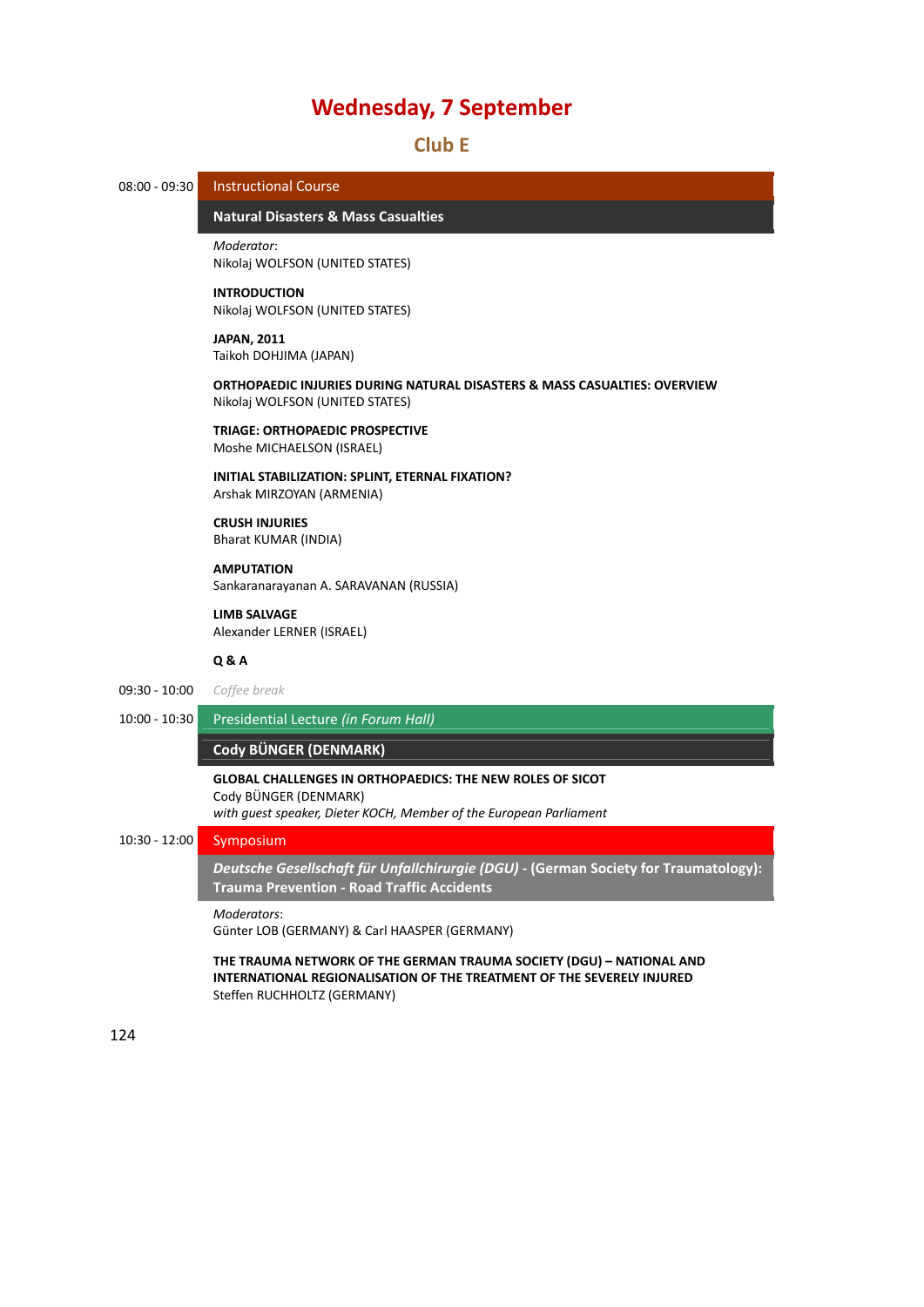**AUTOMATED CRASH NOTIFIERS: IS THERE EVIDENCE TO IMPROVE SURVIVAL NOT ONLY IN INDUSTRIALIZED COUNTRIES?** Oliver PIESKE (GERMANY)

**30308 THINKAUTO – INDO‐GERMAN INITIATIVE DEDICATED TO URBAN ROAD SAFETY** Uli SCHMUCKER (GERMANY)

> **THE UNITED NATIONS IN ACTION: A DECADE DEDICATED TO REDUCE ROAD TRAFFIC INJURY 2011‐2020**

Marcos MUSAFIR (BRAZIL)

#### **BICYCLE HELMETS – NEED FOR A EUROPEAN HELMET LEGISLATION JUSTIFIED BY THE MÜNSTER BICYCLISTS STUDY?** Christian JUHRA (GERMANY)

- **30309 ATV RIDING IN GERMANY: LIFE ENDANGERING FUN?!** Carl HAASPER, Christian W. MÜLLER, Christian KRETTEK (GERMANY)
- 12:00 13:45 | Industry Symposium

#### Svnthes:

**Pseudoarthrosis, osteomyelitis and open fractures: The role of RIA and Expert Tibial Nail PROtect, the first antibiotic‐coated nail** *̶ Industry Symposium*

- 13:45 ‐ 14:00 *Lunch break*
- 14:00 15:30 Free Papers

#### 132B**Road Trauma** *̶ Free Papers*

*Moderators*: Günter LOB (GERMANY) & Marcos MUSAFIR (BRAZIL)

- **29060 ENDOSCOPICALLY‐ASSISTED RAISING OF THORACODORSAL FREE FLAPS** Andrey SEREDA, Andrey GRITSYUK, Lyubov GAUER (RUSSIA)
- **28493 COMPARISON OF SURGICAL TRAINING BETWEEN SOUTH AFRICA AND THE UK** David BARLOW<sup>1</sup>, Robert DACHS<sup>2</sup>  $1$ (UNITED KINGDOM),  $2$ (SOUTH AFRICA)
- **29695 TRAUMA PATTERN & IMPACT OF EARLY REHABILITATION, AN EXPERIENCE OF KASHMIR (INDIA) EARTHQUAKE** Sanjay KESHKAR (INDIA)
	-
- **29993 SAHER TECHNOLOGY'S EFFECT ON INJURY SEVERITY SCORE (ISS) AMONGST NGHA POPULATION** Abeer ALZAILAI, Sara FADIL, Nayef DAJIM, S. ALTHUKAIR, Fayez ALMODHEN, Abdulaziz BIN AHMED (SAUDI ARABIA)
- **29978 DEVELOPING COUNTRIES NEED MOTORCYCLE SAFETY STANDARDS** Chandana KARUNATHILAKA, Narendra PINTO (SRI LANKA)
- **29850 IS DRIVING SAFE WITH UPPER LIMB PLASTER CASTS?** Ozkan KOSE, Mustafa CELIKTAS, Mahmut TAS, Serkan GURCAN, Onur COSKUN (TURKEY)
- **29419 THE EFFECT OF KNEE / ANKLE IMMOBILISATION ON BRAKE REACTION TIME** Rajeshkumar KAKWANI, A. WATON, N. COOKE, D. KOK, H. MIDDLETON, D. LITCHFIELD, Les IRWIN (UNITED KINGDOM)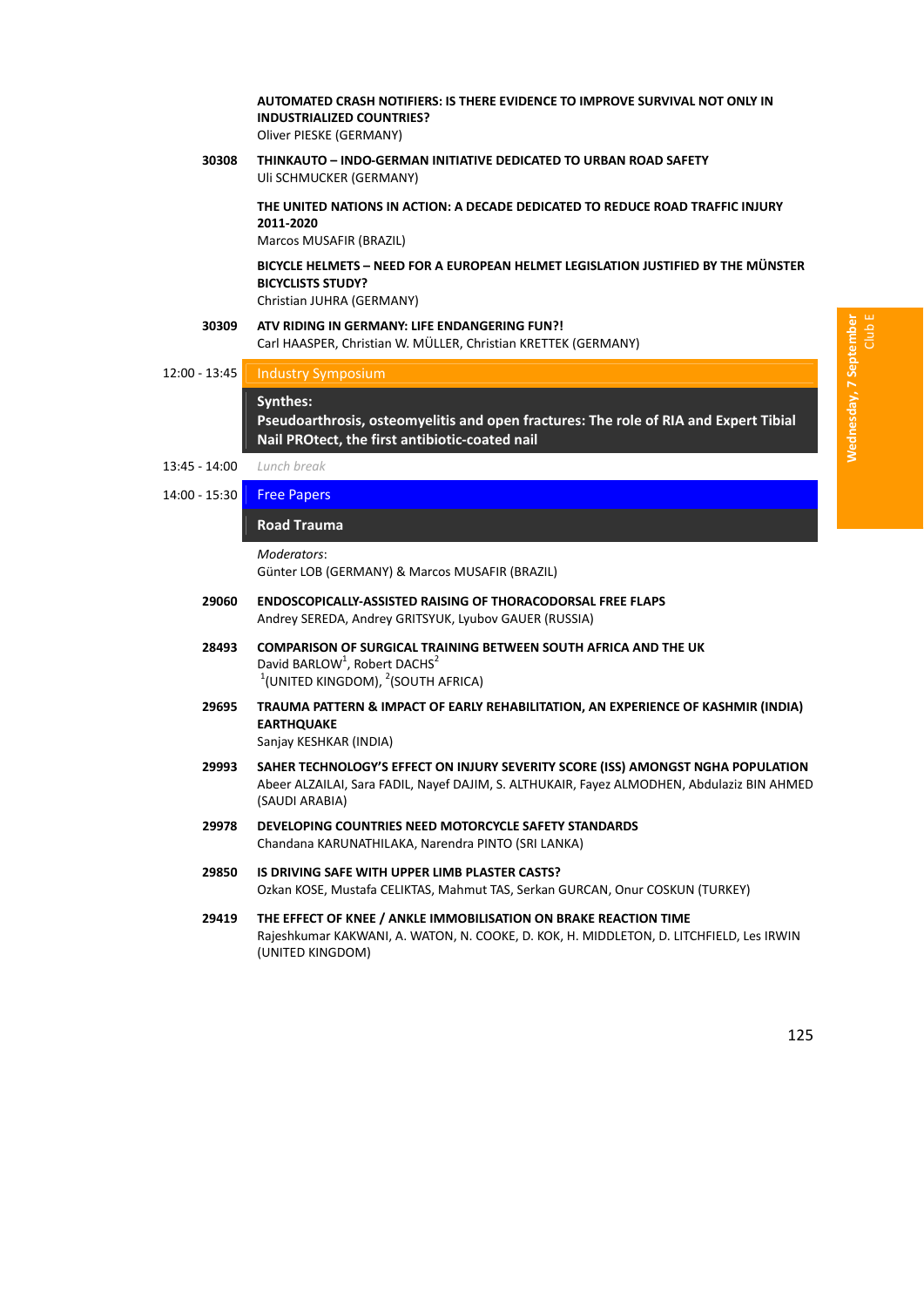- **30003 RSA EVALUATION OF AN IMPLANT SYSTEM FOR ABOVE THE KNEE AMPUTEE PATIENTS** Henrik MALCHAU<sup>1</sup>, Charles BRAGDON<sup>1</sup>, Audrey NEBERGALL<sup>1</sup>, Anne ANTONELLIS<sup>1</sup>, Johan KÄRRHOLM<sup>2</sup>, Rickard BRANEMARK<sup>2</sup>, Orjan BERLIN<sup>2</sup>  $1$ (UNITED STATES),  $2$ (SWEDEN)
- 15:30 ‐ 16:00 *Coffee break*
- 16:00 ‐ 16:30 Plenary Lecture *(in Forum Hall)*

**Pierre HOFFMEYER (SWITZERLAND)** 

#### **POLYTRAUMA: AN EVOLVING SPECTRUM** Pierre HOFFMEYER (SWITZERLAND)

# 16:30 - 18:00 Symposium

#### 13B**Natural Disasters ‐ Amputation: When, How & After** *̶ Symposium*

```
Moderators:
```
Maurice HINSENKAMP (BELGIUM) & Joel BOST (BELGIUM)

## **AMPUTATION IN EMERGENCY, INDICATIONS, TECHNIQUES, THE MSF EXPERIENCE** Patrick HERARD (FRANCE)

**AMPUTATION IN NATURAL DISASTERS AND MASS CASUALTIES: STAGED APPROACH** Nikolaj WOLFSON (UNITED STATES)

**30350 AMPUTATION: HOW TO FACE CHALLENGING PROBLEMS IN A PRECARIOUS ENVIRONMENT** Sylvain RIGAL (FRANCE)

**AMPUTATION IN NATURAL DISASTER IN PAKISTAN** Syed AWAIS (PAKISTAN)

**REHABILITATION: FROM PREOPERATIVE PLANNING TO HOME** Didier DEMEY (BELGIUM)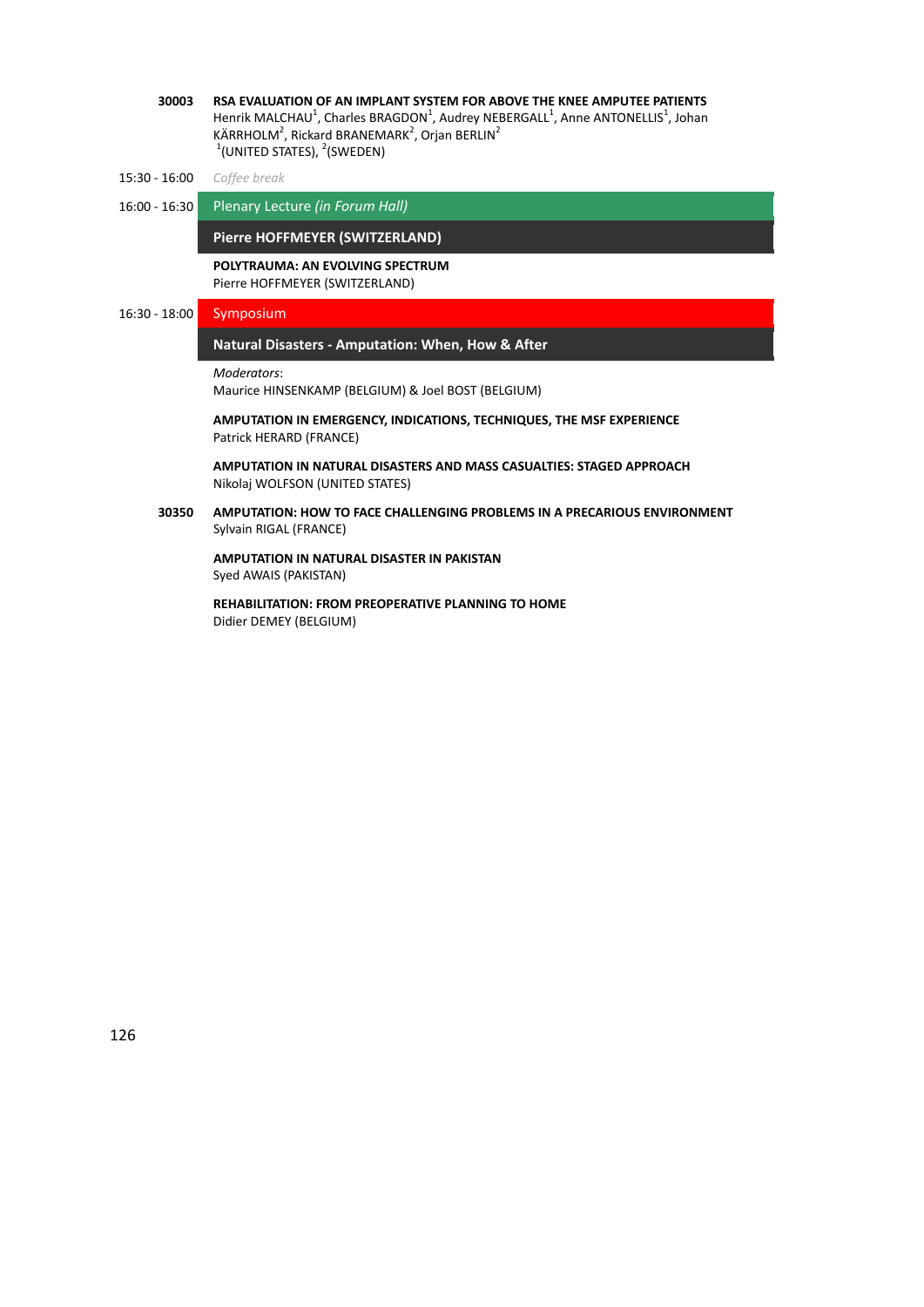3B**Club H**

08:00 - 08:45 Symposium 134B**International Society for Computer Assisted Orthopaedic Surgery (CAOS): Science** *̶ Symposium Moderator*: Frederic PICARD (UNITED KINGDOM) **WHY NAVIGATE? ENGINEER'S OPINION** Stéphane LAVALLÉE (FRANCE) **WHY NAVIGATE? SURGEON'S OPINION** Frederic PICARD (UNITED KINGDOM) **CURRENT STATE OF THE ART** Jörg LÜTZNER (GERMANY) 08:45 ‐ 09:30 Symposium 135B**International Society for Computer Assisted Orthopaedic Surgery (CAOS): Clinical Applications in Knee Replacement** *Moderator*: Radek HART (CZECH REPUBLIC) **TOTAL KNEE REPLACEMENT (1)** Frank LAMPE (GERMANY) **TOTAL KNEE REPLACEMENT (2)** Eric STINDEL (FRANCE) **REVISION TOTAL KNEE REPLACEMENT** Friedrich THIELEMANN (GERMANY) 09:30 ‐ 10:00 *Coffee break* 10:00 ‐ 10:30 Presidential Lecture *(in Forum Hall)* **Cody BÜNGER (DENMARK)** *̶ Presidential Lecture* **GLOBAL CHALLENGES IN ORTHOPAEDICS: THE NEW ROLES OF SICOT** Cody BÜNGER (DENMARK) *with guest speaker, Dieter KOCH, Member of the European Parliament* 10:30 ‐ 11:15 Symposium 136B**International Society for Computer Assisted Orthopaedic Surgery (CAOS): Clinical Applications in Other Indications** *Moderator*: Jean‐Yves JENNY (FRANCE)

> **ANTERIOR CRUCIATE RECONSTRUCTION** Stéphane PLAWESKI (FRANCE)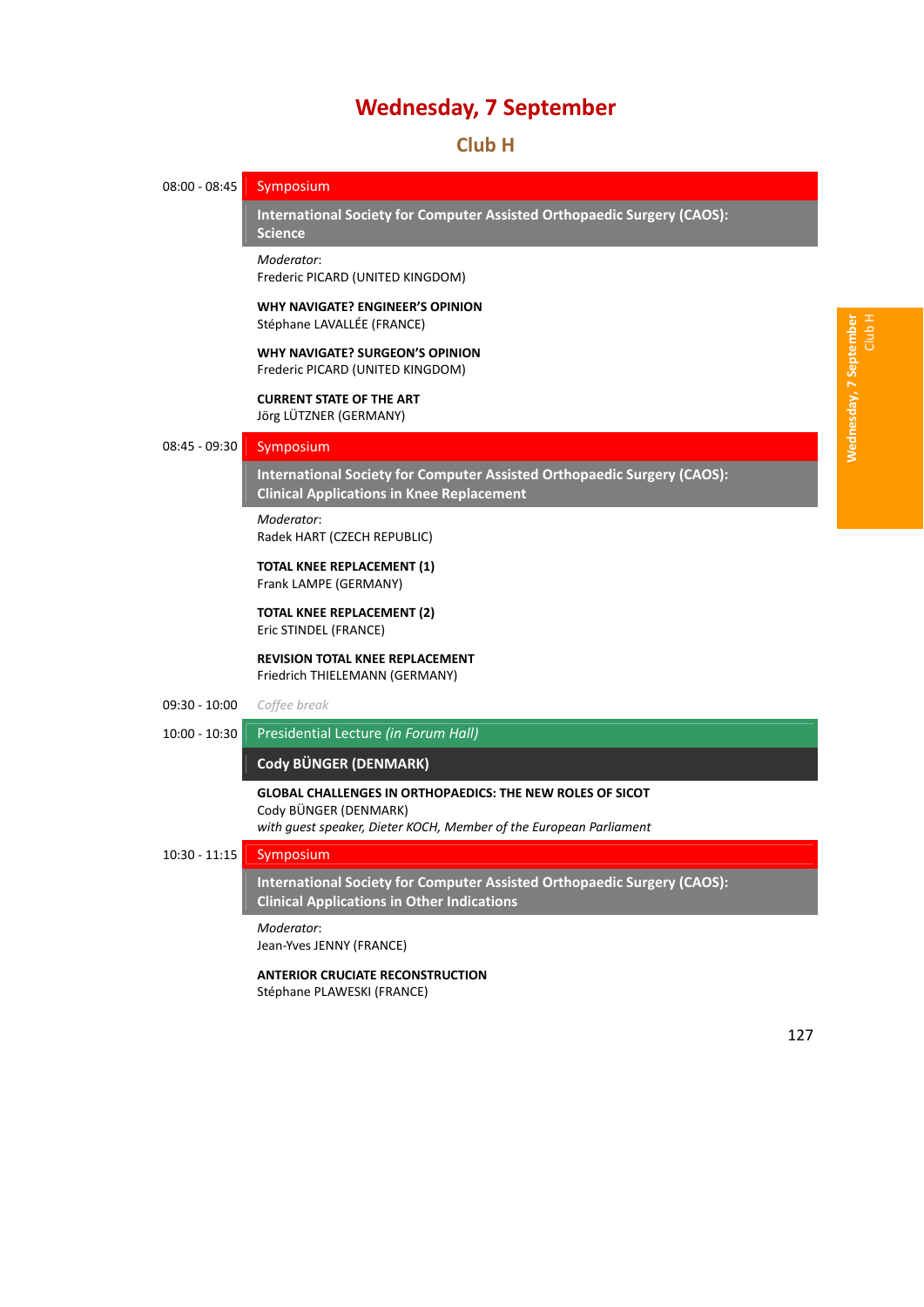#### **TOTAL HIP REPLACEMENT** Hartmuth KIEFER (GERMANY)

#### **HIGH TIBIAL OSTEOTOMY**

Dominique SARAGAGLIA (FRANCE)

# 11:15 ‐ 12:00 Symposium

137B**International Society for Computer Assisted Orthopaedic Surgery (CAOS): Future** 

# *Moderator*:

Klaus RADERMACHER (GERMANY)

#### **ENGINEER'S OPINION**

Klaus RADERMACHER (GERMANY)

#### **SURGEON'S OPINION**

Eric STINDEL (FRANCE)

# **NAVIGATION AS A LEARNING TOOL**

Jean‐Yves JENNY (FRANCE)

| $12:00 - 14:00$ | Industry Symposium |  |
|-----------------|--------------------|--|
|-----------------|--------------------|--|

## 138B**Aesculap: Orthopilot©** *̶ Industry Symposium*

*Moderator*: Frederic PICARD (UNITED KINGDOM)

# **ORTHOPILOT©**

Frederic PICARD (UNITED KINGDOM)

### 14:00 - 15:30 **Free Papers**

# **Navigation**

#### *Moderators*:

Mahmoud HAFEZ (EGYPT) & Nikolay ZAGORODNIY (RUSSIA)

- **29672 ROLE OF THE COMPUTER NAVIGATION IN ACHIEVING IDEAL MECHANICAL AXIS OF TKR** Jakub KAUTZNER, Daniel RYBKA, Zdenek KOPECNY, Tomas TRC (CZECH REPUBLIC)
- **29416 NAVIGATION SURGERY AS A UNIFYING ELEMENT TO OPTIMAL FINAL MECHANICAL AXIS IN KNEE REPLACEMENT AMONG NOVEL SURGEONS** Ricardo LARRAINZAR‐GARIJO (SPAIN)
- **29199 ROTATIONAL ALIGNMENT OF DISTAL FEMUR IN COMPUTER ASSISTED TOTAL KNEE REPLACEMENT (TKR)**

Alessandro TODESCA, Jacques BEJUI HUGHES, Massimo PENNA, Marco CITI (ITALY)

**30024 COMPARISON OF FUNCTIONAL AND RADIOLOGICAL OUTCOMES AFTER COMPUTER‐ASSISTED VERSUS CONVENTIONAL TOTAL KNEE ARTHROPLASTY: A MATCHED‐CONTROL RETROSPECTIVE STUDY**

Nikolay ZAGORODNY, Nik WEYAL, Inar SEIDOV, Kyrillos HADJICHARALAMBOUS, Arnold FERNANDES, Vitaly LEVIN, Jeychun ISMAYLOV (RUSSIA)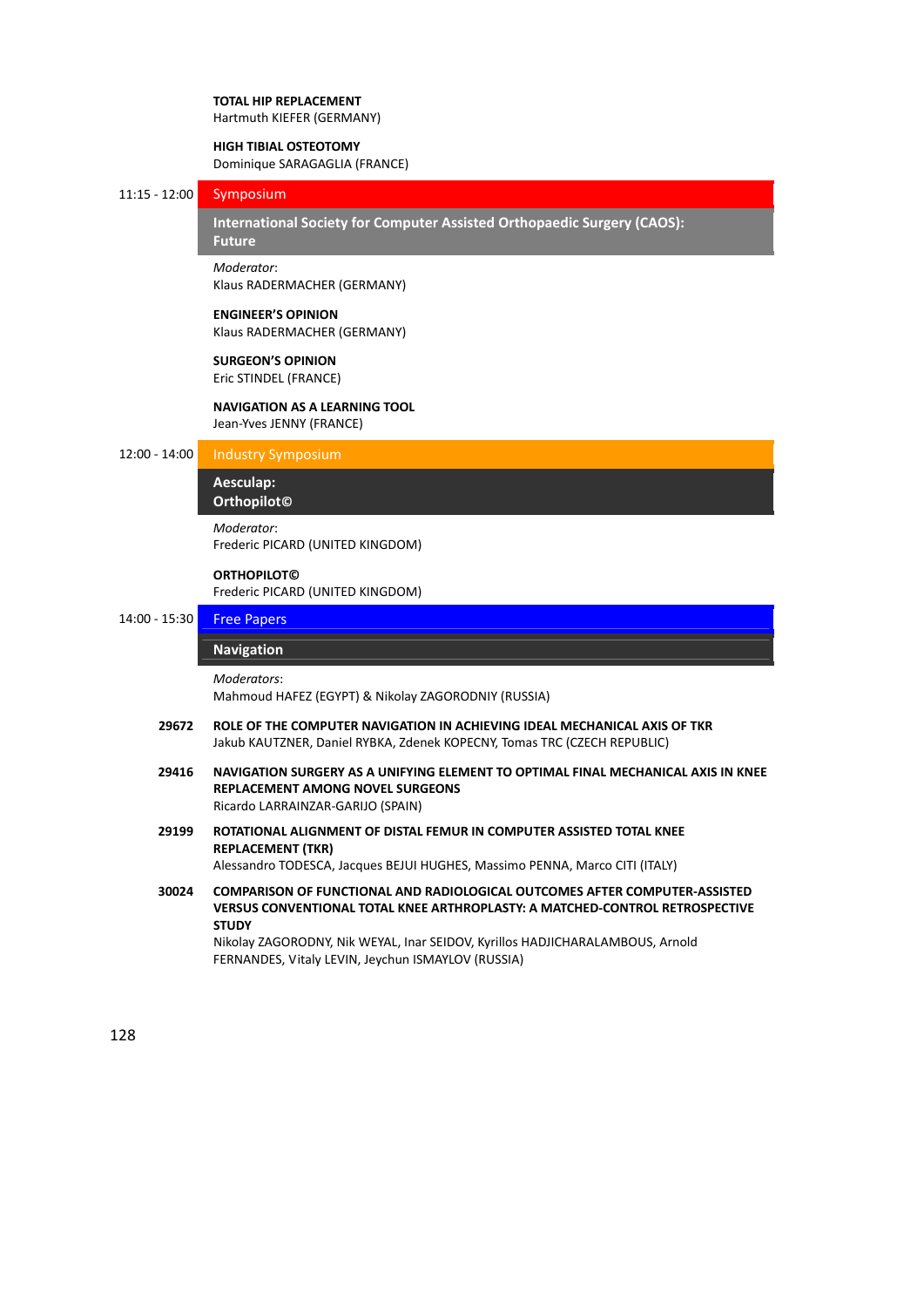- **28687 COMPUTER ASSISTED TOTAL KNEE ARTHROPLASTY USING EM NAVIGATION, CASE SERIES OF INITIAL EXPERIENCE** Mahmoud M. ABDEL KARIM (EGYPT)
- **28692 UNICOMPARTMENTAL KNEE ARTHROPLASTY (UKA) REVISION USING COMPUTER ASSISTED TECHNIQUE** Alessandro TODESCA, Jacques BEJUI HUGHES (ITALY)
- **29953 3D‐BASED NAVIGATION AT INTERVENTIONS OF THE CERVICAL AND THORACIC SPINE – BENEFIT OR WASTE OF TIME – RESULTS OF 449 PLACED SCREWS** Jan‐Sven JARVERS, Sebastian KATSCHER, Alexander FRANCK, Stefan GLASMACHER, Christian SCHMIDT, Christoph JOSTEN (GERMANY)
- **27040 ANATOMICAL TIBIAL AXIS DEFINITION FOR COMPUTER GUIDED ANKLE REPLACEMENT SURGERY** Gavin BRIGSTOCKE, Matthew SOLAN (UNITED KINGDOM)
- **30168 A NEW CLASSIFICATION SYSTEM FOR COMPUTER ASSISTED ORTHOPAEDIC SURGICAL TECHNIQUES** Mahmoud HAFEZ (EGYPT)
- 15:30 ‐ 16:00 *Coffee break*
- 16:00 ‐ 16:30 Plenary Lecture *(in Forum Hall)*

**Pierre HOFFMEYER (SWITZERLAND)** *̶ Plenary Lecture*

**POLYTRAUMA: AN EVOLVING SPECTRUM** Pierre HOFFMEYER (SWITZERLAND)

16:30 ‐ 18:00 Free Papers

#### 140B**Spine ‐ Cervical** *̶ Free Papers*

*Moderators*:

Joseph THAMBIAH (SINGAPORE) & Marcel VETRILE (RUSSIA)

**27768 POSTERIOR OCCIPITOCERVICAL FUSION IN RHEUMATOID ARTHRITIS OF UPPER CERVICAL SPINE – ANALYSIS OF OUR RESULTS**

Vinodhkumar PANNIRSELVAM, Hee HWAN TAK (SINGAPORE)

**29481 A PROSPECTIVE RANDOMIZED STUDY OF CLINICAL OUTCOMES IN ELDERLY PATIENTS WITH CERVICAL SPONDYLOTIC MYELOPATHY TREATED WITH TWO TYPES OF FRENCH‐DOOR LAMINOPLASTY**

Mamoru KAWAKAMI, Shinichi NAKAO, Daisuke FUKUI, Yoshio ENYO (JAPAN)

**28463 CRANIOCERVICAL FLEXORS ENDURANCE TRAINING: TREATMENT APPROACH FOR CERVICAL SPONDYLOSIS**

Shallu SHARMA (INDIA)

- **27355 AN OBJECTIVE CASE CONTROLLED STUDY: DOES CERVICAL MUSCLE ADAPTATION IN MALE RUGBY PLAYERS AGED 13‐18 OCCUR WHEN COMPARED TO AGE MATCHED CONTROLS?** James PEGRUM, Don GATHERER, Zoe HUDSON (UNITED KINGDOM)
- **30026 A NOVEL TECHNIQUE FOR RESECTION AND STABILIZATION OF C2 DESTRUCTIVE LESIONS** Mohammad EL‐SHARKAWI, Essam EL‐SHERIF (EGYPT)
- **29947 PROGNOSTIC VALUE OF SIGNAL INTENSITY CHANGE IN CERVICAL SPONDYLOTIC MYELOPATHY** Shanmuganathan RAJASEKARAN, Ashwin AVADHANI, Ajoy P. SHETTY (INDIA)
- **30241 TREATMENT OF INJURIES OF UPPER CERVICAL SPINE** Marcel VETRILE (RUSSIA)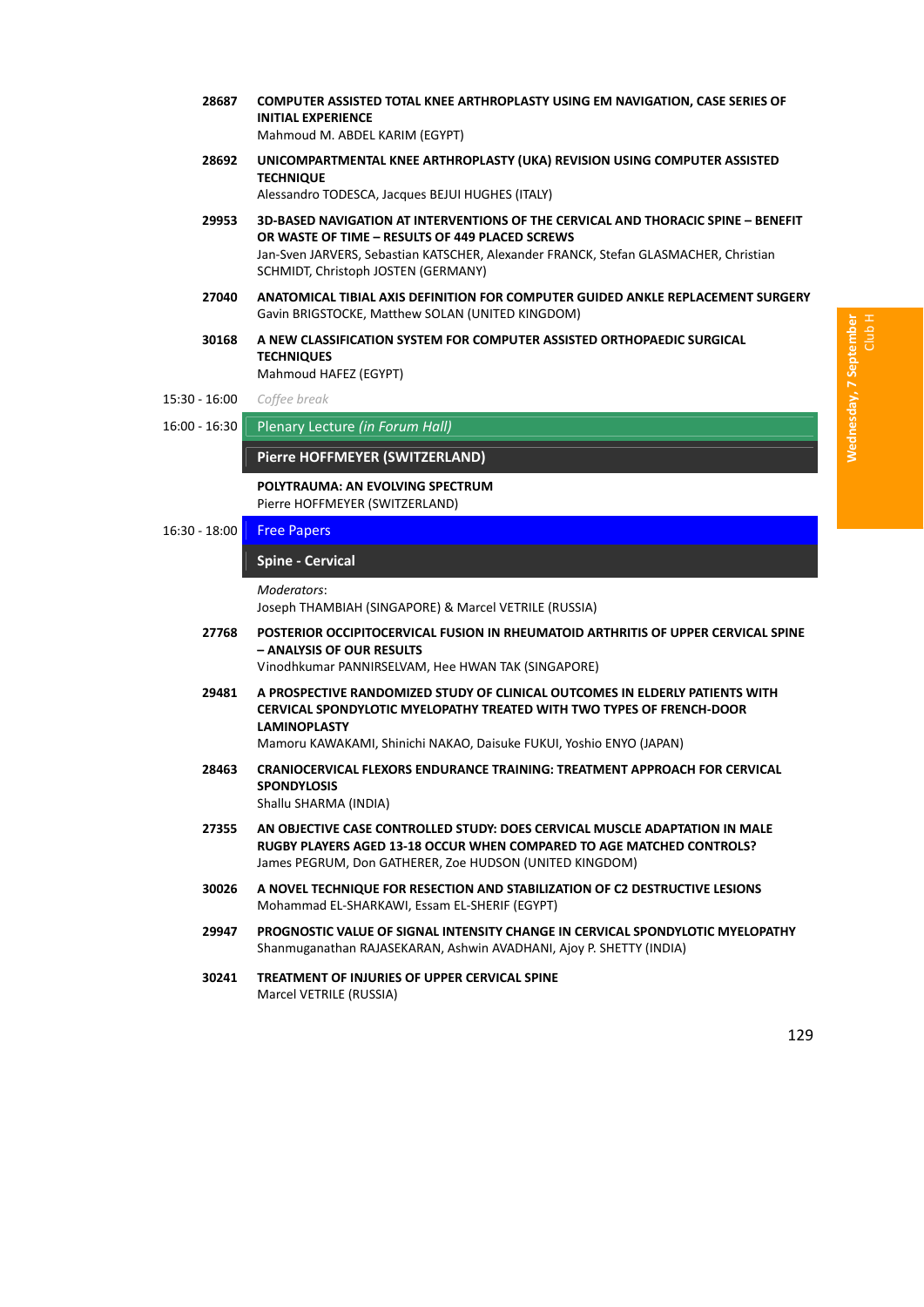# 218B**Thursday, 8 September**

|             | <b>Forum Hall</b>                                                                    | <b>Meeting Hall I</b>                                                        | <b>Meeting Hall IV</b>                                                        | <b>Meeting Hall V</b>                                             | Panorama Hall                                                                        | Terrace I                                                                                                                    |
|-------------|--------------------------------------------------------------------------------------|------------------------------------------------------------------------------|-------------------------------------------------------------------------------|-------------------------------------------------------------------|--------------------------------------------------------------------------------------|------------------------------------------------------------------------------------------------------------------------------|
| 08:00-09:30 | <b>Free Papers</b><br><b>Hip</b><br>Resurfacing<br>& Cemented<br><b>THA</b>          | Instructional<br>Course<br><b>Reverse Total</b><br>Shoulder<br>Arthroplasty  | Instructional<br>Course<br><b>Guided TKA:</b><br>Is it worth it?              | Instructional<br>Course<br>Lengthening of<br><b>Long Bones</b>    | <b>SRS</b><br>Symposium<br>Infection &<br>Tumour                                     | Instructional<br>Course<br><b>Surgical</b><br>Management<br>of Spinal<br><b>Deformities</b>                                  |
| 09:30-10:00 |                                                                                      |                                                                              | Coffee break                                                                  |                                                                   |                                                                                      |                                                                                                                              |
|             | 10:00-10:30 Plenary Lecture<br><b>Frederic Picard</b><br>(United<br>Kingdom)         |                                                                              |                                                                               |                                                                   |                                                                                      |                                                                                                                              |
| 10:30-12:00 | Symposium<br><b>Modular Stem</b><br>Prosthesis of<br>the Hip                         | <b>ESSSE/SICOT</b><br>Lectures &<br><b>Free Papers</b><br><b>Shoulder I</b>  | Lecture &<br><b>Free Papers</b><br><b>Knee</b><br>Long-Term<br><b>Results</b> | Symposium<br><b>High Tibial</b><br>Osteotomy                      | <b>SRS</b><br>Symposium<br><b>Complications</b><br>of Spinal<br>Deformity<br>Surgery | <b>ISMISS/SICOT</b><br>Lecture &<br><b>Free Papers</b><br><b>Minimally</b><br><b>Invasive Spinal</b><br><b>Techniques I</b>  |
| 12:00-14:00 | Lunch break                                                                          |                                                                              | Industry<br>Symposium<br><b>Medtronic</b>                                     | Industry<br>Symposium<br><b>Bayer</b>                             | Industry<br>Symposium<br>Lima                                                        | Lunch break                                                                                                                  |
| 14:00-15:30 | Lecture &<br><b>Free Papers</b><br><b>Hip</b><br><b>Minimally</b><br><b>Invasive</b> | <b>ESSSE/SICOT</b><br>Lecture &<br><b>Free Papers</b><br><b>Shoulder II</b>  | Lecture &<br><b>Free Papers</b><br><b>Knee</b><br>Patella                     | Symposium<br><b>Russian</b><br>Symposium<br>Русский<br>симпозиум  | Lecture &<br><b>Free Papers</b><br><b>Spine</b><br><b>Special Topics</b>             | <b>ISMISS/SICOT</b><br>Lecture &<br><b>Free Papers</b><br><b>Minimally</b><br><b>Invasive Spinal</b><br><b>Techniques II</b> |
| 15:30-16:00 |                                                                                      |                                                                              | Coffee break                                                                  |                                                                   |                                                                                      |                                                                                                                              |
| 16:00-16:30 |                                                                                      | <b>Plenary Lecture</b><br>Christian<br>Gerber<br>(Switzerland)               |                                                                               |                                                                   |                                                                                      |                                                                                                                              |
| 16:30-18:00 | <b>Free Papers</b><br><b>Hip</b><br><b>Bearing</b><br><b>Surface</b>                 | <b>ESSSE/SICOT</b><br>Lecture &<br><b>Free Papers</b><br><b>Shoulder III</b> | <b>Free Papers</b><br><b>Knee</b><br><b>Balancing</b>                         | Symposium<br>Lengthening &<br>Correction of<br><b>Deformities</b> | <b>Free Papers</b><br><b>Spine</b><br><b>Fractures</b>                               | <b>Free Papers</b><br><b>Spine</b><br><b>Surgery of the</b><br><b>Degenerative</b><br><b>Lumbar Spine</b>                    |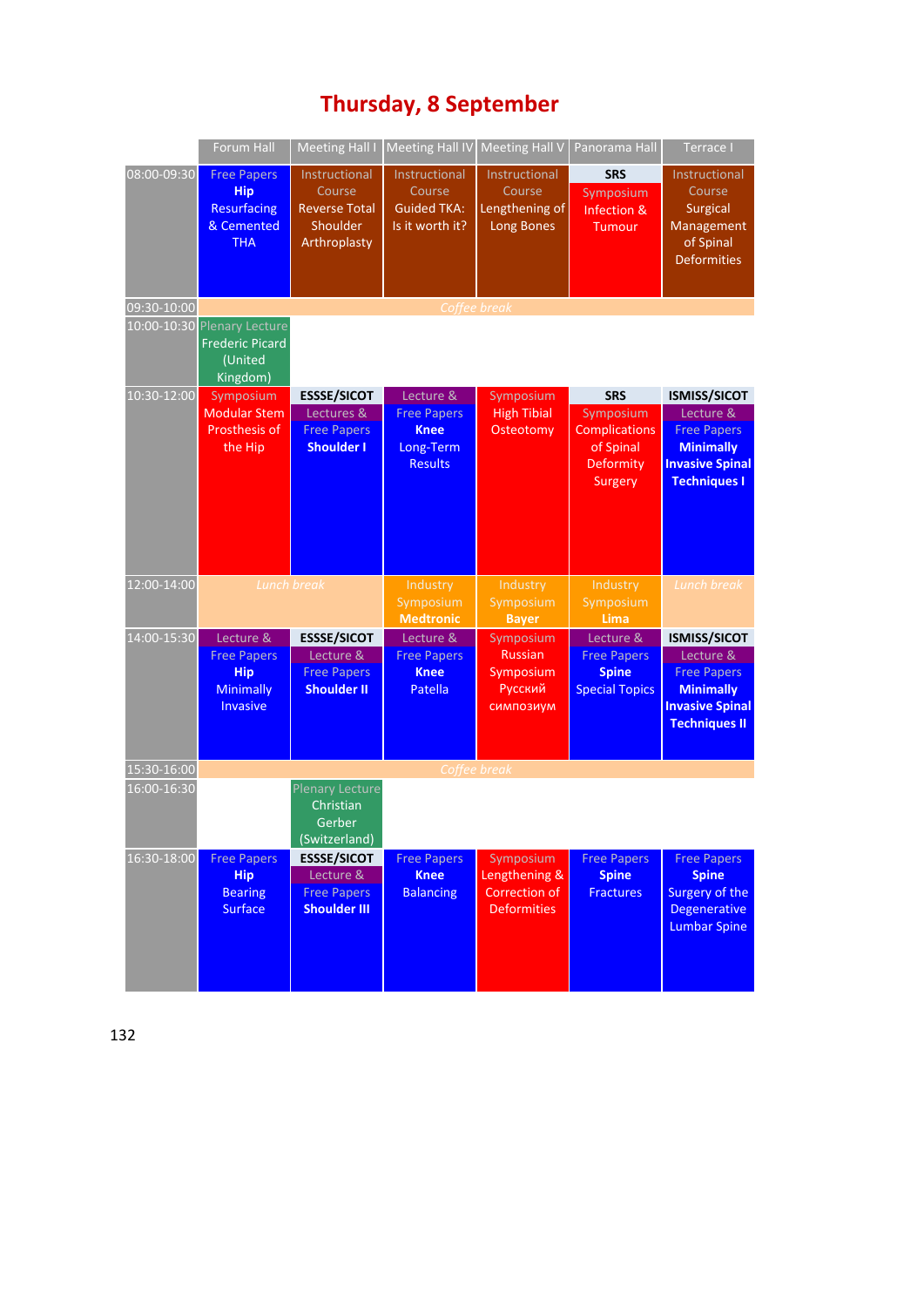|                            | Club A                                                                                                                | Club B                              | Club <sub>C</sub>                                                                   | Club <sub>D</sub>                                                                                                                                                                                            | Club E                                                                                                | Club H                                                                                                                                                               |
|----------------------------|-----------------------------------------------------------------------------------------------------------------------|-------------------------------------|-------------------------------------------------------------------------------------|--------------------------------------------------------------------------------------------------------------------------------------------------------------------------------------------------------------|-------------------------------------------------------------------------------------------------------|----------------------------------------------------------------------------------------------------------------------------------------------------------------------|
| 08:00-09:30<br>09:30-10:00 | <b>Free Papers</b><br><b>Trauma</b><br>Pelvis &<br><b>Proximal Femur</b>                                              | <b>Closed Meeting</b><br><b>IHS</b> | Instructional<br>Course<br>Current<br>Management of<br>Osteoporosis<br>Coffee break | <b>ICFC/SICOT</b><br><b>Free Papers</b><br><b>Clubfoot</b><br><b>Basic Science</b><br>& Clinical<br><b>Research</b>                                                                                          | Instructional<br>Course<br><b>Role of Pelvic</b><br>Osteotomy in<br>Early OA                          | <b>ARTOF Trauma</b><br>Instructional<br>Course<br><b>Distal Radius</b><br><b>Fractures</b><br>- Hands-on<br>Volar Plating/<br><b>Plaster Cast</b><br>(ends at 11:00) |
| 10:00-10:30                |                                                                                                                       |                                     |                                                                                     |                                                                                                                                                                                                              |                                                                                                       |                                                                                                                                                                      |
| 10:30-12:00                | Symposium<br><b>Cartilage Repair</b>                                                                                  | <b>Closed Meeting</b><br><b>IHS</b> | <b>Free Papers</b><br><b>Research</b><br>Miscellaneous I                            | <b>ICFC/SICOT</b><br><b>Free Papers</b><br><b>Clubfoot</b><br>International<br>Clubfoot<br><b>Treatment</b><br>Programs &<br><b>Strategies for</b><br><b>Managing</b><br><b>Difficult</b><br><b>Clubfeet</b> | Symposium<br>How to Write &<br>Publish a Paper                                                        |                                                                                                                                                                      |
| 12:00-14:00                | Industry<br>Symposium<br><b>BIOMET</b>                                                                                | Lunch break                         | Industry<br>Symposium<br><b>K-Implant</b>                                           | Lunch break                                                                                                                                                                                                  |                                                                                                       | Industry<br>Symposium<br><b>Aesculap</b>                                                                                                                             |
| 14:00-15:30                | Lecture &<br><b>Free Papers</b><br><b>Sports</b><br><b>Traumatology</b><br>Anterior<br>Cruciate<br>Ligament I         | <b>Closed Meeting</b><br><b>IHS</b> | <b>Free Papers</b><br><b>Regenerative</b><br><b>Orthopaedics</b>                    | <b>ICFC/SICOT</b><br><b>Free Papers</b><br><b>Clubfoot</b><br>Ponseti<br><b>Method</b>                                                                                                                       | <b>Free Papers</b><br><b>Spine</b><br><b>Deformities I</b>                                            | <b>Free Papers</b><br><b>Knee</b><br><b>Blood Loss</b><br>Control                                                                                                    |
| 15:30-16:00                | Coffee break                                                                                                          |                                     |                                                                                     |                                                                                                                                                                                                              |                                                                                                       |                                                                                                                                                                      |
| 16:00-16:30                |                                                                                                                       |                                     |                                                                                     |                                                                                                                                                                                                              |                                                                                                       |                                                                                                                                                                      |
| 16:30-18:00                | Lecture &<br><b>Free Papers</b><br><b>Sports</b><br><b>Traumatology</b><br>Anterior<br>Cruciate<br><b>Ligament II</b> | <b>Closed Meeting</b><br><b>IHS</b> | Lecture &<br><b>Free Papers</b><br><b>Research</b><br><b>Miscellaneous II</b>       | <b>ICFC/SICOT</b><br><b>Free Papers</b><br><b>Clubfoot</b><br>Long-Term<br>Follow-Up<br><b>Studies &amp;</b><br><b>Surgical</b><br>Intervention                                                              | Lecture &<br><b>Free Papers</b><br><b>Spine</b><br><b>Complications</b><br>in Spine<br><b>Surgery</b> | <b>Free Papers</b><br><b>Osteoporosis</b>                                                                                                                            |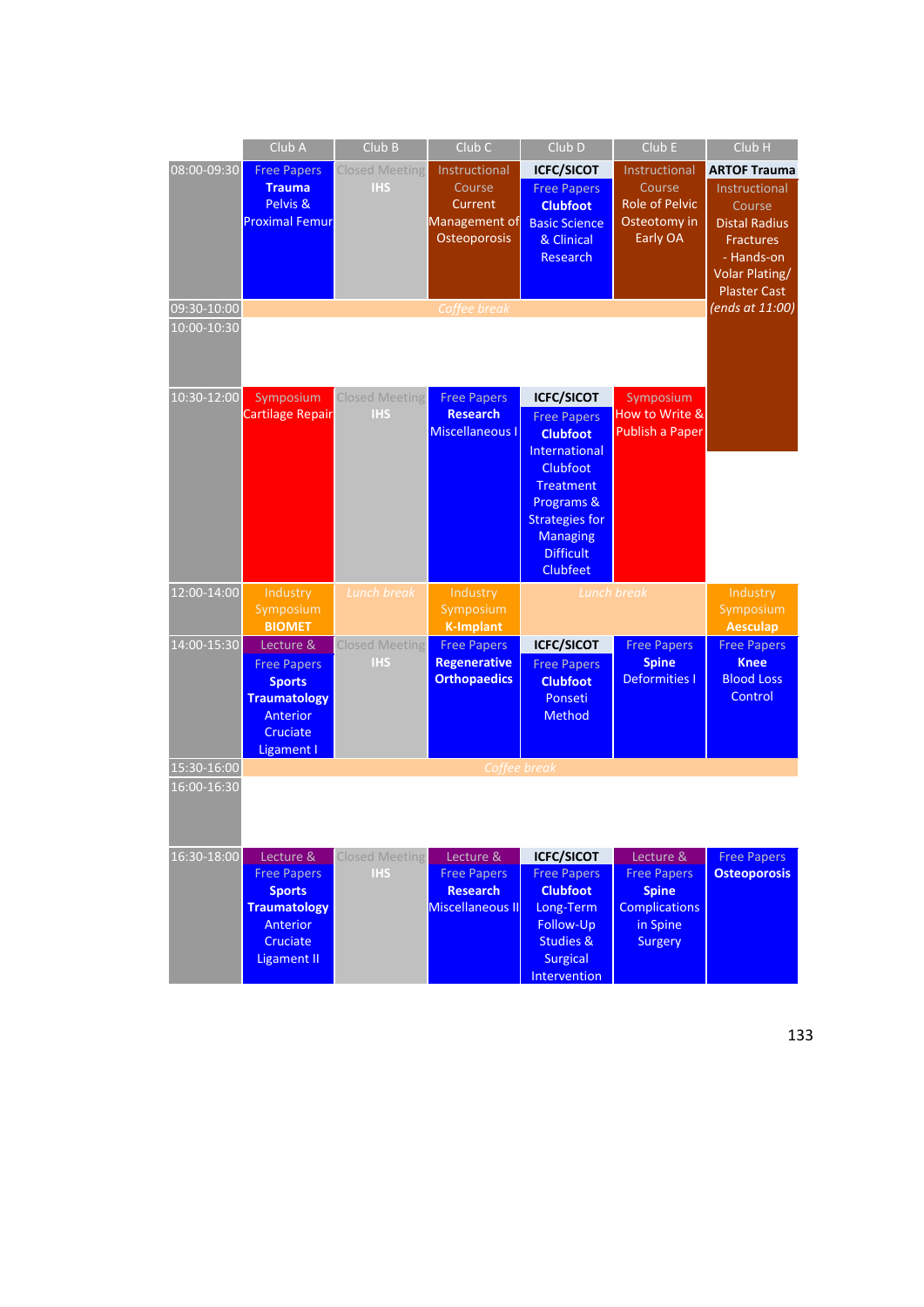# 34B**Forum Hall**

| $08:00 - 09:30$ | <b>Free Papers</b>                                                                                                                                                                                           |
|-----------------|--------------------------------------------------------------------------------------------------------------------------------------------------------------------------------------------------------------|
|                 | Hip - Resurfacing & Cemented THA                                                                                                                                                                             |
|                 | Moderators:<br>Laszlo BUCSI (HUNGARY) & James WADDELL (CANADA)                                                                                                                                               |
| 28794           | HIP RESURFACING IN THE ELDERLY<br>Antonio MORONI, Martha HOQUE, Giovanni MICERA, Riccardo ORSINI, Rajesh RAJULE (ITALY)                                                                                      |
| 27799           | <b>HIP RESURFACING. WHAT WE LEARNED AFTER OUR FIRST 486 CASES</b><br>Manuel RIBAS, Carlomagno CÁRDENAS-NYLANDER, Rubén LEDESMA, Vittorio BELLOTTI, Enric<br>CÁCERES, Oliver MARÍN (SPAIN)                    |
| 28824           | FEMORAL HEAD AVASCULAR NECROSIS CAN BE SUCCESSFULLY ADDRESSED WITH HIP<br><b>RESURFACING</b><br>Antonio MORONI, Rajesh RAJULE, Martha HOQUE, Giovanni MICERA, Riccardo ORSINI (ITALY)                        |
| 30187           | LEARNED LESSONS IN OUR FIRST CONSECUTIVE 486 HIP RESURFACINGS<br>Manuel RIBAS, Rubén LEDESMA, Carlomagno CÁRDENAS, Vittorio BELLOTTI, Oliver MARÍN, Enric<br>CÁCERES (SPAIN)                                 |
| 30234           | INTRAMEDULLARY ASPIRATION OF THE ILIUM DURING CEMENTING OF THE SOCKET IN TOTAL<br>HIP ARTHROPLASTY (THA) IMPROVED RADIOGRAPHIC APPEARANCE OF THE BONE-CEMENT<br><b>INTERFACE</b><br>Kobayashi SENEKI (JAPAN) |
| 28915           | A BIOMECHANICAL COMPARISON OF EPIPHYSEAL VERSUS METAPHYSEAL FIXED CONSERVATIVE<br><b>HIP ARTHROPLASTY</b><br>James WADDELL, Michael OLSEN, Michael SELLAN, Rad ZDERO, Emil SCHEMITSCH (CANADA)               |
| 29484           | <b>ERADICATION OF NEGATIVE BONE REMODELLING USING THE CEMENTED C-STEM POLISHED</b><br>TRIPLE TAPERED FEMORAL IMPLANT<br>Ravi BADGE, Amit SHAH, Nargis CHAUDHARY, D.S. SOCHART (UNITED KINGDOM)               |
| 30166           | RADIOGRAPHIC ASSESSMENT OF CEMENTATION IN HIP HEMIARTHROPLASTY FOR TRAUMA<br>Roger WALTON, David MELLING, Andy MOLLOY (UNITED KINGDOM)                                                                       |
| 28736           | CEMENTED POLISHED STEMS PRESERVE THE FEMUR IN YOUNG PATIENTS UNDERGOING<br>PRIMARY HIP ARTHROPLASTY<br>Bogdan SOLOMON, Kerry COSTI, Margaret MCGEE, Angela STANDEN, Donald HOWIE (AUSTRALIA)                 |
| 09:30 - 10:00   | Coffee break                                                                                                                                                                                                 |
| $10:00 - 10:30$ | <b>Plenary Lecture</b>                                                                                                                                                                                       |
|                 | <b>Frederic PICARD (UNITED KINGDOM)</b>                                                                                                                                                                      |
| 30656           | <b>IS COMPUTER ASSISTED TOTAL KNEE SURGERY MAINSTREAM?</b>                                                                                                                                                   |

Frederic PICARD (UNITED KINGDOM)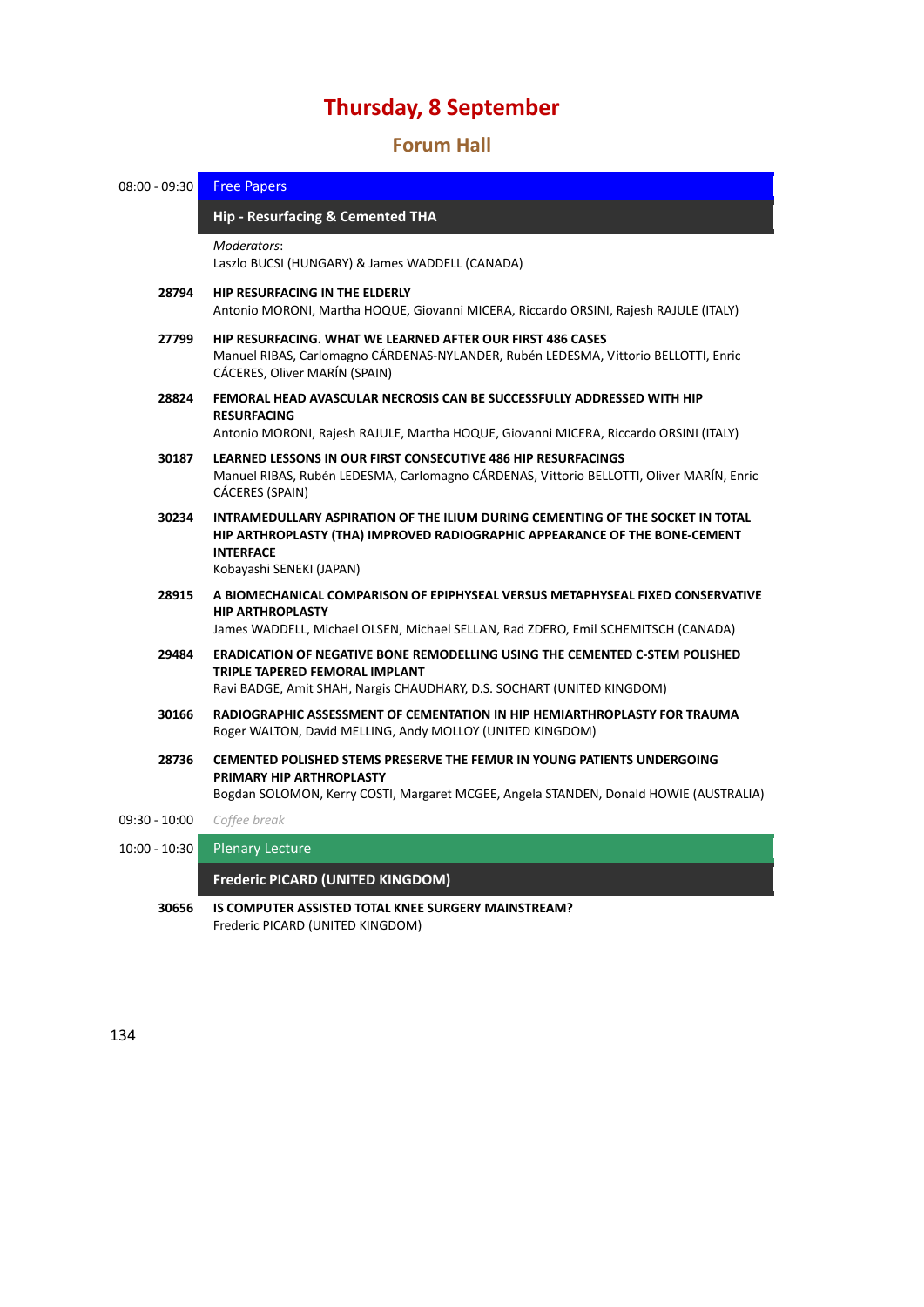# 10:30 ‐ 12:00 Symposium

# **Modular Stem Prosthesis of the Hip**

*Moderator*: Tomas TRC (CZECH REPUBLIC)

# **INTRODUCTION** Karl‐Heinz WIDMER (SWITZERLAND)

# **SAFE "POSITIONING" IN HIP ARTHROPLASTY**

Karl‐Heinz WIDMER (SWITZERLAND)

## **ADVANTAGE OF MODULAR STEM** Ulrich DÖRN (GERMANY)

# **POSSIBILITIES OF MODULAR STEMS**

Tomas TRC (CZECH REPUBLIC)

## **COMPLICATIONS**

Frank RAUHUT (GERMANY)

## **DISCUSSION AND CONCLUSION**

Karl-Heinz WIDMER<sup>1</sup>, Ulrich DORN<sup>2</sup>, Frank RAUHUT<sup>3</sup>  $1$ (SWITZERLAND),  $2$ (AUSTRIA),  $3$ (GERMANY)

- 12:00 ‐ 14:00 *Lunch break*
- 14:00 15:30 Lecture Free Papers

# 14B**Hip ‐ Minimally Invasive** *̶ Lecture / Free Papers*

*Moderators*:

Pavel DUNGL (CZECH REPUBLIC) & Henri JUDET (FRANCE)

**MINI INVASIVE ANTERIOR APPROACH AND NAVIGATION IN HIP PROSTHESIS** Henri JUDET (FRANCE)

- **29431 FEMUR EXPOSURE IN DIRECT ANTERIOR APPROACH FOR TOTAL HIP ARTHROPLASTY: CONTRIBUTION OF THE HIP JOINT CAPSULE AND SHORT EXTERNAL ROTATORS** Thomas RING, Michael JACOBS (UNITED STATES)
- **28452 A COMPARATIVE STUDY OF THE POSTEROLATERAL AND ANTEROLATERAL APPROACHES FOR ISOLATED ACETABULAR REVISION** Youn‐Soo PARK, Young‐Wan MOON, Seung‐Jae LIM, Min‐Soo SHON (SOUTH KOREA)
- **28505 PROCESS OPTIMIZED, MINIMALLY INVASIVE TOTAL HIP REPLACEMENT – MAKING A ROUTINE PROCEDURE MORE ECONOMICAL AND ERGONOMIC: A SINGLE‐ARM, NON‐RANDOMIZED PROSPECTIVE STUDY** Philipp GEBEL (SWITZERLAND)
- **30229 COMPARISON OF CLINICAL AND RADIOGRAPHIC RESULTS OF DIRECT ANTERIOR MINIMALLY INVASIVE TOTAL HIP ARTHROPLASTY IN OBESE AND NON‐OBESE PATIENTS** Reinhard SCHUH $<sup>1</sup>$ , Marc HUNGERFORD $<sup>2</sup>$ </sup></sup>  $1$ (AUSTRIA),  $2$ (UNITED STATES)
- **29072 THE NEW SL‐PLUS‐MIA‐TIHA STEM – RESULTS AFTER 12 TO 24 MONTHS** Gerald PFLÜGER, Sabine JUNK‐JANTSCH, Johannes BONOMO (AUSTRIA)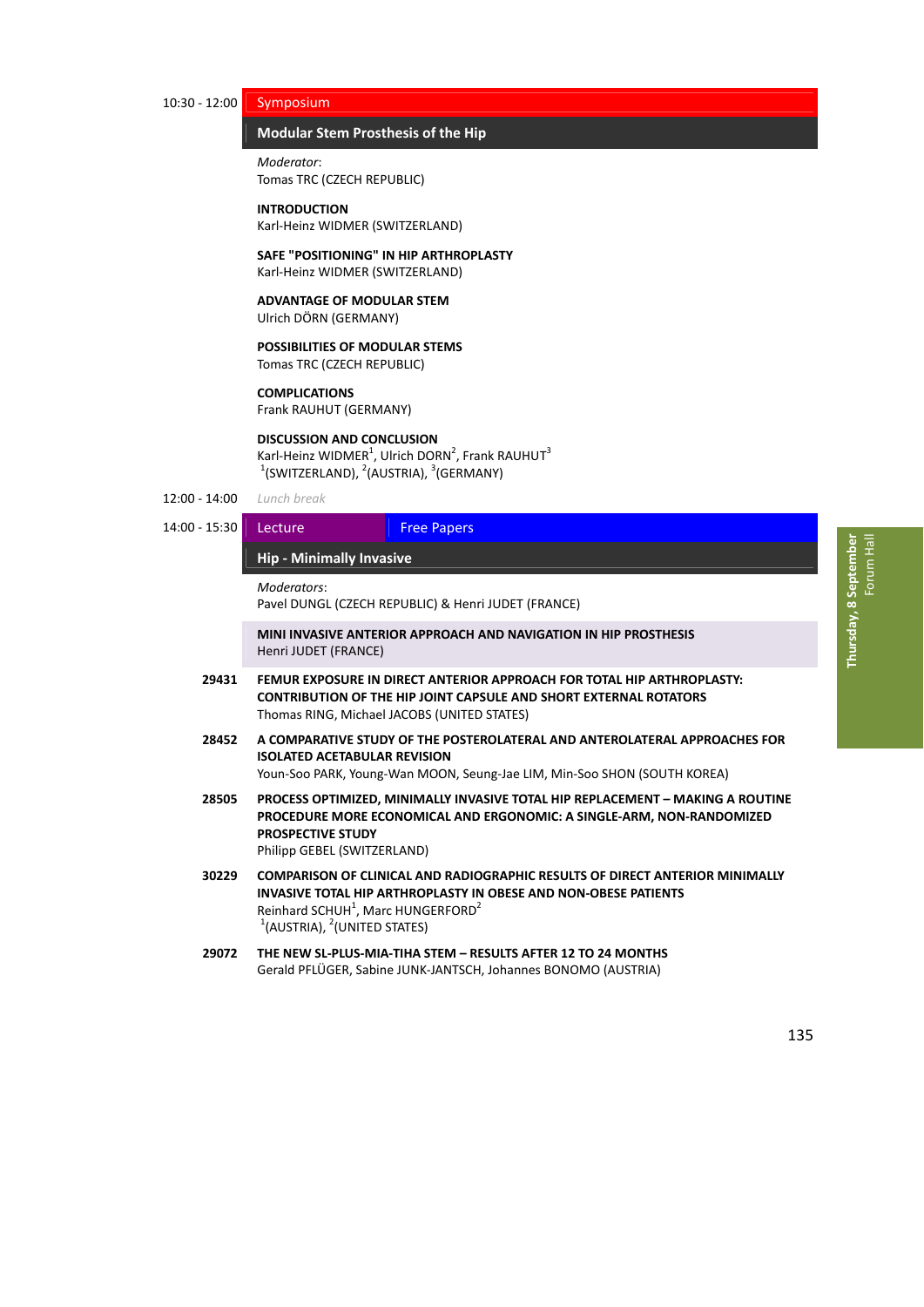**29070 RADIOLOGICAL ANALYSIS OF OSSEOINTEGRATION IN MIS‐THA AND POSTOPERATIVE FULL WEIGHT MOBILIZATION ON THE BASIS OF 200 TIHA‐COATED AND UNCOATED SL‐PLUS‐MIA‐ STEMS AFTER ONE YEAR**

Gerald PFLÜGER, Sabine JUNK‐JANTSCH, Johannes BONOMO (AUSTRIA)

- **28461 BIOMECHANICAL AND RADIOLOGICAL ANALYSIS WITH A 4‐YEAR CLINICAL OUTCOME OF SHORT HIP STEM METHA WITH AN EXPERIENCE OF MORE THAN 750 IMPLANTATIONS** Andreas GRUNER, Karl‐Dieter HELLER (GERMANY)
- **30149 EARLY DISCHARGE FOLLOWING PRIMARY TOTAL HIP ARTHROPLASTY BY MINIMALLY INVASIVE TECHNIQUE – DISTRICT GENERAL HOSPITAL EXPERIENCE** Jagan Mohana Reddy VELPULA, Partha GAJULA, Anand SWAMINATHAN, Mahesh THIBIAH, N. ASHOK (UNITED KINGDOM)
- **29489 OBJECTIVE MEASUREMENT OF INTRAOPERATIVE LIMB LENGTH AND OFFSET IN TOTAL HIP REPLACEMENT**

Ravi BADGE, Amit SHAH, A. BONSHAHI (UNITED KINGDOM)

- 15:30 ‐ 16:00 *Coffee break*
- 16:00 ‐ 16:30 Plenary Lecture *(in Meeting Hall I)*

**Christian GERBER (Switzerland)** 

**PARTIAL ROTATOR CUFF TEARS**

Christian GERBER (SWITZERLAND)

# 16:30 - 18:00 Free Papers

# 145B**Hip ‐ Bearing Surface** *̶ Free Papers*

*Moderators*:

Henrik MALCHAU (UNITED STATES) & Laurent SEDEL (FRANCE)

**28643 A PROSPECTIVE RANDOMIZED CONTROLLED TRIAL COMPARING THREE ALTERNATIVE BEARING SURFACES IN PRIMARY TOTAL HIP ARTHROPLASTY**

James WADDELL, Vassilios NIKOLAOU, Max EDWARDS, Earl BOGOCH, Emil SCHEMITSCH (CANADA)

- **30009 TEN YEAR FOLLOW‐UP OF HIGHLY CROSS‐LINKED POLYETHYLENE LINERS IN TOTAL HIP ARTHROPLASTY** Henrik MALCHAU, Charles BRAGDON, Young‐Min KWON, Andrew FREIBERG, Harry RUBASH (UNITED STATES)
- **30016 MULTI‐CENTER MINIMUM 5‐YEAR WEAR ANALYSIS OF LARGE FEMORAL HEADS ON HIGHLY‐ CROSSLINKED POLYETHYLENE** Henrik MALCHAU, Charles BRAGDON, Michael DOERNER, John MARTELL, Paul LACHIEWICZ, Young‐Min KWON (UNITED STATES)
- **29110 THE EFFECT OF ACETABULAR INCLINATION ANGLE ON THE SURVIVORSHIP OF ALUMINA‐ CERAMIC ARTICULATIONS** Henning R. JOHANSSON<sup>1</sup>, Michael G. ZYWIEL<sup>2</sup>, David R. MARKER<sup>2</sup>, Michael A. MONT<sup>2</sup>, Peter M. BONUTTI<sup>2</sup>  $1$ (GERMANY),  $2$ (UNITED STATES)
- **28438 LONG‐TERM RESULTS OF TOTAL HIP ARTHROPLASTY WITH A SANDWICH TYPE ALUMINA CERAMIC BEARING** Youn‐Soo PARK, Young‐Wan MOON, Seung‐Jae LIM, Sang‐Min KIM, Jae‐Woo SHIM, Hyun‐Seok YIM (SOUTH KOREA)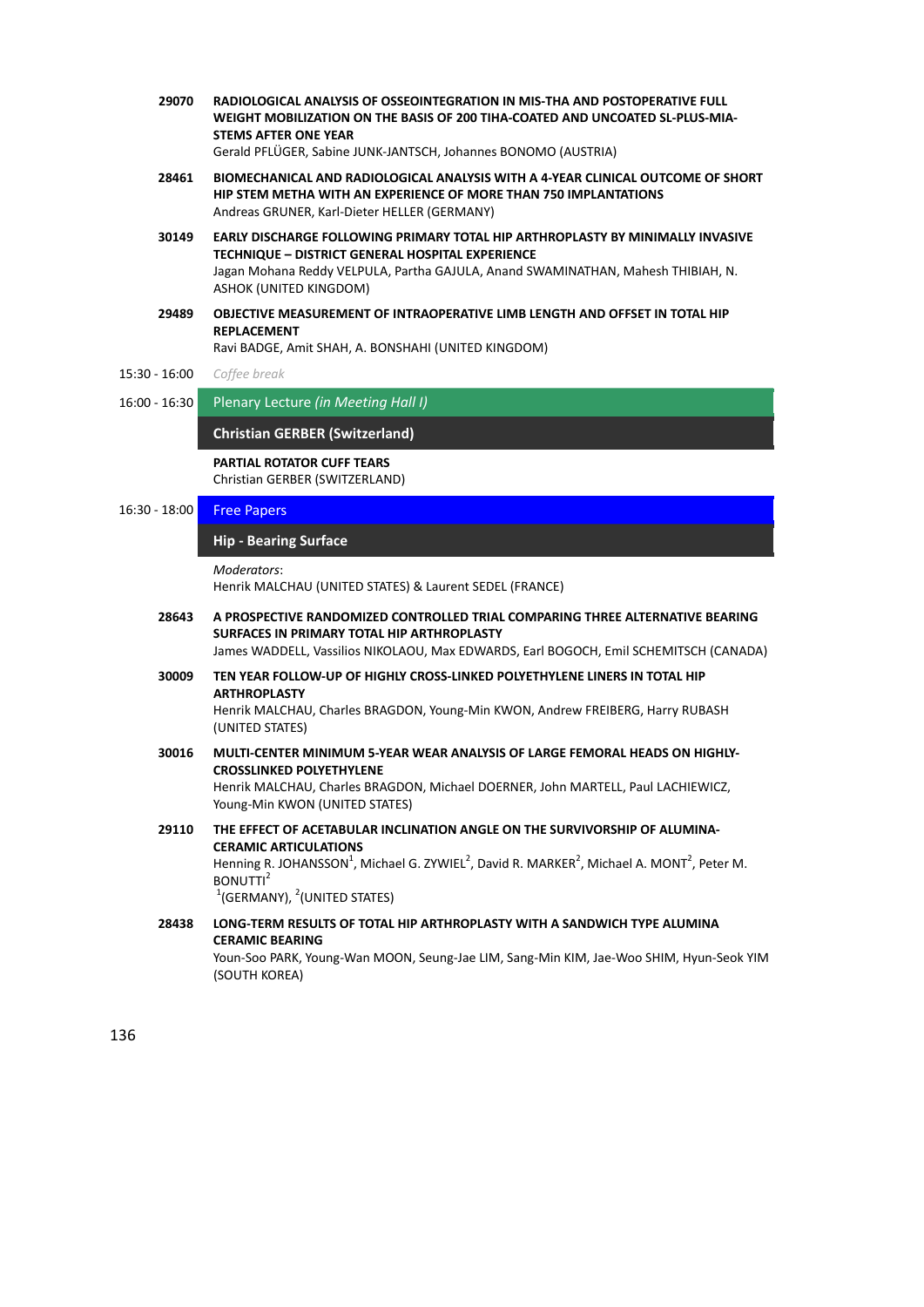- **29741 NAVIGATED BILATERAL MODULAR SHORT STEM THA** Hartmuth KIEFER, Bjoern LEDER (GERMANY)
- **29373 PRIMARY TOTAL HIP ARTHROPLASTY WITH DURALOC CUP** Liang TIAN (CHINA)
- **29977 A MINIMUM 8‐YEAR FOLLOW‐UP OF PRIMARY TOTAL HIP ARTHROPLASTY WITH A PROXIMALLY‐ COATED TAPERED TITANIUM FEMORAL STEM** Henrik MALCHAU, Young‐Min KWON, Phillip GLASSNER, Charles BRAGDON, Michael DOERNER (UNITED STATES)
- **29959 DOES RADIATION THERAPY IN CANCER PATIENTS INCREASE THE RISK OF RECEIVING A TOTAL HIP ARTHROPLASTY? A LINKAGE STUDY BETWEEN THE CANCER REGISTER OF NORWAY AND THE NORWEGIAN ARTHROPLASTY REGISTER** Eva DYBVIK, Ove FURNES, Sophie Dorothea FOSSÅ, Stein Atle LIE (NORWAY)
- **28610 IMPACTION BONE GRAFTING: COMPARISION OF TWO IMPACTION MODES** David PUTZER, Michael NOGLER, Eckart MAYR, Christian HAID, Andrea REINTHALER (AUSTRIA)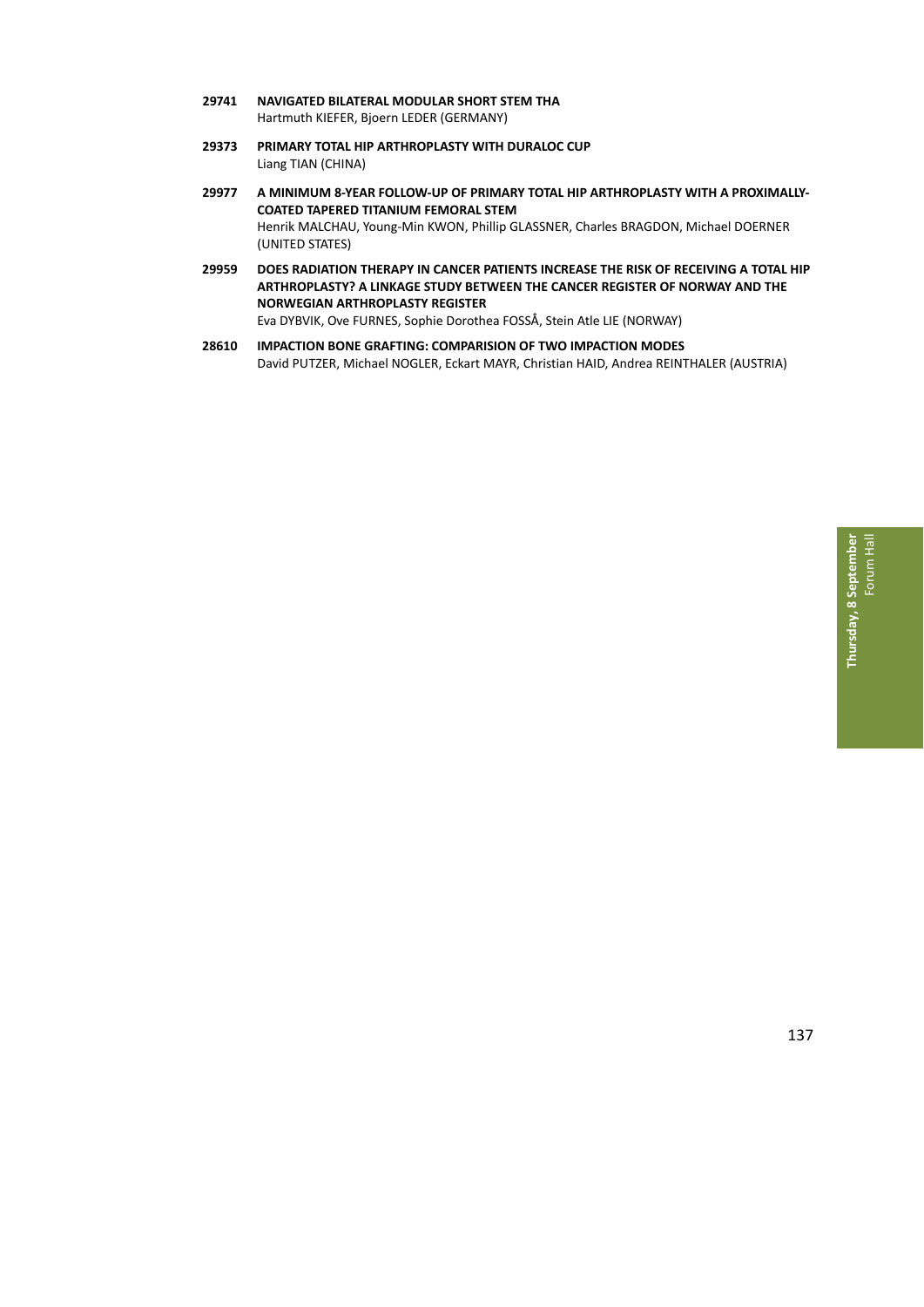# 35B**Meeting Hall I**

| $08:00 - 09:30$ | <b>Instructional Course</b>                                                                                                                                                  |
|-----------------|------------------------------------------------------------------------------------------------------------------------------------------------------------------------------|
|                 | <b>Reverse Total Shoulder Arthroplasty</b>                                                                                                                                   |
|                 | Moderator:<br>Christian GERBER (SWITZERLAND)                                                                                                                                 |
|                 | <b>BIOMECHANICS AND INDICATIONS</b><br>Pierre HOFFMEYER (SWITZERLAND)                                                                                                        |
|                 | REVERSE TOTAL SHOULDER ARTHROPLASTY IN MASSIVE ROTATOR CUFF DISEASE<br>Marius SCARLAT (FRANCE)                                                                               |
|                 | REVERSE TOTAL SHOULDER ARTHROPLASTY FOR ACUTE FRACTURES<br>Frank GOHLKE (GERMANY)                                                                                            |
|                 | REVERSE TOTAL SHOULDER ARTHROPLASTY FOR POSTTRAUMATIC SITUATIONS<br>Geraldo MOTTA (BRAZIL)                                                                                   |
|                 | REVERSE TOTAL SHOULDER ARTHROPLASTY FOR FAILED ARTHROPLASTY<br>Christian GERBER (SWITZERLAND)                                                                                |
|                 | <b>CASE PRESENTATION</b><br>Christian GERBER (SWITZERLAND)                                                                                                                   |
| $09:30 - 10:00$ | Coffee break                                                                                                                                                                 |
| $10:00 - 10:30$ | Plenary Lecture (in Forum Hall)                                                                                                                                              |
|                 | <b>Frederic PICARD (United Kingdom)</b>                                                                                                                                      |
| 30656           | IS COMPUTER ASSISTED TOTAL KNEE SURGERY MAINSTREAM?<br>Frederic PICARD (UNITED KINGDOM)                                                                                      |
| $10:30 - 12:00$ | Lectures<br><b>Free Papers</b>                                                                                                                                               |
|                 | European Society for Surgery of the Shoulder and the Elbow (ESSSE) / SICOT:<br><b>Shoulder I</b>                                                                             |
|                 | Moderators:<br>Frank GOHLKE (GERMANY) & Geraldo MOTTA FILHO (BRAZIL)                                                                                                         |
|                 | <b>INDICATION AND LIMITS OF HUMERAL HEAD SURFACE REPLACEMENT</b><br>Frank GOHLKE (GERMANY)                                                                                   |
|                 | LATISSIMUS DORSI AND TERES MAJOR TRANSFER FOR EXTERNAL ROTATION WITH REVERSE<br><b>SHOULDER ARTHROPLASTY</b><br>Geraldo MOTTA FILHO (BRAZIL)                                 |
| 29349           | EARLY RESULTS OF EXTENDED ARTICULAR SURFACE COPELAND SURFACE REPLACEMENT FOR<br>SHOULDER CUFF ARTHROPATHY<br>Moez BALLAL, Andy ROCHE, Mark WEBB, Ian HARVEY (UNITED KINGDOM) |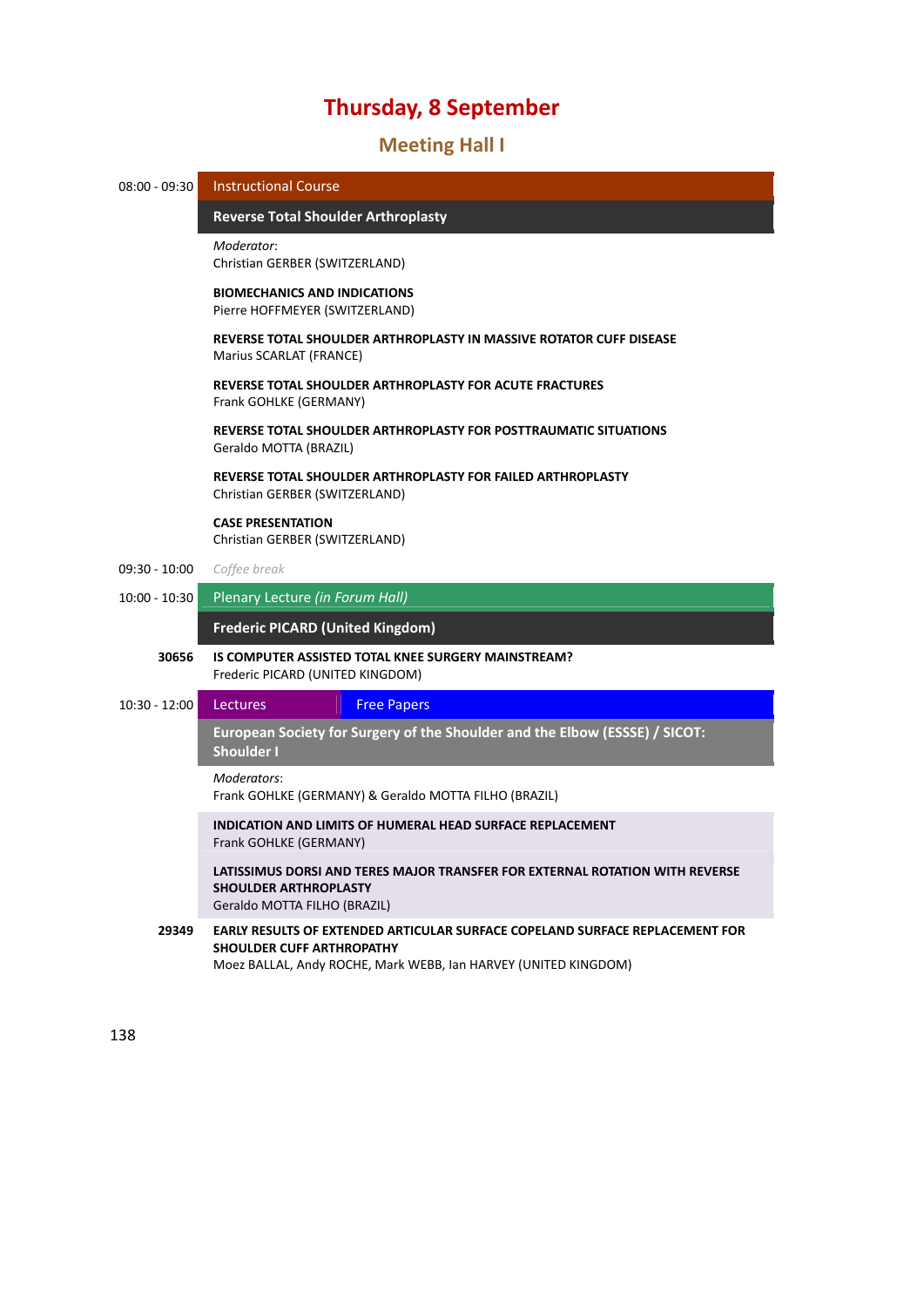**28929 HOW SAFE IS SHOULDER RESURFACING? INTRA OPERATIVE AND IMMEDIATE POSTOPERATIVE COMPLICATIONS**

Vinay SINGH, Ravi TREHAN, Vipul PATEL (UNITED KINGDOM)

- **29650 OUTCOME OF REVISION TOTAL SHOULDER REPLACEMENT AFTER FAILURE OF COPELAND SHOULDER RESURFACING** Anuj JAISWAL, Ron DODENHOFF, Stuart HAY, Cormac KELLY (UNITED KINGDOM)
- **29718 EARLY OUTCOMES OF PROXIMAL HUMERUS FRACTURES TREATED WITH REVERSE TOTAL SHOULDER ARTHROPLASTY** Stipe KRAJINOVIC, Martin MAJEWSKI (SWITZERLAND)
- **28823 INFRAGLENOIDAL SCAPULAR NOTCHING IN REVERSE TOTAL SHOULDER REPLACEMENT: ANALYSIS OF 60 CASES AND SYSTEMATIC REVIEW OF THE LITERATURE** Patrick SADOGHI, Andreas LEITHNER, Matthias GLEHR, Joerg FRIESENBICHLER, Gerald GRUBER, Michael PECHMANN, Josef HOCHREITER, Georg WEBER (AUSTRIA)
- **29661 USE OF AN ECCENTRIC GLENOSPHERE IN REVERSE TOTAL SHOULDER ARTHROPLASTY: TWO YEARS MINIMUM FOLLOW‐UP RESULTS**

Carlo F. DE BIASE, Giantony DI GIORGIO, Marina ANGELONI, Claudio BARRESI (ITALY)

12:00 ‐ 14:00 *Lunch break*

# 14:00 - 15:30 Lecture Free Papers

148B**European Society for Surgery of the Shoulder and the Elbow (ESSSE) / SICOT: Shoulder II** *̶ Lecture / Free Papers*

*Moderators*:

Ales PODSKUBKA (CZECH REPUBLIC) & Marius SCARLAT (FRANCE)

**LABRUM REPAIR FOR SHOULDER INSTABILITY: INDICATIONS, TECHNIQUE AND PITFALLS** Marius SCARLAT (FRANCE)

- **28359 COMPARISON BETWEEN BEACH CHAIR AND LATERAL DECUBITUS POSITION IN ARTHROSCOPIC SHOULDER STABILIZATION WITH SUTURE ANCHOR TECHNIQUE** Gregor MÖCKEL, Ulf KUHLEE, Theresa BLANKE, Karsten LABS (GERMANY)
- **27029 THE RELIABILITY OF MRI ARTHROGRAPHY IN THE IDENTIFICATION OF GLENOID LABRAL PATHOLOGY IN CLINICALLY UNSTABLE SHOULDERS** Sam JONAS, Michael WALTON, Partha SARANGI (UNITED KINGDOM)
- **28272 PREDICTION OF CORACOID WIDTH USING A GLENOID WIDTH BASED MODEL: IMPLICATIONS FOR BONE TRANSFER PROCEDURES IN ANTERIOR SHOULDER INSTABILITY** Karin LJUNGQUIST, Michael GRIESSER, Julie BISHOP (UNITED STATES)
- **29800 GLENOPLASTY FOR RECURRENT ANTERIOR DISLOCATION OF SHOULDER** Sudhir KUMAR, Surender Mohan TULI (INDIA)
- **28358 ARTHROSCOPIC STABILIZATION FOR TRAUMATIC ANTERIOR DISLOCATION OF THE SHOULDER: SUTURE ANCHOR FIXATION VERSUS KNOTLESS IMPLANT TECHNIQUE** Karsten LABS, Ulf KUHLEE, Theresa BLANKE (GERMANY)
- **30099 THE SUPINATION‐ELBOW‐EXTENSION‐TEST FOR HYPERLAXITY AT THE SHOULDER** Christoph ZISKOVEN, Joern KIRCHER, Carolin BRUCKMANN, Thilo PATZER, Rüdiger KRAUSPE (GERMANY)
- **28487 MODIFEID L'EPISCOPO PROCEDURE FOR TREATMENT OF ERB'S PALSY** Munzir ODEH, Rabea ODEH (JORDAN)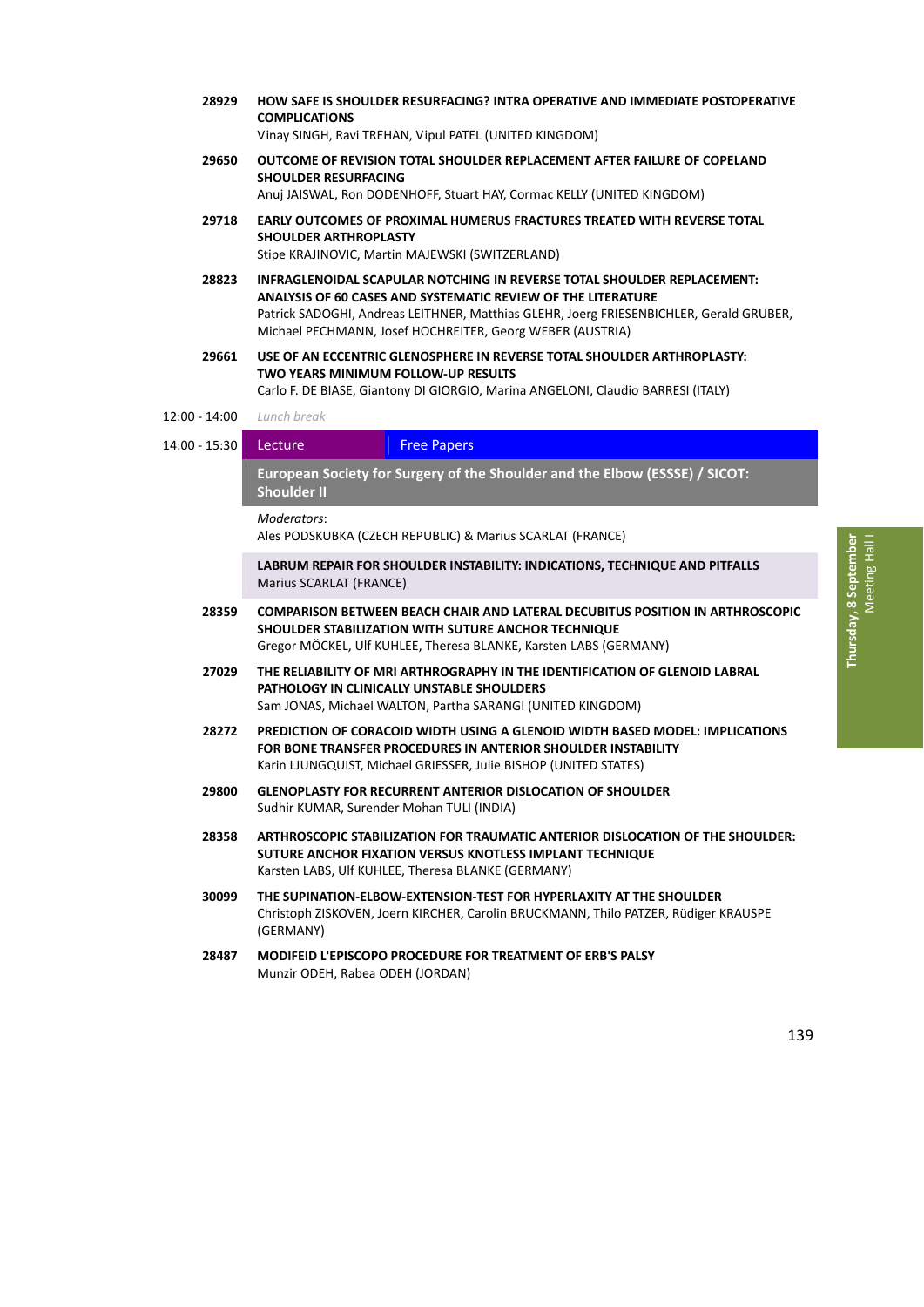| 29397           | TENDON TRANSFER AROUND THE SHOULDER FOLLOWING PARALYSIS OF THE BRACHIAL PLEXUS<br>Georgios Gr. PAPADOPOULOS, Harilaos SAKELLARIDES (UNITED STATES)                                                                                     |
|-----------------|----------------------------------------------------------------------------------------------------------------------------------------------------------------------------------------------------------------------------------------|
| $15:30 - 16:00$ | Coffee break                                                                                                                                                                                                                           |
| $16:00 - 16:30$ | <b>Plenary Lecture</b>                                                                                                                                                                                                                 |
|                 | <b>Christian GERBER (SWITZERLAND)</b>                                                                                                                                                                                                  |
|                 | <b>PARTIAL ROTATOR CUFF TEARS</b><br>Christian GERBER (SWITZERLAND)                                                                                                                                                                    |
| $16:30 - 18:00$ | Lecture<br><b>Free Papers</b>                                                                                                                                                                                                          |
|                 | European Society for Surgery of the Shoulder and the Elbow (ESSSE) / SICOT:<br><b>Shoulder III</b>                                                                                                                                     |
|                 | Moderators:<br>Osvandre LECH (BRAZIL) & Jie ZHAO (CHINA)                                                                                                                                                                               |
|                 | EVIDENCE-BASED COMPARISON BETWEEN OPEN AND ARTHROSCOPIC RESECTION OF THE<br><b>DISTAL CLAVICLE</b><br>Osvandre LECH (BRAZIL)                                                                                                           |
|                 | <b>ARTHROSCOPIC RECONSTRUCTION OF ACJ</b><br>Ram YARON (ISRAEL)                                                                                                                                                                        |
| 28221           | OUTCOMES WITH COMBINED ARTHROSCOPIC ROTATOR CUFF REPAIR AND CAPSULAR RELEASE<br>FOR PARTIAL-THICKNESS ROTATOR CUFF TEARS WITH SEVERE SHOULDER STIFFNESS<br>Hiroshi HASHIGUCHI, Satoshi IWASHITA, Kazufumi MINAMI, Hiromoto ITO (JAPAN) |
| 28625           | THE EFFECT OF PLATELET-RICH-PLASMA ON ROTATOR CUFF TENDON HEALING<br>Onur HAPA, Husamettin CAKICI, Raif OZDEN, Aysel KUKNER, Tulin FIRAT, Gokhan BAYSAL, Nazli<br>SARKALKAN, Aydiner KALACI, Ahmet Nedim YANAT (TURKEY)                |
| 28024           | EFFECTS OF SELECTIVE PARALYSIS OF THE SUPRASPINATUS MUSCLE WITH BOTULINUM TOXIN A<br>IN ROTATOR CUFF HEALING IN RATS<br>Andreas FICKLSCHERER, Matthias F. PIETSCHMANN, Markus SCHARF, Peter E. MÜLLER, Birte<br>SIEVERS (GERMANY)      |
| 29860           | SHOULDER INSTABILITY AS A CAUSE OF ROTATOR CUFF IMPINGEMENT. AN ENTITY THAT<br>SHOULD BE EMPHASIZED IN OVERHEAD ATHLETES<br>Dimosthenis ALASEIRLIS, Eleftherios STEFAS, Antonios KOUZELIS, Christos PAPAGEORGIOU<br>(GREECE)           |
| 30073           | ACUTE SUBSCAPULARIS CALCIFIC TENDONITIS MIMICKING SEPTIC ARTHRITIS DIAGNOSED AND<br><b>MANAGED IN THE EMERGENCY DEPARTMENT UNDER ULTRASOUND GUIDANCE</b><br>John DABIS, Jonathan STEVENSON, Cormac KELLY (UNITED KINGDOM)              |
| 29462           | CALCIFIC TENDINOSIS OD SUPRASPINATUS TREATED BY RADIOFREQUENCY MICROTENOTOMY<br>Vojtech HAVLAS, Tomas TRC (CZECH REPUBLIC)                                                                                                             |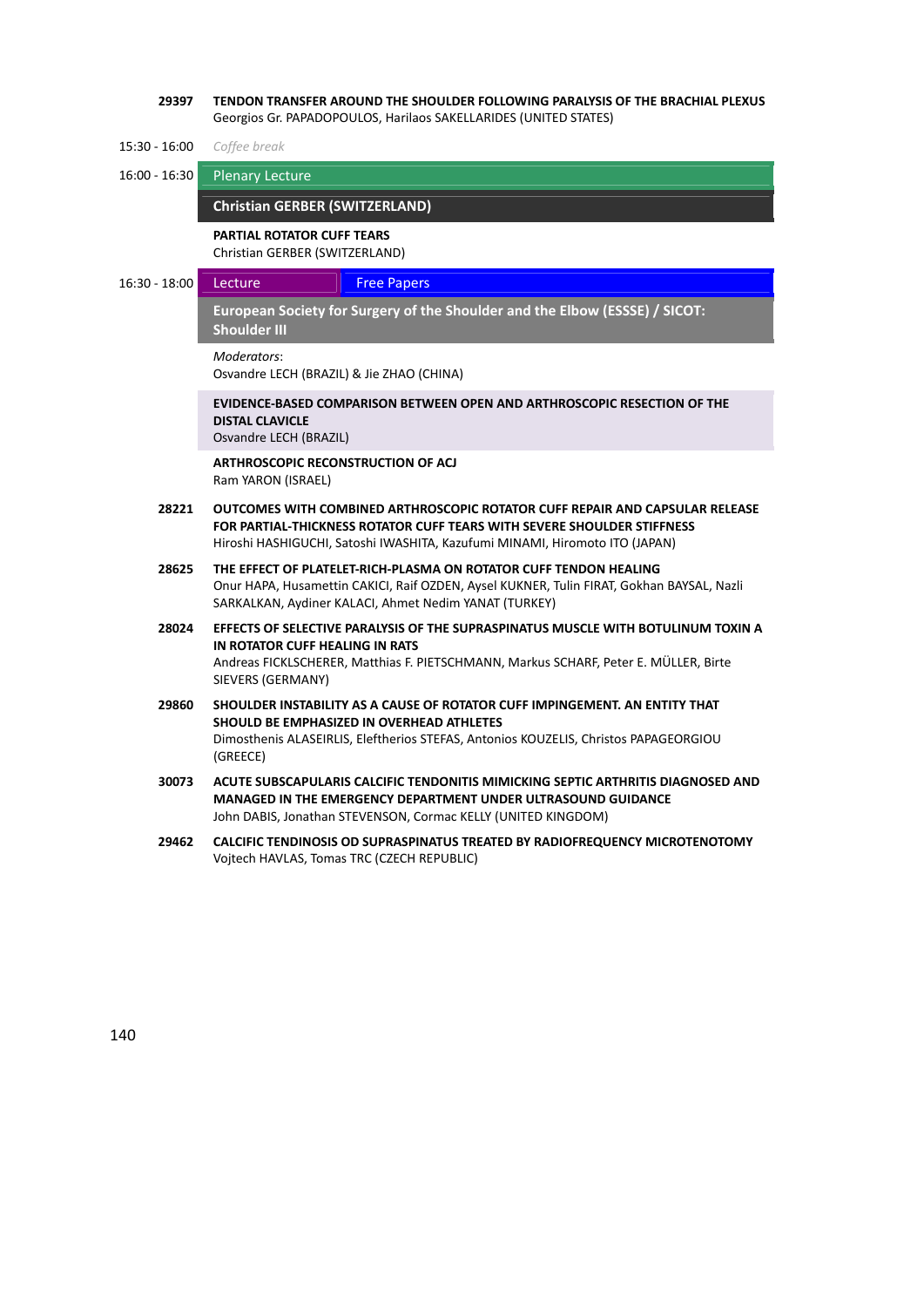# 36B**Meeting Hall IV**

| $08:00 - 09:30$ | <b>Instructional Course</b>                                               |                                                                                                                                                                 |
|-----------------|---------------------------------------------------------------------------|-----------------------------------------------------------------------------------------------------------------------------------------------------------------|
|                 | <b>Guided TKA: Is it worth it?</b>                                        |                                                                                                                                                                 |
|                 | Moderator:<br>Frederic PICARD (UNITED KINGDOM)                            |                                                                                                                                                                 |
|                 | <b>INTRODUCTION</b><br>Frederic PICARD (UNITED KINGDOM)                   |                                                                                                                                                                 |
|                 | <b>BASIC SCIENCES</b><br>Jean-Yves JENNY (FRANCE)                         |                                                                                                                                                                 |
|                 | PUBLISHED EVIDENCE AND OUTCOME<br>Mahmoud HAFEZ (EGYPT)                   |                                                                                                                                                                 |
|                 | <b>BEST PRACTICE AND HOW TO DO IT</b><br>Alberto GREGORI (UNITED KINGDOM) |                                                                                                                                                                 |
|                 | <b>FOR SOFT-TISSUE BALANCING</b><br>Jon CLARKE (UNITED KINGDOM)           | NEW TECHNOLOGY IN THE FIELD AND THE FUTURE OF NAVIGATION INCLUDING ALGORITHM                                                                                    |
|                 | <b>TAKE HOME MESSAGE</b>                                                  |                                                                                                                                                                 |
| $09:30 - 10:00$ | Coffee break                                                              |                                                                                                                                                                 |
| $10:00 - 10:30$ | Plenary Lecture (in Forum Hall)                                           |                                                                                                                                                                 |
|                 | Frederic PICARD (UNITED KINGDOM)                                          |                                                                                                                                                                 |
| 30656           | Frederic PICARD (UNITED KINGDOM)                                          | IS COMPUTER ASSISTED TOTAL KNEE SURGERY MAINSTREAM?                                                                                                             |
| $10:30 - 12:00$ | Lecture                                                                   | <b>Free Papers</b>                                                                                                                                              |
|                 | <b>Knee - Long-Term Results</b>                                           |                                                                                                                                                                 |
|                 | Moderators:                                                               | Seth GREENWALD (UNITED STATES) & Karel KOUDELA (CZECH REPUBLIC)                                                                                                 |
|                 | Seth GREENWALD (UNITED STATES)                                            | PERFORMANCE CHARACTERISTICS OF MOBILE BEARING TKA                                                                                                               |
| 28488           | <b>EXPERIENCE!</b>                                                        | LONG TERM SURVIVORSHIP OF PFC PRIMARY TOTAL KNEE ARTHROPLASTY: A SURGEON'S EARLY<br>Aravind DESAI, Devendar CHAUHAN, Caroll BRIGNALL (UNITED KINGDOM)           |
| 28997           |                                                                           | <b>COMPARISON OF 4-YEAR SURVIVAL OF CEMENTED AND CEMENTLESS TOTAL KNEE PROSTHESES</b><br>Venceslav PISOT, Vesna LEVASIC, Simon KOVAC, Ingrid MILOSEV (SLOVENIA) |
| 30226           | <b>ARTHROPLASTY REGISTERS</b>                                             | <b>COMPARISON OF RESULTS OF AGC TKA BETWEEN CLINICAL STUDIES AND NATIONAL</b>                                                                                   |

Reinhard SCHUH, Nikolaus BOEHLER, Gerold LABEK (AUSTRIA)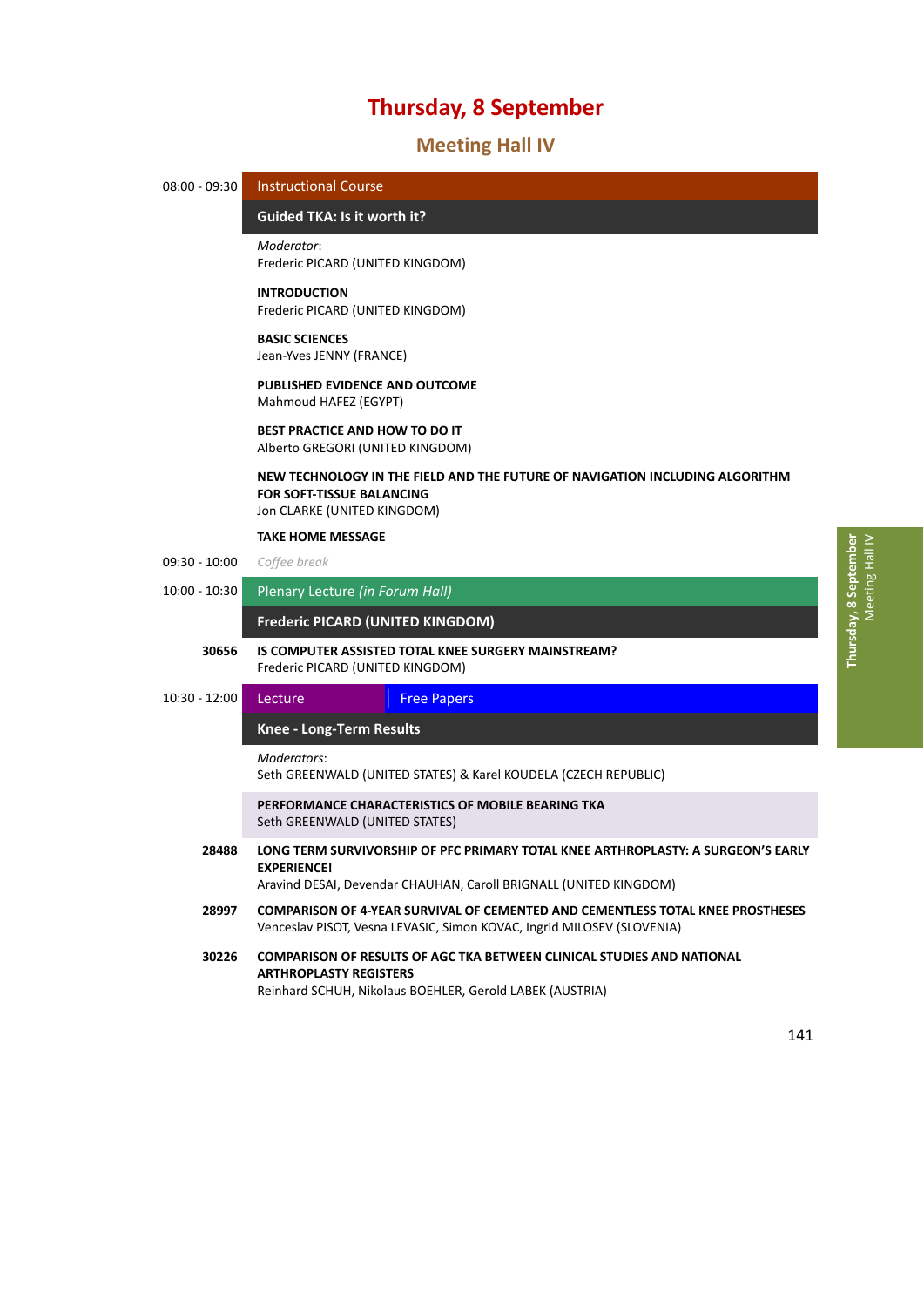- **27503 DESIGN RATIONALE AND MID‐TERM RESULTS OF THE E.MOTION KNEE SYSTEM** Rolf K. MIEHLKE, Birger THIEL (GERMANY)
- **28014 FUNCTIONAL OUTCOME OF MINI‐ROBOT COMPUTER ASSISTED PRIMARY MOBILE BEARING UNCEMENTED CRUCIATE RETAINING TOTAL KNEE ARTHROPLASTY BETWEEN MEASURED RESECTION AND GAP BALANCING TECHNIQUES: A RANDOMISED CONTROL STUDY** Vinay Kumar SINGH, Ravi TREHAN, Ranjive VARKEY, Ramakrishna RAGHAVAN, Yogeesh KAMAT, Ajeya ADHIKARI (UNITED KINGDOM)
- **29581 RETROSPECTIVE ANALYSIS OF THE RESULTS OF APPLICATION OF TOTAL KNEE IMPLANTS WITH METAL‐BASE AND ALL‐POLYETHYLENE TIBIAL COMPONENTS** Timur TAZIEV, Olga SEDOVA, Gennady KUROPATKIN (RUSSIA)
- **29170 A 12‐ TO 15‐YEAR FOLLOW‐UP STUDY OF THE ROTAGLIDE MOBILE BEARING TOTAL KNEE ARTHROPLASTY**

Yasuo KUNUGIZA, Tetsuya TOMITA (JAPAN)

**29273 5‐7 YEAR RESULTS FOLLOWING TOTAL KNEE ARTHROPLASTY WITH THE COLUMBUS KNEE SYSTEM**

Oliver HAUSCHILD, Matthias MUENZBERG, Lukas KONSTANTINIDIS, Peter HELWIG, Norbert SUEDKAMP, Friedrich THIELEMANN (GERMANY)

**30060 PRELIMINARY EXPERIENCE WITH THE CUSTOM‐FIT TOTAL KNEE ARTHROPLASTY: COMPARISON WITH A MATCHED CONTROL GROUP** Bert BOONEN, Martijn SCHOTANUS, Nanne KORT (NETHERLANDS)

12:00 ‐ 14:00 Industry Symposium

### 153B**Medtronic:**

**Bone Healing and Grafting Technologies: Just the Facts** *– Industry Symposium*

*Moderator*:

Philippe HERNIGOU (FRANCE)

**BONE HEALING AND GRAFTING TECHNOLOGIES: JUST THE FACTS** Philippe HERNIGOU (FRANCE)

# 14:00 - 15:30 **Free Papers**

# 154B**Knee ‐ Patella** *̶ Free Papers*

*Moderators*:

Chadwick SMITH (UNITED STATES) & Albert VAN KAMPEN (NETHERLANDS)

- **28176 CONGENITAL DISLOCATION OF THE PATELLA TREATED BY COMBINED ROTATIONAL HIGH TIBIAL OSTEOTOMY AND KNEE ARTHROPLASTY** John CAMERON (CANADA)
- **30221 PATELLAR SUBLUXATION IN CR TYPE TKA WITH NONRESURFACING PATELLA** Eiki NOMURA, Hiroaki MATSUMOTO, Motoyasu INOUE (JAPAN)
- **29740 PATELLOFEMORAL INSTABILITY TREATED BY ARTHROSCOPIC TROCHLEOPLASTY – THE NEW TECHNIQUE WITH EARLY PROMISING RESULTS** P. Nithin UNNIKRISHNAN, Paul MAYERS, Alison HATCHER, Mark CAPLAN, Michael MCNICHOLAS (UNITED KINGDOM)
- **29569 CLINICAL AND FUNCTIONAL OUTCOME OF TOTAL KNEE ARTHROPLASTY (TKA) WITH OR WITHOUT PATELLAR RESURFACING – ASIAN PERSPECTIVE** Vinodh Kumar PANNIRSELVAM, Wilson WANG, Justin BOEY (SINGAPORE)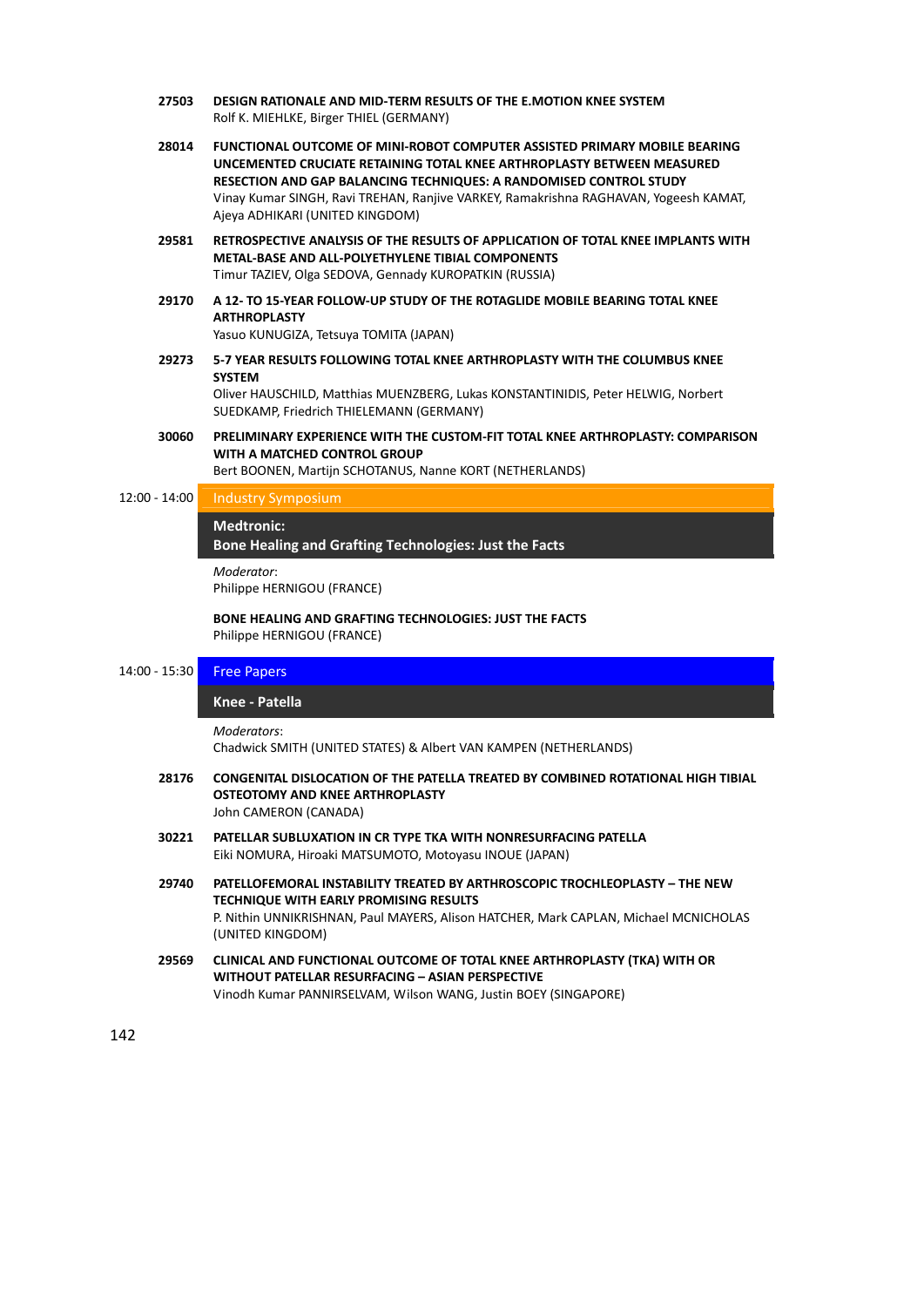Thursday, 8 September **Thursday, 8 September** Meeting Hall IV Meeting Hall IV

- **28940 OCCURENCE OF DVT IN PATIENTS WITH PATELLA FRACTURES** H. Del SCHUTTE JR, Greg COLBATH (UNITED STATES)
- **30144 PATELLAR RESURFACING VERSUS NON‐RESURFACING IN STAGED REVISION OF THE INFECTED TOTAL KNEE ARTHROPLASTY**

Nong Kyoum AHN, Dong Won LEE, Kwang Am JUNG, Moon Bok SONG (SOUTH KOREA)

- **29870 COMPARING THE MID‐VASTUS AND MEDIAL PARAPATELLAR APPROACHES IN TOTAL KNEE ARTHROPLASTY: A META‐ANALYSIS** Ilhan ALCELIK, Mohamed SUKEIK, Raymond POLLOCK, Anand MISRA, Ashraf NAGUIB, Fares HADDAD (UNITED KINGDOM)
- **28305 PATELLOFEMORAL HEMICAP RESURFACING ARTHOPLASTY: LITERATURE REVIEW AND CLINICAL RESULTS**

Chinyelu MENAKAYA, David TEANBY (UNITED KINGDOM)

- **28013 COMPUTER ASSISTED PRIMARY TOTAL KNEE ARTHROPLASTY BETWEEN OBESE AND NON OBESE PATIENTS: IS NAVIGATION THE ANSWER TO KNEE ARTHROPLASTY IN OBESITY?** Vinay Kumar SINGH, Ravi TREHAN, Ranjive VARKEY, Ramakrishna RAGHAVAN, Yogeesh KAMAT, Ajeya ADHIKARI (UNITED KINGDOM)
- **27501 DOES AN EXPERIENCED KNEE SURGEON BENEFIT FROM THE USE OF A NAVIGATION SYSTEM IN TKA?**

Rolf K. MIEHLKE, Ludwig BAUSE (GERMANY)

- 15:30 ‐ 16:00 *Coffee break*
- 16:00 ‐ 16:30 Plenary Lecture *(in Meeting Hall I)*

# **Christian GERBER (SWITZERLAND)** *̶ Plenary Lecture*

**PARTIAL ROTATOR CUFF TEARS** Christian GERBER (SWITZERLAND)

16:30 - 18:00 Free Papers

# 15B**Knee ‐ Balancing** *̶ Free Papers*

*Moderators*:

Thami BENZAKOUR (MOROCCO) & Antonin SOSNA (CZECH REPUBLIC)

- **28095 ISOLATED LATERAL LIGAMENT LAXITY IN PRIMARY TOTAL KNEE ARTHROPLASTY: COHORT STUDY OF STEMMED VERSUS UNSTEMMED IMPLANTS** Ohsoo KWON<sup>1</sup>, Weon-Yoo KIM<sup>1</sup>, Atul KAMATH<sup>2</sup>, Gwo Chin LEE<sup>2</sup>, Jonathan GARINO<sup>2</sup>  $\rm ^1$ (SOUTH KOREA),  $\rm ^2$ (UNITED STATES)
- **29902 GAP CHANGES AFTER POPLITEUS TENDON RESECTION DURING TOTAL KNEE ARTHROPLASTY (TKA): A CADAVERIC STUDY IN THAI FEMALE KNEES** Saran TANTAVISUT, Aree TANAVALEE, Srihatach NGARMUKOS, Vajara WILAIRATANA, Pongsak YUKTANANDANA, Yongsak WANGROONGSUB (THAILAND)
- **28462 POSTERIOR STABILISED IMPLANTS IN PRIMARY TOTAL KNEE REPLACEMENT** Pierre-Paul CASTELEYN<sup>1</sup>, Dirk GANZER<sup>2</sup>, Robert KRAUSE<sup>2</sup>, Hans BAYER-HELMS<sup>2</sup>  $1$ (BELGIUM),  $2$ (GERMANY)
- **29120 LONG‐TERM RESULTS OF A ROTATING‐PLATFORM POSTERIOR STABILIZED TKR DESIGN** Chitranjan RANAWAT, Morteza MEFTAH, Amar RANAWAT (UNITED STATES)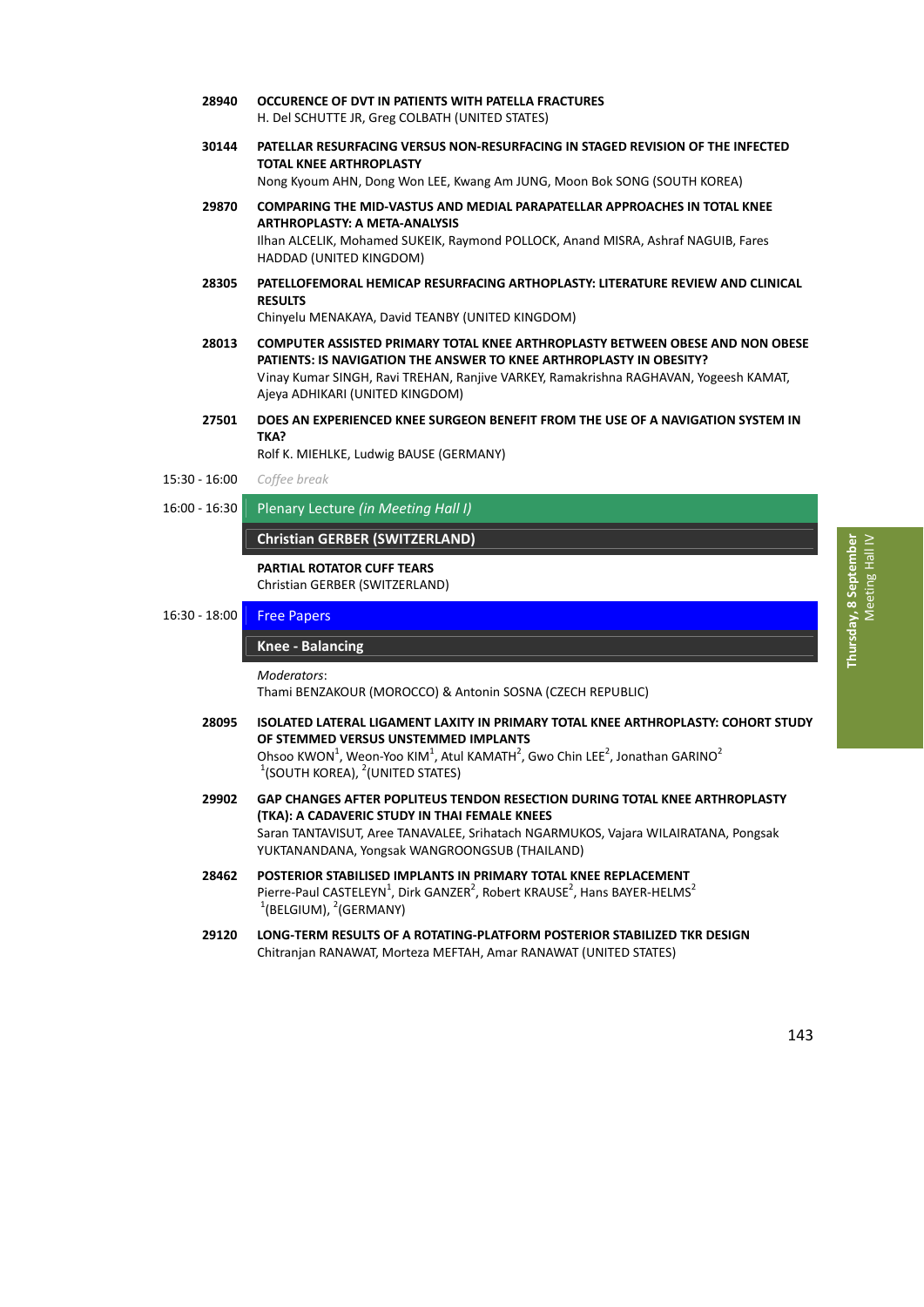**28518 REVISION KNEE PROSTHESES FOR DIFFICULT PRIMARY TOTAL KNEE REPLACEMENT: INDICATIONS AND OUTCOME**

Ayman EBIED, Sameh MARIE (EGYPT)

- **29139 HOW RELIABLE IS FIXED VALGUS DISTAL FEMORAL RESECTION IN PRIMARY TOTAL KNEE ARTHROPLASTY?** Praveen BASANAGOUDAR, Basavaraj KYAVATER, Atmakuri Venkata RANGANADHAM, B. RAMESH (INDIA)
- **30188 CONDYLAR DIFFERENTIAL IN PLANNED TIBIAL CUTS IN TOTAL KNEE REPLACEMENT** Kodali Siva Rama Krishna PRASAD<sup>1</sup>, Emil SCHEMITSCH<sup>2</sup>, Peter LEWIS<sup>1</sup>  $1$ (UNITED KINGDOM),  $2$ (CANADA)
- **29504 HINDFOOT ALIGNMENT VARIATION BEFORE AND AFTER TOTAL KNEE ARTHROPLASTY – RESULTS OF A PILOT STUDY**

Ashok SHYAM, Surendra PATIL, Rajeev JOSHI, Parag SANCHETI, K.H. SANCHETI (INDIA)

**27615 POSTOPERATIVE LATERAL LIGAMENTOUS LAXITY AFTER TKA IN THE VALGUS KNEE** Hitoshi SEKIYA, Kenzo TAKATOKU, Hisashi TAKADA, Hideyuki SASANUMA (JAPAN)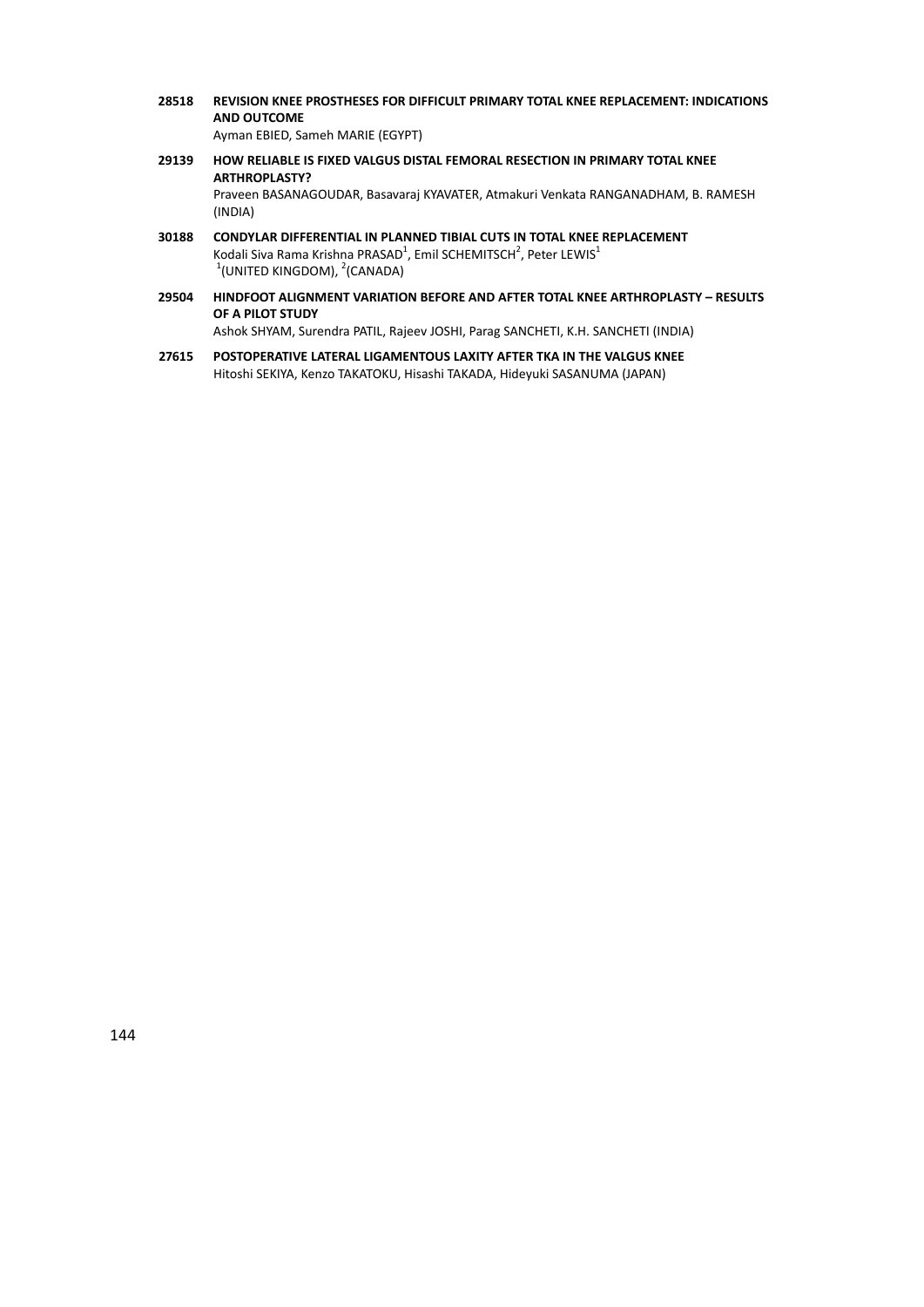# 37B**Meeting Hall V**



# **High Tibial Osteotomy**

*Moderator*: Thami BENZAKOUR (MOROCCO)

**INDICATIONS AND PRE‐OP PLANNING** Hatem SAID (EGYPT)

**HIGH TIBIAL WEDGE OSTEOTOMY FOR MEDIAL KNEE ARTHRITIS** Thami BENZAKOUR (MOROCCO)

 $\, > \,$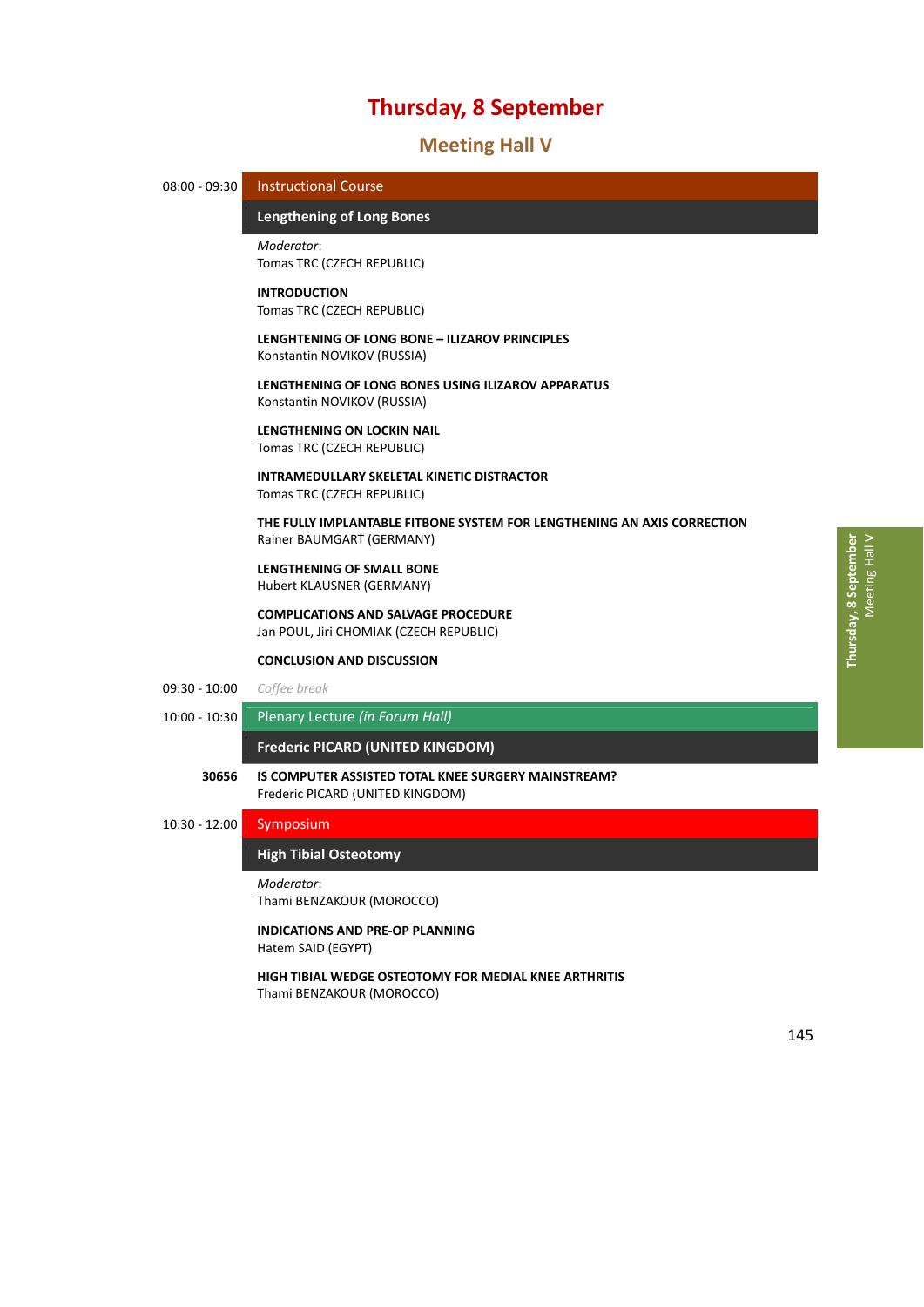**30361 MEDIAL OPEN‐WEDGE HTO VS MEDIAL UKA** Alex STAUBLI (SWITZERLAND)

# **30303 OPENING WEDGE TIBIAL OSTEOTOMY FOR LARGE VARUS DEFORMITY**

Philippe HERNIGOU, Alexandre POIGNARD, Charles Henri FLOUZAT LACHANIETTE (FRANCE)

**TAILORED HTO: WHICH TECHNIQUE FOR WHOM?** Semih AYDOGDU (TURKEY)

**COMPLICATIONS OF CLOSING WEDGE HIGH TIBIAL OSTEOTOMY** James WADDELL (CANADA)

## 12:00 - 14:00 Industry Symposium

# 158B**Bayer:**

**New Oral Anticoagulants in the Orthopaedic Setting** 

14:00 ‐ 15:30 Symposium

**Russian Symposium** (with simultaneous interpretation)

*Moderator*:

Nikolay ZAGORODNIY (RUSSIA)

**TREATMENT OF PATIENTS WITH SEVERE ISCHEMIC CONTRACTURE** Sergey STRAFUN, I.N. KURINOI, O.G. GAJKO, A.V. DOLGOPOLOV (UKRAINE)

**TREATMENT OF NON UNITED INFECTED FRACTURES OF LONG BONES: STUDY AND RESULTS OF TREATMENT OF 350 CASES**

N.P. GRITSAI, A.G. PETCHERSKI, A.N. LINENKO, G.B. KOLOV, V.N. TSOKALO, A.S. GORDI (UKRAINE)

- **30525 RECONSTRUCTION OF THE DYSPLASTIC HIP IN ADOLESCENTS** Alexander BELETSKY, O.A. SOKOLOV (BELARUS)
- **30526 ARTHROSCOPY IN DIAGNOSTICS AND TREATMENT OF KNEE JOINT PATHOLOGY IN CHILDREN** Mikhail GERASIMENKO, Alexander BELETSKY (BELARUS)
- **30292 NEW POSSIBILITIES OF USING TITANIUM ALLOYS IN ENDOPROSTHESIS OF LARGE JOINTS** Nikolay ZAGORODNIY, Alexander BALBERKIN, Alexander ILYIN (RUSSIA)
- **30301 DYNAMIC LSZ INSTRUMENTATION IN TREATMENT OF CHILDREN SCOLIOSIS** Mukhammad SAMPIEV, Nikolay ZAGORODNIY, Alexander LAKA, Stepan BALASHOV, Artem LYAGIN (RUSSIA)
- 15:30 ‐ 16:00 *Coffee break*
- 16:00 ‐ 16:30 Plenary Lecture *(in Meeting Hall I)*

**Christian GERBER (SWITZERLAND)** *̶ Plenary Lecture*

**PARTIAL ROTATOR CUFF TEARS** Christian GERBER (SWITZERLAND)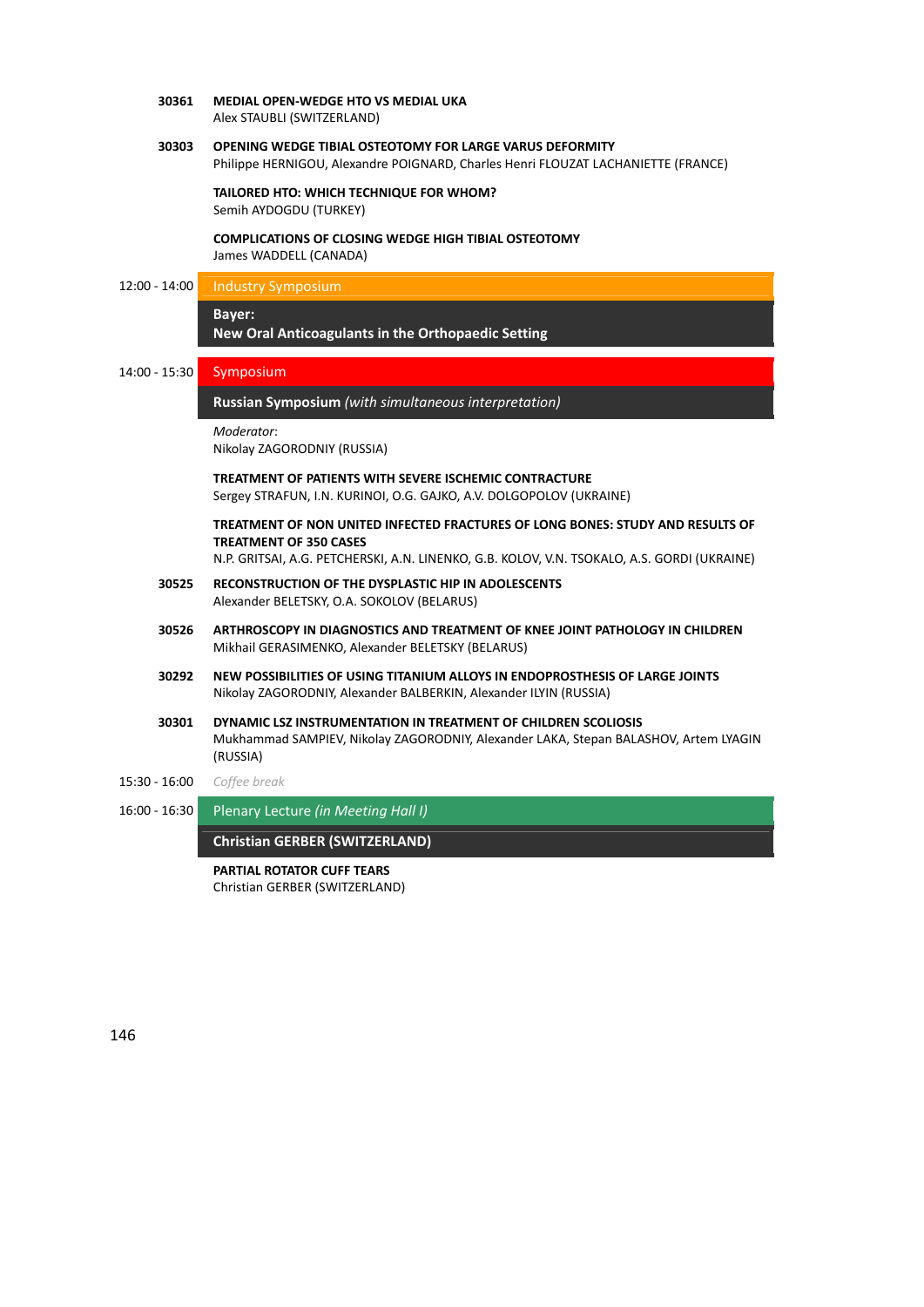# 16:30 ‐ 18:00 Symposium

# **Lengthening & Correction of Deformities**

*Moderator*: Tomas TRC (CZECH REPUBLIC)

**TREATMENT OF UPPER LIMB DEFORMITIES WITH EXTERNAL FIXATION** Ghassan SALAMEH (SYRIA)

# **FEMORAL LENGTHENING**

Konstantin NOVIKOV (RUSSIA)

**ATYPICAL CORRECTIVE OSTEOTOMY FOR CORRECTION OF BOWING DEFORMITY OF LONG BONE** Tomas TRC (CZECH REPUBLIC)

**THE ROLE OF TRANSOSSEOUS OSTEOSYNTHESIS METHOD IN REHABILITATION OF PATIENTS WITH CONGENITAL DEVELOPMENTAL ABNORMALITY OF LOWER LIMB** Babak BOHLOOLI, Guseynali ISMAYLOV (IRAN)

**LENGTHENING OVER LOCKING NAIL – LONG‐TERM RESULTS** Tomas TRC (CZECH REPUBLIC)

**A MATCHED COMPARISON OF LENGTHENING OVER NAIL (LON), VERSUS INTRAMEDULLARY SKELETAL KINETIC‐DISTRACTION (ISKD) FOR FEMORAL LENGTHENING** S. MAHBOUBIAN, M. SEAH, A.T. FRAGOMEN, S. ROZBRUCH (UNITED STATES)

**REPEATED LENGTHENING FOR CORRECTION OF SHORT STATURE** Anna ARANOVICH, Sergey MURADISINOV (RUSSIA)

**COMPLICATION IN HUMERAL LENGTHENING OF ACHONDROPLASTIA PATIENTS** O. KLIMOV, Anna ARANOVICH (RUSSIA)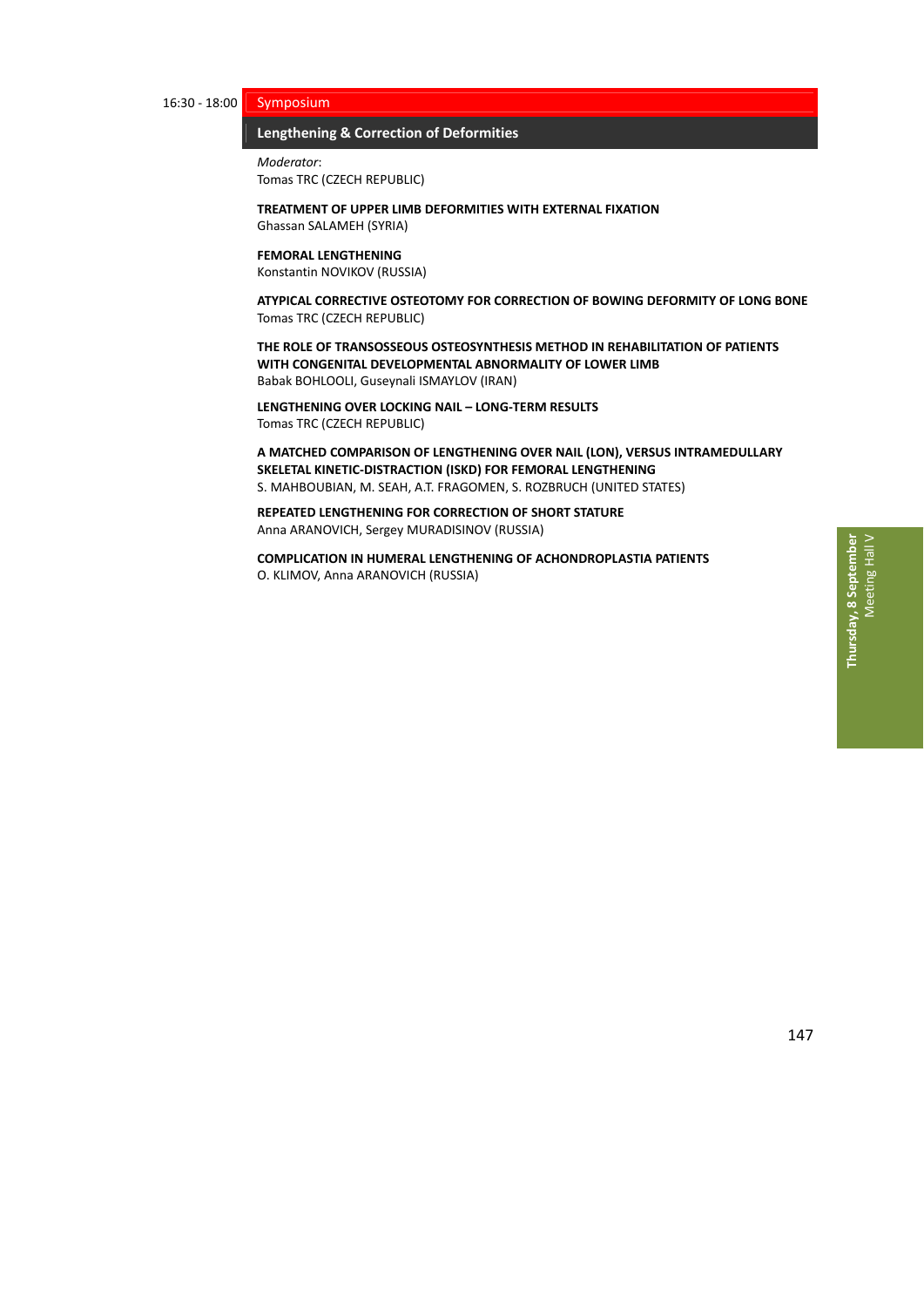# 38B**Panorama Hall**

# 08:00 - 09:30 Symposium

16B**Scoliosis Research Society (SRS): Infection & Tumour** 

### *Moderator*:

Shanmuganathan RAJASEKARAN (INDIA)

## **NOVEL TECHNIQUES IN SPINAL IMAGING** Shanmuganathan RAJASEKARAN (INDIA)

# **TB SPONDYLITIS WITH AND WITHOUT NEUROLOGICAL IMPAIRMENT** Keith LUK (HONG KONG)

**NONSPECIFIC INFECTIONS** Petr SUCHOMEL (CZECH REPUBLIC)

# **PRIMARY EXTRADURAL OSSEOUS SPINAL TUMOURS** Keith LUK (HONG KONG)

**ALGORITHMS IN THE MANAGEMENT OF EXTRADURAL SPINAL METASTASIS** Cody BÜNGER (DENMARK)

# **DISCUSSION**

# **CASE DISCUSSION**

- 09:30 ‐ 10:00 *Coffee break*
- 10:00 ‐ 10:30 Plenary Lecture *(in Forum Hall)*

**Frederic PICARD (UNITED KINGDOM)** 

# **30656 IS COMPUTER ASSISTED TOTAL KNEE SURGERY MAINSTREAM?** Frederic PICARD (UNITED KINGDOM)

## 10:30 ‐ 12:00 Symposium

162B**Scoliosis Research Society (SRS):** *Complications of Spinal Deformity Surgery* 

*Moderator*:

Kamal IBRAHIM (UNITED STATES)

# **NON‐NEUROLOGICAL COMPLICATIONS IN DEFORMITY SURGERY AND HOW TO AVOID THEM** George THOMPSON (UNITED STATES)

**NEUROLOGICAL COMPLICATIONS IN DEFORMITY SURGERY AND HOW TO AVOID THEM** John DORMANS (UNITED STATES)

# **INSTRUMENTATION RELATED COMPLICATIONS IN OSTEOPOROTIC SPINE AND HOW TO AVOID THEM**

Ahmet ALANAY (TURKEY)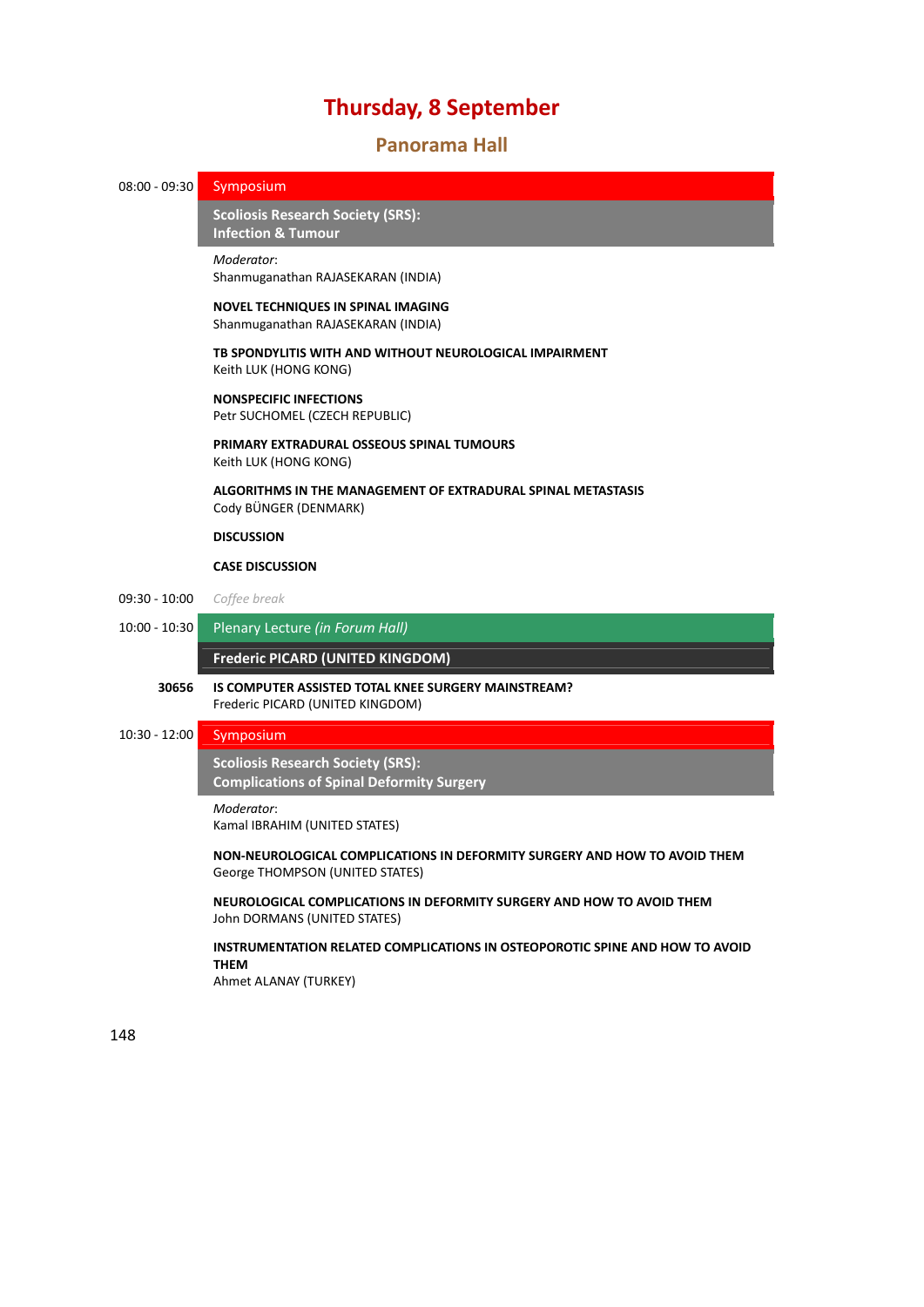# **DISCUSSION**

# **CASE DISCUSSION**

12:00 ‐ 14:00 Industry Symposium

### Lima:

**Trabecular Titanium™: What Bone Really Wants To Be Next To** *̶ Industry Symposium*

### *Moderators*:

F. BIGGI (ITALY) & Tomas TRC (CZECH REPUBLIC)

# **FROM A STANDARD PRESS‐FIT CUP TO THE TRABECULAR TITANIUM™: REASONS BEHIND THE CHOICE**

F. BENAZZO (ITALY)

# **THE DELTA REVISION SYSTEM IN DIFFICULT ACETABULAR REVISION** D. JAHODA (CZECH REPUBLIC)

**DEFECT DEPENDENT CEMENTLESS ACETABULAR RECONSTRUCTION USING THE DELTA REVISION SYSTEM**

D. NEUMANN (AUSTRIA)

# **IN VIVO CHARACTERISATION OF THE TRABECULAR TITANIUM™ OSTEOINTEGRATIVE POTENTIAL** S. BURELLI (ITALY)

# **TRABECULAR TITANIUM™ OSTEOINDUCTIVE PROPERTIES: A STUDY ON HUMAN STEM CELLS DIFFERENTIATION**

G. GASTALDI (ITALY)

# **DISCUSSION**

14:00 - 15:30 Lecture Free Papers

## 164B**Spine ‐ Special Topics** *̶ Lecture / Free Papers*

### *Moderators*:

Keith Dip‐Kei LUK (HONG KONG) & Yan WANG (CHINA)

**VERTEBREAL COLUMN DECANCELLATION (VCD) FOR SHARP ANGULAR SPINAL DEFORMITY** Yan WANG (CHINA)

- **29952 IN‐VIVO DEMONSTRATION OF SPONTANEOUS APICAL VERTEBRAL DEROTATION IN THORACIC ADOLESCENT IDIOPATHIC SCOLIOSIS** Keith Dip‐Kei LUK, Wai Yuen CHEUNG, K.M.C. CHEUNG, Yat Wa WONG, Dino SAMARTZIS (HONG KONG)
- **27236 DISTAL ADDING‐ON PHENOMENON IN LENKE 1A SCOLIOSIS: RISK FACTOR IDENTIFICATION AND TREATMENT STRATEGY COMPARISON**

Yu WANG, Cody BÜNGER, Ebbe HANSEN (DENMARK)

**29382 CORRELATION OF ADULT SPINAL SAGITTAL IMBALANCE AND LIFE QUALITY ASSESSED WITH SF‐36**

Zhaomin ZHENG, Taiping WANG, Hui LIU, Hua WANG, Kuibo ZHANG (CHINA)

**27475 TRANSARTICULAR SCREW FIXATION FOR ATLANTOAXIAL INSTABILITY – MODIFIED MAGERL'S TECHNIQUE IN 38 PATIENTS** Tarun GOYAL, Raj BAHADUR, Sujit K. TRIPATHY (INDIA)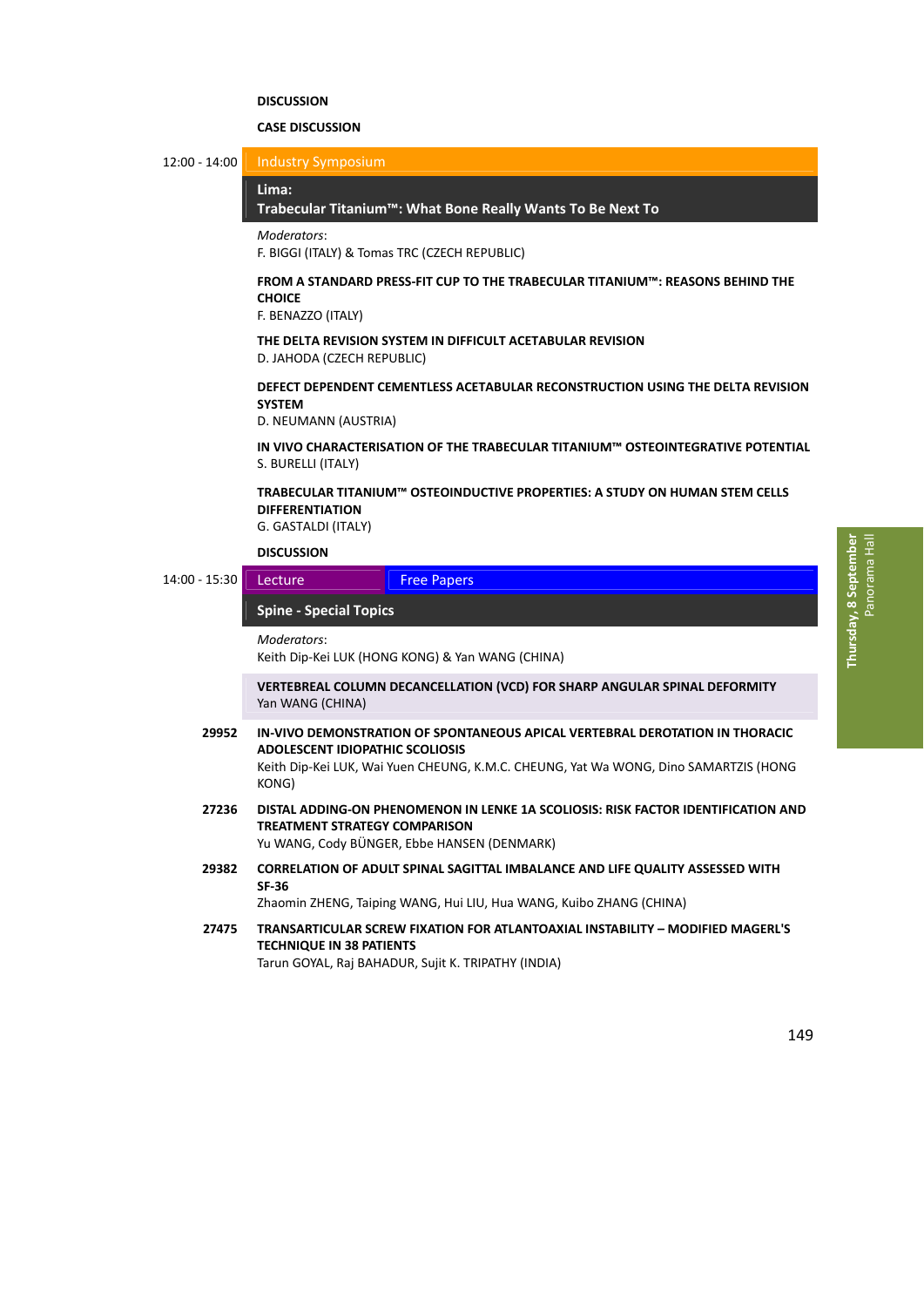- **29660 IS SPINAL DYSRAPHISM A PROBLEM IN CASES OF CONGENITAL KYPHOSIS AND KYPHOSCOLIOSIS?** Shalin MAHESHWARI, Ashok JOHARI, Ratna JOHARI, Amit NEMADE, Maulin SHAH (INDIA)
- **27817 SIMULTANEOUSLY ANTERIOR DECOMPRESSION AND POSTERIOR INSTRUMENTATION BY SINGLE EXTRA PLEURAL RETROPERITONEAL APPROACH IN THORACOLUMBAR LESIONS** Saurabh JAIN (INDIA)
- **29933 ASSESSMENT OF FIBER TRACT INTEGRITY IN SPINAL CORD BY DIFFUSION TENSOR IMAGING EVALUATION OF DTI DATAMETRICS AND TRACTOGRAPHY OF NORMAL SPINAL CORD, ACUTE AND CHRONIC SPINAL CORD INJURIES** Shanmuganathan RAJASEKARAN, Rishi M. KANNA, Ajoy P. SHETTY (INDIA)

- **29817 ASSOCIATION BETWEEN THE POLYMORPHISM OF VDR GENE AND DEGENERATIVE DISC DISEASE OF THE LUMBAR SPINE IN A CHINESE HAN POPULATION** Bin YU, Zhihong WU, Guixing QIU, Jia ZHANG (CHINA)
- 15:30 ‐ 16:00 *Coffee break*
- 16:00 ‐ 16:30 Plenary Lecture *(in Meeting Hall I)*

# **Christian GERBER (SWITZERLAND)** *̶ Plenary Lecture*

**PARTIAL ROTATOR CUFF TEARS**

Christian GERBER (SWITZERLAND)

# 16:30 - 18:00 Free Papers

# 165B**Spine ‐ Fractures** *̶ Free Papers*

*Moderators*:

Petr KORBELAR (CZECH REPUBLIC) & Martin KRBEC (CZECH REPUBLIC)

- **28422 NEGLECTED TRAUMATIC DISLOCATION OF THE SUBAXIAL CERVICAL SPINE** Anil JAIN, Ish DHAMMI, Ajay PAL, Puneet MISHRA (INDIA)
- **28544 PROBLEMS IN DIAGNOSING CERVICAL SPINE INJURY, SPINAL CORD INJURY, OR BOTH AND RELATED MEASURES: A STUDY OF 9468 CASES OF CERVICAL SPINE TRAUMA** Hiroki YOSHIMATSU, Kenji YOSHIDA, Hisashi YAMASHITA, Kimiaki SATO, Kensei NAGATA (JAPAN)
- **29746 SURGICAL TREATMENT OF LOWER CERVICAL COLUMN TRAUMATIC FRACTURES** Hector Francisco GUTIERREZ, Francisco Javier CERVANTES LIZARRAGA, Raul MONROY MAYA (MEXICO)
- **27310 ELECTRONEUROSTIMULATION CAPABILITIES IN VICTIMS OF VERTEBRAL CEREBRO‐SPINAL INJURIES**

Alexander TOMA, Svetlana GRAMMA, George TOMA, Kira PETROVA, Ilya TOMA, Svetlana TOMA, Vyacheslav NINEL (RUSSIA)

- **29983 PEDICLE SCREW FIXATION FOR UNSTABLE THORACIC SPINE FRACTURES: CLINICAL AND RADIOLOGICAL EVALUATION OF 120 CASES** Efe Levent ARAS, Ebbe Stander HANSEN, Kristian HØY, Peter HELMIG, Bent NIEDERMANN, Cody BÜNGER (DENMARK)
- **29405 ANTERIOR COLUMN RECONSTRUCTION IN BURST FRACTURES OF THORACO‐LUMBAR REGION: RATIONALE AND INDICATIONS** Anil K. JOSHI, Saurabh SINGH, Narender ROHILLA, Kamran FAROOQUE, Budhadev CHOWDHURY, Arvind JAYASWAL (INDIA)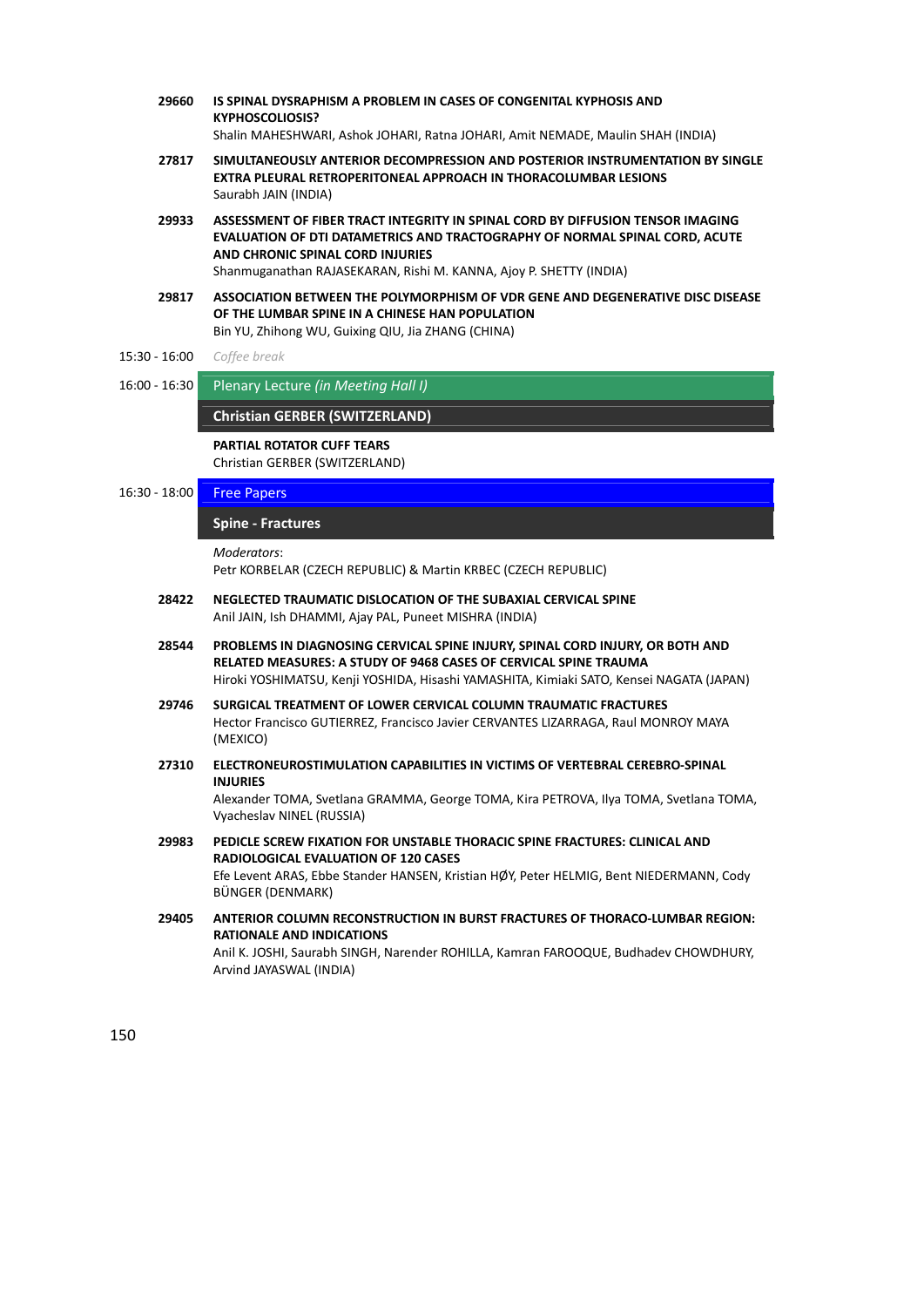**28418 SIMULTANEOUS ANTERIOR DECOMPRESSION AND POSTERIOR INSTRUMENTATION BY EXTRAPLEURAL RETROPERITONEAL APPROACH FOR THORACOLUMBAR LESIONS – A SERIES OF 52 CASES**

Anil JAIN, Ish DHAMMI, Saurabh JAIN, Jaswant KUMAR (INDIA)

- **28507 INITIAL PERCUTANEOUS SPINAL INSTRUMENTATION IN POLYTRAUMATIZED PATIENTS, THE CONCEPT OF DAMAGE CONTROL SPINAL SURGERY** Ahmed SHAWKY, Heinrich BOEHM (GERMANY)
- **29527 MRI PATTERN OF VERTEBRAL FRACTURES DUE TO OSTEOPOROSIS, INFECTION AND MALIGNANT TUMORS**

Mohamed ABDEL‐WANIS, Mohamed SOLYMAN, Nahla Mohamed Ali HASAN (EGYPT)

**28299 CRESCENT FRACTURE DISLOCATION OF THE SACROILIAC JOINT: USE OF ILIOSACRAL SCREWS** Mahmoud M. ABDEL KARIM, Sherif A. KHALED, Ahmed H. ABDEL AZEEM (EGYPT)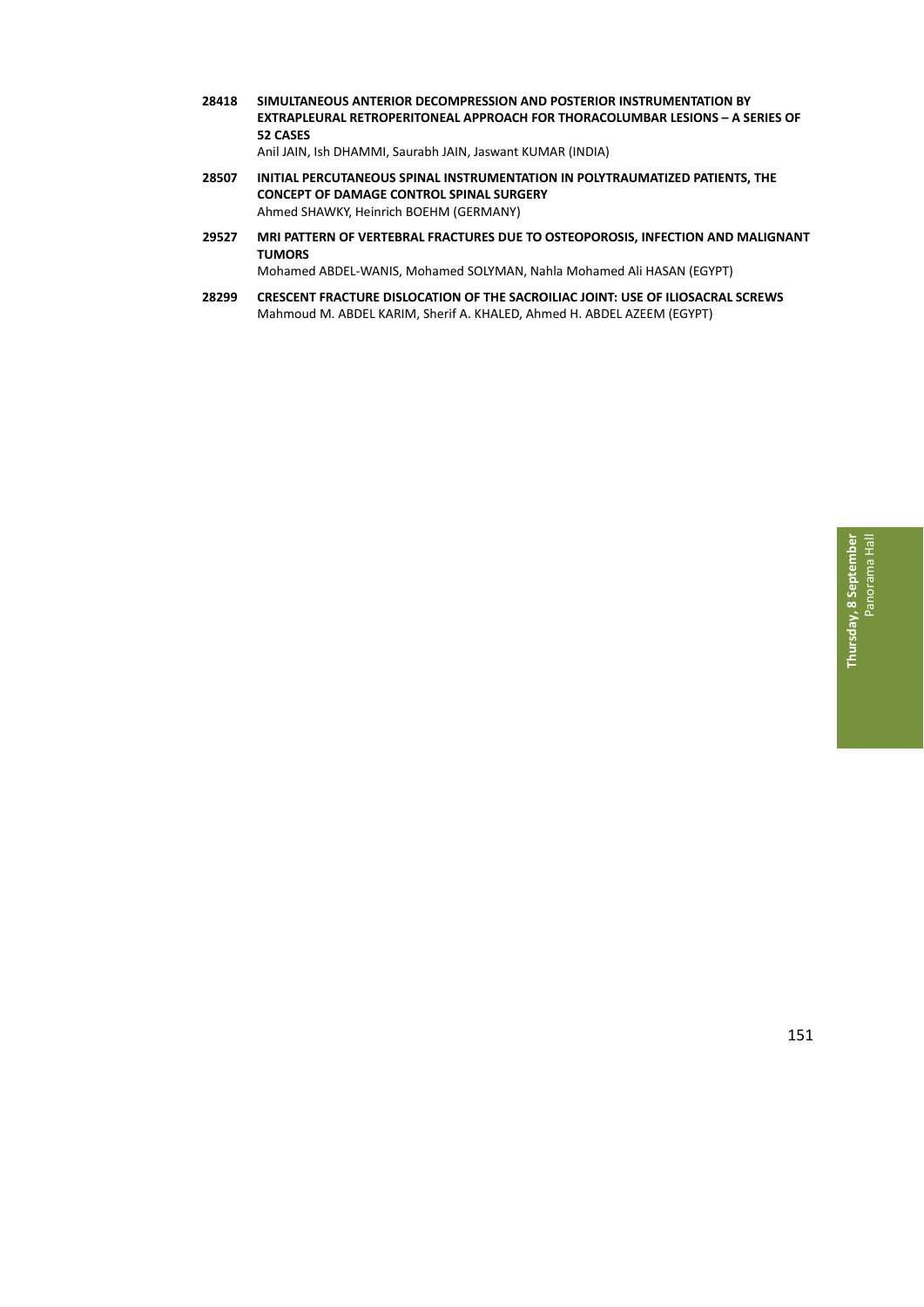# 39B**Terrace I**

16B**Surgical Management of Spinal Deformities** *̶ Instructional Course*

08:00 ‐ 09:30 Instructional Course

*Moderator*:

|                 | Martin KRBEC (CZECH REPUBLIC)                                                                                                       |
|-----------------|-------------------------------------------------------------------------------------------------------------------------------------|
|                 | <b>INTRODUCTION</b><br>Martin KRBEC (CZECH REPUBLIC)                                                                                |
|                 | <b>CONGENITAL SCOLIOSIS AND TIS</b><br>Martin REPKO (CZECH REPUBLIC)                                                                |
|                 | <b>ADOLESCENT IDIOPATHIC SCOLIOSIS</b><br>Martin KRBEC (CZECH REPUBLIC)                                                             |
|                 | <b>JUVENILE IDIOPATHIC SCOLIOSIS</b><br>Richard CHALOUPKA (CZECH REPUBLIC)                                                          |
|                 | <b>NEUROMUSCULAR SCOLIOSIS</b><br>Martin REPKO (CZECH REPUBLIC)                                                                     |
|                 | <b>DEGENERATIVE SCOLIOSIS</b><br>Martin KRBEC (CZECH REPUBLIC)                                                                      |
|                 | <b>CONCLUSION</b>                                                                                                                   |
| $09:30 - 10:00$ | Coffee break                                                                                                                        |
| $10:00 - 10:30$ | Plenary Lecture (in Forum Hall)                                                                                                     |
|                 |                                                                                                                                     |
|                 | <b>Frederic PICARD (UNITED KINGDOM)</b>                                                                                             |
| 30656           | <b>IS COMPUTER ASSISTED TOTAL KNEE SURGERY MAINSTREAM?</b><br>Frederic PICARD (UNITED KINGDOM)                                      |
| $10:30 - 12:00$ | Lecture<br><b>Free Papers</b>                                                                                                       |
|                 | International Society for Minimal Intervention in Spinal Surgery (ISMISS) / SICOT:<br><b>Minimally Invasive Spinal Techniques I</b> |
|                 | Moderators:<br>Hansjoerg LEU (SWITZERLAND) & Vladimir RADCHENKO (UKRAINE)                                                           |
| 29370           | <b>ISMISS SESSION - PRESIDENT'S OPENING ADDRESS</b><br>Hansjoerg LEU (SWITZERLAND)                                                  |
| 28914           | <b>ENDOSCOPY IN DDD: FACTS SINCE 1982 AND STATE OF THE ART</b><br>Hansjoerg LEU (SWITZERLAND)                                       |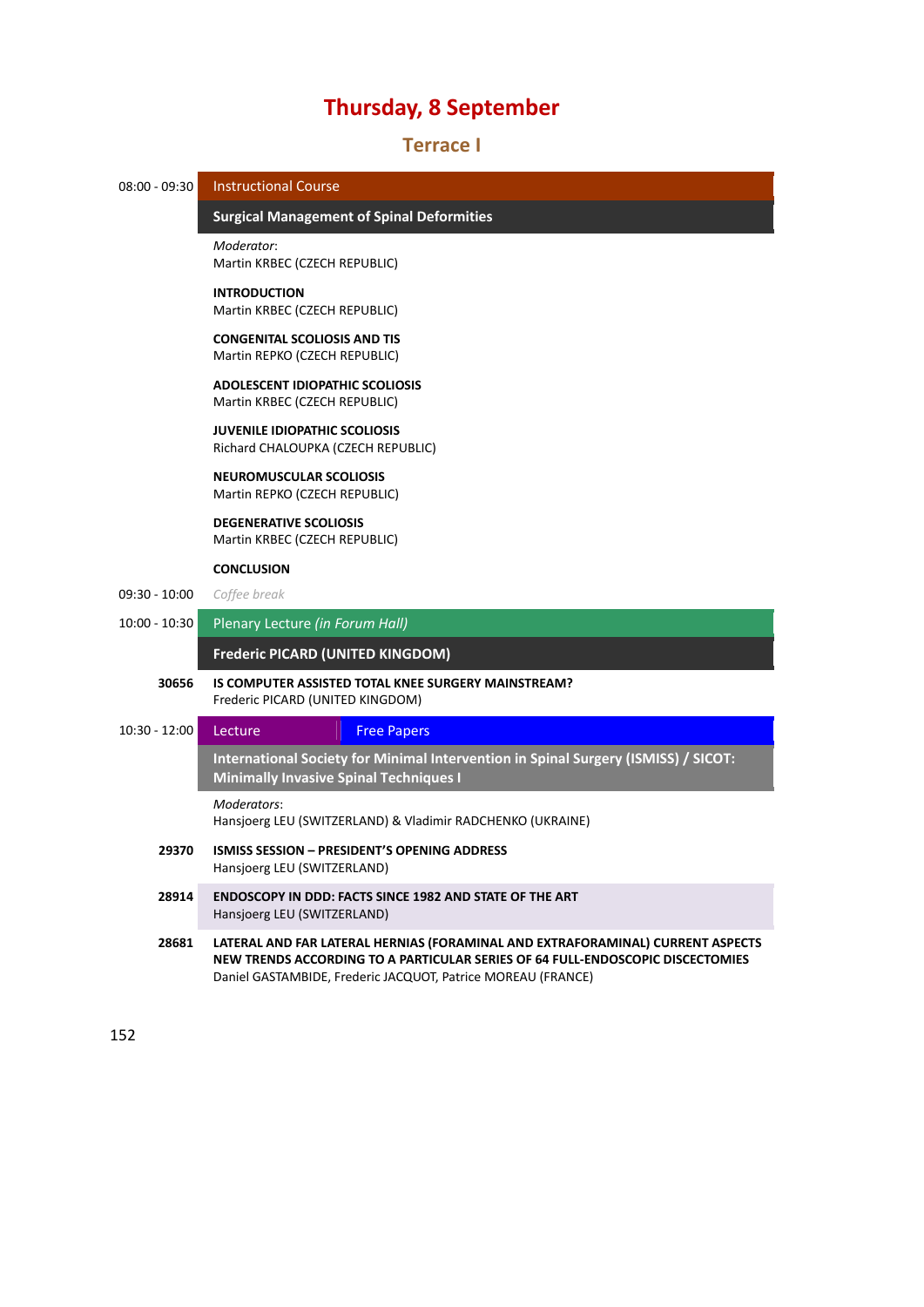- **29200 NEW GRID POSITIONING SYSTEM (GPS) GUIDANCE FOR ENDOSCOPIC TRANSFORAMINAL MICRODECOMPRESSIVE LUMBAR DISC SURGERY IN THE MORBID OBESE PATIENT** John CHIU (UNITED STATES)
- **29329 MINIMALLY INVASIVE SURGICAL TREATMENT OF COMPRESSION SYNDROMES IN PATIENTS WITH UNCOVERTEBRAL ARTHROSIS** Mykola KORZH, Volodymyr RADCHENKO, Konstantin POPSUISHAPKA (UKRAINE)
- **29204 ENDOSCOPIC ANTERIOR CERVICAL DISCECTOMY/FORAMINOPLASTY WITH INTRAOPERATIVE NEUROPHYSIOLOGICAL MONITORING (IOM)** John CHIU (UNITED STATES)
- **29250 MUST YOU IMMEDIATELY MAKE A FUSION ON A FORAMINAL HERNIA?** Daniel GASTAMBIDE, Frederic JACQUOT, Patrice MOREAU (FRANCE)
- **27537 MINIMALLY INVASIVE TRANSFORAMINAL INTERBODY FUSION FOR DEGENERATIVE LUMBAR DISORDERS**

Keisuke NAKANO, Toshimitu KAWAGISHI, Toshitada SAWADA (JAPAN)

- **30242 OUR EXPERIENCE OF MINIMALLY INVASIVE SPINAL TECHNIQUES IN TREATMENT OF DIFFERENT SPINAL DISORDERS** Marcel VETRILE (RUSSIA)
- **30315 WHAT WE HAVE TO KNOW TO SAFELY PERFORM LUMBAR TRANSFORAMINAL PERCUTANEOUS PROCEDURES**

Pil Sun CHOI (BRAZIL)

**28641 AUTOMATED PERCUTANEOUS LUMBAR DISCECTOMY VS ENDOSCOPIC DISCECTOMY; LONG‐ TERM RESULTS**

Tolgay SATANA, Murat ERGUVEN, Mehmet ALTUG, Kamil BARLAS, Ali FINCAN (TURKEY)

- 12:00 ‐ 14:00 *Lunch break*
- 14:00 15:30 Lecture Free Papers

168B**International Society for Minimal Intervention in Spinal Surgery (ISMISS) / SICOT: Minimally Invasive Spinal Techniques II** *̶ Lecture / Free Papers*

*Moderators*:

Pil Sun CHOI (BRAZIL) & Sang‐Ho LEE (SOUTH KOREA)

**30247 ADVANCED MINIMALLY INVASIVE SPINE SURGERY (MISS) IN KOREA WITH PERSONAL ACHIEVEMENT**

Sang‐Ho LEE (SOUTH KOREA)

**29325 MONOCLONAL ANTIBODY TUMOR NECROSIS FACTOR (TNF) IN THE TREATMENT OF DISC HERNIATION**

Vasiliy SHIMON, Volodymyr RADCHENKO, Inga FEDOTOVA (UKRAINE)

- **29323 REPAIR OF INTERVERTEBRAL DISC IN MINIMALLY INVASIVE SPINE SURGERY** Vladimir RADCHENKO, Olga KOSTITZKY (UKRAINE)
- **29202 BIOLOGIC VERTEBRAL AUGMENTATION AND RECONSTRUCTION WITH MORCELIZED BONE GRAFT**
	- John CHIU (UNITED STATES)
- **29882 PERCUTANEOUS KYPHOPLASTY: SUN YAT‐SEN UNIVERSITY 10‐YEAR EXPERIENCES** Zhaomin ZHENG, Taiping WANG, Hui LIU (CHINA)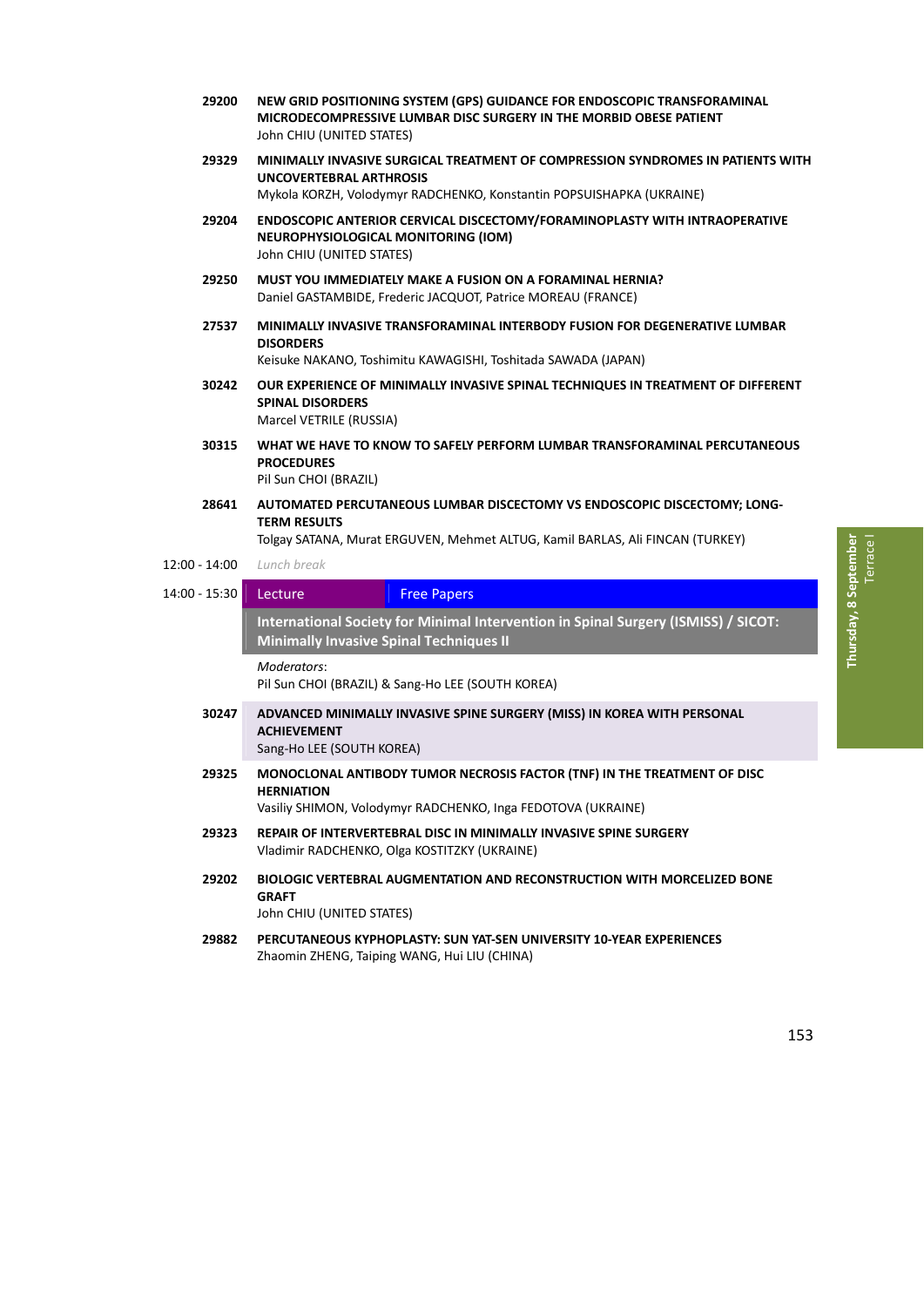- **29880 VERTEBRAL AUGMENTATION WITH A NOVEL BONE VOID FILLING CONTAINER SYSTEM: A BIOMECHANICAL STUDY** Zhaomin ZHENG, Taiping WANG, Hui LIU (CHINA)
	-
- **29612 THE ADVISABILITY OF THE APPLICATION OF PERCUTANEOUS TRANSPEDICULAR SCREW FIXATION IN THE TREATMENT OF METASTASIS TO VERTEBRAL COLUMN BASED ON SELECTED CASES FROM THE MATERIAL OF ORTHOPAEDIC AND TRAUMATOLOGY WARD IN SZCZECIN** Karol ROGAS, Michal KEDZIERSKI, Konrad DOBIECKI, Andrzej BOHATYREWICZ (POLAND)
- **29805 VESSELPLASTY FOR THE TREATMENT OF OSTEOPOROTIC VERTEBRAL COMPRESSION FRACTURES** Aloysius Bambang DARWONO (INDONESIA)
- **29327 MINIMALLY INVASIVE SURGICAL TREATMENT OF THE LATERAL RECESS STENOSIS** Artem SKIDANOV, Volodymyr RADCHENKO (UKRAINE)
- **29203 MINIMALLY INVASIVE SPINE SURGERY (MISS): A SURGEON'S PERSPECTIVE ON TECHNOLOGICAL CONVERGENCE AND DIGITAL OR CONTROL SYSTEM** John CHIU (UNITED STATES)
- 15:30 ‐ 16:00 *Coffee break*
- 16:00 ‐ 16:30 Plenary Lecture *(in Meeting Hall I)*

**Christian GERBER (SWITZERLAND)** *̶ Plenary Lecture*

# **PARTIAL ROTATOR CUFF TEARS** Christian GERBER (SWITZERLAND)

# 16:30 ‐ 18:00 Free Papers

## 169B**Spine ‐ Surgery of the Degenerative Lumbar Spine** *̶ Free Papers*

### *Moderators*:

José GUIMARAES CONSCIENCIA (PORTUGAL) & Kandiah RAVEENDRAN (MALAYSIA)

- **28667 BONE DENSITY VARIATION ABOVE INTERSPINOUS INSTRUMENTATION** José GUIMARAES CONSCIENCIA (PORTUGAL)
- **28918 DID REPEAT MRI SCANNING AFFECT MANAGEMENT OF SURGICAL LEVEL DECOMPRESSION OF THE LUMBAR‐SACRAL SPINE?** Dushan THAVARAJAH, Mathew YOUSEF, Patrick MCKENNA, Robert MARSHALL (UNITED KINGDOM)
- **29494 EXTENDED FENESTRATION SURGERY IN DEGENERATIVE LUMBAR CANAL STENOSIS** Ashwani SINGH, Anil DHAL, Sumit SURAL (INDIA)
- **29835 DYNAMIC STABILISATION FOR GRADE I & II DEGENERATIVE LUMBAR SPONDYLOLISTHESIS WITH STENOSIS: EARLY CLINICAL RESULTS OF A NEW DYNAMIC STABILISATION SYSTEM** Sandesh LAKKOL, Razvan TARANU, Chandra BHATIA, Manoj KRISHNA, Tai FRIESEM (UNITED KINGDOM)
- **30218 A NOVEL MINIMALLY INVASIVE APPROACH TO LUMBOSACRAL SPINE** Tariq SOHAIL (PAKISTAN)
- **28913 CAUDAL EPIDURAL STEROID INJECTIONS FOR THE MANAGEMENT OF LOWER BACK PAIN AND SCIATICA: A REGIONAL SURVEY** Syed HAQUE, Julian GASKIN, Anthony UGOWUKE, Shuaib KARMANI (UNITED KINGDOM)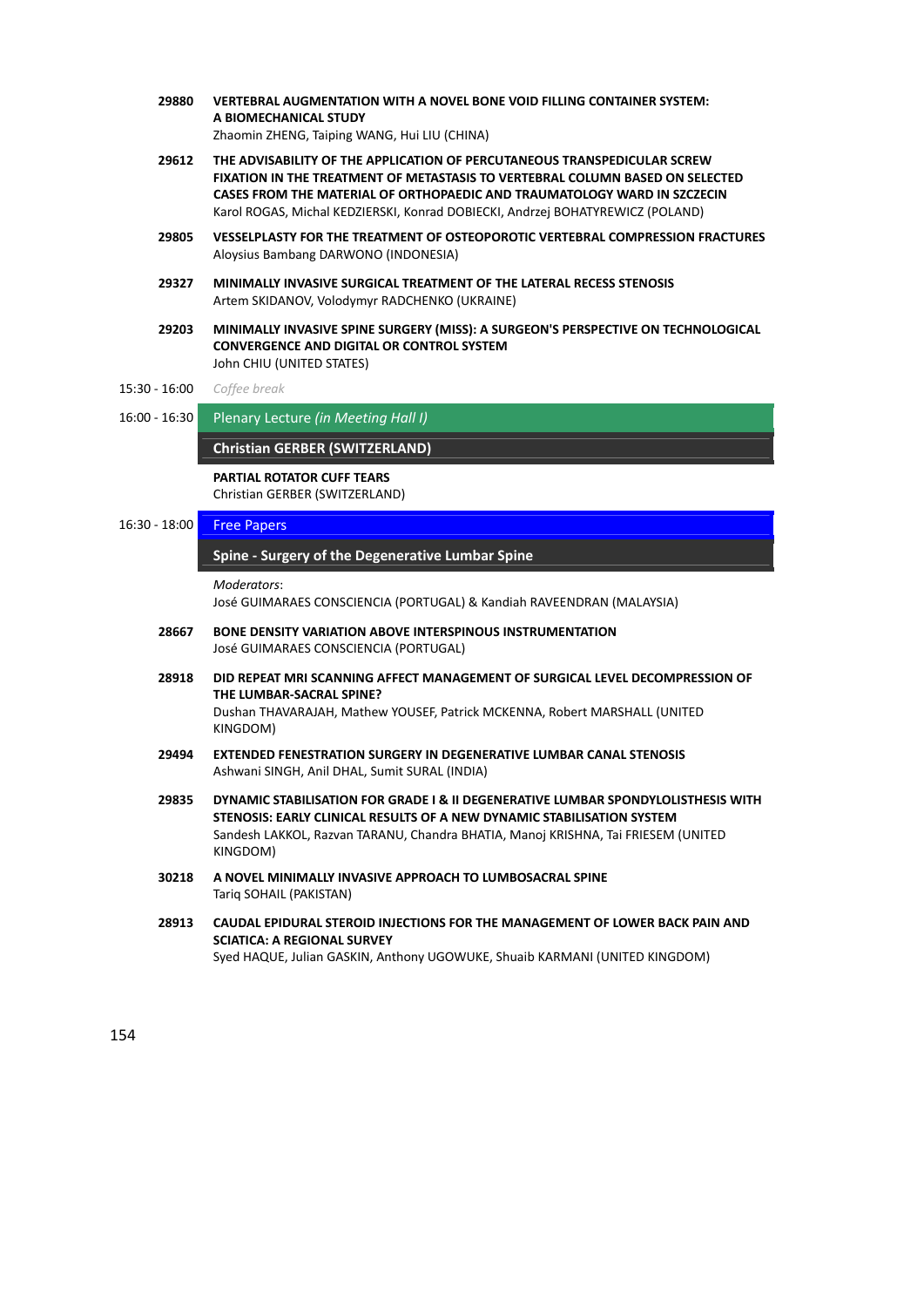**28189 THREE DIMENSIONAL COMPUTED TOMOGRAPHY (3D‐CT) AND RADIOGRAPHS ASSESSMENT OF INTERBODY FUSION**

Yan‐Ping ZHENG, Xin‐Yu LIU, Suo‐Mao YUAN (CHINA)

- **30072 LOW BACK PAIN: A COMPARISON OF PHYSICAL THERAPY AND SURGERY. WHAT DETERMINES FUNCTIONAL OUTCOME AT TWO YEARS? AN OBSERVATIONAL STUDY** José DE PEDRO, Alfonso GONZÁLEZ‐ORÚS, Maximiliano TERRÓN, Javier DOMÍNGUEZ (SPAIN)
- **29876 GINKGOLIDE B PROMOTES PROLIFERATION AND FUNCTIONAL ACTIVITIES OF BONE MARROW‐ DERIVED ENDOTHELIAL PROGENITOR CELLS: INVOLVEMENT OF AKT/ENOS AND MAPK/P38 SIGNALING PATHWAYS**

Yubo TANG, Xuenong ZOU, Xiao CHEN, Xinsheng PENG, Baoding HUANG (CHINA)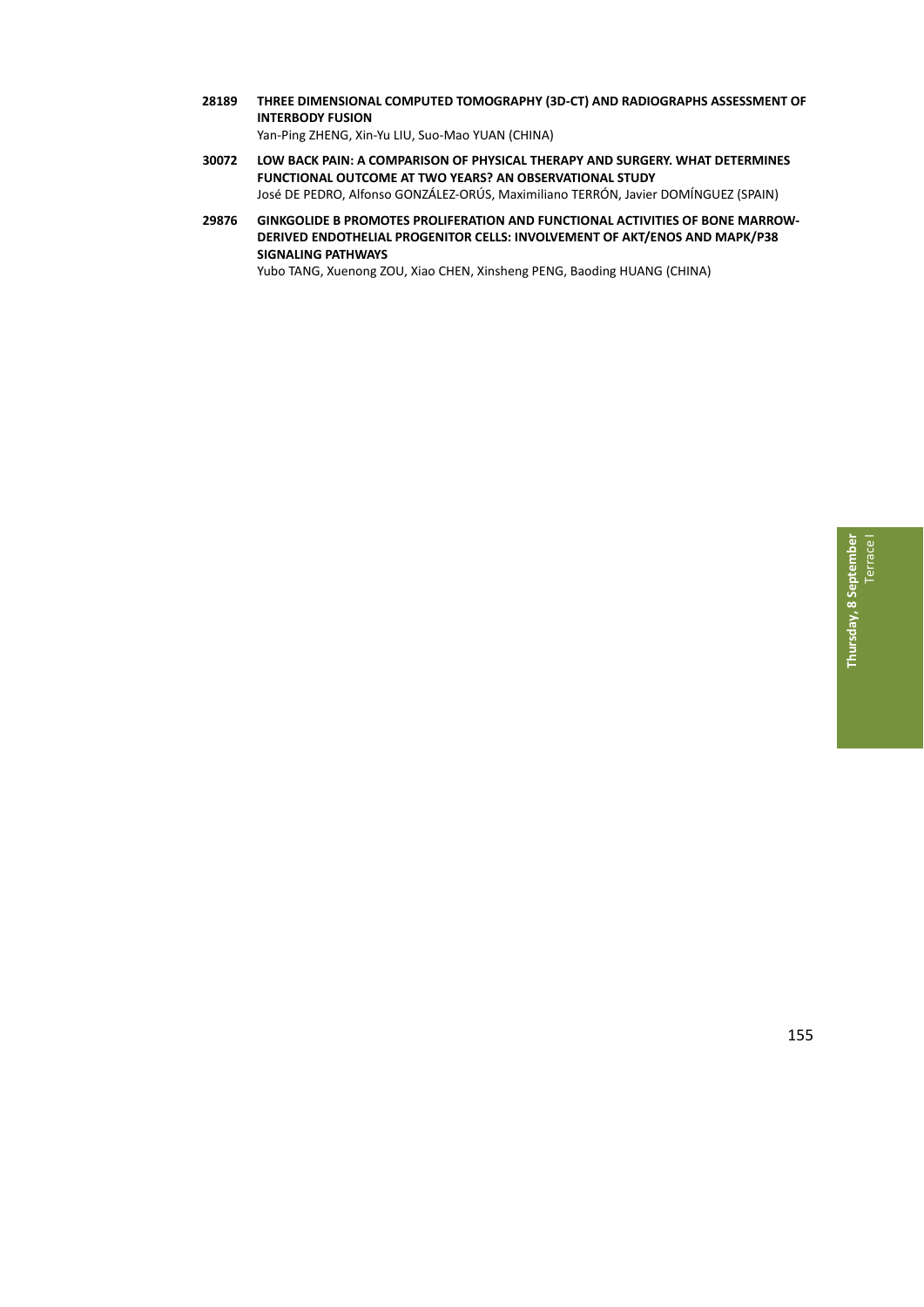# 40B**Club A**

| $08:00 - 09:30$ | <b>Free Papers</b>                                                                                                                                                                                                               |  |
|-----------------|----------------------------------------------------------------------------------------------------------------------------------------------------------------------------------------------------------------------------------|--|
|                 | Trauma - Pelvis & Proximal Femur                                                                                                                                                                                                 |  |
|                 | Moderators:<br>Jan BARTONICEK (CZECH REPUBLIC) & Miroslav HASPL (CROATIA)                                                                                                                                                        |  |
| 28196           | OUTCOMES OF PLATE FIXATION IN PUBIC DIASTASIS: OUR EXPERIENCE WITH 19 PATIENTS AND<br><b>REVIEW OF LITERATURE</b><br>Vibhu KRISHNAN, Kamal BALI, Sameer AGGARWAL, Ramesh Kumar SEN, Sakthivel Rajan RAJARAM<br>MANOHARAN (INDIA) |  |
| 27336           | <b>OUTCOME OF SURGICAL MANAGEMENT OF UNSTABLE PELVIC FRACTURES</b><br>Kaushik Reddy MADUGULA (INDIA)                                                                                                                             |  |
| 28262           | PATHOLOGY OF NEGLECTED FEMORAL NECK FRACTURE<br>Hardas Singh SANDHU, Parvinder Singh SANDHU, Atul KAPOOR, Rajinder RAJAN (INDIA)                                                                                                 |  |
| 27381           | THE USE OF ELLITTICA HEMIARTHROPLASTY FOR THE TREATMENT OF DISPLACED FEMORAL<br>NECK FRACTURES IN PATIENTS OLDER THAN 60 YEARS<br>Felipe MATURANA, Maturana ERNESTO, Ricardo STAUB, Jose Pedro SIMONETTI (CHILE)                 |  |
| 29911           | RESULTS OF MIS USING ADJUSTABLE SLIDING HIP SCREWS IN HIP FRACTURES<br>Ichiro NAKAYAMA (JAPAN)                                                                                                                                   |  |
| 29738           | RISK FACTORS FOR LAG SCREW CUT-OUT IN INTERTROCHANTERIC FRACTURES<br>Helle KRISTENSEN, Ole BRINK, Rikke THORNINGER, Lars BORRIS, Kjeld ANDERSEN (DENMARK)                                                                        |  |
| 29946           | <b>IPSILATERAL FRACTURES OF THE PROXIMAL FEMUR AND THE FEMORAL SHAFT</b><br>Pavel DOUSA, Tomas PAVELKA (CZECH REPUBLIC)                                                                                                          |  |
| 27713           | SELFDYNAMISABLE INTERNAL FIXATOR (SIF) ONE NEW AND MINIMALLY INVASIVE METHOD IN<br><b>FEMORAL FRACTURES TREATMENT</b><br>Milorad MITKOVIC, Desimir MLADENOVIC, Sasa MILENKOVIC, Ivan MICIC, Milan MITKOVIC<br>(SERBIA)           |  |
| 28269           | MINIMALLY INVASIVE PLATE OSTEOSYNTHESIS (MIPO) FOR FIXATION OF FEMORAL FRACTURES<br>Mahmoud M. ABDEL KARIM, Mohamed YOUNESS, Ashraf N. MOHARRAM, Mohamed KADDAH,<br>Hazem ABDEL AZEEM (EGYPT)                                    |  |
| 28361           | DEBRIDEMENT VERSUS LABRAL REPAIR IN FAI<br>Gregor MOECKEL, Karsten LABS (GERMANY)                                                                                                                                                |  |
| $09:30 - 10:00$ | Coffee break                                                                                                                                                                                                                     |  |
| $10:00 - 10:30$ | Plenary Lecture (in Forum Hall)                                                                                                                                                                                                  |  |
|                 | <b>Frederic PICARD (UNITED KINGDOM)</b>                                                                                                                                                                                          |  |

**30656 IS COMPUTER ASSISTED TOTAL KNEE SURGERY MAINSTREAM?** Frederic PICARD (UNITED KINGDOM)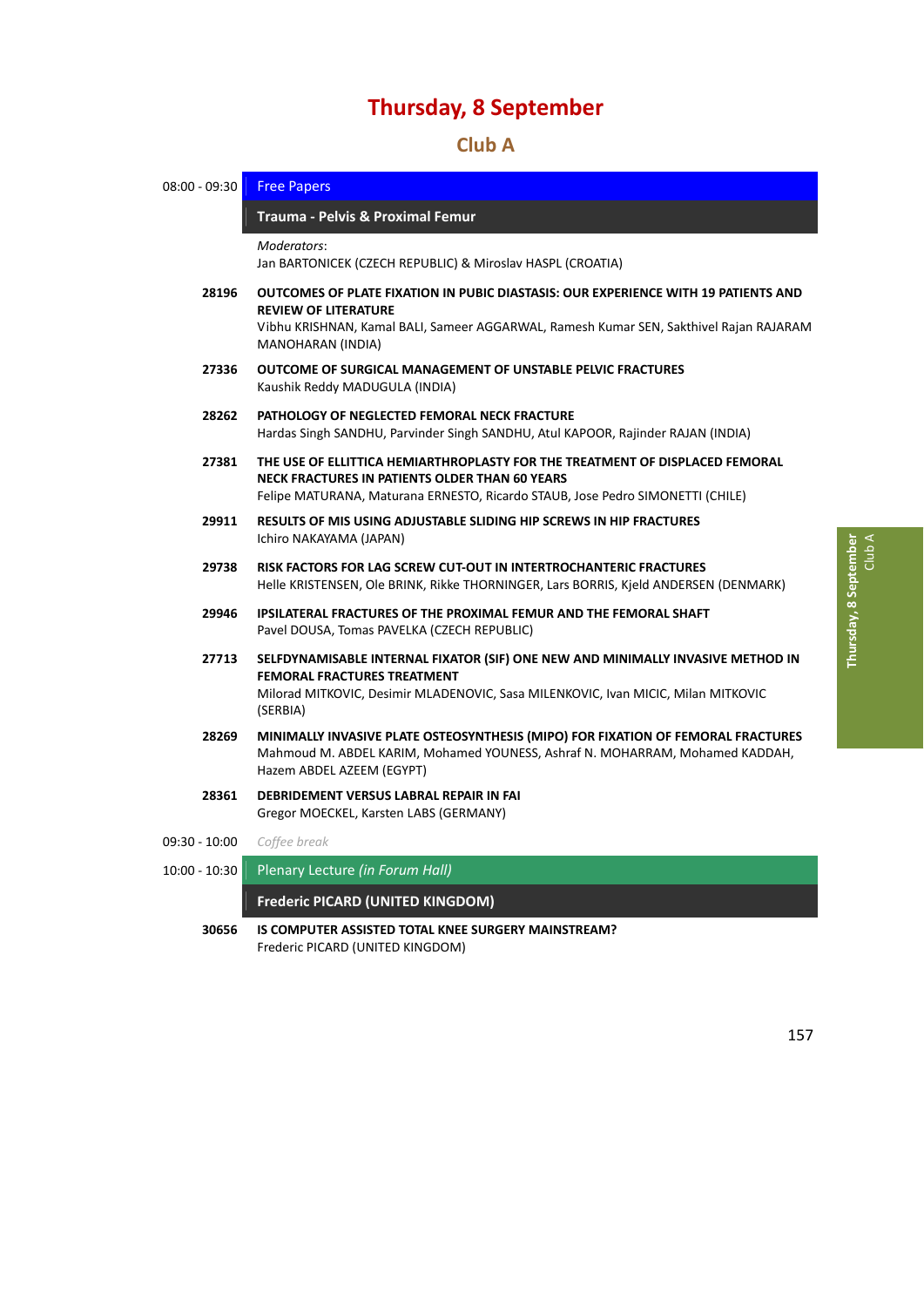10:30 ‐ 12:00 Symposium

## $Cartilage Repair$

```
Moderators:
```
Stephen ABELOW (UNITED STATES) & Pedro GUILLEN (SPAIN)

**AUTOLOGOUS CHONDROCYTE IMPLANTATION – CONCEPT, SCIENCE, AND 20‐YEAR EXPERIENCE** Lars PETERSON (SWEDEN)

**STEM CELLS – CONCEPT AND APPLICATIONS IN ARTICULAR CARTILAGE** Mats BRITTBERG (SWEDEN)

# **MACI – MATRIX AUTOLOGOUS CHONDROCYTE IMPLANTATION: NINE‐YEAR EXPERIENCE AND NEW SCIENCE**

Stephen ABELOW (UNITED STATES)

## **30368 HYALOGRAFT AND BIOMIMETIC CONSTRUCTS AND NEW SCIENCE**

Elezaveta KON, Giuseppe FILARDO, Alessandro DI MARTINO, Silvio PATELLA, Berardo DI MATTEO, Francesco PERDISA, Giulio ALTADONNA, Federica BALBONI, Maurilio MARCACCI (ITALY)

**ACI WITH COLLAGEN TYPE I HYDROGELS** Ulrich NÖTH (GERMANY)

# 12:00 ‐ 14:00 Industry Symposium

# BIOMET:

**Introducing Quality of Care while Reducing Costs: The Rapid Recovery Programme**  *̶Industry Symposium*

# *Moderators*:

David HOULIHAN‐BURNE (UNITED KINGDOM), Henrik HUSTED (DENMARK) & Billy KRISTENSEN (DENMARK)

# **LAUNCHING RAPID RECOVERY**

David HOULIHAN‐BURNE (UNITED KINGDOM)

**OPTIMISING ANAESTHESIA AND ANALGESIA TO ENHANCE RECOVERY** Billy KRISTENSEN (DENMARK)

**RE‐ADMISSIONS, BILATERAL TKA AND REVISIONS IN FAST‐TRACK** Henrik HUSTED (DENMARK)

# 14:00 - 15:30 Lecture Free Papers

173B**Sports Traumatology ‐ Anterior Cruciate Ligament I** *̶ Lecture / Free Papers*

*Moderators*:

Fatih KUCUKDURMAZ (TURKEY) & Albert VAN KAMPEN (NETHERLANDS)

**DIAGNOSIS AND MODERN TREATMENT OPTIONS FOR PATELLA INSTABILITIES** Albert VAN KAMPEN (NETHERLANDS)

**28563 THE CLINICAL LOCATION OF TUNNELS AFTER ANATOMIC DOUBLE‐BUNDLE ANTERIOR CRUCIATE LIGAMENT (ACL) RECONSTRUCTION ANALYZED BY THREE‐DIMENSIONAL COMPUTED TOMOGRAPHY (CT)**

Kenji TOKUNAGA<sup>1</sup>, Masashi KIMURA<sup>1</sup>, Yasukazu KOBAYASHI<sup>1</sup>, Nadim ASLAM<sup>2</sup>, Rad ZDERO<sup>3</sup>  $1$ (JAPAN),  $2$ (UNITED KINGDOM),  $3$ (CANADA)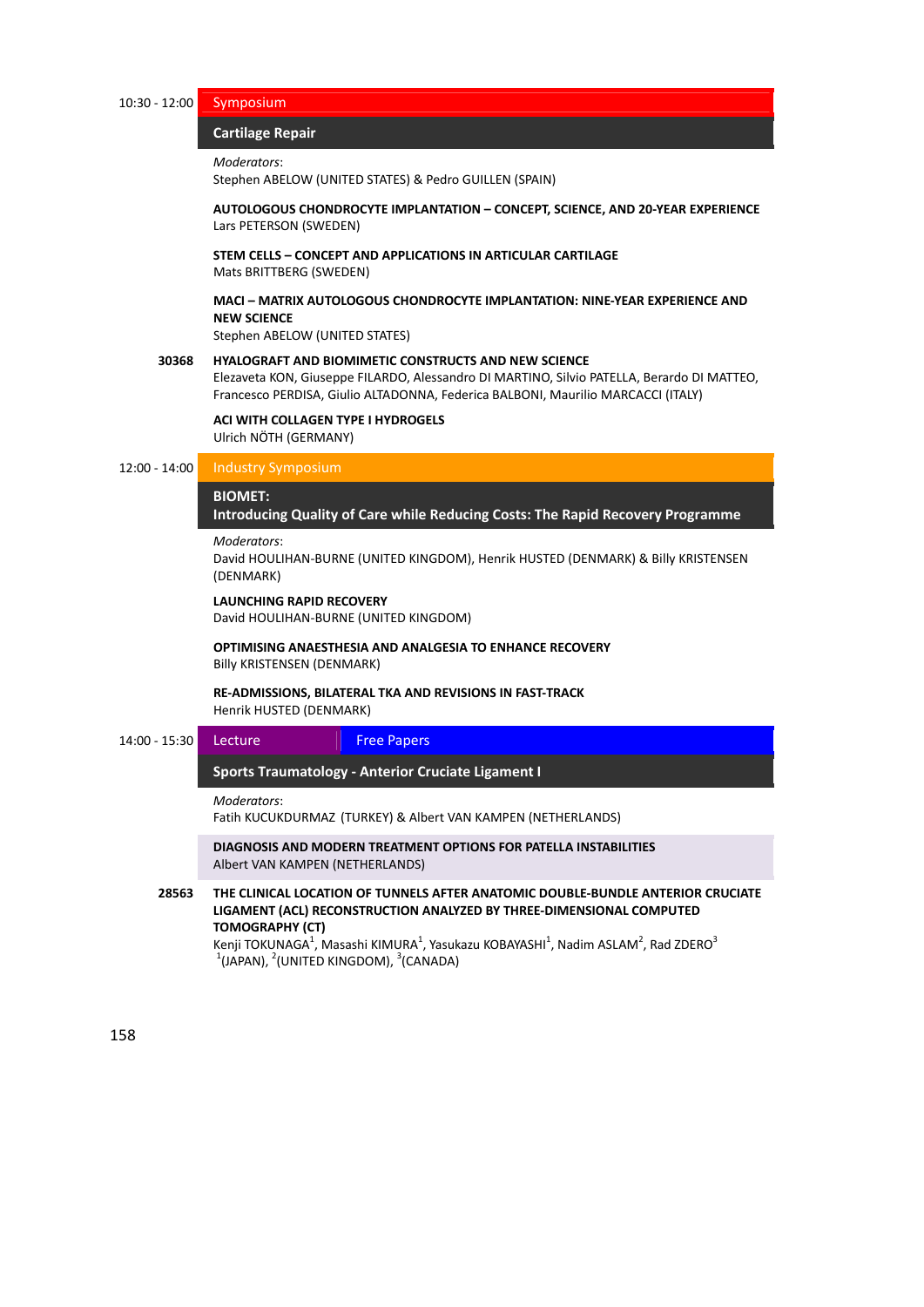- **30184 DOUBLE BUNDLE ANTERIOR CRUCIATE LIGAMENT RECONSTRUCTION USING EZLOC FEMORAL FIXATION DEVICE** Takafumi HIRANAKA, Yuichi HIDA, Harunobu UEMOTO, Minoru DOITA, Yutaro KANDA, Yuichi KURODA, Mitsuo TSUJI (JAPAN)
- **29252 TUNNEL POSITIONS AND GRAFT SIZE IN ANTERIOR CRUCIATE LIGAMENT RECONSTRUCTIONS PREDICT PROBABILITY OF GRAFT IMPINGEMENT** W.P. YAU, August W.M. FOK (HONG KONG)
- **27055 ANTEROMEDIAL BUNDLE INFLUENCES INTERNAL TIBIAL ROTATION MORE THAN POSTEROLATERAL BUNDLE – A CADAVER STUDY** Radek HART, Martin KOMZAK, Frantisek OKAL (CZECH REPUBLIC)
- **30210 A MATHEMATICAL MODEL OF THE OPTIMAL TIBIAL TUNNEL POSITION FOR DOUBLE BUNDLE RECONSTRUCTION OF THE ANTERIOR CRUCIATE LIGAMENT** Takafumi HIRANAKA, Yuichi HIDA, Harunobu UEMOTO, Minoru DOITA, Yuichi KURODA, Yutaro KANDA, Mitsuo TSUJI (JAPAN)
- **30125 LACKING RE‐INNERVATION OF THE RUPTURED ACL‐GRAFT – A CAUSE OF GRAFT‐FAILURE?** Philippe TSCHOLL, Roland BIEDERT (SWITZERLAND)
- **28584 COMPARISON OF 3 DIFFERENT FEMORAL FIXATION (APERFIX, TRANSFIX, ENDOBUTTON) FOR ACL RECONSTRUCTION. A PROSPECTIVE RANDOMISED CLINICAL TRIAL STUDY** Firooz MADADI, Firoozeh MADADI, Alireza EAJAZI (IRAN)
- 15:30 ‐ 16:00 *Coffee break*
- 16:00 ‐ 16:30 Plenary Lecture *(in Meeting Hall I)*

# **Christian GERBER (SWITZERLAND)** *̶ Plenary Lecture*

**PARTIAL ROTATOR CUFF TEARS** Christian GERBER (SWITZERLAND)

16:30 - 18:00 Lecture Free Papers

# 174B**Sports Traumatology ‐ Anterior Cruciate Ligament II** *̶ Lecture / Free Papers*

*Moderators*:

Fabio RAVAGLIA (BRAZIL) & Milan HANDL (CZECH REPUBLIC)

**ACL RECONSTRUCTION WITH ARTIFICIAL LIGAMENT – MULTI‐CENTRAL CLINICAL STUDY & NEW DEVELOPED LIGAMENT** Shiyi CHEN (CHINA)

- **28870 UNTREATED DEEP CARTILAGE LESIONS ASSOCIATED WITH ACL INJURY: RESULTS AT 10 AND 15 YEARS FOLLOW‐UP** Wojciech WIDUCHOWSKI, Piotr LUKASIK, Faltus RYSZARD, Grzegorz KWIATKOWSKI, Adam MROCZKA, Jerzy WIDUCHOWSKI (POLAND)
- **29854 MAGNETIC RESONANCE IMAGING DOCUMENTS INCREASED INCIDENCE OF MENISCAL TEARS IN THE ANTERIOR CRUCIATE LIGAMENT DEFICIENT KNEE** Saker KHAMAISY, Adi FRIEDMAN, Joe LOWE (ISRAEL)
- **28513 ANATOMIC SINGLE BUNDLE ANTERIOR CRUCIATE LIGAMENT RECONSTRUCTION USING TWO CROSS PINS: CADAVERIC STUDY** Ayman EBIED, Mahmoud TAHOON, Wael EL KHOLY (EGYPT)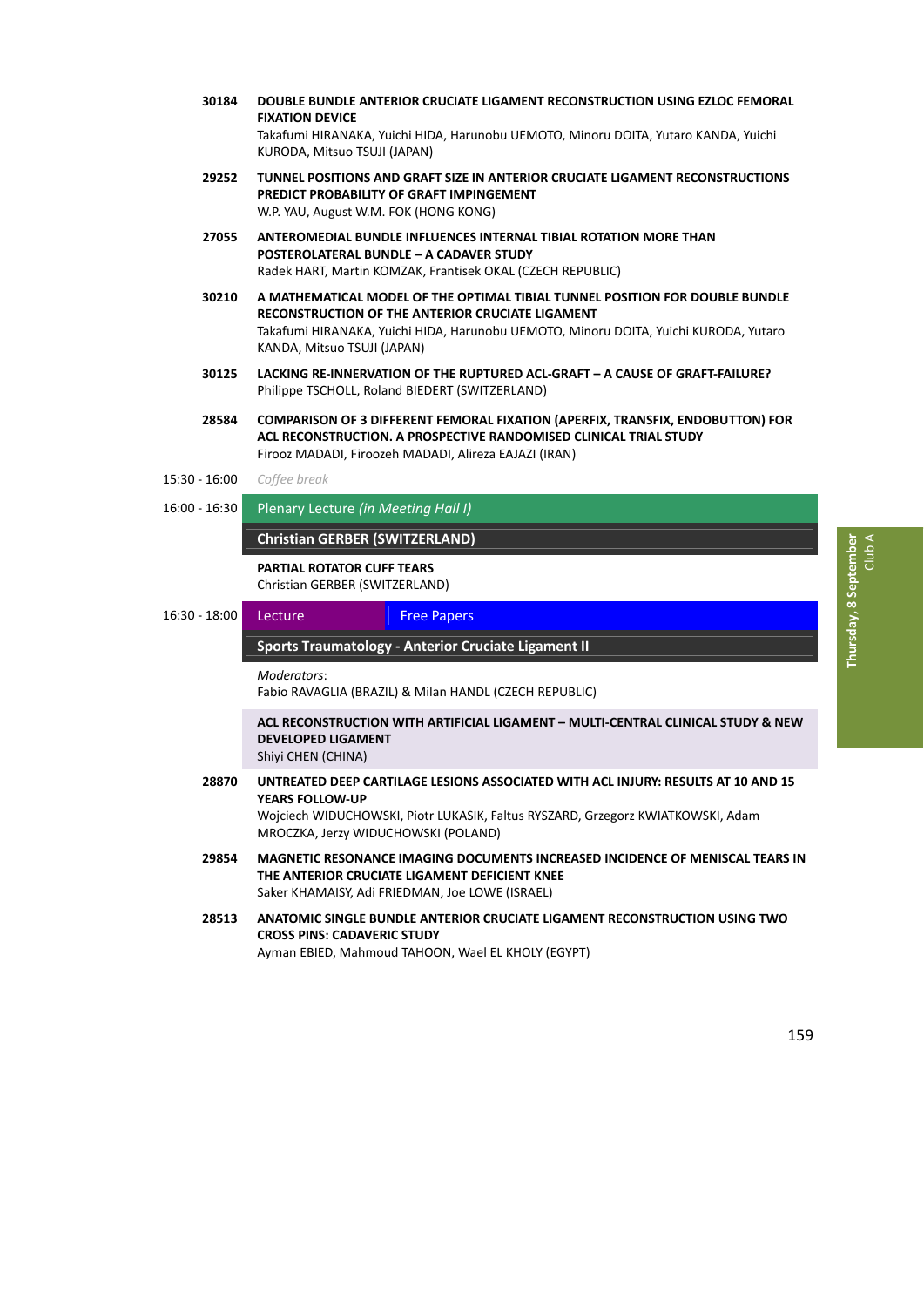- **26920 MEDIAL PATELLO‐FEMORAL LIGAMENT RECONSTRUCTION: IS A CLINICAL METHOD OF IDENTIFYING THE ISOMETRIC FEMORAL ATTACHMENT RELIABLE? A CLINICAL AND RADIOLOGICAL STUDY** Gautam TALAWADEKAR, Barry ROSE, Elnikety SHERIF, Marian GRIGORAS, Chan JEER (UNITED KINGDOM)
- **29714 ARTHROSCOPIC NEEDLE‐KNIFE SURGICAL DEVICE (ANKSD)** Fabio Ferraz do Amaral RAVAGLIA, Tiago Fonseca BARCELLOS, Alberto CLIQUET JUNIOR (BRAZIL)
- **28705 THE IMPORTANCE OF INDEPENDENT MEASUREMENT OF WIDTH AND LENGTH OF LATERAL MENISCUS DURING PREOPERATIVE SIZING FOR MENISCAL ALLOGRAFT TRANSPLANTATION** Jae Hyuk YANG, Jung‐Ro YOON, Young Soo SHIN, Eui Dong YE, Hyung Won JANG (SOUTH KOREA)
- **28588 SURGICAL SYNOVECTOMY COMBINED 90Y SYNOVECTOMY RECURRENT KNEE SYNOVITIS** Zekeriya OZTEMUR, Okay BULUT, Umut Hatay GOLGE, Gunduz TEZEREN, Hayati OZTURK (TURKEY)

**ACL RECONSTRUCTION – A NEW HAMSTRING TECHNIQUE** Milan HANDL (CZECH REPUBLIC)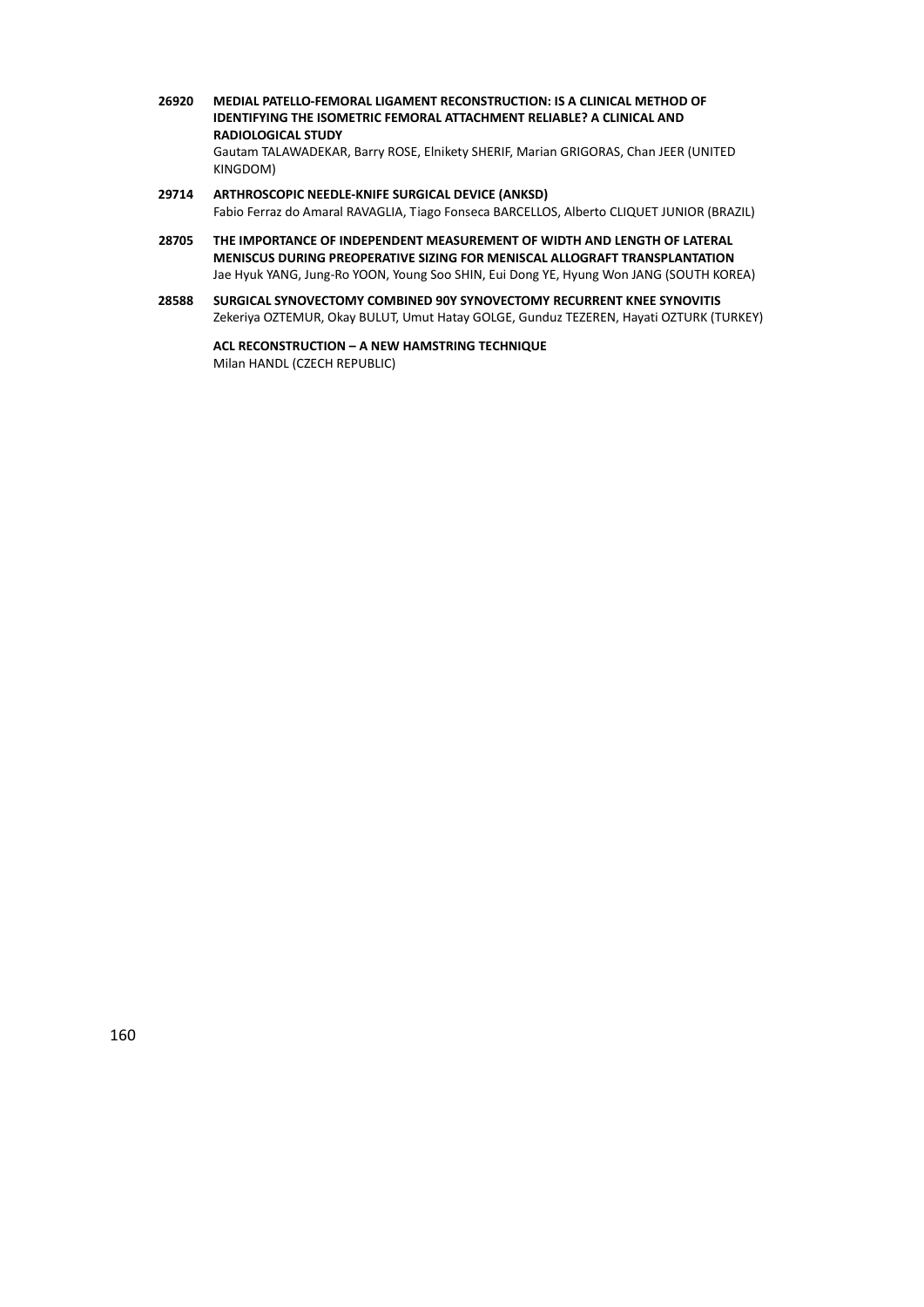41B**Club C**

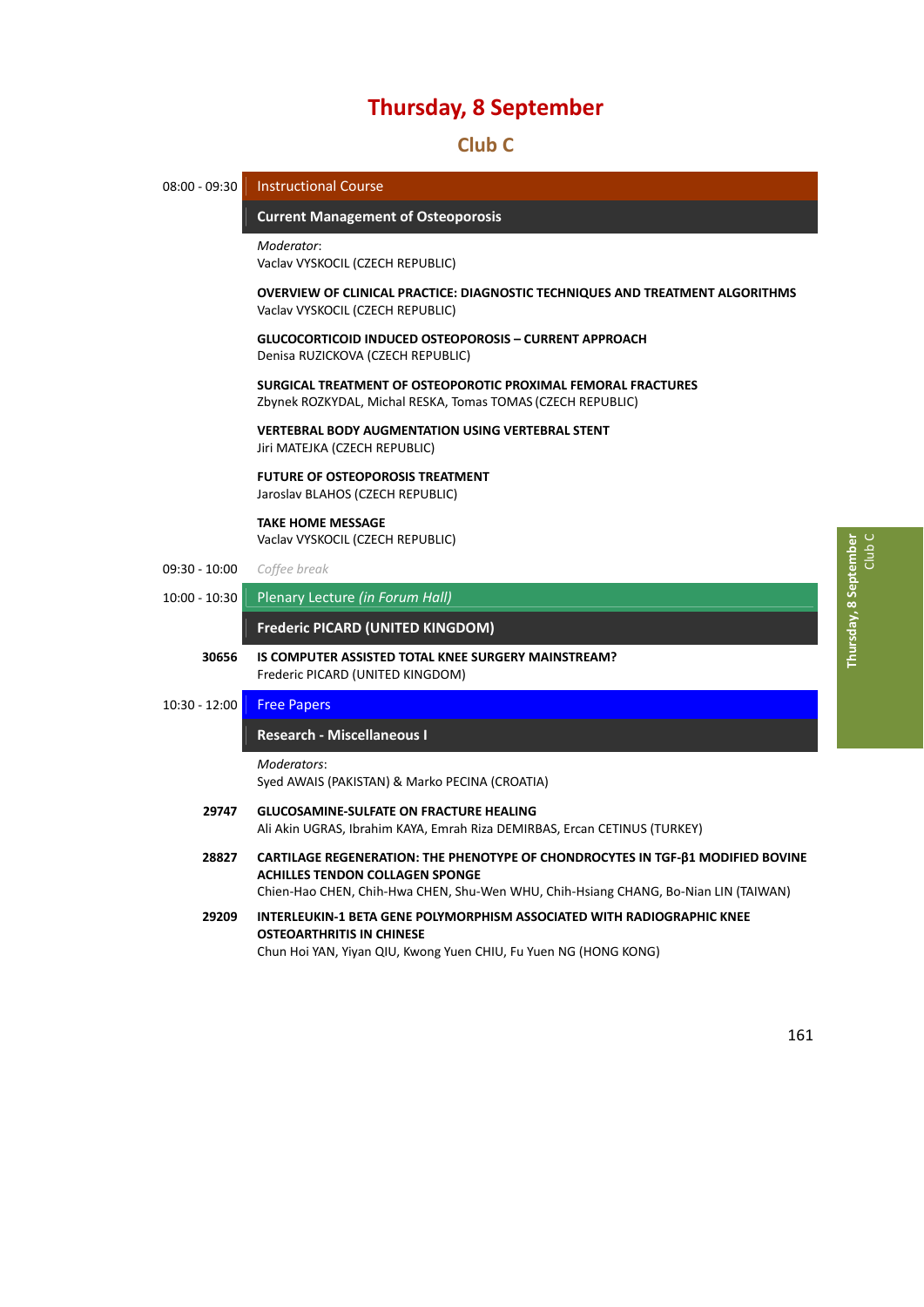| 29442           | PROSPECTS OF USE OF PREPARATIONS ON THE BASIS OF BLOOD SERUM AS SYNOVIAL MEDIUM<br>FOR MEDICAL CORRECTION TRIBOLOGY JOINTS<br>Vladimir NIKOLAEV, Alexander BELETSKY, S.F. ERMAKOV (BELARUS)                  |
|-----------------|--------------------------------------------------------------------------------------------------------------------------------------------------------------------------------------------------------------|
| 28867           | <b>ALKAPTONURIC OCHRONOSIS - A REVIEW OF 8 CASES</b><br>Sandeep KASHYAP, Mukand LAL (INDIA)                                                                                                                  |
| 29641           | TNF-a INHIBITS MINERALIZATION BUT NOT OSTEOGENIC DIFFERENTIATION INDUCED BY BMP-2<br>Hui LIU, Zhaomin ZHENG, Kuibo ZHANG, Hua WANG, Hao YANG, Zemin LI (CHINA)                                               |
| 29005           | TRACTION REGENERATION OF PERIPHERAL NERVES TO TREAT SEGMENTAL DEFECTS<br>Syed AWAIS (PAKISTAN)                                                                                                               |
| 29670           | A NOVEL BIODEGRADABLE INJECTABLE POLYCAPROLACTONE-MAGNESIUM HYBRID FOR<br><b>ORTHOPAEDIC IMPLANTATION</b><br>Hoi Man WONG, Kelvin YEUNG, Paul CHU, Keith LUK, Kenneth CHEUNG (HONG KONG)                     |
| 29931           | <b>MORPHOLOGICAL ANALYSIS OF SYNOVIAL FLUID IN DIAGNOSIS OF OSTEOARTHRITIS</b><br>Vadim ZAR, Victor VOLOSHIN, Svetlana SHATOKHINA, Vladimir SHABALIN, Vladimir ZUBIKOV<br>(RUSSIA)                           |
| $12:00 - 14:00$ | <b>Industry Symposium</b>                                                                                                                                                                                    |
|                 | K-Implant:<br><b>Spiron Femoral Neck Prosthesis</b>                                                                                                                                                          |
|                 | Moderators:<br>Johannes ZEICHEN (GERMANY) & Nurlan BATPENOV (KAZAKHSTAN)                                                                                                                                     |
|                 | <b>THEORETICAL PRESENTATION</b><br>Johannes ZEICHEN <sup>1</sup> , Nurlan BATPENOV <sup>2</sup><br>$1$ (GERMANY), $2$ (KAZAKHSTAN)                                                                           |
|                 | PRACTICAL EXERCISES OF THE SURGICAL TECHNIQUE ON PLASTIC-BONE<br>Johannes ZEICHEN <sup>1</sup> , Nurlan BATPENOV <sup>2</sup><br>$1$ (GERMANY), $2$ (KAZAKHSTAN)                                             |
| 14:00 - 15:30   | <b>Free Papers</b>                                                                                                                                                                                           |
|                 | <b>Regenerative Orthopaedics</b>                                                                                                                                                                             |
|                 | Moderators:<br>Johannes REICHERT (GERMANY) & Kelvin YEUNG (HONG KONG)                                                                                                                                        |
| 30138           | LAMA 4 EXPRESSION IN HUMAN CHONDROCYTES AND REGULATION BY EPIGENETIC<br><b>MECHANISMS</b><br>Gerald GRUBER, Florentine FÜRST, Mathias GLEHR, Norbert KASTNER, Patrick SADHOGI, Andreas<br>LEITHNER (AUSTRIA) |
| 29198           | INTRAOPERATIVE CELL SALVAGE IN PRIMARY HIP ARTHROPLASTY<br>Peter RALTE, Stephen GRANT, Syam MORAPUDI, Peter DENN, Keith BARNES (UNITED KINGDOM)                                                              |
| 29752           | USE OF AUTOLOGOUS DECAL BONE GRAFT IN THE TREATMENT OF NON-UNIONS AND DELAYED-<br><b>UNIONS OF LONG BONES</b><br>Ghanshyam Narayan KHARE (INDIA)                                                             |
| 27449           | PLATELET-RICH PLASMA IS MORE EFFECTIVE THAN CORTISONE FOR CHRONIC PLANTAR FASCIITIS<br>Raymond MONTO (UNITED STATES)                                                                                         |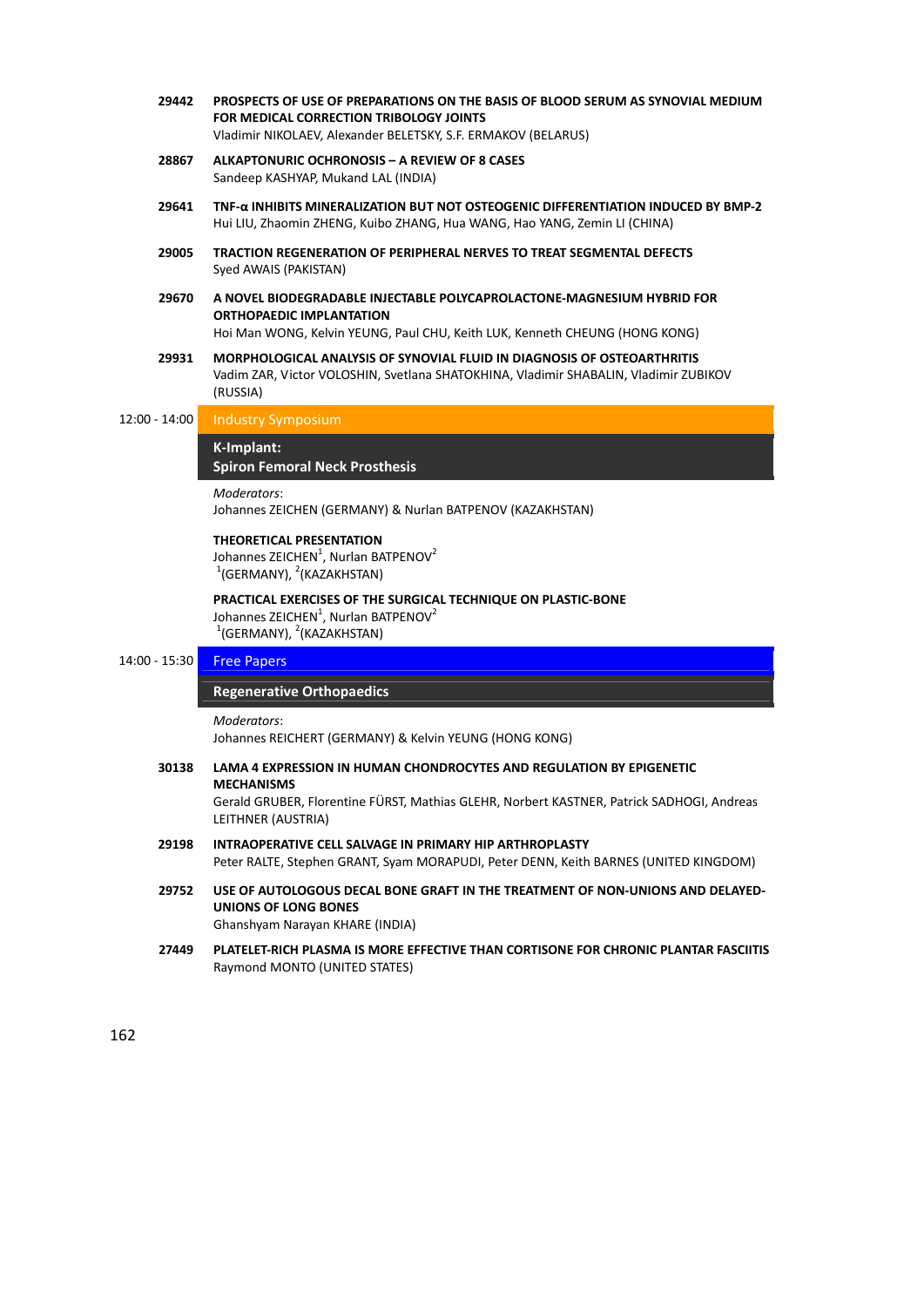- **29518 CHRONIC LATERAL ELBOW EPICONDYLITIS TREATED WTH EITHER PLATELET RICH PLASMA OR AUTOLOGOUS WHOLE BLOOD. A RANDOMIZED CONTROLLED CLINICAL TRIAL** Athanassios PAPANIKOLAOU, Christos THANASSAS, George PAPADIMITRIOU, Charalambos CHARALAMBIDES, Ilias PARASKEVOPOULOS (GREECE)
- **27119 A NOVEL METHOD TO TREAT THROMBOANGITIS OBLITERANS BY ILIZAROV RING FIXATOR – A STUDY OF 30 CASES** Shreenath KULKARNI, Govind KULKARNI, Ruta KULKARNI, Sunil KULKARNI, Vidisha KULKARNI (INDIA)
- **29051 TREATMENT OF BIG BONE DEFECTS BY FIX AS STRATEGY** Nedzad SABIC, Kadrija HARACIC SABIC, Enver SABIC (BOSNIA)
- 15:30 ‐ 16:00 *Coffee break*
- 16:00 ‐ 16:30 Plenary Lecture *(in Meeting Hall I)*

## **Christian GERBER (SWITZERLAND)** *̶ Plenary Lecture*

**PARTIAL ROTATOR CUFF TEARS** Christian GERBER (SWITZERLAND)

# 16:30 - 18:00 Lecture Free Papers

# 179B**Research ‐ Miscellaneous II** *̶ Lecture / Free Papers*

*Moderators*:

Marko PECINA (CROATIA) & Haroon Khizir Taqi RAZA (INDIA)

**INTERNAL ARCHITECTURE OF BONES** Haroon Khizir Taqi RAZA (INDIA)

- **28327 ANALYSIS OF PERFORMANCE METRICS REPORTING IN PAPERS COMPARING TREATMENTS OR MATERIALS/DEVICES IN FOUR IMPORTANT ORTHOPEDIC JOURNALS FOR THE YEAR 2009** Cyril MAUFFREY, Rick BOWLES, David SELIGSON (UNITED STATES)
- **28242 ALBUMIN COATING FOR PREVENTING BACTERIAL BIOFILM FORMATION ON TITANIUM SURFACES**

Yuehuei AN, Qian KANG, Thomas NIEMEIER, Xiaoyan LIU (UNITED STATES)

- **28131 VALUE OF USING CEMENT SPACERS AND ALLOGRAFTS WITH ANTIBIOTIC FOR THE RECONSTRUCTION OF INFECTED BONE DEFECTS** Christian ALLENDE, Julio BAGLIARDELLI, Pablo BRUNO, Damian BUSTOS (ARGENTINA)
- **29132 RELATIONSHIP BETWEEN SAGITTAL BALANCE OF PELVIS AND OSTEOARTHRITIS: PROPOSAL OF A METHOD OF ANALYSIS AND PRELIMINARY RESULTS** Radwan HILMI, Eric BERTHONNAUD, Franck PLOTARD, Daniel NOYER (FRANCE)
- **29334 PERIOPERATIVE HIGH VOLUME LOCAL INFILTRATION OF LOCAL ANAESTHETICS, ADRENALINE AND KETOROLAC DOES NOT INCREASE THE INTRA‐ AND IMMEDIATE POST‐OPERATIVE BLOOD LOSS AFTER TOTAL HIP REPLACEMENT. A RANDOMISED CONTROLLED STUDY** Banerjee PURNAJYOTI, Chris MCLEAN, Alexander KIDD (UNITED KINGDOM)
- **29465 METASTATIC BONE DISEASE STUDY OF 250 CASES** Vijay Kumar KHARIWAL (INDIA)
- **30038 INTERPRETING A HIGH METAL ION RESULTS FOR THE MOM PATIENT** Raghavendra SIDAGINAMALE, Jimmy GANDHI, Praveen MEREDDY, David LANGTON, Tom JOYCE, Antoni NARGOL (UNITED KINGDOM)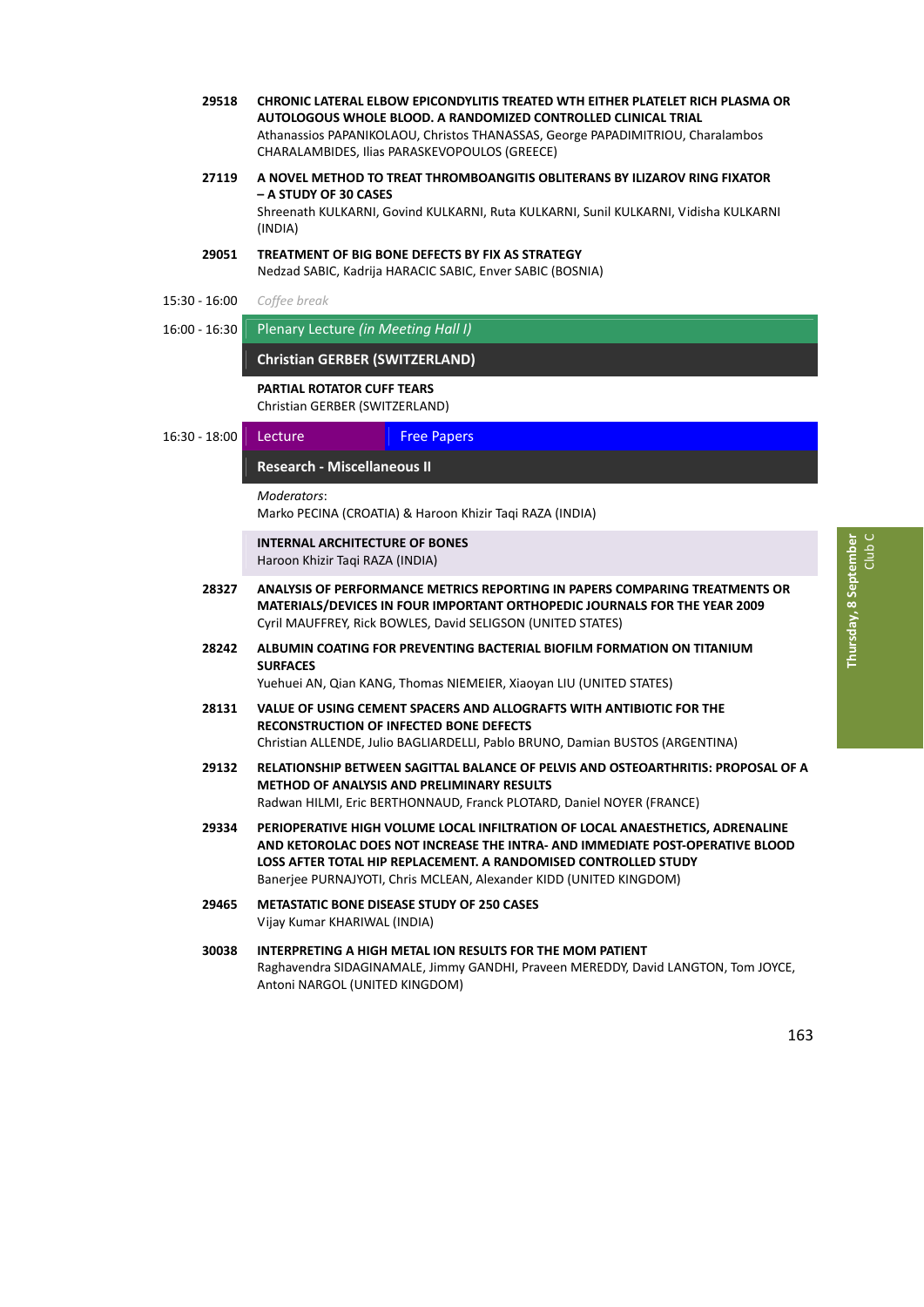# **26945 BONE FORMATION INDUCED BY GROWTH FACTORS EMBEDDED INTO THE NANOSTRUCTURED PARTICLES**

Sybille FACCA, Carlos MENDOZA‐PALOMARES, Florence FIORETTI, Stephanie GOUZOU, Didier MAINARD, Nadia BENKIRANE‐JESSEL (FRANCE)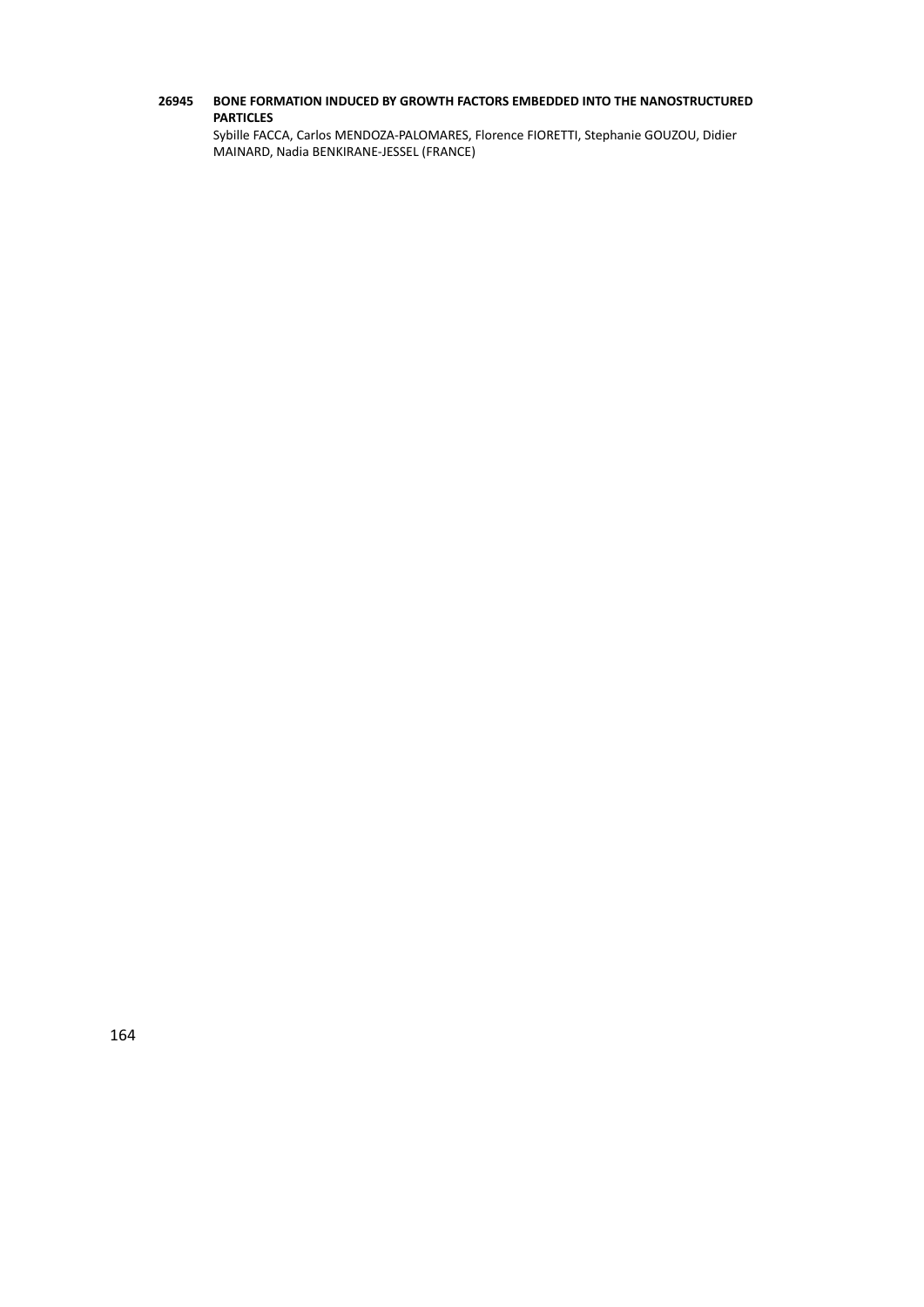42B**Club D**

08:00 - 09:30 Free Papers 180B**International Clubfoot Congress (ICFC) / SICOT: Clubfoot ‐ Basic Science & Clinical Research** *̶ Free Papers Moderators*: Nelson CASSIS (MEXICO), Christina GURNETT (UNITED STATES), Ernesto IPPOLITO (ITALY) & Ashok JOHARI (INDIA) **29676 THE ROLE OF LEG MUSCLE ATROPHY IN THE PATHOGENESIS OF IDIOPATHIC CONGENITAL CLUBFOOT** Vito POTENZA, Fernando DE MAIO, Pasquale FARSETTI, Ernesto IPPOLITO (ITALY) **28517 EVIDENCE THAT PITX1 HAPLOINSUFFICIENCY CAUSES CLUBFOOT IN HUMANS AND MICE** Christina GURNETT, Matthew DOBBS, David ALVARADO, Kevin MCCALL (UNITED STATES) **29614 TREATMENT OF IDIOPATHIC CONGENITAL CLUBFOOT: THE EXPERIENCE OF THE ITALIAN GROUP FOR PROMOTION AND PROTECTION OF PONSETI METHOD (IGPPPM)** Ernesto IPPOLITO, Ignazio D'ADDETTA, Pasquale FARSETTI, Cosimo GIGANTE, Sergio MONFORTE, Gaetano PAGNOTTA, Vito PAVONE, Roberto SCHIAVON (ITALY) **28502 FAMILIAL ISOLATED CLUBFOOT IS ASSOCIATED WITH RECURRENT CHROMOSOME 17Q23.1Q23.2 MIRCRODUPLICATIONS CONTAINING TBX4** Christina GURNETT, David ALVARADO, Hyuliya AFEROL, Kevin MCCALL, Jason HUANG, Matthew TECHY, Buchan JILLIAN, Janet CADY, Patrick GONZALES, Matthew DOBBS (UNITED STATES) **28498 EXOME SEQUENCING IDENTIFIES MYH3 MUTATION IN FAMILY WITH DISTAL ARTHROGRYPOSIS TYPE I** Matthew DOBBS, David ALVARADO, Jillian BUCHAN, Christina GURNETT (UNITED STATES) **29155 KINETIC ANALYSIS OF THE HIP JOINT IN CHILDREN WITH IDIOPATHIC CLUBFOOT** Mohammed EL‐SOBKY, Rania Salah SWILAM, Amira Mohamed EL TOHAMY (EGYPT) **28389 PREDICTION OF THE CLUBFOOT PROGNOSIS BY THE RADIOGRAPH AT NEONATE** Shinichi SATSUMA, Daisuke KOBAYASHI, Maki KINUGASA (JAPAN) **28621 RELIABILITY OF THE DIMEGLIO CLASSIFICATION FOR CLUBFOOT** Armando TORRES‐GOMEZ, Nelson CASSIS, Gilberto RIOS, Ricardo VELUTINI, Juan‐Carlos FALCON (MEXICO) **29736 EVALUATION OF THE ACCURACY OF THE I‐BUTTON FOR MEASURING PATIENT COMPLIANCE WITH BRACE WEAR IN IDIOPATHIC CLUBFOOT** P. Nithin UNNIKRISHNAN, Viju PETER, Harvey L. GEORGE, Jayanth SAMPATH (UNITED KINGDOM) **29065 THE ACCESSORY SOLEUS MUSCLE AS A CAUSE OF PERSISTENT EQUINUS IN CLUBFEET TREATED BY THE PONSETI METHOD: A REPORT OF 16 CASES** Emad MANSOUR, Waleed KISHTA, Mazen IBRAHIM (KUWAIT) **30052 ASSESSMENT OF THE TALO‐NAVICULAR JOINT BY ULTRASOUND DURING PONSETI MANAGEMENT OF CLUBFEET** Arne JOHANSSON, Ylva AURELL, Paula BERG, Bertil ROMANUS (SWEDEN) **29160 CLUBFOOT SEVERITY CHANGES DURING THE FIRST WEEK OF LIFE** Nikolay RUMYANTSEV (RUSSIA)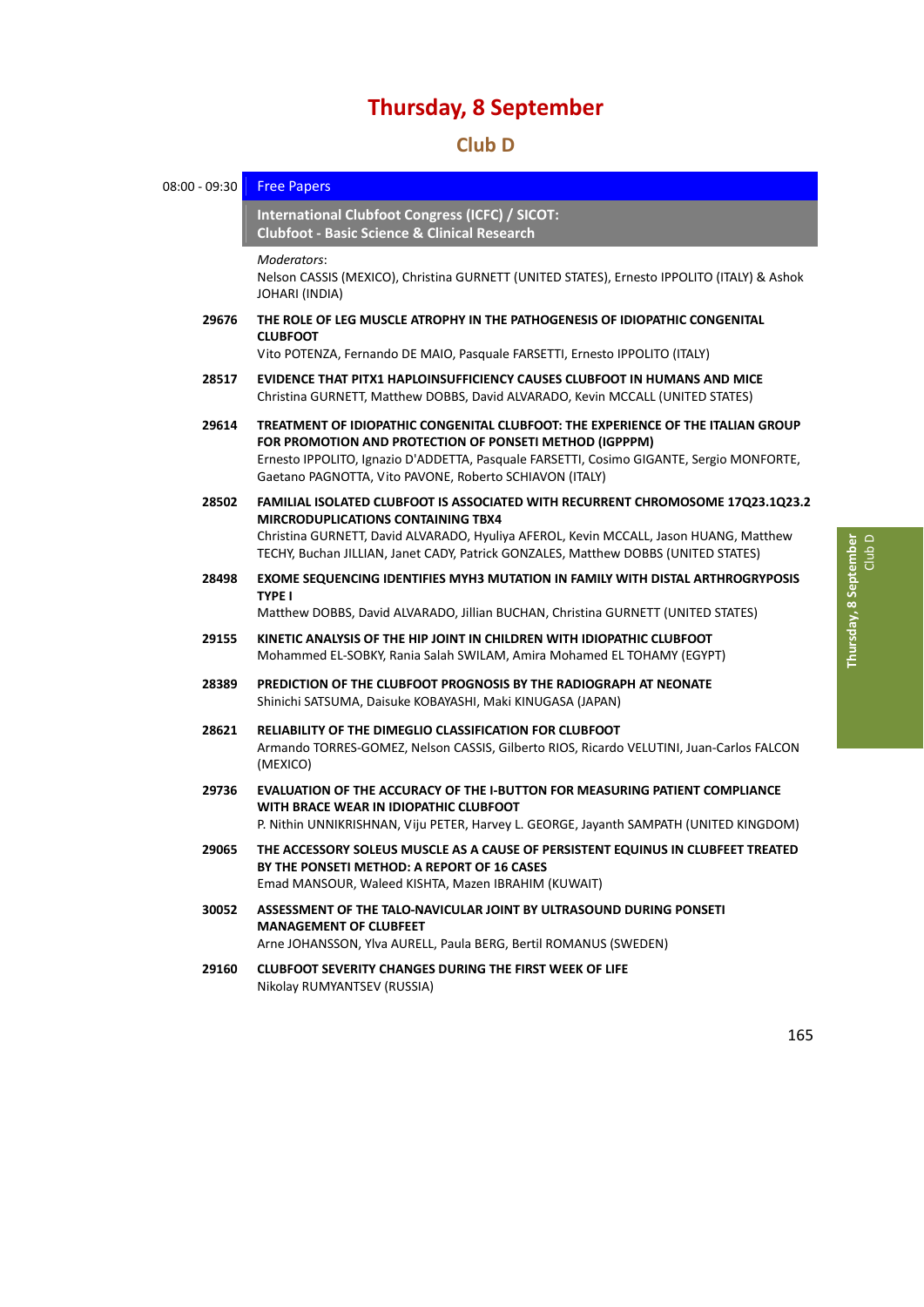| 30211           | ULTRASOUND ASSESSMENT OF CLUBFOOT IN INFANTS<br>Guy GRIMARD, Marie-Claude MIRON, Benoit MORIN, Marie-Andrée CANTIN, Morris DUHAIME<br>(CANADA)                                                                                                                                                                                                                 |
|-----------------|----------------------------------------------------------------------------------------------------------------------------------------------------------------------------------------------------------------------------------------------------------------------------------------------------------------------------------------------------------------|
| 09:30 - 10:00   | Coffee break                                                                                                                                                                                                                                                                                                                                                   |
| $10:00 - 10:30$ | Plenary Lecture (in Forum Hall)                                                                                                                                                                                                                                                                                                                                |
|                 | Frederic PICARD (UNITED KINGDOM)                                                                                                                                                                                                                                                                                                                               |
| 30656           | <b>IS COMPUTER ASSISTED TOTAL KNEE SURGERY MAINSTREAM?</b><br>Frederic PICARD (UNITED KINGDOM)                                                                                                                                                                                                                                                                 |
| $10:30 - 12:00$ | <b>Free Papers</b>                                                                                                                                                                                                                                                                                                                                             |
|                 | International Clubfoot Congress (ICFC) / SICOT:<br>International Clubfoot Treatment Programs & Strategies for Managing Difficult<br><b>Clubfeet</b>                                                                                                                                                                                                            |
|                 | Moderators:<br>Shafique PIRANI (CANADA), Armando TORRES (MEXICO), Bobby NG (HONG KONG) & Steve<br>MANNION (UNITED KINGDOM)                                                                                                                                                                                                                                     |
| 29114           | IMPLEMENTING NATIONAL PONSETI CLUBFOOT PROGRAMS IN UNDER-RESOURCED NATIONS:<br><b>FACTORS FOR SUCCESS</b><br>Steve MANNION <sup>1</sup> , John Norgrove PENNY <sup>2</sup> , Rosalind OWEN <sup>1</sup> , Andrew MAYO <sup>3</sup> , Jose MORCUENDE <sup>3</sup> ,<br>Christopher LAVY <sup>1</sup><br>$1$ (UNITED KINGDOM), $2$ (CANADA), $3$ (UNITED STATES) |
| 29809           | PONSETI CLUBFOOT TREAMENT BY ORTHOPAEDIC OFFICERS: PROSPECTIVE COHORT STUDY IN<br><b>UGANDA</b><br>Shafique PIRANI <sup>1</sup> , Richard MATHIAS <sup>1</sup> , Edward NADDUMBA <sup>2</sup><br>$1$ (CANADA), $2$ (UGANDA)                                                                                                                                    |
| 30029           | LESSONS AND RESULTS FROM THE FIRST THREE YEARS OF THE MALAWI NATIONAL CLUBFOOT<br><b>PROGRAM</b><br>Andrew MAYO <sup>1</sup> , John CASHMAN <sup>2</sup> , Harris SAKALA <sup>2</sup> , Linda HANSEN <sup>3</sup><br>$1$ (UNITED STATES), $2$ (MALAWI), $3$ (KENYA)                                                                                            |
| 29377           | UNDERSTANDING THE BARRIERS FOR EFFECTIVE TREATMENT OF CLUBFOOT BY THE PONSETI<br><b>METHOD: AN INDIAN PERSPECTIVE</b><br>Mandar AGASHE, Alaric AROOJIS (INDIA)                                                                                                                                                                                                 |
| 28944           | A MANAGEMENT PROTOCOL TO MINIMIZE THE SURGICAL INTERVENTION IN LATE NEGLECTED<br><b>CLUBFOOT (ABOVE 5 YEARS)</b><br>Sandeep SHRIVASTAVA (INDIA)                                                                                                                                                                                                                |
| 29566           | THE UGANDA SUSTAINABLE CLUBFOOT CARE PROJECT (USCCP)<br>Shafique PIRANI <sup>1</sup> , Richard MATHIAS <sup>1</sup> , Edward NADDUMBA <sup>2</sup><br>$1$ (CANADA), $2$ (UGANDA)                                                                                                                                                                               |
| 28369           | TREATMENT OF SEVERE TALIPES EQUINOVARUS IN CHILDREN<br>Irina KLYCHKOVA, Vladimir KENIS, Nadezhda KOVALENKO-KLYCHKOVA, Yulia STEPANOVA (RUSSIA)                                                                                                                                                                                                                 |
| 28943           | PREDICTIVE FACTORS OF EARLY RECURRENCE DURING CLUBFOOT TREATMENT WITH THE<br><b>PONSETI METHOD: DOES TEMPERAMENT MATTER?</b><br>Joshua HYMAN, Jeanne FRANZONE, Hiroko MATSUMOTO, Daniel MILLER, Margaret WRIGHT,<br>Benjamin ROYE (UNITED STATES)                                                                                                              |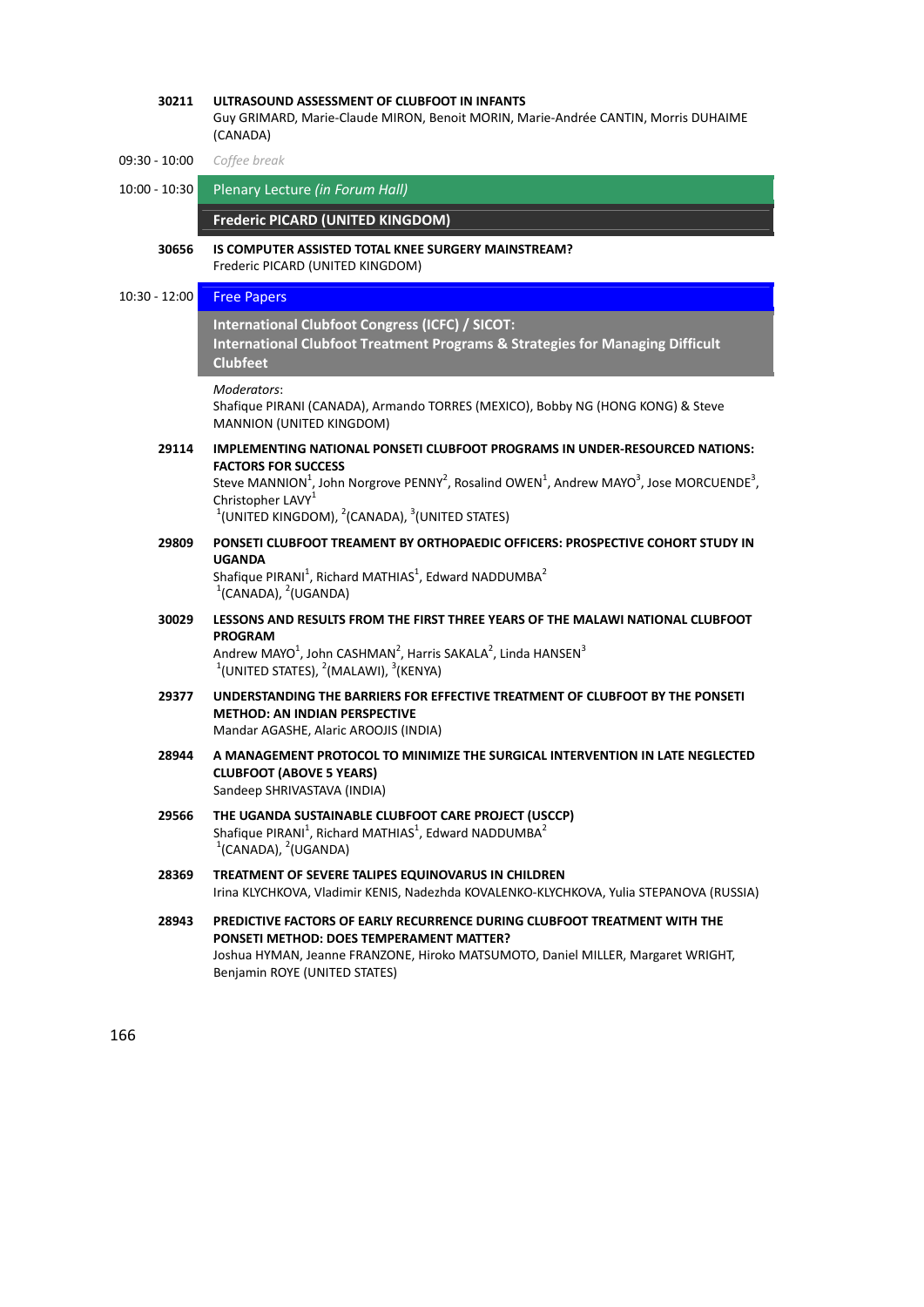**28419 OPTIMAL ASSEMBLY OF SOFTWARE BASED ORTHO‐SUV FRAME FOR FOREFOOT COMPLEX DEFORMITY CORRECTION**

Leonid SOLOMIN<sup>1</sup>, Viktor VILENSKY<sup>1</sup>, Konstantin UKHANOV<sup>1</sup>, Alexandr UTEKHIN<sup>1</sup>, Munetomo TAKATA<sup>2</sup>

 $1$ (RUSSIA),  $2$ (JAPAN)

- **28271 APOS THERAPY FOR MAINTAINING CORRECTION AFTER RECURRENCE OF CLUBFOOT DEFORMITY** Avi PANSKI, Ron LAMDAN, Naum SIMANOVSKI (ISRAEL)
- **28191 ASSESSMENT OF CHILDREN WITH CTEV PRE‐TIBIALIS ANTERIOR TENDON TRANSFER. DO THEY DIFFER FROM THOSE WHO DON'T REQUIRE A TATT?** Kelly GRAY, Paul GIBBONS, David LITTLE, Joshua BURNS (AUSTRALIA)
- 12:00 ‐ 14:00 *Lunch break*

# 14:00 - 15:30 Free Papers

# 182B**International Clubfoot Congress (ICFC) / SICOT: Ponseti** Method

*Moderators*:

Peter SMITH (UNITED STATES), Hidehiko KAWABATA (JAPAN), Morris DUHAIME (CANADA) & Gamal HOSNY (EGYPT)

- **28534 TIBIALIS ANTERIOR TENDON TRANSFER FOR DEFORMITY CORRECTION IN CLUBFOOT PATIENTS TREATED WITH THE PONSETI METHOD** Nelson CASSIS, Gilberto RIOS, Armando TORRES‐GOMEZ, Andrea ZEDILLO (MEXICO)
- **29744 THE PONSETI LEARNING CURVE** Peter DACOMBE, Jas DAURKA, Stuart EVANS, Alison HULME, Denise WATSON (UNITED KINGDOM)
- **28664 FURTHER ADVANCES OF THE DYNAMIC FUNCTIONAL TREATMENT** Verena HALDI‐BRÄNDLE (SWITZERLAND)
- **29136 PREDICTING THE NEED FOR ANTERIOR TIBIALIS TENDON TRANSFER IN CLUBFEET TREATED WITH THE PONSETI METHOD**

Alice CHU, Rachel GOLDSTEIN, Debra SALA, Wallace LEHMAN (UNITED STATES)

- **28897 A PHYSIOTHERAPIST‐LED PONSETI SERVICE FOR THE MANAGEMENT OF IDIOPATHIC AND COMPLEX CLUBFOOT DEFORMITY** Yael GELFER, Mia DUNKLEY, Deborah JACKSON, Cristina RAFTER, Jen ARMSTRONG, Evette PARNELL, Deborah EASTWOOD (UNITED KINGDOM)
- **28730 VULPIUS PROCEDURE FOR CORRECTION OF EQUINUS DEFORMITY IN PATIENTS WITH RESIDUAL OR RELAPSED CLUBFOOT** Soo-Sung PARK<sup>1</sup>, Sang-Ho HAN<sup>1</sup>, Jin Woong PARK<sup>1</sup>, Maria Josephine PERALTA<sup>2</sup>  $1$ (SOUTH KOREA),  $2$ (PHILIPPINES)
- **28378 CAN SOFT CAST BE AN ALTERNATIVE MATERIAL IN PONSETI CLUBFOOT TREATMENT?** Chien‐Chung KUO, Ken N. KUO, Horng‐Chaung HSU, Tung‐Wu LU (TAIWAN)
- **28332 RESULTS OF AN EFFECTIVE HUB AND SPOKE MODEL FOR TREATMENT OF CLUBFOOT** Nikolas JAGODZINSKI, Noel FISHER, Louise BRYAN, Hari PREM (UNITED KINGDOM)
- **27393 MANAGEMENT OF IDIOPATHIC CLUBFOOT BY PONSETI TECHNIQUE: OUR EXPERIENCE AT A TERTIARY REFERRAL CENTRE** Kamal BALI, Aditya MOOTHA, Pebam SUDESH (INDIA)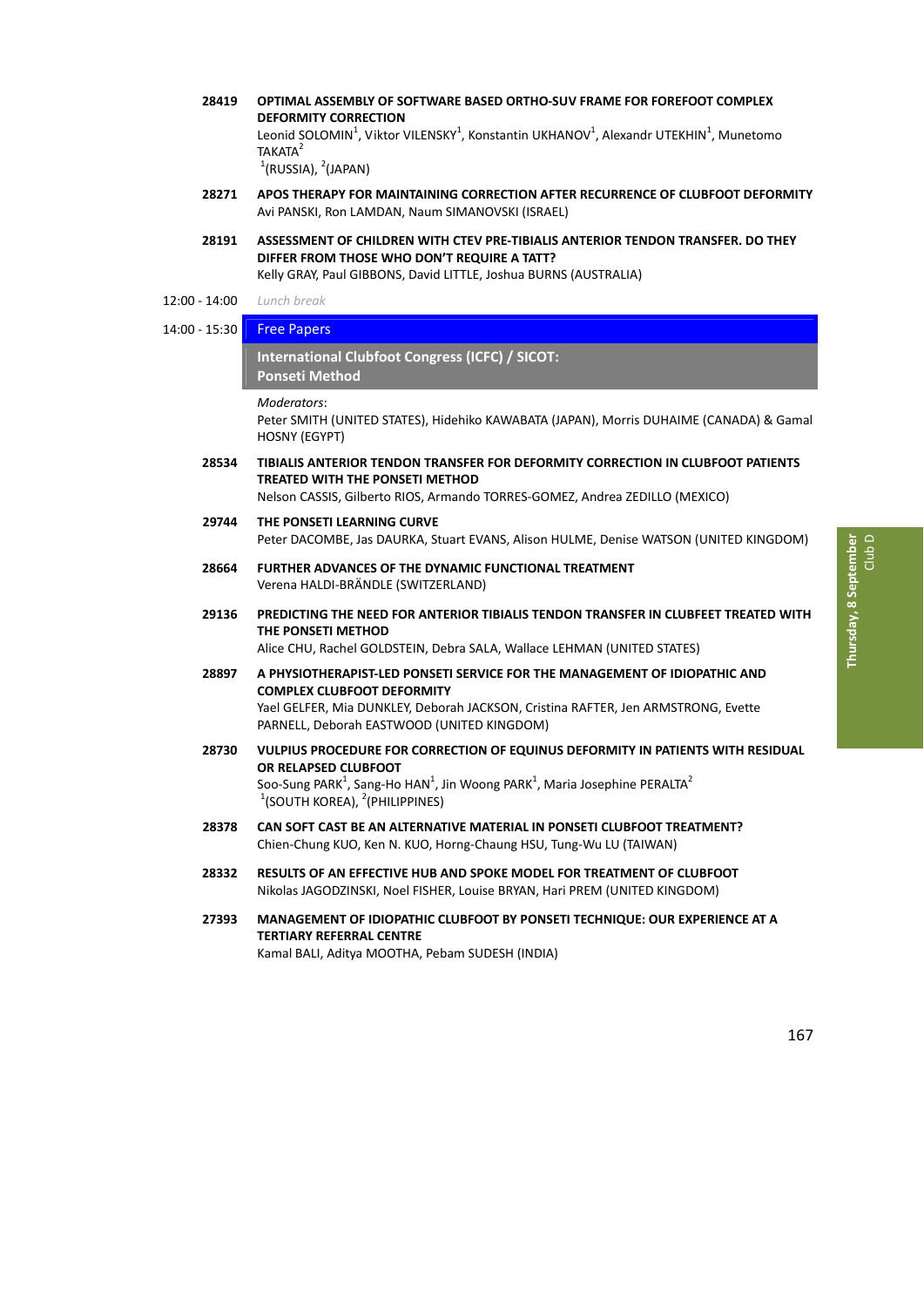- **30114 THE ROLE OF ULTRASOUND IN CLUBFOOT TREATMENT. CORRELATION WITH THE PIRANI SCORE AND ASSESSMENT OF THE PONSETI METHOD** Khaled Loutfy EL‐ADWAR, Hesham Taha KOTB (EGYPT)
- **29997 USE OF DYNAMIC VS STATIC ABDUCTION BARS WITH MITCHELL SHOES** Shawn GILBERT, David CHONG (UNITED STATES)
- 15:30 ‐ 16:00 *Coffee break*
- 16:00 ‐ 16:30 Plenary Lecture *(in Meeting Hall I)*

**Christian GERBER (SWITZERLAND)** *̶ Plenary Lecture*

**PARTIAL ROTATOR CUFF TEARS** Christian GERBER (SWITZERLAND)

16:30 - 18:00 **Free Papers** 

183B**International Clubfoot Congress (ICFC) / SICOT: Long‐Term Follow‐Up Studies & Surgical Intervention** *̶ Free Papers*

*Moderators*: Franz GRILL (AUSTRIA), Saw AIK (MALAYSIA), Alain DIMEGLIO (FRANCE) & Nikolay RUMYANTSEV (RUSSIA)

**29123 REVISION CLUBFOOT SURGERY WITH CALCANEOCUBOID FUSION: RESULTS AT LONG‐TERM FOLLOW‐UP**

Wallace LEHMAN<sup>1</sup>, Sonia CHAUDHRY<sup>1</sup>, Alice CHU<sup>1</sup>, Dan ATAR<sup>2</sup>, Debra SALA<sup>1</sup>  $1$ (UNITED STATES),  $2$ (ISRAEL)

**27736 PROGRESSIVE SOFT TISSUE RELEASE PROCEDURE FOR IDIOPATHIC CLUBFOOT: 10‐YEAR FOLLOW‐UP**

Noppachart LIMPAPHAYOM, Pairatch PRASONGCHIN (THAILAND)

- **28334 LONG‐TERM OUTCOMES OF COMPREHENSIVE SURGICAL INTERVENTION VS. PONSETI CASTING IN THE TREATMENT OF IDIOPATHIC CLUBFOOT** Ken N. KUO<sup>1</sup>, Adam GRAF<sup>2</sup>, Sahar HASSANI<sup>2</sup>, Joseph KRZAK<sup>2</sup>, Angela CAUDILL<sup>2</sup>, Jason LONG<sup>2</sup>, Fredrick DIETZ<sup>2</sup>, Jose MORCUENDE<sup>2</sup>, Gerald HARRIS<sup>2</sup>, Peter SMITH<sup>2</sup>  $1$ (TAIWAN),  $2$ (UNITED STATES)
- **30321 RESULTS OF TREATMENT OF CLUBFOOT BY THE PONSETI METHOD: 10 YEARS FOLLOW‐UP** Luiz Carlos LARA (BRAZIL)
- **28799 SHORT‐TERM CLINICAL RESULTS AFTER THE TREATMENT OF IDIOPATHIC CLUBFOOT – COMPARISON OF PONSETI METHOD AND COMPLETE SUBTALAR RELEASE** Takeshi KINJO, Masako GOTO, Taichi IRIE, Yoichi KOIKE, Itaru IMAMURA, Masahiro ONUMA, Masamizu OYAMA, Hirotaka SANO, Atsushi KITA (JAPAN)
- **29025 IS MEASURING THE LENGTH OF THE FOOT A USEFUL TOOL IN THE CLUBFOOT FOLLOW‐UP?** Evgenia MANOUSAKI, Hanneke ANDRIESSE, Gunnar HÄGGLUND, Philippe WAGNER (SWEDEN)
- **30021 IS JESS EXTERNAL FIXATION USEFUL IN TREATING CLUBFOOT?** Ram PRABHOO (INDIA)
- **29849 FROM CONVENTIONAL ILIZAROV TREATMENT TO PONSI TAYLOR EXPERIENCES IN CLUBFOOT TREATMENT USING EXTERNAL FIXATION** Franz GRILL, Rudolf GANGER, Christof RADLER, Albert HANDLBAUER (AUSTRIA)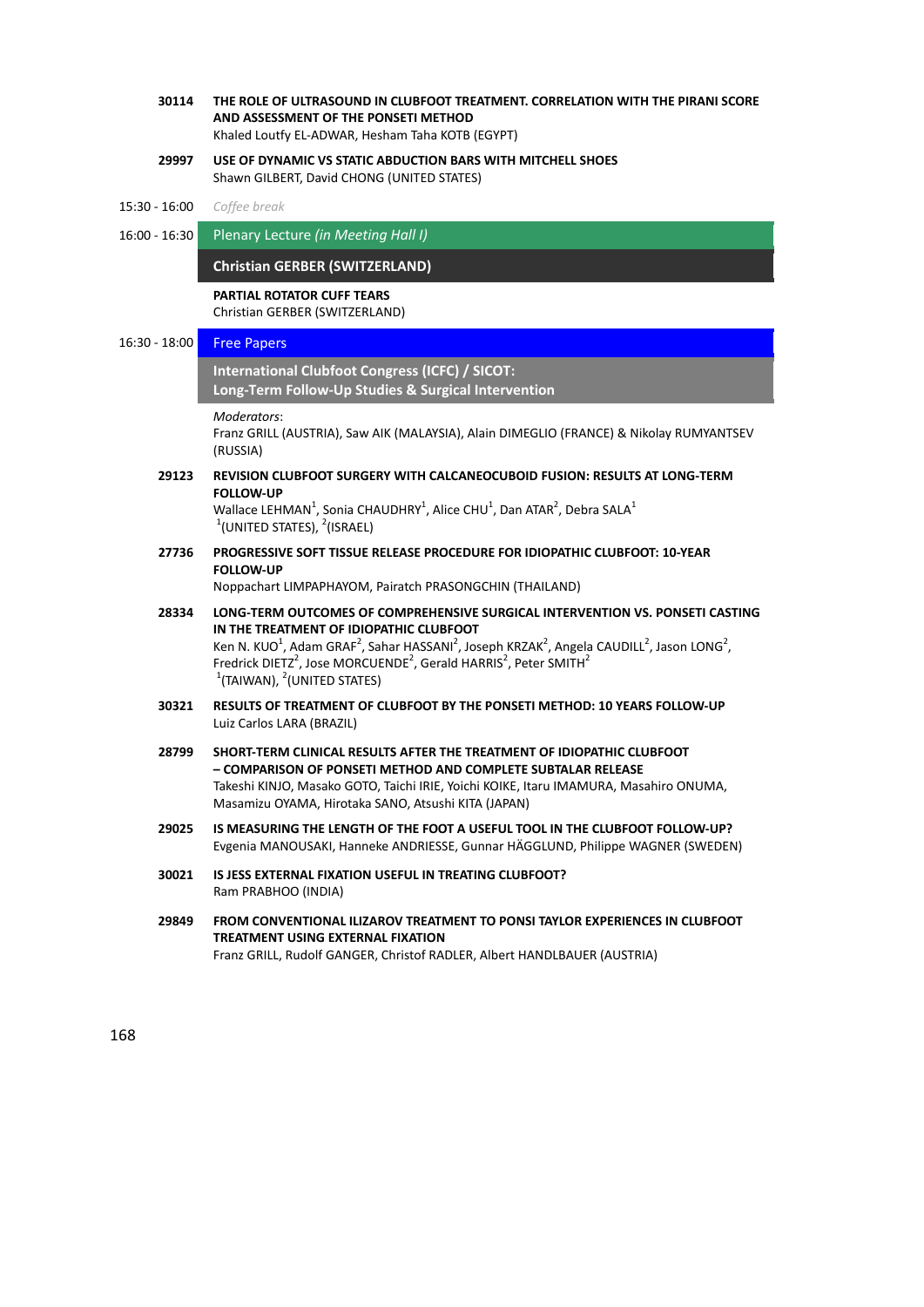# 43B**Club E**

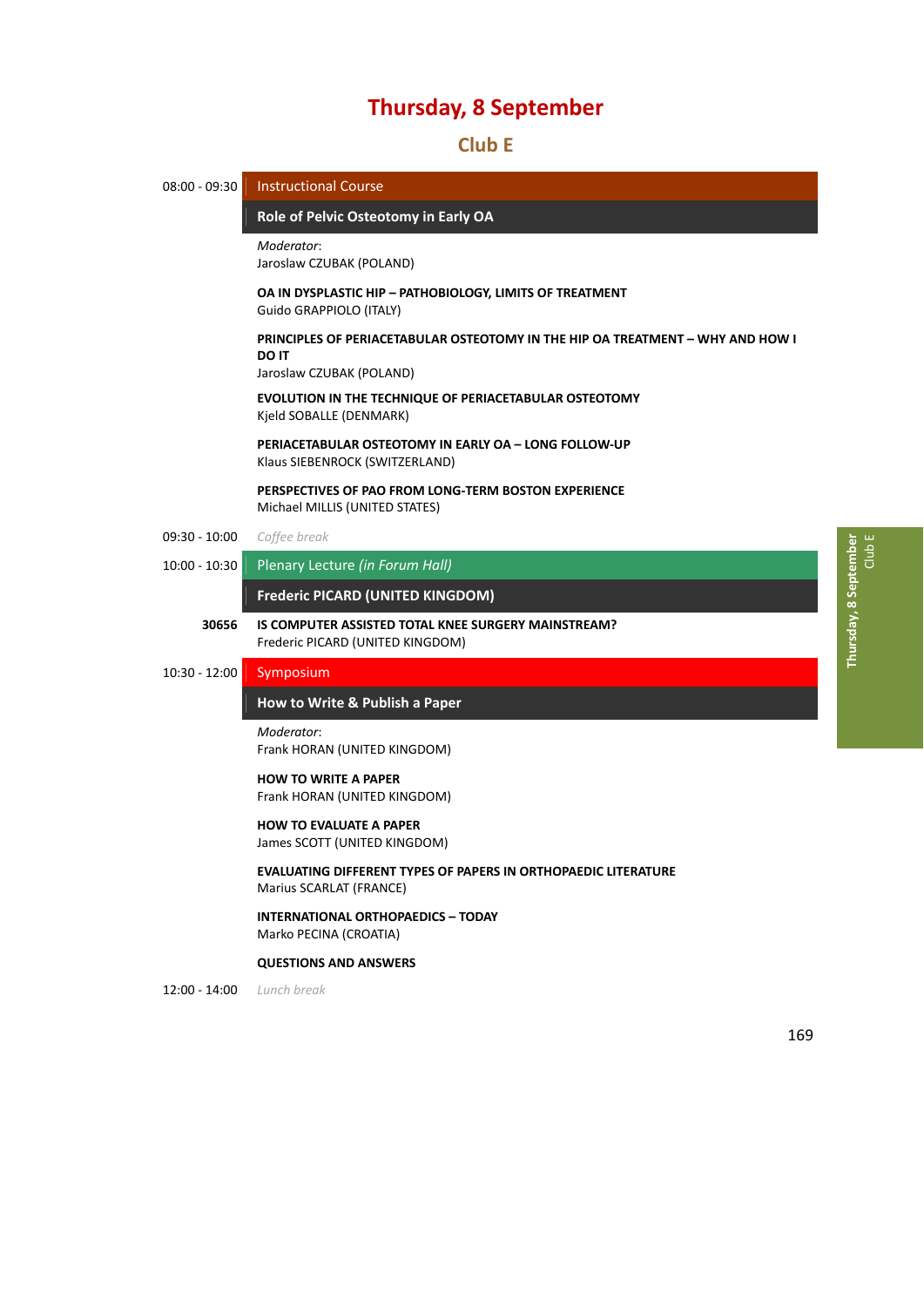14:00 - 15:30 Free Papers

# **Spine** - Deformities I

*Moderators*:

Mohammad EL‐SHARKAWI (EGYPT) & Martin REPKO (CZECH REPUBLIC)

- **28121 PREVENTION OF PROGRESSION OF ADOLESCENT IDIOPATHIC SCOLIOSIS WITH THE NIGHT TIME BENDING BRACE IN A DEVELOPING COUNTRY** Luigi Andrew SABAL (PHILIPPINES)
- **29318 SURGERY FOR SEVERE CAMPTOCORMIA IN PARKINSON'S DISEASE** Dharmendra SINGH, Cody BÜNGER, Ebbe Stender HANSEN (DENMARK)
- **29158 BENEFIT OF PERIOPERATIVE CELL SALVAGE SYSTEM FOR POSTERIOR SPINAL FUSION IN ADOLESCENT IDIOPATHIC SCOLIOSIS** Erbil OGUZ, Serkan BILGIC, Omer ERSEN, Kenan KOCA, Ali SEHIRLIOGLU (TURKEY)
- **28640 THE USE OF SOMATOSENSORY EVOKED POTENTIAL (SSEP) MONITORING IN THE PREVENTION OF NEUROLOGICAL INJURY IN SPINAL SURGERY: A 5‐YEAR REVIEW OF TIMING AND RESPONSE TO AN ABNORMAL TRACE** Ivor VANHEGAN, Gemma CANNON, Syed KABIR, Joseph COWAN, Adrian CASEY (UNITED KINGDOM)
- **27455 BIOMECHANICAL GROUNDING FOR MINI‐INVASIVE TECHNOLOGY OF SPINAL OSTEOSYNTHESIS FOR MANAGEMENT OF PATIENTS WITH SCOLIOSIS** Oksana PRUDNIKOVA (RUSSIA)
- **28182 THE APPLICATION OF SELECTIVE SCREW INSERTION AND CORRECTION ON THE CONVEX SIDE IN THE TREATMENT OF SCOLIOSIS** Yan‐Ping ZHENG, Xin‐Yu LIU, Suo‐Mao YUAN (CHINA)
- **30048 HIGHER DEGREES OF CURVE CORRECTION CORRELATE WITH WORSENED SAGITTAL BALANCE** David ROYE, Jaime GOMEZ, Michael VITALE, Hiroko MATSUMOTO, Nicholas COLACCHIO, John EMANS, Stephens RICHARDS, Daniel SUCATO, Mark ERICKSON, James SANDERS, Lawrence LENKE, Joshua HYMAN (UNITED STATES)
- **29827 THE INFLUENCE OF BRACE TREATMENT ON THE PULMONARY FUNCTION TEST IN ADOLESCENT IDIOPATHIC SCOLIOSIS**

Jianguo ZHANG, Bin YU, Jianxiong SHEN, Yipeng WANG, Guixing QIU (CHINA)

- **29603 SPONTANEOUS DEROTATION OF THE LUMBAR CURVES DURING THORACIC CURVE CORRECTION AND COMPLEX GEOMETRIC SPINAL TORSION IN AIS** Martin REPKO, Richard CHALOUPKA, Martin KRBEC (CZECH REPUBLIC)
- **29268 CORRECTION OF SEVERE NEGLECTED CONGENITAL SPINAL DEFORMITIES ASSOCIATED WITH INTRASPINAL ANOMALIES** Mohammad EL‐SHARKAWI, Wael KOPTAN, Yasser ELMILIGUI, Fady SHAFIK (EGYPT)
- **27508 PROPERTIES OF SENSITIVITY AND MOTOR RESTORATION AFTER PERCUTANEOUS ENDOSCOPIC REMOVAL OF SPINAL DISC HERNIATION IN PATIENTS WITH LUMBAR OSTEOCHONDROSIS** Oxana PRUDNIKOVA, Elena SHCHUROVA, Oleg KULIKOV (RUSSIA)

15:30 ‐ 16:00 *Coffee break*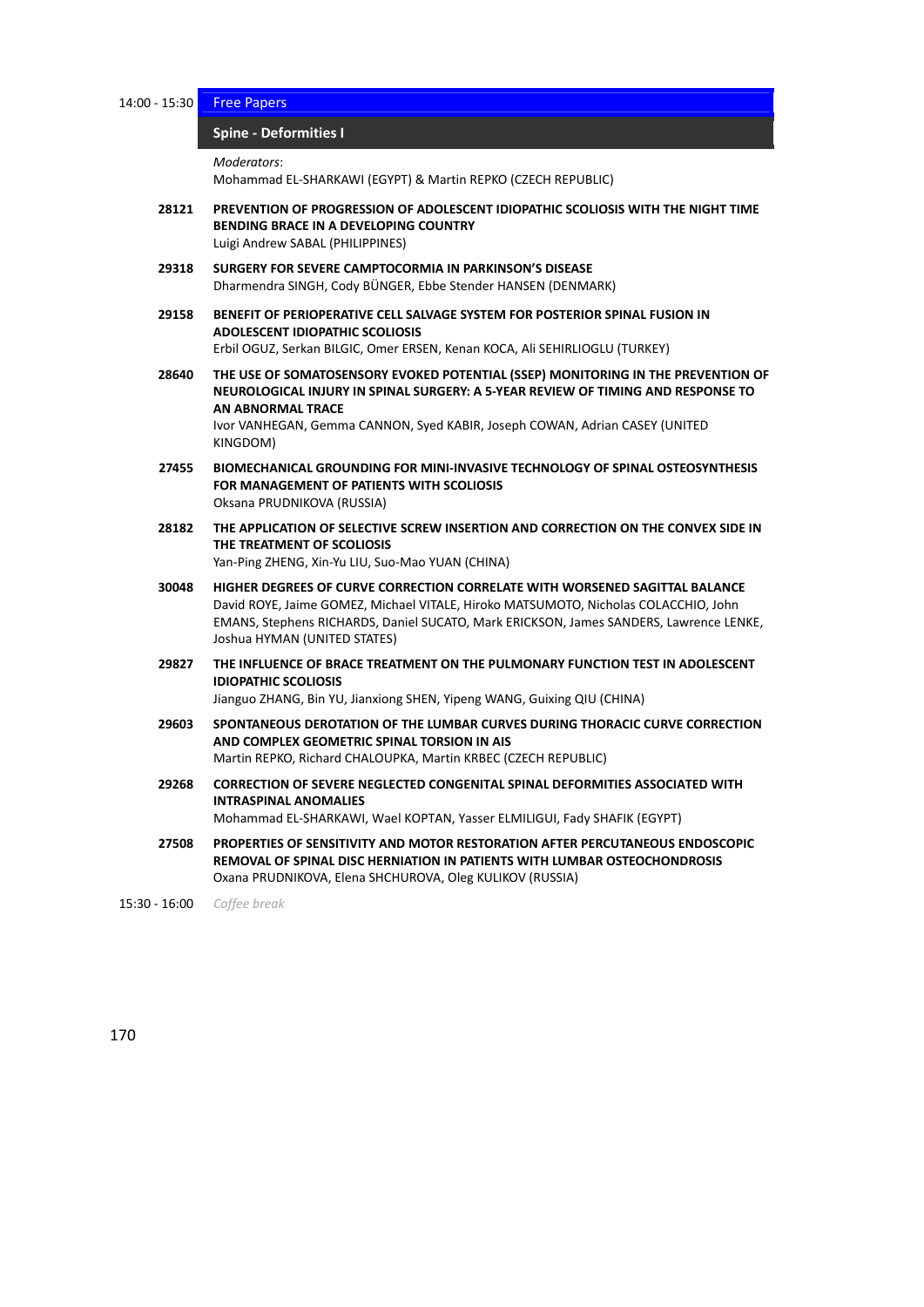#### 16:00 ‐ 16:30 Plenary Lecture *(in Meeting Hall I)*

#### **Christian GERBER (SWITZERLAND)** *̶ Plenary Lecture*

#### **PARTIAL ROTATOR CUFF TEARS**

Christian GERBER (SWITZERLAND)

16:30 - 18:00 Lecture Free Papers

#### 187B**Spine ‐ Complications in Spine Surgery** *̶ Lecture / Free Papers*

*Moderators*:

Dariush GOURAN SAVADKOOHI (IRAN) & Rune HEDLUND (SWEDEN)

#### **ADJACENT SEGMENT DISORDER, MYTH OR REALITY?** Rune HEDLUND (SWEDEN)

**27141 REDUCTION OF THE DOSE OF IONISING RADIATION IN NAVIGATED TRANSPEDICULAR SCREW PLACEMENT**

Radek HART, Martin KOMZAK, Frantisek OKAL (CZECH REPUBLIC)

- **29585 CAUSES OF MALPOSITION OF CERVICAL PEDICLE SCREWS INSERTED WITH INTRAOPERATIVE 3D‐IMAGE BASED NAVIGATION** Yoshimoto ISHIKAWA, Tokumi KANEMURA, Kotaro SATAKE, Akiyuki MATSUMOTO (JAPAN)
- **28976 HOW TO INCREASE THE ACCURACY OF CERVICAL PEDICLE SCREW PLACEMENT – ANALYSIS OF CONSECUTIVE 100 CERVICAL TRAUMA CASES TREATED BY A SAME SURGEON** Kota SUDA, Hiroshi TANEICHI, Tomomichi KAJINO, Hiroshi MORIDAIRA, Satoko MATSUMOTO, Seiji IIMOTO, Haruki UEDA, Yasuaki TOJO, Terufumi KOKABU, Yaoki NAKAO, Tomohiro SHIMIZU (JAPAN)
- **28494 PEDICLE SCREW PLACEMENT WITH O‐ARM AND STEALTH NAVIGATION** Evalina BURGER, Suresh PATIL, Emily LINDLEY, Vikas PATEL (UNITED STATES)
- **29848 EVALUATION OF THE PULMONARY COMPLICATIONS OF CONCAVE RIB OSTEOTOMIES IN SCOLIOTIC PATIENTS WITH RIGID CURVES IN SINA HOSPITAL 2001‐2003** Dariush GOURAN SAVADKOOHI, Hooman BAKHSHI, Mir Mostafa SADAT, Zahra MEYGHANI, Mir Mostafa SADAT (IRAN)
- **30063 DO WE NEED TO KNOW SACRAL HIATUS ANATOMY FOR SUCCESSFUL CAUDAL EPIDURAL BLOCK?** Aditya AGGARWAL, A. AGGARWAL, D. SAHNI, K. HARJIT (INDIA)
- **27411 EFFECT OF INTRAMUSCULAR INJECTION OF BOTULINUM** Zabihalla HASSANZADEH<sup>1</sup>, Hosein KHATIBI<sup>1</sup>, Aziz ABBASPOUR<sup>2</sup>  $1$ (IRAN),  $2$ (IRAQ)
- **30209 TREND OVER TIME AND FACTORS INFLUENCING BLOOD LOSS DURING POSTERIOR SPINAL FUSION IN AIS** Guy GRIMARD, Julie JONCAS, Martin FORCIER, Marjolaine ROY‐BEAUDRY, Stefan PARENT, Hubert LABELLE, Benoit POITRAS, Morris DUHAIME (CANADA)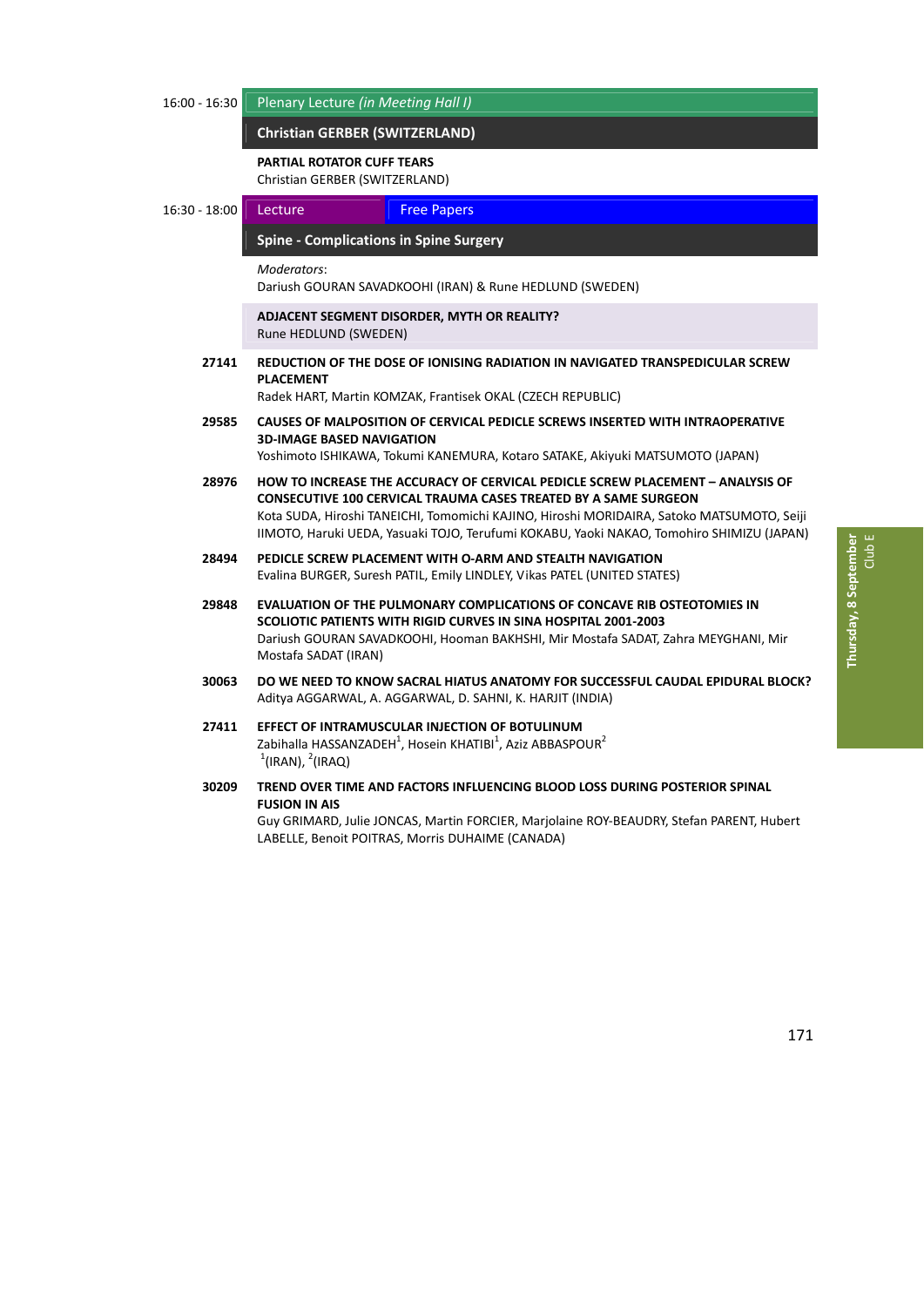### **Thursday, 8 September**

### 4B**Club H**

#### 08:00 - 11:00 Instructional Course

18B**Association for the Rational Treatment of Fractures (ARTOF) ‐ Trauma: Distal Radius Fractures ‐ Hands‐on Volar Plating / Plaster Cast** *̶ Instructional Course*

*Moderator*:

Peter BIBERTHALER (GERMANY)

#### *Theoretical Module*

#### **DIAGNOSTIC OF DRF**

Michael ROBINSON (UNITED KINGDOM)

#### **INDICATIONS FOR CONSERVATIVE TREATMENT** James WADDELL (CANADA)

#### **INDICATION FOR SURGICAL THERAPY** Martin LUCKE (GERMANY)

**PRO & CONTRA: ARTHROSCOPICALLY SUPPORTED SURGERY** Steffen RUCHHOLTZ (GERMANY)

#### *Practical Module*

**PRACTICAL TEACHING: HOW TO PUT A PLASTER CAST ON** *Supported by BSN* Steffen RUCHHOLTZ<sup>1</sup>, Andreas RUECKER<sup>1</sup>, Philipp AHRENS<sup>1</sup>, James WADDELL<sup>2</sup>, Martin LUCKE<sup>1</sup>, Michael ROBINSON<sup>3</sup>, Volker BRAUNSTEIN<sup>4</sup>  $^{1}$ (GERMANY),  $^{2}$ (CANADA),  $^{3}$ (UNITED KINGDOM),  $^{4}$ (AUSTRIA)

**SAW BONE WORKSHOP: VOLAR PLATING USING ANKLE STABLE DEVICES** *Supported by Synthes* Steffen RUCHHOLTZ $^1$ , Andreas RUECKER $^1$ , Philipp AHRENS $^1$ , James WADDELL $^2$ , Martin LUCKE $^1$ , Michael ROBINSON<sup>3</sup>, Volker BRAUNSTEIN<sup>4</sup>  $^{1}$ (GERMANY),  $^{2}$ (CANADA),  $^{3}$ (UNITED KINGDOM),  $^{4}$ (AUSTRIA)

#### 11:00 ‐ 12:00 *Coffee break*

#### 12:00 ‐ 14:00 Industry Symposium

#### 189B**Aesculap:**

**Targon® PFT / Targon® FN: Head Preserving Hip Fracture Management** *̶ Industry Symposium*

*Moderator*:

Martyn PARKER (UNITED KINGDOM)

**TARGON® PFT / TARGON® FN: HEAD PRESERVING HIP FRACTURE MANAGEMENT** Martyn PARKER (UNITED KINGDOM)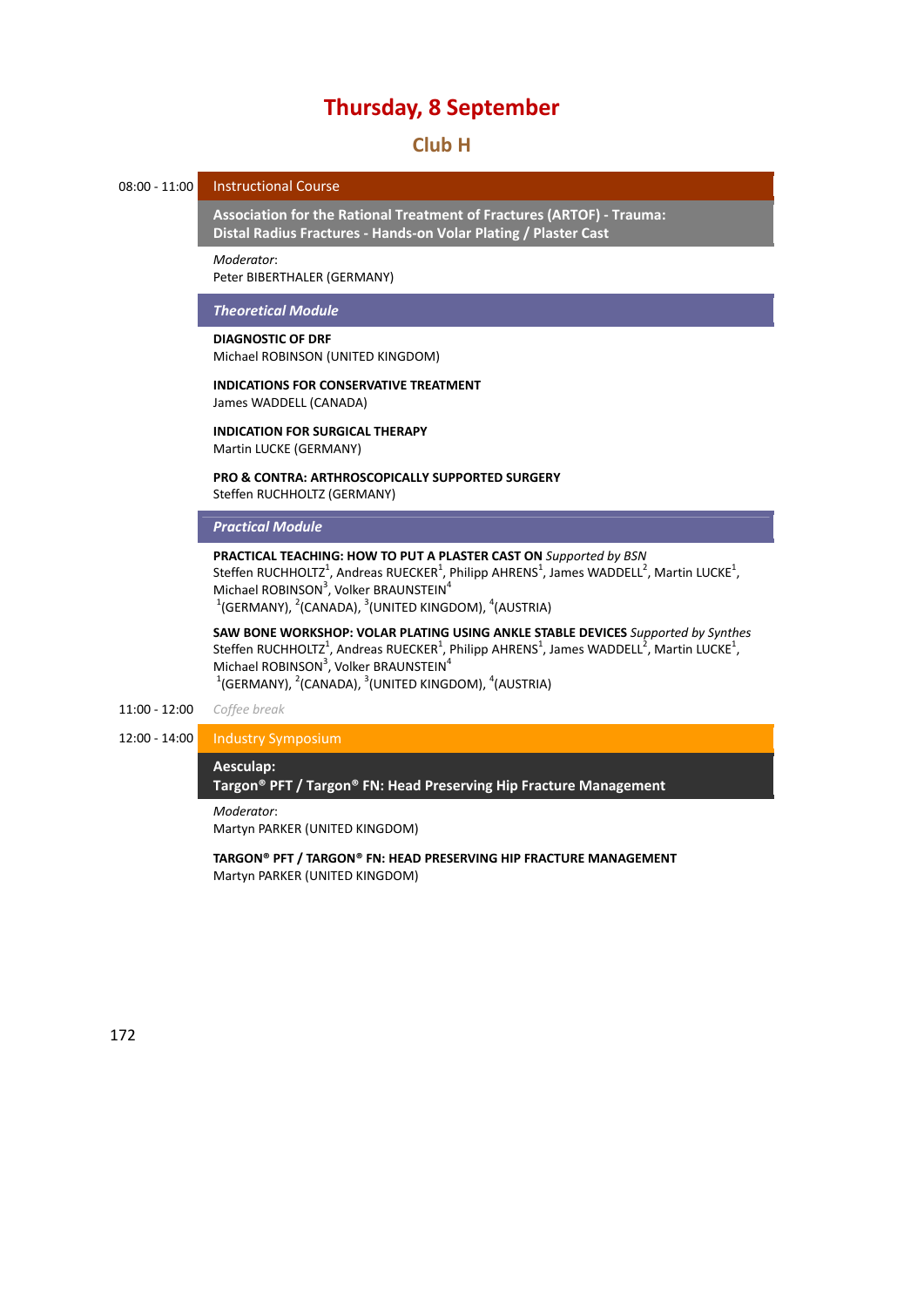14:00 - 15:30 Free Papers

#### 190B**Knee ‐ Blood Loss Control** *̶ Free Papers*

*Moderators*:

Philippe DELINCE (BELGIUM) & Karl KNAHR (AUSTRIA)

- **28833 BLOOD SAVING TECHNIQUES DURING PRIMARY TOTAL KNEE REPLACEMENT** Michalis PANTELI, Peter DOMOS, Tanuja RUDRA, Willem SHENK, Andrew DUNN (UNITED KINGDOM)
- **28225 A COMPARATIVE STUDY OF USE OF TOPICAL VERSUS INTRAVENOUS TRANEXAMIC ACID FOR MINIMIZING BLOOD LOSS IN CARDIAC PATIENTS UNDERGOING TOTAL KNEE ARTHROPLASTY** Tanveer Singh BHUTANI, Harpreet Singh GILL, Harmandeep Singh PAWAR (INDIA)
- **29922 THE COMPARISON OF AMOUNT OF BLOOD FROM WOUND DRAINAGE AFTER TKA BETWEEN POSTOPERATIVE CAST IMMOBILIZATION AND NON IMMOBILIZATION. A RANDOMIZED CONTROLLED TRIAL** Saran TANTAVISUT, Vajara WILAIRATANA, Yongsak WANGROONGSUB, Srihatach NGARMUKOS, Pongsak YUKTANANDANA, Aree TANAVALEE (THAILAND)
- **29115 THE EFFECTS OF PRE AND POST‐OPERATIVE HAEMOGLOBIN ON TRANSFUSION REQUIREMENTS AND LENGTH OF STAY IN PATIENTS UNDERGOING A TOTAL KNEE REPLACEMENT** Shruti RAUT, Stephan MERTES, Vikas KHANDUJA (UNITED KINGDOM)
- **28533 POSTOPERATIVE BLOOD LOSS REDUCTION IN COMPUTER‐ASSISTED SURGERY TOTAL KNEE REPLACEMENT BY INTRA‐ARTICULAR TRANEXAMIC ACID INJECTION TOGETHER WITH 2‐HOUR CLAMP DRAIN: A PROSPECTIVE TRIPLE‐BLINDED RANDOMIZED CONTROLLED TRIAL** Thanaphot CHANNOOM, Paphon SA‐NGASOONGSONG, Viroj KAWINWONGGOWIT, Patarawan WORATANARAT, Pongsthorn CHANPLAKORN, Bussanee WIBULPOLPRASERT, Siwadol WONGSAK, Umaporn UDOMSUBPAYAKUL, Supaporn WECHMONGKOLGORN (THAILAND)
- **29372 THE PERCENTAGE OF POLYMORPHONUCLEAR CELLS(PPMNC) IN SYNOVIAL FLUID SUSPICIOUS FOR PROSTHETIC JOINT INFECTION(PJI) CAN PREDICT REVISION SURGERY AFTER TOTAL KNEE REPLACEMENT(TKR) IN EARLY POSTOPERATIVE STAGE** Byungho LEE<sup>1</sup>, Ki-Hyun JO<sup>1</sup>, Nong Kyoum AHN<sup>1</sup>, Il Seok PARK<sup>1</sup>, Hong-Sub LIM<sup>1</sup>, Su Chan LEE<sup>2</sup>  $1$ (SOUTH KOREA),  $2$ (NORTH KOREA)
- **29169 BIOTRANX: A BIOMECHANICAL STUDY OF THE EFFECT OF TOPICAL TRANEXAMIC ACID ON ARTIFICIAL JOINTS**

Praveen SHARDA, T. LOU, Martin STANLEY, Tony UNSWORTH (UNITED KINGDOM)

- **29164 A RANDOMISED CONTROLLED TRIAL OF THE TOPICAL TRANEXAMIC ACID IN TOTAL HIP REPLACEMENT** Praveen SHARDA, Manesh VAGHELA, Anup SHETTY, Antoni NARGOL, Sattar ALSHRYDA (UNITED KINGDOM)
- **28835 IS ROUTINE USE OF ANTICOAGULANT CHEMOPROPHYLAXIS IN JOINT REPLACEMENT ARTHROPLASTY JUSTIFIED: A CLINICAL STUDY** Chandra Shekhar YADAV, Ashok KUMAR, Sameer NARANJE, Shah KHAN, Shishir RASTOGI (INDIA)
- **28843 CLINICAL EFFICACY AND SAFETY OF CONTINUOUS INTRA‐ARTICULAR LEVOBUPIVACAINE INFUSION FOLLOWING KNEE ARTHROPLASTY**

Michalis PANTELI, Ziad DAHABREH, Karen NIBLOCK, Francis HOWELL (UNITED KINGDOM)

15:30 ‐ 16:00 *Coffee break*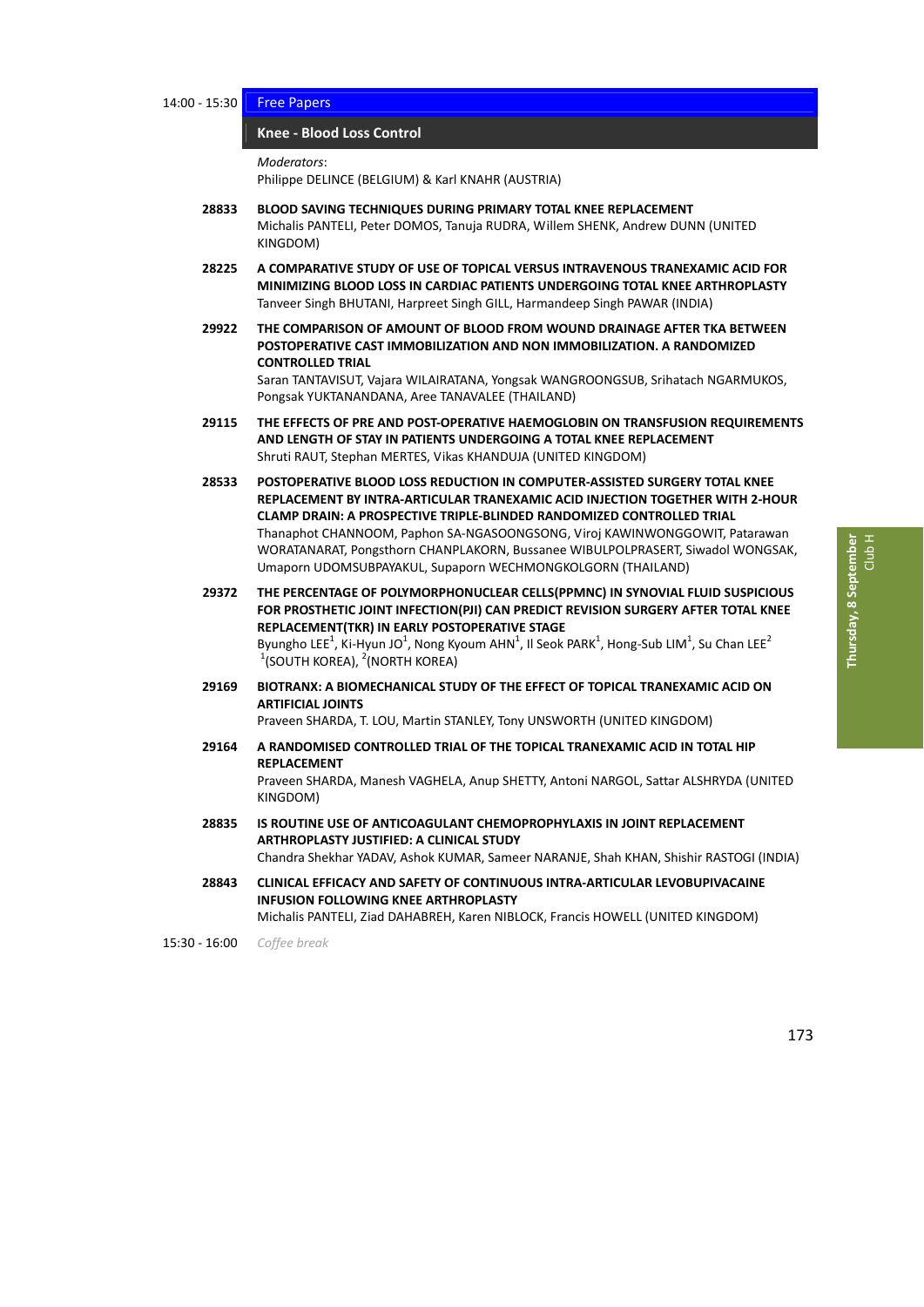16:00 ‐ 16:30 Plenary Lecture *(in Meeting Hall I)*

#### **Christian GERBER (SWITZERLAND)** *̶ Plenary Lecture*

#### **PARTIAL ROTATOR CUFF TEARS**

Christian GERBER (SWITZERLAND)

16:30 - 18:00 **Free Papers** 

#### **Osteoporosis**

```
Moderators:
```
Patrick HAENTJENS (BELGIUM) & Farouk OSAMA (EGYPT)

- **28094 EFFECTS OF STRONTIUM RANELATE OR BISPHOSPHONATE TREATMENT ON FRACTURE RISK IN WOMEN AGED 80 AND OLDER: META‐ANALYSIS** Patrick HAENTJENS, Brigitte VELKENIERS, Dirk VANDERSCHUEREN, Steven BOONEN (BELGIUM)
- **29303 X‐RAY ABSORPTIOMETRY INDEXES FOR WOMEN IN POSTMENOPAUSAL PERIOD WITH OSTEOPOROTICAL FRACTURES** Vladyslav POVOROZNYUK, Mashtaler TARAS, Mashtaler ROMAN (UKRAINE)
- **27888 TIMING FOR ADMINISTRATION OF BISPHOSPHONATE (RISEDRONATE) AFTER THE OPERATION ON PATIENTS WITH HIP FRACTURE AND OSTEOPOROSIS** Tae‐Young KIM (SOUTH KOREA)
- **28553 COMPARISON BETWEEN SINGH'S INDEX AND PHALANGEAL BMD IN PATIENTS OF FRACTURE PROXIMAL FEMUR WITH REFERENCE TO OSTEOPOROSIS** Kisan PATOND (INDIA)
- **27266 DISTRIBUTION OF ATYPICAL FRACTURES AND CORTICAL STRESS LESIONS ASSOCIATED WITH BISPHOSPHONATE THERAPY** Joyce KOH, Seo Kiat GOH, Meng Ai PNG, Alvin NG, Tet Sen HOWE (SINGAPORE)
- **29298 VITAMIN D‐DEFICIENCY AND INSUFFICIENCY IN UKRAINIAN POPULATION** Vladyslav POVOROZNYUK, Nataliya BALATSKA, Victor MUTS, Olena VDOVINA (UKRAINE)
- **30084 COMBINED PUBIC RAMI AND SACRAL OSTEOPOROTIC FRACTURES** Mustafa ALNAIB, Yusif SHANSHAL, Deiary KADER (UNITED KINGDOM)
- **28417 EFFECT OF "BIVALOS" THERAPY ON LOWER LEG LENGTHENING IN RABBITS AT PRESENCE OF BONE OSTEOPOROSIS** Leonid SOLOMIN, Georgy NETILKO, Alla USIKOVA, Vladimir POPOV, Andrej LOZDOVSKY, Aleksej BOZHKO (RUSSIA)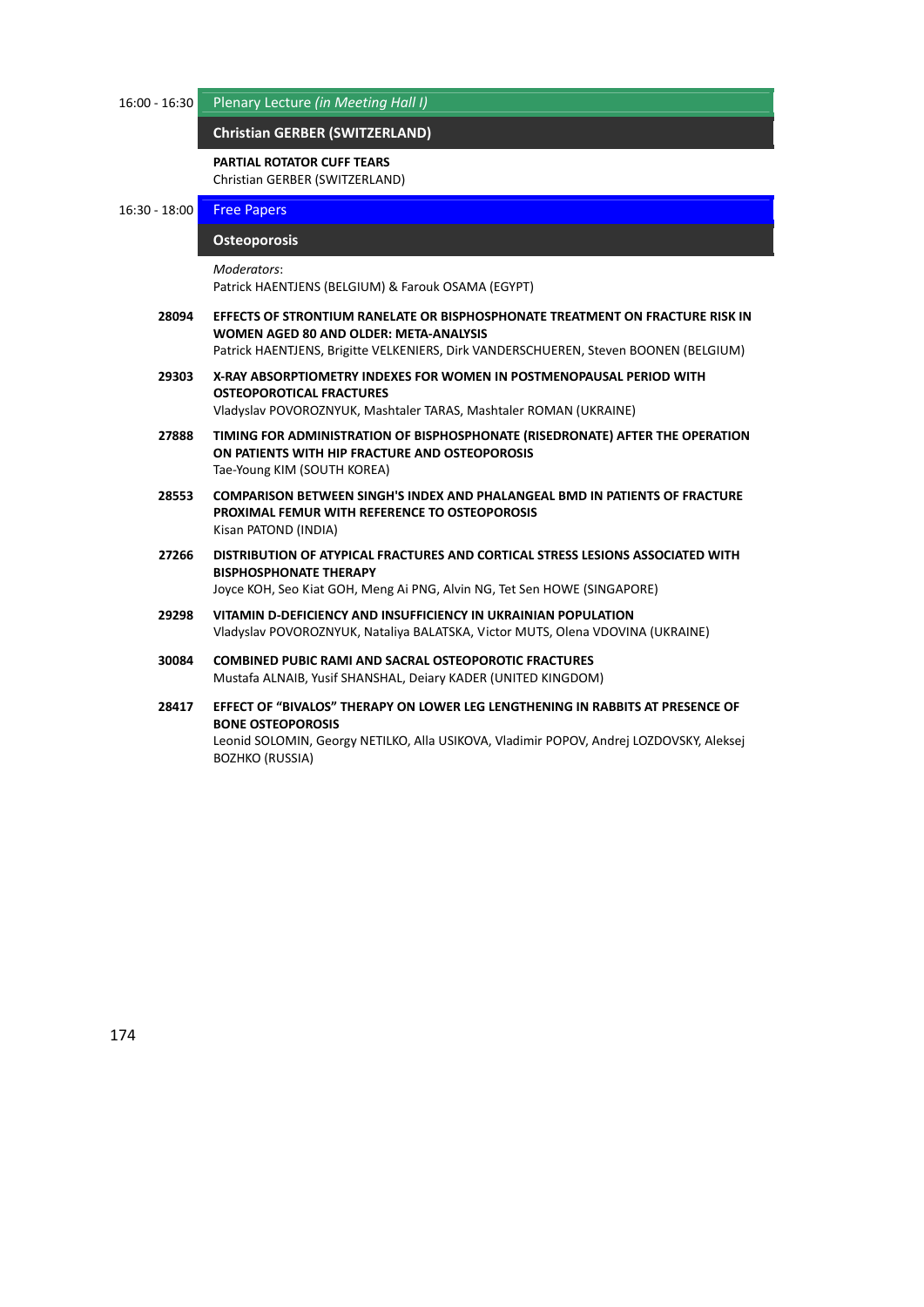|             | Forum Hall                                                                        |                                                                             | Meeting Hall   Meeting Hall IV Meeting Hall V   Panorama Hall        |                                                            |                                                     | Terrace I                                                                                 |
|-------------|-----------------------------------------------------------------------------------|-----------------------------------------------------------------------------|----------------------------------------------------------------------|------------------------------------------------------------|-----------------------------------------------------|-------------------------------------------------------------------------------------------|
| 08:00-09:30 | Lecture &<br><b>Free Papers</b><br><b>Hip</b><br>Metal-on-Metal<br><b>Bearing</b> | Lecture &<br><b>Free Papers</b><br><b>Trauma</b><br><b>Shoulder</b>         | Lecture &<br><b>Free Papers</b><br><b>Knee</b><br><b>Soft Tissue</b> | <b>BEST</b><br><b>PAPERS</b>                               | Symposium<br>Paediatric<br><b>Trauma</b>            | <b>Free Papers</b><br><b>Spine</b><br><b>Deformities II</b>                               |
| 09:30-10:00 |                                                                                   |                                                                             |                                                                      | Coffee break                                               |                                                     |                                                                                           |
| 10:00-11:30 | Lecture &<br><b>Free Papers</b><br><b>Hip</b><br><b>Revision</b>                  | <b>ESSSE/SICOT</b><br>Lecture &<br><b>Free Papers</b><br><b>Shoulder IV</b> | <b>Free Papers</b><br><b>Knee</b><br>Infection &<br><b>Revision</b>  | Lecture &<br><b>Free Papers</b><br><b>Hip</b><br>Osteotomy | <b>Free Papers</b><br><b>Spine</b><br><b>Lumbar</b> | Lecture &<br><b>Free Papers</b><br><b>Trauma</b><br>Soft Tissue &<br><b>Miscellaneous</b> |
| 11:30-12:30 |                                                                                   |                                                                             |                                                                      |                                                            | <b>Closing</b><br><b>Ceremony</b>                   |                                                                                           |

|             | Club A                                                                  | Club B                                                                                                              | Club <sub>C</sub>                               | Club <sub>D</sub>                                                                                                        | Club E                                                                          | Club <sub>H</sub>                                                                              |
|-------------|-------------------------------------------------------------------------|---------------------------------------------------------------------------------------------------------------------|-------------------------------------------------|--------------------------------------------------------------------------------------------------------------------------|---------------------------------------------------------------------------------|------------------------------------------------------------------------------------------------|
| 08:00-09:30 | Instructional<br>Course<br><b>TKR Balancing</b>                         | Instructional<br>Course<br>Musculoske-<br>letal Tumours<br>in Children:<br>Evaluation &<br><b>Treatment</b><br>2011 | <b>Free Papers</b><br><b>Miscellaneous</b>      | Instructional<br>Course<br>Strategy of<br>Orthopaedic<br><b>Treatment in</b><br><b>Cerebral Palsy</b><br><b>Patients</b> | <b>Free Papers</b><br><b>Trauma</b><br><b>Proximal Femur</b><br>Ш               | Instructional<br>Course<br><b>Clubfoot</b><br>Treatment:<br>Evaluation<br>of Ponseti<br>Method |
| 09:30-10:00 | Coffee break                                                            |                                                                                                                     |                                                 |                                                                                                                          |                                                                                 |                                                                                                |
| 10:00-11:30 | <b>Free Papers</b><br><b>Sports</b><br><b>Traumatology</b><br>Cartilage | Symposium<br>Ultrasound in<br><b>Orthopaedics</b>                                                                   | <b>Free Papers</b><br><b>Miscellaneous</b><br>Ш | <b>WOC</b><br>Symposium<br><b>Infections</b>                                                                             | Lecture &<br><b>Free Papers</b><br><b>Arthroplasty</b><br>Hemi-<br>arthroplasty | <b>Free Papers</b><br><b>Foot &amp; Ankle</b><br><b>Miscellaneous</b><br>Ш                     |
| 11:30-12:30 |                                                                         |                                                                                                                     |                                                 |                                                                                                                          |                                                                                 |                                                                                                |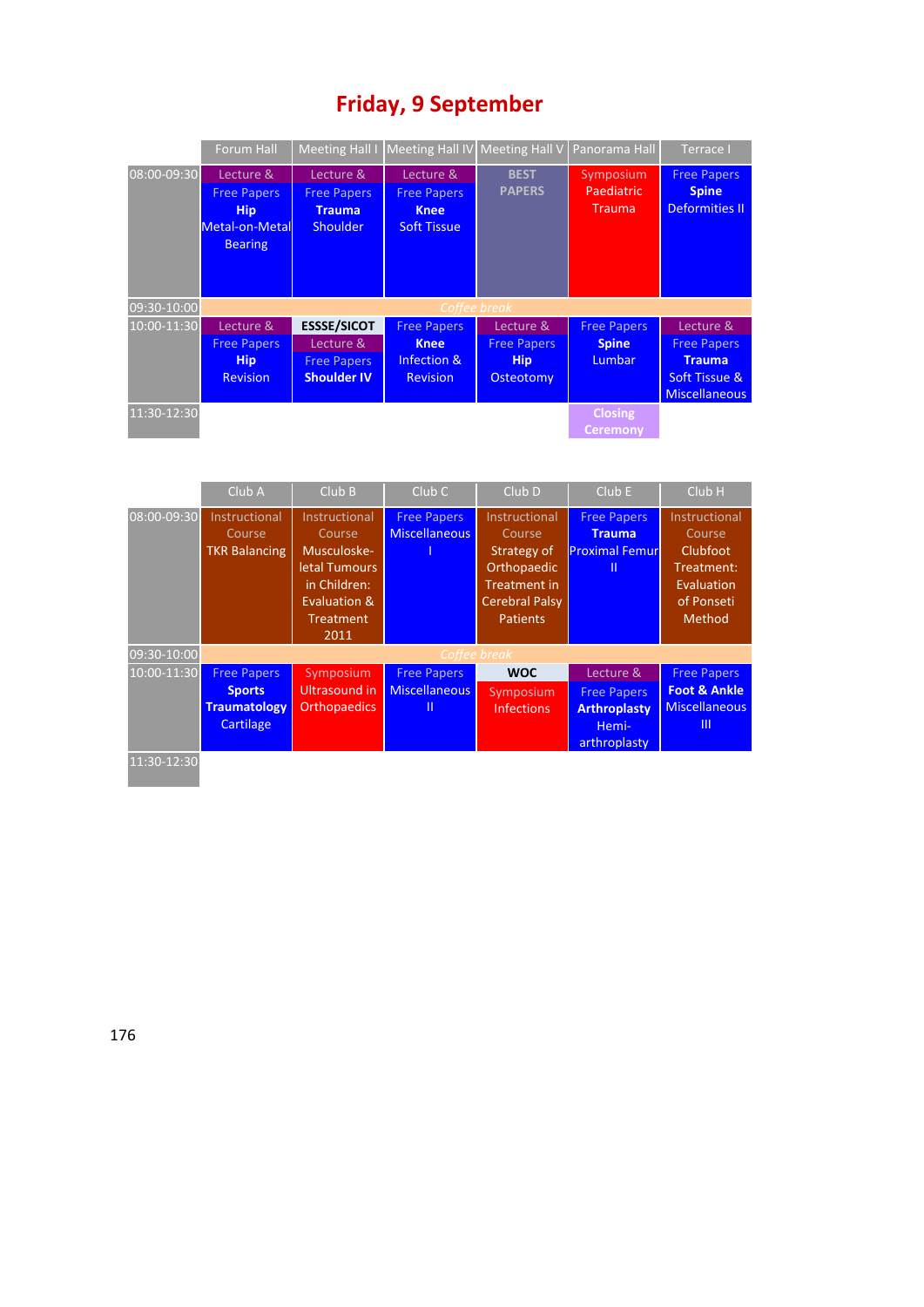### 45B**Forum Hall**

| 08:00 - 09:30 | Lecture                                                                                                                                                                                                                                              | <b>Free Papers</b>                                                                                                                                                                                                           |  |  |
|---------------|------------------------------------------------------------------------------------------------------------------------------------------------------------------------------------------------------------------------------------------------------|------------------------------------------------------------------------------------------------------------------------------------------------------------------------------------------------------------------------------|--|--|
|               |                                                                                                                                                                                                                                                      | <b>Hip - Metal-on-Metal Bearing</b>                                                                                                                                                                                          |  |  |
|               | Moderators:                                                                                                                                                                                                                                          | Adolph LOMBARDI (UNITED STATES) & William MALONEY (UNITED STATES)                                                                                                                                                            |  |  |
|               | PROBLEMS WITH METAL-METAL BEARINGS IN TOTAL HIP REPLACEMENT<br>William MALONEY (UNITED STATES)                                                                                                                                                       |                                                                                                                                                                                                                              |  |  |
| 28804         | NINE-YEAR CLINICAL EXPERIENCE WITH METAL-ON-METAL HIP RESURFACING<br>Riccardo ORSINI, Antonio MORONI, Martha HOQUE, Rajesh RAJULE, Giovanni MICERA (ITALY)                                                                                           |                                                                                                                                                                                                                              |  |  |
| 29552         | <b>EARLY RESULTS OF TREATMENT OF ADVERSE REACTION TO METAL DEBRIS</b><br>Praveen MEREDDY, Raghavendra SIDAGINAMALE, Jimmy GANDHI, David LANGTON, Rajanikanth<br>LOGISHETTY, Nicholas COOKE, Antoni NARGOL (UNITED KINGDOM)                           |                                                                                                                                                                                                                              |  |  |
| 28157         | ACCURACY, SENSITIVITY, SPECIFICITY AND PREDICTOR VALUE OF SERUM METAL IONS FOR<br>DIAGNOSIS OF ARMD IN MOM HIP<br>Amanda KING, Ibrahim MALEK, Narendra RATH, Hemant SHARMA, Alun JOHN (UNITED KINGDOM)                                               |                                                                                                                                                                                                                              |  |  |
| 28443         | OSTEOLYSIS AFTER CONTEMPORARY METAL-ON-METAL TOTAL HIP ARTHROPLASTY<br>Sang-Min KIM, Youn-Soo PARK, Young-Wan MOON, Seung-Jae LIM, Hyun-Seok YIM, Jae-Woo Shim<br>SHIM (SOUTH KOREA)                                                                 |                                                                                                                                                                                                                              |  |  |
| 28933         | METAL ON METAL HIPS AND ADVERSE REACTION TO METAL DEBRIS, READING EXPERIENCE<br>Sitthu THIAGARAJ, Shawn TAVARES (UNITED KINGDOM)                                                                                                                     |                                                                                                                                                                                                                              |  |  |
| 29617         | ULTRASOUND FEATURES OF ADVERSE REACTION FOLLOWING METAL ON METAL HIP<br><b>REPLACEMENT: A CASE CONTROL STUDY</b><br>Kiran SINGISETTI, Praveen MEREDDY, David LANGTON, P.P.J. RAJU, Antoni NARGOL (UNITED<br>KINGDOM)                                 |                                                                                                                                                                                                                              |  |  |
| 29557         | POOR PROGNOSTIC INDICATORS OF ADVERSE REACTION TO METAL DEBRIS OUTCOMES IN<br><b>METAL-ON-METAL HIPS</b><br>Praveen MEREDDY, Jimmy GANDHI, Raghavendra SIDAGINAMALE, David LANGTON, Nicholas<br>COOKE, Chris TULLOCH, Antoni NARGOL (UNITED KINGDOM) |                                                                                                                                                                                                                              |  |  |
| 30025         |                                                                                                                                                                                                                                                      | EARLY FAILURE OF THE 36MM MOM PINNACLE TOTAL HIP ARTHROPLASTY<br>Ragahavendra SIDAGINAMALE, Jimmy GANDHI, Praveen MEREDDY, David LANGTON, Tom JOYCE,<br>Rajnikanth LOGISHETTY, Chris TULLOCH, Antoni NARGOL (UNITED KINGDOM) |  |  |
| 27886         | <b>HEAD</b>                                                                                                                                                                                                                                          | METAL ION LEVELS IN METAL-ON-METAL TOTAL HIP ARTHROPLASTY WITH LARGE-DIAMETER<br>Masahiro HASEGAWA, Kakunoshin YOSHIDA, Hiroki WAKABAYASHI, Akihiro SUDO (JAPAN)                                                             |  |  |

09:30 ‐ 10:00 *Coffee break*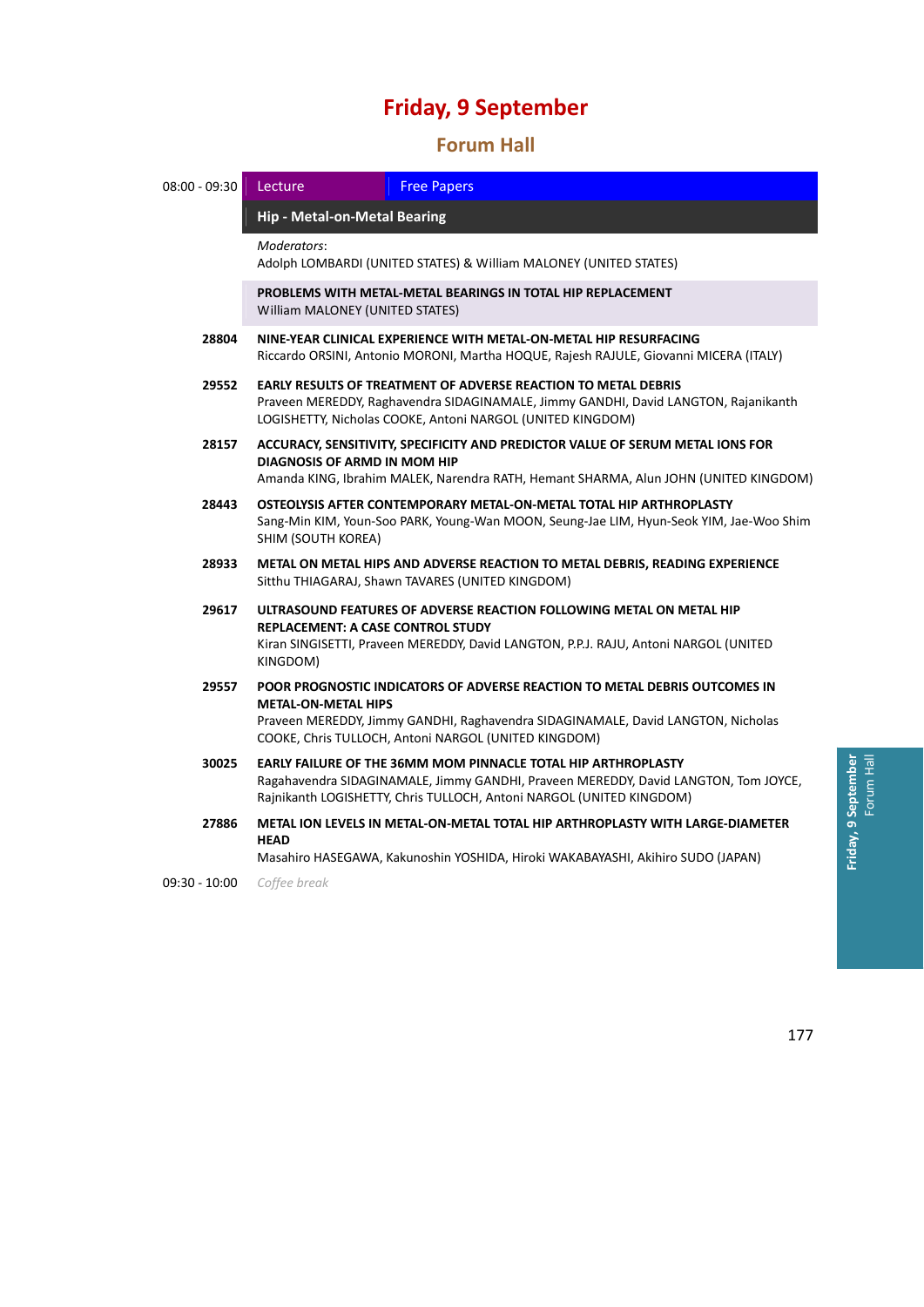10:00 - 11:30 Free Papers

#### **Hip** - Revision

*Moderators*:

Maurice HINSENKAMP (BELGIUM) & Carsten PERKA (GERMANY)

- **28136 FEMORAL REVISION WITH IMPACTION GRAFTING WITH THE UNCEMENTED MRP‐TITAN REVISION STEM: RESULTS OF A PROSPECTIVE CONTROLLED STUDY OF 243 PATIENTS** Matthias WIMMER, Dieter WIRTZ, Moritz DEML, Nadine KRASKA, Rudolf ASCHERL, Raimund FORST, Ulrich NÖTH, Philipp BERDEL, Oliver WEBER, Sascha GRAVIUS (GERMANY)
- **28718 REVISION AND RE‐OPERATION AT ONE YEAR IN AN RCT OF LARGE ARTICULATIONS IN TOTAL HIP REPLACEMENT**

Oksana HOLUBOWYCZ, Donald HOWIE, Bogdan SOLOMON (AUSTRALIA)

- **28386 PROXIMAL FEMORAL ALLOGRAFT‐PROSTHESIS COMPOSITES WITH CEMENTLESS DISTAL INTERLOCKING STEM IN REVISION TOTAL HIP REPLACEMENT** Katsufumi UCHIYAMA, Naonobu TAKAHIRA, Kensuke FUKUSHIMA, Takeaki YAMAMOTO, Mitsutoshi MORIYA, Tadashi KAWAMURA, Rina SAKAI, Moritoshi ITOMAN, Masashi TAKASO (JAPAN)
- **29031 REVISION TOTAL HIP ARTHROPLASTY WITH SEVERE PROXIMAL BONE LOSS** Borislav DULIC, Aleksandar TODOROVIC, Cedomir VUCETIC, Goran TULIC, Sanja TOMANOVIC, Aleksandar DJURDJEVIC, Radan MILOVANCEVIC, Marko KADIJA (SERBIA)
- **28454 ACETABULAR RE‐REVISION OF FAILED REVISION TOTAL HIP ARTHROPLASTY** Sang‐Min KIM, Youn‐Soo PARK, Young‐Wan MOON, Seung‐Jae LIM, Hyun‐Seok YIM, Jae‐Woo SHIM (SOUTH KOREA)
- **29523 TWO‐YEAR OUTCOME FOLLOWING THE USE OF TRABECULAR METAL SHELL IN THE TREATMENT OF SEVERE ACETABULAR BONE DEFICIENCY** Sandesh GULHANE, Sheik HUSSAIN, A. AUGUSTINE, Lynn HOREY, S. PATIL, R.M.D. MEEK (UNITED KINGDOM)
- **28353 THE UNCEMENTED CANNULATED CANNULOK REVISION PROSTHESIS: DO WE KNOW ENOUGH ABOUT IT?**

Henry BUDD, Chris LAWRENCE, James WIMHURST, Nader REHMATULLAH, Chris MARTIN (UNITED KINGDOM)

- **29505 REVISION TOTAL HIP REPLACEMENT USING FULLY COATED DISTALLY LOCKED LONG STEM** Mohamed AWAD, Nehad EL MAHBOUB, Ahmed GALAL, Waleed ARAFAT (EGYPT)
- **28446 IS EXTENDED TROCHANTERIC OSTEOTOMY SAFE FOR USE IN 2‐STAGE REVISION OF PERIPROSTHETIC HIP INFECTION?** Sang‐Min KIM, Youn‐Soo PARK, Young‐Wan MOON, Seung‐Jae LIM, Jae‐Woo SHIM, Hyun‐Seok YIM (SOUTH KOREA)
- **28516 INTRAOPERATIVE FEMORAL FRACTURES IN REVISION TOTAL HIP REPLACEMENT: WHOM CAN WE BLAME?**

Ayman EBIED, Sameh MARIE (EGYPT)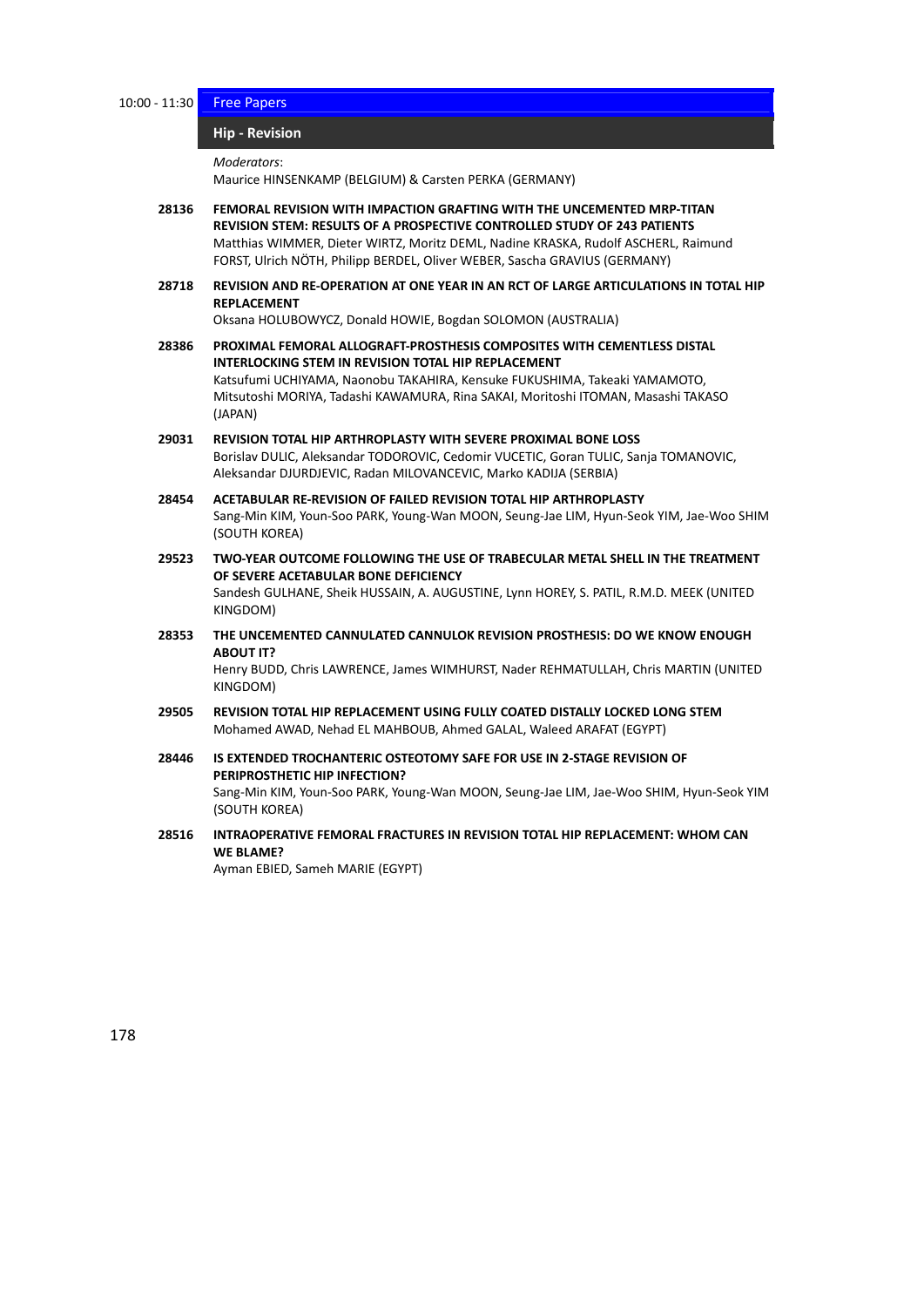# 46B**Meeting Hall I**

| $08:00 - 09:30$                                                    | Lecture                                                                                                                                                                                                                                                     | <b>Free Papers</b>                                                                                                  |  |
|--------------------------------------------------------------------|-------------------------------------------------------------------------------------------------------------------------------------------------------------------------------------------------------------------------------------------------------------|---------------------------------------------------------------------------------------------------------------------|--|
|                                                                    | <b>Trauma - Shoulder</b>                                                                                                                                                                                                                                    |                                                                                                                     |  |
|                                                                    | Moderators:<br>José Sérgio FRANCO (BRAZIL) & Pierre HOFFMEYER (SWITZERLAND)                                                                                                                                                                                 |                                                                                                                     |  |
|                                                                    | José Sérgio FRANCO (BRAZIL)                                                                                                                                                                                                                                 | <b>COMPLEX FRACTURES OF THE PROXIMAL HUMERUS</b>                                                                    |  |
| 28837                                                              | <b>ENDOSCOPIC STABILIZATION OF ACUTE ACROMIOCLAVICULAR JOINT DISLOCATION USING A</b><br>SYNTHETIC LIGAMENT. RESULTS AFTER A MINIMUM OF 12 MONTHS<br>Patrick BOYER, Gilles COHEN, Guy MYLLE, Ferjani BEN HAMIDA, Philippe MASSIN, Philippe HARDY<br>(FRANCE) |                                                                                                                     |  |
| 28852                                                              | VARIABILITY IN CLAVICLE FRACTURES DISPLACEMENT ACCORDING TO PATIENT POSITIONING<br><b>DURING RADIOLOGIC EVALUATION</b><br>Christian ALLENDE, Damian BUSTOS, Pablo BRUNO (ARGENTINA)                                                                         |                                                                                                                     |  |
| 28355                                                              | OPEN REDUCTION INTERNAL FIXATION OF MIDSHAFT CLAVICLE FRACTURES AUGMENTED WITH<br>AUTOGENOUS BONE GRAFT VERSUS BIORESORBABLE CALCIUM PHOSPHATE: A COMPARATIVE<br><b>STUDY</b><br>Cyril MAUFFREY, Joe GREEN, Travis CLEGG, David SELIGSON (UNITED STATES)    |                                                                                                                     |  |
| 28902                                                              | LOCKING PLATE OSTEOSYNTHESIS OF CLAVICLE NON-UNION<br>Richard STANGL, Matko DEZULOVIC (GERMANY)                                                                                                                                                             |                                                                                                                     |  |
| 29923                                                              | ACROMIOCLAVICULAR JOINT REDUCTION AND RECONSTRUCTION USING SUTURE ANCHOR AND<br><b>ENDOBUTTON: A MODIFIED SURGICAL TECHNIQUE</b><br>Sumit BANERJEE, H.L. NAG (INDIA)                                                                                        |                                                                                                                     |  |
| 29700                                                              | PLATING FOR FRACTURE CLAVICLE: IS IT ESSENTIAL TO PRESERVE THE SUPRACLAVICULAR<br><b>NERVES?</b><br>Ghanshyam Narayan KHARE (INDIA)                                                                                                                         |                                                                                                                     |  |
| 27392                                                              | DISPLACED PROXIMAL HUMERAL FRACTURES: AN INDIAN EXPERIENCE WITH LOCKING PLATE<br>Kamal BALI, Sameer AGGARWAL (INDIA)                                                                                                                                        |                                                                                                                     |  |
| $09:30 - 10:00$                                                    | Coffee break                                                                                                                                                                                                                                                |                                                                                                                     |  |
| $10:00 - 11:30$                                                    | Lecture                                                                                                                                                                                                                                                     | <b>Free Papers</b>                                                                                                  |  |
|                                                                    | European Society for Surgery of the Shoulder and the Elbow (ESSSE) / SICOT:<br><b>Shoulder IV</b>                                                                                                                                                           |                                                                                                                     |  |
|                                                                    | Moderators:<br>Vojtech HAVLAS (CZECH REPUBLIC) & Pierre HOFFMEYER (SWITZERLAND)                                                                                                                                                                             |                                                                                                                     |  |
| LIFE THREATENING SHOULDER TRAUMA<br>Pierre HOFFMEYER (SWITZERLAND) |                                                                                                                                                                                                                                                             |                                                                                                                     |  |
| 30002                                                              |                                                                                                                                                                                                                                                             | EPIDEMIOLOGY OF ADULT HUMERUS FRACTURES (1998-2009)<br>Rohit DHAWAN, Mirna AL-KHOURI, Vikas SHARMA (UNITED KINGDOM) |  |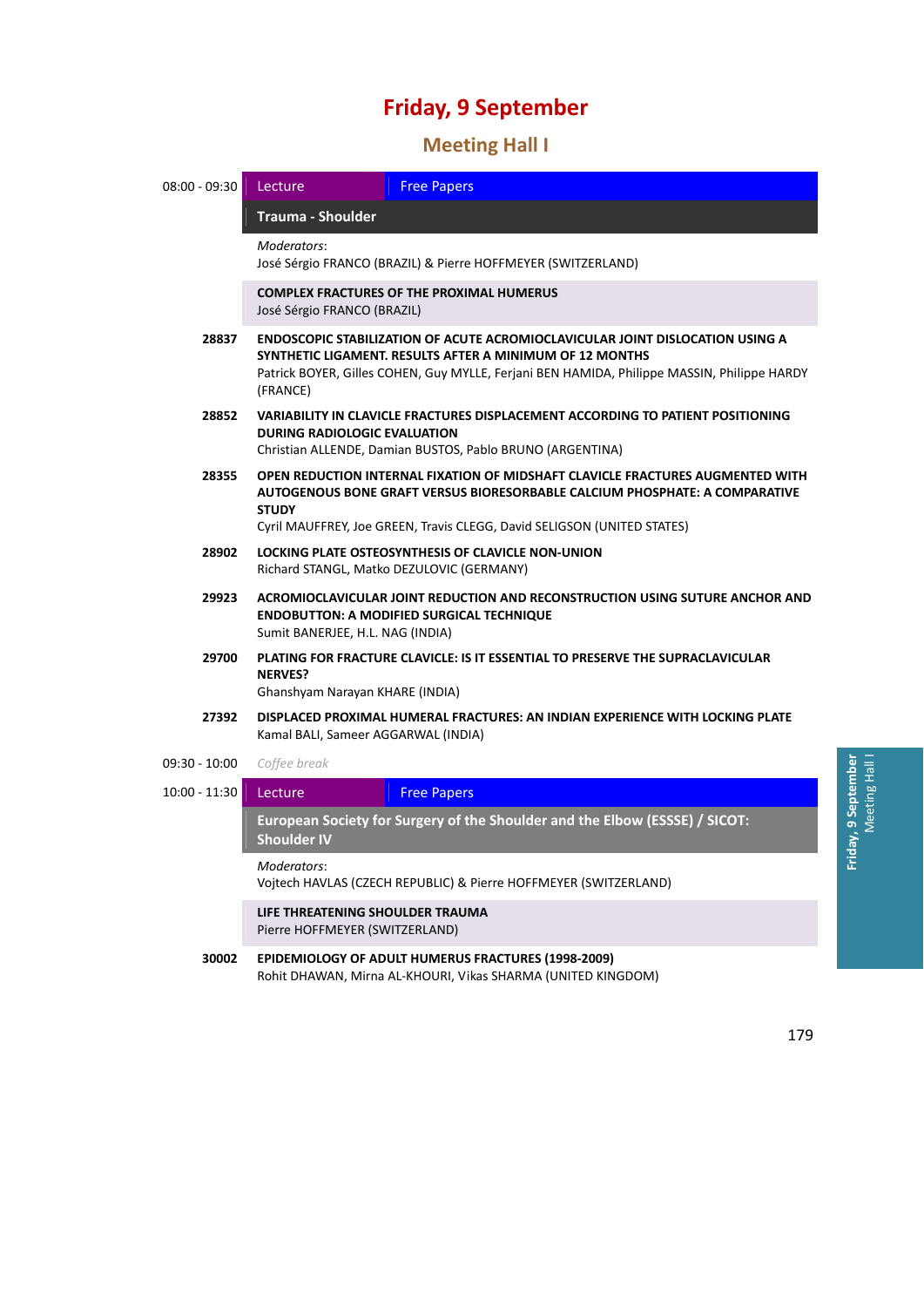- **29666 MANAGEMENT OF FOUR‐PART FRACTURE‐DISLOCATION OF SHOULDER** Y.J. MAHALE, Naveed AGA (INDIA)
- **29839 FUNCTIONAL OUTCOME OF HUMERAL SHAFT FRACTURES WITH ANTEGRADE HUMERAL LOCKING INTRAMEDULLARY NAIL** Sandeep KASHYAP, Mukand LAL (INDIA)
- **29674 ANGULAR STABILITY PLATE FOR TREATMENT OF THE FRACTURES OF PROXIMAL HUMERUS IN OLD PATIENTS**

Carlo F. DE BIASE, Giantony DI GIORGIO, Francesco PEZZILLO, Domenico MAROTTA (ITALY)

- **30088 COMPLEX HUMERAL FRACTURES: SHOULD WE FIX THESE?** Avtar SUR, Bhalla AMIT, Mahmood TARIQ, Shazad SADIQ (UNITED KINGDOM)
- **28126 COMPARATIVE STUDY OF PROPOSED MUKHERJEE'S SHOULDER SCORE FOR EFFECTIVE EVALUATION OF SHOULDER HEMIARTHROPLASTY IN INDIAN SCENARIO** Amitava Narayan MUKHERJEE, Nirmalya DEB, Ananda Kishore PAL (INDIA)
- **28388 PLATING VERSUS INTRAMEDULLARY PIN OR CONSERVATIVE TREATMENT FOR MID‐SHAFT CLAVICLE FRACTURE: A META‐ANALYSIS OF RANDOMIZED CONTROLLED TRIALS** Ming XIANG, Zhou XIANG, Xin DUAN, Yue FANG, Tao LI (CHINA)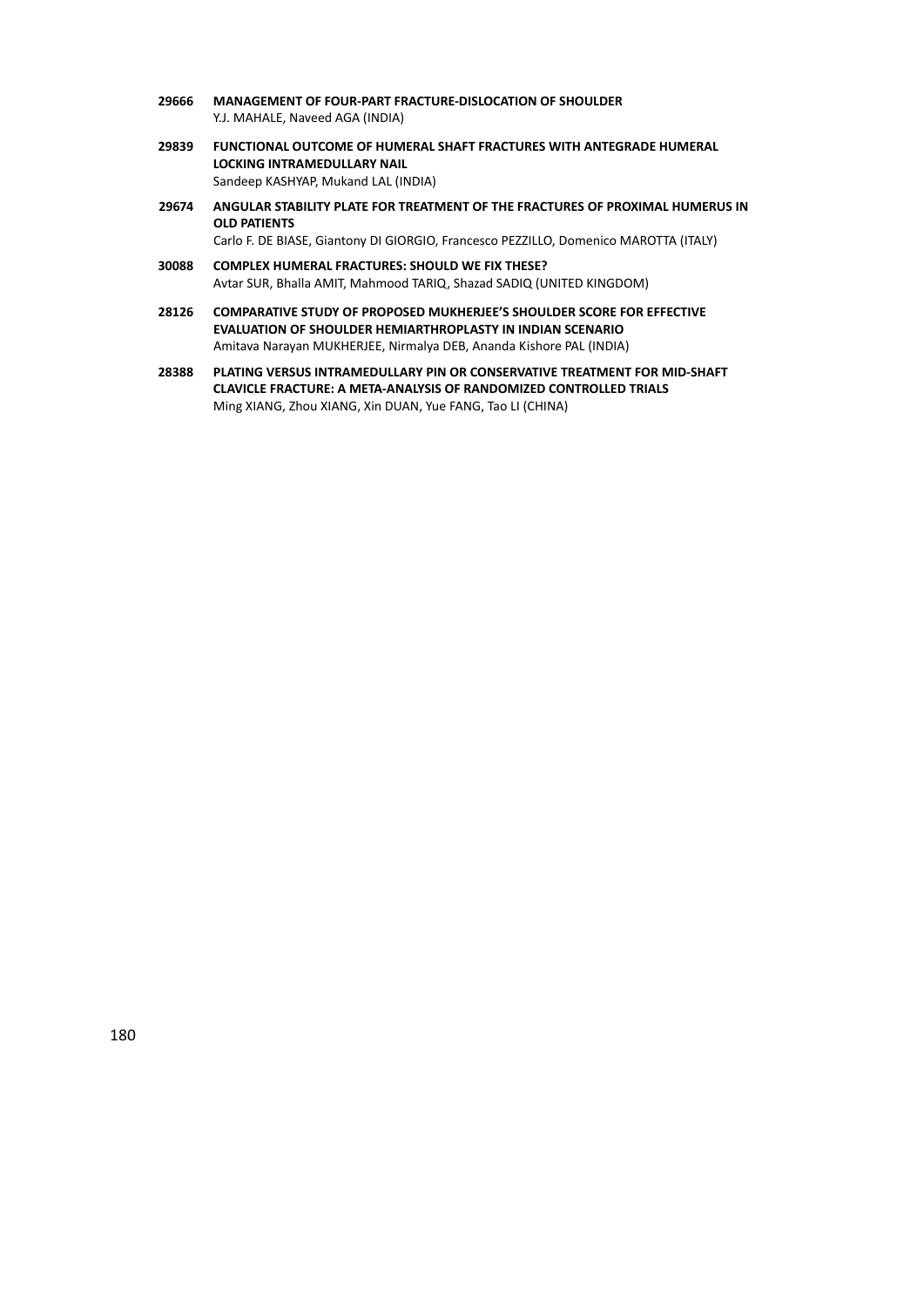# 47B**Meeting Hall IV**

| $08:00 - 09:30$ | <b>Free Papers</b><br>Lecture                                                                                                                                                                                                                                                                                                              |  |  |
|-----------------|--------------------------------------------------------------------------------------------------------------------------------------------------------------------------------------------------------------------------------------------------------------------------------------------------------------------------------------------|--|--|
|                 | <b>Knee - Soft Tissue</b>                                                                                                                                                                                                                                                                                                                  |  |  |
|                 | Moderators:<br>Wolfgang FITZ (UNITED STATES) & Anthony HALL (UNITED KINGDOM)                                                                                                                                                                                                                                                               |  |  |
|                 | PATIENT SPECIFIC PARTIAL (IUNI AND IDUO) AND TOTAL KNEE REPLACEMENT (ITOTAL)<br>Wolfgang FITZ (UNITED STATES)                                                                                                                                                                                                                              |  |  |
| 28156           | IMPLANT POSITION AND KNEE ALIGNMENT AFTER PATIENT-SPECIFIC UNICOMPARTMENTAL<br><b>KNEE ARTHROPLASTY</b><br>Franz KÖCK, Johannes BECKMANN, Philipp LECHLER, Clemens BAIER, Hans-Robert SPRINGORUM,<br>Erhan BASAD, Joachim GRIFKA (GERMANY)                                                                                                 |  |  |
| 28298           | PERIPROSTHETIC TIBIAL FRACTURES USING THE MINIMAL INVASIVE MEDIAL<br>UNICOMPARTMENTAL KNEE ARTHROPLASTY "OXFORD UNI"<br>Joern SEEGER, Peter ALDINGER, Michael CLARIUS (GERMANY)                                                                                                                                                            |  |  |
| 29375           | BONE LOSS DURING REVISION UNICOMPARTMENTAL AND TOTAL KNEE REPLACEMENT:<br>AN ANALYSIS OF THE NATIONAL JOINT REGISTRY DATA<br>Khaled SARRAF, Sam OUSSEDIK, Naresh SOMASHEKAR, Fares HADDAD (UNITED KINGDOM)                                                                                                                                 |  |  |
| 29008           | TREATMENT OF MEDIAL KNEE OA: AN ALTERNATIVE TO ARTHROPLASTY FOR YOUNGER ACTIVE<br><b>PATIENTS</b><br>Nick LONDON <sup>1</sup> , David HAYES <sup>2</sup> , Craig WALLER <sup>2</sup> , Jon SMITH <sup>1</sup> , Steven GUY <sup>1</sup> , Rhys WILLIAMS <sup>1</sup> , Tim<br>WILTON <sup>1</sup><br>$1$ (UNITED KINGDOM), $2$ (AUSTRALIA) |  |  |
| 29292           | DIAGNOSIS AND MANAGEMENT OF PROXIMAL TIBIAL STRESS FRACTURES IN PATIENTS<br><b>UNDERGOING TKR</b><br>Buddha Deb CHATTERJEE (INDIA)                                                                                                                                                                                                         |  |  |
| 29295           | <b>MANAGEMENT OF MAJOR BONE DEFICIENCY OF THE MEDIAL TIBIAL CONDYLE IN PATIENTS</b><br>WITH SEVERE VARUS DEFORMITY UNDERGOING TKR<br>Buddha Deb CHATTERJEE (INDIA)                                                                                                                                                                         |  |  |
| 29167           | <b>CORRECTING VARUS DEFORMITY WITH FLEXION CONTRACTURE DURING TOTAL KNEE</b><br>ARTHROPLASTY: THE "INSIDE-OUT" TECHNIQUE<br>Chitranjan RANAWAT, Morteza MEFTAH, Amar RANAWAT (UNITED STATES)                                                                                                                                               |  |  |
| 29596           | PATIENT SPECIFIC INSTRUMENTATION - WHEN TO TRUST AND WHEN DO YOU DITCH THEM?<br>Vaibhav BAGARIA, Anoop DOKANIA, Rajiv ANAND (INDIA)                                                                                                                                                                                                        |  |  |
| $09:30 - 10:00$ | Coffee break                                                                                                                                                                                                                                                                                                                               |  |  |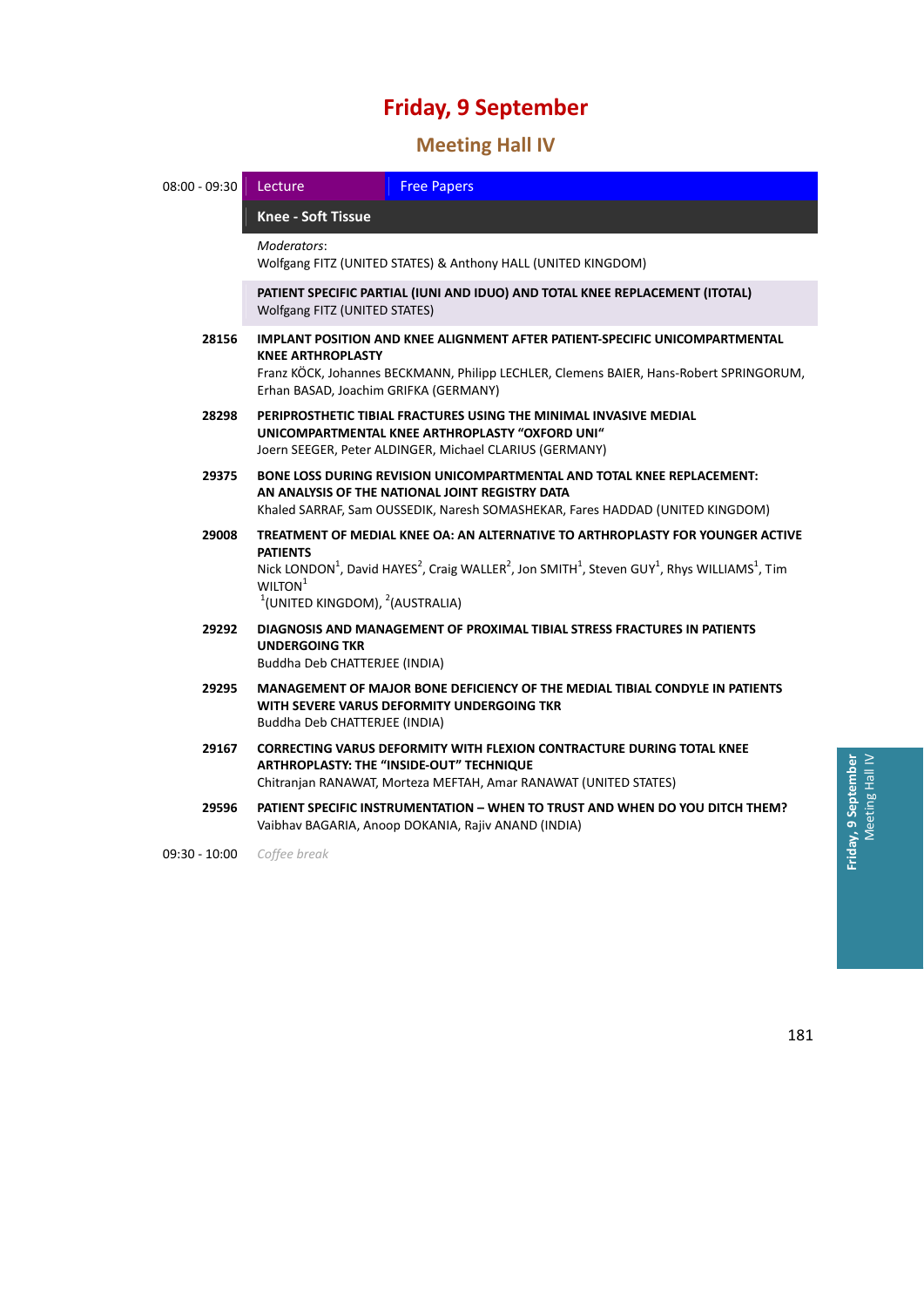10:00 - 11:30 Free Papers

#### 197B**Knee ‐ Infection & Revision** *̶ Free Papers*

*Moderators*:

Karel KOUDELA (CZECH REPUBLIC) & Mourad HAMIDANI (ALGERIA)

**29112 REVISION IN KNEE ARTHROPLASTY WITH BONE LOSS USING ROTATING HINGED PROSTHESIS. MID‐TERM RESULTS**

Miltiadis AVRAMIDIS, Michail BOZOGLOU, Christos LYRTZIS, Spiridon ALEXIADIS, Aristotelis HATZIDELIOS (GREECE)

- **29519 REVISION TOTAL KNEE ARTHROPLASTY USING TEMPORAL SPACERS** Igor ZAZIRNYI (UKRAINE)
- **30019 SURFACE MODIFICATION OF IMPLANTS INHIBITS PRIMARY ATTACHMENT IN BIOFILM FORMING BACTERIA**

Olufunso ONAYEMI, Mick DONEGAN, John COTTER, Jim O'GARA (IRELAND)

**30012 REVISION TYPE KNEE ARTHROPLASTIES: SEMI‐CONSTRAINED OR CONSTRAINED? RESULTS AFTER MEAN FOLLOW‐UP OF 7 YEARS**

Luis LOPEZ‐DURAN, Rafael LUQUE, Antonio URDA, Belen RIZO, Rodrigo GARCIA‐CRESPO, Fernando MARCO (SPAIN)

**29264 USE OF FEMORAL HEAD ALLOGRAFT FOR SEVERE BONE DEFECT IN REVISION TOTAL KNEE ARTHROPLASTY**

Churl Hong CHUN, Tae Kyun KIM, Seok Hyun KWON, Keun Churl CHUN (SOUTH KOREA)

**30131 SURVIVORSHIP AND REVISION CAUSES IN FIXED MODULAR, FIXED NON‐MODULAR AND MOBILE TIBIAL BEARINGS IN PRIMARY TOTAL KNEE ARTHROPLASTY. A REPORT FROM THE NORWEGIAN ARTHROPLASTY REGISTER 1994‐2009** Oystein GOTHESEN, Birgitte ESPEHAUG, Stein Hakon LASTAD LYGRE, Gunnar PETURSSON, Leif Ivar

HAVELIN, Ove FURNES (NORWAY)

- **28722 DETECTION OF PERIPROSTHETIC OSTEOLYSIS IN TOTAL KNEE REPLACEMENTS USING A HUMAN CADAVER MODEL** Bogdan SOLOMON, Roumen STAMENKOV, Andrew MACDONALD, Susan NEALE, David FINDLAY,
- Donald HOWIE (AUSTRALIA) **29658 PROPIONIBACTERIUM ACNES AS AN AGENT OF PROSTHETIC JOINT INFECTION AFTER HIP AND KNEE ARTHROPLASTY: DIAGNOSTIC AND THERAPEUTIC STRATEGIES**

Alexander David LIDDLE (UNITED KINGDOM)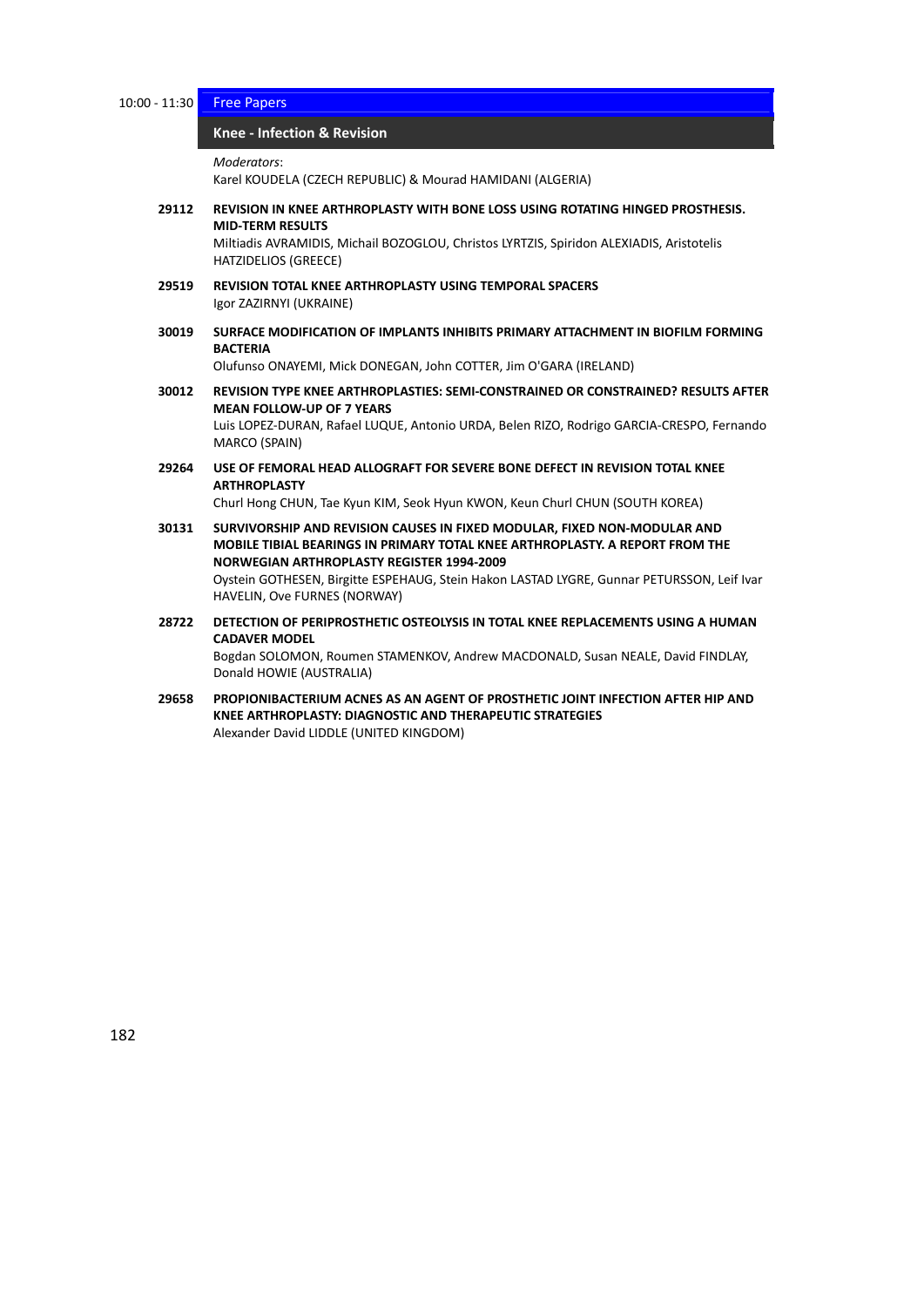## 48B**Meeting Hall V**

| $08:00 - 09:30$ | <b>Free Papers</b>                                                                                                                                                                                                                                                                          |
|-----------------|---------------------------------------------------------------------------------------------------------------------------------------------------------------------------------------------------------------------------------------------------------------------------------------------|
|                 | <b>BEST PAPERS</b>                                                                                                                                                                                                                                                                          |
| 28496           | LOCKING COMPRESSION PLATE BREAKAGE AND FRACTURE NON-UNION. A FINITE ELEMENT<br>STUDY OF THREE PATIENT-SPECIFIC CASES<br>Mujtaba NASSIRI, John O'BYRNE (IRELAND)                                                                                                                             |
| 28640           | THE USE OF SOMATOSENSORY EVOKED POTENTIAL (SSEP) MONITORING IN THE PREVENTION OF<br>NEUROLOGICAL INJURY IN SPINAL SURGERY: A 5-YEAR REVIEW OF TIMING AND RESPONSE TO<br><b>AN ABNORMAL TRACE</b><br>Ivor VANHEGAN, Gemma CANNON, Syed KABIR, Joseph COWAN, Adrian CASEY (UNITED<br>KINGDOM) |
| 28643           | A PROSPECTIVE RANDOMIZED CONTROLLED TRIAL COMPARING THREE ALTERNATIVE BEARING<br>SURFACES IN PRIMARY TOTAL HIP ARTHROPLASTY<br>James WADDELL, Vassilios NIKOLAOU, Max EDWARDS, Earl BOGOCH, Emil SCHEMITSCH (CANADA)                                                                        |
| 28747           | DISPLACED INTRA-ARTICULAR FRACTURES OF THE CALCANEUS IN ADULT PATIENTS: IS IT WORTH<br><b>TO OPERATE?</b><br>Andrey VOLNA, Edgar MATTIS, Nikolay ZAGORODNIY, Timofey LANTUKH, Vladimir DIRIN, Michael<br>PANIN (RUSSIA)                                                                     |
| 29148           | <b>CT-GUIDED PERCUTANEOUS REMOVAL OF OSTEOID OSTEOMA</b><br>Roberto VÉLEZ (SPAIN)                                                                                                                                                                                                           |
| 29375           | <b>BONE LOSS DURING REVISION UNICOMPARTMENTAL AND TOTAL KNEE REPLACEMENT:</b><br>AN ANALYSIS OF THE NATIONAL JOINT REGISTRY DATA<br>Khaled SARRAF, Sam OUSSEDIK, Naresh SOMASHEKAR, Fares HADDAD (UNITED KINGDOM)                                                                           |
| 29543           | <b>OUTCOME ASSESSMENT FOLLOWING DISTAL RADIUS FRACTURES</b><br>Frankie LEUNG, Grace YUEN, Tak Wing LAU (HONG KONG)                                                                                                                                                                          |
| 29544           | IMAGE-FREE COMPUTER-ASSISTED CAP POSITIONING IN HIP RESURFACING - A RANDOMIZED<br><b>PROSPECTIVE STUDY</b><br>Maik STIEHLER, Stephan KIRSCHNER, Jens GORONZY, Frank KRUMMENAUER, Klaus-Peter<br>GÜNTHER (GERMANY)                                                                           |
| 29643           | <b>EXPRESSION OF VASCULAR ENDOTHELIAL GROWTH FACTOR AND MATRIX</b><br><b>METALLOPROTEINASE-1 IN BONE SARCOMAS</b><br>Shishir RASTOGI, Ramakant KUMAR, Shah KHAN, Himanshu GUPTA, Ravi MITTAL (INDIA)                                                                                        |
| 29945           | METHODS FOR CORRECTING THE LENGTH OF FINGERS<br>Vladimir ZAVARUKHIN, Alexey BAINDURASHVILI, Sergey GOLYANA, Anton GOVOROV (RUSSIA)                                                                                                                                                          |

09:30 ‐ 10:00 *Coffee break*

 $\, > \,$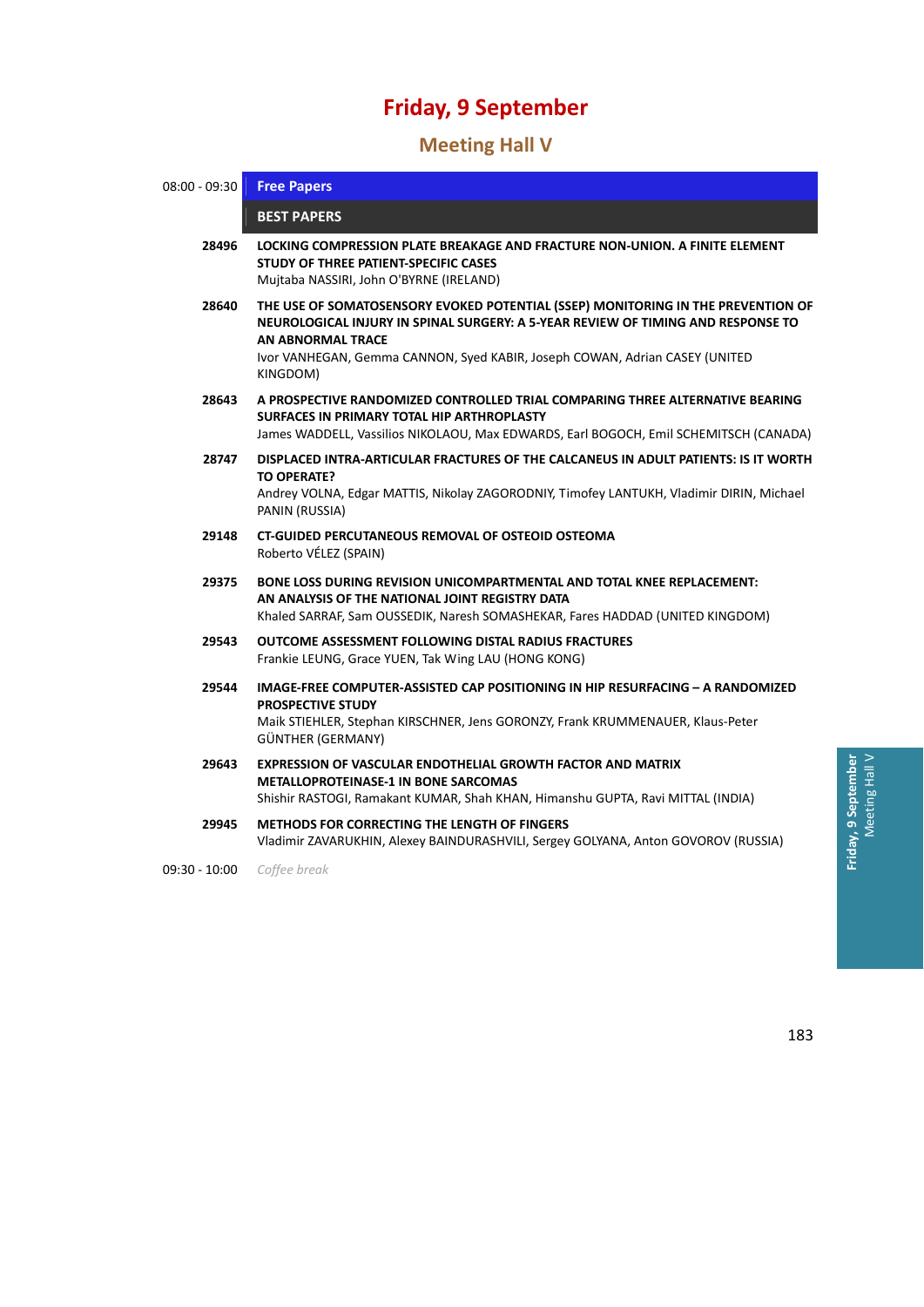10:00 - 11:30 Lecture Free Papers

#### $Hip - Osteotomy$

*Moderators*:

Petr CHLADEK (CZECH REPUBLIC) & Philippe HERNIGOU (FRANCE)

**OUTCOMES AFTER MINIMALLY INVASIVE PERIACETABULAR OSTEOTOMY** Kjeld SOBALLE (DENMARK)

- **28558 CROSS‐OVER SIGN AFTER ROTATIONAL ACETABULAR OSTEOTOMY FOR DYSPLASIA OF THE HIP** Yuji YASUNAGA, Takuma YAMASAKI, Keiichiro YAMASAKI, Toshihiro MATSUO, Mitsuo OCHI (JAPAN)
- **27800 PERIACETABULAR OSTEOTOMY. A SEVEN‐YEAR EXPERIENCE** Manuel RIBAS, Rubén LEDESMA, Carlomagno CÁRDENAS‐NYLANDER, Vittorio BELLOTTI, Oliver MARÍN, Enric CÁCERES (SPAIN)
- **28288 MODIFIED SALTER INNOMINATE OSTEOTOMY WITHOUT INTERNAL PINS FIXATION FOR THE TREATMENT OF HIP DISORDERS** Jun LI (CHINA)
- **29829 CHIRON'S VIEW FOR CAM FEMOROACETABULAR IMPINGEMENT: AN ANATOMIC STUDY** Etienne CAVAIGNAC, Nicolas REINA, Jean Michel LAFFOSSE, Philippe CHIRON (FRANCE)
- **29857 DOES AN EFFECTIVE NON‐OPERATIVE TREATMENT EXIST FOR FEMOROACETABULAR IMPINGEMENT? A SYSTEMATIC REVIEW OF THE LITERATURE** Peter WALL, Damian GRIFFIN (UNITED KINGDOM)
- **28754 PELVIC AND FEMORAL OSTEOTOMIES IN SPASTIC HIP** Petr CHLADEK, Tomas TRC, Alena SCHEJBALOVA (CZECH REPUBLIC)
- **28751 FEMOROACETABULAR IMPINGEMENT SYNDROMA – OUR EXPERIENCE WITH OSTEOCHONDROPLASTY VIA SURGICAL DISLOCATION AND VIA ANTERIOR MIS APPROACH** Petr CHLADEK, Tomas TRC, Viktor REHACEK, Vojtech HAVLAS (CZECH REPUBLIC)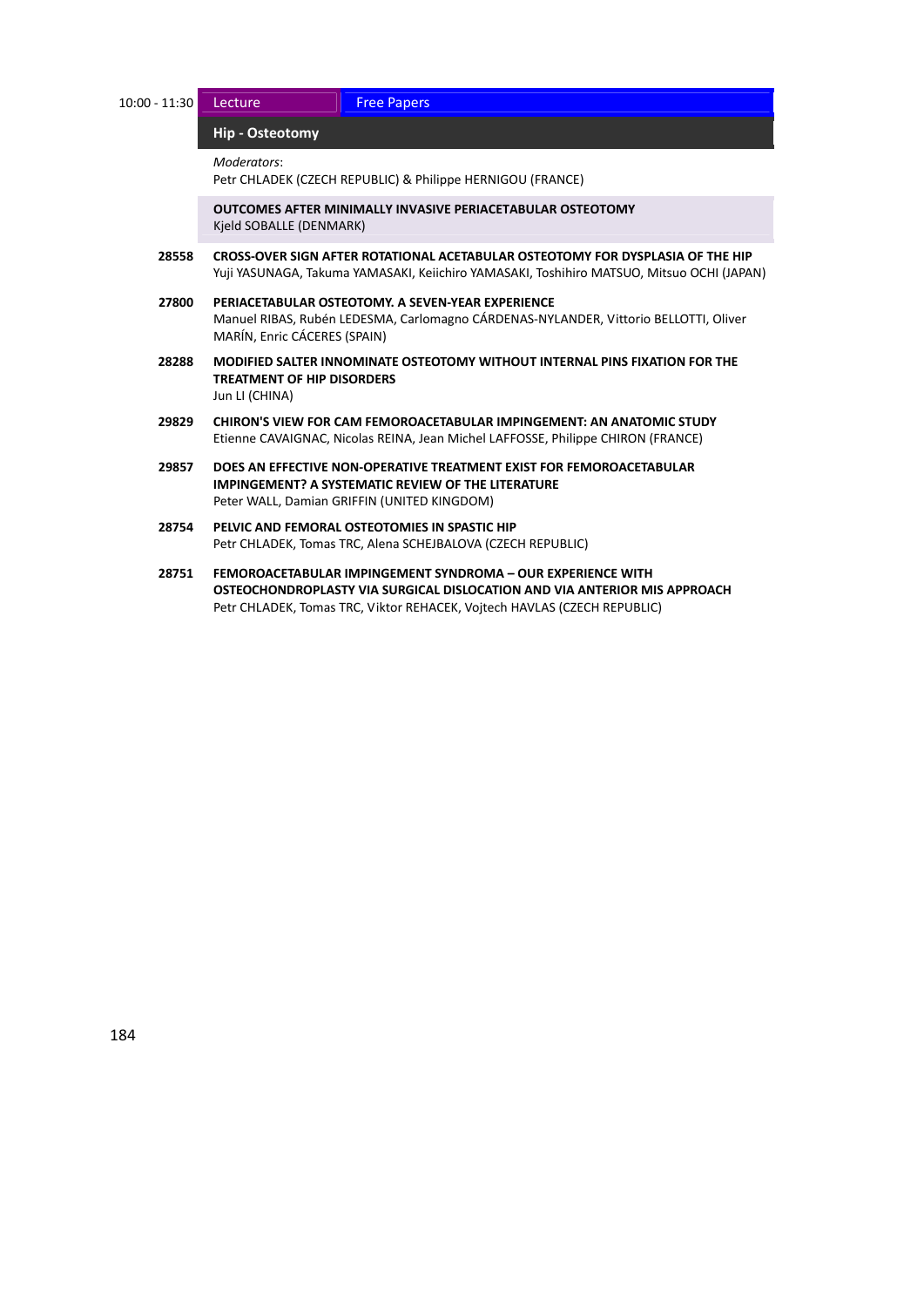#### 49B**Panorama Hall**

08:00 - 09:30 Symposium

**Paediatric Trauma** 

*Moderator*: Patricia FUCS (BRAZIL)

#### **SUPRACONDYLAR FRACTURES IN CHILDREN** George THOMPSON (UNITED STATES)

**FOOT AND ANKLE FRACTURES**

David ARONSSON (UNITED STATES)

#### **PATHOLOGICAL FRACTURES** Rui MACIEL (BRAZIL)

#### **30322 FRACTURE INVOLVING THE ENTIRE DISTAL HUMERAL PHYSIS: A PROBLEMATIC PEDIATRIC FRACTURE**

Petr HAVRANEK (CZECH REPUBLIC)

**FEMUR FRACTURES** Patricia FUCS (BRAZIL)

- 09:30 ‐ 10:00 *Coffee break*
- 10:00 ‐ 11:30 Free Papers

### 20B**Spine ‐ Lumbar** *̶ Free Papers*

#### *Moderators*:

Dino SAMARTZIS (HONG KONG) & Wichien LAOHACHAROENSOMBAT (THAILAND)

- **28662 THE INFLUENCE OF MUSCLE FORCES ON THE STRESS DISTRIBUTION IN LUMBAR SPINE** Eva POSNER, Christian WONG, Sebastian DENDORFER, John RASMUSSEN, Erik B. SIMONSEN, Lone HANSEN, Mark DE ZEE (DENMARK)
- **28213 LONGITUDINAL RADIOGRAPHIC CHANGES IN SUCCESSFUL ARTHRODESIS PATIENTS AFTER POSTERIOR LUMBAR INTERBODY FUSION USING AN INTERBODY CARBON CAGE – A PROSPECTIVE 5‐YEAR STUDY** Tokumi KANEMURA, Yoshimoto ISHIKAWA, Akiyuki MATSUMOTO, Kotaro SATAKE, Yoshihito SAKAI, Zenya ITO, Akio MURAMOTO, Shiro IMAGAMA (JAPAN)
- **28838 SYNOVIAL FACET CYSTS AFTER DECOMPRESSIVE SURGERY FOR LUMBAR SPINAL CANAL STENOSIS – A PROSPECTIVE COHORT STUDY** Akihiro NAGAMACHI, Shunichi TOKI, Takahiko TSUTSUI, Hiroshi YONEZU, Keisuke ADACHI, Kazumasa INOUE, Toru ENDO (JAPAN)
- **29783 THE PREVALENCE OF SPONDYLOLYSIS AND ITS RELATIONSHIP WITH LOW BACK PAIN IN SELECTED POPULATION**

Ko SANG‐BONG, Cho MYUNG‐RAE, Park CHANG‐MIN, Baek SEUNG‐HOON (SOUTH KOREA)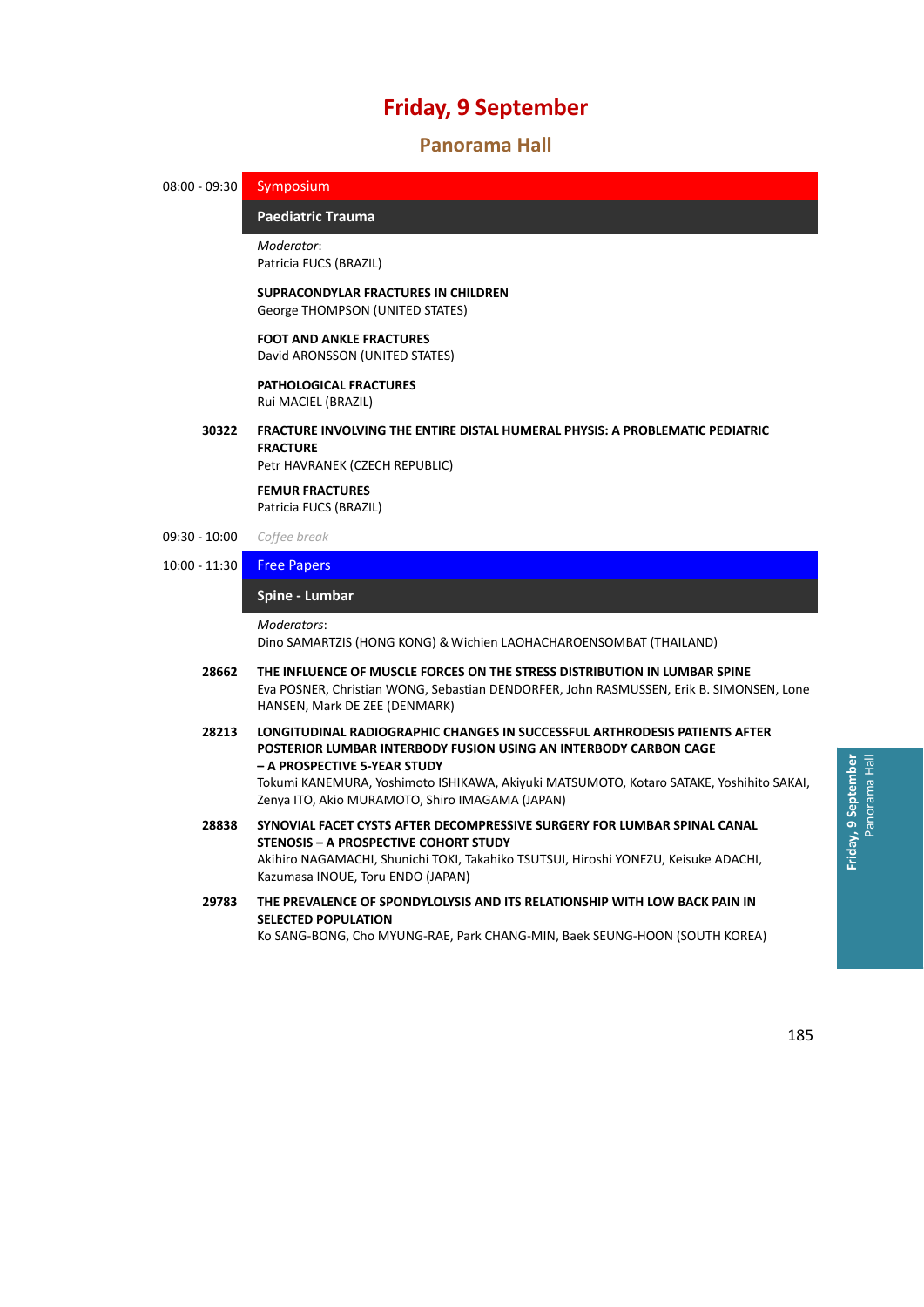| 28482 | ACUPUNCTURE THERAPY FOR CHRONIC LOWER BACK PAIN: A SYSTEMATIC REVIEW                                                                                                                                 |
|-------|------------------------------------------------------------------------------------------------------------------------------------------------------------------------------------------------------|
|       | INSIGHTS BASED ON SKIPPED LEVEL DISC PATHOLOGY<br>Dino SAMARTZIS <sup>1</sup> , Jaro KARPPINEN <sup>2</sup> , Keith LUK <sup>1</sup> , Kenneth CHEUNG <sup>1</sup><br>$1$ (HONG KONG), $2$ (FINLAND) |
| 29648 | ARE "PATTERNS" OF LUMBAR DISC DEGENERATION ASSOCIATED WITH LOW BACK PAIN? NEW                                                                                                                        |

**29502 ROLE OF FACET JOINT TROPISM IN LUMBAR DISC HERNIATION**

Dionysios TRIGKILIDAS (UNITED KINGDOM)

Gaurav SHARMA, Manish CHADHA, Shobha ARORA (INDIA)

- **29657 INTERVERTEBRAL DISC DEGENERATION ON MRI IS ASSOCIATED WITH LOW BACK PAIN: A POPULATION‐BASED STUDY** Dino SAMARTZIS<sup>1</sup>, Jaro KARPPINEN<sup>2</sup>, Keith LUK<sup>1</sup>, Kenneth CHEUNG<sup>1</sup><br><sup>1</sup>(HONG KONG), <sup>2</sup>(FINLAND)
- **29699 PARS INTERARTICULARIS REPAIR WITH PERCUTANEOUS SCREW FIXATION** Farhaan ALTAF, Lester WILSON, Philippa TYLER (UNITED KINGDOM)

### 11:30 - 12:30 Social Event

 $C$ *losing Ceremony*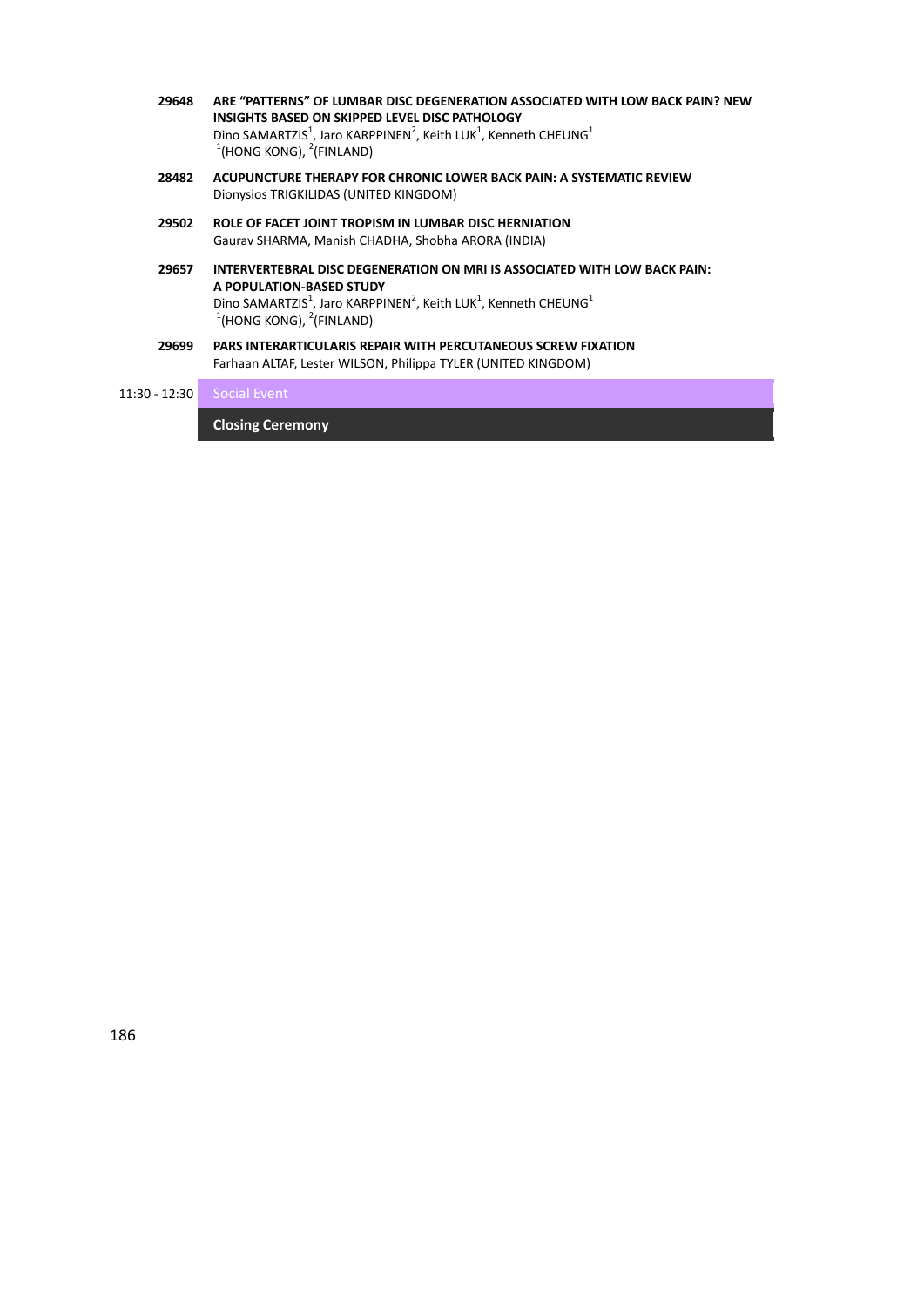### 50B**Terrace I**

| $08:00 - 09:30$ | <b>Free Papers</b>                                                                                                                                                                                                                                 |
|-----------------|----------------------------------------------------------------------------------------------------------------------------------------------------------------------------------------------------------------------------------------------------|
|                 | <b>Spine - Deformities II</b>                                                                                                                                                                                                                      |
|                 | Moderators:<br>Mohammad EL-SHARKAWI (EGYPT) & Yu WANG (DENMARK)                                                                                                                                                                                    |
| 28354           | NEW UNDERSTANDING OF ETIOLOGY AND PATHOGENESIS OF IDIOPATHIC SCOLIOSIS (IS).<br>PROSPECTS FOR ITS SUCCESSFUL TREATMENT<br>Valentyn SERDYUK (UKRAINE)                                                                                               |
| 28319           | RIGHT THORACIC CURVATURE PROCESS IN ADOLESCENT PERIOD IN THE NORMAL SPINE<br>Toshio DOI, Osamu TOHNO, Kiyoshi TARUKADO, Yukihide IWAMOTO (JAPAN)                                                                                                   |
| 29276           | SURGICAL CORRECTION OF SCOLIOSIS IN NEUROFIBROMATOSIS: ARE ALL PEDICLE SCREW<br><b>CONSTRUCTS BETTER?</b><br>Mohammad EL-SHARKAWI, Wael KOPTAN, Yasser ELMILIGUI, Fady SHAFIK (EGYPT)                                                              |
| 29163           | THE EFFECTIVENESS OF POSTERIOR ONLY PEDICLE SCREW INSTRUMENTATION IN THE<br>TREATMENT OF SEVERE SCOLIOSIS (GREATER THAN 70 DEGREES)<br>Erbil OGUZ, Serkan BILGIC, Omer ERSEN, Tolga EGE, Yuksel YURTTAS, Ali SEHIRLIOGLU (TURKEY)                  |
| 29823           | CORONAL AND SAGITTAL PLANE CORRECTION OF THE MAIN THORACIC CURVE IN ADOLESCENT<br><b>IDIOPATHIC SCOLIOSIS: A COMPARISON OF DIFFERENT FIXATION DENSITY</b><br>Jianguo ZHANG, Bin YU, Yipeng WANG, Guixing QIU (CHINA)                               |
| 29344           | <b>POSTERIOR SELECTIVE THORACIC FUSION IN LENKE I C ADOLESCENT IDIOPATHIC SCOLIOSIS</b><br>Stanko MILICKOVIC, Zdeslav MILINKOVIC, Oleg KRNETA, Vojislav BASARA, Vladimir LALOSEVIC,<br>Budimir JESIC, Zdravko POLEKSIC, Aleksandar CURCIC (SERBIA) |
| 29130           | ASYMMETRIC PEDICLE SUBTRACTION OSTEOTOMY: A USEFUL TOOL FOR SEVERE SCOLIOTIC<br><b>DEFORMITIES</b><br>Mohammad EL-SHARKAWI, Wael KOPTAN, Yaser ELMILIGUI, Essam EL-SHERIF (EGYPT)                                                                  |
| 29396           | TRUNK DIS-PROPORTIONALITY REGRESS DYNAMICS IN THE SCOLIOTIC SPINE DEFORMITIES<br><b>SURGICAL CORRECTION</b><br>Darya TESAKOVA, Dmitry TESAKOV (BELARUS)                                                                                            |
| 27238           | NAVIGATED PERCUTANEOUS LUMBOSACRAL INTERBODY FUSION: A FEASIBILITY STUDY WITH 3D<br>SURGICAL SIMULATION AND CADAVERIC EXPERIMENT<br>Yu WANG, Cody BÜNGER (DENMARK)                                                                                 |
| 27237           | POSTOPERATIVE SPINAL ALIGNMENT REMODELING IN LENKE 1C TYPE SCOLIOSIS TREATED WITH<br><b>SELECTIVE THORACIC FUSION</b><br>Yu WANG, Cody BÜNGER, Ebbe HANSEN (DENMARK)                                                                               |
| $09:30 - 10:00$ | Coffee break                                                                                                                                                                                                                                       |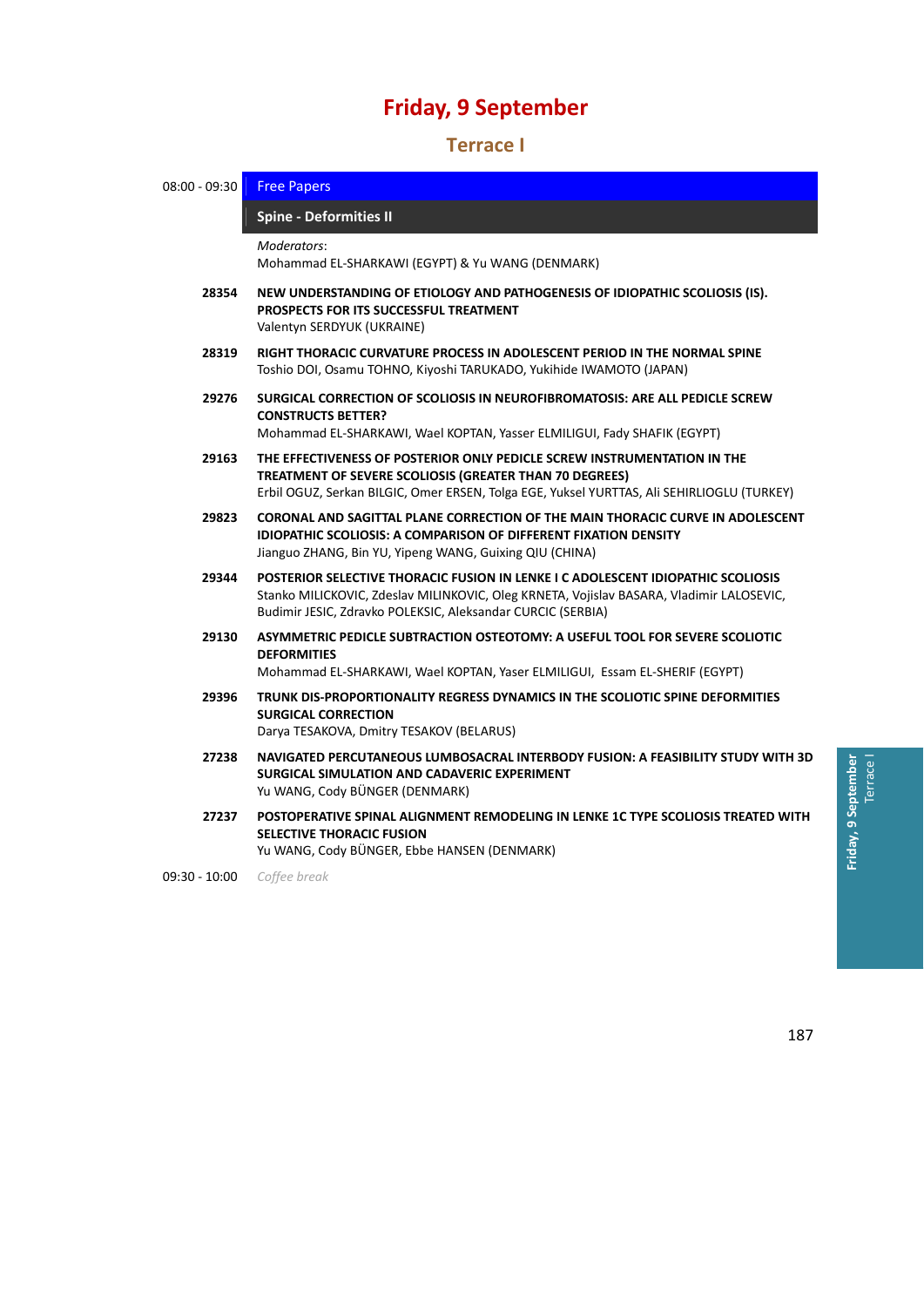| $10:00 - 11:30$ | Lecture                                                                                                                                                                                                                                         | <b>Free Papers</b>                                                                                                                                                                                                                      |  |
|-----------------|-------------------------------------------------------------------------------------------------------------------------------------------------------------------------------------------------------------------------------------------------|-----------------------------------------------------------------------------------------------------------------------------------------------------------------------------------------------------------------------------------------|--|
|                 | Trauma - Soft Tissue & Miscellaneous                                                                                                                                                                                                            |                                                                                                                                                                                                                                         |  |
|                 | Moderators:                                                                                                                                                                                                                                     | Jean Louis ROUVILLAIN (FRANCE) & Mohamed SUKEIK (UNITED KINGDOM)                                                                                                                                                                        |  |
| 30298           | PERCUTANEOUS REPAIR OF ACUTE ACHILLES TENDON RUPTURE<br>Jean Louis ROUVILLAIN, Thomas NAVARRE, Octavio LABRADA BLANCO, Emmanuel GARRON, Wael<br>DAOUD, Cyril GANE, Chafig ZEKHNINI (MARTINIQUE)                                                 |                                                                                                                                                                                                                                         |  |
| 29865           | A SYSTEMATIC REVIEW OF THE USE OF PLATELET CONCENTRATES ON TENDON AND LIGAMENT<br>INJURIES OF THE EXTREMITIES<br>Mohamed SUKEIK, Jonathan BERNHEIMER, Fares HADDAD (UNITED KINGDOM)                                                             |                                                                                                                                                                                                                                         |  |
| 27975           | ANATOMICAL REATTACHMENT OF DISTAL BICEPS TENDON RUPTURE - MID-TERM RESULTS AND<br><b>COMPLICATIONS OF THE TWO TECHNIQUES</b><br>Maros HRUBINA, Jiri BEHOUNEK, Miroslav SKOTAK, Oldrich KRUMPL, Pavel MIKA, Jaroslav<br>LETOCHA (CZECH REPUBLIC) |                                                                                                                                                                                                                                         |  |
| 27383           | ARTHROSCOPIC MANAGEMENT OF PARTIAL ACL INJURY<br>Hesham EL KADY (EGYPT)                                                                                                                                                                         |                                                                                                                                                                                                                                         |  |
| 29886           | <b>RECONSTRUCTION LOCKING PLATE</b>                                                                                                                                                                                                             | OPERATIVE TREATMENT OF DISPLACED MID SHAFT CLAVICLE FRACTURES: USE OF<br>Ashish GOHIYA, Sanjiv GAUR, Anoop MEHROTRA (INDIA)                                                                                                             |  |
| 28663           |                                                                                                                                                                                                                                                 | <b>MANIPULATION OF THE INVOLUCRUM FOR FEMORAL RECONSTRUCTION AFTER CIERNY-MADER</b><br>TYPE IV OSTEOMYELITIS: A NEW CLASSIFICATION SCHEME AND MANAGEMENT ALGORITHM<br>Mahmoud MAHRAN, Mootaz THAKEB, Mohamed A. EID, Hany HEFNY (EGYPT) |  |
| 27111           | Khaled EMARA (EGYPT)                                                                                                                                                                                                                            | <b>CORRECTION OF COMPLEX FOOT DEFORMITY IN SKELETALLY MATURE PATIENTS BY ILIZAROV</b><br><b>EXTERNAL FIXATION VERSUS STAGED EXTERNAL-INTERNAL FIXATION</b>                                                                              |  |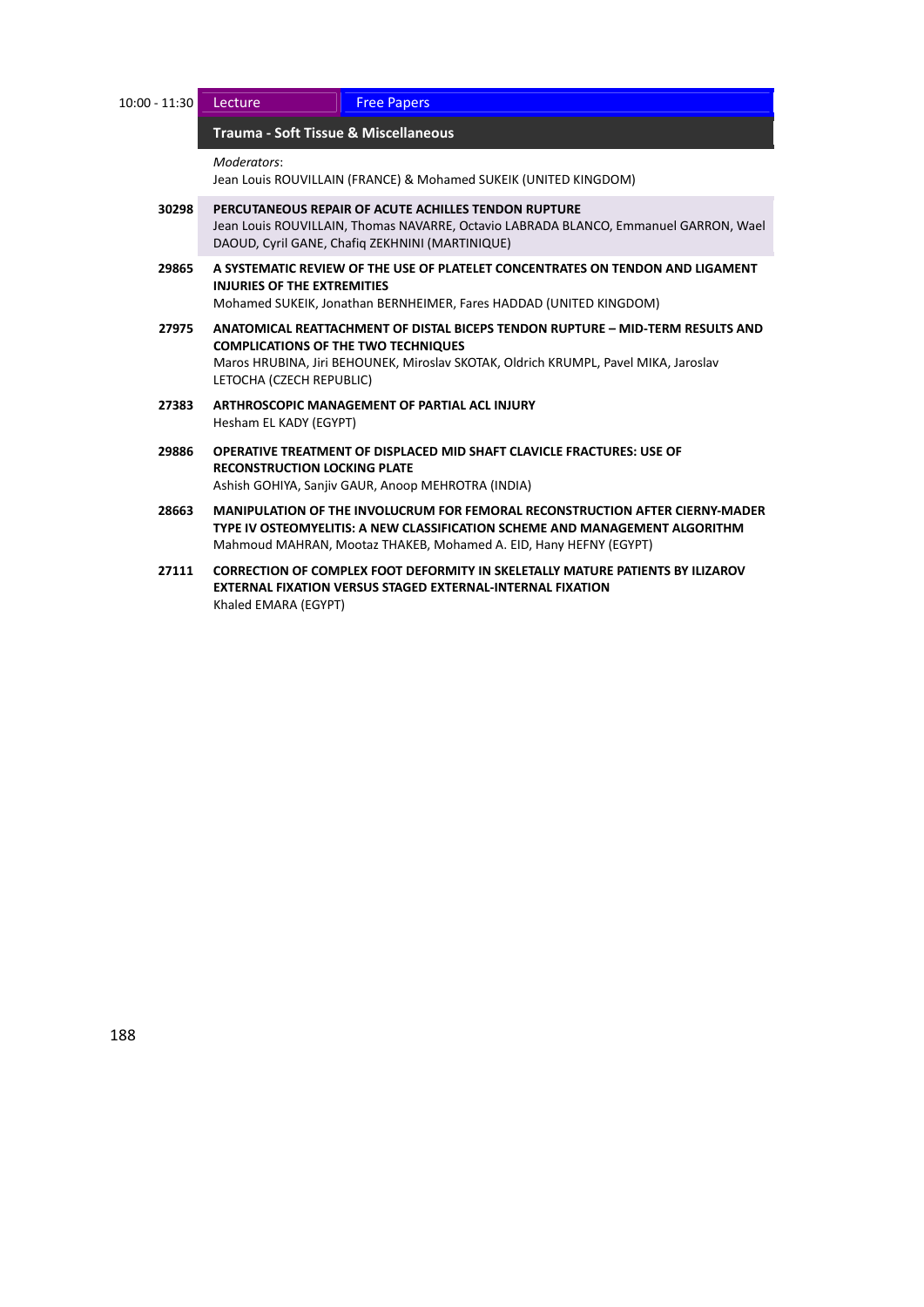### 51B**Club A**

```
08:00 - 09:30   Instructional Course
```
204B**TKR Balancing** *̶ Instructional Course*

```
Moderator:
Antonin SOSNA (CZECH REPUBLIC)
```
**BIOMECHANICS OF THE KNEE JOINT RATIONALE FOR THE DESIGN AND BALANCING OF THE TKR** Vera PINSKEROVA (CZECH REPUBLIC)

#### **OPTIMA ROTATIONAL ADJUSTMENT OF THE FEMORAL COMPONENT IN TOTAL KNEE ARTHROPLASTY**

Karel KOUDELA, Karel KOUDELA JR, Jana KOUDELOVA (CZECH REPUBLIC)

**OUR OWN SIMPLE SYSTEM OF LIGAMENT BALANCING OF THE KNEE JOINT** Antonin SOSNA, David POKORNY (CZECH REPUBLIC)

- 09:30 ‐ 10:00 *Coffee break*
- 10:00 11:30 Free Papers

#### 205B**Sports Traumatology ‐ Cartilage** *̶ Free Papers*

*Moderators*:

Stephen ABELOW (UNITED STATES) & Milan HANDL (CZECH REPUBLIC)

**28466 EVALUATION OF OUTCOMES IN CONSERVATIVELY MANAGED CONCOMITANT TYPE A AND B POSTEROLATERAL CORNER INJURIES IN ACL DEFICIENT PATIENTS UNDERGOING ACL RECONSTRUCTION**

Kamal BALI, Mandeep DHILLON, Narendranath AKKINA, Sharad PRABHAKAR (INDIA)

- **29516 ISOLATED INJURIES OF THE POSTERIOR CRUCIATE LIGAMENT. A SEVEN‐YEAR FOLLOW‐UP** Athanassios PAPANIKOLAOU, Christos THANASSAS, George PAPADIMITRIOU, Evangelos TSIALOGIANNIS, Grigoris KATSOULIS (GREECE)
- **28492 THE EFFECT OF PROXIMAL TIBIAL VALGUS OSTEOTOMY ON ARTICULAR CARTILAGE PRESSURE AFTER MEDIAL MENISCECTOMY: A FINITE ELEMENT MODEL STUDY** Halil ATMACA, Cumhur Cevdet KESEMENLI, Kaya MEMISOGLU, Arif ÖZKAN (TURKEY)
- **27892 ARTHROSCOPIC CARTILAGE REGENERATION FACILITATING PROCEDURE FOR OA KNEE** Shaw‐Ruey LYU (TAIWAN)
- **28683 A GENERALISED LINEAR MODEL TO PREDICT OUTCOME FOLLOWING AUTOLOGOUS CHONDROCYTE IMPLANTATION FOR OSTEOCHONDRAL DEFECTS OF THE KNEE** Parag Kumar JAISWAL, Simon MACMULL, Tim MORRIS, Richard CARRINGTON, John SKINNER, Tim BRIGGS, George BENTLEY (UNITED KINGDOM)
- **30135 MESENCHYMAL STEM CELLS IN COMBINATION WITH CHONDROCYTES IN THE TREATMENT OF DEEP ARTICULAR SURFACE DEFECT** Ladislav PLANKA, Robert SRNEC, Petr RAUSER, David STARY, Jana JUHASOVA, Jiri KLIMA, Lucy VOJTOVA, Josef JANCAR, Karel VESELY, Petr GAL, Alois NECAS (CZECH REPUBLIC)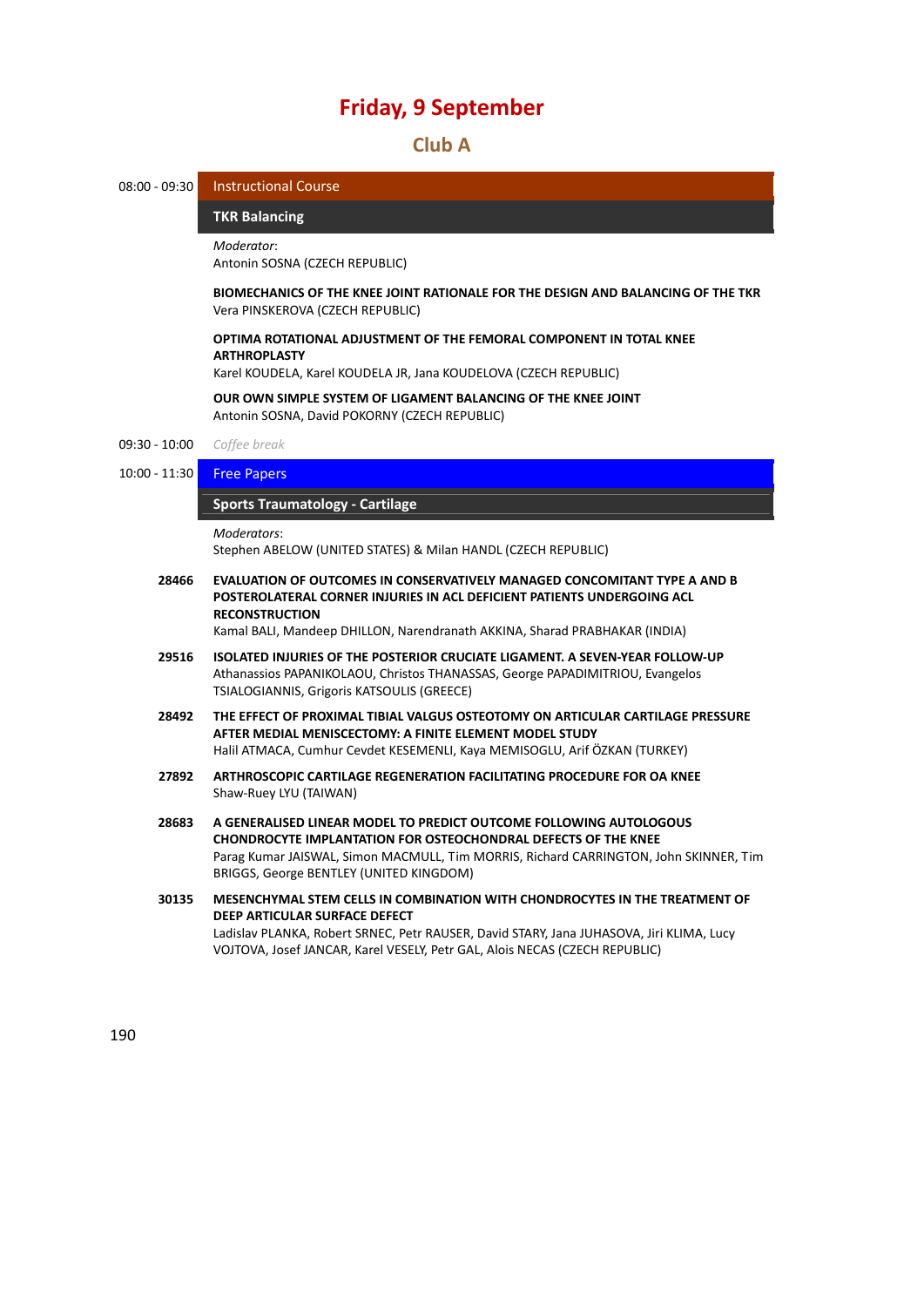**28631 COMBINED ANTERIOR CRUCIATE LIGAMENT REPAIR AND AUTOLOGOUS CHONDROCYTE IMPLANTATION**

Baljinder DHINSA, Syed NAWAZ, Kieran GALLAGHER, Richard CARRINGTON, Tim BRIGGS, John SKINNER, George BENTLEY (UNITED KINGDOM)

**29832 PRELIMINARY RESULT OF CLINICAL FEASIBILITY TO REPAIR ARTICULAR CARTILAGE DEFECT WITH AUTOGENOUS CHONDROCYTE IMPLANTATION BY A NOVEL BIPHASIC OSTEOCHONDRAL COMPOSITE**

Hongsen CHIANG, Ching‐Chuan JIANG, Chun‐Jen LIAO (TAIWAN)

**AUTOLOGOUS CHONDROCYTE IMPLANTATION IN THE CARTILAGE REPAIR** Milan HANDL (CZECH REPUBLIC)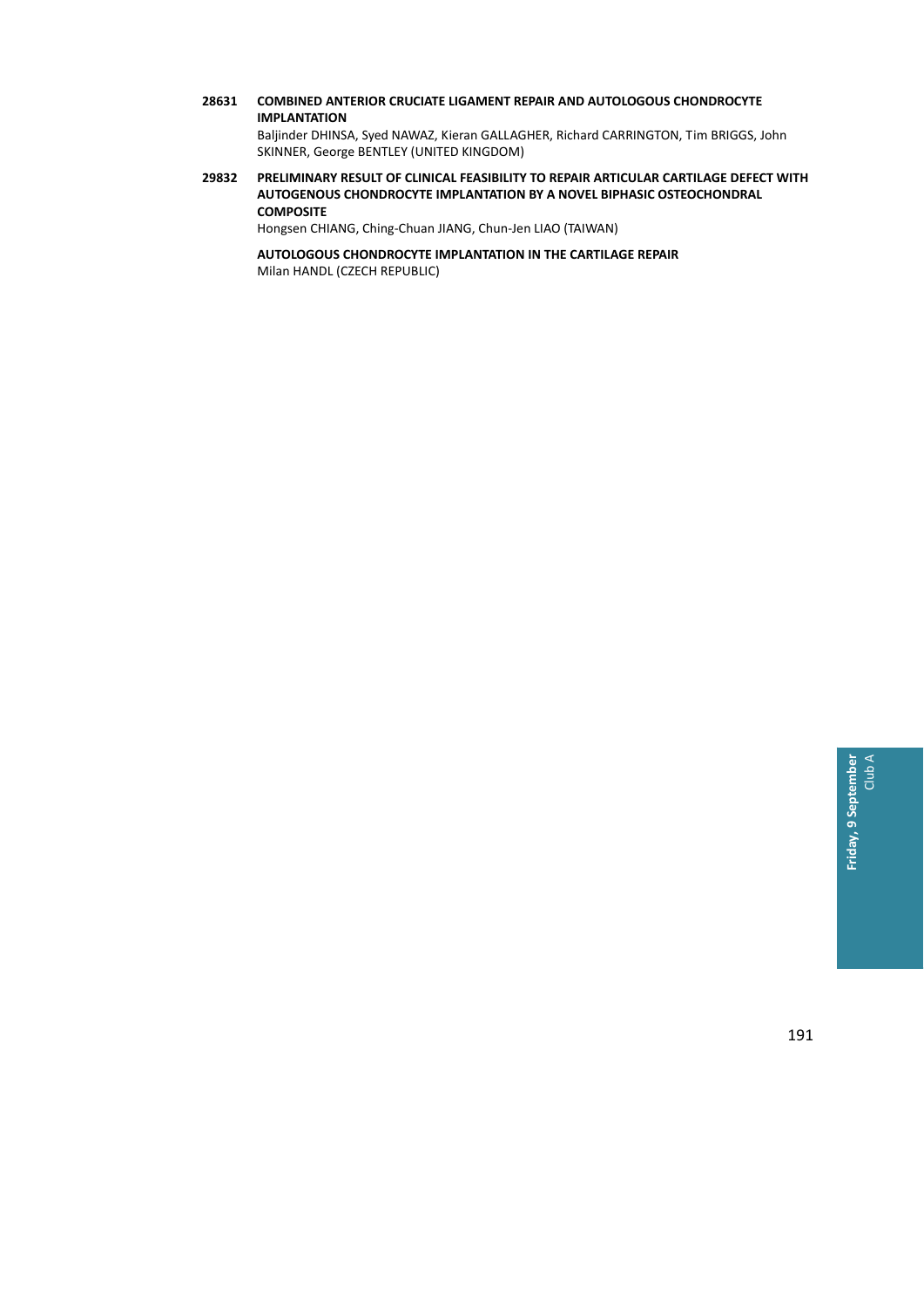#### 52B**Club B**

08:00 - 09:30 Instructional Course

206B**Musculoskeletal Tumours in Children: Evaluation & Treatment 2011** *̶ InstructionalCourse*

*Moderator*: John DORMANS (UNITED STATES)

#### **INTRODUCTION**

John DORMANS (UNITED STATES)

**BENIGN TUMOR GROUP (3 OR 4 BENIGN TUMORS SOFT TISSUE, FIBROUS DYSPLASIA, ADAMANTINOMA, NOFS, OSTEOFIBROUS DYPLASIA, ETC)** Maximilian RUDERT (GERMANY)

**BENIGN TUMOR GROUP (UBC, ABC, OO, LCH)** John DORMANS (UNITED STATES)

**CASES**

Juan PRETELL (UNITED STATES)

**MALIGNANT TUMOR GROUP (APPROACH TO MALIGNANT TUMORS)** Maximilian RUDERT (GERMANY)

**MALIGNANT TUMOR GROUP (APPROACH TO MALIGNANT BONE TUMORS – EMPHASIS ON RECONSTRUCTION)** John DORMANS (UNITED STATES)

**CASES**

Juan PETRELL (UNITED STATES)

09:30 ‐ 10:00 *Coffee break*

10:00 ‐ 11:30 Symposium

#### *<u>Ultrasound</u> in Orthopaedics*

*Moderator*: Lubos HRAZDIRA (CZECH REPUBLIC)

**CURRENT POSSIBILITIES OF MUSCULOSKELETAL ULTRASOUND** Lubos HRAZDIRA (CZECH REPUBLIC)

**DDH ULTRASONOGRAPHY HIP SCREENING** Reinhard GRAF (AUSTRIA)

**BASIC PRINCIPLES OF MUSCULOSKELETAL ULTRASOUND** Ondrej BENACKA (CZECH REPUBLIC)

**PUNCTION OF THE JOINTS UNDER ULTRASOUND CONTROL** Petr CHLADEK (CZECH REPUBLIC)

**SONOGRAPHY OF LOCOMOTOR APPARATUS IN CHILDREN** Jarmila SKOTAKOVA, Lubos HRAZDIRA (CZECH REPUBLIC)

192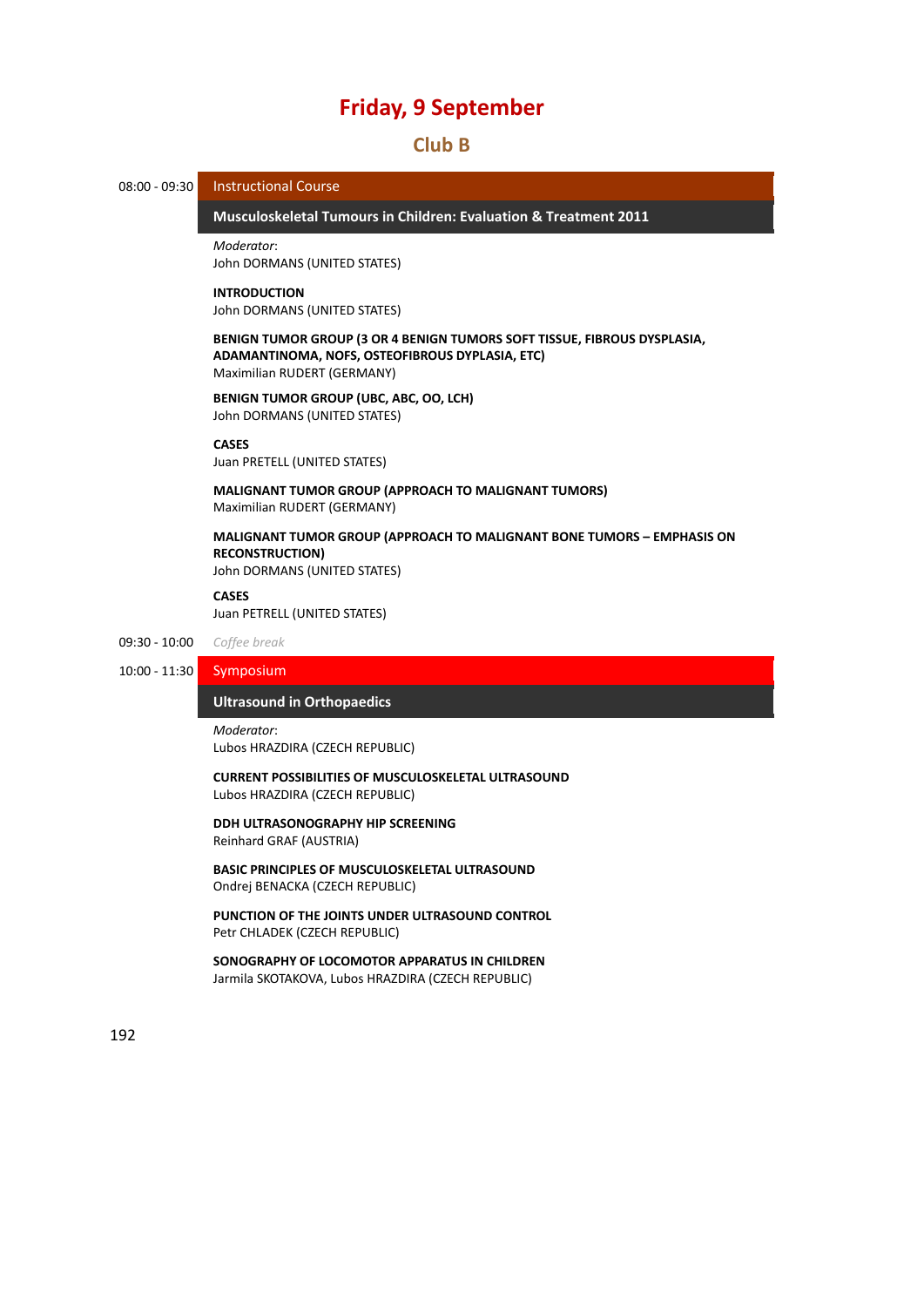## 53B**Club C**

| $08:00 - 09:30$ | <b>Free Papers</b>                                                                                                                                                                                                |  |  |
|-----------------|-------------------------------------------------------------------------------------------------------------------------------------------------------------------------------------------------------------------|--|--|
|                 | <b>Miscellaneous I</b>                                                                                                                                                                                            |  |  |
|                 | Moderators:<br>Prithee JETTOO (UNITED KINGOM) & Nikolaj WOLFSON (UNITED STATES)                                                                                                                                   |  |  |
| 30571           | PELVIC CHONDROSARCOMA: EXPERIENCE OF THE ISTITUTO RIZZOLI<br>Pietro RUGGIERI, Andrea ANGELINI, Elisa PALA (ITALY)                                                                                                 |  |  |
| 29733           | AUTOLOGOUS BONE MARROW CELLS WITH COLLAGEN FLEECE IN TREATMENT OF LOWER LIMB<br><b>NON-UNION: A NEW METHOD</b><br>Ehab Mohamed SHEHATA (EGYPT)                                                                    |  |  |
| 27275           | STIMULATION OF FRACTURE HEALING WITH PULSED ELECTROMAGNETIC FIELDS: POTENTIALS IN<br><b>NON-UNION MANAGEMENT</b><br>Angelos ASSIOTIS, Nick SACHINIS, Ioannis PENGAS, Ahmad ALI (UNITED KINGDOM)                   |  |  |
| 29177           | <b>INTRAOSSEOUS BLACKTHORN GRANULOMA: A RARE CASE REPORT</b><br>Ashok MARUDANAYAGAM, Sadai APPAN, Taimoor MIAN, Karen BRADSHAW (UNITED KINGDOM)                                                                   |  |  |
| 29647           | DEVELOPMENT OF THE FLEXIBLE AXIAL STIMULATION (FAST) INTRAMEDULLARY NAIL<br>Hannah DAILEY, Charles DALY, John GALBRAITH, Michael CRONIN, Micheal BREEN, James HARTY<br>(IRELAND)                                  |  |  |
| 29859           | CAN IN-HOSPITAL MEDICATION REVIEWS REDUCE RE-ADMISSIONS, NEW FALLS AND FRACTURES<br><b>AFTER HIP FRACTURE?</b><br>Cecilia ROGMARK, Maria HÄRSTEDT, Ingemar SERNBO, Artur FEDOROWSKI (SWEDEN)                      |  |  |
| 29683           | NEGATIVE PRESSURE WOUND THERAPY IN AN INDIAN SETTING<br>Ratna JOHARI, Govind KULKARNI, Shalin MAHESHWARI (INDIA)                                                                                                  |  |  |
| 28857           | CAN PATIENT DISCHARGE FROM A TRAUMA UNIT BE IMPROVED BY DEDICATED DISCHARGE<br><b>NURSES?</b><br>Sean MCKENNA, David ANDERSON (UNITED KINGDOM)                                                                    |  |  |
| 26974           | CK-MB/CK RATIO AS AN INDIRECT PREDICTOR FOR SURVIVAL IN PATIENTS WITH POLYTRAUMA<br>Florian M. KOVAR, Endler GEORG, Vilmos VECSEI, Stefan HAJDU, Thomas HEINZ, Oswald F.<br>WAGNER, Silke ALDRIAN (AUSTRIA)       |  |  |
| 28330           | DISTRACTION OSTEOGENESIS AND BONE TRANSPORT BY MONOLATERAL EXTERNAL FIXATOR<br>FOR INFECTED NONUNION OF FEMUR DIAPHYSIS WITH BONE LOSS<br>Vinod SHARMA, Sumit BATRA, Aman GOYAL, Vikas GUPTA, Sumit ARORA (INDIA) |  |  |
| 27702           | OUTCOME OF HIP FRACTURE PATIENTS WITH RENAL IMPAIRMENT<br>Prithee JETTOO, P.J. GILL (UNITED KINGDOM)                                                                                                              |  |  |

09:30 ‐ 10:00 *Coffee break*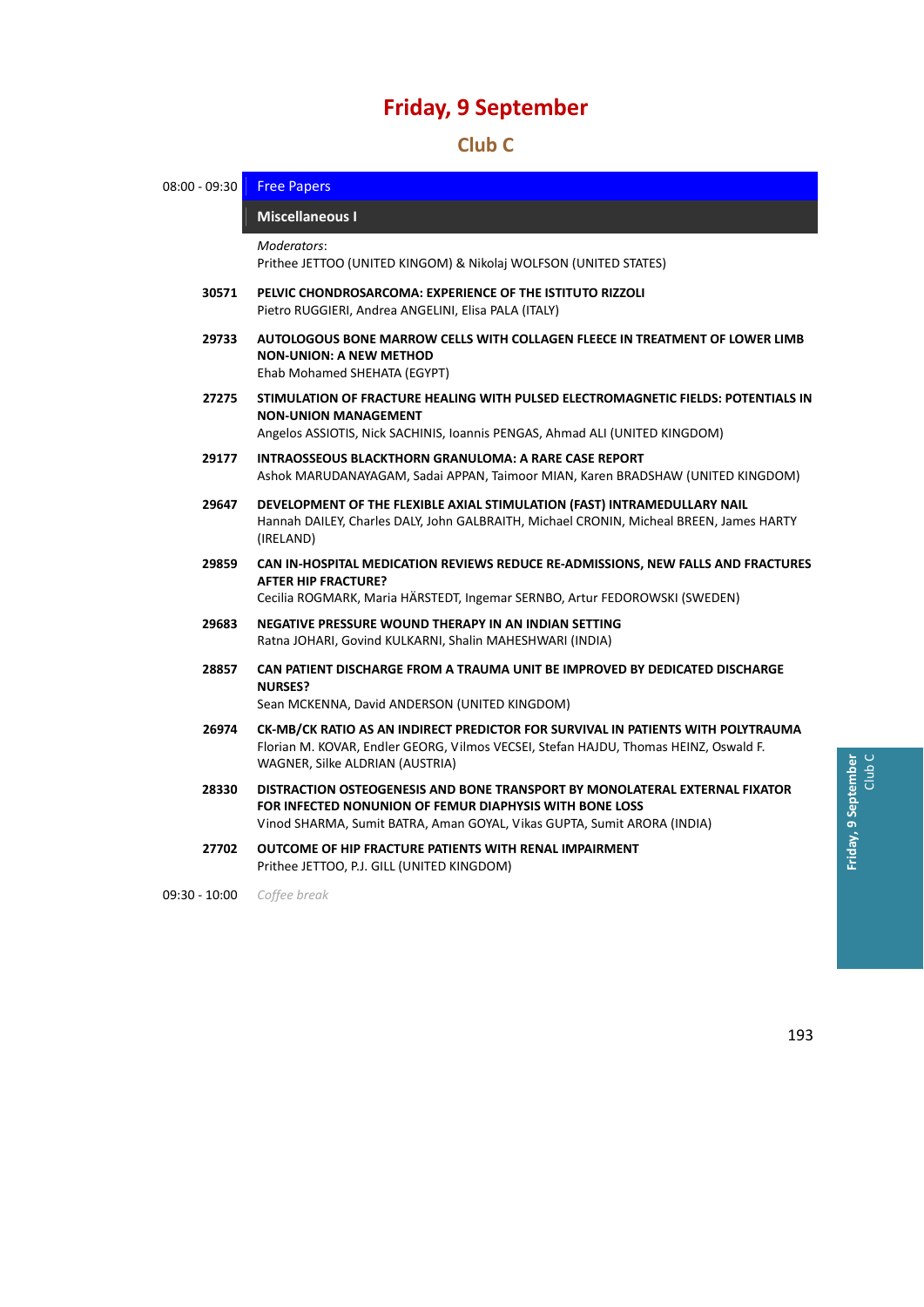10:00 - 11:30 Free Papers

#### **Miscellaneous** II

```
Moderators:
```
Raja CHAFTARI (LEBANON) & Jakub KAUTZNER (CZECH REPUBLIC)

- **30577 PROSTHETIC RECONSTRUCTION OF THE LOWER LIMB IN MUSCULOSKELETAL ONCOLOGY: THE EXPERIENCE OF THE ISTITUTO RIZZOLI** Pietro RUGGIERI, Andrea ANGELINI, Elisa PALA (ITALY)
- **28414 KNEE JOINT STIFFNESS ELIMINATION USING COMPUTER‐ASSISTED ORTHO‐SUV FRAME** Leonid SOLOMIN, Konstantin KORCHAGIN, Alexandr UTEKHIN (RUSSIA)
- **29727 DETECTING POST REDUCTION FIBULAR MALROTATION USING CONVENTIONAL FLUOROSCOPY** Meir MARMOR, Utku KANDEMIR, Erik HANSEN, Amir MATITYAHU, Saam MORSHED (UNITED STATES)
- **29757 COMPLICATIONS OF PRE‐CONTOURED LOCKING PLATES** Amit KUMAR, Rizwan SHAHID, Mohammad MAQSOOD (UNITED KINGDOM)
- **28496 LOCKING COMPRESSION PLATE BREAKAGE AND FRACTURE NON‐UNION. A FINITE ELEMENT STUDY OF THREE PATIENT‐SPECIFIC CASES** Mujtaba NASSIRI, John O'BYRNE (IRELAND)
- **28668 COMMONLY MISSED INJURIES OF CLINICAL SIGNIFICANCE IN POLYTRAUMA PATIENTS** Vijay Kumar KHARIWAL (INDIA)
- **28795 ROLE OF LOCKING COMPRESSION PLATE IN THE MANAGEMENT OF NON UNION OF DIAPHYSEAL FRACTURES**

Thonse Narayana CHIRAG, Chetan PRADHAN, Ashok SHYAM, Parag SANCHETI (INDIA)

- **29385 ORTHOPAEDIC CARE IN A SOUTHWESTERN NIGERIAN SECONDARY LEVEL HOSPITAL: ARE PATIENTS' SURGICAL NEEDS BEING MET?** Adeleke IFESANYA (NIGERIA)
- **29590 USE OF GIS APP AS TOOL FOR MONITORING TRAUMA CASES** Vaibhav BAGARIA, Saurabh BAGARIA, Anoop DOKANIA, Rajiv ANAND (INDIA)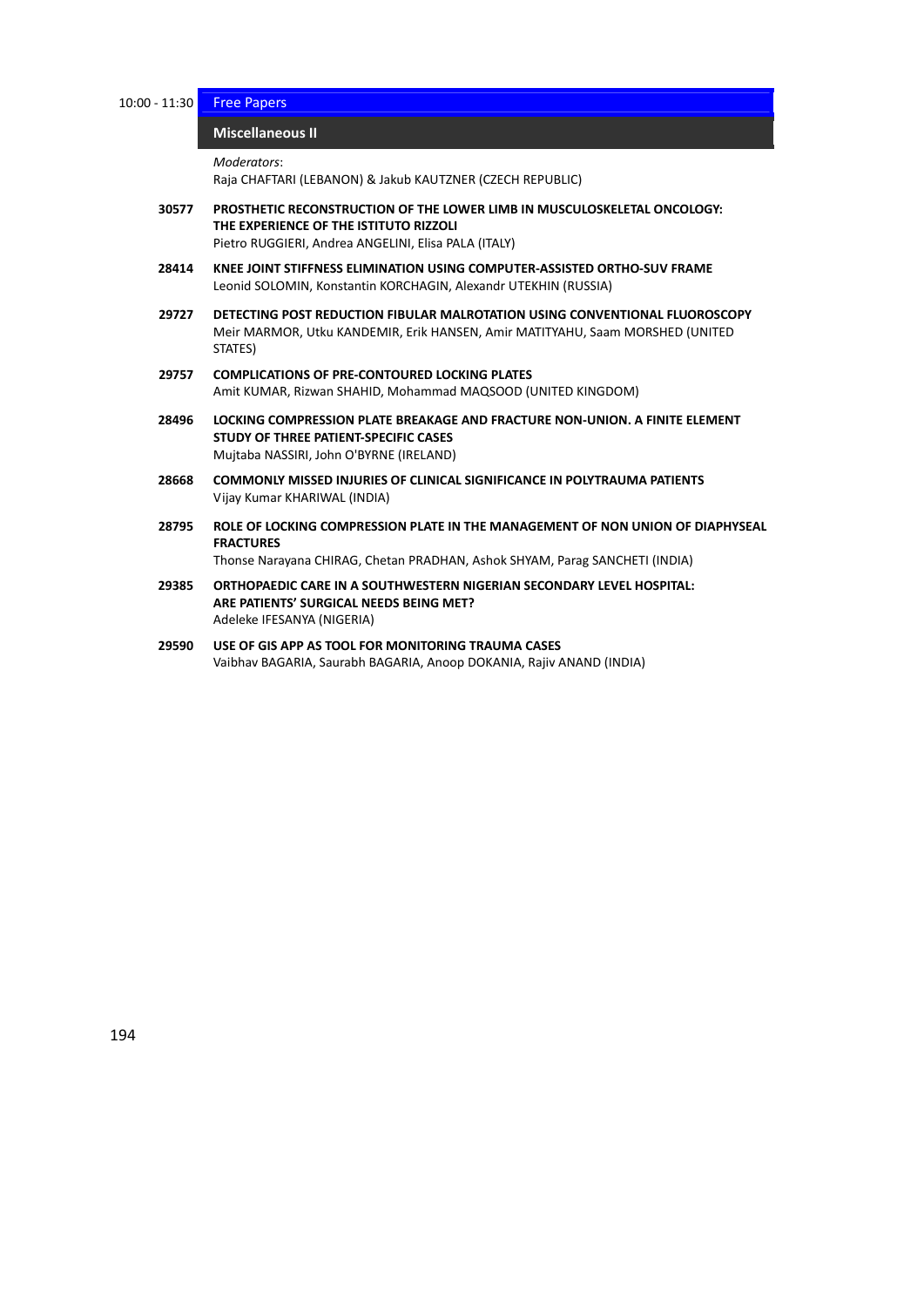### 54B**Club D**

08:00 - 09:30 Instructional Course

#### 210B**Strategy of Orthopaedic Treatment in Cerebral Palsy Patients** *̶ Instructional Course*

*Moderator*: Alena SCHEJBALOVA (CZECH REPUBLIC)

**MANAGEMENT OF CEREBRAL PALSY IN HANDS OF NEUROLOGIST** Josef KRAUS (CZECH REPUBLIC)

**DOES GAIT ANALYSIS CONTRIBUTE TO MANAGEMENT OF CEREBRAL PALSY PATIENTS?** Martin SVEHLIK (AUSTRIA)

#### **SOFT TISSUE SURGERY OVERVIEW** Alena SCHEJBALOVA (CZECH REPUBLIC)

**SURGICAL PROCEDURES IN THE HIP AREA**

Petr CHLADEK (CZECH REPUBLIC)

**SURGICAL PROCEDURES IN THE KNEE AREA** Milan KOKAVEC (SLOVAKIA)

**MANAGEMENT OF FOOT DEFORMITIES** Jan POUL (CZECH REPUBLIC)

#### **CONCLUSION & DISCUSSION**

09:30 ‐ 10:00 *Coffee break*

10:00 ‐ 11:30 Symposium

21B**World Orthopaedic Concern (WOC):**  $Infections$ 

*Moderator*: Ger OLIJHOEK (NETHERLANDS)

**THE TREATMENT OF (NEGLECTED) FRACTURES IN DEVELOPING COUNTRIES, SAFETY FIRST!** Ger OLIJHOEK (NETHERLANDS)

**QUALITY OF ORTHOPAEDIC CARE IN DEVELOPING COUNTRIES – STRATEGIES TO IMPROVE** Anil JAIN (INDIA)

**ORTHOPAEDIC CLINICAL OFFICER PROGRAM IN MALAWI – A MODEL FOR PROVIDING ORTHOPAEDIC CARE** Christopher NGULUWE (MALAWI)

**30311 CONSERVATIVE, NON OPERATIVE MANAGEMENT OF FRACTURES** Fred OTSYENO, Josephat MULIMBA (KENYA)

### **PATHOLOGICAL FRACTURE OF THE FEMUR FROM KAPOSI SARCOMA. MANAGEMENT OPTIONS IN THE DEVELOPING WORLD**

Michael LAURENCE (UNITED KINGDOM)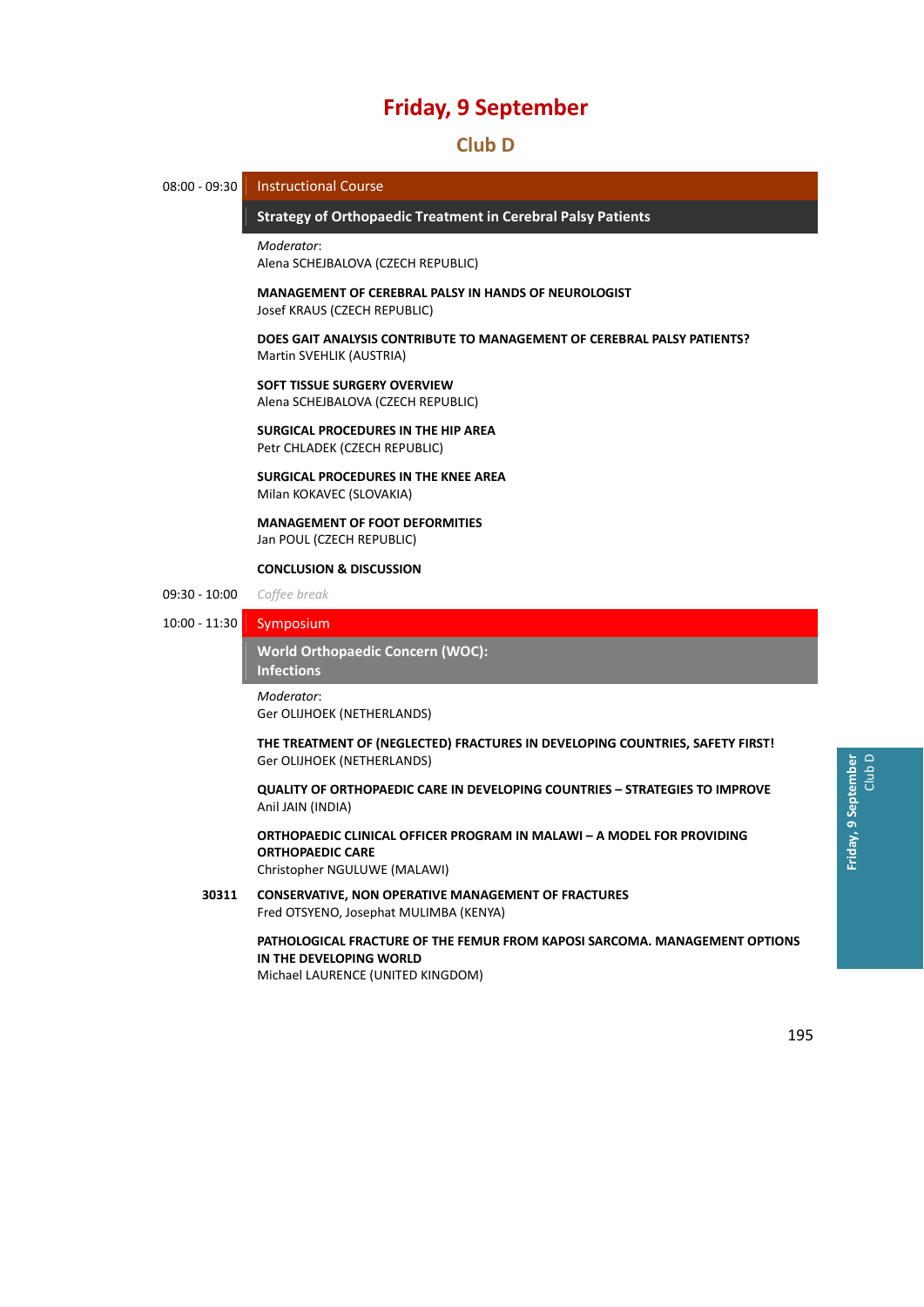**29990 DEWORMING THE PATIENTS REDUCES SURGICAL SITE INFECTIONS IN A DEVELOPING COUNTRY** Ghanshyam Narayan KHARE (INDIA)

**PRIMARY ORTHOPAEDIC CARE; THE PLACE OF THE BONE SETTER IN MANAGEMENT** Abera JIMMA (ETHIOPIA)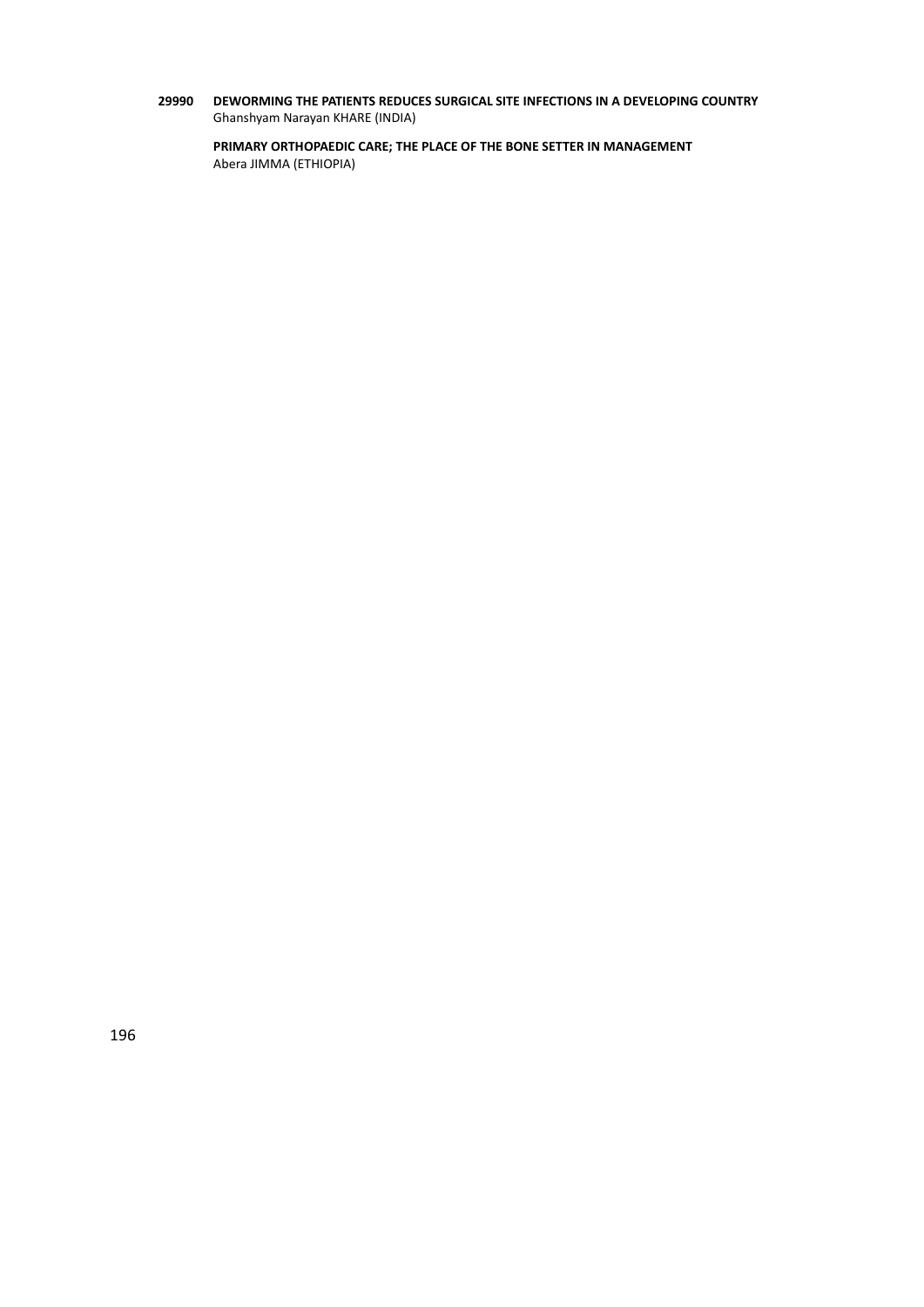### 5B**Club E**

| $08:00 - 09:30$ | <b>Free Papers</b>                                                                                                                                                                                                                                     |
|-----------------|--------------------------------------------------------------------------------------------------------------------------------------------------------------------------------------------------------------------------------------------------------|
|                 | Trauma - Proximal Femur II                                                                                                                                                                                                                             |
|                 | Moderators:<br>Prithee JETTOO (UNITED KINGDOM) & Wahab YINUSA (NIGERIA)                                                                                                                                                                                |
| 28119           | <b>PATHOLOGICAL FRACTURES OF THE PROXIMAL FEMUR: A REVIEW OF 143 CASES</b><br>Asif KHAN, Martyn PARKER (UNITED KINGDOM)                                                                                                                                |
| 27703           | HIP FRACTURE PATIENTS ON WARFARIN - CAN WE MINIMISE DELAY TO SURGERY?<br>Prithee JETTOO (UNITED KINGDOM)                                                                                                                                               |
| 27804           | TO STUDY THE DYNAMIC MRI CURVE PATTERNS OF HIP IN PATIENTS WITH INTRACAPSULAR<br><b>FRACTURE NECK OF FEMUR PREOPERATIVELY AND 6 MONTHS POSTOPERATIVELY</b><br>Ankit GOYAL, Mathew VARGHESE, Balu SANKARAN (INDIA)                                      |
| 30085           | TREATMENT OF DISPLACED FEMORAL HEAD FRACTURES: RESULTS AND COMPLICATIONS<br>Dian ENCHEV, Marcho MARKOV, Nikolay TIVCHEV, Simeon ALTANOV (BULGARIA)                                                                                                     |
| 29187           | THE EFFECT OF FRACTURE PATTERN AND IMPLANT TYPE ON STABILITY OF TYPE 31-A2<br><b>PROXIMAL FEMUR FRACTURES</b><br>Amir MATITYAHU, Meir MARMOR, Kate LIDDLE, Jennifer BUCKLEY (UNITED STATES)                                                            |
| 29195           | EFFECT OF VARUS AND VALGUS ALIGNMENT ON IMPLANT LOADING AFTER PROXIMAL FEMUR<br><b>FRACTURE FIXATION</b><br>Amir MATITYAHU, Meir MARMOR, Kate LIDDLE, Jennifer BUCKLEY (UNITED STATES)                                                                 |
| 30017           | A SYSTEMATIC EVALUATION OF 250 CASES OF FRACTURE PROXIMAL THIRD FEMUR STABILIZED<br>WITH BI-AXIAL FIXATION (HIP SCREW WITH A DE-ROTATION SCREW)<br>Milind MODAK (INDIA)                                                                                |
| 28523           | INTERNATIONAL SURVEY OF TRAUMA AND ORTHOPAEDIC SURGEONS ON OPERATIVE<br><b>MANAGEMENT OF EXTRACAPASULAR HIP FRACTURES</b><br>Prithee JETTOO <sup>1</sup> , N.C. BAYLISS <sup>1</sup> , A.P. SCHULZ <sup>2</sup><br>$1$ (UNITED KINGDOM), $2$ (GERMANY) |
| 29843           | INCIDENCE OF HIP FRACTURE IN SOUTHEASTERN NORWAY, A FOLLOW-UP STUDY<br>Sam POLESIE, Ulf SIGURDSEN, Kristian BJORGUL (NORWAY)                                                                                                                           |
| 28810           | IMPLEMENTATION OF AN EVIDENCE BASED DEPARTMENTAL PROTOCOL FOR HIP<br><b>HEMIARTHROPLASTY IMPROVES CLINICAL OUTCOME AND IS COST EFFECTIVE</b><br>David WORDSWORTH, Anthony RAYMOND, Stephen PRYKE (UNITED KINGDOM)                                      |

09:30 ‐ 10:00 *Coffee break*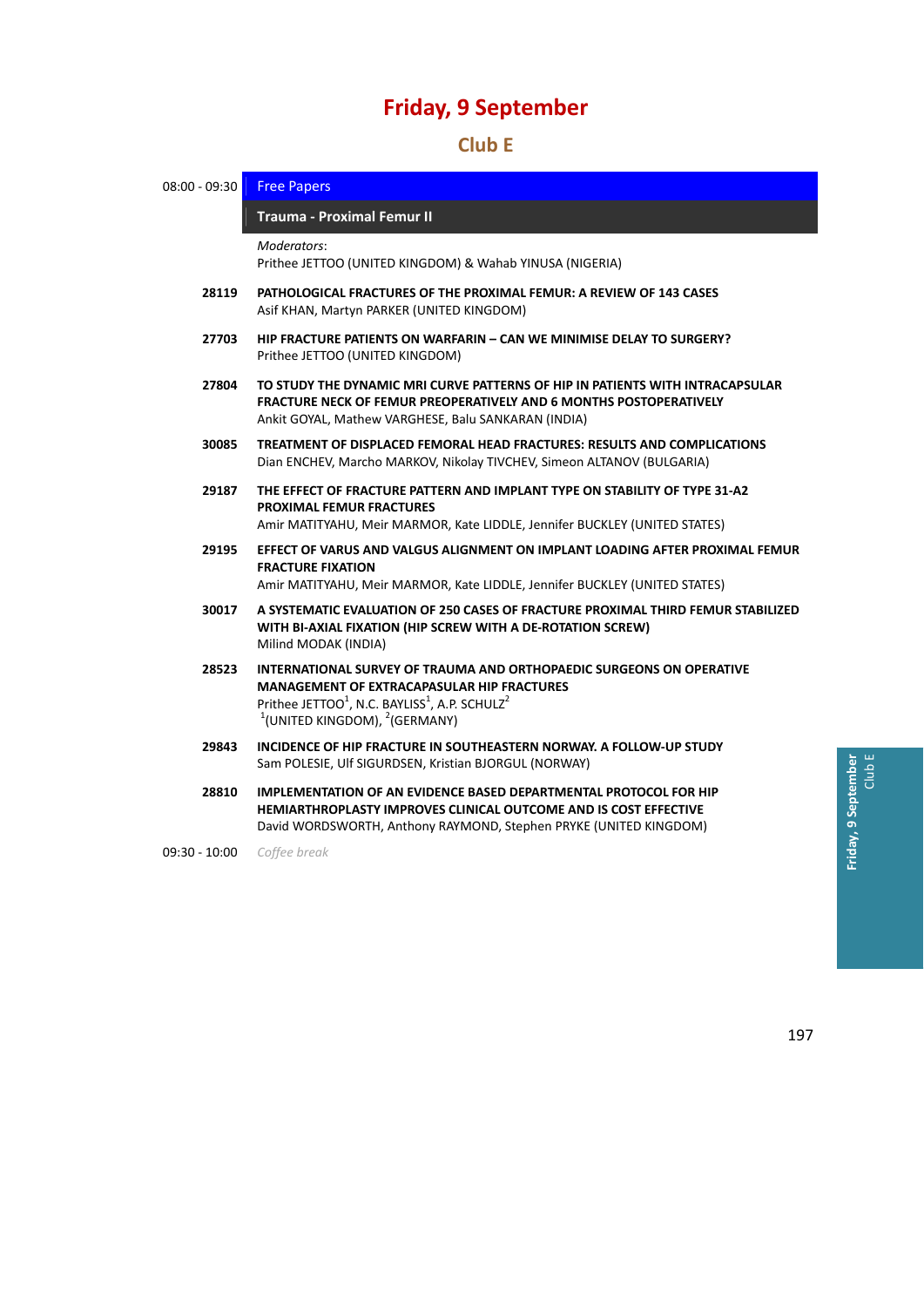| 10:00 - 11:30 Lecture |                   |
|-----------------------|-------------------|
|                       | Arthroniacty - He |

**Free Papers** 

#### 213B**Arthroplasty ‐ Hemiarthroplasty** *̶ Lecture / Free Papers*

*Moderators*:

Abdullah AL‐OTHMAN (SAUDI ARABIA) & Rajeev NAIK (INDIA)

**RECENT TRENDS AND PREVENTION OF COMPLICATIONS IN MANAGEMENT OF FRACTURES OF PROXIMAL FEMUR**

Rajeev NAIK (INDIA)

- **28619 A DISCUSSION: NON‐CARDIAC SURGERY (DYNAMIC HIP SCREW: DHS) IN SAME SITTING AS A CABG IN A PATIENT SUFFERING FROM ACUTE MYOCARDIAL INFARCTION** Tanveer Singh BHUTANI, Harpreet Singh GILL (INDIA)
- **29111 OSTEOPOROTIC HIP FRACTURES SHOULD BE FIXED SURGICALLY IN THE VERY OLD** Janise LEE, Joyce KOH, Stephanie FOOK, Tet Sen HOWE (SINGAPORE)
- **29495 STRATEGIES TO IMPROVE THE MANAGEMENT OF HIP FRACTURES WITHIN A LARGE TEACHING HOSPITAL**

Simon GRAHAM, Adam PECKHAM‐COOPER, James JOEL, Tom GOFF, Nicholas FREW (UNITED KINGDOM)

- **29287 MID‐TERM OUTCOME OF HIP FRACTURE PATIENTS: A STUDY ON MORTALITY AND MORBIDITY** Janise LEE, Joyce KOH, Tet Sen HOWE (SINGAPORE)
- **29899 RISK FACTORS FOR REOPERATION AFTER HEMIARTHROPLASTY. ANALYSIS OF 21,346 PROCEDURES IN THE SWEDISH HIP ARTHROPLASTY REGISTER 2005‐2009** Cecilia ROGMARK, Olof LEONARDSSON, Johan KÄRRHOLM, Göran GARELLICK (SWEDEN)
- **27326 UNIPOLAR VERSUS BIPOLAR HEMIARTHROPLASTY FOR DISPLACED FEMORAL NECK FRACTURES IN THE ELDERLY: IS THERE A DIFFERENCE?** Dennis NG, Kevin LEE (SINGAPORE)
- **28856 UNCEMEMTED THOMPSON'S HEMIARTHROPLASTY IN ELDERLY PATIENTS WITH HIP FRACTURES; ARE THEY APPROPRIATE?** Sean MCKENNA, Sean KELLY, D.F. FINLAYSON (UNITED KINGDOM)
- **29906 MONOBLOCK HEMIARTHROPLASTIES FOR FEMORAL NECK FRACTURES – A PART OF ORTHOPAEDIC HISTORY?** Cecilia ROGMARK, Johan KÄRRHOLM, Olof LEONARDSSON, Göran GARELLICK (SWEDEN)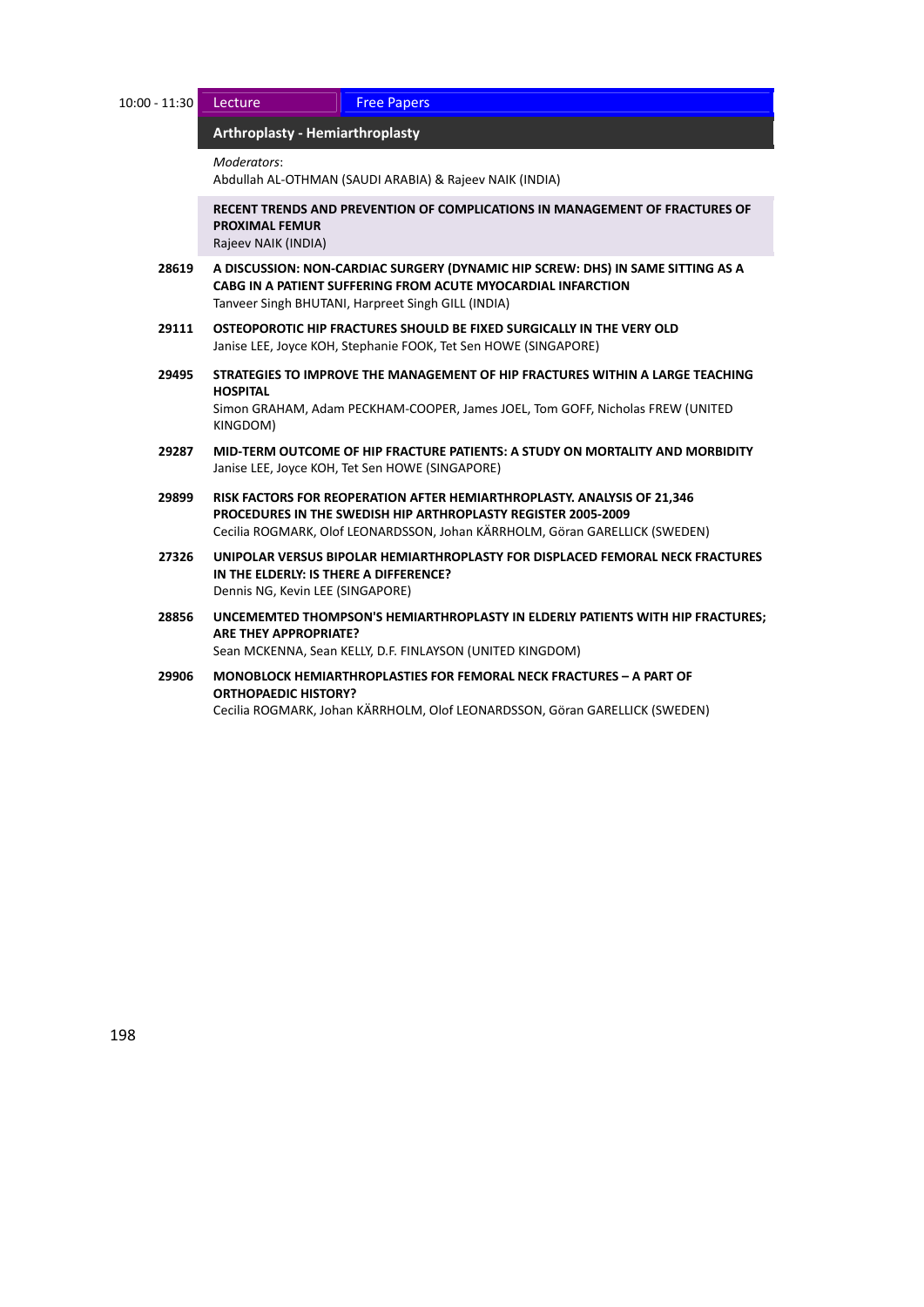### 56B**Club H**



199